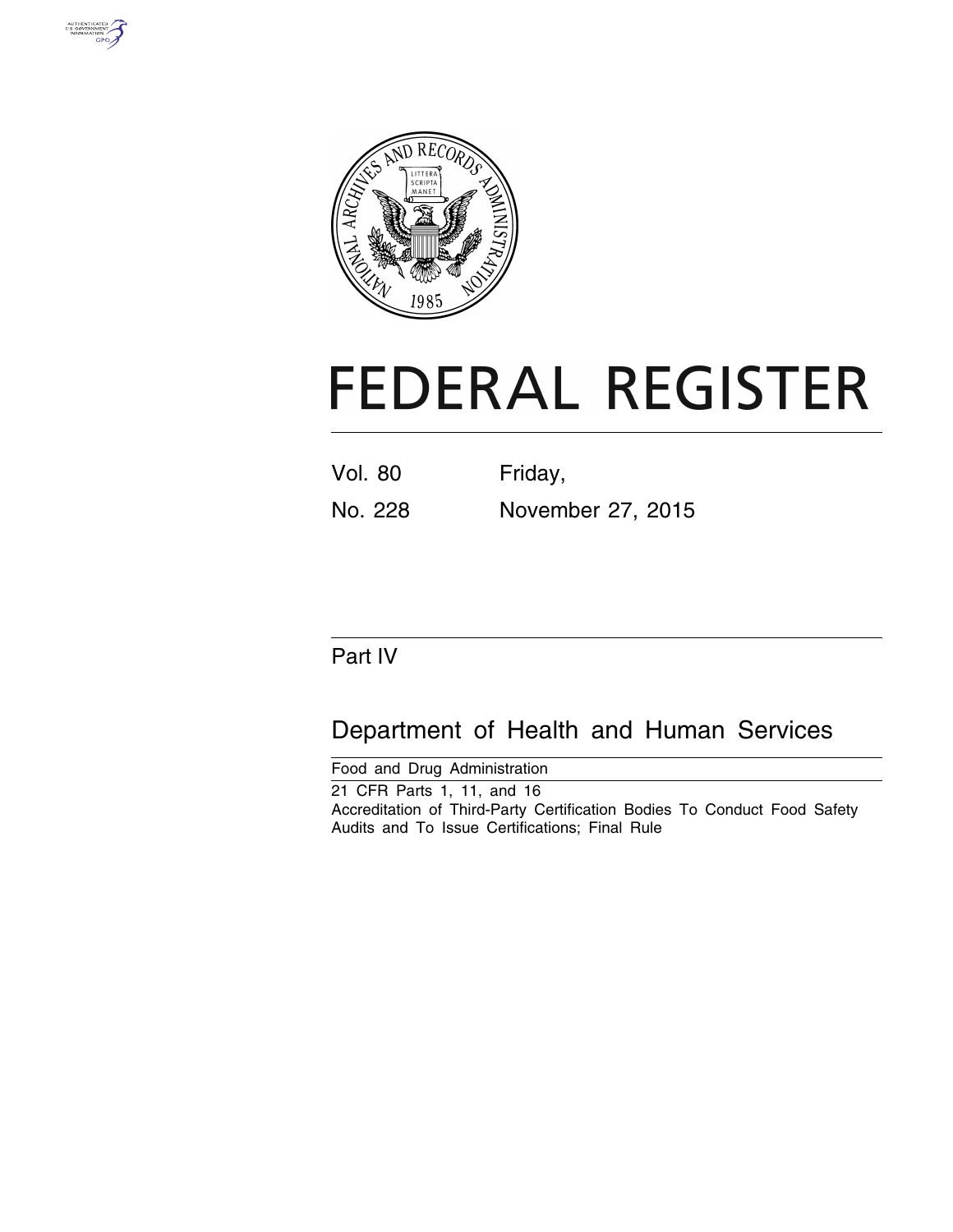# **DEPARTMENT OF HEALTH AND HUMAN SERVICES**

# **Food and Drug Administration**

**21 CFR Parts 1, 11, and 16** 

**[Docket No. FDA–2011–N–0146]** 

# **RIN 0910–AG66**

# **Accreditation of Third-Party Certification Bodies To Conduct Food Safety Audits and To Issue Certifications**

**AGENCY:** Food and Drug Administration, HHS.

# **ACTION:** Final rule.

**SUMMARY:** The Food and Drug Administration (FDA or we) is adopting regulations to provide for accreditation of third-party certification bodies to conduct food safety audits of foreign food entities, including registered foreign food facilities, and to issue food and facility certifications, under the FDA Food Safety Modernization Act (FSMA). These certifications will be required for participation in the voluntary qualified importer program (VQIP) established under the Federal Food, Drug, and Cosmetic Act (FD&C Act). In addition, when the Agency has determined that an imported food is subject to certification under FSMA, the Agency may require a certification under this rule as a condition for admitting the food into the United States. FDA also expects that these regulations will increase efficiency by reducing the number of redundant food safety audits.

**DATES:** This rule is effective January 26, 2016.

#### **FOR FURTHER INFORMATION CONTACT:**

Charlotte A. Christin, Office of Foods and Veterinary Medicine, Food and Drug Administration, 10903 New Hampshire Ave., Silver Spring, MD 20993, 301–796–7526.

# **SUPPLEMENTARY INFORMATION:**

#### **Table of Contents**

Executive Summary

- I. Introduction and Background
- A. FDA Food Safety Modernization Act
- B. Purpose of This Rulemaking
- C. The Proposed Rule
- D. Public Comments
- II. Legal Authority
- III. Comments on What Definitions Apply to This Subpart (§ 1.600)
	- A. Definitions, Generally
	- B. Assessment
	- C. Audit
	- D. Audit Agent
	- E. Consultative Audit
	- F. Eligible Entity
	- G. Facility
- H. Facility Certification and Food Certification
- I. Food
- J. Food Safety Audit
- K. Foreign Cooperative
- L. Regulatory Audit M. Self-Assessment
- N. Third-Party Auditor
- IV. Comments on Who Is Subject to This Subpart (§ 1.601)
	- A. Limiting the Scope of the Rule to Regulatory Audits and Certifications
	- B. Exemption for Alcoholic Beverages
	- C. USDA Regulated Products
- V. Comments on Recognition of Accreditation Bodies Under This Subpart
	- A. Who is eligible to seek recognition? (§ 1.610)
	- B. What legal authority must an accreditation body have to qualify for recognition? (§ 1.611)
	- C. What competency and capacity must an accreditation body have to qualify for recognition? (§ 1.612)
	- D. What protections against conflicts of interest must an accreditation body have to qualify for recognition? (§ 1.613)
	- E. What quality assurance procedures must an accreditation body have to qualify for recognition? (§ 1.614)
	- F. What records procedures must an accreditation body have to qualify for recognition? (§ 1.615)
- VI. Comments on Requirements for Accreditation Bodies That Have Been Recognized Under This Subpart
	- A. How must a recognized accreditation body evaluate third-party certification bodies seeking accreditation? (§ 1.620)
	- B. How must a recognized accreditation body monitor the performance of thirdparty certification bodies it accredited? (§ 1.621)
	- C. How must a recognized accreditation body monitor its own performance? (§ 1.622)
	- D. What reports and notifications must a recognized accreditation body submit to FDA? (§ 1.623)
	- E. How must a recognized accreditation body protect against conflicts of interest? (§ 1.624)
	- F. What records requirements must an accreditation body that has been recognized meet? (§ 1.625)
- VII. Comments on Procedures for Recognition of Accreditation Bodies Under This Subpart
	- A. How do I apply to FDA for recognition or renewal of recognition? (§ 1.630)
	- B. How will FDA review my application for recognition or for renewal of recognition and what happens once FDA decides on my application? (§ 1.631)
	- C. What is the duration of recognition? (§ 1.632)
	- D. How will FDA monitor recognized accreditation bodies? (§ 1.633)
	- E. When will FDA revoke recognition? (§ 1.634)
	- F. What if I want to voluntarily relinquish recognition or do not want to renew recognition? (§ 1.635)
	- G. How do I request reinstatement of recognition? (§ 1.636)
- VIII. Comments on Accreditation of Third-Party Certification Bodies Under This Subpart
	- A. Who is eligible to seek accreditation? (§ 1.640)
	- B. What legal authority must a third-party certification body have to qualify for accreditation? (§ 1.641)
	- C. What competency and capacity must a third-party certification body have to qualify for accreditation? (§ 1.642)
	- D. What protections against conflicts of interest must a third-party certification body have to qualify for accreditation? (§ 1.643)
	- E. What quality assurance procedures must a third-party certification body have to qualify for accreditation? (§ 1.644)
	- F. What records procedures must a thirdparty certification body have to qualify for accreditation? (§ 1.645)
- IX. Comments on Requirements for Third-Party Certification Bodies That Have Been Accredited Under This Subpart
	- A. How must an accredited third-party certification body ensure its audit agents are competent and objective? (§ 1.650)
	- B. How must an accredited third-party certification body conduct a food safety audit of an eligible entity? (§ 1.651)
	- C. What must an accredited third-party certification body include in food safety audit reports? (§ 1.652)
	- D. What must an accredited third-party certification body do when issuing food or facility certifications? (§ 1.653)
	- E. When must an accredited third-party certification body monitor an eligible entity that it has issued a food or facility certification? (§ 1.654)
	- F. How must an accredited third-party certification body monitor its own performance? (§ 1.655)
	- G. What reports and notifications must an accredited third-party certification body submit? (§ 1.656)
	- H. How must an accredited third-party certification body protect against conflicts of interest? (§ 1.657)
- I. What records requirements must a thirdparty certification body that has been accredited meet? (§ 1.658)
- X. Comments on Procedures for Accreditation of Third-Party Certification Bodies Under This Subpart
	- A. Where do I apply for accreditation or renewal of accreditation by a recognized accreditation body and what happens once the recognized accreditation body decides on my application? (§ 1.660)
	- B. What is the duration of accreditation by a recognized accreditation body? (§ 1.661)
	- C. How will FDA monitor accredited thirdparty certification bodies? (§ 1.662)
- D. How do I request an FDA waiver or waiver extension for the 13-month limit for audit agents conducting regulatory audits? (§ 1.663)
- E. When would FDA withdraw accreditation? (§ 1.664)
- F. What if I want to voluntarily relinquish accreditation or do not want to renew accreditation? (§ 1.665)
- G. How do I request reaccreditation? (§ 1.666)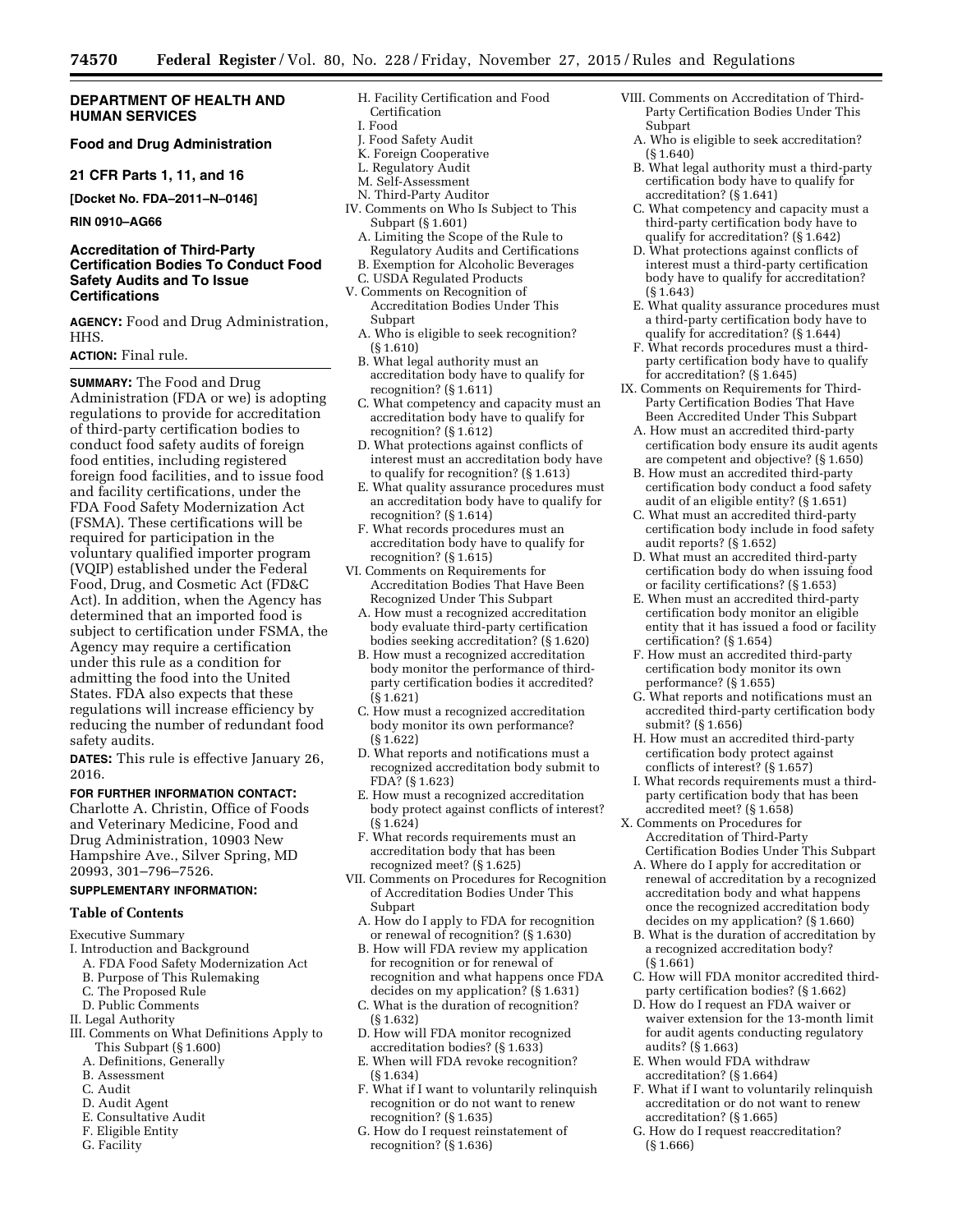- XI. Comments on Additional Procedures for Direct Accreditation of Third-Party Certification Bodies Under This Subpart
	- A. How do I apply to FDA for direct accreditation or renewal of direct accreditation? (§ 1.670)
	- B. How will FDA review my application for direct accreditation or renewal of direct accreditation and what happens once FDA decides on my application? (§ 1.671)
	- C. What is the duration of direct accreditation? (§ 1.672)
- XII. Comments on Requirements for Eligible Entities Under This Subpart
	- A. How and when will FDA monitor eligible entities? (§ 1.680)
	- B. How frequently must eligible entities be recertified? (§ 1.681)
- XIII. Comments on General Requirements of This Subpart
	- A. How will FDA make information about recognized accreditation bodies and accredited third-party certification bodies available to the public? (§ 1.690)
	- B. How do I request reconsideration of a denial by FDA of an application or a waiver request?  $(S1.691)$
	- C. How do I request internal agency review of a denial of an application or waiver request upon reconsideration? (§ 1.692)
	- D. How do I request a regulatory hearing on a revocation of recognition or withdrawal of accreditation? (§ 1.693)
	- E. Are electronic records created under this subpart subject to the electronic records requirements of part 11? (§ 1.694)
	- F. Are the records obtained by FDA under this subpart subject to public disclosure? (§ 1.695)
	- G. May importers use reports of regulatory audits by accredited certification bodies for purposes of subpart L of this part? (§ 1.698)
- XIV. Editorial and Conforming Changes
- XV. Executive Order 13175
- XVI. Analysis of Economic Impact
- XVII. Paperwork Reduction Act of 1995
- XVIII. Analysis of Environmental Impact XIX. Federalism

XX. References

#### **Executive Summary**

#### *Purpose and Coverage of the Final Rule*

This rule is part of FDA's implementation of FSMA, which intends to better protect public health by, among other things, adopting a modern, preventive, and risk-based approach to food safety regulation. In this document, we establish a program for accreditation of third-party certification bodies<sup>1</sup> to conduct food safety audits and issue certifications of foreign food facilities and foods for humans and animals for purposes of sections 801(q) and 806 of the FD&C Act. We are also codifying certain limited exemptions to mandatory import certification under 801(q) of the FD&C Act (21 U.S.C. 381).

FSMA added section 808 to the FD&C Act (21 U.S.C. 384d), which directs FDA to establish a new program for accreditation of third-party certification bodies to conduct food safety audits and to certify that eligible foreign entities (including registered foreign food facilities) and food produced by such entities meet applicable FDA requirements for purposes of sections 801(q) and 806 of the FD&C Act. This rulemaking implements section 808 of the FD&C Act; we will recognize accreditation bodies to accredit thirdparty certification bodies, except for limited circumstances in which we may directly accredit third-party certification bodies.

FSMA specifies two uses for the food and facility certifications issued by accredited third-party certification bodies under this program. First, facility certifications will be used by importers to establish eligibility for VQIP under section 806 of the FD&C Act (21 U.S.C. 384b(a)). VQIP offers participating importers expedited review and entry of food that is part of VQIP. One condition of participation is importation of food from facilities audited and certified by third-party certification bodies accredited under this subpart. FDA issued draft guidance on VQIP on June 5, 2015 (80 FR 32136); the draft guidance may be accessed at *[http://](http://www.fda.gov/downloads/Food/GuidanceRegulation/GuidanceDocumentsRegulatoryInformation/UCM448558.pdf) [www.fda.gov/downloads/Food/](http://www.fda.gov/downloads/Food/GuidanceRegulation/GuidanceDocumentsRegulatoryInformation/UCM448558.pdf) [GuidanceRegulation/Guidance](http://www.fda.gov/downloads/Food/GuidanceRegulation/GuidanceDocumentsRegulatoryInformation/UCM448558.pdf) [DocumentsRegulatoryInformation/](http://www.fda.gov/downloads/Food/GuidanceRegulation/GuidanceDocumentsRegulatoryInformation/UCM448558.pdf) [UCM448558.pdf](http://www.fda.gov/downloads/Food/GuidanceRegulation/GuidanceDocumentsRegulatoryInformation/UCM448558.pdf)*.

Second, section 801(q) of the FD&C Act gives FDA the authority to make a risk-based determination to require, as a condition of admissibility, that a food imported or offered for import into the United States be accompanied by a certification or other assurance that the food meets the applicable requirements of the FD&C Act. The authority to mandate import certification for food, based on risk, is one of the tools we can use to help prevent potentially harmful food from reaching U.S. consumers. When FDA has determined that a food import is subject to such certification under section 801(q) of the FD&C Act, FDA will require, as a condition of entry, a certification issued either by an accredited third-party certification body under this rule or by an agency or representative of the government of the country from which the food at issue originated, as designated by FDA.

In addition, facilities and importers may choose to use onsite audits conducted by third-party certification bodies accredited under the program set out in this rule in connection with meeting supplier verification requirements under FDA's final rules for Current Good Manufacturing Practice and Hazard Analysis and Risk-Based Preventive Controls for Human Food (final human preventive controls regulation) (80 FR55907, September 17, 2015); Current Good Manufacturing Practice and Hazard Analysis and Risk-Based Preventive Controls for Food for Animals (final animal preventive controls regulation) (80 FR 56169, September 17, 2015); and the Foreign Supplier Verification Programs (FSVP) for Importers of Food for Humans and Animals (published elsewhere in this edition of the **Federal Register**) (implementing sections 418 and 805 of the FD&C Act, respectively). Under those rules, in circumstances where an onsite audit is the appropriate supplier verification activity, such audit must be conducted by a ''qualified auditor.'' The definitions of ''qualified auditor'' in those rules make clear that an example of a potential qualified auditor includes, but is not limited to, an audit agent of a certification body that has been accredited in accordance with regulations in part 1, subpart M of this chapter (*i.e.,* this rule implementing section 808 of the FD&C Act).

# *Summary of Major Provisions of the Final Rule*

This rule establishes the framework, procedures, and requirements for accreditation bodies and third-party certification bodies for purposes of section 808 of the FD&C Act. The rule sets requirements for the legal authority, competency, capacity, conflict of interest safeguards, quality assurance, and records procedures that accreditation bodies must demonstrate to be eligible for recognition. Accreditation bodies also must demonstrate capability to meet the FDA requirements that would apply upon recognition. Additionally, the rule establishes requirements for the legal authority, competency, capacity, conflict of interest safeguards, quality assurance, and records procedures that third-party certification bodies must demonstrate to be eligible for accreditation. Third-party certification bodies also must demonstrate capability to meet the applicable requirements of the rule that would apply upon accreditation.

Pursuant to FSMA section 307 (21 U.S.C. 384d), the rule requires accredited third-party certification

<sup>1</sup>As explained more fully in Response 1, in response to comments and for clarity, this final rule uses the term ''third-party certification body'' rather than either the term ''third-party auditor'' or the term, ''third party auditor/certification body'' (except that we will use the term ''third-party auditor'' in the definitions of ''accredited thirdparty certification body'' and ''third-party certification body'' in 21 CFR 1.600(c) and in the preamble discussion of those definitions in section  $\overline{\text{III}}$ .A).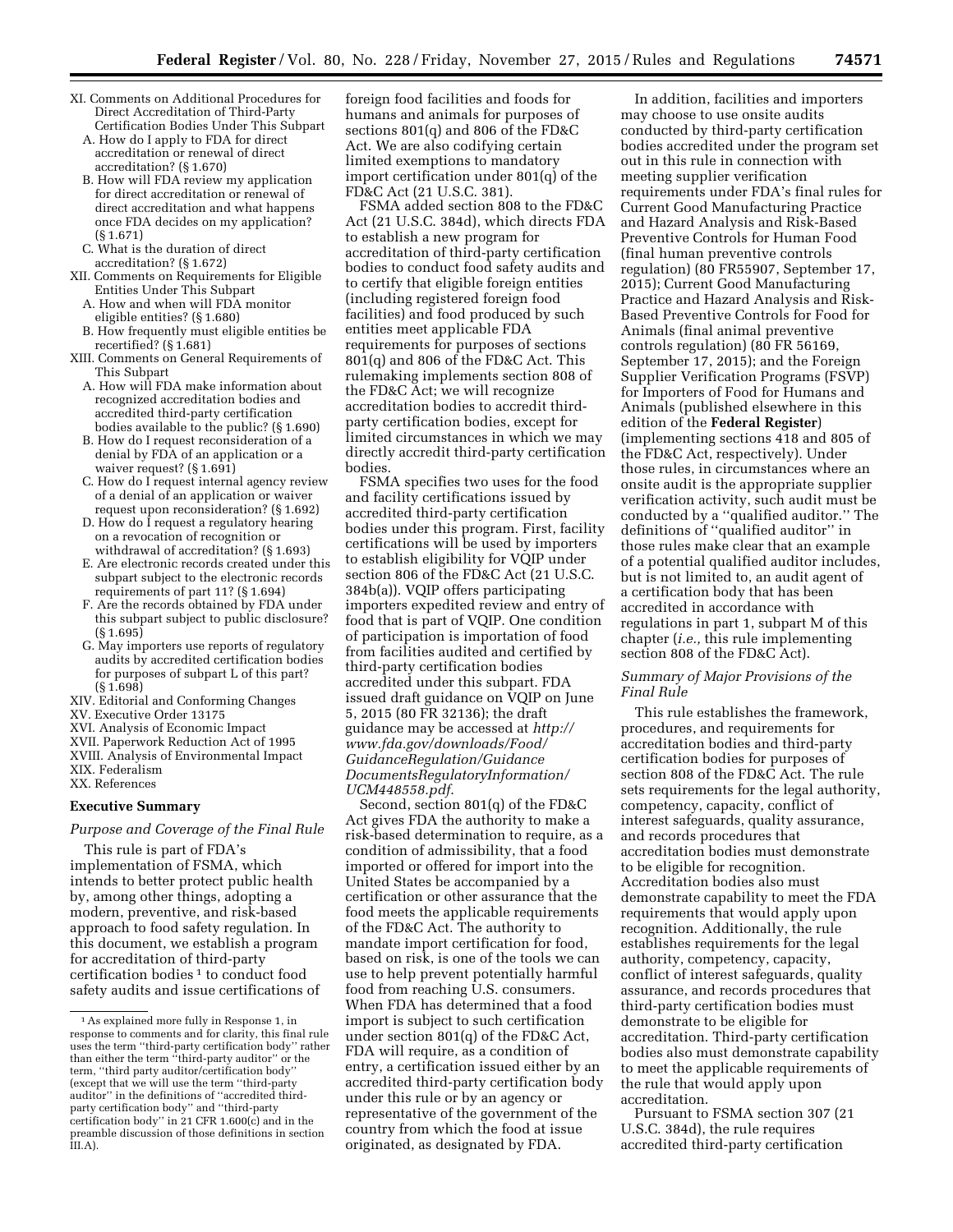bodies to perform unannounced facility audits, to notify FDA upon discovering a condition that could cause or contribute to a serious risk to the public health, and to submit to FDA reports of regulatory audits conducted for certification purposes. The rule includes stringent requirements to prevent conflicts of interest from influencing the decisions of recognized accreditation

bodies and accredited third-party certification bodies. The rule does not, however, establish the audit criteria that accredited third-party certification bodies will use in examining eligible entities for compliance with the applicable food safety requirements of the FD&C Act and FDA regulations, because those criteria appear elsewhere in FDA regulations and the FD&C Act.

#### *Costs and Benefits*

Costs of the Third-Party final rule include compliance costs of accreditation bodies and certification bodies that choose to participate in our third-party program, and user fees imposed by FDA on accreditation bodies and certification bodies for application review and monitoring of program participants.

# TABLE 1—SUMMARY USER FEE, COMPLIANCE, UNDISCOUNTED AND ANNUALIZED COSTS OF THE THIRD-PARTY (TP) PROGRAM PER PARTICIPANT

|                                                                   | Audited by                                                                    |                                         |              |  |
|-------------------------------------------------------------------|-------------------------------------------------------------------------------|-----------------------------------------|--------------|--|
| Eligible entity                                                   | Certification bodies<br>(CBs) currently<br>accredited under<br>other programs | CBs not accredited<br>under any program | Total        |  |
| <b>SCENARIO 1</b>                                                 |                                                                               |                                         |              |  |
|                                                                   | 10                                                                            | 65                                      | 75           |  |
| Cost of Compliance with Program Requirements (TP Compliance Cost) | \$694                                                                         | \$2.569                                 |              |  |
|                                                                   | \$6.940                                                                       | \$166,985                               | \$173,925    |  |
|                                                                   | 145                                                                           | 971                                     | 1,116        |  |
|                                                                   | \$694                                                                         | \$2.569                                 |              |  |
|                                                                   | \$100,630                                                                     | \$2,494,499                             | \$2,595,129  |  |
|                                                                   |                                                                               |                                         | \$2,769,054  |  |
| <b>SCENARIO 2</b>                                                 |                                                                               |                                         |              |  |
|                                                                   | 10                                                                            | 65                                      | 75           |  |
|                                                                   | \$322                                                                         | \$2,197                                 |              |  |
|                                                                   | \$3,220                                                                       | \$142,805                               | \$146,025    |  |
|                                                                   | 459                                                                           | 3,068                                   | 3.527        |  |
|                                                                   | \$322                                                                         | \$2,197                                 |              |  |
|                                                                   | \$147,798                                                                     | \$6,740,396                             | \$6,888,194  |  |
|                                                                   |                                                                               |                                         | \$7,034,219  |  |
| <b>SCENARIO 3</b>                                                 |                                                                               |                                         |              |  |
|                                                                   | 10                                                                            | 65                                      | 75           |  |
|                                                                   | \$227                                                                         | \$2.102                                 |              |  |
|                                                                   | \$2,270                                                                       | \$136,630                               | \$138,900    |  |
|                                                                   | 801                                                                           | 5,359                                   | 6,160        |  |
|                                                                   | \$227                                                                         | \$2.102                                 |              |  |
|                                                                   | \$181,827                                                                     | \$11,264,618                            | \$11,446,445 |  |
|                                                                   |                                                                               |                                         | \$11,585,345 |  |

The costs that accreditation bodies and certification bodies incur in complying with the regulation are necessarily less than the private benefits they accrue by becoming recognized or accredited, respectively. Through the third-party accreditation program more effective regulatory oversight is achieved. FDA will recoup resources in managing its third-party accreditation program through user fees that FDA intends to impose on participating accreditation bodies and third-party certification bodies.

# **I. Introduction and Background**

#### *A. FDA Food Safety Modernization Act*

FSMA (Pub. L. 111–353), signed into law by President Obama on January 4, 2011, is intended to allow FDA to better protect public health by helping to ensure the safety and security of the food supply. FSMA enables us to focus more on preventing food safety problems rather than relying primarily on reacting to problems after they occur. The law also provides new enforcement authorities to help achieve higher rates of compliance with risk-based, prevention-oriented safety standards and to better respond to and contain

problems when they do occur. In addition, the law contains important new tools to better ensure the safety of imported foods and encourages partnerships with State, local, tribal, and territorial authorities and international collaborations with foreign regulatory counterparts. A top priority for FDA are those FSMA-required regulations that provide the framework for industry's implementation of preventive controls and enhance our ability to oversee their implementation for both domestic and imported food. To that end, we proposed the seven foundational rules listed in table 2 and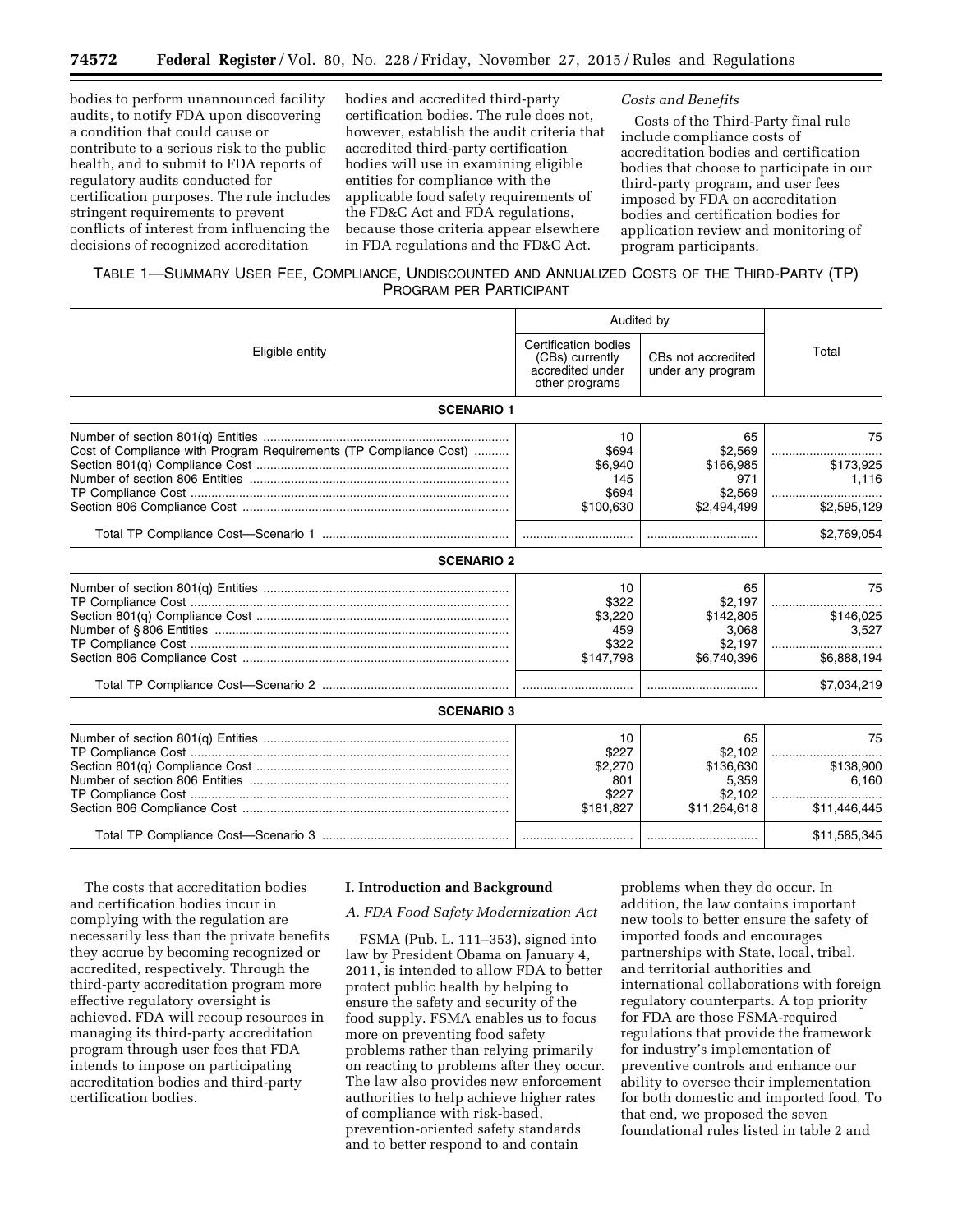requested comments on all aspects of these proposed rules.

TABLE 2—PUBLISHED FOUNDATIONAL PROPOSED RULES FOR IMPLEMENTATION OF FSMA

| Title                                                                                                                    | Abbreviation                                                                                                         | Publication                        |  |
|--------------------------------------------------------------------------------------------------------------------------|----------------------------------------------------------------------------------------------------------------------|------------------------------------|--|
| Current Good Manufacturing Practice and Hazard Analysis<br>and Risk-Based Preventive Controls for Human Food.            | 2013 proposed human preventive controls<br>regulation.                                                               | 78 FR 3646, January 16, 2013.      |  |
| Standards for the Growing, Harvesting, Packing, and Holding<br>of Produce for Human Consumption.                         | 2013 proposed produce safety regulation                                                                              | 78 FR 3504, January 16, 2013.      |  |
| Current Good Manufacturing Practice and Hazard Analysis<br>and Risk-Based Preventive Controls for Food for Animals.      | 2013 proposed animal preventive controls<br>regulation.                                                              | 78 FR 64736, October 29, 2013.     |  |
| Foreign Supplier Verification Programs (FSVP) for Importers<br>of Food for Humans and Animals.                           | 2013 proposed FSVP regulation                                                                                        | 78 FR 45730, July 29, 2013.        |  |
| Accreditation of Third-Party Auditors/Certification Bodies to<br>Conduct Food Safety Audits and to Issue Certifications. | 2013 proposed third-party certification regula-<br>tion (also referred to in this document as<br>the proposed rule). | 78 FR 45782, July 29, 2013.        |  |
| Focused Mitigation Strategies To Protect Food Against Inten-<br>tional Adulteration.                                     | 2013 proposed intentional adulteration regu-<br>lation.                                                              | 78 FR 78014, December 24,<br>2013. |  |
| Sanitary Transportation of Human and Animal Food                                                                         | 2014 proposed sanitary transportation regula-<br>tion.                                                               | 79 FR 7006, February 5, 2014.      |  |

We also issued a supplemental notice of proposed rulemaking for the rules

listed in table 3 and requested comments on specific issues identified

in each supplemental notice of proposed rulemaking.

# TABLE 3—PUBLISHED SUPPLEMENTAL NOTICES OF PROPOSED RULEMAKING FOR THE FOUNDATIONAL RULES FOR IMPLEMENTATION OF FSMA

| Title                                                                                                               | Abbreviation                                              | <b>Publication</b>                  |
|---------------------------------------------------------------------------------------------------------------------|-----------------------------------------------------------|-------------------------------------|
| Current Good Manufacturing Practice and Hazard Analysis<br>and Risk-Based Preventive Controls for Human Food.       | 2014 supplemental human preventive con-<br>trols notice.  | 79 FR 58524, September 29,<br>2014. |
| Standards for the Growing, Harvesting, Packing, and Holding<br>of Produce for Human Consumption.                    | 2014 supplemental produce safety notice                   | 79 FR 58434. September 29.<br>2014. |
| Current Good Manufacturing Practice and Hazard Analysis<br>and Risk-Based Preventive Controls for Food for Animals. | 2014 supplemental animal preventive con-<br>trols notice. | 79 FR 58476, September 29,<br>2014. |
| FSVP for Importers of Food for Humans and Animals                                                                   | 2014 supplemental FSVP notice                             | 79 FR 58574, September 29,<br>2014. |

We finalized two of the foundational rulemakings listed in table 4 in September 2015.

TABLE 4—PUBLISHED FOUNDATIONAL FINAL RULES FOR IMPLEMENTATION OF FSMA

| Title                                                                                                                                                                                                                                                                                                            | Abbreviation                               | <b>Publication</b>                           |  |
|------------------------------------------------------------------------------------------------------------------------------------------------------------------------------------------------------------------------------------------------------------------------------------------------------------------|--------------------------------------------|----------------------------------------------|--|
| Current Good Manufacturing Practice and Hazard Analysis  <br>and Risk-Based Preventive Controls for Human Food.<br>Current Good Manufacturing Practice and Hazard Analysis   final animal preventive controls regulation  80 FR 56170, September 17,<br>and Risk-Based Preventive Controls for Food for Animals. | final human preventive controls regulation | 80 FR 55908, September 17,<br>2015.<br>2015. |  |

As FDA finalizes these seven foundational rulemakings, we are putting in place a modern, risk-based framework for food safety that is based on the most recent science, that focuses efforts where the hazards are reasonably likely to occur, and that is flexible and practical given our current knowledge of food safety practices. To achieve this, FDA has engaged in a significant amount of outreach to the stakeholder community to find the right balance between flexibility and accountability in these regulations.

After FSMA was enacted in 2011, we have been involved in approximately 600 stakeholder engagements on FSMA and the proposed rules, including public meetings, webinars, listening sessions, farm tours, and extensive presentations and meetings with various stakeholder groups (Refs. 1, 2, 3). As a result of this stakeholder dialogue, FDA decided to issue the four supplemental notices of proposed rulemaking to share our current thinking on key issues and get additional stakeholder input on those issues. As we move forward into the next phase of FSMA

implementation, we intend to continue this dialogue and collaboration with our stakeholders, through guidance, education, training, and assistance, to ensure that stakeholders understand and engage in their respective roles in food safety. FDA believes these seven foundational final rules, when implemented, will affect the paradigm shift toward prevention that was envisioned in FSMA and be a major step forward for food safety that will help protect consumers into the future.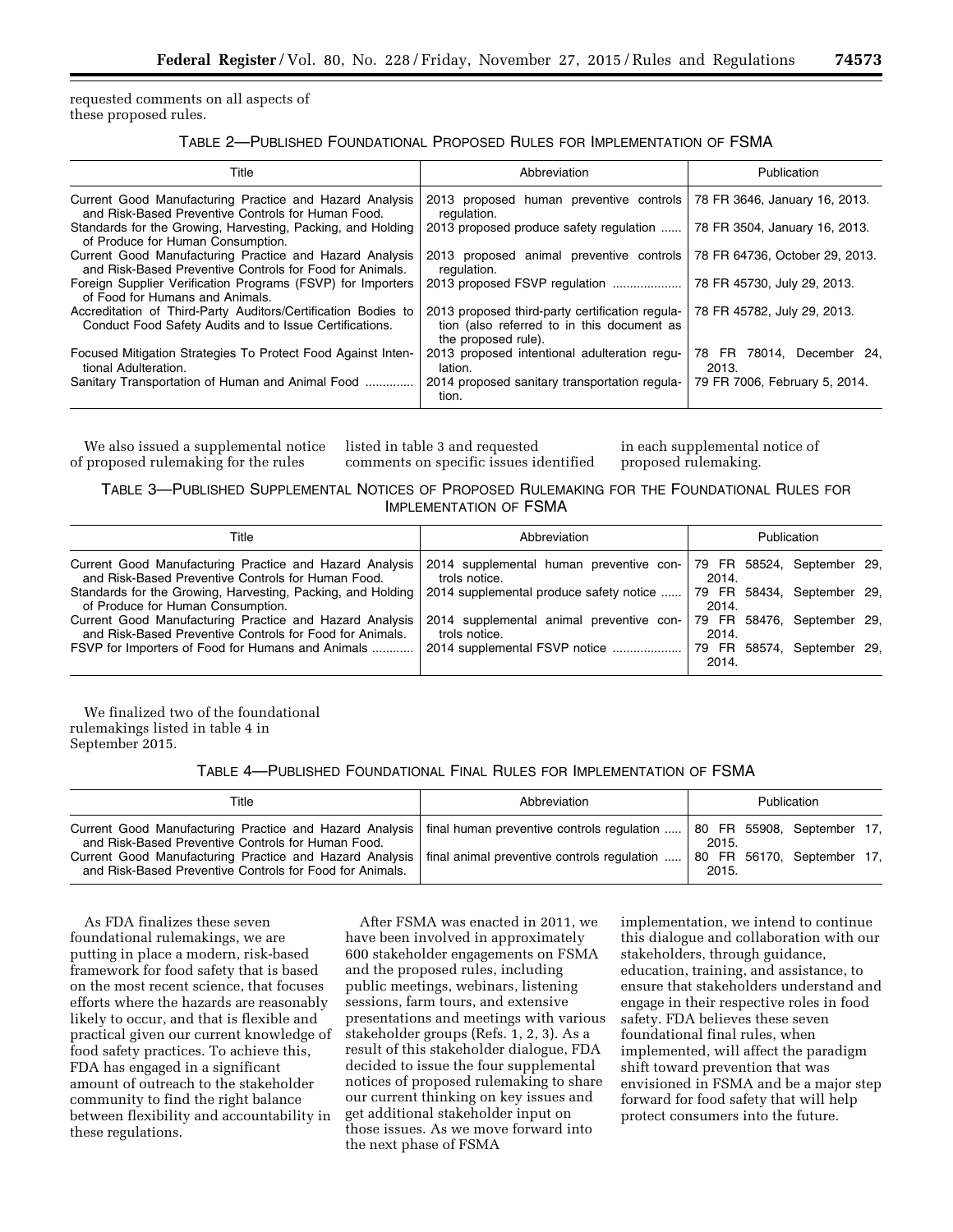## *B. Purpose of This Rulemaking*

FSMA added section 808 to the FD&C Act which directs FDA to establish a new voluntary program for accreditation of third-party certification bodies to conduct food safety audits and to issue food and facility certifications to eligible foreign entities (including registered foreign food facilities) that meet our applicable requirements for purposes of sections 801(q) and 806 of the FD&C Act. This rulemaking implements section 808 of the FD&C Act; we will recognize accreditation bodies to accredit third-party certification bodies, except for limited circumstances in which we may directly accredit thirdparty certification bodies.

FSMA specifies two uses for the food and facility certifications issued by accredited third-party certification bodies under this program. First, facility certifications will be used by importers to establish eligibility for VQIP under section 806 of the FD&C Act. VQIP offers participating importers expedited review and importation for food from facilities audited and certified by thirdparty certification bodies accredited under this subpart. FDA issued draft guidance on VQIP on June 5, 2015 (80 FR 32136); the draft guidance may be accessed at *[http://www.fda.gov/](http://www.fda.gov/downloads/Food/GuidanceRegulation/GuidanceDocumentsRegulatoryInformation/UCM448558.pdf) [downloads/Food/GuidanceRegulation/](http://www.fda.gov/downloads/Food/GuidanceRegulation/GuidanceDocumentsRegulatoryInformation/UCM448558.pdf) [GuidanceDocumentsRegulatory](http://www.fda.gov/downloads/Food/GuidanceRegulation/GuidanceDocumentsRegulatoryInformation/UCM448558.pdf) [Information/UCM448558.pdf](http://www.fda.gov/downloads/Food/GuidanceRegulation/GuidanceDocumentsRegulatoryInformation/UCM448558.pdf)*.

Second, section 801(q) of the FD&C Act gives FDA the authority to make a risk-based determination to require, as a condition of admissibility, that a food imported or offered for import into the United States be accompanied by a certification or other assurance that the food meets the applicable requirements of the FD&C Act. The authority to mandate import certification for food, based on risk, is one of the tools we can use to help prevent potentially harmful food from reaching U.S. consumers. When FDA has determined that a food import is subject to such certification under section 801(q) of the FD&C Act, FDA will require, as a condition of entry, a certification issued either by an accredited third-party certification body under this rule or by an agency or representative of the government of the country from which the food at issue originated, as designated by FDA.

This final rule will help FDA ensure the competence and independence of third-party certification bodies who are accredited to conduct foreign food safety audits to examine compliance with the applicable food safety requirements of the FD&C Act and FDA regulations, among other things. The document also will help ensure the

validity and reliability of certifications offered to FDA for purposes of VQIP eligibility under section 806 of the FD&C Act and admissibility of an imported food subject to an FDA risk determination under section 801(q) of the FD&C Act.

The third-party certification program is part of FSMA's paradigm shift toward a modern, preventive, and risk-based approach to food safety regulation and new programs to facilitate global trade in safe food. Specifically, FSMA requires FDA to issue new preventive controls and produce safety standards that apply to domestic and foreign processors and producers. In addition, FSMA directs FDA to issue an FSVP regulation requiring importers to implement FSVPs that provide adequate assurances that their foreign suppliers produce food that is in compliance with processes and procedures, including risk-based preventive controls, that provide the same level of public health protection as those required under section 418 (concerning hazard analysis and preventive controls) or 419 (concerning produce safety) of the FD&C Act, as appropriate, and that is in compliance with sections 402 (concerning adulteration) and 403(w) (concerning misbranding regarding allergen labeling) of the FD&C Act. We emphasize that facilities and importers are not required to use third-party certification bodies accredited under this rule in meeting their supplier verification requirements under the final human or animal preventive controls or FSVP regulations. See section XIII.G.

By contrast, the third-party certification program established under section 808 of the FD&C Act focuses on food safety audits to certify that eligible foreign entities and the food produced by such entities meet applicable FDA requirements for purposes of sections 801(q) and 806 of the FD&C Act. Although importers must obtain facility certifications from accredited thirdparty certification bodies under this rule in order to be eligible for VQIP, we note that importers seeking to satisfy a requirement for certification as a condition of admissibility for an article of food under section 801(q) of the FD&C Act may offer a certification issued either by foreign governments designated by FDA to issue such certifications or by third-party certification bodies accredited under this rule.

Through FSMA we are transforming our role in the global food safety system, by building ever stronger partnerships with our foreign regulatory counterparts and by exploring opportunities to

leverage private food safety activities to benefit of our system of public food safety assurances. We value the role that private audits can play in enhancing food safety when done properly, and we share common purpose with the food industry in ensuring the rigor and objectivity of those audits.

The final rule on accreditation of third-party certification bodies reflects the results of significant stakeholder engagement to help ensure that the rule achieves its public health goal, reflects industry best practices, and strikes the right balance between flexibility and accountability.

#### *C. The Proposed Rule*

FDA published a proposed rule for ''Accreditation of Third-Party Auditors/ Certification Bodies to Conduct Food Safety Audits and to Issue Certifications'' (the proposed rule) on July 29, 2013. The proposed rule included eligibility requirements for accreditation bodies to qualify for recognition and requirements that accreditation bodies choosing to participate in the FDA program must meet, once recognized. We also proposed eligibility requirements for third-party certification bodies to qualify for accreditation and requirements that third-party certification bodies choosing to participate in the FDA program must meet, once accredited. We intended the proposed requirements to ensure the competency and independence of the accreditation bodies and third-party certification bodies participating in the program.

We also proposed procedures for recognition and accreditation, as well as requirements relating to monitoring and oversight of participating accreditation bodies and third-party certification bodies. These included procedures that we would follow when removing a third-party certification body or an accreditation body from the program. Further, we proposed requirements relating to auditing and certification of foreign eligible entities under the program, and for notifying us of conditions in an audited facility that could cause or contribute to a serious risk to the public health. In response to several requests, we extended the proposed rule comment period until January 27, 2014.

# *D. Public Comments*

We received over 150 comments from accreditation bodies, certification bodies, members of the food industry, industry associations, foreign governments, State governments, public health organizations, public advocacy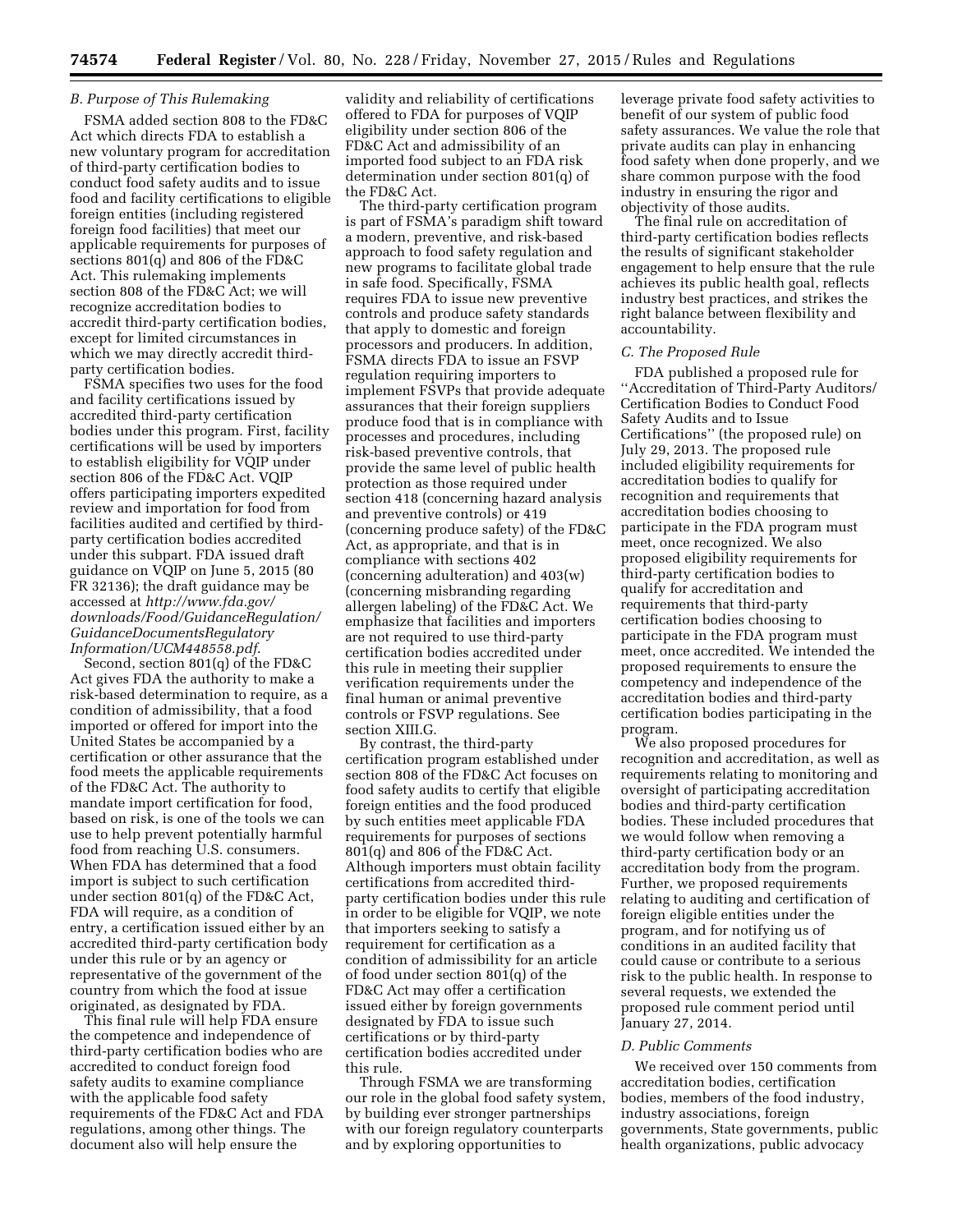groups, individual consumers, consumer groups, and others. Some submissions included signatures and statements from multiple individuals. Taken as a whole, the comments address virtually every provision of the proposed rule. In the remainder of this document, we describe the comments that are within the scope of this rulemaking, respond to them, and explain any revisions we made from the proposed rule.

A number of comments focus on the overarching issues of: (1) Alignment with voluntary consensus standards; (2) the use of private food safety schemes; (3) the relationship between the thirdparty certification program, foreign competent authorities, and FDA's international activities; and (4) the possible implications of the lack of qualified auditors on the third-party certification program. We address these comments generally below.

We received several comments on the overarching issue of the use of voluntary international consensus standards issued by the International Organization for Standardization (ISO) and the International Electrotechnical Commission (IEC), including the following ISO/IEC standards: ISO/IEC 17000:2004 Conformity assessment— Vocabulary and general principles (ISO/ IEC 17000:2004) (Ref. 4); ISO/IEC 17011:2004, Conformity assessment— General requirements for accreditation bodies accrediting conformity assessment bodies (ISO/IEC 17011:2004) (Ref. 5); ISO/IEC 17021:2011, Conformity assessment—Requirements for bodies providing audit and certification of management systems (ISO/IEC 17021:2011) (Ref. 6); ISO/IEC 17065:2012, Conformity assessment— Requirements for bodies certifying products, processes and services (ISO/ IEC 17065:2012) (Ref. 7); and ISO/IEC 19011:2011, Guidelines for auditing management systems (ISO/IEC 19011:2011) (Ref. 8).

Some comments support the approach to ISO/IEC standards that we used when developing the proposed rule; some comments state that the process for developing these standards makes them unbiased. Other comments suggest we should place greater reliance on ISO/IEC standards, including some comments asserting that we should incorporate ISO/IEC standards by reference into the final rule. These comments encourage us to follow the example of a proposed rule issued by the Environmental Protection Agency and entitled, ''Formaldehyde; Third-Party Certification Framework for the Formaldehyde Standards for Composite Wood Products'' (78 FR 34795, June 10,

2013), which proposed to incorporate by reference certain international standards. These comments assert that by placing greater reliance on ISO standards, we could allow ISO's broader oversight program to complement FDA's management of these bodies.

Implementation of section 808 of the FD&C Act occurs against the backdrop of the broader Federal policies on consensus standards and conformity assessment under the National Technology Transfer and Advancement Act of 1995 (NTTAA) (Pub. L. 104–113). The NTTAA, together with the Office of Management and Budget (OMB) Circular A–119, revised February 10, 1998 (63 FR 8546, February 19, 1998), directs Federal Agencies to use voluntary consensus standards in lieu of government-unique standards except where inconsistent with law or otherwise impractical. OMB Circular A–119 states that the use of voluntary standards, whenever practicable and appropriate, is intended to eliminate the cost to government of developing its own standards and decrease the cost of goods procured and the burden of complying with Agency regulation; provide incentives and opportunities to establish standards that serve national needs; encourage long-term growth for U.S. enterprises and promote efficiency and economic competition through harmonization of standards; and further the policy of reliance upon the private sector to supply government needs for goods and services.

As directed by OMB in Circular A–119, the National Institute of Standards and Technology (NIST), in the **Federal Register** of August 10, 2000 (65 FR 48894), issued policy guidance on Federal conformity assessment activities (defined as activities concerned with determining directly or indirectly that requirements for products, services, systems, and organizations are fulfilled) (15 CFR 287.2). The Federal conformity assessment guidance is codified at 15 CFR part 287 and applies to all Federal Agencies that set policy for, manage, operate, or use conformity assessment activities or results, domestically and internationally (except for activities conducted pursuant to treaties) and is intended to eliminate unnecessary duplication and complexity in conformity assessment requirements. (We note that OMB has announced it is currently revising Circular A–119, and NIST is revising the Federal conformity assessment guidance.)

We agree with comments on the value of promoting international consistency and tapping into an existing framework of consensus standards that is familiar

to industry, which may make it easier for accreditation bodies, third-party certification bodies, and eligible entities to comply with this rule. Therefore, we are revising the rule to allow for accreditation bodies and third-party certification bodies to use documentation of their conformance with ISO/IEC standards in meeting the program requirements under this rule, supplemented as necessary. We are not, however, incorporating these standards by reference into the rule as further discussed in our responses to comments in sections III. to XIII., except that we are not further responding to comments citing specific requirements of ISO/IEC Guide 65:1996, Conformity assessment—Requirements for bodies providing audit and certification of management systems (ISO/IEC Guide 65:1996) (Ref. 9) in sections III. to XIII., because that standard has been withdrawn and replaced by ISO/IEC 17065:2012 (Ref. 7) in September 2015. Comments referring to ISO/IEC 17020:2012, Conformity assessment— Requirements for the operation of various types of bodies performing inspection (ISO/IEC 17020:2012) (Ref. 10) are outside the scope of this rulemaking, because that standard relates to inspections and not the auditing and certification activities that will be performed under this rule. Therefore, we are not responding to comments citing to ISO/IEC 17020:2012, Conformity assessment—Requirements for the operation of various types of bodies performing inspection (ISO/IEC 17020:2012) (Ref. 10) in sections III. to XIII.

We also received several comments on the overarching issue of using private food safety schemes as audit criteria for regulatory audits conducted under the third-party certification program. Some comments suggest that FDA should rely on private food safety schemes, particularly those that have been benchmarked by the Global Food Safety Initiative (GFSI), as the audit criteria for regulatory audits of eligible entities under the third-party certification program. Other comments suggest that FDA should establish requirements for accreditation bodies and third-party certification bodies that are similar to those required by GFSI, such as GFSI requirements relating to accreditation under relevant ISO/IEC product certification or management system standards.

By way of background, a group of international retailers established GFSI in 2000 with the goal of reducing the need for duplicative third-party audits by benchmarking private food safety schemes against a harmonized set of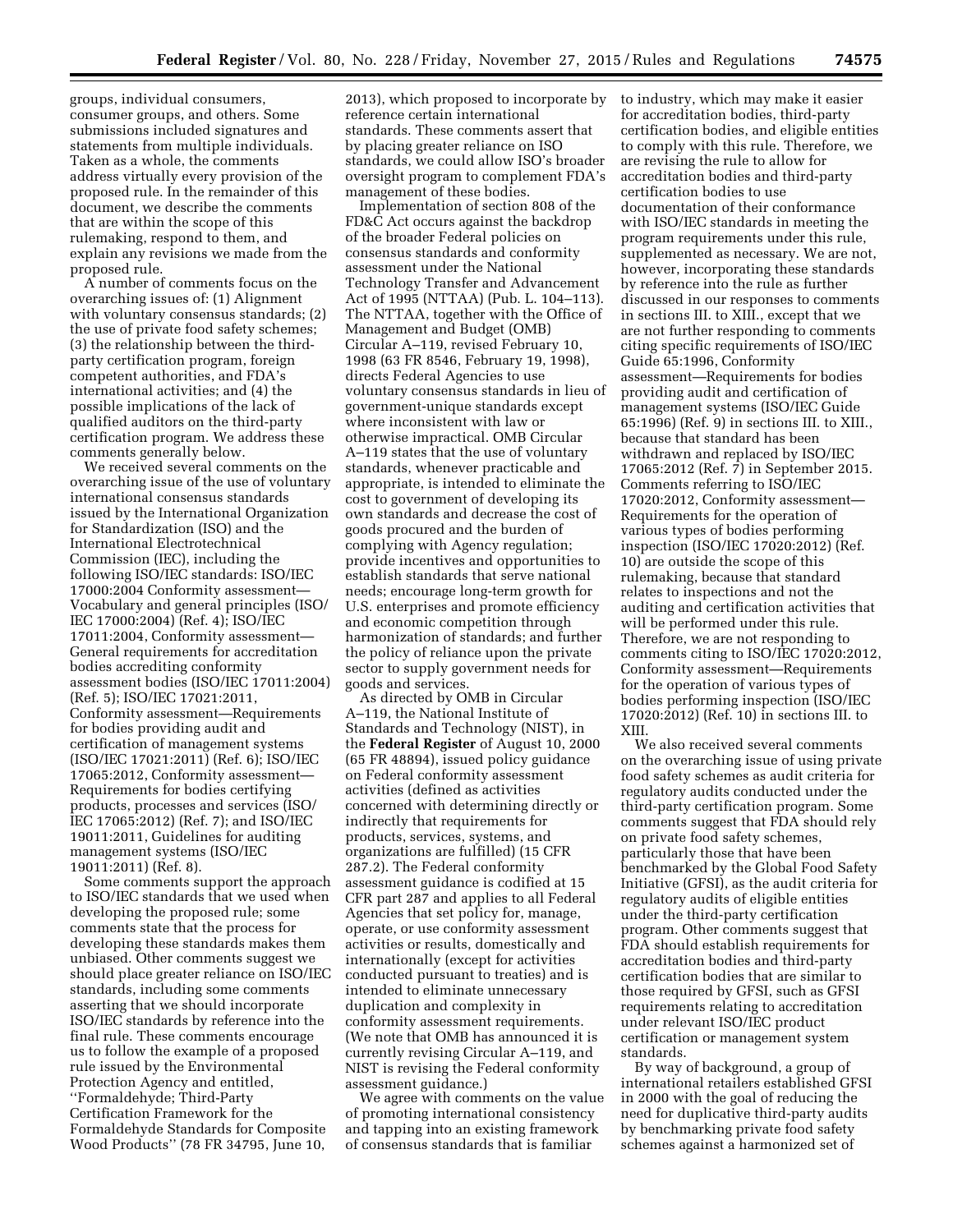criteria for food safety and management systems (see 78 FR 45782 at 45788; July 29, 2013). Under current GFSI criteria, a food safety scheme must have a commitment with one or more accreditation bodies for certification bodies that operate in conformance with either the product certification standard, ISO/IEC Guide 65, or the management system standard, ISO/IEC 17021:2006 (supplemented by ISO/TS 22003). GFSI describes these standards as having similar requirements for how a certification body must operate—*e.g.,* in addressing issues of preventing conflict of interest, managing customer information, properly qualifying personnel, auditor calibration, and many other aspects involved with the certification process. However, as GFSI noted in a 2011 White Paper (Ref. 11), there is a distinct difference between the two. ISO 17021/ISO 22003 is not product specific. ISO/IEC Guide 65, on the other hand, is concerned with verifying that particular products or services meet specified requirements. The type and scope of GFSI benchmarked scheme selected, determines the accreditation standard which applies. The majority of GFSI recognized schemes fall under ISO/IEC Guide 65 accreditation requirements, whereas only two currently recognized schemes are management system schemes accredited to ISO 17021/ISO 22003.

Comments suggesting that we should rely on GFSI-benchmarked food safety schemes or other private food safety schemes as the criteria for certification under the third-party program are outside the scope of this rulemaking. This rule establishes the framework for the third-party certification program, and not the food safety standards that accredited third-party certification bodies will use to determine an eligible entity's compliance with the applicable food safety requirements of the FD&C Act and FDA regulations. We are however responding to relevant comments that address audit quality and auditor competency, consistency, and capacity, including comments referencing GFSI's work in these areas.

Other overarching comments ask how the FSMA third-party certification program relates to the roles of foreign competent authorities and to FDA's international activities. Some comments assert that competent authorities should be allowed to participate in the thirdparty certification program purely by administrative procedures without a formal review process. Other comments suggest that government agencies with both regulatory and trade promotion

missions face inherent conflicts of interest.

Some comments recommend that we should establish a different structure for accrediting third-party certification bodies that already have been approved by a foreign government accreditation body. Other comments suggest that FDA should reserve the role of accreditation body or third-party certification body for a national competent authority that requests it. The comments argue that the responsibility for monitoring the safety of food exports should remain with the national competent authorities in each country.

Some comments ask whether a national competent authority has a role in auditing and certification activities occurring in the country, including in countries where an FDA foreign office is located. Other comments ask whether the competent authority may perform other activities in the third-party certification program, such as authentication of audit information before it is submitted to FDA. Still other comments suggest that FDA require accredited third-party certification bodies to review correspondence between an audited eligible entity and the competent authorities in the country where the eligible entity is located.

Section 808 of the FD&C Act expressly provides for both public and private accredited third-party certification bodies. Public accreditation bodies and third-party certification bodies, as well as private accreditation bodies and third-party certification bodies that meet the eligibility requirements for recognition and accreditation under section 808 of the FD&C Act and this rule are equally eligible to participate in the third-party certification program. This includes government accreditation bodies and certification bodies in countries where FDA has a foreign office, as well as government agencies with the dual missions of food safety and trade promotion. We believe that both public and private third-party certification bodies and accreditation bodies are capable of exhibiting the competency, capacity, and impartiality necessary to meet the letter and spirit of the law and this regulation.

By becoming an accredited third-party certification body or a recognized accreditation body, a competent authority for food safety or a foreign accreditation body would establish a role in the third-party certification program. Only if competent authorities are accredited under this rule, may they issue food and facility certifications under section 808 of the FD&C Act. (We note, however, that FDA may require

certifications from competent authorities under section 801(q) of the FD&C Act for foods that FDA determines meet the criteria set forth in that section (see  $801(q)(3)(A)$  of the FD&C Act), regardless of whether the competent authorities are accredited.) We acknowledge that the third-party certification program that is the subject of this rule is narrowly tailored and only a small piece of the much larger modernized, prevention-oriented food safety system we are establishing under FSMA. Broader FSMA activities are outside the scope of this rulemaking, as are matters covered by FDA's information sharing arrangements with foreign competent authorities.

We received other comments on the overarching issue of how the third-party certification program fits into FDA's international activities. Some comments assert that, for countries with a systems recognition agreement with FDA, there should be no need for a (direct or indirect) role for FDA in monitoring accredited third-party certification bodies. Other comments encourage us to recognize their national food safety system as equivalent to that of the United States.

The systems recognition initiative is a food safety regulatory cooperation program that allows FDA to take into account the role of food safety systems of exporting countries in our risk-based decisionmaking. We are using systems recognition as a tool to determine when we can rely on the implementation of science-based food safety programs by foreign regulatory authorities and take action based on information provided by such authorities.

We note that a competent authority with whom FDA has a systems recognition agreement must apply for recognition to make accreditation decisions and apply for accreditation to issue certifications under section 808 of the FD&C Act. If the competent authority applies for recognition or direct accreditation by FDA (assuming that the statutory criteria have been met for FDA to begin direct accreditation), FDA's review will be informed by the data, experiences, and insights into the foreign system that FDA gained through the systems recognition review. Except as described above, systems recognition activities are outside the scope of this rulemaking, as are equivalency determinations.

We also received several overarching comments noting that the lack of qualified food safety auditors is a problem in many countries. Some comments suggest that we may face similar problems with the availability of accredited third-party certification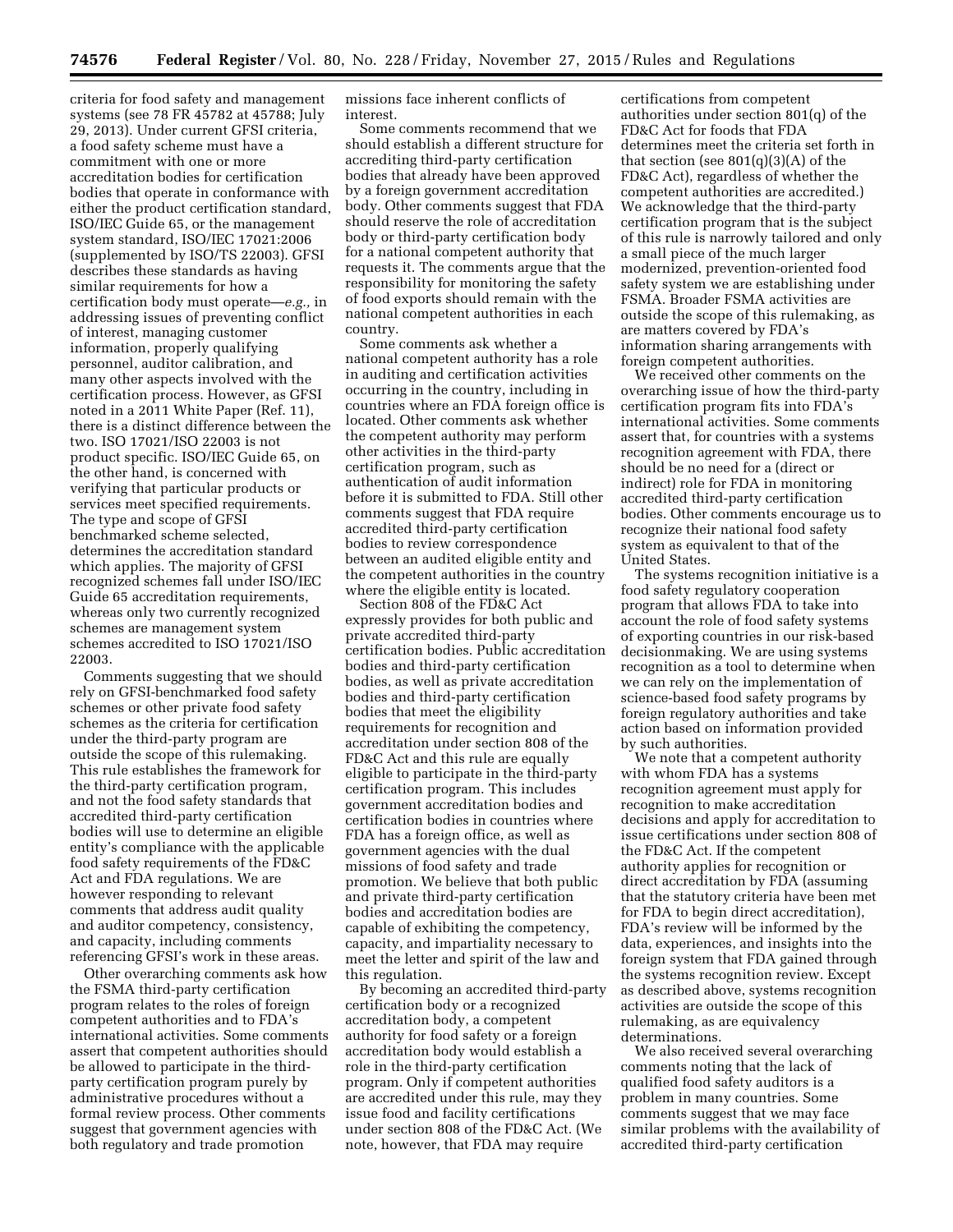bodies in our program. The comments assert that we should prioritize the review of applications from foreign countries with significant volumes of exports to the United States because of the cost and inconvenience to foreign suppliers and the likely trade disruption that would result if the only accredited third-party certification bodies were located in other countries. Some comments predict that rapid expansion in the field of food safety auditing may result in shortcuts in auditing. Other comments contend that because of the limited availability of qualified auditors we should adjust the timeframes for accredited third-party certification bodies to submit information to FDA under the regulations. The comments specifically request that we lengthen the 45-day timeframe for submitting regulatory audit reports.

We acknowledge the concerns about cost, inconvenience, and disruption resulting from auditor capacity issues. We are encouraging broad program participation to minimize the likelihood that capacity issues might emerge, because certifications issued by accredited third-party certification bodies under this program are intended to facilitate trade. The certifications are used in meeting the eligibility requirements of VQIP for expedited entry of food under section 806 of the FD&C Act and in satisfying a condition of admissibility for a food subject an FDA determination under section 801(q) of the FD&C Act.

Revisions have been made to this rule made in response to comments, such as allowing accreditation bodies and thirdparty certification bodies to use documentation of their conformance with ISO/IEC standards in support of their applications. We also are modifying our ''first in, first out'' approach to processing applications, as comments request, to allow for prioritizing specific applications and requests based on program needs. We are unable to accommodate the request to lengthen the timeframe for submission of regulatory audit reports to FDA, because the 45-day deadline for submission is established in section 808(c)(3)(A) of the FD&C Act. Audit protocols and other requirements of the rule are designed to prevent audit agents (auditors) and third-party certification bodies from taking shortcuts that would jeopardize audit results.

Some comments addressed the Model Accreditation Standards that FDA is required to develop under section 808(b)(2) of the FD&C Act for use in qualifying third-party certification bodies for accreditation. Some of these comments suggest various criteria to be

included in the model standards. Other comments suggest the proposed rule was ambiguous with respect to the form of, and manner by which, FDA will establish the Model Accreditation Standards.

While the substance of the Model Accreditation Standards is outside the scope of this rulemaking, we note that on July 24, 2015, FDA published a draft guidance on Model Accreditation Standards. The draft guidance can be accessed at: *[http://www.fda.gov/Food/](http://www.fda.gov/Food/GuidanceRegulation/GuidancevDocumentsRegulatoryInformation/ucm455328.htm) [GuidanceRegulation/Guidancev](http://www.fda.gov/Food/GuidanceRegulation/GuidancevDocumentsRegulatoryInformation/ucm455328.htm) [DocumentsRegulatoryInformation/](http://www.fda.gov/Food/GuidanceRegulation/GuidancevDocumentsRegulatoryInformation/ucm455328.htm) [ucm455328.htm](http://www.fda.gov/Food/GuidanceRegulation/GuidancevDocumentsRegulatoryInformation/ucm455328.htm)*. Additionally, a notice was published in the **Federal Register**  (80 FR 44137, July 24, 2015) of the availability of the draft guidance and of the opening of a docket for public comments on the document. As explained in the draft guidance, section 808(b)(2) of the FD&C Act requires FDA to develop Model Accreditation Standards that recognized accreditation bodies shall use to qualify third-party certification bodies for accreditation, and in so doing, to look to existing standards for certification bodies (as of the date of enactment of FSMA) to avoid unnecessary duplication of efforts and costs. The draft guidance contains FDA recommendations on third-party certification body qualifications, including recommendations based on relevant provisions in the proposed rule. This final rule will serve as a framework for the Model Accreditation Standards final guidance, which will include more detailed recommendations on third-party certification body qualifications.

Some comments respond to our request for input on the question about the value of, and possible need for, FDA to establish a program for use of accredited third-party certification bodies to conduct domestic food safety audits (78 FR 45782 at 45823). We received comments on all sides, expressing various views. We are taking these comments under advisement at this time, as the focus of this final rule is on establishing and implementing the third-party certification program set forth in section 808 of the FD&C Act.

Other comments addressed the substance of VQIP, import certification, laboratory accreditation, and provisions in the proposed FSVP rule and/or other FMSA rules that are outside the scope of this rulemaking; accordingly we will not be responding to those comments here. Other comments that fall outside the scope of this rulemaking, and to which we will therefore not be responding, include comments on the value of a universal, mandatory food safety system; comments advocating for

policies promoting locally grown produce; comments addressing the information technology infrastructure needs of the third-party certification program; comments suggesting the value of student interns to the food safety system; and comments on factors beyond the use of third-party audits that FDA should consider in setting inspection priorities.

We also received a few comments concerning the rulemaking process. Comments suggest that we devise a new process for regularly updating the rule; they state that FDA has cumbersome requirements for modifying rules. FDA's current rulemaking process is consistent with FDA's obligations under the Administrative Procedure Act (5 U.S.C. 551–559).

## **II. Legal Authority**

Section 307 of FSMA, Accreditation of Third-Party Auditors, amends the FD&C Act to create a new provision, section 808, under the same name. Section 808(b)(1)(A) of the FD&C Act requires us to establish a system, within 2 years of the enactment of FSMA, for the recognition of accreditation bodies that accredit third-party certification bodies to conduct food safety audits and to issue certifications for eligible foreign food entities and their products for purposes of sections 801(q) and 806 of the FD&C Act.

Section 808(c)(5)(C) of the FD&C Act directs us to issue implementing regulations for section 808 of the FD&C Act. The regulations must require audits to be unannounced and must contain protections against conflicts of interest between accredited third-party certification bodies (and their audit agents) and the entities they audit or certify, including requirements on timing and public disclosure of fees and appropriate limits on financial affiliations (21 U.S.C. 384 $d(c)(5)(C)(i)$ , (ii), and (iii)).

This final rule establishes regulations implementing section 808 of the FD&C Act. The authority for the requirements in this rule comes primarily from section 808 of the FD&C Act. However, FDA also derives authority for this final rule from other sections of the FD&C Act, including section 701(a) of the FD&C Act (21 U.S.C. 371(a)), which authorizes us to issue regulations for the efficient enforcement of the FD&C Act. The regulations in this final rule ensure the competency and independence of recognized accreditation bodies and of accredited third-party certification bodies, which will help ensure the validity and reliability of certifications and other information resulting from the food safety audits conducted by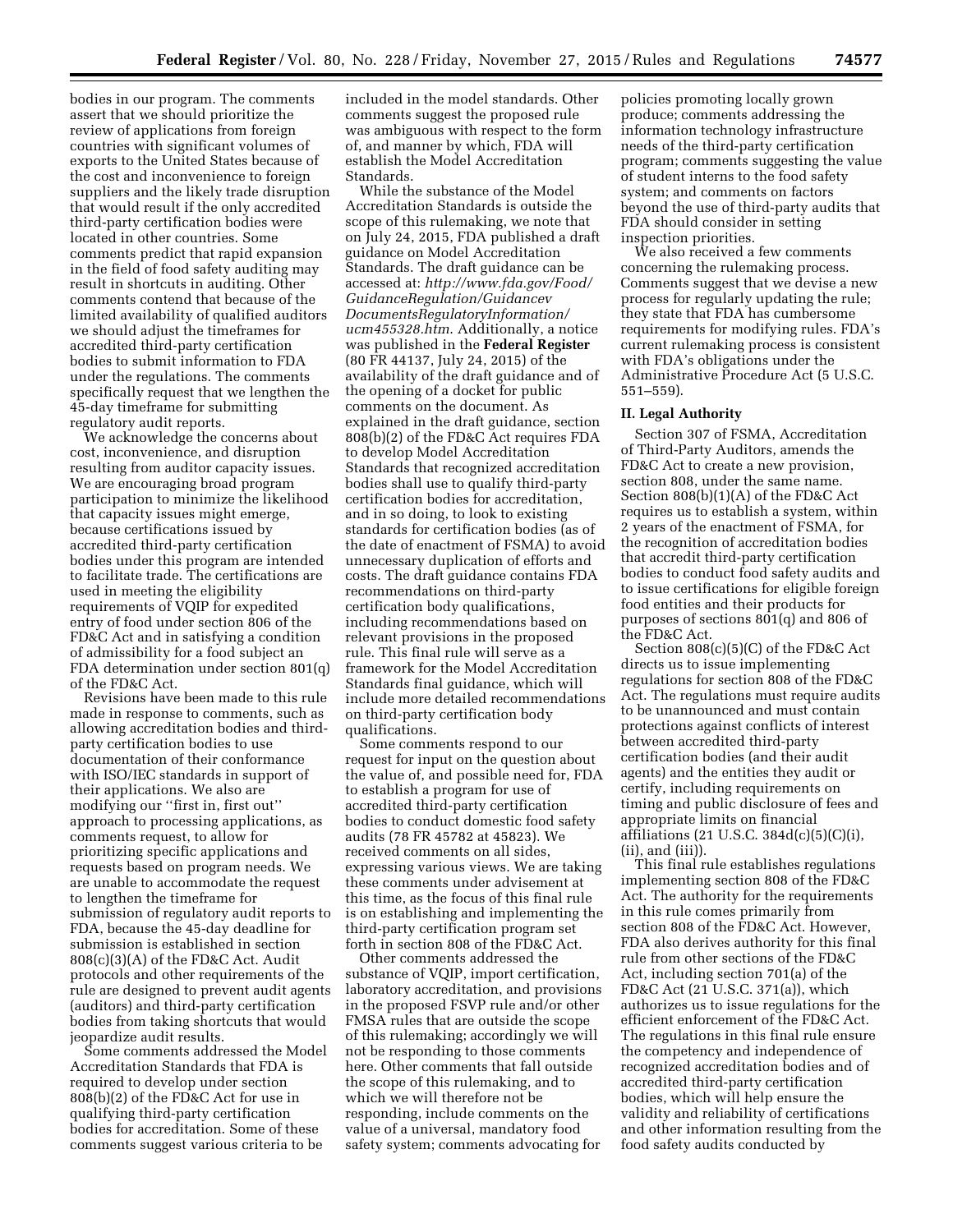accredited third-party certification bodies. These features of the final rule are essential to the operation of the third-party program. This rule also is consistent with section 404 of FSMA (21 U.S.C. 2252), which states that nothing in FSMA should be construed in a manner that is inconsistent with the agreement establishing the World Trade Organization or any other treaty or international agreement to which the United States is a party.

This rule establishes requirements for accreditation bodies and third-party certification bodies seeking recognition and accreditation, respectively. These requirements will help ensure that any accreditation bodies that we recognize, and any certification bodies that are accredited, are capable of meeting all of the requirements of this program. This includes requirements, for example, for legal authority and competency and capacity. It also includes provisions for the direct accreditation of third-party certification bodies by FDA in accordance with section 808(b)(1)(A)(ii) of the FD&C Act. This rule also establishes requirements for accreditation bodies that have been recognized, and third-party certification bodies that have been accredited. This includes requirements designed to decrease the potential for conflicts of interest in accordance with section 808(c)(5)(C)(ii) of the FD&C Act. Additionally, this rule establishes requirements for eligible entities that want to be certified under this program. This includes requirements for onsite audits by FDA for the purpose of monitoring in accordance with section 808(f)(3) of the FD&C Act. Finally, this rule establishes general requirements related to the operation of this program. These include requirements for requesting a regulatory hearing on revocation of recognition or withdrawal of accreditation.

Some of the requirements under this final rule are also established, in part, under the authority in sections 806 and 801(q) of the FD&C Act. Section 806 of the FD&C Act describes a voluntary program to provide for the expedited review and importation of food offered for importation from certified facilities (VQIP). Section 801(q) of the FD&C Act gives FDA authority to require certifications for imported food in certain situations. This final rule does not set up the framework for participation in the program described under section 806 of the FD&C Act, nor does it describe the circumstances under which FDA might require certification under section 801(q) of the FD&C Act. However, this rule does describe circumstances under which

FDA might refuse to consider a certification issued under this program in determining the admissibility of an article of food for which the certification was offered under section 801(q) of the FD&C Act, or in determining eligibility for participation in VQIP under section 806 of the FD&C Act. Additionally, this rule creates limited exemptions from the certification requirements of section 801(q) of the FD&C Act for certain alcoholic beverages, including certain raw materials and ingredients that are used to manufacture/process alcoholic beverages. The exemptions are being promulgated consistent with section 116 of FSMA (21 U.S.C. 2206). Section 116(a) of FSMA states that, except as provided by certain listed sections in FSMA, nothing in FSMA, or the amendments made by FSMA, will be construed to apply to a facility that: (1) Under the Federal Alcohol Administration Act (27 U.S.C. 201 *et seq.*) or chapter 51 of subtitle E of the Internal Revenue Code of 1986 (26 U.S.C. 5001 *et seq.*) is required to obtain a permit or to register with the Secretary of the Treasury as a condition of doing business in the United States and (2) under section 415 of the FD&C Act (21 U.S.C. 350d) is required to register as a facility because such facility is engaged in manufacturing, processing, packing, or holding one or more alcoholic beverages (with respect to the activities of such facility that relate to the manufacturing, processing, packing, or holding of alcoholic beverages). This rule also creates exemptions from the certification requirements of section 801(q) of the FD&C Act for products subject to the requirements of the U.S. Department of Agriculture (USDA) under the Federal Meat Inspection Act (FMIA) (21 U.S.C. 601 *et seq.*), the Poultry Products Inspection Act (PPIA) (21 U.S.C. 451 *et seq.*), or the Egg Products Inspection Act (EPIA) (21 U.S.C. 1031 *et seq.*) at the time of importation. We conclude that this provision is consistent with section 403 of FSMA, entitled ''Rule of Construction,'' which states that nothing in FSMA shall be construed to alter or limit the jurisdiction of the Secretary of the Department of Agriculture.

# **III. Comments on What Definitions Apply to This Subpart (§ 1.600)**

We proposed to codify definitions of several terms used in the third-party certification regulations. We received several comments on this section. As discussed in the following paragraphs, we have revised many of the proposed definitions in response to comments as well as on our own initiative. Where we disagree with comments or decline a

suggested revision, we offer an explanation in response. Some definitions were finalized as proposed.

The definitions for terms used in the third-party certification regulations are codified in 21 CFR 1.600.

#### *A. Definitions, Generally*

(Comment 1) Several comments encourage us to more closely align the definitions in § 1.600 with international standards to promote consistency and common understanding of the rule. The comments explain that the terms and definitions used in section 808 of the FD&C Act and in the proposed rule convey a different meaning for accreditation bodies, certification bodies, and the standards community. To that end, some comments encourage us to avoid using the term ''third-party auditor'' synonymously with ''certification body,'' to be consistent with international standards, which use the term ''certification body'' (*e.g.,* ISO/ IEC 17065:2012 (Ref.7).

Similarly, some comments indicate that, the language of the statute notwithstanding, it is not correct to use the term ''third-party auditor'' when describing the activities of a ''thirdparty certification body.'' The comments explain that auditors are individuals contracted or employed by certification bodies to conduct audits, and they urge us to clarify the rule by substituting ''certification body'' for ''third-party auditor.''

(Response 1) We agree that alignment with the terminology used in international standards is preferable, wherever possible. Congress recognized the value of international standards in accreditation and certification, having instructed us in section 808(b)(2) of the FD&C Act to look to existing standards in developing our model accreditation standards to avoid unnecessary duplication of efforts and costs. We believe it is particularly useful to rely on definitions and terminology from international consensus standards when possible where, as here, the rule is establishing a voluntary program with an international focus. In addition, we agree that, notwithstanding the use of the term ''third-party auditor'' in the statute, the use of the term ''third-party certification body'' instead of the term ''third-party auditor'' provides some clarity for purposes of referring to bodies that employ or contract individuals to perform audits.

Therefore, in response to the comments suggesting the term ''thirdparty auditor" is confusing and inconsistent with international standards, we are using the term ''thirdparty certification body'' in the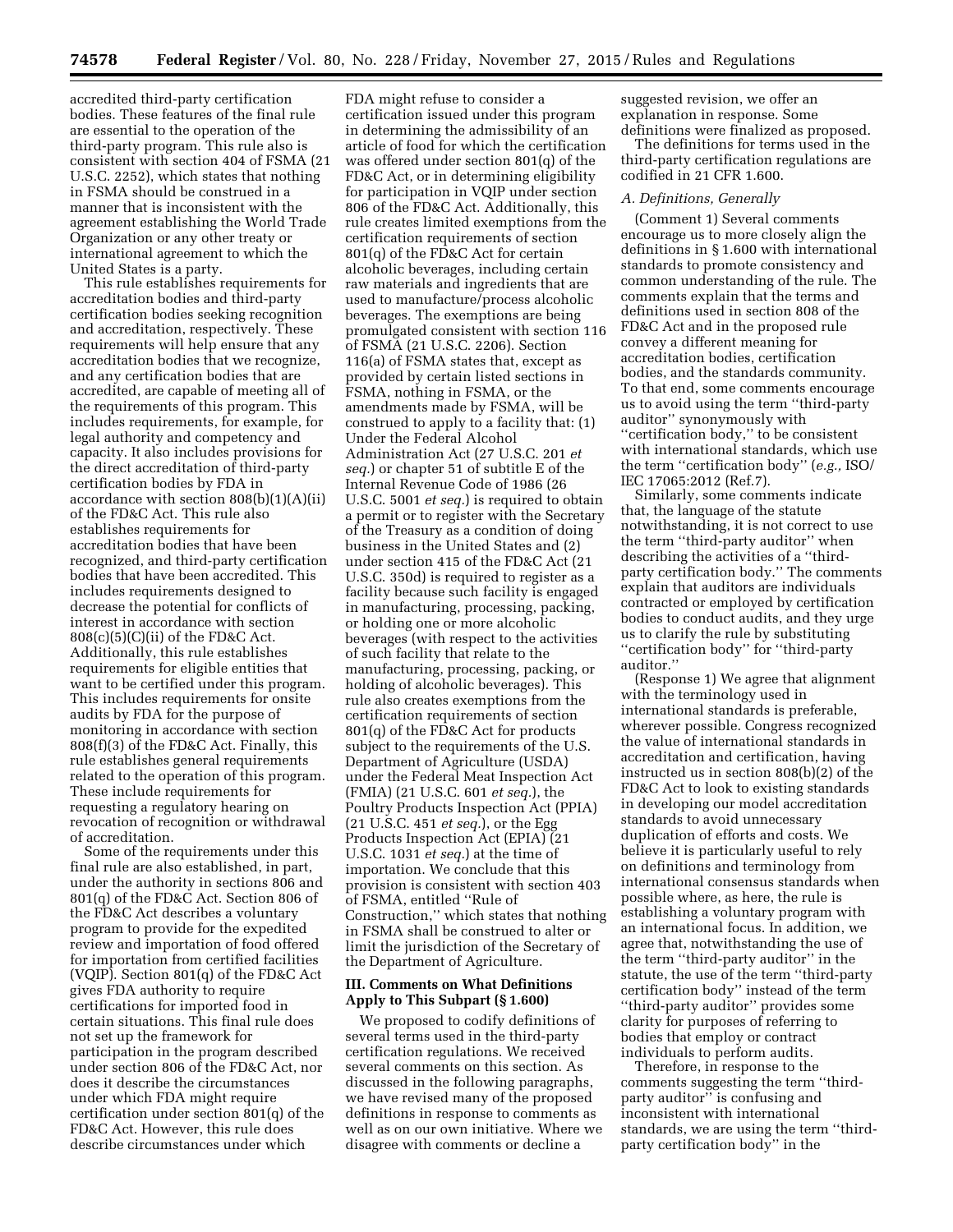remainder of the preamble and in the codified of this final rule, except in the definitions of ''Accredited third-party certification body'' and ''Third-party certification body'' in § 1.600(c) and in the preamble discussion of those definitions.

On our own initiative, we are including the descriptor ''third-party'' before ''certification body'' throughout this final rule. We did not use that descriptor in the proposed rule when referring to a third-party auditor/ certification body once accredited. We are doing so now in order that the term accurately reflects that, under this subpart, only third-party certification bodies are eligible for accreditation. We are making corresponding changes to the term ''accredited auditor/ certification body;'' and in this final rule we will instead use the term, ''accredited third-party certification body.''

Accordingly, we have revised the proposed definitions of ''accreditation,'' ''accreditation body,'' ''accredited auditor/certification body,'' ''audit,'' ''audit agent,'' ''certification body,'' ''direct accreditation,'' ''eligible entity,'' ''facility certification,'' ''food certification,'' ''recognized accreditation body,'' ''relinquishment,'' and ''selfassessment,'' to replace the term ''thirdparty auditor'' with the term ''thirdparty certification body,'' or ''third-party certification bodies,'' and to remove ''auditor/'' from in the term ''third-party auditor/certification body'' or ''thirdparty auditors/certification bodies'' that was used in the proposed rule.

On our own initiative, we added a sentence to the definition of ''accredited third-party certification body'' in § 1.600 of this final rule to explain that the term has the same meaning as ''accredited third-party auditor'' as defined in section 808(a)(4) of the FD&C Act. Similarly, we added language to the definition of ''third-party certification body'' in § 1.600 of this final rule explaining that the term has the same meaning as ''third-party auditor'' as defined in section 808(a)(3) of the FD&C Act.

(Comment 2) Some comments encourage us to make the definitions in this rule consistent with the definitions in other FSMA proposed rules, such as the 2013 proposed FSVP regulation, the 2013 proposed human preventive controls regulation, the 2013 proposed animal preventive controls regulation, and the 2012 proposed produce safety regulation, where feasible.

(Response 2) We agree with the comments on the overarching goal of alignment across regulations and accepted suggested revisions, where

feasible and appropriate. However, it is not always possible to develop uniform definitions due to the distinct statutory requirements and the framework of each program. In such cases where it was not feasible or appropriate, we declined the suggested revisions from comments. We discuss such comments and our responses under each relevant term.

#### *B. Assessment*

We did not define ''assessment'' in the proposed rule.

(Comment 3) Some comments recommend adding a definition of ''assessment'' based on ISO/IEC 17011:2004 (Ref. 5), clause 3.7, which describes the process for evaluating certification bodies. The comments explain that defining such evaluations as ''audits,'' as we had proposed, is inconsistent with international standards. The comments suggest consulting with other ISO/IEC standards for relevant terminology.

(Response 3) We agree that the term "assessment" should be used, in part, to refer to the activity undertaken to assess the competency and capacity of a thirdparty certification body under the rule. We reviewed ISO/IEC 17011:2004 (Ref. 5) (clause 3.7 and NOTE) and ISO/IEC 17000:2004 (Ref. 4), ISO/IEC 17040:2005 Conformity assessment—General requirements for peer assessment of conformity assessment bodies and accreditation bodies (ISO/IEC 17040:2005) (Ref. 12), and an International Accreditation Forum (IAF) document entitled, ''IAF Endorsed Normative Documents'' (Ref. 13).

After considering the comments and reviewing the referenced documents, we developed a definition of ''assessment'' that describes, with respect to accreditation bodies, the activity undertaken by FDA to evaluate the competency and capacity of the accreditation body under the applicable requirements of this rule. With respect to certification bodies, ''assessment'' describes the activity undertaken by a recognized accreditation body (or, in the case of direct accreditation, FDA) to evaluate the competency and capacity of a certification body under the applicable requirements of this rule. We also made corresponding changes to the definition of ''audit'' from proposed § 1.600(c) by removing clauses (1) and (2).

#### *C. Audit*

We proposed a definition of ''audit'' describing the examination of accreditation bodies, third-party certification bodies, and eligible entities. We proposed to define an audit of an accreditation body as an examination by FDA of the accreditation

body's authority, qualifications, resources, policies, procedures, and performance, as well as of its capability to meet the requirements of the proposed rule. We proposed to define an audit of a third-party certification body as an examination by a recognized accreditation body (or, by FDA, for direct accreditation) of the third-party certification body's authority, qualifications, resources, policies, procedures, and performance, as well as of its capability to meet the requirements of the proposed rule. We proposed to define an audit of an eligible entity as an examination by an accredited third-party certification body of the eligible entity to assess the entity, its facility, system(s), and food using audit criteria for consultative or regulatory audits, and, for consultative audits, also including an assessment of compliance with applicable industry standards and practices.

We received some comments on the proposed definition of ''audit,'' and the related definitions of ''consultative audit'' and ''regulatory audit.'' Comments specific to the definition of ''consultative audit'' are discussed in section III.E., and comments on the definition of ''regulatory audit'' are discussed in section III.L. As described in Response 3, we also removed clauses (1) and (2) from the proposed definition of ''audit'' because those evaluations are ''assessments'' as the term is defined in § 1.600(c).

On our own initiative, we are revising the definition of ''audit'' to clarify that an audit conducted under this subpart is not an inspection under section 704 of the FD&C Act (21 U.S.C. 374).

(Comment 4) Several comments encourage us to align our definition of audit with relevant international standards, and some comments request that we use the definition of ''audit'' from the Codex ''Principles for Food Import and Export Inspection and Certification'' (CAC/GL 20–1995) (Ref. 14), which defines ''audit'' as a ''systematic and functionally independent examination to determine whether activities and related results comply with planned objectives.''

(Response 4) We agree with the general principle of creating consistency with international standards and have revised the definition of ''audit'' in § 1.600(c) accordingly. Rather than describing the determination of whether activities comply with ''planned objectives'' that appears in the Codex definition of ''audit'' (Ref. 14), we inserted a brief description of the objectives of consultative and regulatory audits from the definitions in section 808(a)(5) and (7) of the FD&C Act (*i.e.,*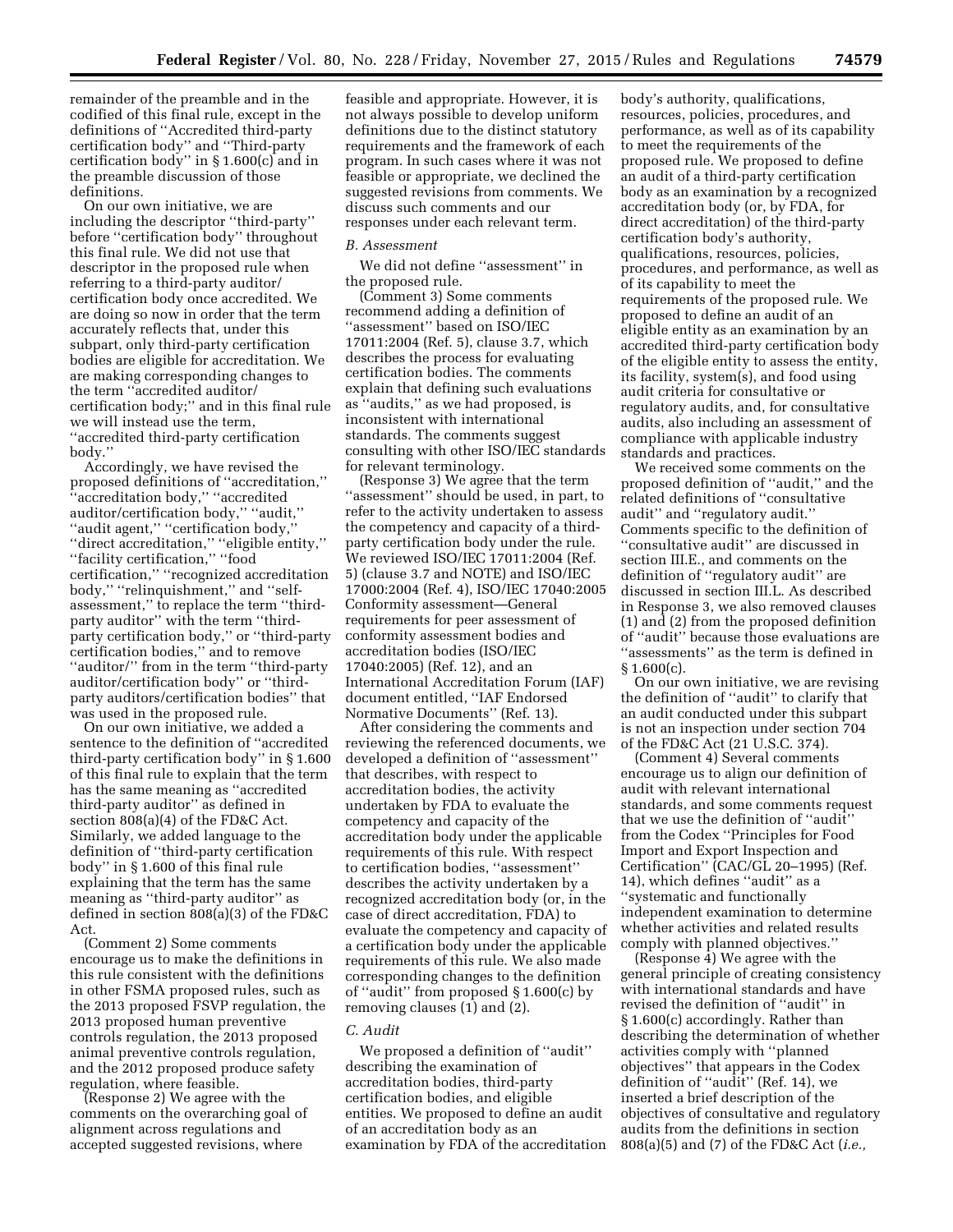the examination of an eligible entity under this rule).

(Comment 5) Some comments encourage us to remove the proposed definition of ''audit'' in § 1.600(c) and substitute the FSVP definition of ''audit'' instead, to promote consistency and a common understanding of terminology.

(Response 5) We disagree. We believe that it is more important for the definition in this rule to reflect international standards that are generally well known to the parties subject to this rule than it is for the definition to mirror the definition in FSVP, which has different applicability. FSVP applies to importers; this rule applies to accreditation bodies, thirdparty certification bodies, and eligible entities. Therefore, we are rejecting the suggestion to use the FSVP definition of ''audit'' as the definition of ''audit'' in § 1.600(c).

(Comment 6) We received some comments on the definition of ''audit'' regarding its relationship to the related definitions of ''consultative audit'' and ''regulatory audit'' in § 1.600(c). Some comments recommend that we revise the definition of ''audit'' to mean only regulatory audits, and not consultative audits, asserting that is how the word ''audit'' is used in the statute. These comments contend that the statute must be interpreted in light of the fact that section 808 of the FD&C Act is directed to food and facility certifications, which are only accomplished through regulatory audits. Other comments ask us to clarify that the services of an accredited third-party certification body that fall short of the definition of an ''audit'' (*e.g.,* informal consulting, continuous improvement programs, and limited purpose audits) under this rule, are not subject to the requirements of the rule.

(Response 6) We decline the suggestion to interpret section 808 of the FD&C Act in a manner that would equate ''audit'' with ''regulatory audit.'' Section 808 of the FD&C Act defines two types of audits used under the program, consultative audits and regulatory audits, and contains requirements relating to each. (See, *e.g.,*  section 808(a)(5), (7), and (c)(3)(A) of the FD&C Act). In addition, section 808(c)(4)(B) of the FD&C Act expressly allows an accredited third-party certification body or an audit agent of such auditor to perform consultative and regulatory audits of eligible entities.

To the extent that other comments suggest creating a list of exceptions from the definition of ''audit'' in the codified for this rule, we decline to do so. To the extent that these comments were

seeking clarification of the definition of ''consultative audit'' in § 1.600(c), and what types of activities might fall outside of that definition as well as outside of this program, please see the discussion in Response 9 in section III.E.

(Comment 7) Some comments express confusion about the criteria that accredited third-party certification bodies will be using in conducting audits under subpart M and ask us to more clearly describe the ''applicable requirements'' against which compliance will be evaluated. Some comments are concerned that eligible entities might be audited against requirements that do not apply to their operations. For example, some comments note that firms subject to the final animal preventive controls regulation should not be assessed for compliance with the allergen cross contamination requirements of the final human preventive controls regulation. Other comments ask us to clarify whether the ''applicable requirements'' are limited to requirements that appear in the FD&C Act or FDA regulations, or both.

(Response 7) During regulatory and consultative audits, accredited thirdparty certification bodies will examine compliance with applicable food safety requirements of the FD&C Act and FDA regulations within the scope of the audit. In consultative audits, the thirdparty certification bodies also may be conducting an examination to determine conformance with applicable industry standards and practices.

The applicable requirements that accredited third-party certification bodies and their audit agents will use relate to the food safety standards under the FD&C Act, such as the adulterated food provisions in section 402 of the FD&C Act and the provisions on the misbranding of food allergens in section 403(w) of the FD&C Act. The applicable requirements of the FD&C Act and FDA regulations would depend on the type of eligible entity being audited. To use the example given by one of the comments, an eligible entity that is subject to the requirements of the final animal preventive controls regulation, but not the final human preventive controls regulation, would not be subject to an audit examining its practices relating to cross-contamination by food allergens under the final human preventive controls regulation because those are not ''applicable food safety requirements'' for such an entity.

To help clarify this rule for eligible entities, third-party certification bodies, and accreditation bodies who may be interested in participating in the

program and who may not yet be familiar with U.S. laws and regulations, we are using the phrase ''applicable food safety requirements of the FD&C Act and FDA regulations'' in place of the phrase ''applicable requirements'' in the definition of ''audit'' in § 1.600(c) and elsewhere throughout the rule where we are discussing the requirements that will be used in auditing eligible entities.2

#### *D. Audit Agent*

We proposed to define an ''audit agent'' as an individual who is an employee or other agent of an accredited third-party certification body who, although not individually accredited, is qualified to conduct food safety audits on behalf of an accredited third-party certification body. Under the proposed rule we also defined an audit agent to include a contractor of the accredited third-party certification body.

(Comment 8) Some comments express concern about our proposal to allow a contractor of an accredited third-party certification body to serve as an audit agent, asserting that ''[w]ith each step that is further removed in this process, institutional control is lost exponentially.'' The comments point out that a subcontractor conducted the audit and gave a passing audit score to a cantaloupe farm and packing facility that used ''improper and unsafe processing equipment'' and subsequently was linked to a deadly outbreak caused by *Listeria monocytogenes*. Other comments mentioning the incident cite to an article in Bloomberg News explaining that auditors often outsource to independent contractors over whom they do not have direct management control (Ref. 15). Still other comments offer the cantaloupe outbreak as an example of why auditors must be competent and accountable for their activities.

(Response 8) We understand that third-party certification bodies currently work with individual auditors under many different types of arrangements. We acknowledge concerns raised by comments about recent outbreaks at some domestic facilities that had received satisfactory scores in food safety audits. Further, we agree with the comments on the importance of an accredited third-party certification body exercising adequate control over an audit agent conducting audits on its

<sup>2</sup>Although we have elected to cite to both the FD&C Act and FDA regulations in this definition, we otherwise will follow the conventional practice of using the words ''applicable requirements'' to refer the applicable requirements of the FD&C Act and FDA regulations.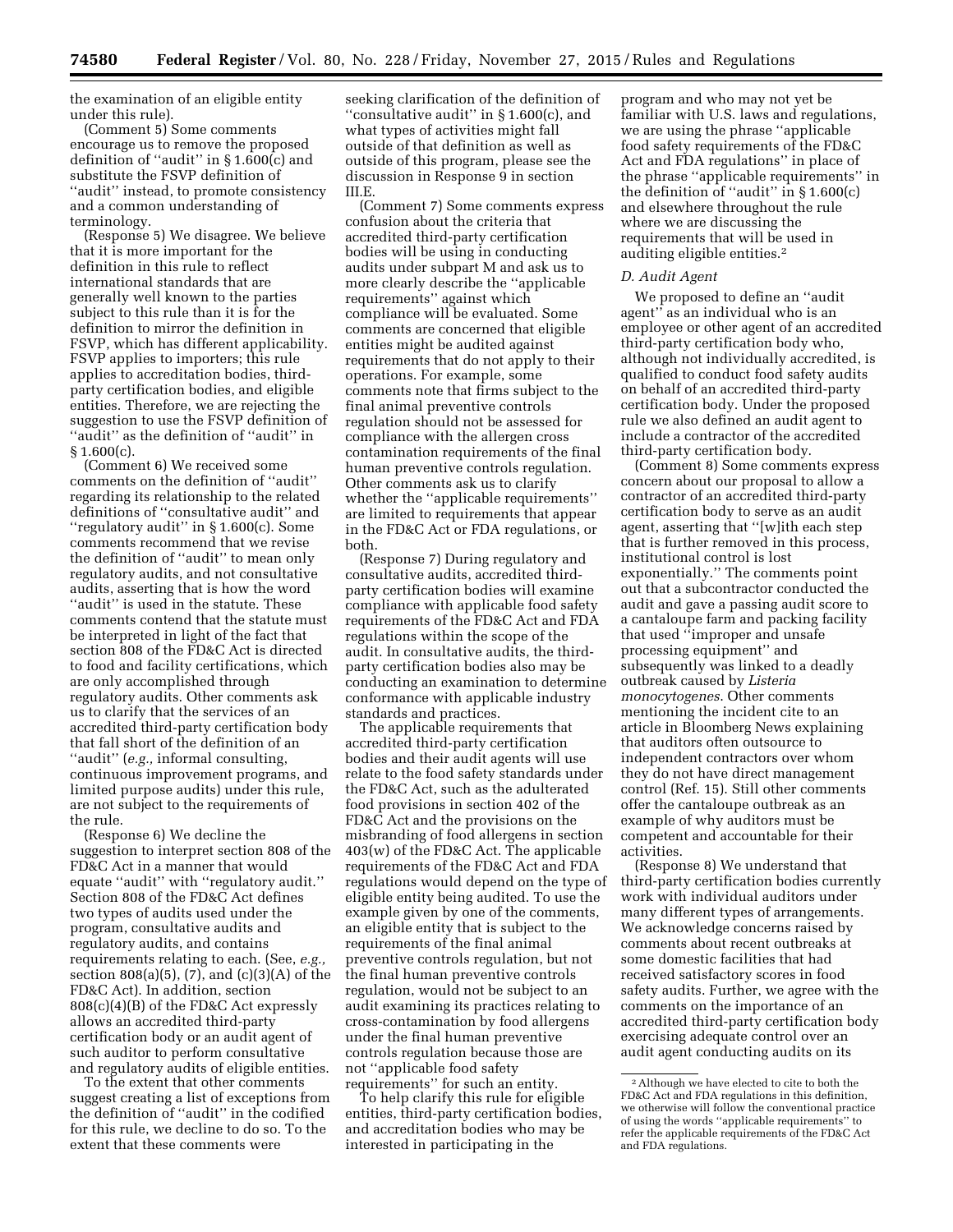behalf. We believe that principle is equally true whether the audit agent is an employee or a contract auditor.

International standards, such as ISO/ IEC 17021:2011 (Ref. 6), specifically allow accredited third-party certification bodies to use contractors to perform audits if certain conditions are met. Among other conditions, contract auditors must meet the same level of qualifications (*e.g.,* knowledge, skills, and experience) and the same requirements for impartiality and objectivity as do the auditors the thirdparty certification body employs. The third-party certification body must exercise adequate control and oversight over a contractor such that the thirdparty certification body accepts the result of the contractor's audit as its own.

When we proposed to define ''audit agent'' to include a contractor, we were contemplating arrangements such as those described in ISO/IEC 17021:2011 (Ref. 6) that involve a direct relationship between the accredited third-party certification body and its auditors. We are revising the definition of ''audit agent'' to clarify that we are excluding subcontractors and other types of outsourcing arrangements; we have concluded that such arrangements fail to provide the degree of control and oversight necessary for an accredited third-party certification body to ensure that its audit agents are competent and objective. An accredited third-party certification body exercises direct supervision over the activities of its employees, and has a direct relationship with a contractor; but the relationship between the third-party certification body and a subcontractor or other type of outsourced staff is attenuated—the third-party certification body may not even choose such persons and may not have any direct authority over them. We do not believe such diminished oversight is appropriate, given the important role of audit agents in this program.

By revising the definition of ''audit agent'' we are not preventing an accredited third-party certification body from subcontracting for services in areas other than the conduct of audits. For example, an accredited third-party certification body may use subcontractors or other outsourcing arrangements to deliver annual training to its audit agents under § 1.650 or may use subcontractors or other outsourcing arrangements to investigate and decide on appeals of adverse regulatory audit results under § 1.651. However, we are limiting the role of ''audit agent'' to employees and contractors of the

accredited third-party certification body.

#### *E. Consultative Audit*

We proposed to define a ''consultative audit'' as an audit of an eligible entity: (1) To determine whether such entity is in compliance with applicable requirements of the FD&C Act and industry standards and practices and (2) the results of which are for internal purposes only and cannot be used to determine eligibility for a food or facility certification issued under this subpart or in meeting the requirements for an onsite audit of a foreign supplier under subpart L of this part.

(Comment 9) We received several comments on the definition of ''consultative audit.'' Many comments express concern that the definition of ''consultative audit'' is overly broad and that some of the requirements that would apply to consultative audits under the proposed rule might create a disincentive to using accredited thirdparty certification bodies. Some comments urge FDA to remove all requirements associated with consultative audits from the rule. Other comments identify two requirements of particular concern: (1) Proposed § 1.656, requiring an accredited third-party certification body conducting a consultative audit or regulatory audit under the rule to notify FDA immediately upon discovering a condition that could cause or contribute to a serious risk to public health (the notification requirement) and (2) proposed § 1.652, requiring an accredited third-party certification body to provide FDA access to a consultative audit report when the criteria for records access under section 414 of the FD&C Act (21 U.S.C. 350c) are met (the records access requirement). The comments explain that many firms use certification bodies (and/or their consulting divisions) to help establish, maintain, and improve their food safety practices. For example, some firms use certification bodies (and/or their consulting divisions) to help in identifying root causes and remediating food safety problems. Comments also note that certification bodies (and/or their consulting divisions) provide informal counseling, perform preliminary evaluations, limited purpose audits, and activities in support of firms' continuous improvement programs.

Comments express concern that if these types of activities are subject to notification, records access, and other requirements of the rule, firms located outside the United States might not use accredited third-party certification

bodies, instead choosing unaccredited third-party certification bodies to avoid the requirements of this rule. The comments assert that unaccredited third-party certification bodies are less likely to have qualified auditors and their independence and objectivity is less certain, than third-party certification bodies that have been evaluated and issued accreditation.

Comments also argue that the definition of ''consultative audit,'' which states that the results of such an audit are ''for internal purposes only,'' is inconsistent with the requirements for notification and records access that would apply to consultative audits under the proposed rule. Other comments ask us to clarify that audits conducted for external purposes—for example, an audit for purposes of compliance with FSVP—do not satisfy the definition of a consultative audit because consultative audits are for internal purposes only.

Some comments suggest that the proposed definition of ''consultative audit,'' taken together with the proposed definitions of ''food safety audit'' and ''regulatory audit,'' could preclude third-party certification bodies from conducting any audits that are outside the scope of subpart M, once accredited. Based on that interpretation, the comments predict that few if any thirdparty certification bodies would want to participate in the program.

Many of the comments that express concern about disincentives also suggest that Congress intended the third-party program to be much narrower than our proposed definition of ''consultative audit'' would suggest. These comments suggest that the FSMA third-party certification program was intended to be focused on regulatory audits and the issuance of certifications to be used for two limited purposes: *i.e.,* in establishing an importer's eligibility for VQIP and in satisfying a condition of admissibility for a food subject to an FDA safety determination under section 801(q) of the FD&C Act. These comments argue further that Congress inserted the term ''consultative audit'' in the statute to be used only in reference to the conflicts of interest provisions in section 808(c)(4)(C) and (c)(5) of the FD&C Act; therefore, a broad interpretation of ''consultative audit'' is inconsistent with Congressional intent. The comments urge us to construe the term ''consultative audit'' as narrowly as possible.

(Response 9) We recognize that food firms use accredited third-party certification bodies (and their consulting divisions) in various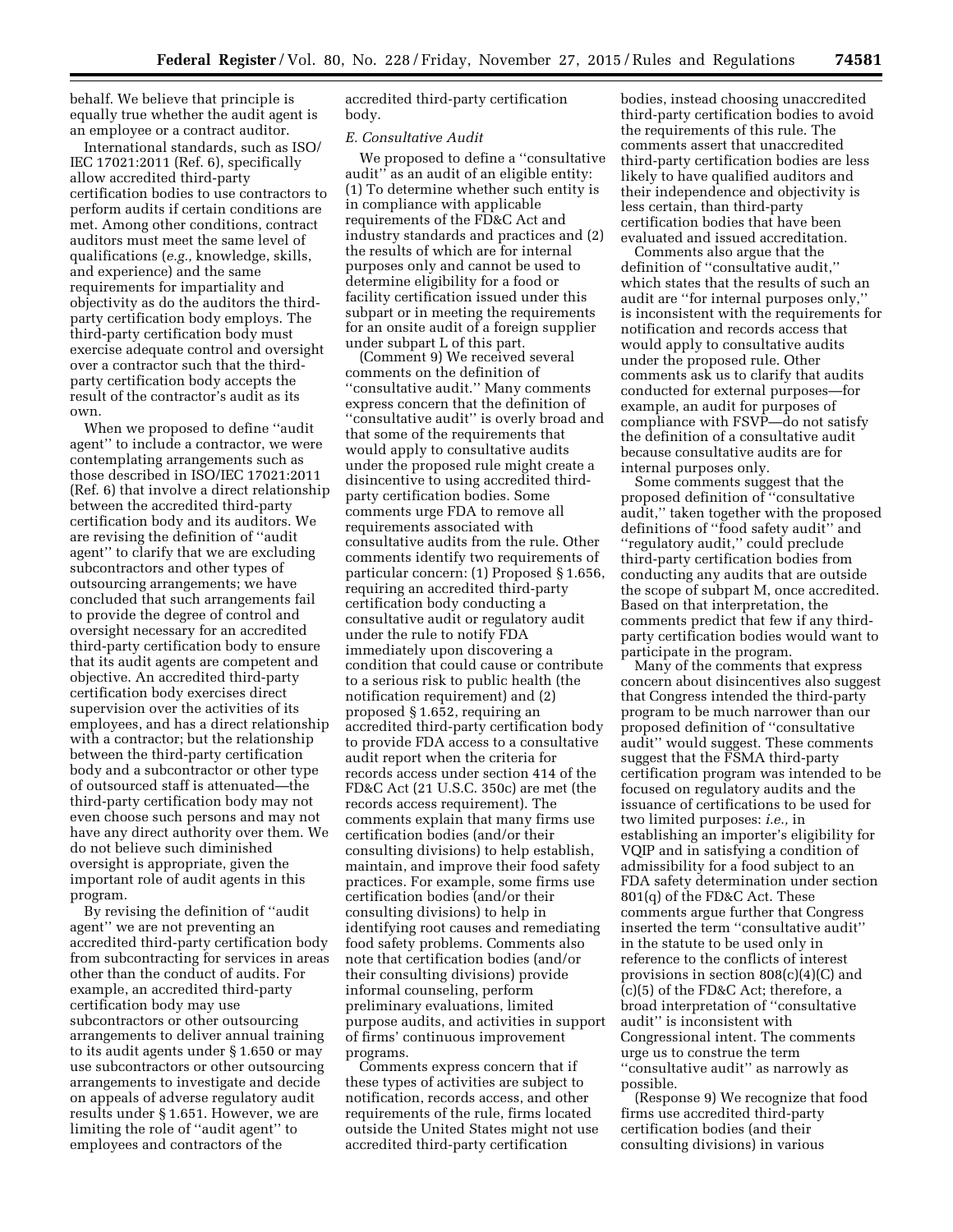capacities that serve the ultimate goal of improving food safety. We do not want, nor do we believe Congress intended, for our third-party certification program to create disincentives for food firms seeking to use accredited third-party certification bodies for various purposes to improve food safety practices in their operations. Nevertheless, we decline the request to remove all requirements relating to consultative audits from this final rule. Section 808(c)(5)(C) of the FD&C Act directs us to issue implementing regulations for section 808 of the FD&C Act, which includes some specific provisions relating to consultative audits (*e.g.,* section 808(c)(3)(A) and (C) on consultative audit reports and section 808 (c)(4)(C) of the FD&C Act on audit agents performing regulatory audits of eligible entities of which they performed consultative or regulatory audits within the preceding 13 months). We have, however, revised the definition of ''consultative audit'' as explained below and have made other revisions to the rule to clarify the scope of such audits and help mitigate possible disincentives to conduct consultative audits, while fulfilling the letter and spirit of the law.

With regard to the comments expressing concerns about an overly broad interpretation of ''consultative audit,'' we remind readers that the statute endows both regulatory and consultative audits with certain characteristics. For example, section 808(a)(6) of the FD&C Act indicates that an eligible entity must choose to be audited by an accredited third-party certification body, and section  $808(c)(5)(C)(i)$  of the FD&C Act states that audits under this program must be unannounced. We understand these provisions to mean that, at the time the audit services are arranged, an eligible entity must specifically request from an accredited third-party certification body a food safety audit under this rule—that is the only way the accredited thirdparty certification body would know that the eligible entity is requesting an unannounced subpart M audit to determine compliance with the applicable food safety requirements of the FD&C Act and FDA regulations. Further, the eligible entity would need to specify whether it is seeking a regulatory or consultative audit. (In addition to determining whether the eligible entity is in compliance with the food safety requirements of the FD&C Act, consultative audits under section 808 of the FD&C Act also determine whether the eligible entity is in compliance with applicable industry standards and practices). Audits that fall outside the purview of this rule—for example, audits that are conducted by third-party certification bodies that are not accredited under this program, audits that determine compliance with standards other than the food safety requirements of the FD&C Act and FDA regulations (*e.g.,* audits that determine compliance with private standards), audits that are announced, and audits conducted solely for the purposes of supplier verification under the final human or animal preventive controls regulations or the final FSVP regulations—are not covered by, or subject to, the requirements of this rule.

It is impossible to describe or predict all of the audit scenarios that may occur. We emphasize that an accredited thirdparty certification body can continue to offer auditing and certification services that are outside the scope of this rule, such as on-site supplier verification audits under the final human or animal food preventive controls regulations or the final FSVP regulation. Such audits would not be subject to the requirements of this rule, including the reporting and notification requirements.

In response to comments, we revised the proposed definition of ''consultative audit'' to clarify that it is an audit conducted in preparation for a regulatory audit under the third-party certification program. A consultative audit would thus be a pre-examination or pre-assessment type of activity imbued with certain characteristics. We further clarify the characteristics of a consultative audit, as well as of a regulatory audit (the results of which can form the basis for issuance of certification under the rule), in the definition of ''food safety audit'' discussed in section III.J.

#### *F. Eligible Entity*

We proposed to define an ''eligible entity'' as a foreign entity that chooses to be subject to a food safety audit by an accredited third-party certification body. We further proposed that eligible entities include foreign facilities subject to the registration requirements in FDA regulations.

(Comment 10) We received several comments on the definition of ''eligible entity.'' Some comments request that we provide examples of specific types of entities that satisfy the definition. Some comments offer examples of ''eligible entities,'' including orchards or farms, packing houses, processing plants, and storage facilities. Other comments suggest we add ''and foreign farms'' to the end of the definition, to clarify that such entities are eligible to receive audits under subpart M. Some comments encourage us to adjust the

definition of ''eligible entity'' to make it mandatory for foreign food facilities to undergo food safety audits by accredited third-party certification bodies.

(Response 10) The proposed definition of ''eligible entity'' was based on the statutory definition, which includes facilities subject to the registration requirements in section 415 of the FD&C Act that choose to be audited under the program. At our own initiative we are revising the definition of ''eligible entity'' in the codified to more accurately track the statute, and we decline the suggestion to add specific examples, such as orchards or farms, that are not included in the statutory definition of ''eligible entity.'' However, as explained in Response 12 we are revising the definition of ''facility'' in § 1.600(c) to clarify that entities that grow, harvest, or raise animals for food for consumption in the United States are facilities that are eligible for auditing and certification under this subpart.

We disagree with the comment suggesting that we should make audits under this program mandatory for all foreign food firms by modifying the definition of ''eligible entity.'' The statute clearly indicates that participation in this program is intended to be voluntary, and only entities that choose to be audited under the program are subject to its requirements (see section 808(a)(6) of the FD&C Act).

(Comment 11) In the proposed rule, we specifically asked for comment on whether to allow for food or facility certification to be issued to a producer group, offering as an example the criteria for groups under the National Organic Program (NOP)—*i.e.,* having multiple sites operating under a single management system and whose farms are ''uniform in most ways.'' Several comments responded to this inquiry in relation to the definition of ''eligible entity.''

Comments in support of certification of a group (*e.g.,* a cooperative being audited as a single eligible entity) note that some producers are very small and might find it difficult on their own to obtain third-party certification, but taken as a group the task would likely be more manageable. Other comments note that treating multiples sites with a single management system as a single eligible entity could be particularly helpful in sectors or regions where there is a scarcity of accredited third-party certification bodies. Some comments argue in support of groups functioning as a single eligible entity as long as the central management system functions effectively, providing oversight to the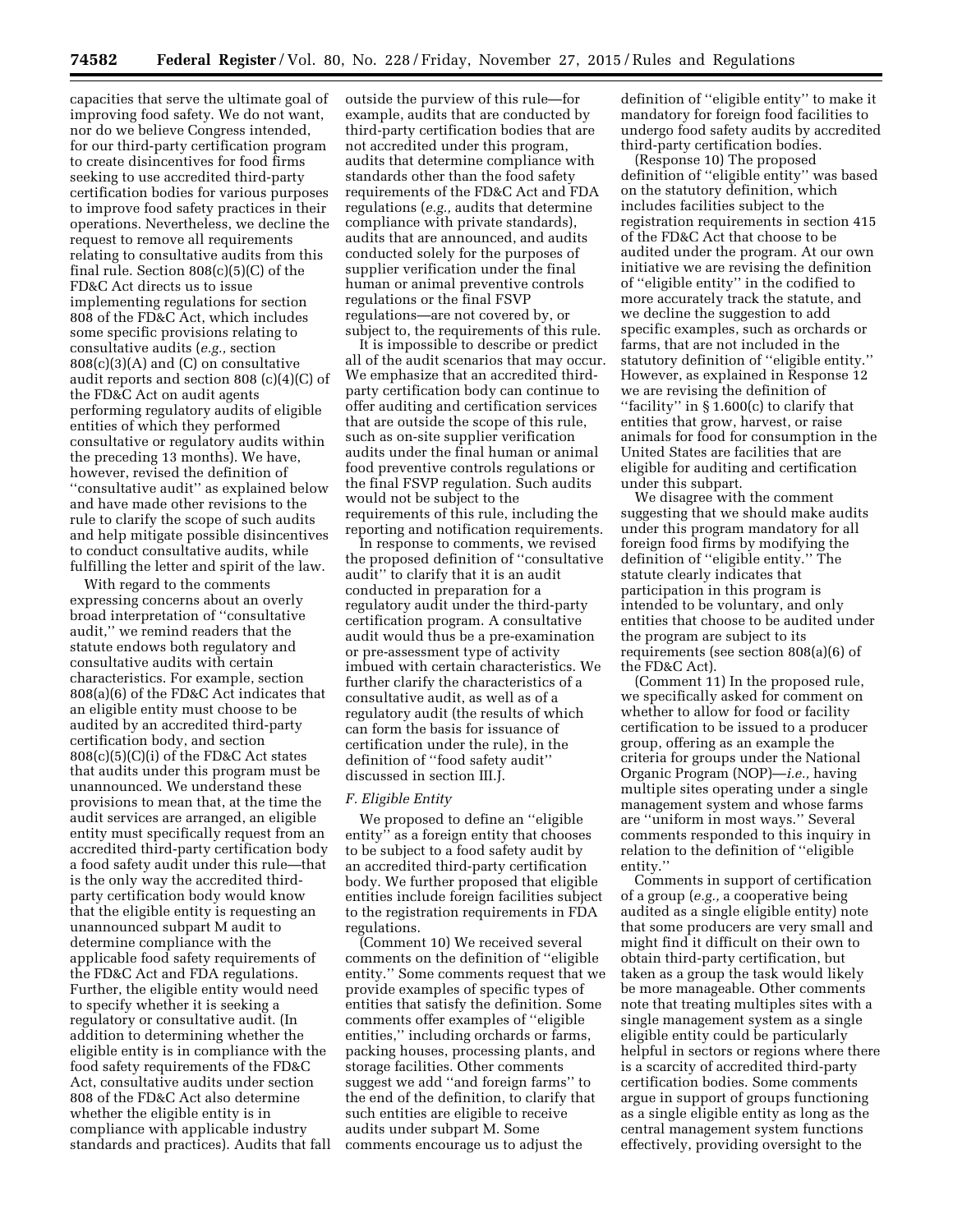members. Comments also note that some multisite sampling protocols have been developed by international organizations, such as ISO.

Other comments encourage us to ensure that cooperatives are subject to this rule, so that all the links in a foreign supply chain are appropriately inspected, and so that they are subject to any applicable regulations before their product is exported to the United States.

Comments not in support of cooperatives being classified as eligible entities note that food safety practices and conditions are site-specific and can vary significantly even if the individual farms are located in the same geographic area (for example, due to soil composition, agricultural water runoff, or the manner in which the land was used in the past). They also note that organic production standards and scientifically-based food safety standards are not the same, so what works for the NOP may not be appropriate here

Some comments encourage us to provide guidance on the acceptable parameters of a cooperative. Some comments encourage us to consider guidance available from other sources beyond the NOP, such as the International Federation of Organic Agriculture Movements.

(Response 11) We decline to revise the definition of eligible entities to include a group. We acknowledge that some very small producers might be daunted by the prospect of working individually with an accredited thirdparty certification body, and there would be obvious economies in banding together with other very small producers to gain certification. We also acknowledge that some sets of producers do currently function as a unit under a centralized management system, and that group certification may make it easier for entities to access accredited third-party certification bodies in areas or regions where they may be scarce. Nevertheless, after reviewing the NOP, the International Federation of Organic Agricultural Movements, the Canada Organic Office Operation Manual, the USDA Agricultural Marketing Service pilot program on group certification, and other recommended sources, we conclude that it would not be appropriate to allow groups to be certified under this program. Group certification raises a myriad of complicated issues such as establishing who may act as a group, determining the requisites of a central management system, and delineating the minimum

requirements for accredited third-party certification body audits of a group.

With regard to the comments contending that certifications from individual eligible entities that might otherwise act as a group would create redundant and unnecessary paperwork for FDA, we will take that sort of information into account as we gain experience with the program. Finally, with regard to the comments encouraging us to define ''eligible entity'' to include groups to ensure that all their members are examined for compliance with applicable food safety regulations before their food is exported to the United States, we note that this rule does not create audit obligations for all foreign suppliers or for all importers. The third-party certification program created by this rule is a voluntary program for eligible entities who wish to participate.

# *G. Facility*

We proposed to define "facility" as any structure, or structures of an eligible entity under one ownership at one general physical location, or, in the case of a mobile facility, traveling to multiple locations, which manufactures/ processes, packs, or holds food for consumption in the United States. The definition went on to state that: (1) Transport vehicles are not facilities if they hold food only in the usual course of business as carriers; (2) a facility may consist of one or more contiguous structures, and a single building may house more than one distinct facility if the facilities are under separate ownership; (3) the private residence of an individual is not a facility; and (4) non-bottled water drinking water collection and distribution establishments and their structures are not facilities.

On our own initiative, we are clarifying that facilities for the purposes of this subpart are not limited to facilities required to be registered under Subpart H.

(Comment 12) Some comments encourage us to align the proposed definition of ''facility'' to the definition of ''facility'' in the human and animal preventive controls, produce safety, and FSVP regulations, to promote consistency and common understanding of the rules.

(Response 12) As previously noted, we agree with the comments on the importance of consistency across regulations, where feasible and appropriate. We reviewed the definitions of ''facility'' in the final FSVP and final human preventive controls regulations, and found those definitions to be too narrow in light of

the purpose of this rule to establish a voluntary program for certification of foods and facilities and the broad definition of ''eligible entity'' in section 808(a)(6) of the FD&C Act. Of our own initiative, in order to preserve the option for broad participation in the third-party program, we are expressly including in the definition of ''facility'' those entities that grow, harvest, or raise animals for food for consumption in the United States.

### *H. Facility Certification and Food Certification*

We proposed to define "facility" certification'' as an attestation, issued for purposes of section 806 of the FD&C Act by an accredited third-party certification body, after conducting a regulatory audit and any other activities necessary to establish that a facility meets the applicable requirements of the FD&C Act. We proposed to define ''food certification'' as an attestation, issued for purposes of section 801(q) of the FD&C Act by an accredited third-party certification body, after conducting a regulatory audit and any other activities necessary to establish that a food meets the applicable requirements of the FD&C Act.

(Comment 13) We received some comments on the definitions of ''facility certification'' and ''food certification.'' Some of these comments raise group certification issues which we address above, in connection with the definition of ''foreign cooperative.'' Some comments state that ''food certification'' is improper terminology, because it implies a product certification model, whereas audits of eligible entities particularly in the produce sector generally assess processes and/or management systems.

(Response 13) The term ''food certification'' appears in the statute and is specifically discussed in the statute as a type of certification that may be used in meeting a condition of admissibility under section 801(q) of the FD&C Act. Under section 808(c)(2)(C) of the FD&C Act, food certifications may only issue upon conduct of a regulatory audit. In light of the statutory language, we decline to revise the term ''food certification'' in response to the comments on this rule.

We also note that section 801(q)(1) of the FD&C Act allows for FDA to accept ''a listing of certified facilities that manufacture, process, pack, or hold food, or other assurances deemed appropriate by FDA'' to satisfy the condition of admissibility. Of our own initiative, in light of this statutory language, we are clarifying in the definition of ''facility certification'' that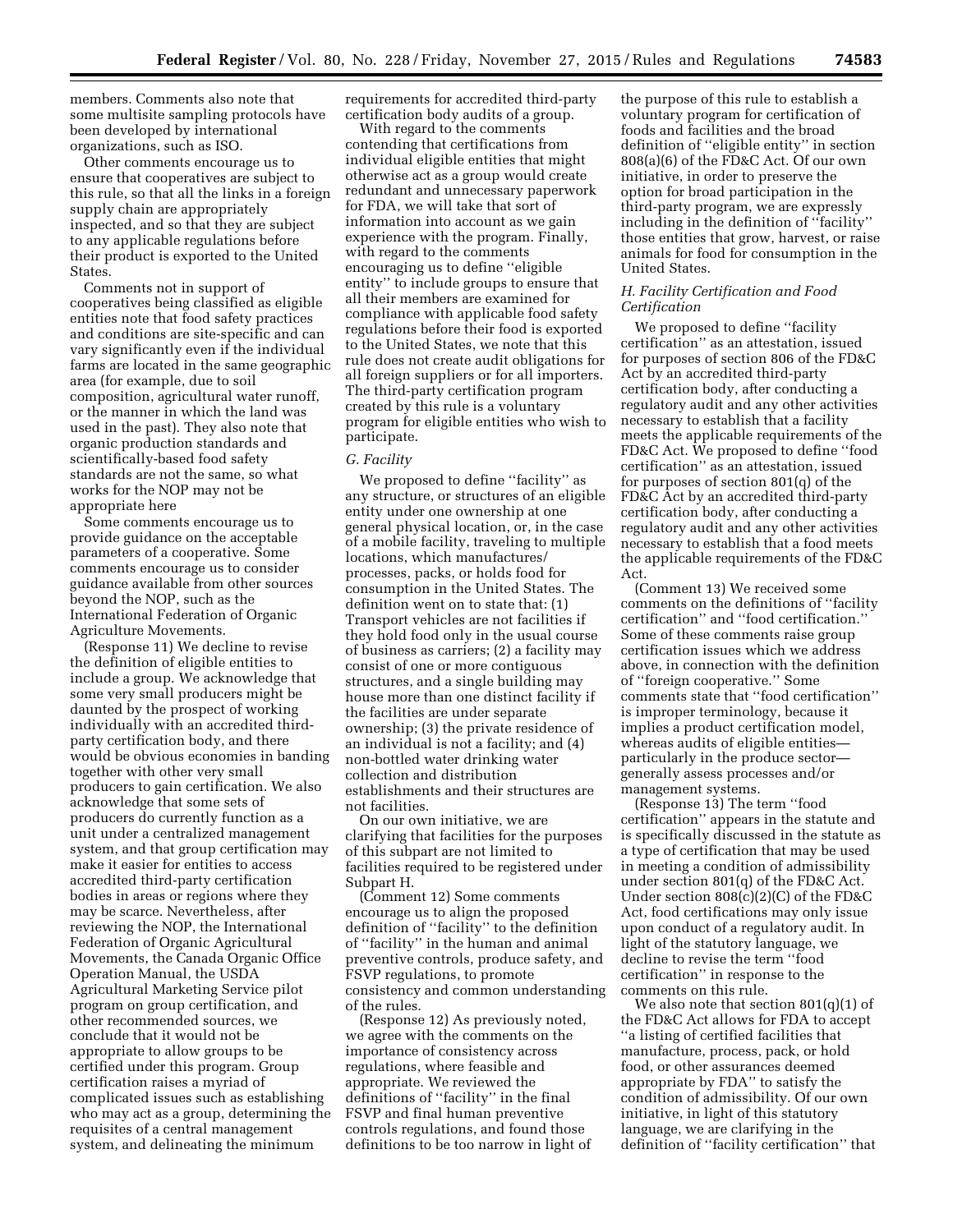a facility certification may be issued for purposes of 801(q) of the FD&C Act.

#### *I. Food*

In proposed § 1.600(b), we stated unless otherwise defined in § 1.600(c) of the proposed rule, definitions of terms in section 201 of the FD&C Act would apply to terms used in this subpart. Section 201 of the FD&C Act defines ''food'' as ''(1) articles used for food or drink for man or other animals, (2) chewing gum, and (3) articles used for components of any such article.'' Proposed § 1.600(c) did not define the term ''food.''

(Comment 14) Some comments request that we define ''food'' consistent with how it was defined in the FSVP proposed rule for consistency and to indicate that producers of food contact substances are eligible entities.

(Response 14) The proposed definition of ''food'' under § 1.600 would include pesticides when they meet the definition of ''food'' under section 201 of the FD&C Act. By contrast, the FSVP rule's proposed definition of food explicitly does not include pesticides, as defined in 7 U.S.C. 136(u), consistent with the definition of ''food'' used in the rulemaking on the Prior Notice of Imported Food Under the Public Health Security and Bioterrorism Preparedness Act of 2002 (prior notice rule). FDA received comments during that rulemaking questioning the applicability of the rule to pesticides, so FDA clarified that ''food'' for the purposes of that rule did not include pesticides.

The final FSVP regulation, which is publishing elsewhere in this issue of the **Federal Register**, retains the exclusion of pesticides from the definition of ''food.''

In response to comments suggesting revision of the definition of ''food'' in this rule to be consistent with the final FSVP regulation, we considered the purposes that certifications serve under this program and the nature of comments we received on the thirdparty proposed rule, including general comments requesting alignment across the FSMA rules and comments specifically requesting that we use the FSVP definition of ''food.'' Certifications issued by accredited third-party certification bodies may be used in establishing an importer's eligibility to participate in VQIP and in satisfying a condition of admissibility for an imported food that we determine poses a safety risk under section 801(q) of the FD&C Act.

While certifications may be useful in addressing pesticide contamination of

food (*e.g.,* pesticide levels in food that exceed established tolerances), we have not identified a need for certifications to address pesticides as articles of food, nor do we anticipate a role for food safety audits in pesticide manufacturing facilities. Accordingly, we are revising the final rule by adding to § 1.600(c) a definition of ''food'' that excludes pesticides.

We also agree with the comment that producers of food contact substances could be eligible entities under this rule and that food contact substances should be considered food for the purposes of this rule. Third-party food safety audits and certifications for food contact substances could potentially be useful given the possibility of migration of harmful food contact substances into food or contamination of food contact materials that directly contact food. Accordingly, we are revising the proposed definition of ''food'' to exclude pesticides and retain ''food contact substances'' in the definition of "food" in this final rule, consistent with the definition of ''food'' in the final FSVP regulation.

#### *J. Food Safety Audit*

We proposed to define ''food safety audit'' as a regulatory audit or a consultative audit.

(Comment 15) We received a few comments on the definition of ''food safety audit.'' Some comments request that we remove consultative audits from the definition of ''food safety audit,'' asserting that consultative audits should not be subject to the reporting and notification requirements associated with ''food safety audits.'' Other comments say we should replace the term ''food safety audit'' with ''regulatory audit,'' as a matter of statutory construction and sound policy. Finally, some comments suggest that we delete the definition of ''food safety audit'' altogether.

(Response 15) We are retaining the definition of ''food safety audit'' as a useful definition to describe regulatory and consultative audits that fall under the requirements of this rule. As described in Response 9, we have revised the definition of ''consultative audit'' to clarify that it is an audit conducted in preparation for a regulatory audit under the third-party certification program. Although an audit meeting that definition would be subject to certain reporting and notification requirements, there are many types of audits/arrangements that would not fall within the definition of ''consultative audit'' or ''regulatory audit,'' and would therefore not be subject to the requirements of this rule, including the

reporting and notification requirements. Therefore, including consultative audits in the definition of ''food safety audit'' will not prevent eligible entities from using accredited third-party certification bodies for auditing arrangements that fall outside of the scope of this rule and do not trigger the requirements of this rule. To further address comments' concerns, we are modifying the definition of ''food safety audit'' to provide clarification regarding what types of audits/activities would fall outside of the scope of this rule. Specifically, we clarify that a food safety audit must be declared by an eligible entity at the time of audit planning and must be conducted on an unannounced basis consistent with sections 808(b)(6) and  $808(c)(5)(C)$  of the FD&C Act.

# *K. Foreign Cooperative*

We proposed to define ''foreign cooperative'' as an entity that aggregates food from growers or processors that is intended for export to the United States.

On our own initiative, we are replacing the phrase ''entity that aggregates'' with ''autonomous association of persons, identified as members, who are united through a jointly owned enterprise to aggregate'' for clarification purposes.

(Comment 16) Some comments suggest that we add a definition for ''consolidator.'' The comments contrast consolidators with cooperatives and argue that consolidators act essentially as brokers that purchase products from several sources and then export the total set to the United States. According to these comments, consolidators do not own or manage the individual sites and generally do not have control over or even knowledge of the processing procedures.

(Response 16) We agree with the comment that an entity without a single management system that exercises control over the manner in which individual sites meet the applicable food safety requirements of the FD&C Act and FDA regulations would not be an eligible entity. However, we disagree that adding a definition of ''consolidator'' would be helpful because whether an entity is a ''consolidator'' has no bearing on the requirements of this rule.

(Comment 17) Some comments point out that while the proposed rule indicates a foreign cooperative could be an accreditation body or a third-party certification body, in their countries the government is the accreditation body. Also, in some places the government authorizes certain parties to conduct audit activities and those parties are under the control and supervision of the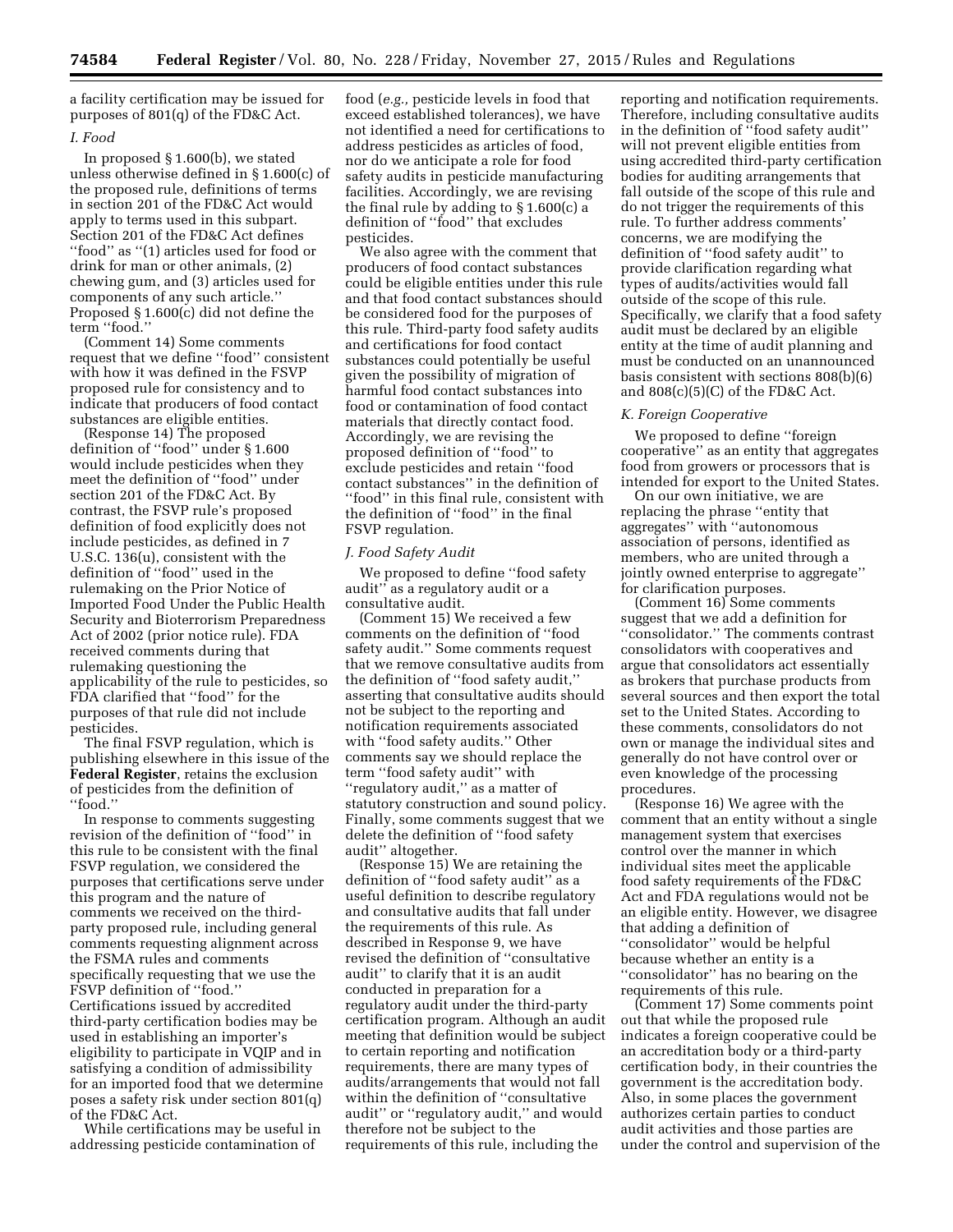government. Accordingly, the comments facilities required to use third-party suggest that we indicate in which countries and in which cases a foreign cooperative could be an accreditation body or a third-party certification body. Other comments recommend more detail on how cooperatives are defined, and how they would conform to FDA requirements for third-party certification bodies.

(Response 17) We currently are not in a position to be able to determine which countries or which foreign cooperatives may be adequately qualified to become accredited under the third-party certification program. We note that section 808 of the FD&C Act expressly allows foreign cooperatives to serve as accredited third-party certification bodies if they are adequately qualified and independent of the eligible entities they audit or certify under the thirdparty certification program. Therefore, we are not categorically excluding foreign cooperatives from the thirdparty certification program, nor are we making any categorical decisions on whether governmental accreditation bodies have conflicts that would preclude them from accrediting such foreign cooperatives under the program.

#### *L. Regulatory Audit*

We proposed to define a "regulatory" audit'' as an audit of an eligible entity to determine whether such entity is in compliance with the provisions of the FD&C Act and the results of which are used in determining eligibility for food certification under section 801(q) of the FD&C Act or facility certification under section 806 of the FD&C Act, and may be used by an importer in meeting the requirements for an onsite audit of a foreign supplier under the FSVP program.

(Comment 18) Some comments request that we clarify the definition of ''regulatory audit.''

(Response 18) The comments requesting clarification failed to mention specific characteristics in the definition needing clarification and did not offer suggestions for clarification. Therefore, we decline to modify the definition based on these comments. However, on our own initiative we have revised the definition of ''regulatory audit'' by removing the clause '', and may be used by an importer in meeting the requirements for an onsite audit of a foreign supplier under subpart L of this part'' that does not appear in the statute. We did this in part to avoid confusion. We emphasize that an audit conducted for the purposes of FSVP would not need to be conducted by a third-party certification body under this subpart. See section XIII.G. Nor are

certification bodies accredited under this rule in meeting their supplier verification requirements under the final human or animal preventive controls regulations. On our own initiative, we are revising the definition of ''regulatory audit'' to clarify that the results of a regulatory audit may be used to determine eligibility for any certifications that may be used for purposes of section 801(q) or section 806 of the FD&C Act.

#### *M. Self-Assessment*

We proposed to define "selfassessment'' as a systematic assessment conducted by an accreditation body or by a third-party certification body to determine whether it meets the applicable requirements of this subpart.

We received no adverse comments about our proposed definition. However, on our own initiative, we are revising the definition of ''selfassessment'' to improve clarity and to specify what is required of a recognized accreditation body and an accredited third-party certification body when performing these evaluations.

#### *N. Third-Party Auditor*

We proposed to define a ''third-party auditor'' as a foreign government, agency of a foreign government, foreign cooperative, or any other third-party that is eligible to be considered for accreditation to conduct food safety audits and to certify that eligible entities meet the applicable requirements of the FD&C Act. We further proposed that a third-party auditor may be a single individual or an organization and may use audit agents to conduct food safety audits. Finally, we proposed that ''thirdparty auditor'' has the same meaning as 'certification body'' as that term was defined in the proposed rule.

(Comment 19) As described in Comment 1, we received several comments urging us to align our definitions and terminology with international standards. Some comments state that the term ''thirdparty auditor,'' the language of the statute notwithstanding, is not correct terminology to use interchangeably with ''third-party certification body.''

(Response 19) As discussed previously, we agree that it is beneficial to use terminology in this rule that is consistent with terminology used in international standards when feasible and appropriate. Therefore, we are deleting the definition of ''third-party auditor<sup>7</sup> in the final rule and will use the term ''third-party certification body'' in this rule except that we will use the term ''third-party auditor'' in the

definitions of ''Accredited third-party certification body'' and ''Third-party certification body'' in § 1.600(c) and in the preamble discussion of those definitions in section III.A. We are clarifying in the definition of ''thirdparty certification body'' in § 1.600(c) that the term has the same meaning as ''third-party auditor'' as defined in section 808(a)(3) of the FD&C Act.

#### **IV. Comments on Who Is Subject to This Subpart (§ 1.601)**

We proposed in § 1.601 that this rule would apply to those accreditation bodies, third-party certification bodies, and eligible entities that seek to participate in this voluntary third-party certification program. We proposed two limited exemptions from section 801(q) of the FD&C Act: One related to alcoholic beverages from an eligible entity that is a facility that meets certain conditions, and another related to certain food constituting not more than 5 percent of the overall sales of a facility meeting the conditions of the first exemption.

# *A. Limiting the Scope of the Rule to Regulatory Audits and Certifications*

Under proposed § 1.601(b), we proposed that subpart M would apply to third-party certification bodies seeking accreditation to conduct food safety audits and issue certifications for purposes of sections 801(q) and 806 of the FD&C Act.

(Comment 20) Some comments suggest we modify the language in § 1.601(b) regarding third-party certification bodies seeking accreditation to clarify that requirements of the rule apply only to imported foods that are subject to a condition of admissibility under section 801(q) of the FD&C Act and imported foods offered by an importer seeking to establish eligibility to participate in VQIP. In this view, the requirements of the rule (*e.g.,* the notification requirements) should not apply to audits other than regulatory audits that are conducted for certification purposes.

(Response 20) We decline to make the suggested revisions to § 1.601(b) because § 1.601(b)(2) already describes the two types of certifications that may be issued by accredited third-party certification bodies under the final rule and the types of audits that they would conduct under this program (*i.e.,* food safety audits, which include both consultative and regulatory audits). Audits conducted by third-party certification bodies that are outside of the scope of this program, and eligible entities receiving audits outside of the scope of this program, would not be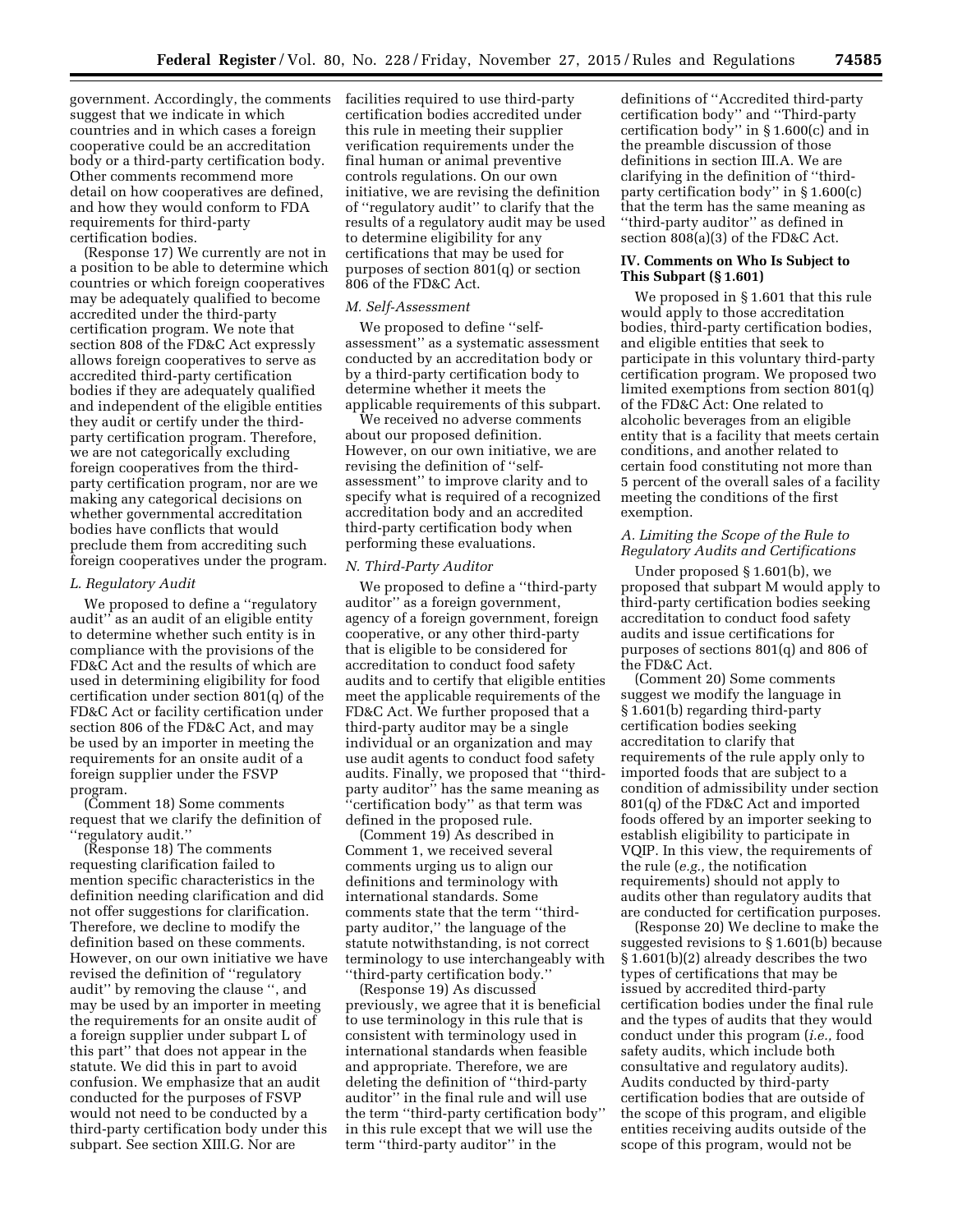subject to the requirements of this final rule. With respect to the suggestion that the final rule should apply only to regulatory audits, and therefore not to consultative audits, we note, as previously discussed, that section 808 of the FD&C Act specifically defines ''consultative audit'' and contains requirements for the conduct of both regulatory and consultative audits (see, *e.g.,* section 808(a)(5) and (c)(4)(B) of the FD&C Act). Therefore, this final rule establishes requirements for consultative audits that are consistent with the provisions on consultative audits in the statute.

#### *B. Exemption for Alcoholic Beverages*

Under proposed § 1.601(d), we proposed to exempt from the certification requirements under section 801(q) of the FD&C Act alcoholic beverages that are imported from an eligible entity that is a facility that meets the following two conditions:

• Under the Federal Alcohol Administration Act or chapter 51 of subtitle E of the Internal Revenue Code of 1986, the facility is a foreign facility of a type that, if it were a domestic facility, would require obtaining a permit from, registering with, or obtaining approval of a notice or application from the Secretary of the Treasury as a condition of doing business in the United States; and

• Under section 415 of the Federal Food, Drug, and Cosmetic Act, the facility is required to register as a facility because it is engaged in manufacturing/processing one or more alcoholic beverages.

We also proposed that the certification requirements under section 801(q) of the FD&C Act would not apply to food other than alcoholic beverages that is imported from a facility described in § 1.601(d)(1) provided that such food:

(i) Is in prepackaged form that prevents any direct human contact with such food; and

(ii) Constitutes not more than 5 percent of the overall sales of the facility, as determined by the Secretary of the Treasury.

We tentatively concluded that these provisions were consistent with the provisions on alcohol-related facilities in section 116 of FSMA.

(Comment 21) Some comments support the proposed exemption of imported beverage alcohol products, but encourage us to clarify and amplify the exemption to cover the raw materials and ingredients (*e.g.,* grapes, grains, hops, flavors) used to produce alcoholic beverages. The comments assert that the requested exemption would provide for

consistency between domestic and foreign facilities and would be consistent with Congressional intent regarding section 116 of FSMA. The comments assert that the expanded exemption would be consistent with the regulations on preventive controls for human food. The comments urge us to consult their comments on the FSVP proposed rule.

(Response 21) As requested, we consulted comments submitted on proposed § 1.501(e) in the FSVP proposed rule, requesting an exemption from the FSVP requirements for the importation of the raw materials and ingredients (*e.g.,* grapes, grains, hops, flavors) used to produce alcoholic beverages, and asserting that such an exemption would be consistent with Congressional intent regarding section 116 of FSMA.

We considered the comments' request in light of the risk-based public health principles generally underlying FSMA and have concluded that Congress did not intend for FSMA's core requirements to apply to the manufacture/processing, packing, and holding of alcoholic beverages. Congress may have made such a conclusion in light of the potential antimicrobial function of the alcohol content in such beverages and the concurrent regulation of alcoholic beverage-related facilities by both FDA and the Alcohol and Tobacco Tax and Trade Bureau. In light of this context, we have concluded that section 116 of FSMA should be interpreted to mean that the manufacturing, processing, packing, or holding of alcoholic beverages at most alcohol-related facilities should not be subject to this rule.

We believe the same rationale supports the comments' request. Accordingly, and consistent with the final FSVP regulation, we are expanding the exemption from certification under section 801(q) of the FD&C Act in § 1.601(d) to cover raw materials or other ingredients that are used to manufacture/process, pack or hold alcoholic beverages by an importer required to be registered under section 415 of the FD&C Act, when such facilities are exempt from the preventive controls regulations under 21 CFR 117.5(i).

Also in this final rule, we are replacing the term ''food other than alcoholic beverages,'' to describe the applicability of the exemption, with the term ''food that is not an alcoholic beverage.''

## *C. USDA Regulated Products*

(Comment 22) Some comments suggest we explicitly exempt products under USDA jurisdiction from the requirements of this rule.

(Response 22) We agree that an exemption to 801(q) is appropriate with respect to meat, poultry, and egg products regulated by USDA at the time of importation. The final rule adds a new § 1.601(d)(2) which states that any certification under 801(q) does not apply to meat, poultry, and egg products that at the time of importation are subject to the requirements of the USDA under FMIA (21 U.S.C. 601 *et seq.*), PPIA (21 U.S.C. 451 *et seq.*), or EPIA (21 U.S.C. 1031 *et seq.*). We conclude that this provision is consistent with section 403 of FSMA, entitled ''Rule of Construction,'' which states that nothing in FSMA shall be construed to alter or limit the jurisdiction of the Secretary of the Department of Agriculture. For many decades, USDA has exercised authority and responsibility over the import of such meat, poultry, and egg products, and has detailed regulations and procedures implementing this authority. In light of USDA's role with respect to the importation of these products, and also in light of section 403 of FSMA, we believe that Congress did not intend for an FDA determination under section 801(q) of the FD&C Act to apply to meat, poultry, and egg products that at the time of importation are subject to USDA requirements under the MPIA, PPIA, and EPIA, respectively. We therefore conclude that final § 1.601(d)(2) is consistent with Congress's intent in promulgating section 403 of FSMA.

With respect to the third-party program, we note that the program establishes a voluntary system of certification by accredited third-party certification bodies that food and facilities meet applicable requirements of the FD&C Act and FDA regulations. Certifications issued under this program will not be used to facilitate entry of meat, poultry, and egg products that are regulated by USDA at the time of importation, as defined above.

# **V. Comments on Recognition of Accreditation Bodies Under This Subpart**

# *A. Who is eligible to seek recognition? (§ 1.610)*

Proposed § 1.610 states that an accreditation body would be eligible for recognition if it could demonstrate that it meets the requirements related to legal authority, competency, capacity, conflicts of interest, quality assurance, and records in §§ 1.611 through 1.615. In our discussion of this section in the preamble of the proposed rule we stated our tentative conclusions that key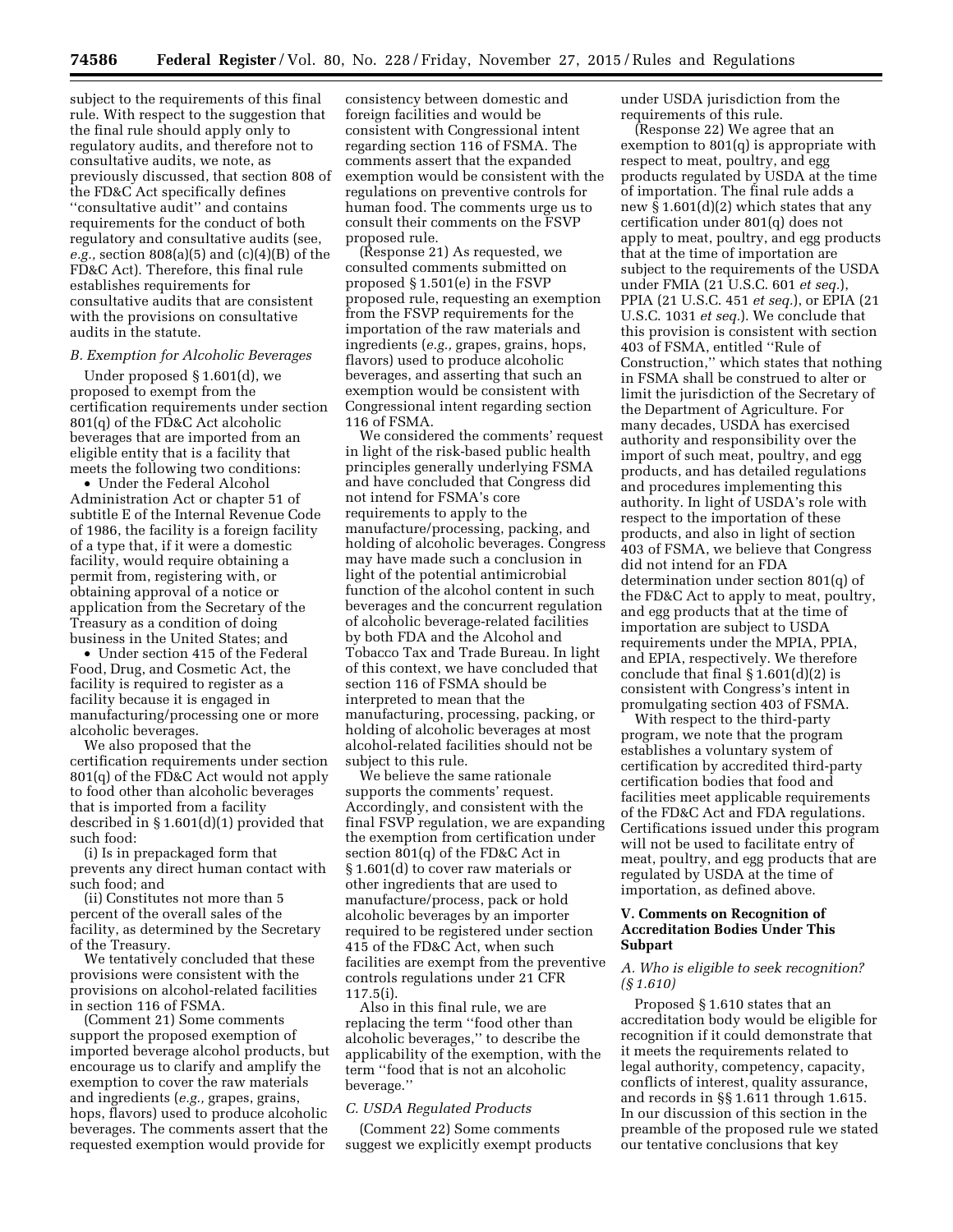elements of ISO/IEC 17011:2004 (Ref. 5) would form a basis for our requirements, and that documented conformance to that standard would be relevant in demonstrating that an accreditation body is qualified for recognition.

(Comment 23) Some comments recommend that we require accreditation bodies to be signatories to IAF multilateral recognition agreements (IAF–MLAs) (which requires signatories, among other things, to conform to ISO/IEC 17011:2004) as a condition of recognition, and some contend it should be the sole criterion. Comments in favor of including signatory status as a requirement note that the process of becoming a signatory involves a thorough peer-review process, which helps ensure quality outcomes (*e.g.,* signatories have to demonstrate conformance to ISO/IEC 17011:2004 as part of the peer review process). Comments note other aspects of IAF–MLA signatory status that would be beneficial to the program, such as periodic reevaluation by peer signatories to ensure continued compliance. These comments argue that when a foreign government is the accreditation body, it may be difficult for FDA to regulate a peer agency, so reliance on IAF–MLA signatory status would be helpful, in part because it would give an independent organization (IAF) a role in managing the accreditation body.

Some comments discourage us from requiring IAF–MLA signatory status as a condition of recognition. Some comments suggest that we consider signatory status as a factor in favor of recognition, noting many of the same advantages touted by proponents of requiring signatory status, but suggest that we not make IAF–MLA signatory status a condition of program participation.

Other comments explain that it would be premature to make IAF signatory status the sole requirement. The comments note that at the time of these comments the IAF–MLA does not yet include subscopes for specific food safety standards or schemes. Still other comments recommend that FDA study the issues surrounding signatory status further before making it a requirement, pointing out that some countries may not have signatory IAF–MLA members representing them.

Some comments cite to third-party food safety audit programs administered by other governments, noting those programs do not require IAF–MLA status as a condition for program participation. These comments argue

that it is more important to require conformance to ISO/IEC 17011:2004.

(Response 23) The comments uniformly agree on the value of an accreditation body's conformance to ISO/IEC 17011:2004 in establishing its qualifications for recognition. As discussed in section I.D., we agree that an accreditation body may use its documented conformance to ISO/IEC 17011:2004 to support its eligibility for recognition under this rule, supplemented as necessary (for example, to demonstrate capability to meet FDA requirements for reporting and notification under § 1.623, if recognized). We also agree that additional documentation relating to IAF–MLA signatory status may be useful in supporting an accreditation body's application for recognition under this program. However, we disagree with comments suggesting that we require IAF–MLA signatory status as the sole criterion or one of several criteria for recognition to accredit third-party certification bodies to conduct food safety audits and to certify that eligible entities meet the applicable food safety requirements of the FD&C Act and FDA regulations at this time. We currently lack (and the comments did not provide) adequate information to conclude that IAF–MLA signatory status should be the sole factual basis or one of several criteria for determining whether an accreditation body can fulfill the roles and responsibilities of a recognized accreditation body under this subpart. Further, we also want to allow accreditation bodies that are not signatories to participate in the program if they meet the statutory and regulatory criteria.

(Comment 24) As explained in section I.D., several comments support FDA's reliance on ISO/IEC 17011:2004 (Ref. 5) in developing the proposed rule. Other comments suggest FDA should place greater reliance on ISO/IEC 17011:2004 (Ref. 5), including some comments recommending that we incorporate the standard by reference into the rule.

(Response 24) We agree with comments on the value of promoting international consistency and tapping into an existing framework that is familiar to accreditation bodies, thirdparty certification bodies, and the food industry. Accordingly, in § 1.610 we are adding new language to state that an accreditation body may use documentation of conformance with ISO/IEC 17011:2004 (Ref. 5), supplemented as necessary, to demonstrate that it is eligible for recognition. This new language may make it easier for accreditation bodies that already conform to ISO/IEC

17011:2004 (Ref. 5) to apply for the program. We are also making conforming changes to §§ 1.622(d) and 1.623(b), 1.640(a), and 1.655(e).

We decline to incorporate ISO/IEC 17011:2004 (Ref. 5) by reference as the sole criterion or one of several criteria for recognition, because the standard contains some provisions that are inconsistent with section 808 of the FD&C Act or impractical for use in our program. For example, ISO/IEC 17011:2004 (Ref. 5), clause 4.3.7, allows an accreditation body to have ''related bodies'' that provide conformity assessment services (*e.g.,* auditing and certification) in areas the accreditation body accredits. (A ''related body'' is linked to the accreditation body by common ownership or contractual arrangement, under clause 4.3.7 NOTE 1.) The only safeguards that a related body is expressly required to meet are as follows: (1) It must have different top management than the accreditation body's top management; (2) different personnel from those involved in the accreditation decisionmaking processes; (3) no possibility to influence the outcome of an assessment for accreditation; and (4) distinctly different names, logos, and symbols. While clause 4.3.7 of ISO/IEC 17011 (Ref. 5) speaks to issues of common management and control of the accreditation body and its related body, the standard does not expressly prohibit the accreditation body from accrediting its related body with which it shares common ownership or financial interests. For example, an accreditation body that provides financial support (directly or indirectly) to a related body could be viewed as lacking the impartiality necessary to make an objective decision about whether the related body it supports is appropriately qualified. The impartiality provisions in ISO/IEC 17011:2004 (Ref. 5) are impractical for our purposes because they fail to address the range of possible conflicts associated with shared financial interests and ownership between a recognized accreditation body and a ''related'' third-party certification body under this rule. To help ensure the credibility of our program, § 1.624 requires a recognized accreditation body to implement a program to ensure that the accreditation body and its officers, employees, and other agents involved in accreditation activities do not own or have a financial interest in a third-party certification body seeking its accreditation. Accordingly, it would be inappropriate for us to rely on the conflict of interest safeguards contained in ISO/IEC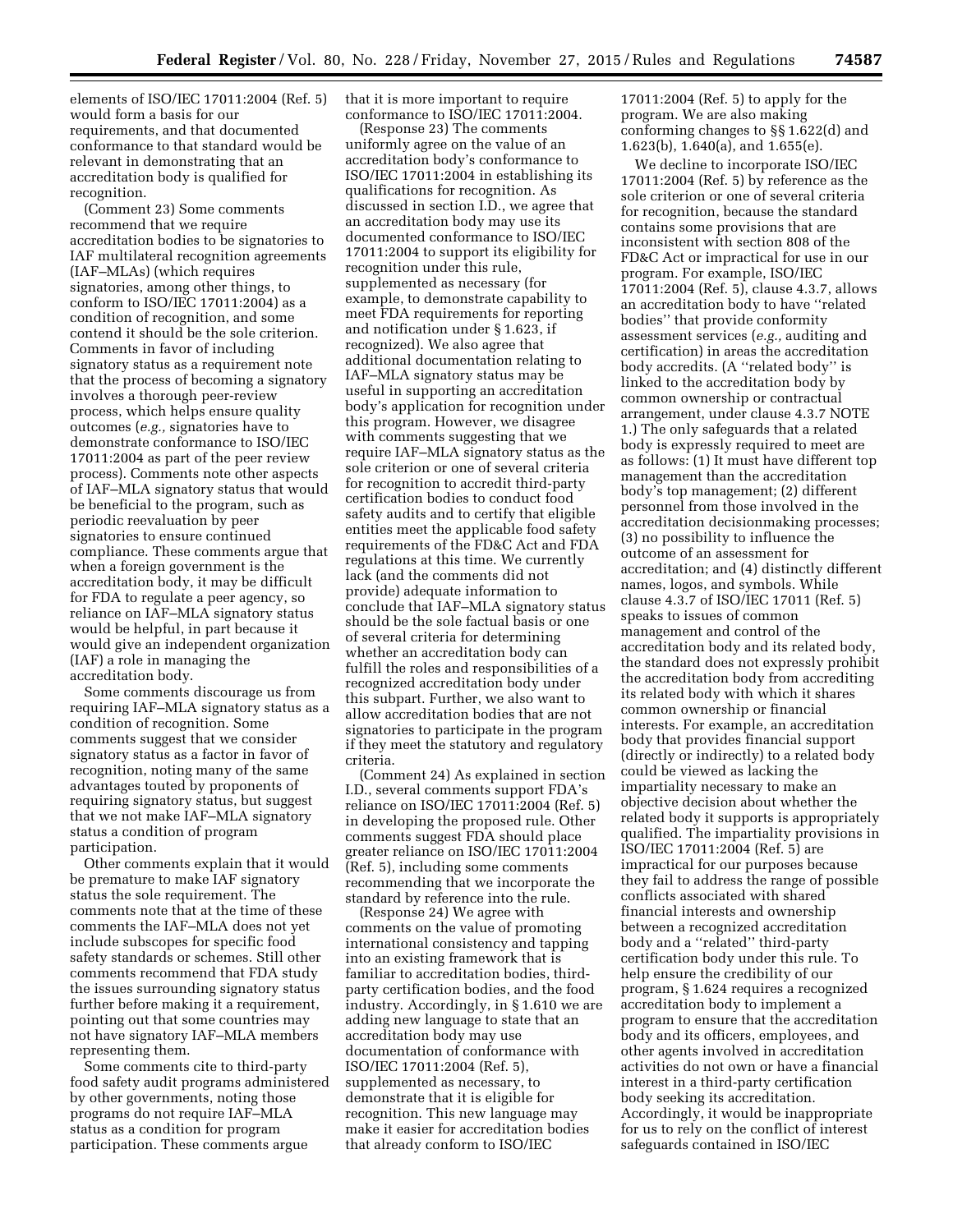17011:2004 (Ref. 5), in the third-party certification program we are establishing.

For the foregoing reasons, we decline the suggestion to incorporate ISO/IEC 17011:2004 (Ref. 5) by reference into this rule.

(Comment 25) Several comments express concern about our proposal to allow both public and private accreditation bodies to seek recognition. Some comments discourage us from allowing private entities to be accreditation bodies because of the concern that allowing for private accreditation bodies may cause conflicts of interest. Similarly, some comments contend that accreditation bodies must uphold public confidence and perform their duties objectively, which is the purview of governmental entities.

Other comments take a contrary view, suggesting that some government agencies have missions that may undermine the objectivity and independence required of a recognized accreditation body. Some comments encourage us to consider which government agency/ministry in a given country may be eligible for recognition, and to solicit input from stakeholders as to which agencies/ministries are best positioned to perform this function.

Still other comments assert that private and government entities are sufficiently different such that we should establish different conflict of interest provisions and requirements for each.

(Response 25) Comments on both sides of this issue express concern that any accreditation body we recognize must be independent and objective in the performance of its duties. We share that concern. However, none of the comments offered substantiation that would lead us to bar public or private accreditation bodies, as a class, from seeking recognition because of conflicts of interest inherent in the class.

Section 808 of the FD&C Act defines an ''accreditation body'' as an authority that accredits third-party certification bodies and makes no distinction between public and private accreditation bodies. We have concluded that both public and private accreditation bodies are potentially capable of exhibiting the impartiality necessary for recognition under this rule. Therefore in light of the broad definition of ''accreditation body'' and to maximize the opportunities for qualified accreditation bodies to participate in the program, FDA does not consider it to be appropriate to limit the program to only certain types of accreditation bodies.

With respect to the comments that suggest we apply different conflict of interest requirements to different types of accreditation bodies, none of these comments offered an adequate explanation to justify different requirements for public and private accreditation bodies. Again, we note that section 808 of the FD&C Act does not make distinctions for different types of accreditation bodies.

(Comment 26) Some comments request that we provide additional explanation regarding how an accreditation body that does not have experience accrediting third-party certification bodies for food safety scopes would become eligible for recognition under this program.

(Response 26) An accreditation body of the type described in the comments' hypothetical might face practical difficulties in providing adequate substantiation demonstrating that it meets the requirements described in § 1.610. However, we will consider each application on its own merits and do not foreclose the possibility for such an accreditation body to make the showing necessary to be granted recognition under this rule.

# *B. What legal authority must an accreditation body have to qualify for recognition? (§ 1.611)*

We proposed to require an accreditation body seeking recognition to demonstrate that it has adequate legal authority (as a governmental entity or through contractual rights) to assess a third-party certification body for accreditation, including authority to review records and conduct performance assessments (*e.g.,* authority to witness the performance of a statistically significant number of employees and other agents conducting assessments). We proposed to require that the accreditation body have adequate authority to remove or modify an accreditation status, once granted. We also proposed to require the accreditation body to demonstrate that it would be capable of exercising the legal authority necessary to meet the program requirements, if we granted recognition.

On our own initiative, in § 1.611(a)(2) we replaced, ''personnel and other agents,'' with, ''audit agents, or the third-party certification body in the case of a third-party certification body that is an individual'' for clarity and consistency with section 808(a)(4) of the FD&C Act. We have also made corresponding changes throughout this subpart.

(Comment 27) Some comments provide support for this provision, and others encourage us to ensure that a

private accreditation body seeking recognition could have adequate legal authority to operate.

(Response 27) We agree with the comment urging us to ensure that a private accreditation body could have the necessary authority to act as a recognized accreditation body under this rule. As noted previously, we see no inherent reason why private entities could not theoretically meet the eligibility requirements for accreditation bodies under this rule. Therefore, we are revising § 1.611(a) and (b) to clarify that an accreditation body can be a legal entity with contractual rights. By the words ''legal entity,'' we mean that the accreditation body must be duly authorized to operate as an accreditation body by governmental authorities responsible for such authorizations in any country or countries in which the accreditation body seeks to perform accreditation of third-party certification bodies under this rule.

(Comment 28) Some comments ask us to clarify what we mean by ''statistically significant'' as used in § 1.611(a)(2) and elsewhere in the proposed rule to provide adequate confidence in the results of an analysis of the sample. The comments encourage us to abandon the phrase ''statistically significant'' in favor of the language of ISO/IEC 17011:2004 (Ref. 5), which requires an accreditation body to witness the performance of a representative number of third-party certification body staff.

(Response 28) We understand from the comments that a body of knowledge and experience has developed among accreditation bodies conforming to ISO/ IEC 17011: 2004 (Ref. 5) on the meaning of ''representative'' numbers of observations and that no similar body of knowledge or experience exists on the meaning of ''statistically significant'' numbers of observations in this context. Accordingly, we are revising § 1.611 to require observations of a ''representative sample'' of audit agents and food safety audits. We are making similar revisions to other sections of the rule that require onsite observations.

For purposes of an accreditation body's observations of a third-party certification body under this rule, what constitutes a ''representative sample'' will be decided on a case-by-case basis, depending on various factors. These factors include the scope of accreditation, whether the third-party certification body is an individual who will conduct audits and make certification decisions, or whether the third-party certification body uses agents to conduct audits and, if so, whether such agents are centrally managed, conducting similar types of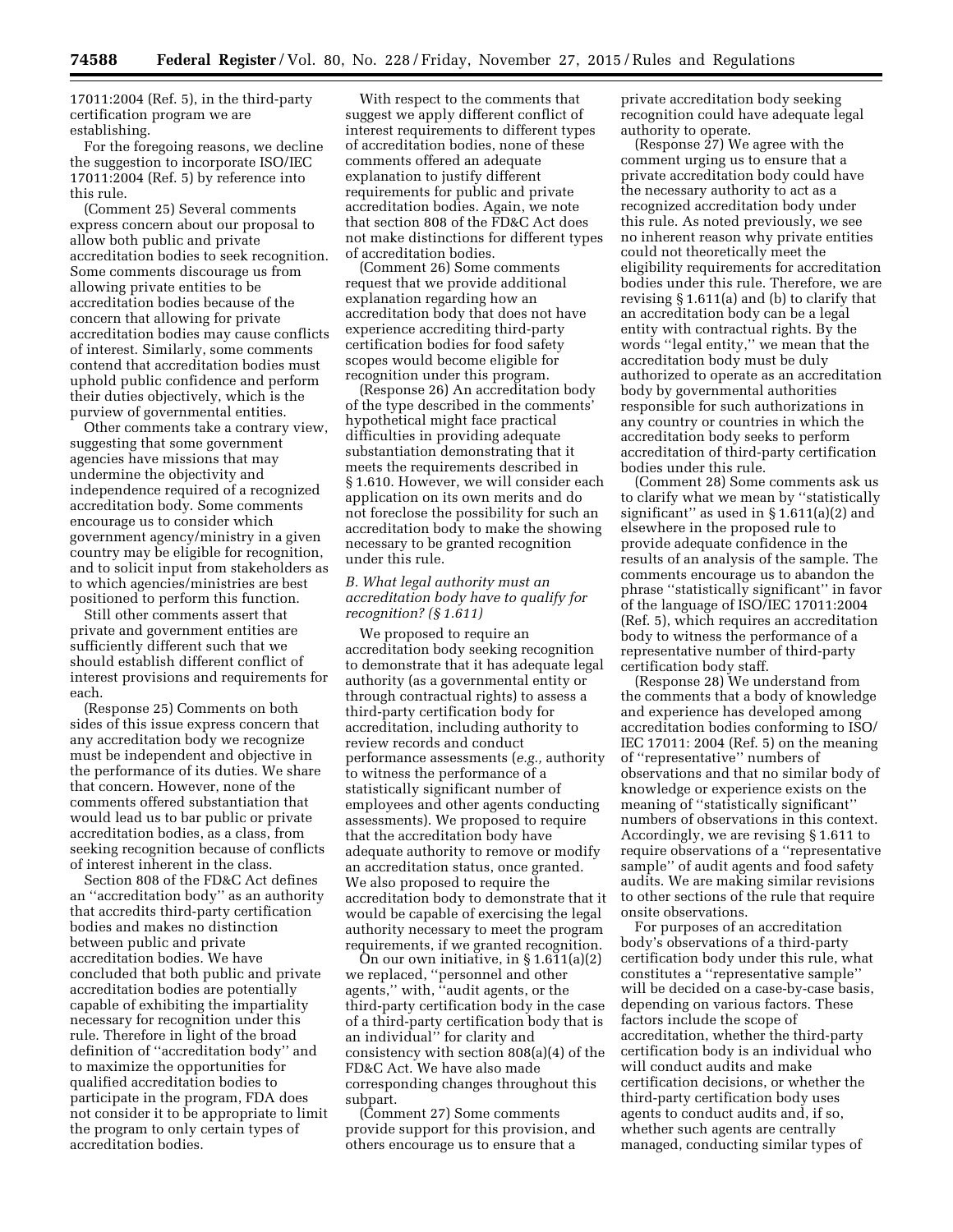audits, under a single set of operating procedures or whether the agents are managed from various locations, perform different types of audits, or follow different procedures such that these various locations, activities, or practices must be observed to ensure that the sample is sufficiently representative. A representative sample also must provide adequate confidence in the results of an analysis of the sample.

# *C. What competency and capacity must an accreditation body have to qualify for recognition? (§ 1.612)*

We proposed to require an accreditation body seeking recognition to demonstrate that it has the resources required to adequately implement its accreditation program, including adequate numbers of qualified employees and other agents, adequate financial resources for its operations, and the capability to meet the resource demands of a recognized accreditation body, in the event the accreditation body is recognized.

(Comment 29) We received some comments on this provision, which also support the proposed rule's requirement that accreditation bodies demonstrate their competence and capacity based on the requirements of ISO/IEC 17011:2004 (Ref. 5). However, these comments disagree with our statement in the preamble that liability coverage requirements should not apply to this rule. The comments argue that we should include a requirement for accreditation bodies to carry liability coverage, noting that it is one of the requirements in ISO/IEC 17011:2004 (Ref. 5) and describing it as especially important because of the risks associated with food safety.

(Response 29) We agree with the comments that liability insurance may be useful in demonstrating the adequacy of an accreditation body's resources, for example, under ISO/IEC 17011:2004 (Ref. 5); however, FDA lacks experience in evaluating the adequacy of liability coverage for accreditation activities and we do not believe it would be appropriate for FDA to make recognition decisions primarily on this basis. We believe an accreditation body can demonstrate that it is adequately resourced in a number of different ways, including providing documentation of liability coverage as part of the information submitted to help to demonstrate that accreditation body is adequately resourced.

*D. What protections against conflict of interest must an accreditation body have to qualify for recognition? (§ 1.613)* 

Proposed § 1.613 requires accreditation bodies to demonstrate that they have written measures to protect against conflicts of interest with thirdparty certification bodies and the capability to meet the rule's other conflict of interest requirements.

On our own initiative, we are clarifying that the scope of conflict of interest provisions in § 1.613(a) is limited to individuals involved in accreditation, auditing, and certification activities and not, for example, employees involved in purely administrative functions, such as payroll, or in positions that support administrative functions, such as computer technicians. Therefore, § 1.613(a) of this rule applies to interests between the officers, employees, and other agents of the accreditation body that are involved in accreditation activities and the officers, employees, and other agents of the third-party certification body involved in auditing and certification activities. We are making corresponding changes in the subsequent provisions for recognized accreditation bodies under § 1.624(a).

(Comment 30) Some comments take issue with our decision not to include the requirements of clause 4.3.2 of ISO/ IEC 17011:2004 (Ref. 5), which requires the accreditation body to have documented and implemented a structure relating to conflicts of interest that provides for effective involvement by interested parties with balanced representation ensured.

(Response 30) We decline to require that recognized accreditation bodies establish and implement a structure for involving interested parties in matters relating to the conflict of interest requirements for recognized accreditation bodies. It would be administratively burdensome for FDA to establish a mechanism for monitoring the activities of interested parties that the accreditation body elects to involve to comply with such requirements. In our third-party certification program, impartiality will be protected by the conflict of interest provisions for accreditation bodies in § 1.624, the appeals provisions in § 1.620(d), and FDA's oversight activities.

# *E. What quality assurance procedures must an accreditation body have to qualify for recognition? (§ 1.614)*

Proposed § 1.614 requires accreditation bodies to implement a written quality assurance program and have the capability to meet the rule's other quality assurance requirements.

(Comment 31) Some comments encourage FDA to more closely align § 1.614 with established international standards on quality assurance programs. Some ask us to rely on the relevant provisions in ISO/IEC 17011:2004 (Ref. 5) in particular.

(Response 31) We agree with the comments and as described in section I.D., we are revising § 1.610 to allow accreditation bodies to use their demonstrated conformance to ISO/IEC 17011:2004 (Ref. 5), supplemented as necessary, in meeting the requirements for recognition.

(Comment 32) Some comments ask us to clarify the language in § 1.614(a)(1) and (2) regarding food safety problems and corrective actions.

(Response 32) We agree and have revised  $\S 1.614(a)(1)$  and (2) to clarify that an accreditation body must demonstrate that it has procedures to identify deficiencies and procedures to execute corrective actions for such deficiencies, using language that better aligns with international standards (see, *e.g.,* clause 5.5 in ISO/IEC 17011:2004 (Ref. 5)).

# *F. What records procedures must an accreditation body have to qualify for recognition? (§ 1.615)*

Proposed § 1.615 would require accreditation bodies seeking recognition to demonstrate that they have developed and implemented adequate written procedures for establishing, controlling, and retaining records and to demonstrate the capability to meet the program's records, reporting, and notification requirements, if recognized.

(Comment 33) Some comments voice general concerns about confidentiality. Others state their concern with how confidentiality of third-party certification body records would be preserved when third-party certification bodies must share information with recognized accreditation bodies and FDA. Noting that such information can be sensitive in nature and sometimes includes confidential business information, these comments urge us to place certain limits—*i.e.,* only information related to food safety would be collected during audits of third-party certification bodies and such information would be shared only with the recognized accreditation body and FDA. Some comments suggest FDA require strict protective measures for information handled by third-party certification bodies and accreditation bodies, because the release of an eligible entity's confidential business information could have detrimental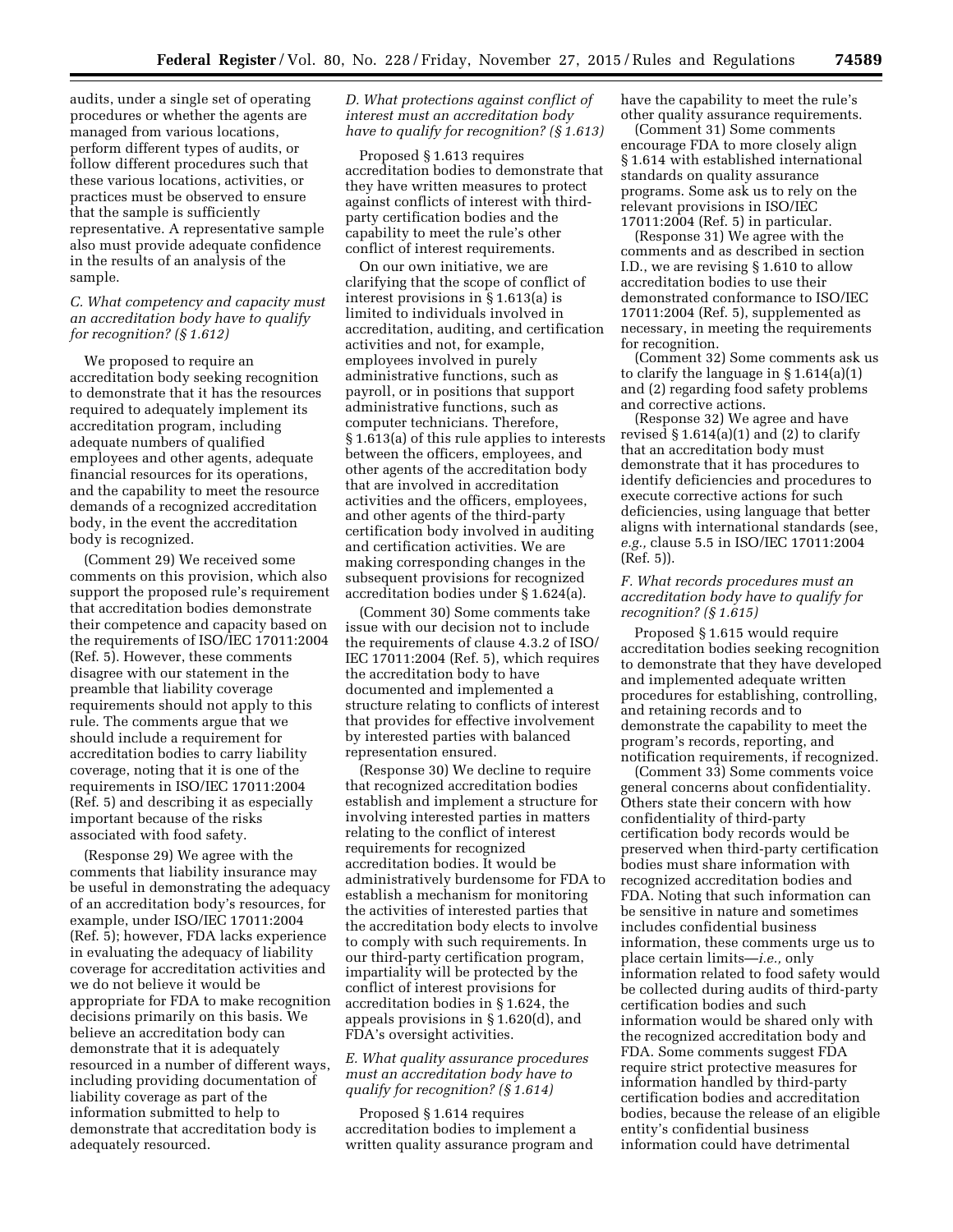effects on U.S. businesses and their foreign suppliers. These comments suggest the use of confidentiality protections such as ''confidential disclosure agreements'' so that the audit climate remains conducive to robust scrutiny and open dialogue.

Some comments also express concern with the proposed use of electronic records, because of the opportunity for sensitive electronic information to be compromised. Such comments recommend that the final rule include requirements for both third-party certification bodies and accreditation bodies to ensure that electronic records remain secure in transit and during storage.

(Response 33) We decline the suggestions to require confidential disclosure agreements between recognized accreditation bodies and third-party certification bodies under our program and to establish data protection requirements for electronic records and communications of recognized accreditation bodies and accredited third-party certification bodies. We understand that many accreditation bodies and third-party certification bodies have contractual agreements regarding confidentiality and disclosure by those parties. We expect accreditation bodies that become recognized under our program may elect to establish contracts that incorporate language on information sharing with FDA for third-party certification bodies seeking accreditation under this program. For such accreditation bodies, how they choose to accomplish this *e.g.,* whether by establishing a separate confidentiality agreement or through revision of current contract language or creation of a new contract addendum is a decision best made by the parties to those contracts. Accreditation bodies and third-party certification bodies will have common interests in safeguarding the electronic records they store and transmit to each other; therefore, we have no reason to believe that any separate agreements will lack adequate protections for confidentiality of information, including information stored and shared among the parties electronically.

This rule focuses on confidentiality and disclosure with respect to information shared with FDA. As explained in section XIII.F., FDA will protect the confidentiality of information accessed by or submitted to the Agency in accordance with § 1.695 of this subpart. With respect to the storage of electronic records and electronic transmission of information by FDA, we note that we are working the FDA IT security professionals in

establishing the electronic portal for the third-party certification program to apply adequate and appropriate controls to ensure the confidentiality and integrity of data submitted to FDA through the portal.

(Comment 34) In the proposed rule preamble discussion of this section we stated that, ''[a]ccreditation bodies applying for recognition must demonstrate their capacity, if recognized, to grant us access to confidential information, including information contained in records, without prior written consent of the third-party certification body involved. Having access to records relating to accreditation activities (including confidential information) under this subpart is necessary to ensure the rigor, credibility, and independence of the program.'' Some comments take issue with this point, arguing that accreditation bodies would not be able to grant such access—they would only be able to grant access to confidential information *with* prior written consent. That is, the accreditation body would first need to make arrangements for FDA access to confidential records with the third-party certification bodies it accredits and the eligible entities certified by those third-party certification bodies. Comments that express doubt about private sector foreign accreditation bodies actually granting FDA access to confidential records contend that such access is particularly unlikely without the prior written consent of the third-party certification body whose records are sought.

(Response 34) We agree with the comments that the contracts accreditation bodies currently use with their third-party certification body clients do not contemplate the program we are establishing. As comments suggest, we would expect that confidentiality provisions in standard contracts would need to be revised such that, in signing a contract for accreditation under the FDA program, the third-party certification body would be giving the accreditation body its prior consent to perform any reporting or notification necessary for the recognized accreditation body to fulfill its obligations under the rule. Indeed, we expect that accreditation bodies seeking recognition will demonstrate their ability to comply with the reporting and notification provisions of this rule by providing us examples of standard contract language that has been suitably revised as comments describe.

# **VI. Comments on Requirements for Recognized Accreditation Bodies Under This Subpart**

# *A. How must a recognized accreditation body evaluate third-party certification bodies seeking accreditation? (§ 1.620)*

Proposed § 1.620 would establish the criteria and procedures that a recognized accreditation body must use in assessing third-party certification bodies for accreditation. Paragraph (a) broadly addresses the different requirements for foreign governments and foreign cooperatives or other third parties. Paragraph (b) requires the accreditation body to require third-party certification bodies to satisfy the rule's reporting and notification requirements. Paragraph (c) requires the accreditation body to maintain certain records, such as those related to withdrawal or suspension of a third-party certification body. Paragraph (d) requires an accreditation body to have written procedures for handling appeals from third-party certification bodies, and requires certain minimal appeal procedures.

On our own initiative, we are revising § 1.620(a)(2) and (3) to apply to accredited third-party certification bodies that are comprised of a single individual, as applicable. We are also removing, ''and any requirements specified in FDA model accreditation standards regarding qualifications for accreditation, including legal authority, competency, capacity, conflicts of interest, quality assurance, and records'' to follow good guidance practice. We are making corresponding changes to §§ 1.620(a)(1), 1.640(b), and 1.640(c). We are also revising § 1.620(c) to specify that recognized accreditation bodies must also include the date of the action in their records relating to any denial of accreditation or the withdrawal, suspension, or reduction in scope of accreditation of a third-party certification body. In addition, we are revising § 1.620(d) to clarify that the recognized accreditation body must notify any third-party certification body of an adverse decision associated with its accreditation under the subpart, including denial of accreditation or the withdrawal, suspension, or reduction in the scope of its accreditation.

(Comment 35) In paragraph (a)(3) of this proposed section we stated that a recognized accreditation body must observe ''a statistically significant number of onsite audits'' conducted by the third-party certification body seeking accreditation. Some comments request clarification of what we meant by ''statistically significant,'' so that accreditation bodies would know what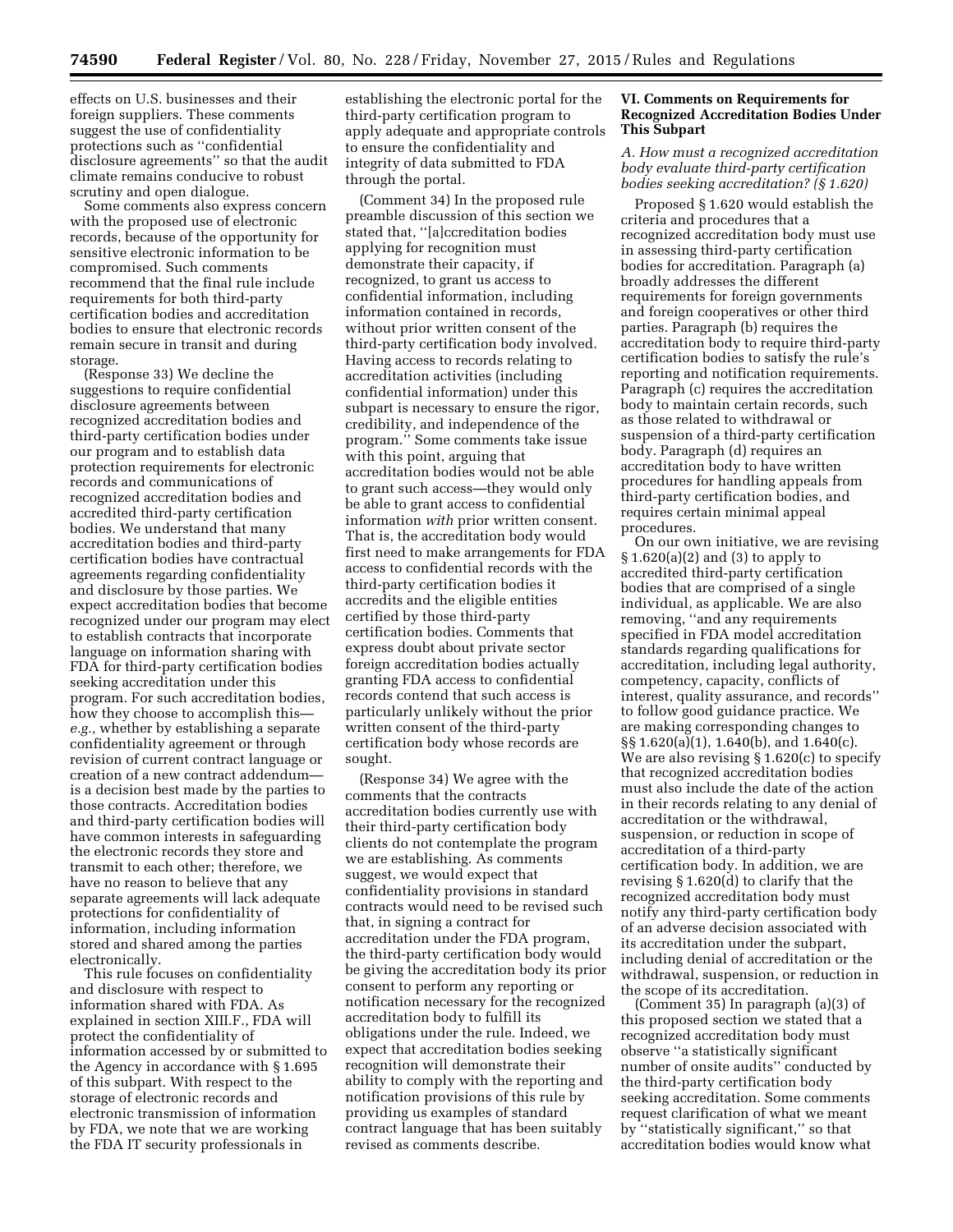would be an adequate number of audits to observe to provide adequate confidence in the results of an analysis of such observations. The comments suggest that we should explain the criteria for determining the number of witness audits to be conducted under proposed § 1.620 and ask whether sitespecific issues such as geographic factors should be considered. Other comments encourage us to abandon the phrase ''statistically significant'' in favor of the language of ISO/IEC 17011:2004 (Ref. 5), which requires an accreditation body to witness the performance of a representative number of third-party certification body staff.

(Response 35) We have removed the phrase ''statistically significant'' in § 1.620(a)(3) and inserted the phrase ''representative sample.'' We explain in Response 28 that comments presented compelling arguments that a significant body of knowledge and experience has developed around the meaning of a ''representative'' number of observations under ISO/IEC 17011:2004 (Ref. 5) to achieve an adequate level of confidence in the results. We have revised § 1.620(a)(3) accordingly. Site-specific issues may be relevant in determining the representative number of witness assessments to conduct, for example, where audit agents are located in remote offices or where food safety audits are managed by remote offices. The accrediting body, either a recognized accreditation body or FDA in the case of direct accreditation, will be best positioned to determine whether geographic issues are relevant for purposes of § 1.620(a)(3).

(Comment 36) Some comments ask us to revise § 1.620(d)(2) to clarify that the individuals used to hear appeals of adverse decisions by a recognized accreditation body could be individuals external to the accreditation body.

(Response 36) We agree with the comments and have revised this provision to clarify that individuals used to hear appeals may be external to the accreditation body, as well as a similar provision applying to appeals by eligible entities of adverse decisions by an accredited third-party certification body. We have also revised this provision to use language similar to language that is used in § 16.42(b), which describes the characteristics of a presiding officer that may be used for FDA regulatory hearings.

(Comment 37) In the preamble to the proposed rule we stated that we were not proposing to review the decisions of recognized accreditation bodies nor were we proposing to hear appeals from third-party certification bodies aggrieved by an accreditation body's

decision(s). We sought comment on these matters. In response, some comments state their understanding that FDA would retain the authority to challenge a recognized accreditation body's decisions, because we have authority over the entire program.

(Response 37) We agree with comments that our oversight extends to any accreditation body or third-party certification body participating in the program, including the authority to withdraw accreditation from a thirdparty certification body even if the accreditation was granted by a recognized accreditation body. However, FDA does not intend to serve as an appellate body for aggrieved thirdparty certification bodies, as this would be unworkable and unnecessary. Withdrawing the accreditation of a third-party certification body to remove it from our program is quite different than, for example, overturning an accreditation body's decision to deny accreditation to a third-party certification body in the first place. Our program is designed to ensure the competency and independence of accreditation bodies. As part of this program, FDA will be recognizing accreditation bodies to make accreditation decisions based on a determination that the accreditation body is qualified to do so. FDA involvement in accreditation decisions would defeat the purpose of the program. Additionally, FDA retains the authority to revoke the recognition of accreditation bodies for good cause under § 1.634(a)(4) for failure to comply with this rule. For all of these reasons, FDA declines to codify a process to review appeals challenging recognized accreditation body decisions under this program.

(Comment 38) Several comments encourage us to expand on the requirement to use ''independent'' person(s) to hear an appeal of an adverse accreditation body decision. Some comments suggest that we clarify that an independent person is one who was not involved in the decision that is the subject of the appeal. A few comments suggest we further require the accreditation body to use person(s) who are external to the organization.

(Response 38) We agree with the suggestions to clarify § 1.620(d)(2) and are revising it to align with the impartiality provisions in 21 CFR part 16, which contains the regulations for regulatory hearings that we will generally apply under § 1.693 to an appeal of a revocation or withdrawal. Under the part 16 regulations, the person presiding over the hearing must be free from bias or prejudice and must

not have participated in the action that is the subject of the hearing or be subordinate to a person who participated in the action. We believe that the credibility of the third-party certification program will be enhanced by requiring recognized accreditation bodies to afford similar protections when considering appeals by certification bodies under this rule. While we decline the suggestion to require the use of external parties in deciding appeals, we note that a recognized accreditation body has flexibility to use an external party under  $§ 1.620(d)(2).$ 

*B. How must a recognized accreditation body monitor the performance of thirdparty certification bodies it accredited? (§ 1.621)* 

We proposed to require a recognized accreditation body to conduct an annual evaluation of each of its accredited certification bodies that includes a review of the certification body's selfassessments, its regulatory audit reports, notifications to FDA, and any other information reasonably available. We requested comment on whether the information we proposed to require would provide a solid basis for an evaluation. We asked stakeholders whether we should include a requirement in § 1.621 for onsite monitoring of accredited certification bodies and, if so, whether we should require the accreditation body to observe or visit the certification body's headquarters.

(Comment 39) We received several comments on the annual assessment requirements of proposed § 1.621. Some comments agree with the requirement for an annual assessment. Some comments mention a Government Accountability Office (GAO) report entitled, ''FDA Can Better Oversee Food Imports by Assessing and Leveraging Other Countries' Oversight Resources'' (GAO 12–933) and dated September 2012, which notes ongoing challenges with ensuring the competency of third parties to consistently apply standards and argues that annual assessments would improve certification body reliability and competency. Some of these comments state they would even support more frequent certification body evaluations.

In contrast, some comments argue that annual assessments would be burdensome. Comments variously focus on the burden on accreditation bodies, certification bodies, and eligible entities. Some comments disapprove of the cumulative burden of all the assessments (*e.g.,* self-assessments and monitoring assessments) required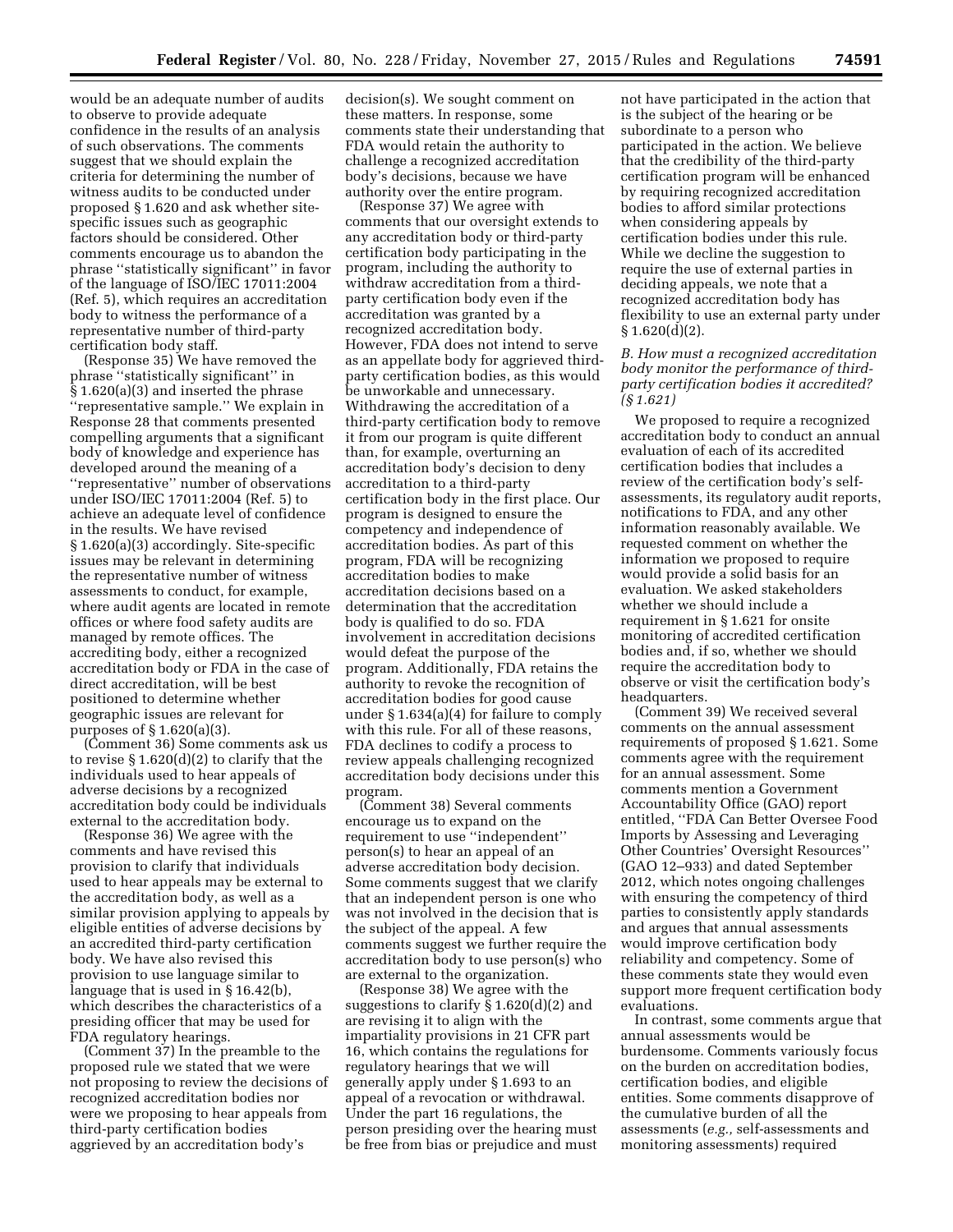throughout the rule. Some comments suggest biennial assessments, and note that such a requirement would be consistent with ISO/IEC 17011:2004 (Ref. 5). Still others argue that when the accreditation body or certification body is a government entity we should allow for flexibility around the timing of assessments.

(Response 39) We agree with comments that express the view that annual assessments of certification bodies will help build confidence in the third-party certification program. Annual assessments will help accreditation bodies ensure certification bodies' continued compliance with the program requirements and quickly identify and address any deficiencies with a certification body before a situation escalates.

We also acknowledge the concerns about the efforts needed to comply with the monitoring and self-assessment requirements of the rule. Section 1.621 is part of a set of proposed monitoring and self-assessment requirements intended to work together in helping to ensure that the recognized accreditation bodies and accredited third-party certification bodies maintain compliance with the rule's requirements. The certification body self-assessment in § 1.655 is intended to serve, in part, as information for use in the accreditation body monitoring in § 1.621, the results of which we intend the accreditation body to use in its selfassessment under § 1.622. We do not intend for the assessments to require duplicative efforts, with each section requiring a discrete set of activities with no opportunity to use the results of one set of activities when performing another. As explained in the preamble to the proposed rule, the accreditation body assessments of certification bodies will not only help ensure that the certification bodies continue to comply with our requirements, but also can help the accreditation body identify trends and any deficiencies in its own performance. The proposed monitoring and self-assessment activities are an essential part of the program's safety net.

With respect to § 1.621, in particular, we believe this section will be far less burdensome in practice than some of the comments anticipate, because of the convergence between the ISO/IEC standards and this rule. The activities required by § 1.621 are similar in substance to surveillance activities under ISO/IEC 17011:2004 (Ref. 5), which includes review of audit reports, results of internal quality control, and management review records identified in clause 3.18 NOTE, and thus are likely

to be activities many accreditation bodies already perform. In light of the foregoing, we have concluded that requiring accreditation bodies to perform annual evaluations of each certification body they accredit under the program is not unduly burdensome. We disagree with comments suggesting that monitoring should be more frequent than once a year, because requiring assessments to be performed and reported twice each year, for example, would result in a nearly continuous cycle of assessments and reports. Semiannual assessments are likely to produce limited data sets that would be less helpful for evaluation purposes than would larger data sets, such as compilations of 12 months of data, which allow for tracking and trending performance over time. Requiring assessments to be performed more frequently than once a year also risks creating significant disruption of the operations of accredited third-party certification bodies and eligible entities and might have the unintended effect of serving as a disincentive to participation in the program. For these reasons, we have determined that an annual monitoring requirement is appropriate to verify the overall effectiveness of the accredited third-party certification body's operations and performance in activities relevant to the third-party certification program and the validity of its certification decisions. Accordingly, we are not revising the annual certification body monitoring requirements we proposed in § 1.621.

(Comment 40) We received some comments on proposed § 1.621(b) specifically, which would require an accreditation body to consider any other ''reasonably available'' information relevant to a determination of whether a certification body is in compliance with this rule. Comments encourage us to set limits around assessments conducted in the wake of an incident, noting that a problem involving one certification/type of product should not involve review of all certifications/ products. These comments did not want an incident in one sector (*e.g.,* human food) to unnecessarily jeopardize an accreditation in a separate sector (*e.g.,*  animal food). Some comments express concern that proposed § 1.621(b) would require an accreditation body to review every certificate issued by a certification body if one of the eligible entities it certified was placed on FDA import alert.

(Response 40) We decline the suggestions to narrow the scope of proposed § 1.621(b) or to direct how recognized accreditation bodies should consider other ''reasonably available''

relevant information, because it will depend on the facts of a particular situation. In the wake of incidents, we expect the accreditation body to take appropriate steps to determine whether the certification body is in compliance with this subpart. Such steps may include a review of certifications for product areas other than the subject of the incident if the accreditation body deems it needed to assess the certification body's compliance. We reiterate, as we explained in the preamble to the proposed rule, we do not expect a recognized accreditation body launch investigations of each certification body it accredited absent cause, but we do expect the accreditation body to actively monitor public information about their certification bodies and not ignore public information about problems that might be associated with a certification body it accredited.

(Comment 41) In response to our preamble questions about whether to require observations and certification body headquarters visits in § 1.621, some comments state that observations are a useful tool and should be required. Similarly, some comments support a requirement for visiting the key location of the certification body. Some comments state that the accreditation body should visit any location of the accredited third-party certification body where the certification body manages its staff or agents conducting audits under this program, which the comments note may not be the certification body's headquarters. Other comments agree that onsite visits can be a useful tool, but encourage the use of remote assessments in certain circumstances (*e.g.,* after the certification body has successfully completed a set number of accreditation cycles).

Some comments suggest that we follow the requirements of relevant ISO/ IEC standards in establishing requirements for observations and site visits under § 1.621. Some comments express concern about the cumulative burden of the monitoring and selfassessments we proposed to require of accreditation bodies and certification bodies. A few comments express concern we might impose duplicative requirements for observations under §§ 1.621 and 1.622(b). Some comments request guidance on how an eligible entity would be selected as a site for an observation.

(Response 41) We agree with the comments that state that observations are useful and should be required as part of accredited third-party certification body monitoring. Likewise, we agree with the comments that state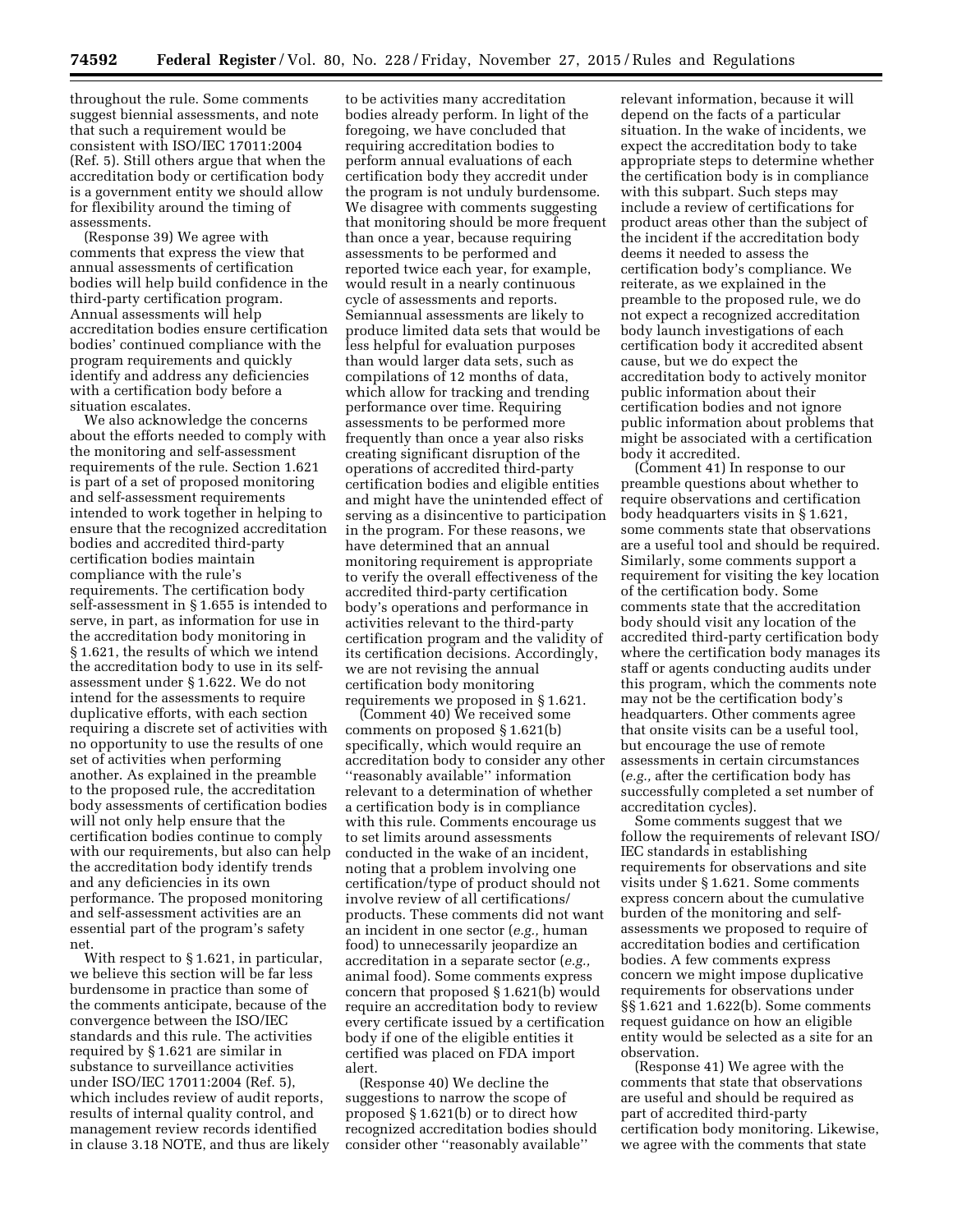a recognized accreditation body should visit any location of the certification body where the certification body manages its staff or agents conducting audits under this program, if different than the certification body's headquarters, to get a better understanding of how different locations operate. While we acknowledge that some accreditation bodies may be successfully using remote assessments in certain circumstances (*e.g.,* after the certification body has successfully completed a set number of accreditation cycles), we decline the suggestion to allow for remote assessments in this rulemaking.

In establishing requirements in § 1.621 for observations and accredited third-party certification body visits, we considered comments' concerns that such requirements might be duplicative of the observation requirements in § 1.622(b), might pose practical difficulties in arranging to observe audits, and might pose difficulties if a certification body had several ''key'' locations. We also considered comments' concerns about the cumulative burden of the monitoring and self-assessment requirements of the rule and the comments that urge us to align the requirements of § 1.621 with the relevant international standards.

Accordingly, in the final rule we are combining all of the paragraphs in proposed § 1.621 into new § 1.621(a), and we are adding a new paragraph (b) that requires the accreditation body to perform a representative sample of onsite observations of regulatory audits conducted by each accredited thirdparty certification body, as explained in Response 28, and visit the certification body's headquarters (or other certification body location if its audit agents are managed by the certification body at a location other than its headquarters). The observed audits and site visits must be performed by no later than 12 months after the certification body's initial accreditation and again every 2 years thereafter for the duration of its accreditation, including renewals. The requirements for the frequency of observed audits and site visits under § 1.621(b) are similar to the intervals for surveillance onsite assessments in one of the options under clause 7.11.3 of ISO/IEC 17011:2004 (Ref. 5). We are also requiring the accreditation body to consider information from activities conducted under paragraph (b) in the annual performance report of the accredited third-party certification body.

We also are making a corresponding revision to § 1.622(b) to clarify that the accreditation body should consider the results of onsite observations and site visits conducted under § 1.621(b) as part of its self-assessment under § 1.622.

# *C. How must a recognized accreditation body monitor its own performance? (§ 1.622)*

Proposed § 1.622 would require recognized accreditation bodies to conduct self-assessments on an annual basis, and as required under proposed § 1.664(g) (following FDA withdrawal of accreditation of a certification body it accredited). Under the proposed rule, the accreditation body's self-assessment would include evaluating the performance of its officers, employees, or other agents; observing regulatory audits by a statistically significant number of certification bodies it accredited under this program, and creating a written report of results.

(Comment 42) Some comments encourage a broader self-assessment. They contend that, in addition to requiring that accreditation bodies assess the consistency of their performance and their compliance with conflict of interest provisions, we should also require accreditation bodies to compare their performance against competitors, compare the certification bodies they accredit to other certification bodies, and look at industry best practices and benchmarks to set improvement objectives.

(Response 42) The self-assessments are intended to help the accreditation body determine whether it is in compliance with the requirements of this rule. While the report elements suggested by comments might be useful for an accreditation body to consider, we do not believe those elements are necessary to a determination of compliance with the rule. Therefore, we decline to revise the rule in response to these comments.

(Comment 43) Some comments question whether the requirements for accreditation body self-assessment would fit the government-to-government model. Other comments suggest that the different nature of private operators and public administration warrant different requirements for each. The comments further contend that the workload associated with the program would be significant for any government agency; therefore, the time limits and frequencies of reporting should be more flexible in the case of government agencies.

(Response 43) FDA uses selfassessment tools in various governmentto-government programs. As one comment notes, we require State governments to conduct annual selfassessments for their work under the

Manufactured Food Regulatory Program Standards (MFRPS) and the Animal Feed Regulatory Program Standards. We also require a foreign government seeking a systems-recognition agreement with FDA to begin the process by completing the International Comparability Assessment Tool, which is a self-assessment tool that we developed based on the approach of the MFRPS self-assessment. Our experience in using self-assessment tools with foreign and State governments suggests to us that self-assessments would be feasible and appropriate in the context of this program as well.

We decline the suggestion to afford more flexibility in deadlines for government agencies serving as recognized accreditation bodies than we afford to other recognized accreditation bodies. Section 808 of the FD&C Act makes no distinction between public and private accreditation bodies, and the proposed rule would place the same workload burden on private accreditation bodies as it would on public accreditation bodies. The comments fail to explain why the differences in nature of public and private accreditation bodies justify flexible deadlines for governmental accreditation bodies but not private accreditation bodies.

(Comment 44) Some comments suggest that accreditation body selfassessments under proposed § 1.622 should be done in concert with its monitoring of certification bodies under proposed § 1.621, because it would be more efficient and would reduce the burden on eligible entities that were observed during regulatory audits. Other comments question the need for accreditation body self-assessments to include requirements for observations, because they read our preamble discussion of proposed § 1.621 as a signal that we would be requiring accreditation bodies to conduct annual onsite observations of each certification body under that provision.

(Response 44) We agree that selfassessments under § 1.622 can be done in concert with monitoring under § 1.621. As described in Response 39, we do not intend the self-assessment and monitoring requirements of the rule to be duplicative. Having added requirements for observations and certification body site visits to certification body monitoring requirements in the final rule, we are revising § 1.622(b) to clarify that accreditation bodies may consider the results of any observations or visits conducted under § 1.621(b) in its selfassessments.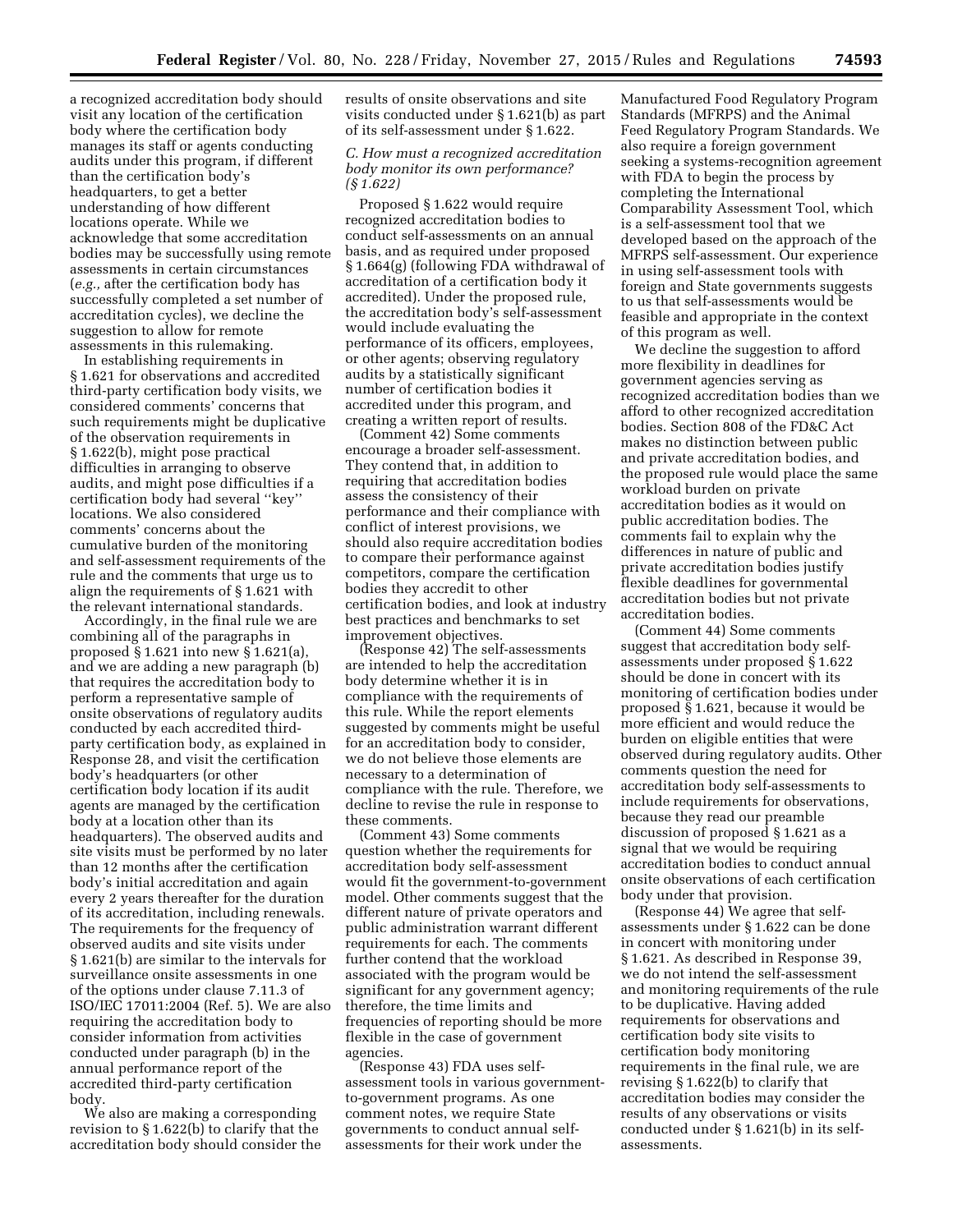(Comment 45) Comments also suggest that international standards could provide guidance on improving the efficiency and effectiveness of an accreditation body's self-assessment. Some comments specifically suggest that FDA could rely on the internal audits and management reviews that are required under ISO/IEC 17011:2004 (Ref. 5) instead of requiring its own selfassessments.

(Response 45) We agree that documentation of internal audits and management reviews required under ISO/IEC 17011:2004 (Ref. 5) could be useful to help demonstrate compliance with the requirement for selfassessments under this program. We have revised § 1.622(d) and made a conforming change to § 1.623(b) to specifically allow a recognized accreditation body to use reports of internal audits and management reviews prepared for conformance with ISO/IEC 17011:2004 (Ref. 5), supplemented as necessary, to demonstrate compliance with the accreditation body selfassessment requirements of § 1.622.

# *D. What reports and notifications must a recognized accreditation body submit to FDA? (§ 1.623)*

Proposed § 1.623 would require recognized accreditation bodies to submit to FDA reports of its selfassessments and annual re-assessments of certification bodies within 45 days of completing the assessment. The proposed rule also would require notification to FDA of matters affecting recognition and accreditation status; notice of denials of accreditation and any significant change that would affect how the accreditation body complies with this rule would be required within 30 days, while immediate notification would be required for other matters (*e.g.,* grant or withdrawing accreditation). Under the proposed rule the reports and notifications would have to be submitted electronically and in English.

On our own initiative, we are revising  $§ 1.623(c)(1)(i)$  and  $(d)(1)(i)$  to require the recognized accreditation body to provide FDA the email address of any third-party certification body that was granted or denied accreditation (respectively) under our program. Having the email address will facilitate FDA's communications with such thirdparty certification bodies. We also are revising  $§ 1.623(c)(1)(iv)$  on our own initiative to specify that a recognized accreditation body must also notify FDA of the expiration date of accreditation upon granting accreditation to a thirdparty certification body under this subpart.

(Comment 46) Some comments ask whether FDA intends to provide feedback in response to self-assessment reports.

(Response 46) While FDA will not be providing formal responses to the selfassessment reports, we will use the information in the reports in our oversight of the third-party certification program and will address any specific items of concern we identify in an accreditation body-self-assessment report directly with the accreditation body.

(Comment 47) We received several comments related to our proposal to require all reports and notifications to be submitted in English. Some comments agree that both the notifications and the reports should be submitted in English. Some comments agree that notifications should be in English, but suggested that reports of self-assessments and re-assessments of certification bodies could remain in their native language, and if FDA had any questions about such reports the accreditation body could furnish English translations.

Some comments note the difficulty and others the expense for recognized accreditation bodies in countries that do not officially or routinely conduct business in English. Some comments request a longer period of time (*e.g.,* up to 4 months) to submit documents that must be translated into English. Other comments note that if we require documents to be in English, and the translations are not done well, the documents may be difficult to understand.

Some comments propose alternative solutions, including comments that suggest that FDA explore technical translation and recognition software, which in combination with standardized report/notification templates, might facilitate submission in languages other than English. Other comments suggest that if reports and notifications are submitted in languages other than English, the recognized accreditation body should be responsible for all translation costs.

Some comments ask whether supporting documents that accompany reports also would have to be in English. Other comments inquire whether there is any flexibility in the language requirement for governmental accreditation bodies that do not maintain their records in English.

(Response 47) We decline the suggestion to remove the requirement to submit reports and notifications in English. While allowing submissions in multiple languages might be helpful to some interested parties, the

accreditation body reports and notifications required by § 1.623 are essential to our oversight and management of the third-party certification program and the programs that rely on certifications issued by accredited third-party certification bodies, and thus, must be in English in order for FDA to properly review and evaluate. Some comments ask to have up to 4 months to prepare an English translation of a submission under proposed § 1.623. Such delays would be unworkable. For example, we cannot afford delays in translating an accreditation body's notification of withdrawal of accreditation, or an accreditation body's notification that a certification body has issued a food or facility certification without meeting the requirements of this rule. We are requiring immediate notification of these and other matters under § 1.623(c) because of the implications for the program and possibly for our acceptance of certifications issued by the certification body. Unless the notification is submitted in English, our actions will be delayed until the information is translated. Although the annual certification body monitoring reports and the accreditation body selfassessments reports are not required to be submitted until 45 days after completion under § 1.623(a) and (b)(i) (and 60 days following certification body withdrawal for self-assessment reports submitted under § 1.623(b)(ii)), we will use these reports to identify areas where FDA may need to promptly engage with an accreditation body or a certification body to address apparent misunderstandings or confusion about our program requirements. We plan to use these reports to identify emerging issues that need intervention. Therefore any additional time allotted for translation purposes would delay and possibly hinder our ability to use these reports for program evaluation and management.

(Comment) 48) Some comments address the proposed timeframes for submitting reports and notifications, and suggest that instead of requiring reports within 45 days of completing the assessment/re-assessment, we should require submission every 6 months or annually.

(Response 48) We disagree with comments suggesting that we modify the timeframe for submission of reports of annual self-assessments and annual certification body monitoring reports from 45 days after completion to every 6 months or every year. We are concerned that the information could be outdated and our ability to use the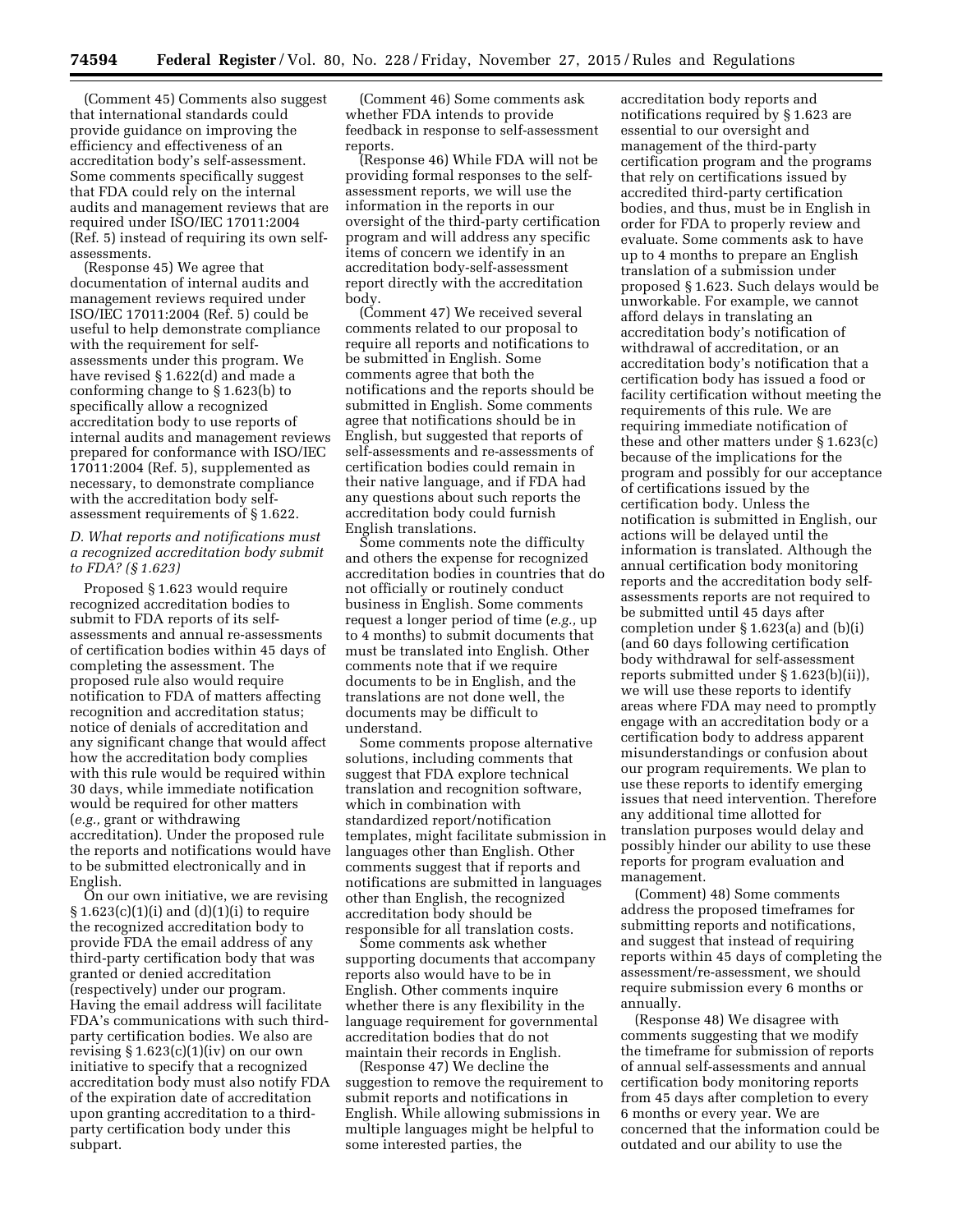reports for early intervention would be significantly diminished.

(Comment 49) Some comments contend that the volume of reports and notifications we proposed to require would be burdensome to FDA to review and maintain. They suggest that instead we require recognized accreditation bodies and their certification bodies to maintain reports of self-assessment/reassessment, and provide prompt access to FDA upon request.

(Response 49) We disagree. We are establishing an electronic portal for submission of applications, reports, notifications, and other information under this rule and an electronic repository of this information, which will allow us to access and use the information as needed. Therefore, we decline to revise § 1.623 is response to these comments.

(Comment 50) Some comments ask if all reports and notifications submitted to FDA will be subject to the Freedom of information Act (FOIA) or if these submissions will be considered confidential information with reasonable protections from disclosure. Other comments suggest the importance of striking the appropriate balance between disclosure and confidentiality and note the following statements in ISO/IEC 17021:2011 (Ref. 6), clause 4.1.3 and NOTE: ''Principles for inspiring confidence include: Impartiality, competence, responsibility, openness, confidentiality, and responsiveness to complaints . . . An appropriate balance between the principles of openness and confidentiality, including responsiveness to complaints, is necessary in order to demonstrate integrity and credibility to all users of certification.''

(Response 51) We agree with comments suggesting the importance of striking the appropriate balance between providing transparency to the public and maintaining the confidentiality of any trade secrets and confidential commercial information included in the applications, reports, notifications, and other information submitted to FDA. We are guided in this effort by FOIA as well as laws that protect trade secrets and confidential commercial information from disclosure. In response to comments, we are adding new § 1.695 on public disclosure, which is discussed in section XIII F

(Comment 51) Some comments urge us to eliminate or reduce the proposed reporting requirements in proposed § 1.623(a) and (b), for various reasons. Some of these comments suggest that we should only require regular submission

of a report or other document that shows the third-party certification bodies are maintaining their accreditation. Other comments recommend that when a certification body is first accredited, it should submit translated accreditation documents within 3 to 4 months of the accreditation body's decision. Then, as long as the accreditation is unchanged, it should not be necessary for the accreditation body to submit its assessment reports under § 1.623(a).

Some comments suggest it should not be necessary for accreditation bodies to submit their self-assessment reports under § 1.623(b) if there is no significant change in their recognition. Other comments assert that signatories to IAF MLAs should not have to submit selfassessment reports to FDA, because IAF monitors accreditation bodies for continued compliance with ISO/IEC 17011:2004 (Ref. 5).

(Response 51) We disagree. As described in Response 47, the reports of annual certification body monitoring and accreditation body self-assessments are essential to our oversight and management of the third-party certification program and the programs that rely on certifications issued by accredited third-party certification bodies. We are not requiring accredited third-party certification bodies to submit their self-assessments to FDA (except for directly accredited thirdparty certification bodies); therefore, the reports that we receive of the recognized accreditation bodies' assessments of accredited third-party certification bodies are a fundamental piece of the monitoring system we are establishing, as are the self-assessment reports submitted by accreditation bodies we have recognized. Reducing or eliminating either of these reporting requirements would hinder our ability to properly oversee the program.

(Comment 52) We received some requests for clarification regarding required content of the accreditation self-assessment reports and reports of certification body annual monitoring. Some comments request that FDA either suggest a format for the reports, provide an opportunity for accreditation bodies to propose a format, or at least indicate the minimum required elements.

(Response 52) We believe we provided minimum requirements on the content of these reports in this rule and plan to provide additional information on the format and submission of these reports on our Web site.

(Comment 53) Comments suggest that to be consistent with ISO/IEC 17011:2004 (Ref. 5), a recognized accreditation body only would need to

notify FDA of the approval, suspension, or withdrawal of accreditation of a third-party certification body, as well as any changes in its scope of the accreditation scope or reduction of authorization. The comments assert that the notification should not need to include such details as the address and name of third-party certification body employees under  $\S 1.624(c)(1)$ .

(Response 53) We agree that submission of the information described in the comment and required by clause 8 of ISO/IEC 17011:2004 (Ref. 5) is necessary for our program management and oversight. For example, it will help us verify the identity of any certification body before taking an action to affect its status in the program based on a notification submitted under § 1.623. However, the notifications required under  $\S 1.623(c)(3)$  and (d) are also necessary for our program management and oversight. Under § 1.623(c)(3), a recognized accreditation body would have to notify FDA if one of its accredited third-party certification bodies issued a food or facility certification without complying with the requirements of this rule. This notification will allow FDA to refuse to accept those improperly issued certifications and to coordinate with the accreditation body in determining appropriate next steps. Having information on a denial of accreditation under § 1.623(d) will allow FDA to monitor accreditation activities across the program, including any repeat denials of a third-party certification body.

With respect to providing the names of the audit agents of the accredited third-party certification body, we note that section 808(b)(1)(B) of the FD&C Act requires a recognized accreditation body to submit to FDA a list of all thirdparty certification bodies it accredited under the program and the audit agents of such accredited certification bodies. The list of audit agents we proposed to require a recognized accreditation body to submit under  $\S 1.623(c)(1)(iii)$  is necessary for verification of compliance with the conflict of interest requirements by audit agents under section  $808(c)(5)(A)(iii)$  and  $(B)$  of the FD&C Act and by proposed § 1.657, among other things. With respect to the proposed requirement to provide the address and name of one or more of the officers of the accredited third-party certification body, this information will be helpful in communicating with the accredited third-party certification body.

For the foregoing reasons, we decline the suggestion to eliminate the requirements for the recognized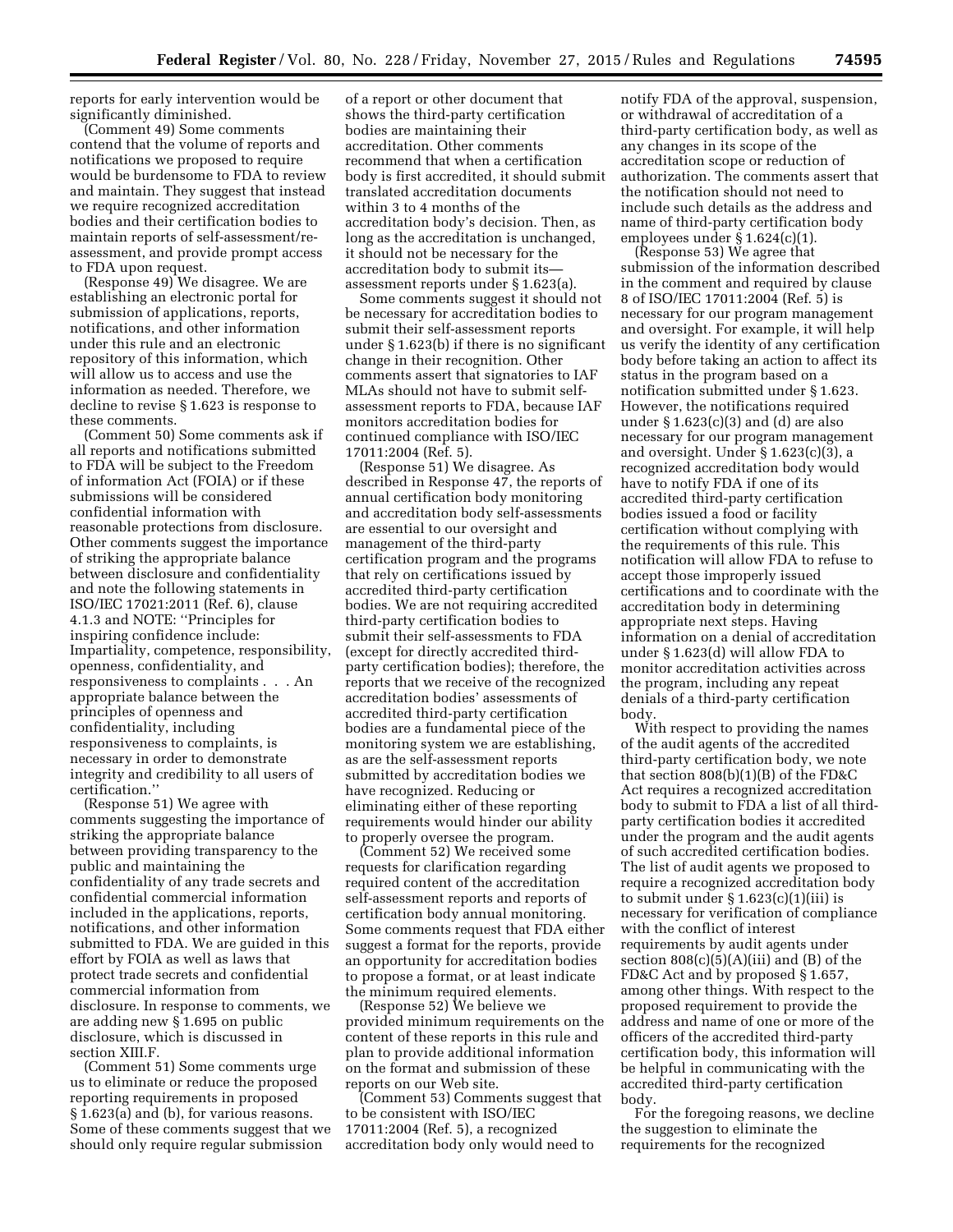accreditation body to provide FDA the name of one or more officers of the accredited third-party certification body under § 1.623(c)(1)(ii) and a list of audit agents of the accredited third-party certification body under  $§ 1.623(c)(1)(iii).$ 

# *E. How must a recognized accreditation body protect against conflicts of interest? (§ 1.624)*

Proposed § 1.624 would require a recognized accreditation body to take certain steps to safeguard against conflicts of interest, including the requirement to implement a written conflict of interest program. The accreditation body would be prohibited from owning, having a financial interest in, or managing/controlling a certification body. Under the proposed rule, accreditation body employees would be unable to accept money, gifts or other items of value from the certification body, though we did exempt meals of de minimis value onsite where the assessment occurs. We also proposed to require that a recognized accreditation body maintain on its Web site a list of certification bodies it accredited under this program, the duration and scope of accreditation, and the date on which the certification bodies paid their fee or reimbursement associated accreditation. We sought comment on alternative approaches for public disclosure of payments.

On our own initiative, we are adding new provision § 1.624(b) to clarify when a recognized accreditation body can accept the payment of fees for its services so that the payment is not considered a conflict of interest for purposes of § 1.624(a).

(Comment 54) Some comments agree that a recognized accreditation body should be required to have a written program to protect against conflict of interest. Comments suggest that the written plans should include assurances of independence and safeguards to address any possibility of conflicts. Some comments state FDA should require accreditation bodies to make their conflict of interest policies public.

(Response 54) We agree with comments about the importance of a recognized accreditation body having a written program to safeguard against conflicts of interest that meets the requirements of this rule. While a recognized accreditation body may choose to make its conflicts of interest program publicly available, we are not imposing that as a program requirement because we do not believe it is necessary to ensure that accreditation bodies safeguard against conflicts of interest.

(Comment 55) We received several comments related to allowing certification bodies to provide onsite meals of de minimis value to accreditation body representatives conducting an audit. Several comments agree with the general concept of allowing meals of de minimis value. Some supporting comments state that allowing such meals would expedite the assessment, and could be necessary if the certification body is distant from meal service providers. With respect to the question of what constitutes ''de minimis'' value for these purposes, some comments endorse the idea of defining de minimis value in accordance with U.S. Government employee limits on accepting gifts or gratuities. Others simply encourage us to define it in some way that ensures consistency and clarity. Some comments state that we should not set a fixed amount for the de minimis value, because costs vary in different **locations** 

Some comments disagree with the proposal to allow meals of de minimis value, and contend that the financial relationship between the accreditation body and the certification body should be strictly limited to the fee paid for the accreditation audit/services.

(Response 55) We agree with the comments that suggest that allowing the certification body to provide meals of a de minimis value during an assessment and at the site where the assessment is being conducted might help facilitate the assessment, particularly for remote sites. We also agree with comments that state we should not set a fixed amount for the de minimis value because costs vary in different locations.

We disagree with comments suggesting that by providing meals of a de minimis value, a certification body might influence the outcome of an accreditation body assessment, particularly if the only allowable meals are ones of minimal value that are provided during the course of an activity and with the purpose of facilitating timeliness and efficiency. FDA follows a similar approach for investigators conducting foreign inspections—that is, FDA investigators performing foreign inspections are allowed to accept lunches (of little cost) provided by the firm during the course of a foreign inspection. We also note that the U.S. government allows its employees to accept meals, within per diem limits, when on official business in a foreign country, as an exception to the prohibition on the acceptance of gifts or gratuities from outside sources (5 CFR 2635.204(i)(1)), though we believe the FDA's practices for foreign

inspections serve as a better model because foreign inspections are more analogous to foreign assessments than are the range of activities that covered by the general requirements applicable to all U.S. government employees on official business in foreign countries. Accordingly, in light of the comments received and analogous FDA guidelines, we have concluded that it is reasonable and appropriate to limit the meal exception in § 1.624(a)(3)(ii) to only lunches of de minimis value provided during the course of an assessment, on site at the premises where the assessment is being conducted, and only if necessary to facilitate the efficient conduct of the assessment. We believe these revisions help to address concerns regarding the threats to impartiality, while accommodating the practical considerations that apply to foreign assessments.

We offer the following additional input to recognized accreditation bodies seeking guidance on the application of § 1.624(a)(3)(ii). In considering whether a meal is allowable under this provision, we recommend that the assessor first consider whether accepting the lunch is necessary to facilitate the efficient conduct of the assessment. We recommend the assessor consider: (1) Whether the circumstances surrounding the travel would allow the assessor to pack a lunch to bring on site; (2) Whether the meal is being provided during the midday or early afternoon. A lunch provided in the midst of an assessment is different than a lunch or other meal provided at the completion of the audit; (3) Whether the site of the assessment is in close proximity to a retail food establishment, or is at a remote location far from a retail food establishment; (4) What is the estimated value (or cost) of the lunch in light of the costs associated with the area where the assessment is being conducted; and (5) other similar considerations.

For assessors seeking additional guidance on determining what constitutes a ''de minimis'' amount for purposes of complying with § 1.624(a)(3)(ii), we offer the following guidance that is based on the requirements applicable to U.S. government employees who accept certain meals while on official travel in foreign countries. Such employees must deduct from the per diem the value of that meal, calculated using a two-step process.

First, the individual must determine the per diem applicable to the foreign area where the lunch was provided, as specified in the U.S. Department of State's Maximum Per Diem Allowances for Foreign Areas, Per Diem Supplement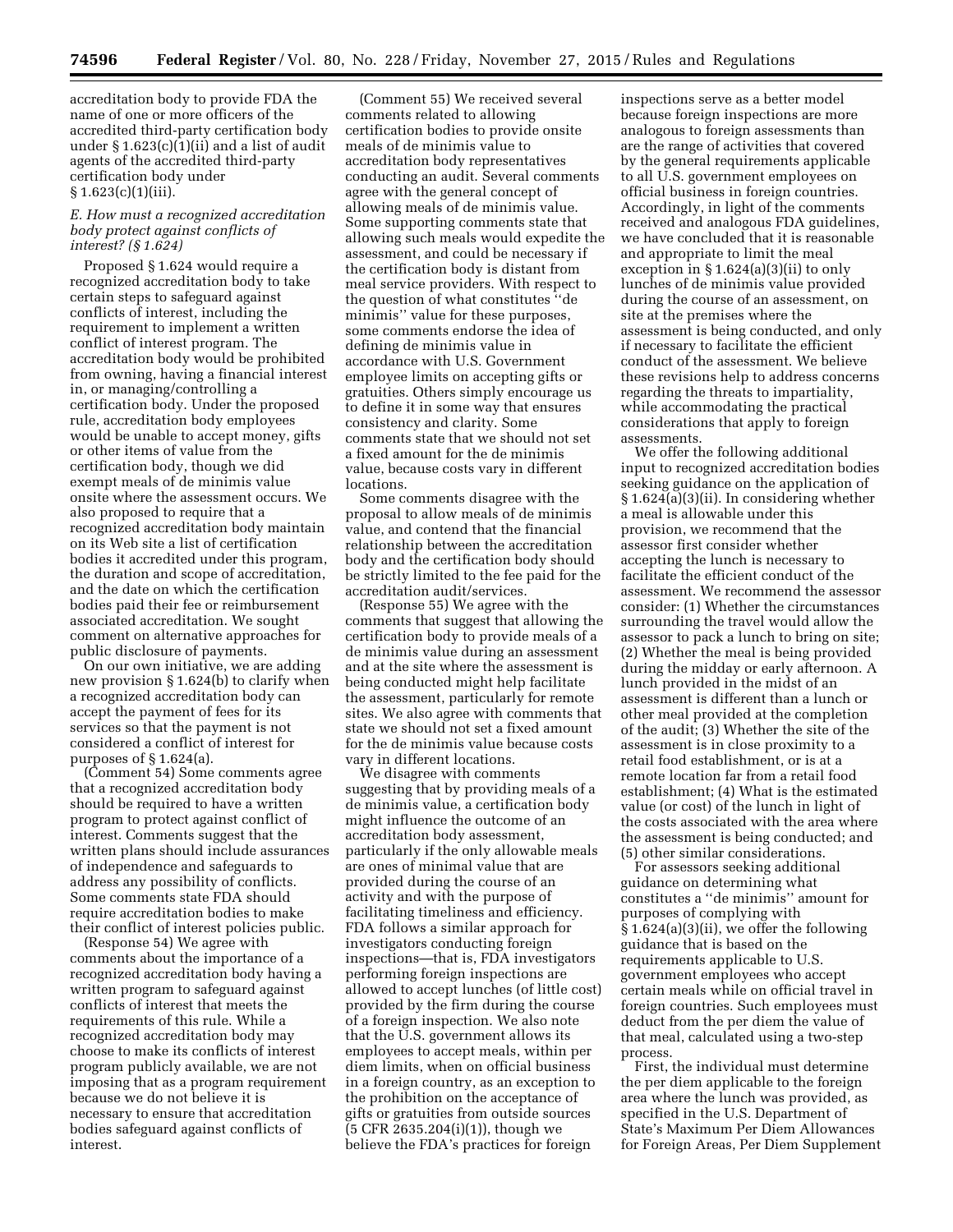Section 925 to the Standardized Regulations (GC,FA) available from the Superintendent of Documents, U.S. Government Printing Office, Washington, DC 20402, and available on the Department of State Web site at *[https://aoprals.state.gov/Web920/per](https://aoprals.state.gov/Web920/per_diem.asp)*\_ *[diem.asp](https://aoprals.state.gov/Web920/per_diem.asp)*. (Foreign per diem rates are established monthly by the Department of State's Office of Allowances as maximum U.S. dollar rates for reimbursement of U.S. Government civilians traveling on official business in foreign areas.)

Second, the individual must determine the appropriate allocation for the meal within the daily per diem rate which is broken down into Lodging and M&IE (Meals & Incidental Expenses) that are reported separately in Appendix B of the Federal Travel Regulation and available on the Department of State's Web site at *[https://aoprals.state.gov/](https://aoprals.state.gov/content.asp?content_id=114&menu_id=78) [content.asp?content](https://aoprals.state.gov/content.asp?content_id=114&menu_id=78)*\_*id=114&menu*\_ *[id=78](https://aoprals.state.gov/content.asp?content_id=114&menu_id=78)*.

(Comment 56) Our proposal to require accreditation bodies to maintain a Web site listing of certification bodies, and information about each, drew several comments. Most comments agree with the Web site listing in principle. Some comments encourage us to require additional information in the Web site listing, such as requiring accreditation bodies to include in their Web site listing those certification bodies whose accreditations have been suspended or revoked. Some comments advise that the ''scope'' information required on the Web site should be specific (*e.g.,*  whether the accreditation is for human food, animal food, or for specific rules).

Additionally, many comments address the proposed requirement to include fee information in the Web site listing. Some comments suggest that we require recognized accreditation bodies to specify what is included in the fee payment and what costs are reimbursable. We also received comments arguing that requiring payment schedules to be posted online is not sufficient to ensure that potential conflicts of interest will be identified; they suggested we require accreditation bodies to submit payment schedule information directly to FDA.

Some comments disagree with the proposed requirement to require the Web site posting of payment schedules contending, among other things, that such information is proprietary. Some suggest that, instead, FDA should require accreditation bodies to keep records of payments which would be available to FDA if we have reason to examine them. Others suggest it would be sufficient for the financial payment information to be maintained such that

FDA could review it during the recognition/renewal process. Still other comments seek clarification as to whether we would be requiring, in addition to the date of payment, the dollar value of payment. These comments are not in favor of such a requirement; they state such payment details constitute sensitive information and argue that FDA should instead require the amount of payment to be in the records required under § 1.625.

(Response 56) We agree with comments that state that an accreditation body's Web site posting under § 1.624(c), finalized as § 1.624(d), must include specific information about the scope(s) of accreditation, for example by relevant part of 21 CFR or by a designation, such as ''part 123'' or ''Seafood HACCP'' (Hazard Analysis Critical Control Point). We also are revising final § 1.624(d) to state that an accreditation body's Web site must identify a certification body whose accreditation was suspended, withdrawn, or reduced in scope, because we believe that this information would be important to eligible entities seeking information on accredited certification bodies. The suspension or withdrawal information must be maintained on the Web site for 4 years (the maximum duration of an accreditation under the rule) or until the suspension is lifted or the certification body is reaccredited by that accreditation body, whichever occurs first.

In the interest of transparency, we are maintaining the requirement for accreditation bodies to post information on the timing of fee payments and direct reimbursements by certification bodies. This posting requirement is similar to the posting requirements that apply to certification bodies under § 1.657(d) and will help build confidence in the impartiality of accreditation body accreditation decisions. We are not requiring posting of the amount of fees or reimbursement paid, because we do not think it is necessary to help build confidence in the impartiality of accreditation body accreditation decisions. We agree with the suggestion to specifically require fee payment records to be maintained and are revising § 1.625 accordingly.

(Comment 57) Some comments contend that § 1.624 is seriously flawed because it is inconsistent with ''the latest science on the issue'' and a 2009 Institute of Medicine (IOM) Report, ''Conflicts of Interest in Medical Research, Education, and Practice.'' They encourage FDA to evaluate the most recent scientific research on conflicts of interest and consult with

leading academicians involved in such work. They contend that the fact of payment by the certification body to the accreditation body creates a conflict of interest that cannot be avoided so we should aim our regulation to minimize it. They recommend that we prohibit any financial relationship between the accreditation body and a certification body it audits for at least 1 year before accreditation was sought and 1 year after the last accreditation expires or was denied.

(Response 57) While we agree with the comments' suggestion to remain vigilant in ensuring that our conflict of interest protections represent current best practices, we disagree with the assertion that § 1.624 is seriously flawed and have concluded that the suggested revision would be infeasible and impractical. Third-party certification bodies currently accredited for food safety auditing by accreditation bodies that become recognized by FDA would have to apply to another recognized accreditation body to join our program if the comments' suggestion were adopted. This would create a disincentive to participation by experienced third-party certification bodies and would pose difficulties when the availability of recognized accreditation bodies is limited.

In response to comments citing the 2009 IOM report on financial conflicts of interest between medical researchers and medical products companies, we note that it identified some conflict of interest issues that also are relevant to our third-party certification program, such as the need to disclose payments from industry and to place limits on meals and gifts. However, the differences between the context of medical research and practice and the context of our third-party certification program pose difficulties in identifying practical implications of the analysis for our purposes—*i.e.,* the analysis of data suggesting that the acceptance of meals and gifts and other relationships may influence physicians to prescribe a company's medicines. Nor are the IOM recommendations readily adaptable to conflicts of interest in the third-party certification program. The ''best practices'' we employ must be suitable for the third-party certification program and may differ from the state of the art best practices for conflict of interests in medical research. For example, the recommendations to place limits on the use of drug samples for patients who lack financial access to medications and to prohibit the claiming of authorship for ghost-written publications are not applicable to this program. For the foregoing reasons, we decline the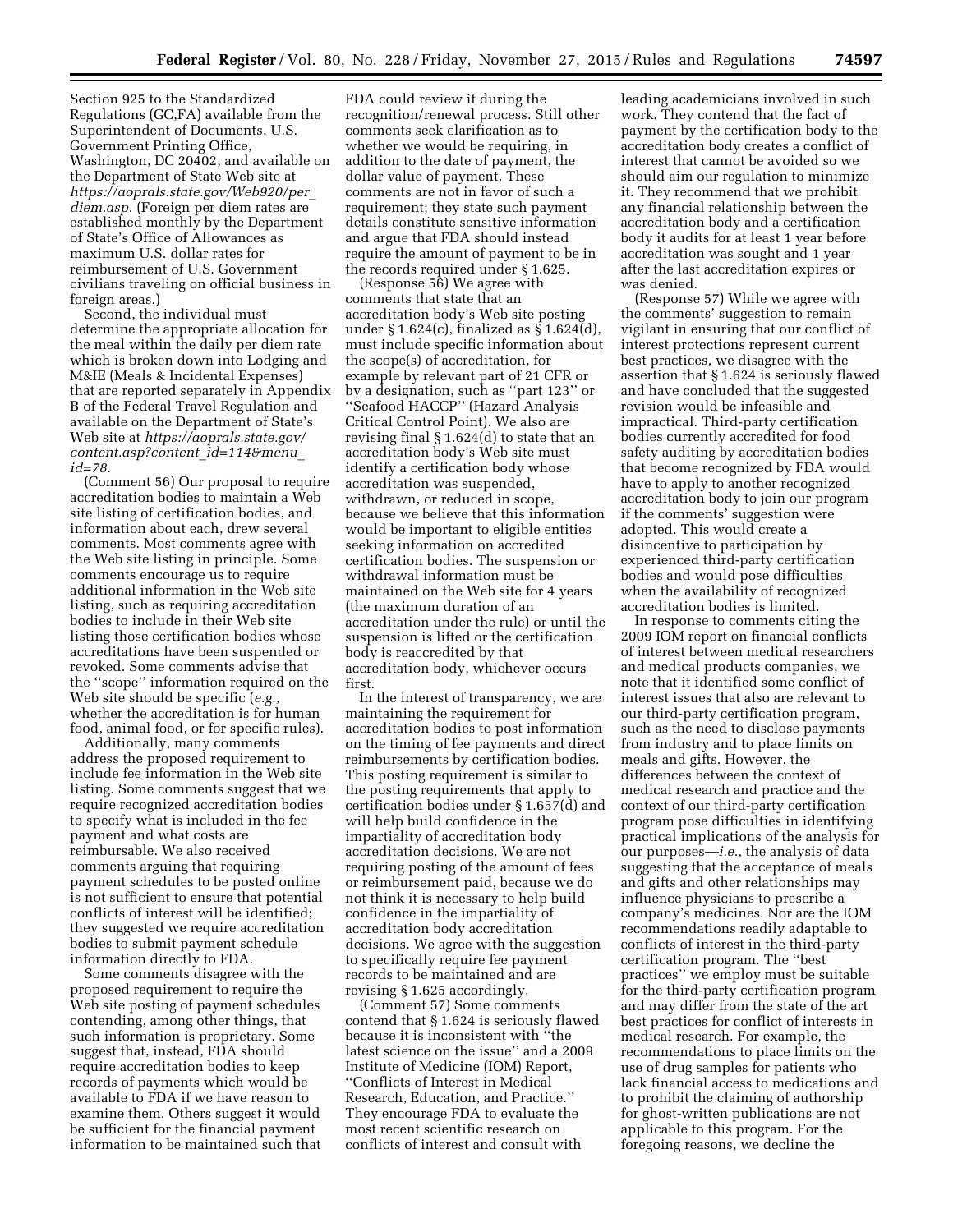suggestion to prohibit any financial relationship, such as the payment of fees, between a recognized accreditation body and a certification body for at least 1 year before seeking accreditation and 1 year after the last accreditation expires or is denied.

(Comment 58) Some comments reject the notion that there could be effective protections against conflict of interest. Such comments consider third-party food safety audits to possess inherent shortcomings and believe that FDA itself should conduct any food safety inspections required by FSMA.

(Response 58) We disagree with the notion that it is not possible to effectively protect against conflicts of interest. Currently, accreditation bodies and certification bodies operate under a number of private schemes successfully, with reasonably effective protections against conflicts of interest. We note that the primary regulatory functions of the third-party certification program are to facilitate participation in VQIP and to provide certifications for the purposes of section 801(q) of the FD&C Act. At this time, we do not intend for private third-parties to conduct food safety inspections required by FSMA.

# *F. What records requirements must an accreditation body that has been recognized meet? (§ 1.625)*

Proposed § 1.625 identifies specific types of documents a recognized accreditation body would be required to establish, control, and maintain to document compliance with applicable requirements (including applications for accreditation and for renewal; regulatory audit reports and supporting information from its accredited auditors/certification bodies; reports and notifications required under proposed § 1.623, along with any supporting information). The recognized accreditation body would be required to provide FDA access to such records. The rule also proposed to require records to be maintained electronically and in English for 5 years.

In the proposed rule we acknowledged that the contracts between accreditation bodies and certification bodies frequently include confidentiality provisions that might otherwise prevent disclosure of certain records to FDA without prior approval of the certification body. We noted that any such contract provisions would need to be changed to allow the accreditation body to furnish FDA with the records identified in this section.

On our own initiative, we are including fee payment records as another type of record that an accreditation body that has been

recognized must maintain under § 1.625(a)(8).

(Comment 59) Several comments disagree with the proposed requirement for records to be maintained in English. Some comments, while noting their support for submission of reports and notifications in English under proposed § 1.623, disagree with our proposal to require that records maintained by the accreditation body be kept in English as well. Some comments, noting the cost of translating all records, request that we allow records to be maintained in the language of the country. They propose we could require the accreditation body to provide the records in English upon our request within a reasonable time; some suggest a reasonable time might be a week, depending on the volume of records requested. Other comments argue that the food industry is global and in recognition of that fact FDA should accept records in other languages. Some comments suggest that we allow three or four additional widely-used languages.

(Response 59) We agree with the recommendation to allow records held by the accreditation body to be maintained in a language other than English, coupled with a requirement that, upon FDA request, the accreditation body must provide an English translation of the records within a reasonable time.

The records required by § 1.625 are necessary to document the accreditation body's accreditation activities, and we expect to request access to the accreditation body's records as necessary to verify the accreditation body's continuing compliance with the requirements of this rule, such as when we are considering whether to renew its recognition. The accreditation body records also will be useful in helping to verify the compliance of certification bodies it accredited under the program. However, the records required by § 1.625 are generally distinguishable from the reports and notifications that must be directly submitted to us under § 1.623, which we are requiring to be submitted to FDA in English because the reports and notifications submitted directly to us are time sensitive in nature and essential to our management and oversight of the third-party certification program. For example, under § 1.623(c) we are requiring immediate notification, in English, of an accreditation body's withdrawal of accreditation from a certification body. We cannot afford delays in translating this information, because of its implications for the program and possibly for our acceptance of certifications issued by the certification

body. Unless the notification is submitted in English, our actions will be delayed until the information is translated.

By contrast, the records required under § 1.625 typically contain information that is less time sensitive; therefore, reasonable delays for translation purposes will not compromise our ability to manage or oversee the program. Accordingly, we are revising § 1.625 to allow other accreditation body records to be maintained and submitted to FDA in languages other than English, provided that an English language translation of such records is provided within a reasonable time thereafter. The circumstances surrounding each request will differ; therefore, we decline to set a specific (numerical) deadline for submission of the translation.

(Comment 60) We received several comments expressing confidentiality concerns. Some comments note that documents that are part of an audit process may contain critical business information that warrants some level of proprietary protection.

(Response 60) We acknowledge comments' concerns and note that we are including § 1.695 on public disclosure in section XIII.F. The new section explains that records obtained by FDA under this subpart are subject to the disclosure requirements under 21 CFR part 20.

(Comment 61) With regard to the proposed requirement that records must be maintained electronically, some comments discourage us from requiring compliance with 21 CFR part 11, which are regulations setting certain electronic records criteria. Comments contend that imposing part 11 requirements would be disproportionate to the need under this rule without an appreciable improvement in food safety and would create a tremendous and costly burden. They encourage FDA to explicitly exclude records under this rule from part 11. Comments propose that instead of imposing part 11 requirements, we require documentation of the chain of custody by requiring records to be signed and dated when created or modified.

(Response 61) We acknowledge comments' concerns and note that we are establishing § 1.694 on electronic records in section XIII.E. This new section will generally exempt records that are established or maintained to satisfy the requirements of this subpart from the requirements of part 11.

(Comment 61) Some comments express concern that our proposed record keeping requirement was too broad; and others express concern about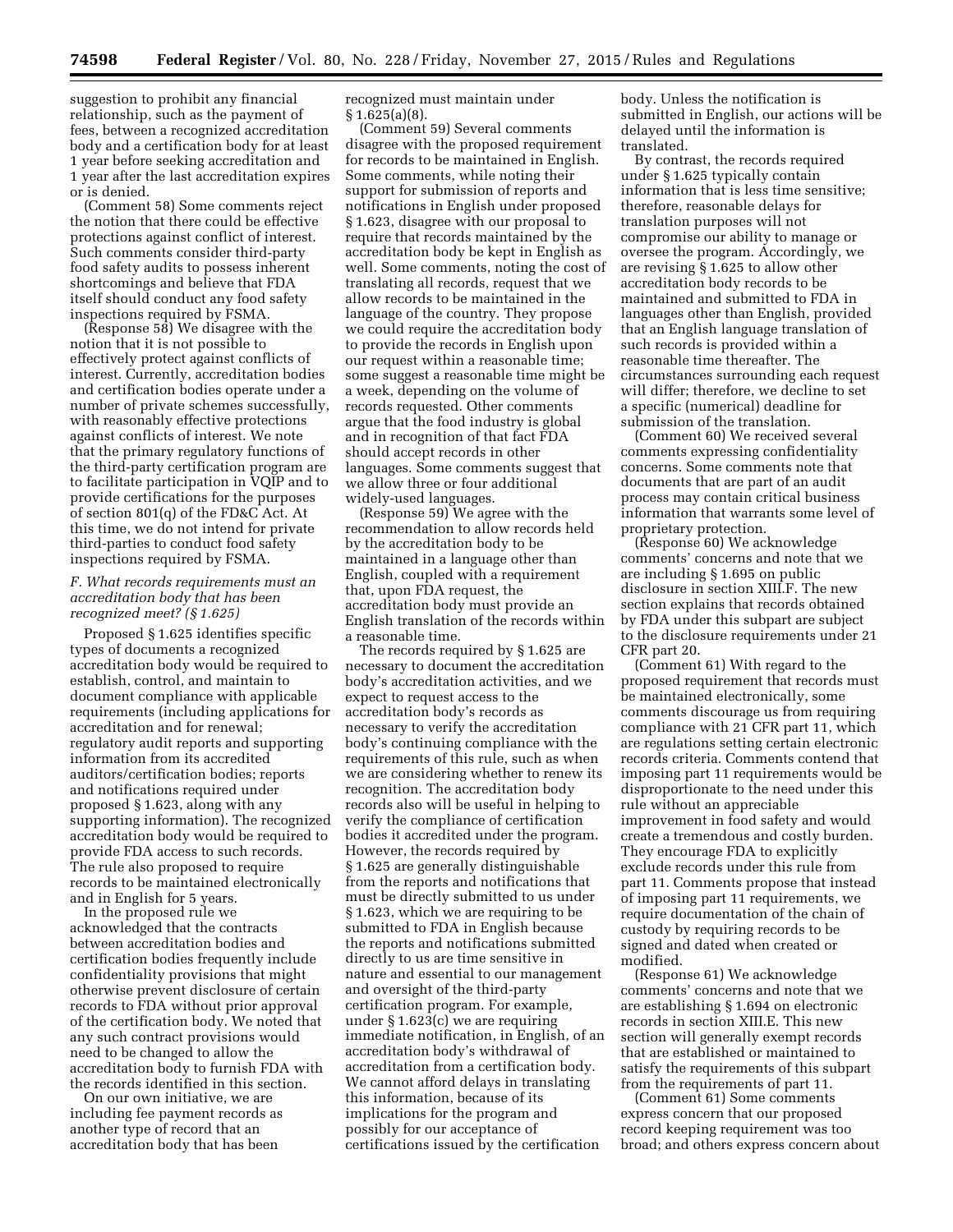how we might use our authority to request records. Some comments request clarification of our proposed requirement that accreditation bodies' records include any supporting information for the reports and notifications required under § 1.623. Other comments suggest that our records requests should be narrower when the recognized accreditation body is a foreign government than a records request to a recognized, nonprofit accreditation body. Still other comments encourage us to clarify the circumstances under which FDA staff could request records and to include a method for an accreditation body to object to an FDA records request.

(Response 62) The records we are requiring an accreditation body to maintain under § 1.625 are necessary to document the accreditation body's accreditation activities and its compliance with the requirements of this rule. We expect to request access to the accreditation body's records in verifying an accreditation body's continuing compliance with the requirements of this rule. While the details of each records request will vary depending on its circumstances, we will tailor our records requests under § 1.625 as narrowly as possible to reach program-related records and exclude records that are irrelevant or insignificant to this program. For example, the information an accreditation body reports under § 1.623 may prompt us to request the underlying record to supplement the report as needed. Or, when an accreditation body is requesting renewal of its recognition, we may request records to supplement information provided in the application.

Therefore, we believe it is unnecessary to develop administrative procedures for accreditation body challenges to FDA records requests. We recommend accreditation bodies to fully consider the program requirements before deciding to pursue recognition under the voluntary third-party certification program.

(Comment 63) We proposed that if FDA requests records electronically, the recognized accreditation body provide the requested records within 10 days. Some comments contend that 10 days is insufficient time, and instead request a period of 3 months.

(Response 63) We believe that 10 days is ample time for accreditation bodies to electronically submit any requested records they are already required to maintain under this subpart. We note that we are revising the final rule to allow accreditation bodies to maintain and submit records in languages other

than English, provided that they electronically submit an English translation within a reasonable time thereafter. By allowing records to be submitted in a language other than English, accreditation bodies should be able to provide requested records electronically within 10 days.

# **VII. Comments on Procedures for Recognition of Accreditation Bodies Under This Subpart**

*A. How do I apply to FDA for recognition or renewal of recognition? (§ 1.630)* 

We proposed to establish procedures for accreditation bodies to follow when applying to FDA for recognition or for renewal of recognition. We proposed that the accreditation body must submit a signed application, accompanied by any supporting documents, electronically and in English, demonstrating that it meets the eligibility requirements in proposed § 1.610. We also proposed to require an applicant to provide any translation or interpretation services we need to process the application.

(Comment 64) Some comments assert that the proposed rule does not differentiate adequately between foreign governments and private entities that are serving as accreditation bodies and suggest that we provide a separate path for recognition of foreign government accreditation bodies that prioritizes their applications over those submitted by private accreditation bodies. The comments recommend that we draft additional rules to specifically cover recognition of foreign government accreditation bodies and/or direct accreditation of foreign government certification bodies.

(Response 64) We disagree with the recommendation to create a bifurcated system for recognition, because the line between governmental and private accreditation bodies is not always clear. Private accreditation bodies comprise approximately one third of the 72 accreditation bodies that accredit food safety certification bodies around the world, according to a report prepared by the Research Triangle Institute (RTI) (Ref. 16). In the report, RTI found that the distribution of accreditation bodies by private versus government agency is as follows: 24 private accreditation bodies, 38 governmental accreditation bodies, and 10 accreditation bodies with unknown private or government agency status. RTI found that the vast majority of the private accreditation bodies were non-profit entities. Many of the private accreditation bodies identified by RTI operate under government sanction or

in quasi-governmental roles. For example, the American National Standards Institute (ANSI) is a private, non-profit accreditation body that serves as the official U.S. representative to ISO (Ref. 17); the United Kingdom Accreditation Services is appointed as the national accreditation body for the United Kingdom, though it is independent of the government (Ref. 18); and the Danish Accreditation and Metrology Fund is a self-described ''business fund'' that is appointed by the Danish Safety Technology Authority as the national accreditation body for Denmark (Ref. 19). Additionally, we note that section 808 of the FD&C Act makes no distinction in the requirements or process for recognizing public or private accreditation bodies. Furthermore, we do not believe it practical to engage in additional rulemaking for foreign government accreditation bodies and certification applications, as the comments suggest.

(Comment 65) Some comments ask us to accept applications in other languages common to the major production areas exporting product to the United States. These comments assert that due to the global nature of produce supply chains allowing applications in other languages would encourage supply chain participation in third-party auditing programs as a tool to improve food safety. These comments suggest that we could develop a phased process where we only accept English applications initially, but increase flexibility to accept applications/ renewal documents in other languages as the program builds up.

(Response 65) We acknowledge that accepting applications for recognition in languages other than English might be beneficial to some interested parties. However, requiring applications for recognition to be submitted in English will help us make well-informed and timely decisions. Further, FDA does not have the resources to translate or review documentation in other languages and generally requires documents submitted in other languages to be translated to English. Therefore, we decline the suggestion to develop long-term plans for accepting applications for recognition in languages other than English.

(Comment 66) Some comments ask what costs are associated with getting recognized as an accreditation body.

(Response 66) Pursuant to section 808(c)(8) of the FD&C Act, we issued proposed regulations to establish a reimbursement (user fee) program to assess fees and require reimbursement for the work performed to establish and administer the third-party certification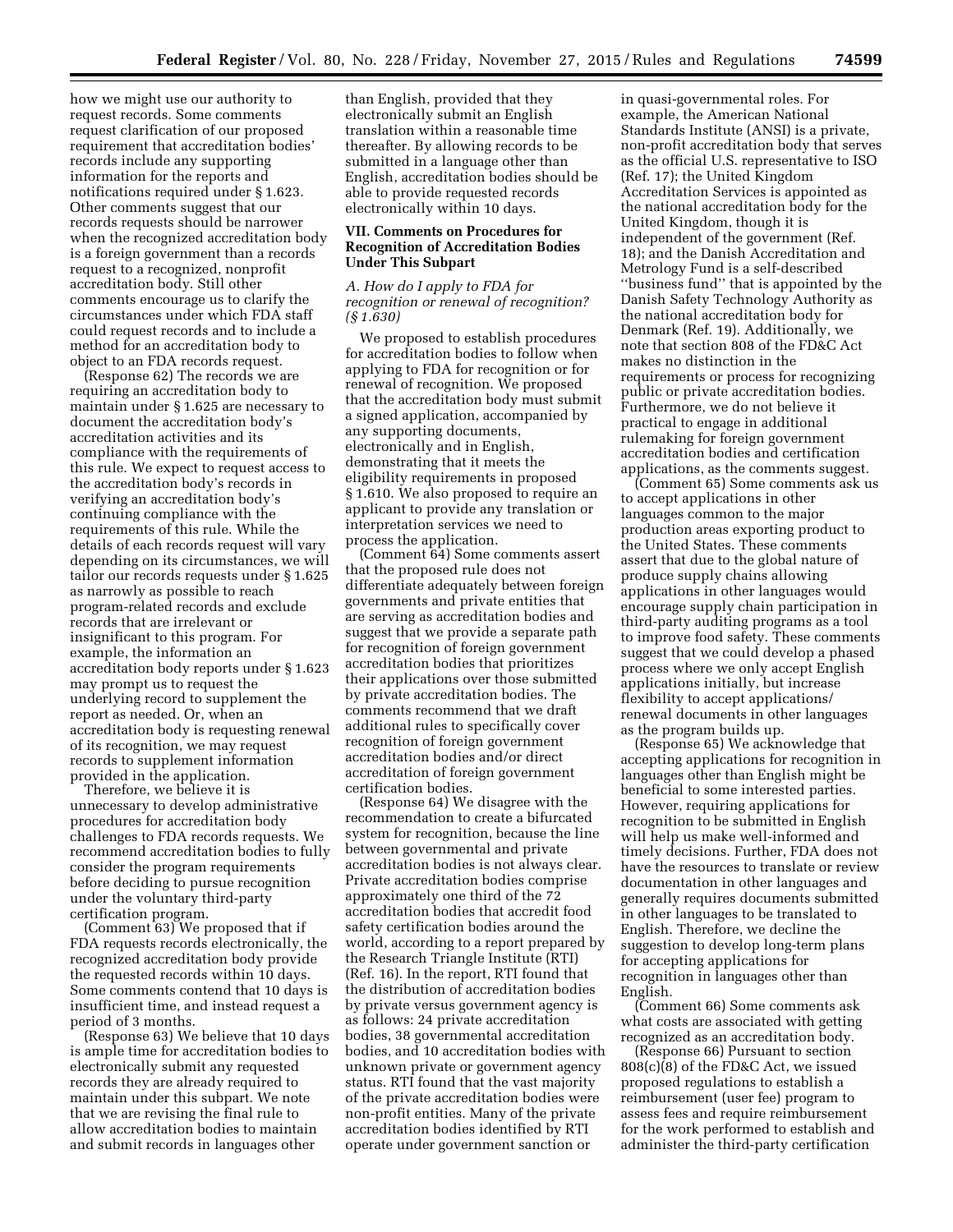program. The proposed rule provides details on how user fees would be computed (80 FR 43987, July 24, 2015).

# *B. How will FDA review my application for recognition or for renewal of recognition and what happens once FDA decides on my application? (§ 1.631)*

We proposed to establish procedures for reviewing and deciding on applications for recognition and for renewal of recognition. We proposed to order the application queue on a first in, first out basis and to only place complete applications in the queue.

On our own initiative, we are revising paragraph (a) to clarify that FDA will review submitted applications for completeness and will notify applicants of any identified deficiencies. We also are revising paragraph (b) to clarify that FDA's evaluation of any completed recognition or renewal application may include an onsite assessment of the accreditation body. In addition, we are redesignating proposed paragraph (e) as part of paragraph (b) for clarity.

On our own initiative we are adding new paragraphs (e) through (h) to § 1.631 to explain what happens when an accreditation body's renewal application is denied. We are adding provisions to clarify what the applicant must do, the manner in which FDA will notify accredited third-party certification bodies and the public of the denial, the effect of denial of an application for renewal of recognition on accredited third-party certification bodies, and the effect of denial of an application for renewal of recognition on food or facility certifications issued to eligible entities.

(Comment 67) Some comments ask us to clarify how we will recognize an accreditation body. Some comments ask that we clearly and comprehensively lay out the conditions and requirements governing the application for recognition, to ensure transparency, certainty, and predictability of the procedures and criteria governing recognition. Some comments specifically recommend that we use the IAF/ILAC/International Laboratory Accreditation Cooperation (ILAC) (Aseries) documents as the foundation upon which to base our process for recognition of accreditation bodies.

(Response 67) This rule establishes the framework for the third-party certification program and generally describes procedures involved in the submission and processing of applications for recognition and will be supplemented by additional instructions. For example, we are developing an electronic portal that

accreditation bodies will use in submitting their applications for recognition, and we will be issuing directions for using the portal. We also are developing internal operational procedures for recognition of accreditation bodies and will consult the IAF/ILAC (A-series) documents in considering the types of materials that may be useful to accreditation bodies and other stakeholders interested in learning more about our program.

(Comment 68) Some comments express concern that we are limiting ourselves to a ''first in, first out'' review process that gives us no discretion to recognize foreign governments before we consider other applications from private accreditation bodies that apply. These comments recommend that we use guidance to industry or internal management documents, rather than this rule, to describe how we will establish the queue of applications for review.

(Response 68) For the reasons described in Response 64, we decline the suggestion to prioritize applications submitted by government accreditation bodies over applications submitted by private accreditation bodies. However, we are modifying the first in, first out approach to application review in proposed § 1.631(a) to allow FDA to prioritize an application for review based on program needs. We will consider the suggestion to use an internal management document to establish our procedures for reviewing applications for recognition as part of our operational planning.

(Comment 69) We received several comments on the timeliness of application review and decisionmaking. Some comments assert that our application review process must be comprehensive but also expedient. Some comments ask that our communications with applicants be timely. Other comments ask us to establish review timeframes by which accreditation bodies and other interested parties may expect a response to applications, asserting this will foster enhanced confidence and transparency with the review process. Some comments suggest that we review and act upon an accurately completed recognition application within 90 days and a completed recognition renewal application within 45 days.

(Response 69) We agree with the comments suggesting that our application review must be comprehensive and as expedient as possible. We decline the suggestion to establish review timelines in this rule because we lack the experience and data that would allow us to reasonably

estimate review timeframes. We also recognize that each review will differ depending on the circumstances, and we expect to become more efficient in application review as we gain experience in the program.

(Comment 70) Some comments express concern about the length of time it will take us to recognize and notify an applicant of any deficiencies in the application. These comments also assert that requiring applicants with deficiencies to resubmit their applications and sending them to the bottom of the review list would make for significant delays in the recognition and renewal processes.

(Response 70) FDA agrees that an application for recognition should be checked for completeness promptly after submission. The Agency intends to notify the submitter in a timely manner if the submission is not complete. FDA anticipates that this completeness determination could generally be made within 15 business days, because this is not a decision on the merits of the application. However, given the competing demands on Agency resources, including staff available to conduct review, the Agency declines to add a time restriction in the final rule for notifying an applicant of deficiencies that cause its application to be considered incomplete and thus not ready for processing.

(Comment 71) Some comments assert that we should include a mechanism for stakeholders to provide feedback to the Agency concerning the capacity and functioning of accreditation bodies and auditors/certification bodies because stakeholders have firsthand experience with such entities. These comments suggest that we modify § 1.631(b) to specify that FDA will also ''solicit and consider information provided by stakeholders, including importers and foreign suppliers subject to the accreditation body's jurisdiction, to assist in the recognition or renewal application review process.''

(Response 71) To the extent the comments suggest that the Agency's review and decisionmaking process on recognition applications should include a solicitation of comments from the public we disagree, as this would create unnecessary delay in the recognition process. FDA believes that the information it gains through the application process will be sufficient to make a recognition determination, and that this process and subsequent monitoring by FDA ensures robust oversight of the program. Nevertheless, stakeholders are always free to share with FDA any information relevant to the Agency's food safety programs. We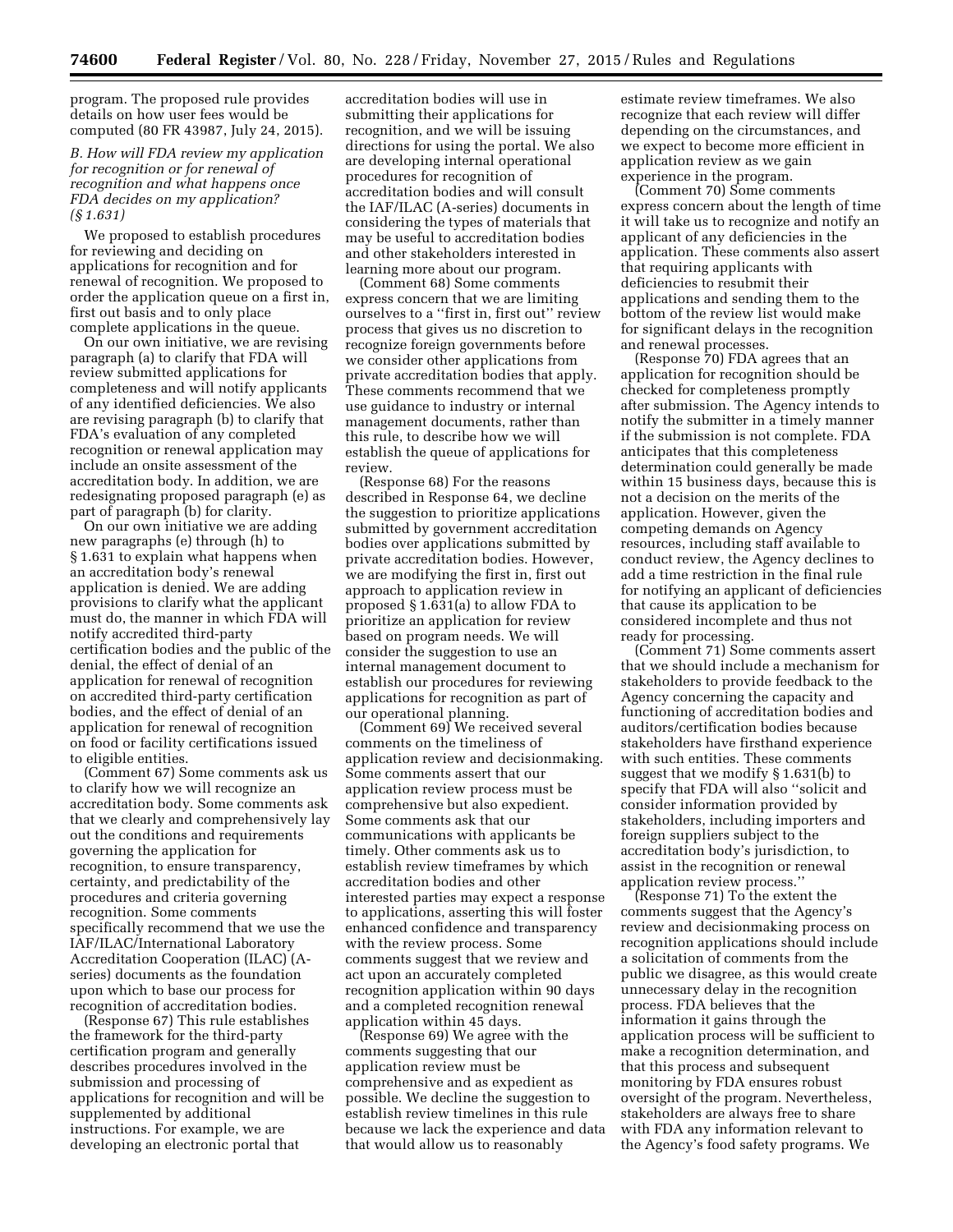note that information shared with FDA is subject to the information disclosure regulations in part 20, as stated in § 1.695.

(Comment 72) Some comments note that there are no circumstances or conditions in the proposed rule that allow for an accreditation body to question or object to an FDA action or request if they believe it is not reasonable or relevant to the recognition and performance of the accreditation body.

(Response 72) We do not expect to make requests or actions of an accreditation body that are not relevant to the requirements of the third-party certification program. FDA's evaluation of accreditation bodies, as expressed in §§ 1.631(b), 1.633(a), and 1.634(a), is premised on the accreditation body's compliance with the applicable requirements of this rule.

We note that in this rulemaking, FDA has established a number of mechanisms to address challenges to FDA's decisions, including § 1.691 (for requests for reconsideration of the denial of an application for recognition, renewal, or reinstatement of recognition); § 1.692 (for internal Agency review of the denial of an accreditation body application upon reconsideration); and § 1.693 (for regulatory hearings on revocation of recognition).

We recommend accreditation bodies to fully consider the program requirements before deciding to pursue recognition under the voluntary thirdparty certification program.

(Comment 73) Some comments ask that we provide training and education documents regarding the application process as quickly as possible to ensure that accreditation bodies are clear on the process and its requirements. These comments assert that training and education would minimize the need for second reviews due to inaccurate or incomplete applications.

(Response 73) As indicated in Response 67, we are developing additional instructions for applications for recognition that will be useful to accreditation bodies interested in pursuing recognition.

# *C. What is the duration of recognition? (§ 1.632)*

We proposed to grant recognition to an accreditation body for up to 5 years, though we will determine the length of recognition on a case-by-case basis.

(Comment 74) Some comments support our proposal to recognize accreditation bodies for a duration of up to 5 years, with shorter durations awarded early in the program for

accreditation bodies with little experience in accrediting third-party certification bodies.

(Response 74) We agree with comments suggesting that the duration of recognition may vary depending on a number of factors, including the accreditation body's history (or lack of history) in accrediting certification bodies. We believe the proposal allows FDA to consider such factors.

(Comment 75) Some comments express concern that we are not proposing a fixed duration of recognition and ask us to establish a specific time limit of 5 years. These comments assert that having a standardized duration of recognition for all accreditation bodies is administratively more viable for FDA to plan its resource needs and would provide consistency across the industry. Additionally, these comments assert that 5 years is a reasonable duration given the other reporting and monitoring requirements built into the system.

(Response 75) We acknowledge the advantages that certainty provides and, where appropriate, the Agency will grant recognition for the maximum duration of 5 years. However, as noted in our previous response, we also recognize it may be appropriate for the duration of recognition to vary depending on a number of factors. Where, for example, an accreditation body has little or no experience in accrediting food safety certification bodies, we may decide the initial grant of recognition should be less than 5 years.

(Comment 76) Some comments suggest that the duration of recognition for an accreditation body should be 4 years to be consistent with the duration proposed for accreditation of certification bodies in § 1.661. Other comments request clarification about the difference in durations proposed for recognition of accreditation bodies and accreditation of certification bodies.

(Response 76) We decline the suggestion to shorten the maximum duration of accreditation body recognition to 4 years and note that the comments suggesting it should be the same maximum duration as third-party certification body accreditation offered no information that would provide an adequate basis for shortening recognition such that an accreditation body could be recognized for no longer than a certification body's accreditation. Further, as stated in the proposed rule, we noted that other government programs such as the Substance Abuse and Mental Health Services Administration program for accredited

programs that use opioid agonist treatment medications approves accreditation bodies for up to 5 years (42 CFR 8.3). Under the FDA mammography program, we may approve accreditation bodies for terms up to 7 years (21 CFR 900.3(g)). As stated previously, FDA may establish a period of recognition of less than 5 years if appropriate for a particular applicant.

(Comment 77) Some comments assert that accreditation bodies that maintain their IAF signatory status should not be limited to a 5-year duration.

(Response 77) We decline the suggestion, noting that the comment lacks information demonstrating that a longer term of recognition is warranted for an accreditation body that is an IAF signatory.

# *D. How will FDA monitor recognized accreditation bodies? (§ 1.633)*

We proposed to establish the frequency and manner for formal evaluations of recognized accreditation bodies. Specifically, we proposed to evaluate each recognized accreditation body by at least 4 years after the date of recognition of an accreditation body granted a 5-year term of recognition and by no later than the mid-term point for an accreditation body granted a term of recognition of less than 5 years. Proposed § 1.633 also notes that FDA may conduct additional assessments of recognized accreditation bodies at any time.

(Comment 78) While the comments generally support FDA performance assessments of recognized accreditation bodies, the comments express a wide range of views on how frequently such assessments should occur. Some comments support the proposed reevaluation frequency for recognized accreditation bodies. Some comments assert that we need to have a more suitable monitoring mechanism. Other comments suggest we incorporate a random, unannounced performance review for recognized accreditation bodies as a supplement to the proposed frequency. Some comments take a contrary view, asking us to clarify in the final rule the circumstances under which we may perform additional performance assessments of recognized accreditation bodies. These comments assert that FDA's ability to conduct additional audits, assessments, and investigations without the requirement to justify such actions creates the potential for a confrontational relationship and lack of trust. The comments question whether, without such clarification, any refusal by an accreditation body to grant FDA access or information would trigger revocation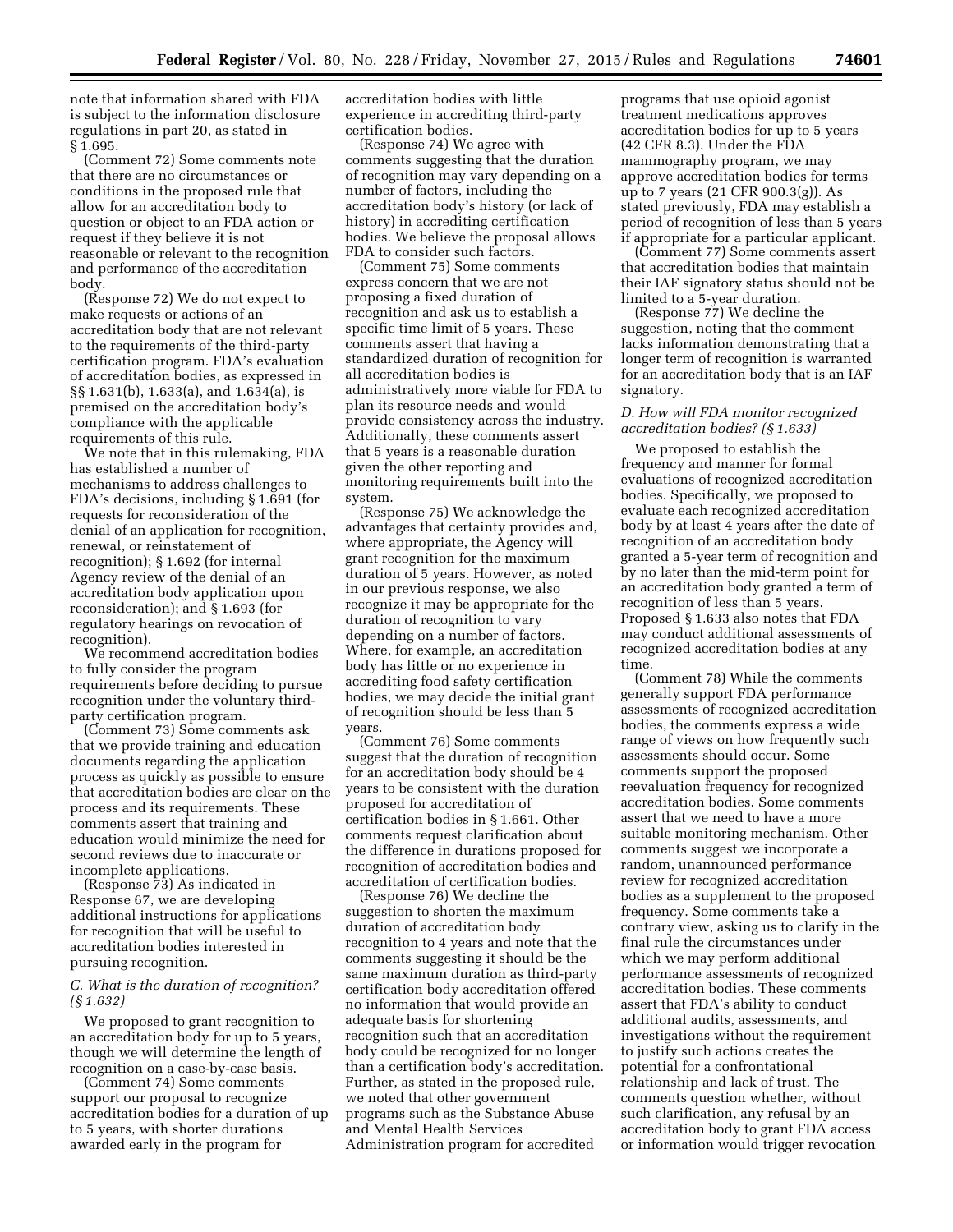of their recognition. Still other comments request clarification on the frequency of audits that will be conducted on accreditation bodies.

(Response 78) Monitoring assessments of accreditation bodies are one of several tools we will use for program oversight. Section 1.633(a) implements section 808(f) of the FD&C Act, which states that FDA must reevaluate a recognized accreditation body periodically, or at least once every 4 years, and take any other measures FDA deems necessary to ensure compliance. We anticipate that information gleaned from other monitoring tools, such as an accreditation body's self-assessment, may prompt additional performance assessments in certain instances. Although we decline to specifically codify random, unannounced performance reviews as a supplement to the proposed frequency as suggested by the comment, we note that under § 1.633(a) FDA may conduct additional assessments of recognized accreditation bodies, including unannounced assessments, at any time as it deems appropriate. We need to retain flexibility to conduct additional audits, assessments and investigations to support the credibility of the program.

With respect to the request to clarify whether any refusal to grant FDA access or information for a performance assessment would trigger revocation, under section § 1.634(a), refusal to allow FDA to conduct an assessment to ensure the accreditation body's continued compliance with the requirements of this subpart is grounds for revocation.

(Comment 79) Some comments assert that we should provide additional detail on our monitoring procedures under § 1.633(b). Some comments express concern about the ambiguity of the term ''statistically significant'' as well as the scope of onsite assessments and onsite audits for performance evaluation purposes. These comments assert that we must provide clear guidance to industry as to what we expect would be involved in such onsite assessments and make this guidance available for public comment. Other comments specifically request that we outline the procedures under which we will conduct audits on accreditation bodies and third-party certification bodies and specify a timeframe for when we will issue the results of the audits. Still other comments assert that we must provide guidance on how an eligible entity might be selected for an audit/ inspection that relates to an accreditation body's reassessment of a certification body.

(Response 79) The objective of an assessment under § 1.633 will be to

determine an accreditation body's compliance with the requirements of this rule. When planning an assessment, we will establish the time period of activities covered by the assessment and may request records of an accreditation body under § 1.625. We also will develop plans for any locations to be visited, which may include the accreditation body's headquarters and any other locations where employees and other agents who conduct activities under this program are managed.

In conducting the assessment, we may review records, such as records relating to conflicts of interest and may interview officers, employees, and other agents of the accreditation body. We also may observe regulatory audits by certification bodies the accreditation body has accredited. For the reasons explained in Response 28, we have removed the phrase, ''statistically significant'' and revised the sentence to explain that we may observe a ''representative sample'' of certification body regulatory audits when conducting an assessment of its accreditation body. We will decide what constitutes a ''representative sample'' for purposes of § 1.633 on a case-by-case basis, based on factors such as how many certification bodies the accreditation body has accredited under the program, the scope of accreditation of the certification bodies accredited by the accreditation body, how many years the accreditation body has been in the program, how many prior assessments of the accreditation body we have performed, and the length of time since any prior assessments.

(Comment 80) Some comments ask that we inform recognized accreditation bodies prior to doing onsite assessments of accredited certification bodies and eligible entities as part of our performance evaluations.

(Response 80) In planning an assessment with onsite observations of certification bodies or an audit of certified eligible entities, we will consider whether to provide notice to the accreditation body and/or invite the accreditation body to be present. In some circumstances we may determine that it would be necessary or appropriate to conduct the assessment or audit without notice to the accreditation body.

(Comment 81) Some comments assert that to carry out performance evaluations for the purpose of monitoring recognized accreditation bodies, we must have an agreement directly with the certification bodies or request that recognized accreditation bodies include these requirements in

their agreements with certification bodies they have accredited.

(Response 81) We disagree that we must have an agreement directly in place with each accredited certification body for us to carry out performance evaluations, as § 1.633(b) states that FDA may include onsite assessments of a representative sample of third-party certification bodies the recognized accreditation body accredited and onsite audits of a representative sample of eligible entities certified by such thirdparty certification bodies under this subpart. We recommend that third-party certification bodies fully consider the program requirements before deciding to pursue accreditation under this voluntary third-party certification program. We also encourage recognized accreditation bodies to include language in their standard contracts with thirdparty certification bodies they accredit under this program that acknowledges FDA's ability to conduct such evaluations.

(Comment 82) Some comments ask who will cover the costs of audits on recognized accreditation bodies.

(Response 82) As discussed in Response 66, we are proposing in a separate rulemaking (80 FR 43987) the costs of FDA monitoring of recognized accreditation bodies will be covered by user fees that we will establish by regulation.

# *E. When will FDA revoke recognition? (§ 1.634)*

Proposed § 1.634 establishes the criteria and procedures for revocation of recognition of an accreditation body, including requests for records and notifications. It describes several circumstances that warrant revocation of recognition and describes the effects (if any) of revocation on accreditations and certifications occurring prior to the revocation.

On our own initiative, we are revising § 1.634(c)(2) to require the accreditation body to notify FDA of the name and contact information of the custodian who will maintain the records required by § 1.625 instead of just providing us with a location to increase flexibility. We are making corresponding changes to §§ 1.635(a), 1.664(e)(2), and 1.665(a). We also are revising paragraphs (d) through (f) to clarify the manner of FDA's notice to affected third-party certification bodies and the public of the revocation, as well as the effect of such revocation on the accredited third-party certification bodies and certifications they issued prior to issuance of the revocation of recognition.

(Comment 83) Some comments recommend that when an accreditation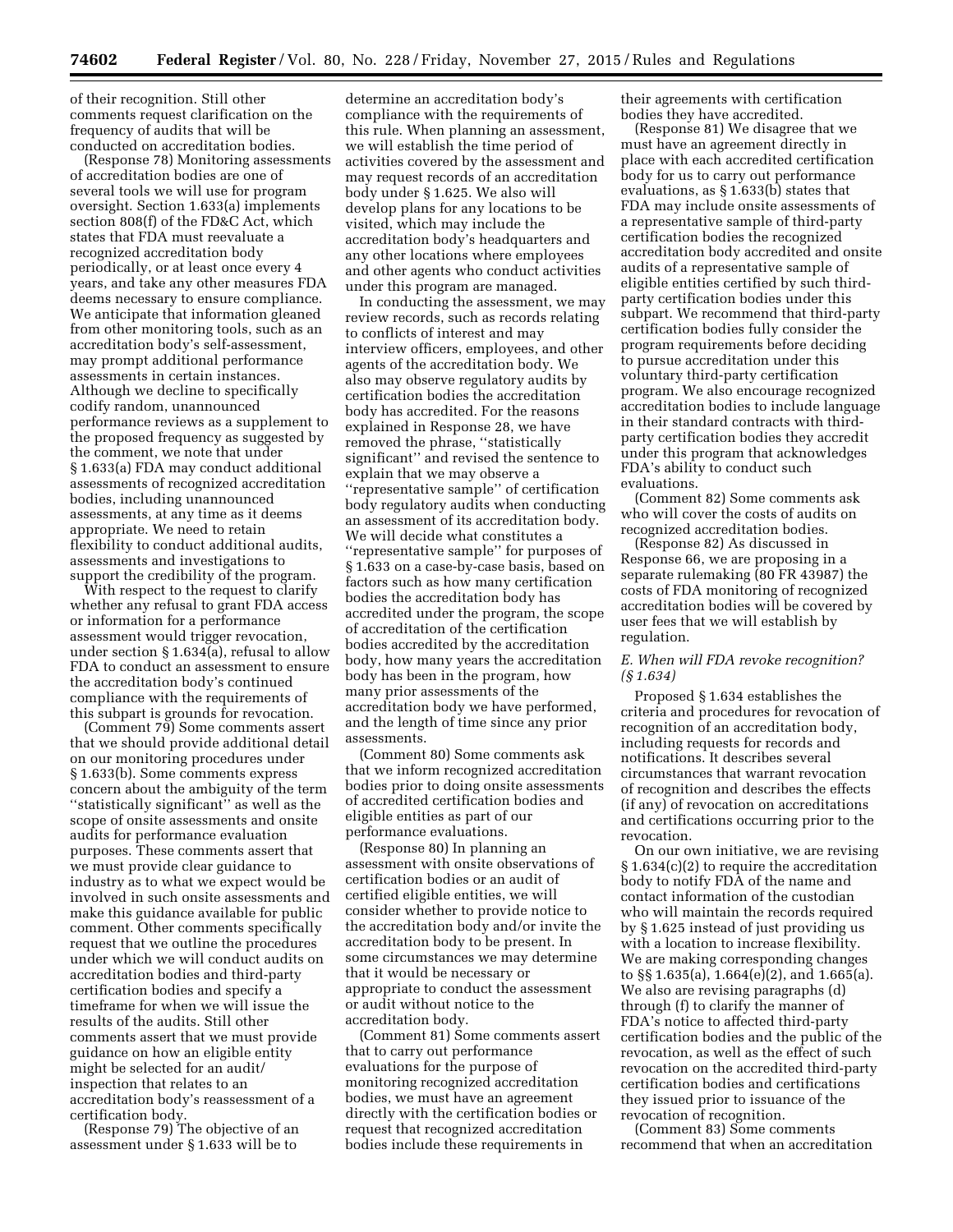body's recognition is revoked, the information on the Web site includes the cause or causes of the revocation.

(Response 83) We agree and will include on the FDA Web site a brief description of the grounds whenever revoking the recognition of an accreditation body.

(Comment 84) Some comments agree that providing the certification body 1 year to transition and become accredited with another accreditation body is a reasonable concept, but express concerns that in many countries a limited number of accreditation bodies may make meeting that timeframe difficult. They also note that although audited entities' certifications may remain in effect until its expiration, it may be difficult for them to maintain their certifications beyond that date due to lack of accreditation bodies, or there may be instances in which their certification is set to expire in weeks or months following the revocation. These comments note a similar concern about the impact of a lack of capacity on scheduling certification audits should the certification body have to be reaccredited within 1 year. Comments recommend that FDA address this issue by performing an assessment of accreditation capacity in key production regions around the world and using that information as a baseline to inform timeframes on re-accreditation of thirdparty certification bodies. Other comments suggest that either FDA be required to renew the recognition of the recently revoked accreditation body or recognize a new accreditation body in time for any affected accredited certification body to comply, or FDA would be required to solicit applications for a new accreditation body after an accreditation body's recognition is revoked. Comments also recommend that certifications issued by a certification body accredited by the accreditation body whose recognition was revoked remain in effect for 1 year from the date of the revocation of the accreditation body in order to reduce the likelihood of a lapse in certification of eligible facilities.

(Response 84) We acknowledge that revocation of the recognition of an accreditation body may present difficulties for the certification bodies accredited by the accreditation body (and for the eligible entities those certification bodies certified), particularly in countries that have a single national accrediting authority. In such circumstances, we intend to work with recognized accreditation bodies and the certification bodies to identify opportunities and challenges. We believe 1 year is sufficient time for a

certification body to be reaccredited in such circumstances. The requirement for an eligible entity to become recertified after a certificate terminates by expiration is based on section 808(d) of the FD&C Act, which requires an eligible entity to apply for annual recertification. In light of the foregoing, we are declining the requests to extend the deadlines for reaccreditation and for recertification in the case of revocation of recognition of an accreditation body.

(Comment 85) Some comments request FDA provide specific provisions to address potential questions that may arise if recognition of an accreditation body is revoked, with particular emphasis on the validity of certificates or other documentation already issued when revocation occurs.

(Response 85) Section 1.634(d) specifically describes the impact of revocation of recognition of an accreditation body on the certification bodies that it accredited under this program, including that a certification body's accreditation will remain in effect if it provides a self-assessment to FDA within 60 days of issuance of the revocation and it is accredited by another recognized accreditation body or FDA no later than 1 year after the revocation or the original date of expiration of the accreditation, whichever comes first. Section 1.634(e) explains that in the case of revocation of an accreditation body's recognition, a food or facility certification issued by a certification body accredited by the accreditation body prior to the revocation of its recognition will remain in effect until the certification terminates by expiration.

(Comment 86) Some comments request that FDA clarify how individual holders of certifications would be made aware of the revocation of recognition. For example, they ask if FDA would contact certification holders directly or if the certification holder would be required to monitor the recognition status of the accreditation and certification bodies.

(Response 86) We will provide notice on the FDA Web site when we revoke the recognition of an accreditation body. We also will notify certification bodies that have been accredited by the accreditation body that has had its recognition revoked through the electronic portal we are establishing. Because revocation of recognition will not affect the duration of previously issued certificates, we will not directly contact eligible entities to inform them of the revocation. If the revocation of recognition results in the withdrawal of accreditation of a certification body, FDA will provide notice of such

withdrawal on our Web site as provided in § 1.664(h).

(Comment 87) Some comments recommend that FDA refer to the provisions in ISO/IEC 17011:2004 and ISO/IEC 17021:2011 to inform the provisions revocation of recognition in § 1.634 and withdrawal of accreditation in § 1.664 and to distinguish those actions from reduction in scope of recognition and accreditation and to establish the specific grounds and effects for those actions.

(Response 87) Neither of the ISO/IEC standards cited in the comments relate to revocation of recognition of an accreditation body; however, we reviewed ISO/IEC 17011:2004 (Ref. 5) for terminology, procedures, and grounds that might have relevance for revocation of recognition in § 1.634. We decline the suggestion to consider ISO/ IEC 17021:2012 (Ref. 6), which applies to certification bodies, for purposes of this analysis as it is inapplicable.

Having reviewed ISO/IEC 17011:2004, we note that ISO/IEC 17011:2004 (Ref. 5) gives an accreditation body the flexibility to establish its own procedures for suspension, withdrawal, or reduction of the scope of an accreditation as explained in clause 7.13.1 and NOTE. FDA's procedures for revocation of recognition are thus not inconsistent with the ISO standards in this respect. Regarding the grounds for withdrawal of accreditation, ISO/IEC 17011:2004 (Ref. 5), clause 7.13, provides that an accreditation body must make decisions to suspend and/or withdraw accreditation when an accredited conformity assessment body (*i.e.,* third-party certification body) has persistently failed to meet the requirements of accreditation or to abide by the rules for accreditation. The standard for revocation of recognition under this program is established by section 808(b)(1)(C) of the FD&C Act, which requires FDA to ''promptly revoke the recognition of any accreditation body found not to be in compliance with the requirements of this section,'' which is the standard that is used in proposed § 1.634. Therefore, we cannot incorporate this standard for withdrawal for purposes of this program.

(Comment 88) Some comments suggest FDA revise § 1.634(a)(3) and (4) to provide that FDA can make a decision to revoke recognition or withdraw accreditation only when it has objective evidence to demonstrate that the recognized accreditation body committed fraud or submitted material with significant false statements, demonstrated a significant bias or significant lack of objectivity when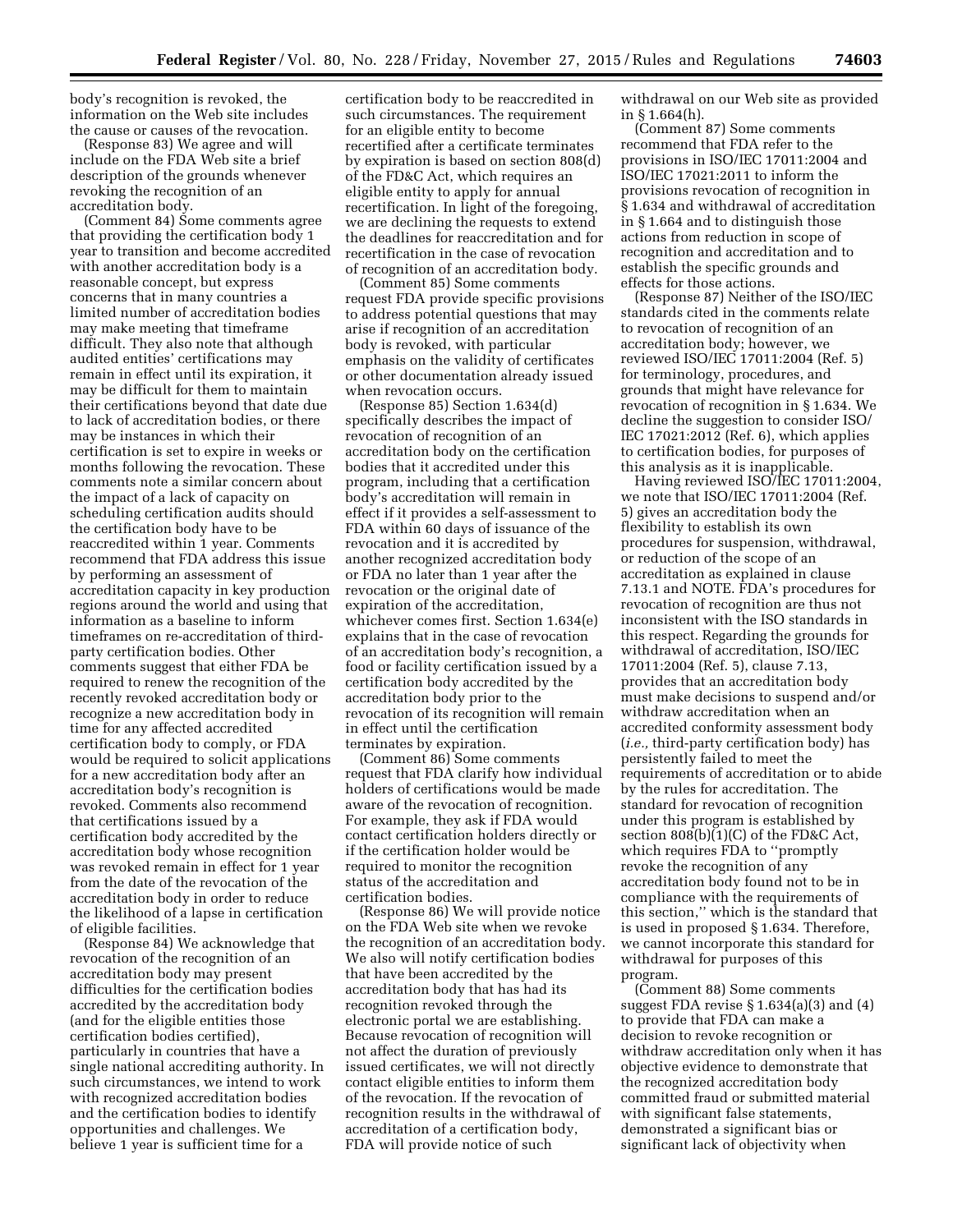conducting activities, or significantly failed to adequately support one or more decisions to grant accreditation.

(Response 88) We disagree. Section 808(b)(1)(C) requires FDA to promptly revoke the recognition of any recognized accreditation body found not to be in compliance with section 808 of the FD&C Act, which establishes the thirdparty program. This program is a system of assurances that begins with the recognition of qualified accreditation bodies, which in turn accredit certification bodies to make judgments about the compliance of eligible entities and the food they produce with the applicable food safety requirements of the FD&C Act and FDA regulations. FDA's ability to have swift recourse when a recognized accreditation fails to comply with the requirements of the third-party program is essential. Limiting FDA's ability to revoke the recognition of accreditation bodies to instances of ''significant'' fraud, bias, or lack of competence as the comment suggests would render the program unreliable to provide the assurance of food safety intended by this section.

# *F. What if I want to voluntarily relinquish recognition or do not want to renew recognition? (§ 1.635)*

Proposed § 1.635 describes the procedures that an accreditation body must follow when it intends to relinquish its recognition.

FDA received comments in support of the proposed procedures for voluntary relinquishment of recognition. FDA received no adverse comments on this section. On our own initiative, we are revising the voluntary relinquishment provisions in § 1.635 to also address situations where a recognized accreditation body decides it does not want to renew its recognition once it expires. In addition we are including procedures for the certification bodies to follow after their accreditation bodies' recognitions are relinquished or not renewed.

# *G. How do I request reinstatement of recognition? (§ 1.636)*

Proposed § 1.636 describes the procedures that an accreditation body would have to follow when seeking reinstatement of its recognition.

FDA received comments in support of the proposed procedures for reinstatement of recognition. FDA received no adverse comments on this section and is not making any substantive changes to this section in this final rule.

# **VIII. Comments on Accreditation of Third-Party Certification Bodies Under This Subpart**

*A. Who is eligible to seek accreditation? (§ 1.640)* 

Proposed § 1.640 states that a foreign government, agency of a foreign government, foreign cooperative, or other third-party would be eligible for accreditation from a recognized accreditation body (or, where direct accreditation is appropriate, FDA) to conduct food safety audits and issue food and facility certifications under the program. Proposed § 1.640(b) is based on section 808(c)(1)(A) of the FD&C Act and would require a foreign government/agency seeking accreditation to demonstrate that its food safety programs, systems, and standards would meet the requirements of proposed §§ 1.641 to 1.645, as specified in FDA's model standards on qualifications for accreditation, including legal authority, competency, capacity, conflicts of interest, quality assurance, and records. Proposed § 1.640(c) is based on section 808(c)(1)(B) of the FD&C Act and would require a foreign cooperative or other third-party certification body seeking accreditation to demonstrate that the training and qualifications of its audit agents and the internal systems used by the certification body would meet the requirements of proposed §§ 1.641 to 1.645, as specified in FDA's model standards on qualifications for accreditation, including legal authority, competency, capacity, conflicts of interest, quality assurance, and records.

At our own initiative, we revised § 1.640(c) to apply to accredited thirdparty certification bodies that are comprised of a single individual, as applicable.

(Comment 89) Some comments suggest that FDA should require thirdparty certification bodies conducting regulatory audits to be accredited to either: (1) ISO 17021:2011 (Ref. 6), with the complementary requirements of ISO/TS 22003:2007, Food safety management systems—Requirements for bodies providing audit and certification of food safety management systems (Ref. 20) or (2) ISO 17065:2012 (Ref. 7), with conformance to ISO 17021:2011 (Ref. 6) and ISO 22000:2005, Food safety management systems—Requirements for any organization in the food chain (Ref. 21).

Other comments suggest that ISO/IEC 17000:2004 (Ref. 4) and ISO/IEC 17021:2011 (Ref. 6) provide a common framework for managing the effectiveness of third-party certification activities and recommend incorporating

the standards by reference into the final rule. The comments assert that FDA's proposed rule, by failing to incorporate by reference the ISO standards, appears to unnecessarily establish a unique standard in contravention of the NTTAA and OMB Circular A–119 (63 FR 8546) without adequate justification. The comments include recommended revisions to § 1.640. Other comments note that ISO/IEC Guide 65:1996 (Ref. 9) will be phased out by September 2015; therefore, the wording in the final rule should be changed to reflect the successor standard, ISO/IEC 17065:2012 (Ref. 7). Some comments express concern about the additional costs to exporters from third-party audits and private interests over and above official systems.

(Response 89) As explained in section I.D., we have revised the rule to allow a third-party certification body to offer documentation of conformance to ISO/ IEC 17021:2011 (Ref. 6) or ISO/IEC 17065:2013 (Ref. 7) in support of its application for accreditation, supplemented as necessary. However, we decline the suggestion to incorporate the standards by reference into this rule.

ISO/IEC ISO 17021:2011 (Ref. 6) and ISO/IEC 17065:2012 (Ref. 7), the successor to ISO Guide 65:1996 (Ref. 9), contain requirements that are inconsistent with section 808 of the FD&C Act and impractical for our program. For example, ISO/IEC 17021:2011 (Ref. 6), clause 5.2.6, prohibits a certification body, including a governmental certification body, from providing internal audits to its certified clients. Under this same clause, a certification body that has provided internal auditing services to a client must wait for 2 years before conducting an audit for certification purposes. Clause 5.2.5 of the standard also prohibits the certification body from offering or providing any management systems consultancy (defined as participation in designing, implementing, or maintaining a management system). We note that ISO/ IEC 17065:2012 (Ref. 7), clause 4 contains similar requirements, *e.g.,* in clauses 4.2.6 and 4.2.10 NOTE 1, as the requirements of clauses 5.2.5 and 5.2.6 of ISO/IEC 17011:2004 (Ref. 5).

The requirements of our third-party program are markedly different, because section 808 of the FD&C Act expressly allows an accredited third-party certification body to conduct both regulatory audits for certification purposes and consultative audits for internal purposes. Further, section 808(c)(4)(C) of the FD&C Act allows an accredited certification body to use the same audit agent in auditing the same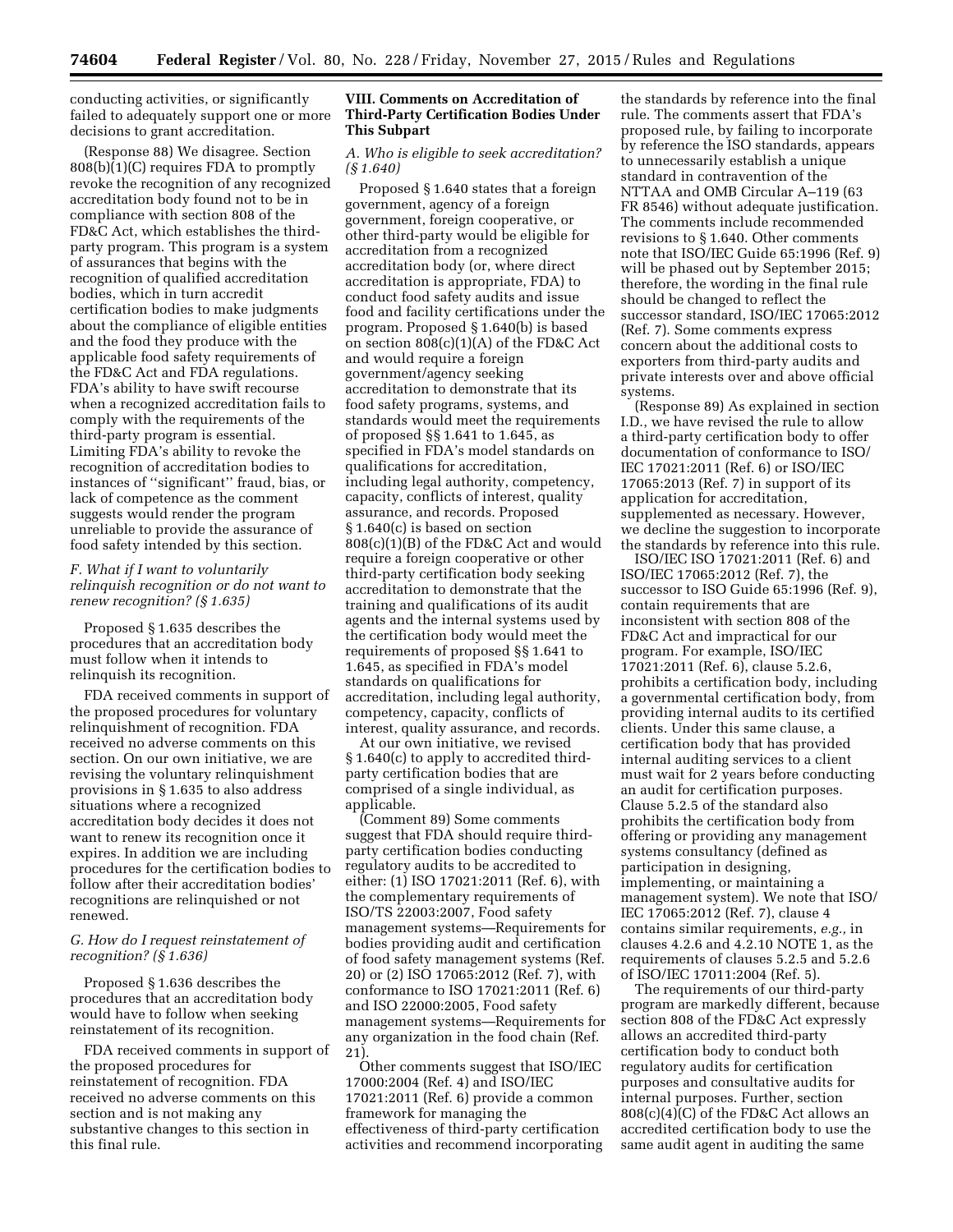eligible entity, subject only to a limitation (that FDA may waive) on using the agent for a regulatory audit when the agent had conducted a consultative audit of the eligible entity in the preceding 13 months.

As another example, we note that ISO/IEC 17021:2011, clauses 6.2.1 to 6.2.3 (Ref. 6), require a certification body to establish an external committee for safeguarding impartiality that includes representation of key interests, such as audited firms. Clause 5.3.2 of the standard requires the certification body to demonstrate to the external committee that commercial, financial, or other pressures do not compromise its impartiality. Under clause 6.2.2(c), the committee has the right to take ''independent action'' if the top management of the certification body ''does not respect the advice of this committee.'' ISO/IEC 17065:2012 (Ref. 7), clause 5, contains similar requirements—*e.g.,* clause 5.2.1 NOTE 1 (committee) and 5.2.3 (right to take independent action).

It would be inappropriate and impractical for FDA to require an accredited third-party certification body to assemble a committee representing interests outside those of this program, and would be impractical for FDA to properly manage the program under such circumstances. We also are concerned about the disincentive these requirements of ISO/IEC 17011:2004 (Ref. 5) and ISO/IEC 17065:2012 (Ref. 7) might create, for example, for foreign competent authorities who have their own processes for stakeholder engagement.

Based on our review of the standard and explained in the examples provided above, we have determined that ISO/IEC 17011:2004 (Ref. 5) and ISO/IEC 17065:2012 (Ref. 7) are inconsistent with section 808 of the FD&C Act and impractical for purposes of this program and therefore deny the suggestion to incorporate by reference into this rule.

With respect to the suggestion to incorporate ISO/IEC 17000:2004 (Ref. 4) into this rule, we note that this standard uses terminology that is inconsistent with section 808 of the FD&C Act. We are concerned that incorporating the terms used in ISO/IEC 17000:2004 (Ref. 4) in this rule would create unnecessary confusion as to how the rule relates to the statute. For example, clause 7.5 of the standard uses the term ''recognition'' for the

''acknowledgement of the validity of a conformity assessment result provided by another person or body,'' while recognition is used in section 808 of the FD&C Act when describing FDA's determination that an accreditation

body meets the requirements of this rule.

Based on our review of the standard and explained in the example provided above, we have determined that ISO/IEC 17000:2004 (Ref. 4) is inappropriate for incorporation by reference into this rule.

Although we decline to incorporate the standards mentioned in the comments, we are revising § 1.640 to allow a third-party certification body to offer documentation of its conformance to ISO/IEC 17021:2011 (Ref. 6) or ISO/ IEC 17065: 2013 (Ref. 7), supplemented as necessary, in support of its application for accreditation under the final rule. We conclude that this will serve to promote international consistency and allow third-party certification bodies to use a framework that is familiar to them when it can be used to meet the requirements of this rule.

(Comment 90) Some comments suggest the rule should impose different requirements on foreign government certification bodies and on other thirdparty certification bodies (*i.e.,* foreign cooperatives and other third-party certification bodies), because of the different nature of private operators and public administration.

(Response 90) Under section 808(a)(3) of the FD&C Act third-party certification bodies include Foreign government certification bodies, foreign cooperatives, and other third-party certification bodies. Section 808 of the FD&C Act for the most part does not distinguish between public and private certification bodies and states that both are subject to the same model accreditation standards discussed in 808(b)(2). The only difference in treatment of public and private certification bodies is set forth in section 808(c)(1) of the FD&C Act, describing what elements of oversight be assessed for accreditation. This difference is reflected in the eligibility criteria set forth in § 1.640(b) and (c). In all other areas, we decline the suggestion to impose different requirements on foreign government certification bodies and other thirdparty certification bodies.

(Comment 91) Some comments express skepticism about private auditing companies. Some comments note that foreign cooperatives have rarely if ever been engaged in true accredited third-party auditing/ certification activities and are thus unproven in that role.

(Response 91) As stated above, section 808 of the FD&C Act expressly provides for both public and private accredited third-party certification bodies. FDA believes the system of oversight

established under this rulemaking will be sufficient to ensure the reliability of private certification bodies that are able to participate in the program. Foreign cooperatives are specifically listed in section 808 of the FD&C Act as a third party that could be a certification body, and must meet the same rigorous criteria to qualify for accreditation.

## *B. What legal authority must a thirdparty certification body have to qualify for accreditation? (§ 1.641)*

Proposed § 1.641 would require thirdparty certification bodies to demonstrate that they have adequate legal authority, which may include authority established by contract or as a government entity to evaluate eligible entities for compliance with the applicable requirements of the FD&C Act and FDA regulations.

FDA received no adverse comments specific to this section. However, as discussed in Response 27, we have revised § 1.641 to specify that a thirdparty certification body has to be a legal entity.

## *C. What competency and capacity must a third-party certification body have to qualify for accreditation? (§ 1.642)*

Proposed § 1.642 would require a third-party certification body to demonstrate it has adequate resources to fully implement its auditing and certification program and the capacity to implement the requirements of this program, if accredited.

(Comment 92) Some comments suggest that we require certification bodies to be bonded, to cover any Agency costs should the firm go bankrupt.

(Response 92) We decline the suggestion to require certification bodies to be bonded to cover any Agency costs if a certification body goes bankrupt. This requirement is unnecessary because the program is designed to operate using user fees. Additionally, § 1.642 of the final rule requires a thirdparty certification body to demonstrate that it has adequate resources to fully implement its auditing and certification program.

(Comment 93) Some comments recommend that we clearly define the necessary competencies of certification body staff and auditors. Some comments suggest that we require auditors to have at least 1 year of work experience in testing and assessing the conditions for food safety of certain food manufacturer(s) and to have attended at least 20 audits for management systems using hazards analysis and critical control point requirements.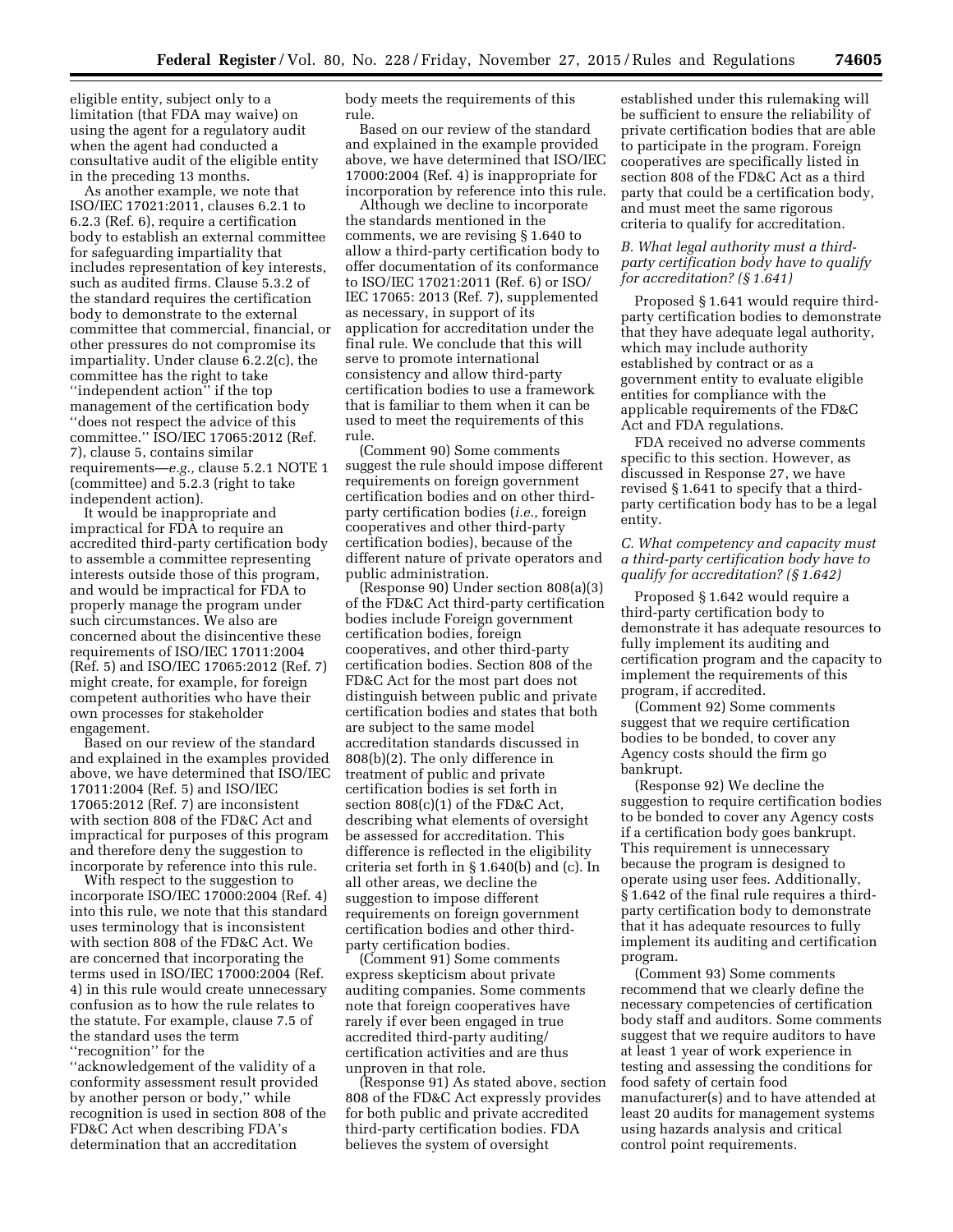(Response 93) Section 1.640 of this rule establishes the eligibility requirements for third-party certification bodies seeking to participate in the third-party certification program. Specific recommendations on qualifications such as the years and types of work experience in food safety and in conducting audits will be contained in FDA's Model Accreditation Standards final guidance, as explained in section I.D.

(Comment 94) Some comments emphasize the importance of having certification bodies accredited to the specific areas in which they will be conducting audits and issuing certifications. The comment explains that accredited auditors/certification bodies auditing pet food facilities must be adequately qualified and knowledgeable in pet food requirements. The comments express concern that human food standards might be misapplied to a facility producing raw materials, ingredients or finished food for pet food (*e.g.,* crosscontact for allergens, ingredients destined for further processing).

(Response 94) A recognized accreditation body assessing a certification body for accreditation (or FDA under direct accreditation) must ensure that the certification body is qualified to conduct audits under the food safety requirements of the FD&C Act and FDA regulations that apply to the scope of accreditation sought. Therefore, a third-party certification body that is accredited to conduct audits under part 117 would not be accredited to perform audits under 21 CFR part 507, unless the accrediting body has assessed the certification body's qualifications and accredited it to perform audits under part 507 as well.

## *D. What protections against conflict interest must a third-party certification body have to qualify for accreditation? (§ 1.643)*

Proposed § 1.643 would require thirdparty certification bodies to have established programs to safeguard against conflicts of interest that might compromise their objectivity and independence.

On our own initiative, we are clarifying in § 1.643(a) that the conflict of interest provisions of this section apply to officers, employees, and other agents that are involved in auditing and certification activities, as relevant. We are making corresponding changes in the subsequent provisions for accredited third-party certification bodies under § 1.657(a) and (c).

(Comment 95) Some comments recommend that FDA ensure that auditors are competent and accountable and that there are adequate protections against conflicts of interest, with maximum transparency related to auditors' activities. The comments support requirements for documented safeguards against conflicts of interest to help ensure that decisions are accurate and unbiased and that auditors are independent.

(Response 95) We agree and are requiring third-party certification bodies seeking accreditation to demonstrate they have written conflict of interest measures and that they have the capacity to meet the requirements of the final rule, if accredited.

## *E. What quality assurance procedures must a third-party certification body have to qualify for accreditation? (§ 1.644)*

Proposed § 1.644 would require a third-party certification body to have a written program for monitoring and assessing its performance, identifying deficiencies in its program or performance and quickly executing corrective actions.

FDA received no adverse comments specific to this section. However, as discussed in Response 32, we revised § 1.644(a) to clarify that a certification body must demonstrate that it has procedures to identify deficiencies and procedures to execute corrective actions for such deficiencies, which would better align with international standards (see, *e.g.,* clause 5.5 in ISO/IEC 17011:2004 (Ref. 5)).

## *F. What records procedures must a third-party certification body have to qualify for accreditation? (§ 1.645)*

Proposed § 1.645 would require a third-party certification body to have developed and implemented written procedures to establish, control, and retain the records. Such records are necessary to provide the recognized accreditation body (or FDA under direct accreditation) an adequate basis for assessing the certification body for accreditation under this program.

We received no adverse comments specific to § 1.645 and are making no substantive revisions to this section.

#### **IX. Comments on Requirements for Third-Party Certification Bodies That Have Been Accredited Under This Subpart**

## *A. How must an accredited third-party certification body ensure its audit agents are competent and objective? (§ 1.650)*

Proposed § 1.650 would require an accredited third-party certification body that uses audit agents to ensure that each audit agent meets certain requirements for competency and objectivity under the final rule. Under paragraph (a), the audit agent would need to have knowledge and experience relevant to determining an eligible entity's compliance with the applicable food safety requirements of the FD&C Act and FDA regulations and, for consultative audits, conformance with industry standards and practices. The accredited certification body would have to determine the audit agent's competency to conduct food safety audits in part by observing a representative number of audits performed by the audit agent. The audit agent would have to complete annual food safety training under the accredited third-party certification body's training plan, comply with the conflict of interest requirements for audit agents, and agree to notify its certification body immediately upon discovering, during a food safety audit, any condition that could cause or contribute to a serious risk to the public health.

Under proposed § 1.650(b), the accredited third-party certification body would have to assign an audit agent qualified to conduct the food safety audit, based on the scope and purpose of the audit and the type of facility, its processes, and food. Proposed § 1.650(c) would prevent an accredited third-party certification body from using an audit agent to conduct a regulatory audit of an eligible entity if the agent had conducted a regulatory or consultative audit of the same eligible entity during the preceding 13 months, except FDA could waive the 13-month limitation for an accredited certification body that could demonstrate insufficient access to accredited third-party certification bodies in the country or region where the eligible entity is located.

Of our own initiative, we are revising § 1.650(a) to apply to accredited thirdparty certification bodies that are comprised of a single individual, as applicable. Section 808(a)(3) of the FD&C Act specifically allows an accredited third-party certification body to be an individual, which would not fall within the definition of ''audit agent'' in the statute or this rule.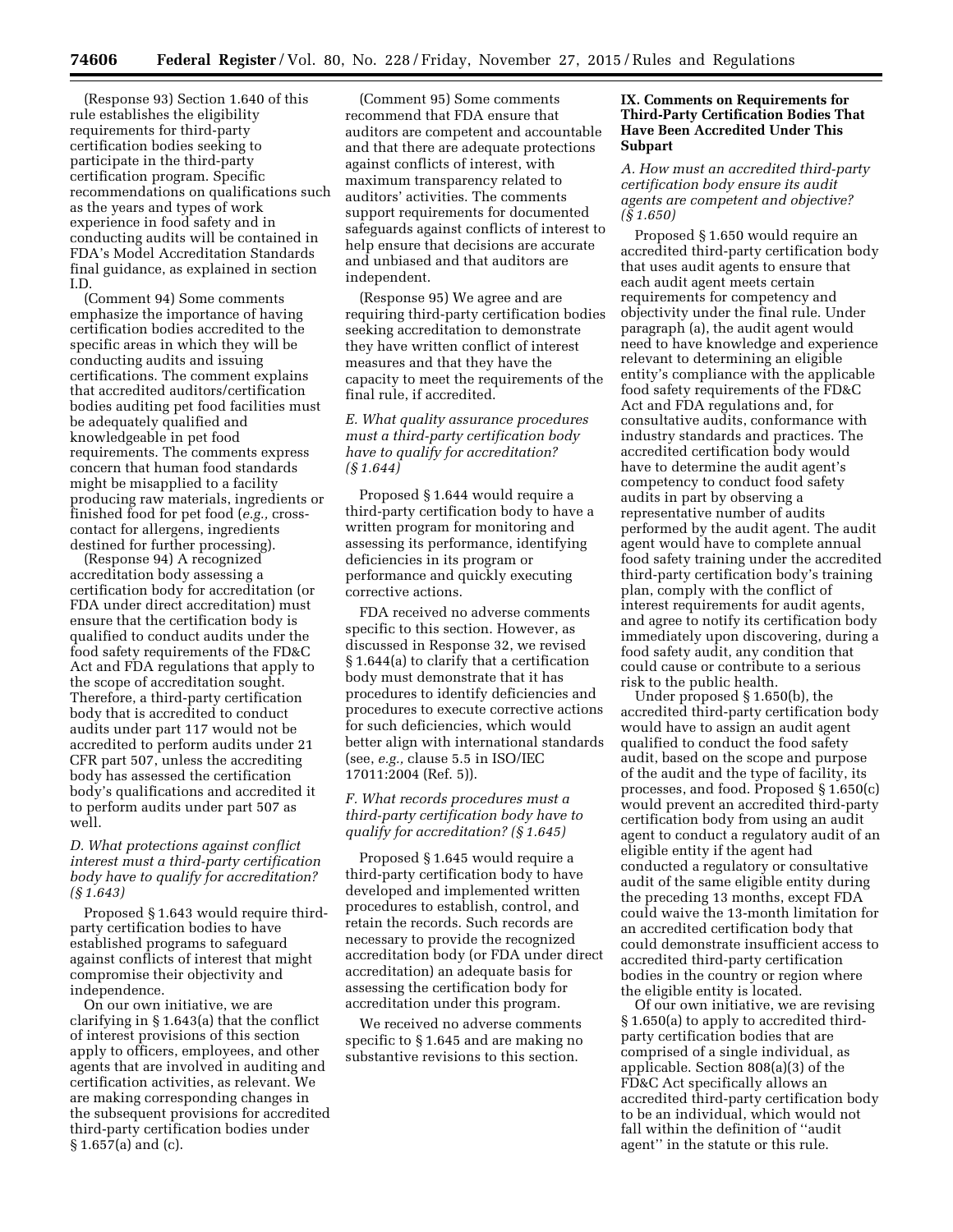Therefore, as part of establishing eligibility under § 1.640, an individual seeking accreditation must fulfill the requirements of § 1.650(a)(1) to become accredited under this rule and, once accredited, must comply with the annual food safety training requirements of § 1.650(a)(3). Pursuant to § 1.650(a)(4), an accredited third-party certification body also must comply with the conflict of interest provisions applicable to audit agents under § 1.657(a)(3).

We note that a recognized accreditation body that is assessing an individual seeking accreditation under this program also must assess the individual's knowledge and experience under § 1.650(a)(1) for the scope of accreditation requested and must consider the results of such assessment in determining the individual's eligibility for accreditation under § 1.640. The onsite observations of an individual seeking accreditation that are performed under § 1.620(a)(3) must be sufficient to determine competency consistent with  $\S 1.650(a)(2)$ .

(Comment 96) Some comments strongly support the proposed requirements of § 1.650, which would require an accredited certification body to ensure that the audit agents it uses have the knowledge and experience, within the scope of its accreditation, to examine facilities, processes, and foods for compliance with the FD&C Act and FDA regulations. The comments assert that audits are only as good as the education, training, and experience of the auditor. Other comments recommend that food safety audits under this rule should be performed by individuals that have training equivalent to FDA investigator training standards.

(Response 96) We agree with comments emphasizing the importance of ensuring that audit agents an accredited third-party certification body uses to conduct audits under the program are appropriately qualified within the scope of the third-party certification body's accreditation. Proposed § 1.650 would comprise the elements of a comprehensive assessment that an accredited thirdparty certification body would need to perform for each audit agent it would use to conduct a food safety audit under this rule. We further agree with comments suggesting that an auditor determined by a third-party certification body to be competent to conduct audits under private food safety schemes must nonetheless be assessed by the accredited third-party certification body for competency to conduct audits using the applicable food safety requirements

of the FD&C Act and FDA regulations as the audit criteria. Therefore, under § 1.650(a), an audit agent would need to demonstrate substantive knowledge of the applicable food safety requirements of the FD&C Act and FDA regulations relevant to the scope and purpose of the food safety audits the agent would conduct under the program. We do not agree to go so far as to require that all audit agents or individuals accredited as third-party certification bodies must have training equivalent to FDA investigator training standards, as we acknowledge that some investigator training would not be necessary to conduct audits under this program (*e.g.,*  evidence collection for enforcement purposes). Such a requirement would impose unnecessary costs and might serve as a disincentive to participation in the program.

(Comment 97) Some comments specifically endorse proposed § 1.650(a)(2), which would require each audit agent to be observed conducting audits to examine compliance with the FD&C Act in a representative number of facilities and foods. Other comments recommend that an accredited thirdparty certification body should observe an audit agent before the agent begins to conduct food safety audits of a different type of food, followed by random, periodic spot audits to confirm that the audit agent is applying the audit criteria consistently. The comments interpret proposed § 1.650(a)(2) to mean that the accredited third-party certification bodies would be required to ''continually witness'' each audit agent they use.

(Response 97) We agree that observations of audit agents under proposed § 1.650(a)(2) are essential in determining the competency of audit agents. We are revising proposed § 1.650(a)(2) to require the observation of a representative ''sample'' of audits, instead of a representative ''number'' of audits, because the focus of this provision was not intended to be on the number of audits the audit agents would be expected to conducted. Rather, we intend for the accredited third-party certification body to observe a sample of audits that are representative of the range of audits the audit agent might be assigned.

In determining what would constitute a ''representative sample'' for purposes of final § 1.650(a)(2), the accredited third-party certification body should consider the various types of food facilities that might be audited and the range of FDA regulations that would apply to such facilities. An accredited third-party certification body would need to observe the audit agent

conducting a number of audits across the range of facilities identified by the certification body, and the range of FDA regulations that would apply to those facilities, such that, taken together, the observed audits would be adequately representative of the facilities, processes, and foods the audit agent may be assigned to conduct. Generally, the more complex the regulations or the more complex the processes used by the facility, the greater the sample size should be, to help ensure the audit agent can apply the audit criteria consistently and reliably in various situations. The accredited third-party certification also should gather sufficient information to provide confidence in its determination of the audit agent's competency to conduct audits under this rule.

Contrary to the interpretation suggested by some comments, proposed § 1.650(a)(2) would not require an accredited third-party certification body to ''continually witness'' each of its audit agents. Such an approach is not practical, efficient, or necessary. However, we are clarifying in § 1.650(a)(2) that before an audit agent is used to conduct food safety audits under this rule the audit agent must be observed by the accredited third-party certification body and found to be competent to conduct food safety audits relevant to the audits they will be assigned to perform under this program. Such observations also must be performed whenever an audit agent will be assigned to perform food safety audits to determine compliance with additional food safety requirements under the FD&C Act and FDA regulations beyond what the certification body has previously observed.

Under this approach, once an accredited third-party certification body has determined an audit agent's competency and objectivity under § 1.650, the audit agent can be assigned to conduct audits for which they are qualified under  $\S 1.650(a)(1)$  and  $(2)$ , subject to requirements such as the annual training requirements in § 1.650(a)(3) and the accredited thirdparty certification body's selfassessment under § 1.655. Although we decline to require periodic observations of audit agents, once the accredited certification body has determined the competency of its audit agents under § 1.650(a)(2), we acknowledge the value of such observations in verifying audit agent competency and the rigor of the certification body's program for evaluating its audit agents.

(Comment) 98) Some comments recommend that we include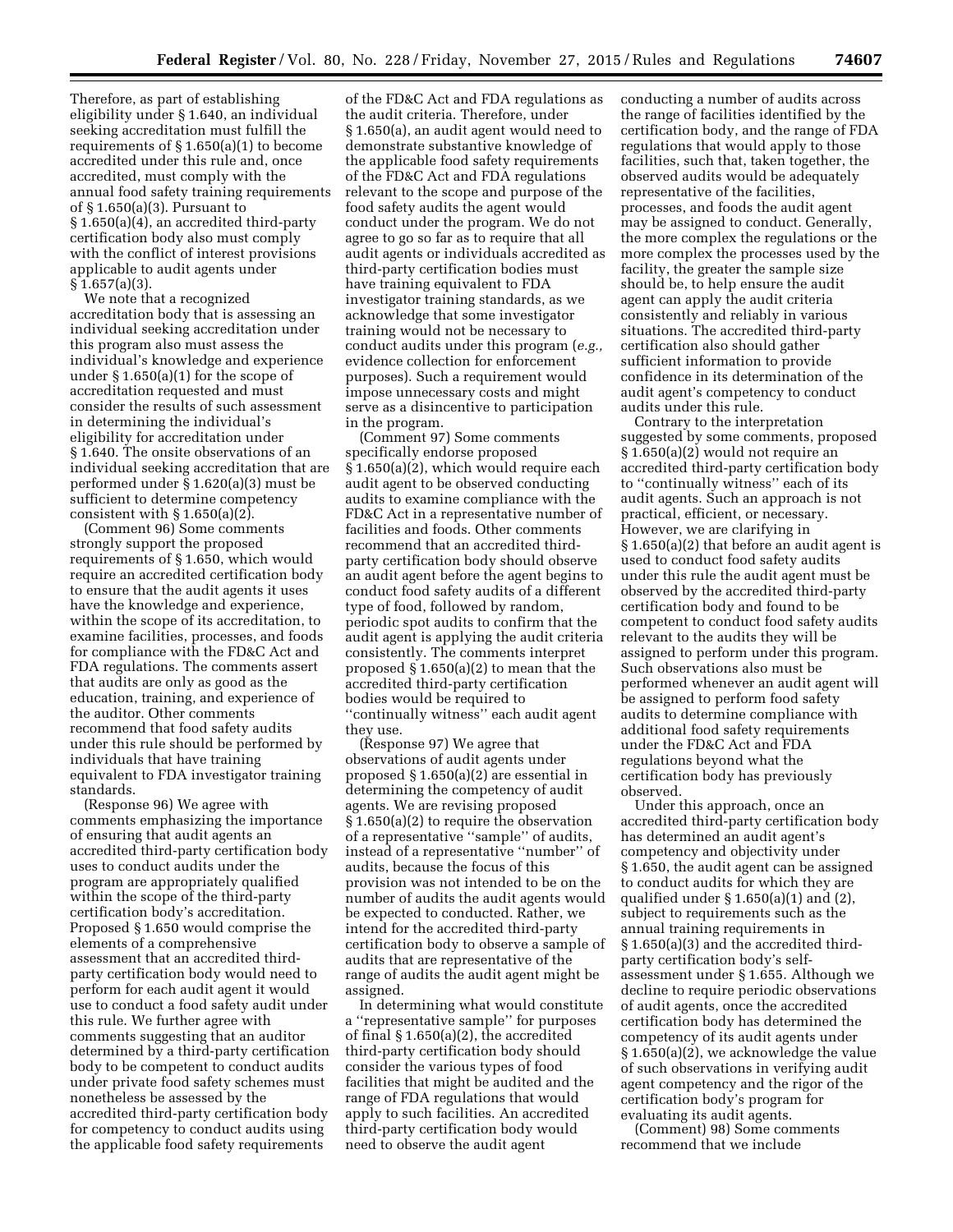requirements focusing on the performance of individual audit agents because, the comments assert, many audit complaints arise from individual auditor conduct and focusing on individual performance may help create more consistency in the process.

(Response 98) We agree, and have received similar input from other stakeholders during our public meetings. The comments and other stakeholder input underscore the importance of the requirements for an accredited third-party certification body to observe a representative sample of audits conducted by each audit agent under § 1.650(a)(2), to ensure that any audit agent it assigns to an audit is appropriately qualified under § 1.650(b), and to assess the performance of its audit agents and the consistency of performance across all its audit agents as part of the certification body's selfassessment under § 1.655.

(Comment 99) Some comments support the proposed requirement for annual food safety training under proposed § 1.650(a)(3), noting the importance of ensuring that audit agents have up-to-date training in areas relevant to their audit activities. The comments also suggest that FDA should communicate to training institutions any general audit agent training needs FDA identifies through its program management and oversight. Other comments recommend that the annual training requirement should relate to relevant food safety provisions of the FD&C Act and FDA regulations.

(Response 99) We agree and are revising § 1.650(a)(3) to clarify that an audit agent, or an individual accredited as a third-party certification body, must have annual food safety training that is relevant to activities conducted under this program. FDA works with a number of Alliances and other organizations to ensure training needs for regulatory requirements are met. For instance, having identified the need to train regulators and industry in the new FSMA preventive controls rules, FDA is working in collaboration with the Food Safety Preventive Controls Alliance (FSPCA) to develop training materials and establish training and technical assistance programs for the preventive controls rules. The Alliance includes members from FDA, state food protection agencies, the food industry, and academia and is funded by a grant to the Illinois Institute of Technology's Institute for Food Safety and Health. For more information about the FSPCA, see *e.g.[, http://www.iit.edu/ifsh/alliance/](http://www.iit.edu/ifsh/alliance/) [.http://www.iit.edu/ifsh/alliance/](http://www.iit.edu/ifsh/alliance/)*.

(Comment 100) Some comments suggest that in addition to the

requirements of the proposed rule, we should require conformance to ISO/IEC 19011:2011 (Ref. 8) on auditor competency.

(Response 100) FDA's recommendations on auditor competency, among other things, will be contained in FDA's Model Accreditation Standards. As noted in section I.D., comments that address matters covered by FDA's Model Accreditation Standards are outside the scope of this rulemaking.

The issuance of the Model Accreditation Standards draft guidance was announced through publication of a notice of availability in the **Federal Register** of July 24, 2015. We plan to finalize the Model Accreditation Standards after receiving public comments on the draft guidance.

(Comment 101) Some comments note that the audit agent's education, training, and experience must be specific to the industry or industries being audited. Some comments, for example, recommend that audit agents who examine eligible entities for compliance with food additive requirements should have industry experience with food additives and relevant knowledge, experience or training in auditing these types of facilities and processes.

(Response 101) We agree that a certification body must consider an audit agent's competency whenever assigning the audit agent to a specific audit. Therefore, § 1.650(b) requires the accredited third-party certification body to ensure that an audit agent it assigns to a specific audit is appropriately qualified, based on the audit scope and purpose, the specific type of facility, processes, and foods the audit agent would be required to examine, and the food safety requirements of the FD&C Act and FDA regulations that would apply.

We note that an accredited third-party certification body that is an individual would be determined during the accreditation process to be appropriately qualified to conduct audits within the scope of its accreditation.

(Comment 102) Some comments agree with proposed § 1.650(c) and assert that it is needed to protect against conflicts of interest. Some comments assert that, under current practices, auditors in many countries frequently conduct consecutive audits at the same premises. Other comments suggest that the 13 month limit is unnecessary because adequate mechanisms already exist to manage conflicts of interest and objectivity in ISO/IEC standards. Still other comments express concern that

the proposed limit of 13 months would be too short to avoid a conflict of interest. These comments contend a short interval between consultative audits and regulatory audits that are conducted by the same audit agent could create the appearance that the audit agent is auditing the results of the prior consultation. Other comments assert we should impose a 2-year limit, rather than a 13-month limit on audit agents conducting regulatory audits of the same eligible entity.

(Response 102) We disagree with comments opposed to proposed § 1.650(c). Proposed § 1.650(c) would implement the requirements of section 808(c)(4)(C) of the FD&C Act, which limits an accredited third-party certification body's ability to use an audit agent to conduct a regulatory audit of an eligible entity if the agent conducted a consultative or regulatory audit for the same eligible entity in the preceding 13 months, unless FDA waives the limitation under criteria described in the statute. While we recognize this requirement may differ from some international standards, it balances the concern of an audit agent auditing their own prior results if the subsequent audit happens too soon with auditor capacity concerns through a waiver provision. Under proposed § 1.663, FDA would issue waivers where we determine there is insufficient access to in the country or region where the eligible entity is located.

We note that the proposed rule was unclear with respect to whether the showing of insufficient access to support a waiver was based on a lack of certification bodies or individual audit agents in a country or region, and have therefore clarified in the final rule that the showing of insufficient access necessary for FDA to grant a waiver request is based on lack of audit agents (or in cases where individuals are accredited as third-party certification bodies, those individuals). Although we are finalizing additional conflict of interest requirements in § 1.657 of this rule, these provisions do not implement the 13-month limit in section 808(c)(4) of the FD&C Act. Section § 1.650(c) complements the requirements in § 1.657 to provide additional conflict of interest protections. Note that though this response uses the term ''audit agent'' this provision also applies to accredited third-party certification bodies that are individuals.

(Comment 103) Several comments assert that proposed § 1.650(c) and the waiver process FDA proposes to establish would be impractical. The comments note that there is currently a significant shortage of experienced food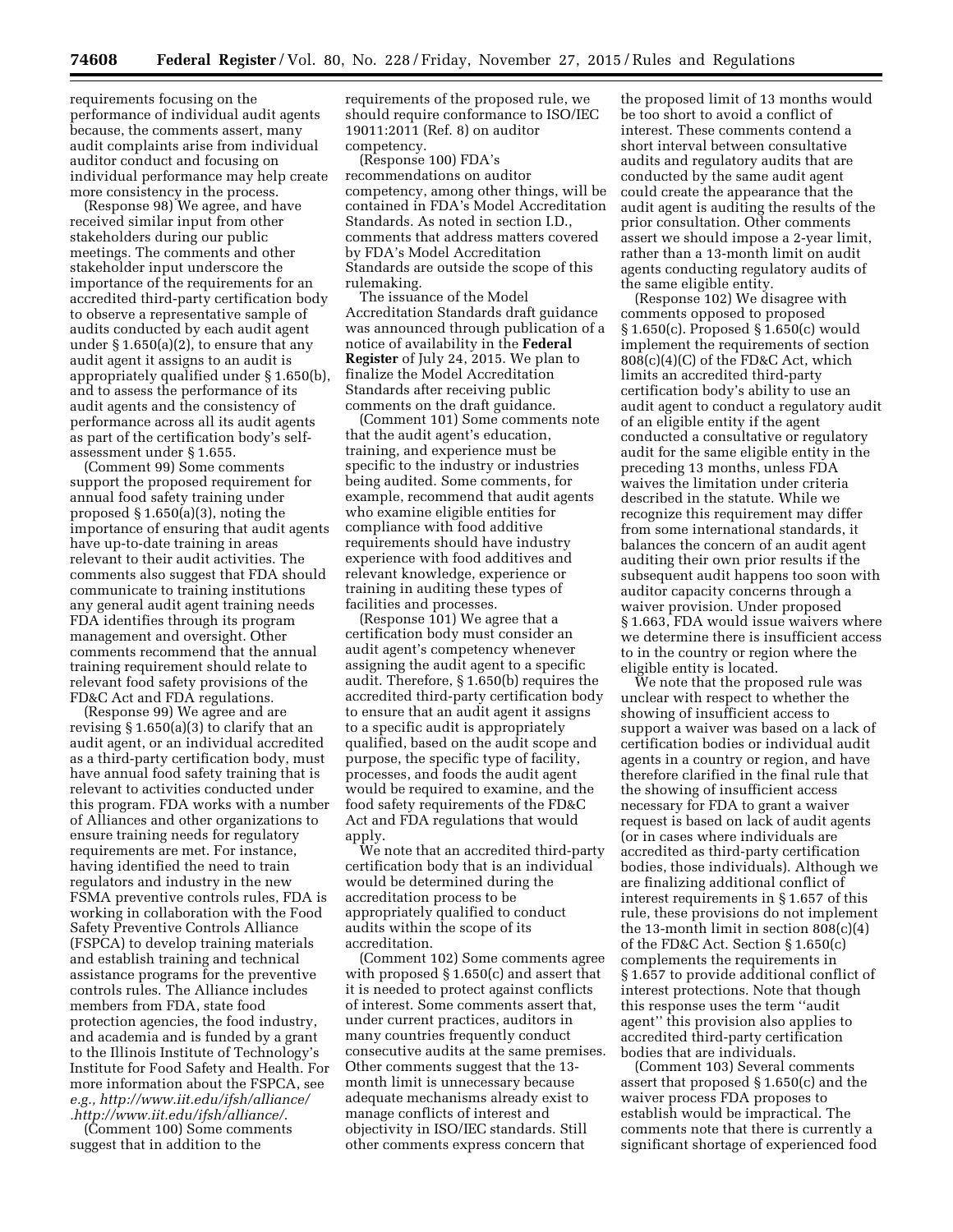safety auditors around the world. Describing it as a ''capacity'' issue, the comments suggest that implementation of the FSMA rules will further exacerbate the problem. Some comments suggest that proposed § 1.650(c) would be impractical for small countries due to auditor capacity issues.

(Response 103) We acknowledge the concerns about the possible shortage of skilled food safety auditors to meet current global demand and are aware of efforts by GFSI, the food industry, scheme owners, and third-party food safety certification bodies to address auditor capacity, as described in section I.D. We also understand that FSMA implementation is likely to create further demand for auditors. Nonetheless, as explained in Response 102, we are required by section 808(c)(4)(C) of the FD&C Act to limit an accredited third-party certification body's ability to use an audit agent; we have clarified in the final rule that the showing of insufficient access necessary for FDA to grant a waiver request is based on lack of audit agents (or in cases where individuals are accredited as third-party certification bodies, those individuals).

We disagree with comments suggesting that the waiver process we propose would be impractical. We are developing an IT portal that includes the capability for accepting electronic submissions of requests and electronic issuance of waivers, which will help facilitate the submission of waiver requests by accredited third-party certification bodies and FDA's processing of such requests.

(Comment 104) Some comments contend that the proposal to require accredited third-party certification bodies to show insufficient accredited third-party certification body resources to obtain an FDA waiver of proposed § 1.650(c) would be unnecessarily burdensome because the proposed conflict of interest requirements adequately protect against concerns about ''industry capture.'' Some comments recommend that FDA research global food safety auditor capacity and proactively issue waivers of proposed § 1.650(c), absent waiver request(s). Still other comments suggest that eligible entities should be able to seek waivers of the 13-month limit on behalf of an accredited third-party certification body.

(Response 104) Under section 808(c)(4)(C) of the FD&C Act, the 13 month limit on audit agents conducting regulatory audits may be waived if FDA determines there is insufficient access to audit agents in a country or region.

While acknowledging capacity concerns raised in comments, we decline the suggestion that FDA should gather information to support waivers absent a request for a waiver under section  $808(c)(4)(C)(ii)$  of the FD&C Act. We believe gathering such information would not be the best use of our limited resources, and that third-party certification bodies would be better positioned to inform FDA of audit agent capacity issues in their country or region of operation. Moreover, the final rule clarifies that accredited third-party certification bodies must demonstrate that there is insufficient access to audit agents in the country or region where the eligible entity is located in order to obtain a waiver. Because the 13-month limit is on individual audit agents, and not third-party certification bodies, this limitation is likely to be less burdensome than anticipated by the comments.

We decline the suggestion to allow eligible entities to request a waiver of proposed § 1.650(c) on behalf of an accredited third-party certification body, because we believe the accredited third-party certification body will be better suited to assess auditor capacity on a national or regional basis. Periodic rotation of audit agents is intended to help ensure that audits remain objective and do not become compromised by familiarity. The requirement to ensure an audit agent's objectivity is placed on the accredited third-party certification body, not an eligible entity, under proposed § 1.650(a). Further, given that the accredited third-party certification body would ultimately need to agree to conduct an audit for an eligible entity, requiring the accredited third-party certification body to request the waiver would ensure that they are willing to accept the request for a food safety audit in the first place. In light of the foregoing, we have concluded that it is the accredited third-party certification body, not the eligible entity, who should seek a waiver of the 13-month limit in proposed § 1.650(c).

We disagree with comments suggesting waiver requests will be unduly burdensome or time-consuming for accredited third-party certification bodies. The IT portal we are developing for the third-party certification program includes the capability for accepting electronic submissions of requests and electronic issuance of waivers, which we believe will help minimize the administrative burden on certification bodies and FDA.

### *B. How must an accredited third-party certification body conduct a food safety audit of an eligible entity? (§ 1.651)*

Proposed § 1.651 would establish requirements for planning and conducting consultative and regulatory audits in a manner that fulfills the purposes of section 808 of the FD&C Act. Under paragraph (a) on audit planning, the accredited third-party certification body would require the eligible entity to identify whether it was seeking a consultative or regulatory audit subject to the requirements of this subpart under the third-party certification program. The eligible entity would indicate the scope and purpose of the requested audit and, in the case of a regulatory audit, would indicate the type of certification sought. The accredited third-party certification body would also require the eligible entity to provide a 30-day operating schedule for the facility that would provide information relevant to scope and purpose of the audit. The accredited third-party certification body would then consider whether the requested audit is within the scope of its accreditation.

Proposed § 1.651(b) would require the accredited third-party certification body to ensure it would have adequate authority to conduct the requested audit, including authority to: (1) Conduct an unannounced audit; (2) access any area of the facility or any of its records relevant to the scope of the audit; (3) use an accredited laboratory in accordance with section 422 of the FD&C Act, (21 U.S.C. 350k), where FDA requires sampling and analysis; (4) notify FDA immediately upon discovering, during a consultative or regulatory audit, a condition that could cause or contribute to a serious risk to the public health; (5) prepare audit reports that would contain certain elements and, for regulatory audits, that would be submitted to FDA; and (6) allow FDA and its recognized accreditation body to observe any food safety audit under the program.

Proposed § 1.651(c) would require an unannounced audit to be conducted in a manner consistent with its scope and purpose and would include records review as well as an onsite examination of the facility, process(es), and food to determine compliance with the applicable food safety requirements of the FD&C Act and FDA regulations, and for consultative audits, conformance with include industry standards and practices. Proposed § 1.651(c) would require the audit agent to document observations and corrective actions and, where appropriate, would include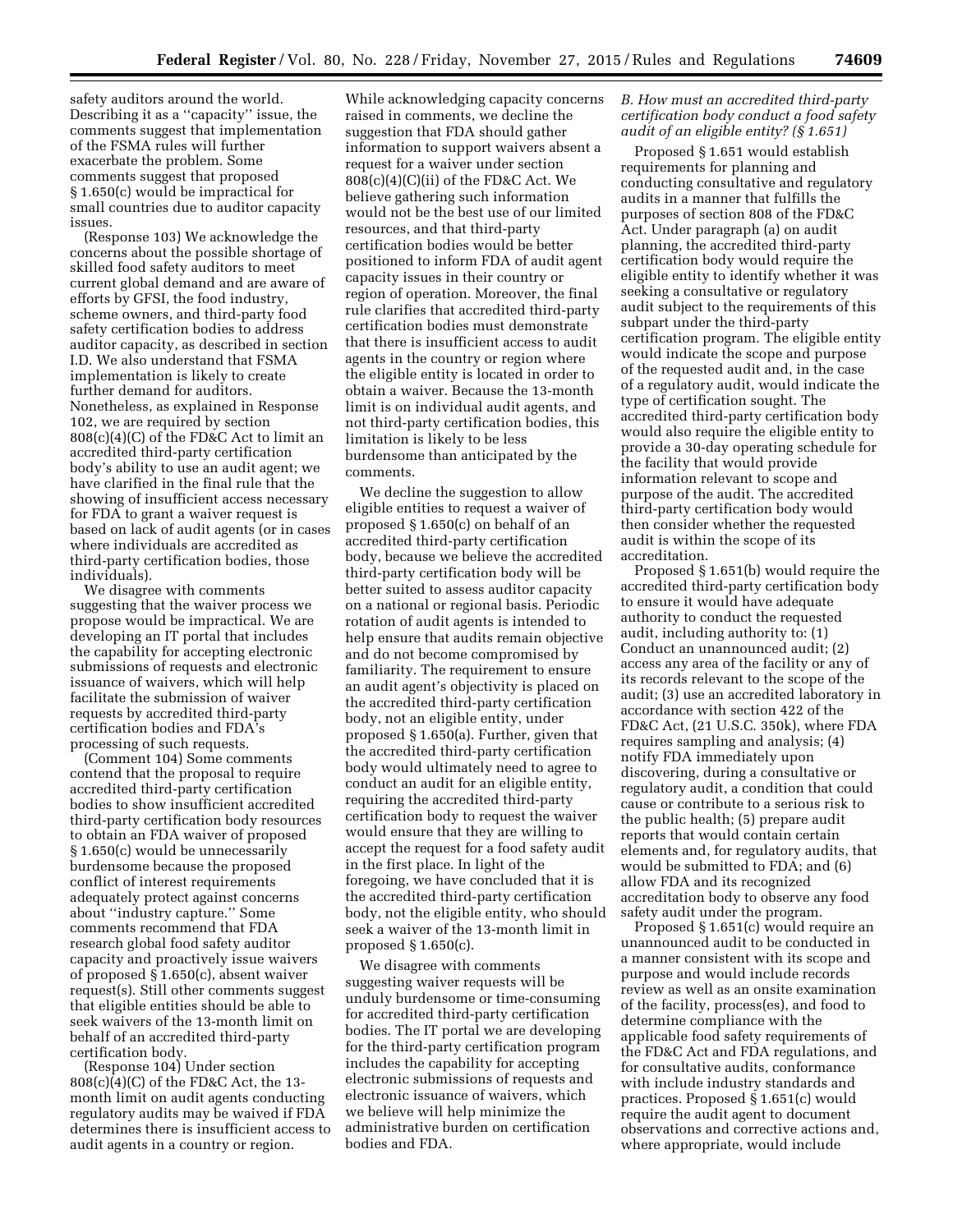environmental or product sampling and analysis using validated methodologies and a laboratory accredited in accordance with the requirements of section 422 of the FD&C Act.

At our own initiative, we are removing the requirement to use a laboratory consistent with section 422 of the FD&C Act and inserting a requirement in  $\S 1.651(b)(3)$  to use a laboratory accredited under ISO/IEC 17025:2005 or another laboratory accreditation standard that provides at least a similar level of assurance in the validity and reliability of sampling methodologies, analytical methodologies, and analytical results.

On our own initiative, we are also revising  $\S 1.651(c)(1)$  to clarify that the audit must be focused on determining whether the facility, its process(es), and food are in compliance with the applicable food safety requirements of the FD&C Act and FDA regulations, and for consultative audits, also includes conformance with applicable industry standards and practices. Based on comments received on § 1.653 and for the reasons described in Comment/ Response 112 in section IX.C., we are revising  $\S 1.651(c)(3)$  to clarify that an accredited third-party certification body (or its audit agent, where applicable) that identifies a deficiency requiring corrective action may verify the effectiveness of a corrective action once implemented by the eligible entity but must not recommend or provide input to the eligible entity in identifying, selecting, or implementing the corrective action.

(Comment 105) Some comments suggest that we should incorporate ISO/ IEC 19011:2011 (Ref. 8), which contains guidelines on auditing management systems, by reference into the rule.

(Response 105) We disagree, because ISO/IEC 19011:2011 (Ref. 8) is inconsistent with the requirements of section 808 of the FD&C Act and this rule. For example, ISO/IEC 19011:2011 (Ref. 8) is premised on announced audits that are scheduled with the client, as described in clauses 6.2.2, and 6.2.3 of the standard; however, section 808(c)(5)(C)(i) of the FD&C Act requires audits conducted under this rule to be unannounced. As another example, clause 6.4.9 of ISO/IEC 19011:2011 (Ref. 8) suggests that an audit team should attempt to resolve any ''diverging opinions'' between the team and the audited entity regarding the audit conclusions, such as the extent of conformity with audit criteria (clause 6.4.8), during the closing meeting. We acknowledge that differences of opinions regarding audit conclusions are likely to occur between eligible

entities and accredited third-party certification bodies or audit agents. However, the credibility of our program rests in large part on the independence and objectivity of accredited third-party certification bodies and audit agents. This rule is intended to help ensure they are free from the influence of the eligible entities and any appearance that their judgment is compromised by eligible entities. Audit conclusions regarding an eligible entity's compliance with the applicable food safety requirements of the FD&C Act and FDA regulations are the purview of the accredited third-party certification body and any audit agents it uses. The appropriate mechanism for an eligible entity seeking to challenge adverse decisions would be the accredited thirdparty certification body's appeals process.

For the foregoing reasons, we decline to incorporate ISO/IEC 19011:2011 (Ref. 8) by reference into this rule.

(Comment 106) Some comments assert the guidelines for management systems auditing in ISO/IEC 19011:2011 (Ref. 8) would provide a useful guide for audits conducted under the program. Other comments suggest the audit agents should be conducting food safety audits using a quality systems approach. Citing the production of food additives as an example, these comments note that while it would be preferable to conduct an audit while a food additive is being produced it is not always feasible. The comments suggest that as long as the audit focuses on quality systems it should not be necessary for production of the food additive to occur during the audit.

(Response 106) As explained in Response 105, some elements of ISO/ IEC 19011:2011 (Ref. 8) are inconsistent with the requirements of section 808 of the FD&C Act and this rule, thereby limiting its applicability for food safety audits conducted under this rule. We agree, however, with the general principle that a ''systems'' approach to food safety audits with a correctly identified scope and purpose, using appropriate audit criteria, and properly executed by a competent audit agent (or individual accredited as third-party certification body), should be sufficient to cover the food within the audited system(s) of the facility, without requiring direct observation of each type of food produced. We note that it is essential that the scope of the audit covers the appropriate physical locations, activities, and processes that are part of the management system to be audited, and information collected during the audit must be relevant to the audit scope, purpose, and criteria,

including information relating to interfaces between functions, activities, and processes of the food safety system.

We use the term ''systems audits'' generally, acknowledging that ''management systems'' audits, ''product certification'' audits, and ''quality systems'' audits have specific meanings in some contexts, such as ISO/IEC standards, but may have different meanings in different contexts. To the extent that the comments referencing a ''quality systems'' approach are suggesting that food safety audits should be conducted using a ''systems auditing'' approach, we agree. Accordingly, we are revising § 1.651(c)(1) to better align with the language of section 808 of the FD&C Act and this rule, as well as ''systems'' auditing principles.

Our goal is to ensure the rigor of the food safety audits conducted under our program, which will be accomplished through compliance with the requirements of this rule. It is intended to help ensure that food safety audits are conducted by competent audit agents (or individuals accredited as a thirdparty certification bodies), in accordance with a properly defined audit scope and purpose, using the applicable audit criteria required by this rule. As such, any food safety audit conducted under the rule should provide the information necessary for the accredited third-party certification body to make a determination on compliance with the applicable food safety requirements of the FD&C Act and FDA regulations. Whether or not a particular audit does, in fact, provide such information, with an appropriate level of confidence, is dependent on a number of factors, among them:

1. At the time that the food safety audit is procured, the eligible entity must declare the scope and purpose of the audit consistent with the requirements of this rule (and any additional criteria established in VQIP guidance for facility certifications for use in that program or, for certifications to be used for purposes of section 801(q) of the FD&C Act any additional criteria that may be established by FDA relating to the safety determination).

2. The accredited third-party certification body must assign an audit agent that is competent to perform the audit (or, for an accredited third-party certification body that is an individual, such audit must be within the scope of accreditation).

3. The audit agent (or individual accredited as a third-party certification body) must:

a. Develop and successfully execute an audit plan that includes a records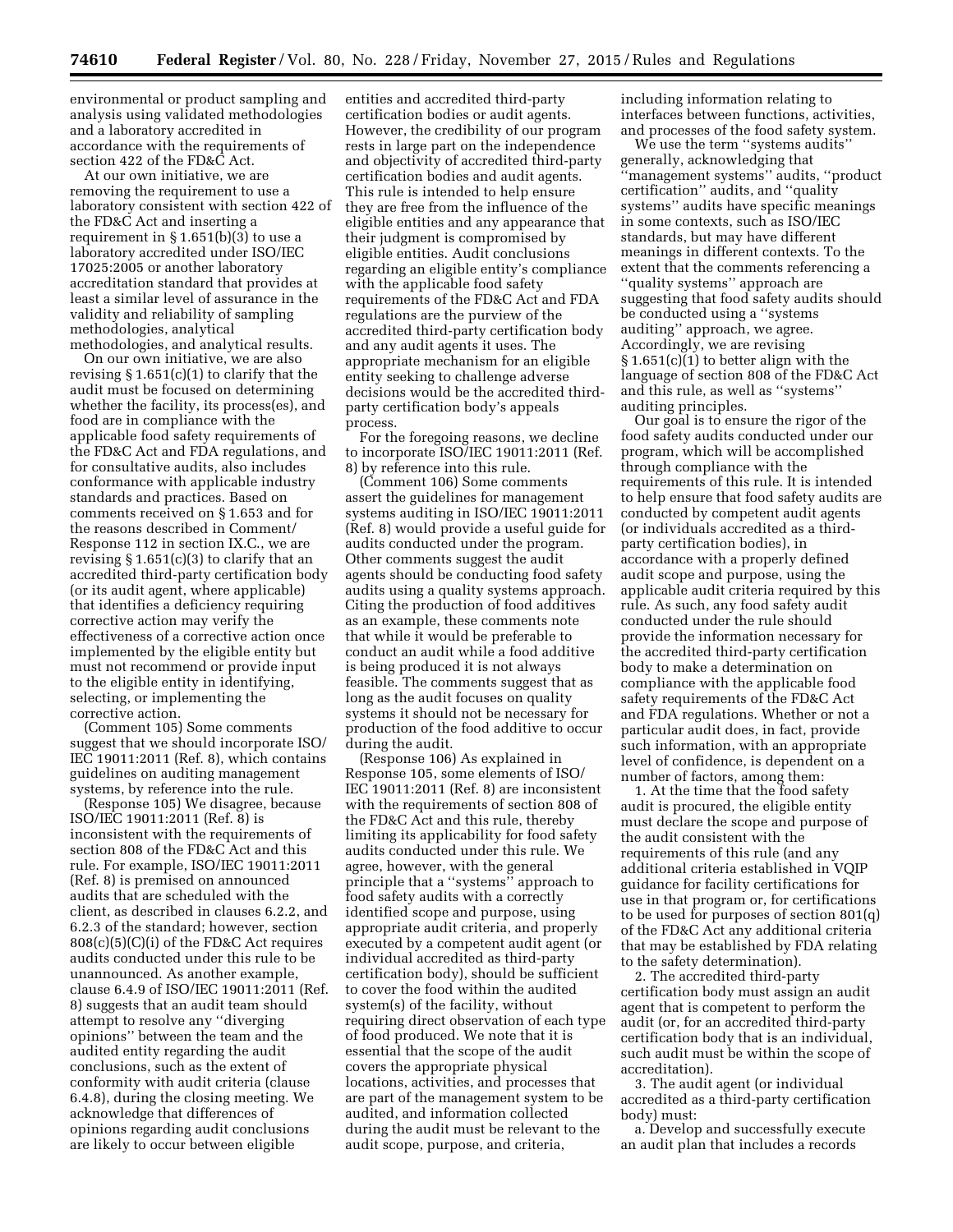review, which may be scheduled, and a subsequent onsite facility examination performed on an unannounced basis within a 30-day window of time according to the facility's operating schedule for the requested audit purpose and scope and using the appropriate audit criteria; and

b. during the audit collect and verify information that is relevant to the audit purpose, scope, and criteria and that will form the basis for the audit findings and conclusions.

We note that this rule establishes the requirements for the third-party certification program but does not establish requirements relating to the use of these certifications for purposes of sections 801(q) and 806 of the FD&C Act. To that end, we urge an eligible entity seeking a regulatory audit for certification to be used for VQIP purposes or for purposes of satisfying a requirement for certification under section 801(q) to ensure that the scope of the regulatory audit it procures, and any food and facility certifications that are issued as a result, will be sufficient to meet FDA requirements under sections 801(q) and 806 of the FD&C Act.

Under section 806 of the FD&C Act, FDA will require facility certifications issued by accredited third-party certification bodies under section 808 as a condition of an importer's eligibility for VQIP. We encourage eligible entities, importers, and accredited third-party certification bodies to consult the VQIP guidance, when finalized, to ensure the proper scope has been established for any regulatory audit conducted to obtain facility certification for VQIP purposes.

Any requirement for certification to satisfy a condition of admissibility under section 801(q) of the FD&C Act would be based on an FDA safety determination relating to specific circumstances, as described in section 801(q)(2). An eligible entity seeking certification from an accredited thirdparty certification body to meet the admissibility requirements under section 801(q) of the FD&C Act must ensure the proper scope has been established for the regulatory audit it procures to address the circumstances behind the 801(q) determination.

(Comment 107) Some comments assert that the audit requirements in proposed § 1.651 are overly detailed and inflexible, contending that accreditation bodies have their own requirements for good auditing practices. The comments also suggest that proposed § 1.651, would be problematic to implement and cite as an example the proposed requirement for unannounced audits,

which the comments say would be inconsistent with the requirements associated with planned audits that apply in other programs.

(Response 107) We understand that some of the requirements in proposed § 1.651 differ from the audit protocols currently used in conducting many third-party audits of food facilities. The comments do not identify the good auditing practices they assert accreditation bodies already require certification bodies to use; however, we are not incorporating ISO/IEC 17021:2011, ISO/IEC 17065:2012, or ISO/IEC 19011:2011 by reference into this rule for the reasons explained in section I.D. We are unable to identify a voluntary consensus standard that would encompass the audit practices required by section 808 of the FD&C Act (*e.g.,* unannounced audits and notification of conditions that could cause or contribute to a serious risk to public health) as well as other practices the statute allows (*e.g.,* audit agents conducting both consultative and regulatory audits). In the absence of existing standards that would adequately address the food safety audit requirements of section 808 of the FD&C Act, § 1.651 offers accredited third-party certification bodies and audit agents the requirements needed to conduct food safety audits in the manner the statute contemplates and requires.

The comment asserting that proposed § 1.651, would be problematic to implement cited as an example the proposed requirement for unannounced audits in § 1.651(c)(1). We acknowledge that most audits are scheduled, and a program involving unannounced audits will require changes in the current usual practices of accredited third-party certification bodies and eligible entities. However, section 808(c)(5)(C)(i) of the FD&C Act specifically requires audits performed under this rule to be unannounced. As described in Response 106, proposed § 1.651(c)(1) was designed to provide flexibility to accredited third-party certification bodies and eligible entities, while fulfilling this statutory requirement. Without additional examples or other details in the comments to explain why the other audit protocols in proposed§ 1.651(a) would be problematic to implement, we decline to revise § 1.651(a)(2) to (4) in response to the comments.

(Comment 108) In addition to comments described in section III.E. regarding the impracticality of unannounced audits, some comments contend that unannounced audits would be impractical and inefficient for any food safety audit (*e.g.,* regulatory

audits) conducted under this rule. Other comments express concern about implementing unannounced audits at farms that may be geographically isolated, while offering support for unannounced audits in principle.

Other comments note that unannounced audits are conducted for operations participating in the Leafy Greens Marketing Agreements (LGMAs) in California and Arizona and in the California Cantaloupe Marketing Order (CCMO), asserting it is feasible to conduct audits of seasonal operations during harvest activities, observing practices and programs in the field and facility. Some comments suggest that unannounced audits provide a more realistic view of the entity's compliance status than planned audits do.

Some comments endorse the approach of a planned records review prior to an unscheduled site audit occurring at any point during a 30-day operating window. Other comments ask us to clarify in the final rule which parts of a food safety audit may be performed on a scheduled basis and which parts must be performed on an unannounced basis within a 30-day window.

(Response 108) We decline to revise our approach to unannounced audits under  $\S 1.651$ , as section  $808(c)(5)(c)(i)$ of the FD&C Act explicitly requires that audits be unannounced. We are, however, adding language to § 1.651(c)(1) to clarify that the records review portion of a food safety audit may be scheduled with an eligible entity and, through revisions to § 1.651(c)(2), are requiring the records review to occur before the onsite facility examination portion of the audit, consistent with the description in the preamble to the proposed rule (78 FR 45782 at 45811 to 45812). We are retaining the requirement in  $\S 1.651(c)(1)$  to conduct an unannounced audit through an unscheduled onsite facility examination at any time during the 30-day timeframe identified pursuant to § 1.651(a)(1)(ii).

As discussed in the preamble to the proposed rule (78 FR 45782 at 45811), when developing the audit protocols to implement the statutory requirement for unannounced audits, we considered the British Retail Consortium (BRC) Global Standard for Food Safety (Ref. 22) unannounced audit option to help us ensure that our approach to unannounced audits would be practical and feasible to implement. The BRC unannounced audit option provides for a ''Good Manufacturing Practices-type audit'' to be unannounced, while a separate records review could occur during a planned visit. We have concluded that it is reasonable and appropriate to interpret the statutory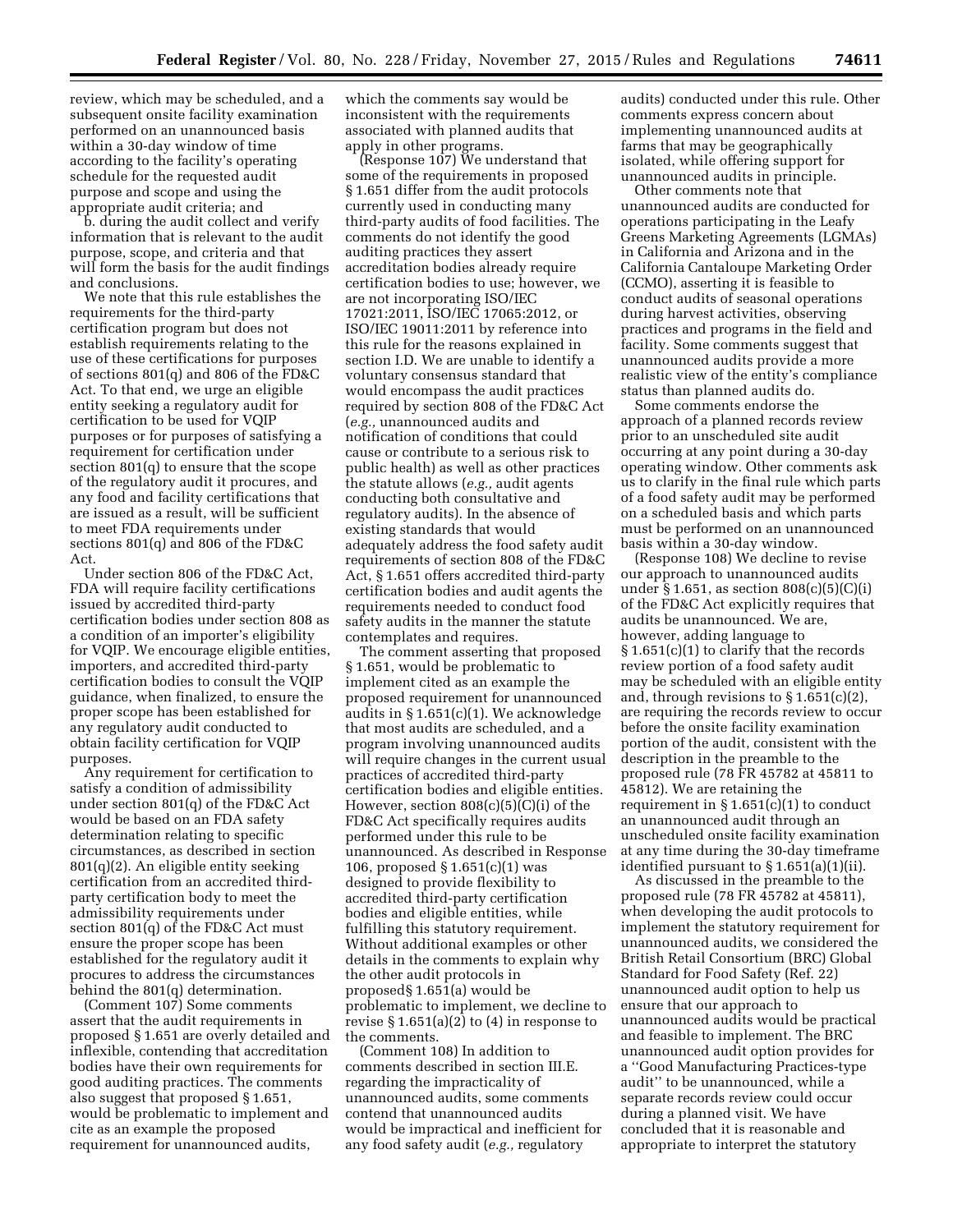requirement for unannounced audits to allow a record review to be conducted during a planned visit to the eligible entity, provided that the onsite audit is conducted on an unannounced basis. In addition, as discussed previously, we have revised § 1.651(c)(2) to require that the records review must precede the onsite examination to facilitate the facility visit.

We agree with comments suggesting that unannounced audits are feasible and note, for example, that another GFSI-benchmarked scheme, the Safe Quality Food Code in July 2014 began implementing an unannounced audit component, wherein unannounced audits are mandatory for every third audit (Ref. 23). Additionally, while we appreciate the concern expressed by comments regarding the implementation of unannounced audits at farms that may be geographically isolated, we believe the examples cited by comments of unannounced audits of participants that are performed at least once each year under the LGMA and the CCMO are persuasive in demonstrating the feasibility of unannounced audits for primary production. Moreover, the requirements for audits specified in the statute and our experiences planning foreign inspections lead us to believe that the requirement for a 30-day operating window will assist in preventing logistic problems associated with unannounced audits in geographically isolated areas. For the foregoing reasons, we have concluded that the unannounced audit protocol in § 1.651(a)(1) is practical and efficient to implement, while meeting the requirements of section 808(c)(5)(C)(i) of the FD&C Act.

(Comment 109) Some comments suggest that FDA increase the window of time between the records review, which informs the audit planning, and the unannounced site audit, which examines the facility, its process(es), and food for compliance with the applicable food safety requirements of the FD&C Act and FDA regulations. To maximize the element of surprise while ensuring the relevance of the records review to the conduct of the site audit, the comments suggest we should expand the timeframe to allow the audit agent to conduct the site audit any time during a 90-day period.

(Response 109) Food safety audits conducted under this program, particularly regulatory audits for certification purposes, often are time sensitive in nature, because they are necessary for issuance of certifications that are used facilitate trade. Establishing a lengthy window of time during which an unannounced audit

could occur could have significant implications, for example, where certification is used in satisfying a condition of admissibility for a food subject an FDA safety determination under section 801(q) of the FD&C Act. A lengthy window of time for an unannounced audit to be conducted also could hinder participation in the VQIP program under section 806 of the FD&C Act, which requires an importer to provide facility certification as a condition of participation. In light of the foregoing, we do not believe it would be reasonable to extend the length of time between records review and the site audit from 30 to 90 days.

## *C. What must an accredited third-party certification body include in food safety audit reports? (§ 1.652)*

Proposed § 1.652 would implement section 808(c)(3)(A) of the FD&C Act, which authorizes FDA to establish the requirements for audit reports that an accredited third-party certification body would need to prepare as a condition of its accreditation. The statute specifies that such report of an audit must include: (1) The identity of the persons at the eligible entity responsible for compliance with food safety requirements; (2) the dates and scope of the audit; and (3) any other information FDA requires that relates to or may influence an assessment of compliance.

Proposed § 1.652(a) would specify the form of consultative audit reports, which would include: The name, address, and unique facility identifier (UFI) of the facility subject to audit; the name, address, and UFI of the eligible entity (if it differs from the facility); the contact information for the person(s) responsible for food safety compliance at the facility; the dates and scope of the consultative audit; and any deficiency(ies) observed during the audit that require corrective action(s) and the date on which such corrective action(s) were completed. Proposed § 1.652(a) would require that a consultative audit report be prepared by no later than 45 days after completing the audit and would require preparing the report in English and maintaining it as a record under proposed § 1.658.

Proposed § 1.652(b) would specify the form of regulatory audit reports, which would include: (1) The name, address, and UFI of the facility subject to audit; (2) the FDA food facility registration number (where applicable); (3) the name, address, and UFI of the eligible entity (if it differs from the facility); (4) the contact information for the person(s) responsible for food safety compliance at the facility; (5) the dates and scope of the regulatory audit; (6) the process(es)

and food(s) observed during the audit; (7) whether sampling and laboratory analysis is used in the facility; (8) recent food recalls; (9) recent significant changes at the facility; and (10) any food or facility certifications recently issued to the entity. With respect to deficiencies and corrective actions, proposed § 1.652(b) would require the accredited third-party certification body to include in the regulatory audit report any deficiency(ies) observed during the audit that meet FDA's Class I and Class II recall standards—*i.e.,* the deficiency(ies) present(s) a reasonable probability that the use of or exposure to the violative product will cause serious adverse health consequences or death; or may cause temporary or medically reversible adverse health consequences or where the probability of serious adverse health consequences is remote, and the corrective action plan for any identified deficiency unless the corrective action was implemented immediately and verified onsite by the accredited third-party certification body. Proposed § 1.652(b) also would require that a regulatory audit report be submitted to FDA electronically, in English, by no later than 45 days after completing the audit.

Under proposed § 1.652(c), an accredited third-party certification body would have to submit to FDA an audit report for any regulatory audit it conducts, regardless of whether the certification body issued a certification based on the results of the regulatory audit. Proposed § 1.652(d) would require an accredited third-party certification body to implement written procedures for receiving and addressing challenges from eligible entities contesting adverse regulatory audit results and would require them to maintain records of such challenges under proposed § 1.658.

On our initiative, we revised paragraphs (a) and (b) of § 1.652 to clarify that an accredited third-party certification body must provide a copy of a consultative audit report or regulatory audit report (respectively) to the eligible entity. We also on our own initiative added a requirement for the accredited third-party certification body to include in the audit report the FDA Establishment Identifier (FEI) of the facility audited and the FEI of the eligible entity, if different than the FEI for the audited facility to help verify the identity of the facility and eligible entity based on information contained in FDA's database of FEIs. Further, we aligned the elements of the consultative audit report and regulatory audit report; for example, we redesignated proposed paragraph (a)(5) as (a)(6) and added a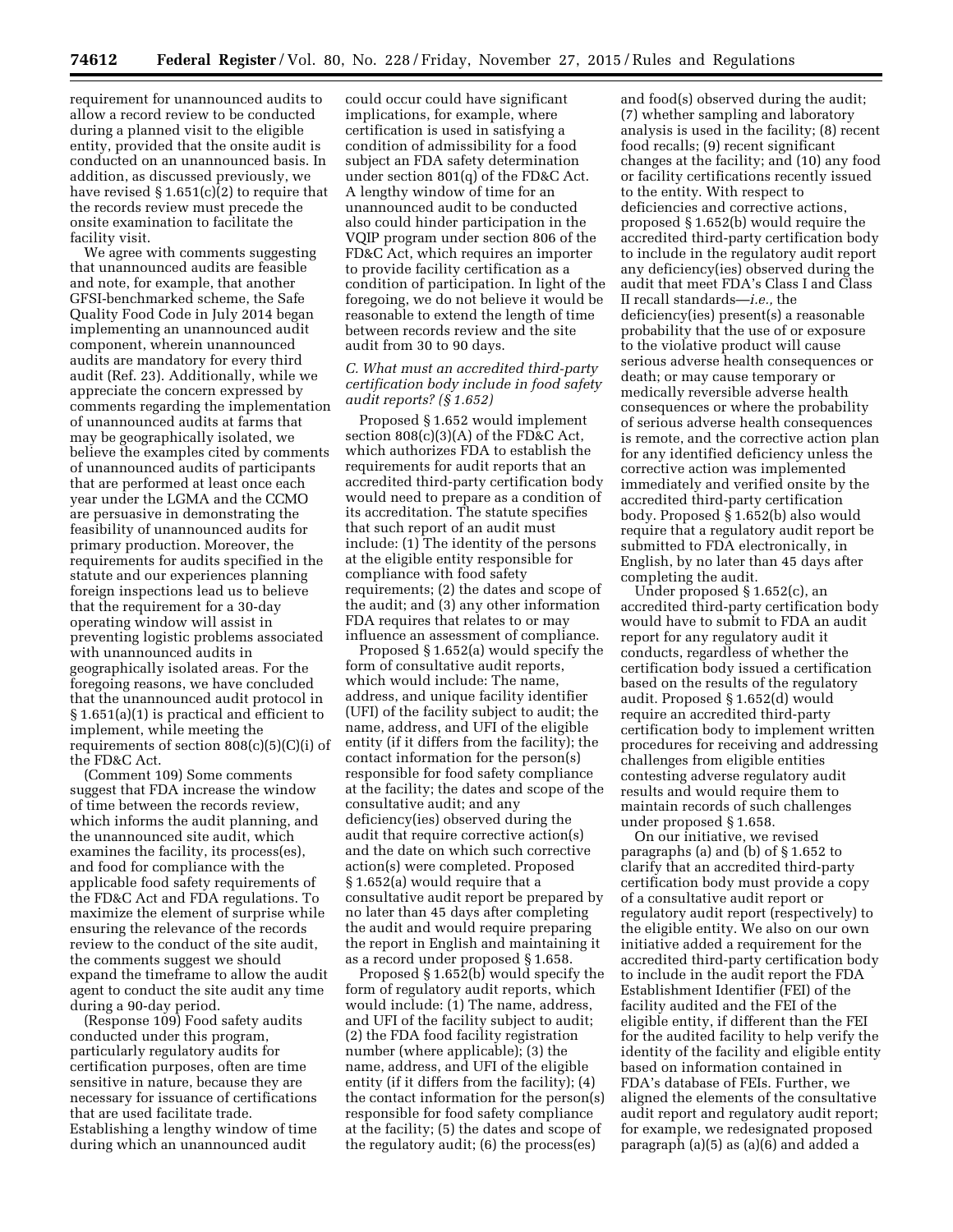new paragraph (a)(5) to require that the consultative audit report include the processes and foods observed during the consultative audit. Additionally, on our own initiative we revised § 1.652(d) to clarify that an accredited third-party certification body must notify an eligible entity of a denial of certification.

(Comment 110) Several comments raise concerns regarding the requirements that would apply to consultative audit reports under proposed § 1.652(a). The comments assert that because consultative audits are specifically intended to be for internal purposes, FDA should delete proposed § 1.652(a) and should not propose any requirements for consultative audit reports. Other comments suggest that we remove the proposed requirement to prepare a consultative audit report no later than 45 days after conducting the audit, asserting the deadline is infeasible. Still other comments suggested we should allow consultative audit reports to be prepared and maintained in languages other than English.

Some comments interpret proposed § 1.652(a) to require consultative audit reports to be submitted to FDA. Other comments urge us to emphasize to industry that proposed § 1.652(a) would only require accredited third-party certification bodies to maintain consultative audit reports in their records and not submit them to FDA, and that FDA could only access consultative audit reports in circumstances meeting the serious adverse health conditions or death to humans or animals (SAHCODHA) standard for records access under section 414 of the FD&C Act. Other comments note that the proposed rule was silent on the protection of proprietary information in audit reports.

(Response 110) We disagree with comments suggesting that because consultative audits are for internal purposes only, FDA is precluded from imposing any requirements for consultative audit reports prepared by accredited third-party certification bodies under this rule. Section 808(c)(3)(A) of the FD&C Act requires certain elements to be included in reports for all food safety audits. This includes both consultative audits and regulatory audits, which are the two types of audits described in section 808(c)(4)(B) of the FD&C Act. Section 808(c)(3)(A) sets a 45-day deadline for the preparation of all audit reports, including consultative audit reports, and sets a separate requirement that the audit reports for regulatory audits be submitted. Section 808(c)(3)(A) of the

FD&C Act also gives FDA discretion to designate the form and manner of audit reports and to require accredited thirdparty certification bodies to include in audit reports other information that relates to or may influence an assessment of compliance with the FD&C Act. In light of these statutory provisions, we decline the suggestions to delete proposed § 1.652(a) or to remove the proposed 45-day deadline for preparation of a consultative audit report.

We are, however, removing the proposed requirement in § 1.652(a) that consultative audit reports would need to be prepared and maintained in English in the accredited third-party certification body's records. As explained in Response 59, we are removing the proposed requirements for recognized accreditation bodies and accredited third-party certification bodies to create and maintain records that do not need to be submitted to FDA, outside of a specific request, under this rule in English.

We disagree with comments suggesting that § 1.652(a) should require accredited third-party certification bodies to submit consultative audit reports to FDA. We note that section 808(c)(3)(A) only requires the submission of regulatory audit reports. Because consultative audits are for internal purposes, we consider it appropriate to require the maintenance of these reports, but not the submission of the reports. Under section 808(c)(3)(C) of the FD&C Act, we could only access consultative audit reports in circumstances meeting the standard for records access under section 414 of the FD&C Act.

With respect to protection of proprietary information in consultative audit reports submitted to or obtained by FDA, we note that the final rule includes new provision § 1.695, which addresses disclosure and the protection of trade secrets and confidential commercial information under applicable law.

(Comment 111) Some comments support our proposal to require that consultative audit reports under proposed  $\S 1.652(a)(2)$  and regulatory audit reports under proposed § 1.652(b)(1)(i) and (b)(2) include UFIs for audited facilities and for eligible entities (where different from audited facilities). In the preamble to the proposed rule (78 FR 45782 at 45812), we solicited comment on whether a UFI should comprise a Data Universal Numbering System (DUNS®) number and Global Positioning System (GPS) coordinates for an audited facility and

for the eligible entity (if different from the audited facility).

Some comments support using DUNS® numbers in UFIs for eligible entities and audited facilities, asserting that approximately 230 million establishments around the world have DUNS® numbers. The comments assert that DUNS® numbers are easy to obtain and free to the establishment. Comments also emphasize that the use of DUNS® numbers would be particularly helpful under the thirdparty certification rule, because the numbers help to determine corporate ''families''—*e.g.,* related establishments.

Other comments oppose using DUNS® numbers as UFIs, contending that DUNS® numbers are not widely used outside the United States and frequently have errors. Some of these comments propose alternatives to DUNS® numbers, including: GPS coordinates, FDA's food facility registration numbers, or the U.S. Internal Revenue Service taxpayer identification numbers which comments suggest foreign companies can request from U.S. Customs and Border Protection.

(Response 111) We received valuable input in response to our solicitation of comments on UFIs for audited facilities and eligible entities. Having a UFI for eligible entities (and audited facilities if different) would be useful to FDA in identifying an eligible entity that does not already have a numerical identifier in one of FDA's databases. For example, farms generally are not required to register with FDA under section 415 of the FD&C Act, so they would not have an FDA Food Facility Registration Number, unless they conduct activities for which such registration is required, and some eligible entities may not have been assigned an FDA Facility Establishment Identifier.

We note that FDA currently is considering whether to require UFIs for regulated establishments, such as facilities as defined in 21 CFR 1.227, and the types of numbering systems that might be used for UFIs. Under this final rule, an accredited third-party certification body will be required to include a UFI for an audited facility and for an eligible entity (if different from the audited facility) in a consultative audit report under § 1.652(a)(1)(i) and (a)(2), and a regulatory audit report under § 1.652(b)(1)(i) and (b)(2), if FDA designates a UFI system.

(Comment 112) Some comments focus on proposed § 1.652(a)(5), which would require a consultative audit report to include any deficiencies observed that require corrective action, the corrective action plan, and the date corrective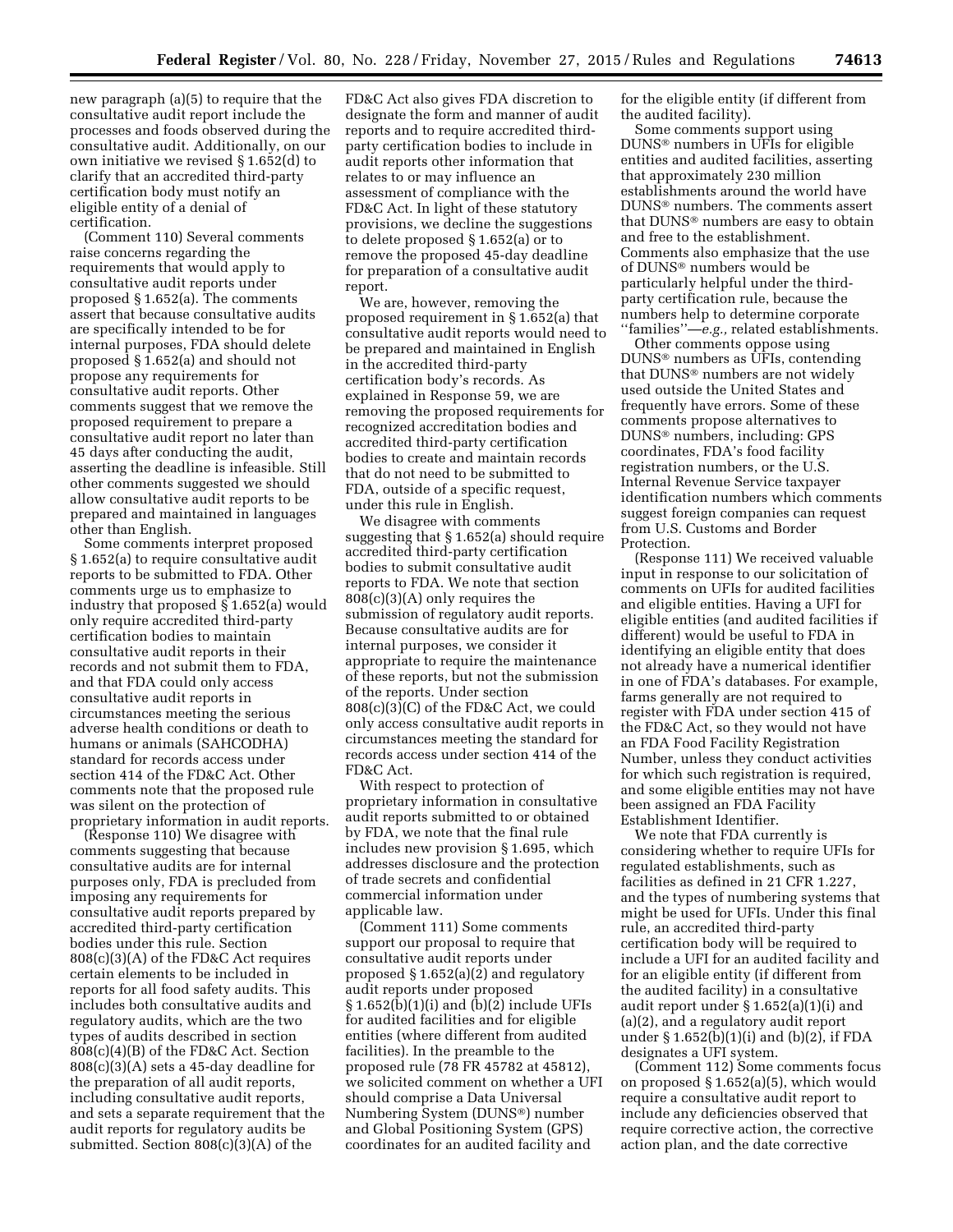actions were completed. Some comments ask us to clarify what information about deficiencies should be included in consultative audit reports. The comments distinguish between FDA investigators who collect physical evidence during inspections and third-party certification bodies who typically observe process(es), review records, and cite nonconformity to standards—*e.g.,* ''Canning retort time did not meet x temperature for y time of the scheduled process.'' Other comments ask FDA to clarify that the eligible entity, not the audit agent, would be responsible for corrective actions, including analyzing the cause of the nonconformity and developing corrective actions to address the nonconformity. These comments support the proposed requirement to require documentation and verification of corrective actions, whether through document review or onsite audits.

(Response 112) As the comments suggest, third-party certification bodies commonly describe their audit findings in terms of conformity or nonconformity with audit criteria, such as a GFSIbenchmarked food safety scheme or the ISO/TS 22003:2013 series of food safety standards (Ref. 24). Under section 808 of the FD&C Act, accredited third-party certification bodies examine eligible entities and their foods for compliance with the applicable food safety requirements of the FD&C Act and FDA regulations and, for consultative audits, also assess conformity with applicable industry standards and practices.

Under proposed § 1.652(a)(5), a consultative audit report would identify any deficiencies observed by audit agent, which we intended would encompass any deficiency that relates to or may influence the accredited thirdparty certification body's determination of whether the eligible entity is in compliance with the applicable food safety requirements of the FD&C Act and FDA regulations. We were not proposing to require that consultative audit reports include information on an observation solely related to a nonconformity with industry standards or practices that FDA does not implement or enforce. An observation relating to both a nonconformity with an industry standard or practice and a deficiency that relates to or may influence a compliance determination would need to be included in the audit report as a deficiency under proposed § 1.652(a)(5). In response to comments, we are revising  $\S 1.652(a)(5)$ , renumbered as  $\S 1.652(a)(6)$ , to clarify that a consultative audit report must include any deficiency that relates to or may influence a determination of

compliance with the applicable food safety requirements of the FD&C Act and FDA regulations and information on the corrective action(s) to address such deficiency.

We agree with comments distinguishing between the roles of eligible entities (who must identify and implement effective corrective actions) and accredited third-party certification bodies and their audit agents (who identify deficiencies and verify that effective corrective actions have been implemented). After identifying deficiencies that will require corrective action, accredited third-party certification bodies and their audit agents must maintain their impartiality by allowing eligible entities to select the appropriate corrective actions to employ. To recommend or suggest corrective actions to eligible entities during consultative or regulatory audits would undermine the objectivity of the third-party certification bodies or audit agents in performing their critical task of verifying the effectiveness of the corrective actions once implemented. To address this concern, we have elected to revise  $\S 1.651(c)(3)$  as described in section IX.B., because we believe this issue is better addressed as part of the protocols for audits conducted under subpart M.

(Comment 113) Some comments assert that proposed § 1.652(b) is unnecessary, because many of the elements of regulatory audit reports that we propose already are commonly included in audit reports. The comments contend that listing specific elements to be included in a regulatory audit report would be too prescriptive and would stifle creativity. Other comments suggest that proposed § 1.652(b) is overly broad, and the comments object to the elements of the audit reports. Some comments assert that reporting of recent recalls is unnecessary because this is information already in FDA's possession. Still other comments note that documents that are routinely part of an audit process may contain critical business information. These comments suggest that FDA should consider a ''tiered'' approach, by requiring only summary reports on audit results to be submitted to FDA, not proprietary information.

Other comments support proposed § 1.652(b) and the data elements we proposed to require in regulatory audit reports. Some of these comments seek additional information on the form and manner of submitting this information to FDA. The comments also ask whether the regulatory audit reports will be publicly released.

(Response 113) We disagree with comments suggesting that proposed § 1.652(b) is unnecessary because the information we proposed to require in regulatory audit reports already is included in the audit reports prepared by third-party certification bodies. Although many of the elements required to be included in the reports under this rule are currently being included in audit reports prepared by third-party certification bodies, it is important that we require the elements included in this final rule because they are essential to the preparation of audit reports that are consistent with the purpose of this program.

We disagree with the comments asserting that proposed § 1.652(b) is overly broad and the comments contending that the provision is overly prescriptive. Section 808(c)(3)(A) of the FD&C Act requires that audit reports include the dates and scope of the audit and the identity of the persons at the audited eligible entity responsible for compliance with food safety requirements. Section 808(c)(3)(A) of the FD&C Act also gives FDA discretion to require that audit reports include other information that relates to or may influence an assessment of compliance with the FD&C Act. Under proposed § 1.652(b), a regulatory audit report would include the elements required by the statute, as well as the following information: Identifying information for the eligible entity (and for the facility, if different from the eligible entity); the food(s) and process(es) observed; any deficiencies observed during the audit that relate to an FDA Class I or Class II recall situation; and the corrective action plan for such deficiencies. We also proposed to require the regulatory audit report to indicate whether any sampling and laboratory analysis is used in the facility and whether in the 2 years preceding the audit the entity: Issued a food safety-related recall; made significant changes in the facility, its process(es), or products; or was issued any food or facility certifications.

As to the elements of the regulatory audit report in proposed § 1.652, we note that paragraphs (b)(1) and (2) provide identifying information for the eligible entity (and the facility audited, if different than the eligible entity) and paragraphs (b)(3) and (5) contain the elements required by section 808(c)(3)(A) of the FD&C Act. We agree with comments asserting that it is not be necessary to include information in regulatory audit reports that is already in FDA records; therefore, we are removing the proposed requirements in § 1.652(b)(9) and (11) to report information on food-safety related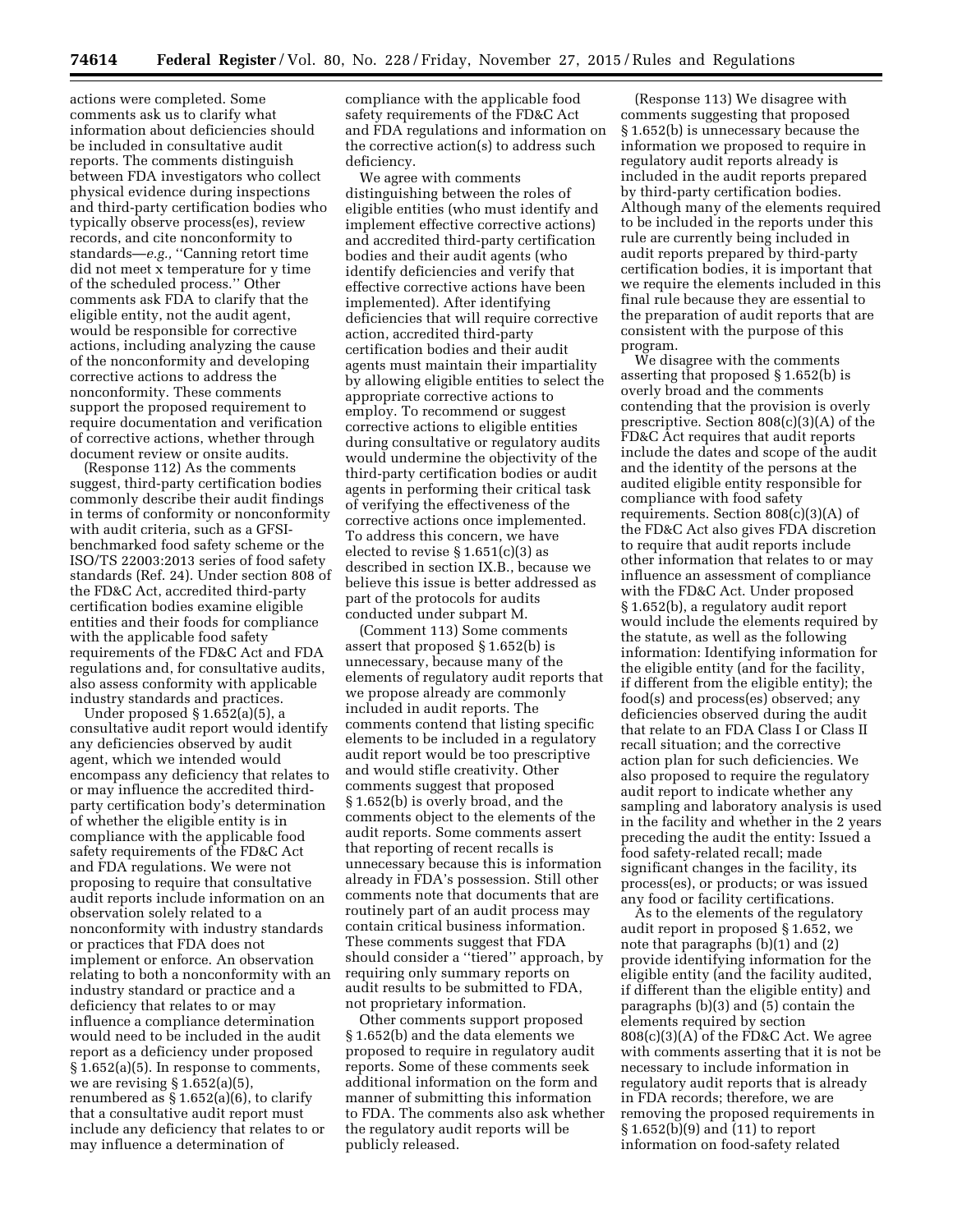recalls conducted by the eligible entity and food and facility certifications issued to the eligible entity in the 2 years preceding the audit. We are retaining the other elements of the regulatory audit report under proposed § 1.652(b)(4), (6) to (8), and (10)—*i.e.,*  whether the facility uses sampling and laboratory analysis, whether the entity has made significant changes to the facility, its process(es), or products during the 2 years preceding the audit; the foods and process(es) that were observed, as well as any deficiencies related to a Class I or Class II recall situation and the corrective action plans for deficiencies—because they are related to or influential to a determination of compliance with the applicable food safety standards of the FD&C Act and FDA regulations.

As discussed in Response 67, we intend to provide additional instructions relating to the form and manner of submitting information to FDA. We also acknowledge comments' concerns about the protection of proprietary information in regulatory audit reports submitted to FDA. Information submitted to FDA is subject to public disclosure and under part 20, and we are including new § 1.695 on public disclosure in section XIII.F of this final rule.

(Comment 114) Some comments contend that the submission of regulatory audit reports under proposed § 1.652 would ''empower'' accredited third-party certification bodies as ''de facto'' regulatory authorities.

(Response 114) We disagree. Nothing in section 808 of the FD&C Act or in the proposed rule would empower accredited third-party certification bodies to implement or enforce the FD&C Act or FDA regulations. Further, section 808(h) of the FD&C Act clearly states that audits performed under this section shall not be considered inspections under section 704 of the FD&C Act, which governs FDA inspections.

(Comment 115) Some comments assert that regulatory audit reports should be submitted to FDA only when there are questions about product safety. Some comments suggest that proposed § 1.652(b) could be onerous because it would require regulatory audit reports to be submitted to FDA in English by no later than 45 days after the audit was completed. The comments assert that a lack of auditor capacity in countries that export food to the United States could make it difficult for accredited thirdparty certification bodies to meet the 45 day deadline and suggest that FDA should consider adjusting the deadline for regulatory audit report submission in light of factors such as auditor capacity and the needs of seasonal producers. Other comments support the proposed 45-day deadline for audit report submission, noting that many audit reports currently take more than 45 days to complete, some taking nearly a year to be issued. Still other comments focus on the proposed requirement in § 1.652(b) to submit regulatory audit reports in English, urging us to accept reports in various languages, including Spanish.

(Response 115) Section 808(c)(3)(A) of the FD&C Act requires as a condition of accreditation that regulatory audit reports to be submitted to FDA within 45 days after conducting the audit. Accordingly, we decline the suggestion to limit the submission of regulatory audit reports to circumstances where there are questions about product safety. We also decline to extend the statutory 45-day deadline for submission of a regulatory audit report.

We believe that allowing regulatory audit reports to be submitted in languages other than English, as some comments suggest, would create unnecessary obstacles to our program management and oversight. For example, we may review a regulatory audit report to assist us in deciding whether to accept a certification or to reject the certification after determining that is not valid or reliable. If we were to allow regulatory audit reports to be submitted in languages other than English, we might have to wait weeks for a translation. Such a delay would postpone our decision on whether to accept or refuse the certification and might have negative effects on the flow of trade.

(Comment 116) Some comments oppose a proposal to use DUNS® numbers in UFIs for audited facilities and eligible entities that would be required to be submitted to FDA in regulatory audit reports under proposed § 1.652(b)(1)(i) and (b)(2). The comments suggest that using DUNS ® numbers in UFIs would create a monopoly for Dun and Bradstreet (D&B) and give D&B an unfair competitive advantage. The comments also express concern that establishments will face increased pressure to buy other D&B products. Other comments suggest that DUNS ® numbers are not used outside the United States because, for example, DUNS® numbers require data such as street names, telephone numbers and other data points that small producers located outside the United States might not have. Instead, these comments suggest, FDA should use GPS latitude and longitude coordinates as UFIs.

Some other comments express support for UFI requirements that would include the use of DUNS® numbers in UFIs for audited facilities and eligible entities. The comments assert that because DUNS® numbers are widely used, it would be reasonable for FDA to require DUNS® numbers to be used in UFIs under the third-party certification program.

(Response 116) As explained in Response 111, FDA currently is considering whether to require regulated establishments to have UFIs and, if so, whether DUNS® numbers should be included in UFIs. As explained previously, under this final rule, an accredited third-party certification body will be required to include a UFI for an audited facility and for an eligible entity (if different from the audited facility) in a regulatory audit report under  $\S 1.652(b)(1)(i)$  and  $(b)(2)$ , if FDA designates a UFI system.

(Comment 117) Some comments agree with proposed § 1.652(b)(4), which would require regulatory audit reports to include information on the process(es) and food(s) observed during the audit. Some comments request clarification of what process(es) and food(s) would need to be observed in a facility with several processes, and other comments ask what information FDA is seeking about the process(es) that were observed during a regulatory audit.

(Response 117) As explained in Response 106, we do not believe that direct observation of each type of food produced under a management system is necessary when an audit covers the appropriate physical locations, activities, and processes that are part of the management system to be audited, and information collected during the audit must be relevant to the audit scope, purpose, and criteria, including information relating to interfaces between functions, activities, and processes of the management system. Therefore, information on the process(es) and food(s) observed by the audit agent (or accredited third-party certification body that is an individual) is useful in light of the scope of the audit and the management system(s) audited.

(Comment 118) Some comments endorse proposed § 1.652(b)(8), which would require the regulatory audit report to include information on whether sampling and analysis is used at the facility being audited. Of the comments that support proposed § 1.652(b)(8), some would further require regulatory audit reports to include reporting of sampling and analytical results of sampling by the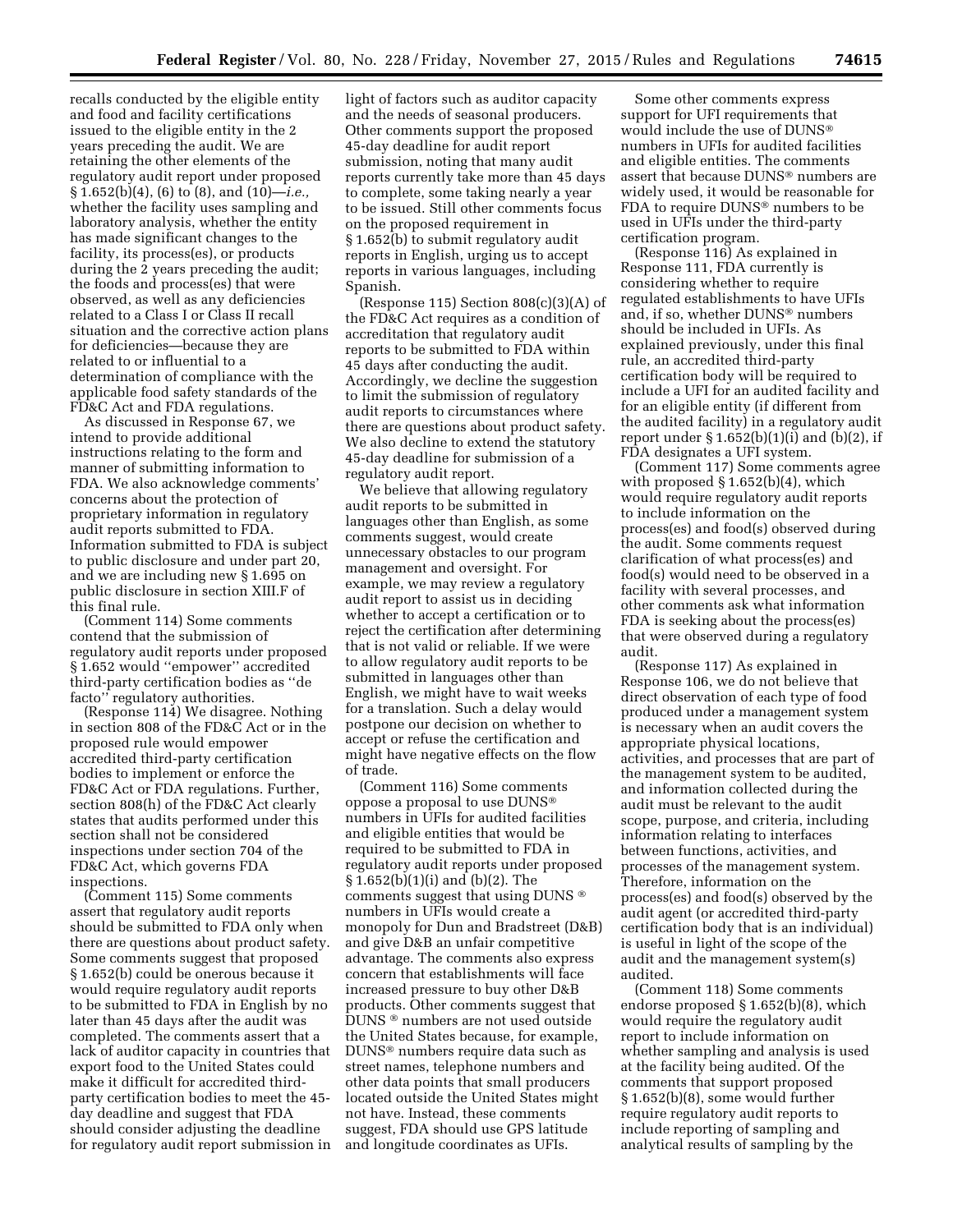eligible entity. Others suggest including analytical results relating to any deficiencies observed during an audit and the effectiveness of corrective actions taken to address the deficiency.

(Response 118) We agree that it is useful for FDA to have information on whether an eligible entity uses sampling and analysis as a tool for verifying the effectiveness of its controls. Section 1.652 does not require sampling or analysis on a routine basis; however, analytical reports must be included in regulatory audit reports if the certification body finds them to be relevant to the any elements of an audit report, such as a verification of corrective actions or in support of a decision not to certify. We note that sampling or analytical reports that are collected as part of a regulatory audit must be maintained as required under  $§ 1.658(a)(3).$ 

(Comment 119) Some comments support proposed § 1.652(b)(9), which would require information on recent recalls to be included in regulatory audit reports. Other comments suggest that requiring recall information to be included in a regulatory audit report might lead to questions about the validity of a certification that the accredited third-party certification body might issue based on the results of its regulatory audit of the eligible entity. Some other comments suggest that requiring an accredited third-party certification body to include information on recent recalls in a regulatory audit report would be duplicative, because FDA should already have information on any recalls of regulated product exported to the United States, and recalls of product that was not exported to the United States would not be relevant to the regulatory audit report.

(Response 119) We agree with comments suggesting that it would be duplicative to require accredited thirdparty certification bodies to include information on recent recalls in regulatory audit reports and are removing proposed § 1.652(b)(9) in the final rule.

(Comment 120) Some comments ask for clarification on proposed § 1.652(b)(11), which would require information on recent certifications to be included in regulatory audit reports. The comments ask whether a certification issued outside of the thirdparty certification program should be included in a regulatory audit report and if so, should the report identify the standards under which the certification was issued.

(Response 120) Requiring information on certifications issued under the third-

party certification program would be duplicative because certifications previously issued by the accredited third-party certification body under the program already would have been submitted to FDA. Further, we see no benefit to requiring the submission of information on certifications issued outside of this program. Accordingly, we are removing proposed § 1.652(b)(11) from the final rule.

(Comment 121) Some comments urge us to create a clear mechanism for eligible entities to appeal adverse audit results.

(Response 121) Under proposed § 1.652(d) an accredited third-party certification body would have to implement written procedures for receiving, evaluating, and deciding on eligible entity challenges to adverse regulatory audit results. We believe this section provides a clear mechanism for eligible entities to be able to appeal adverse regulatory audit results. As explained in Response 36, we are clarifying that persons presiding over such appeals may be internal or external to the accredited third-party certification body.

#### *D. What must an accredited third-party certification body do when issuing food or facility certifications? (§ 1.653)*

The proposed rule describes the activities that an accredited third-party certification body would have to perform when issuing food and facility certifications. Proposed § 1.653 would require the certification body to have conducted a regulatory audit under proposed § 1.651 and to conduct any other activities necessary to determine compliance under the applicable food safety requirements of the FD&C Act and FDA regulations.

No certificate could be issued until the eligible entity took corrective actions to address any deficiencies reported under proposed § 1.652(b)(6), and the corrective actions were verified by the accredited third-party certification body. The verification would need to occur onsite, unless the deficiency was a minor issue. A single audit could result in food and facility certifications or multiple food certifications only if the regulatory audit requirements were met as to each.

Where a certification body uses audit agents, the certification body, not the audit agent, would make the determination whether to issue certification. However, the statute allows for individuals to be accredited as certification bodies; in that circumstance, the same individual would conduct the audit and also determine whether to issue certification.

On our own initiative, we are revising § 1.653(a)(3) to replace the phrase ''assessment made during'' with ''the data and other information'' to clarify what an accredited third-party certification body must consider when determining whether an eligible entity is in compliance with the applicable food safety requirements of the FD&C Act and FDA regulations.

On our own initiative, we are making a number of revisions § 1.653(b). We are revising paragraph (b)(1) to clarify that the accredited third-party certification body may issue a food or facility certification under this subpart for a term of up to 12 months. Throughout paragraph (b)(2) we are specifying that the food or facility certification must contain information about regulatory audits. At our own initiative, we are revising  $\S 1.653(b)(2)(ii)$  and (iii) to require accredited third-party certification bodies to provide the FEI of the audited facility and the FEI of the eligible entity, if different from the audited facility, and we revised § 1.653(b)(2) (iv) to require accredited third-party certification bodies to assign numbers to certifications they issue under the program. We are revising paragraph  $(b)(3)$  to clarify that FDA may refuse to accept any certification for purposes of section 801(q) or 806 of the FD&C Act if we determine that the certification is not valid or reliable. We are also adding new subparagraph (b)(3)(iii) to specify that if the certification was issued without reliable demonstration that the requirements of paragraph (a) were met, we may determine that the certification is not valid or reliable.

(Comment 122) Some comments contend that proposed § 1.653(a)(2) would require accredited third-party certification bodies to perform onsite verifications of corrective actions in situations where other methods of verification would be adequate. The comments assert that, by requiring onsite verification for any corrective action (other than an action taken to address recordkeeping deficiencies), the proposed rule would impose undue costs on eligible entities and would exacerbate issues of auditor capacity.

The comments suggest that we allow for remote verification of corrective actions through photographs, live webcam transmissions, and any other means that would provide evidence that corrective action has been taken and the eligible entity is in compliance with the FD&C Act. The comments suggest that FDA may, in its discretion, require onsite visits to confirm that corrective actions were taken in extraordinary situations where efforts short of onsite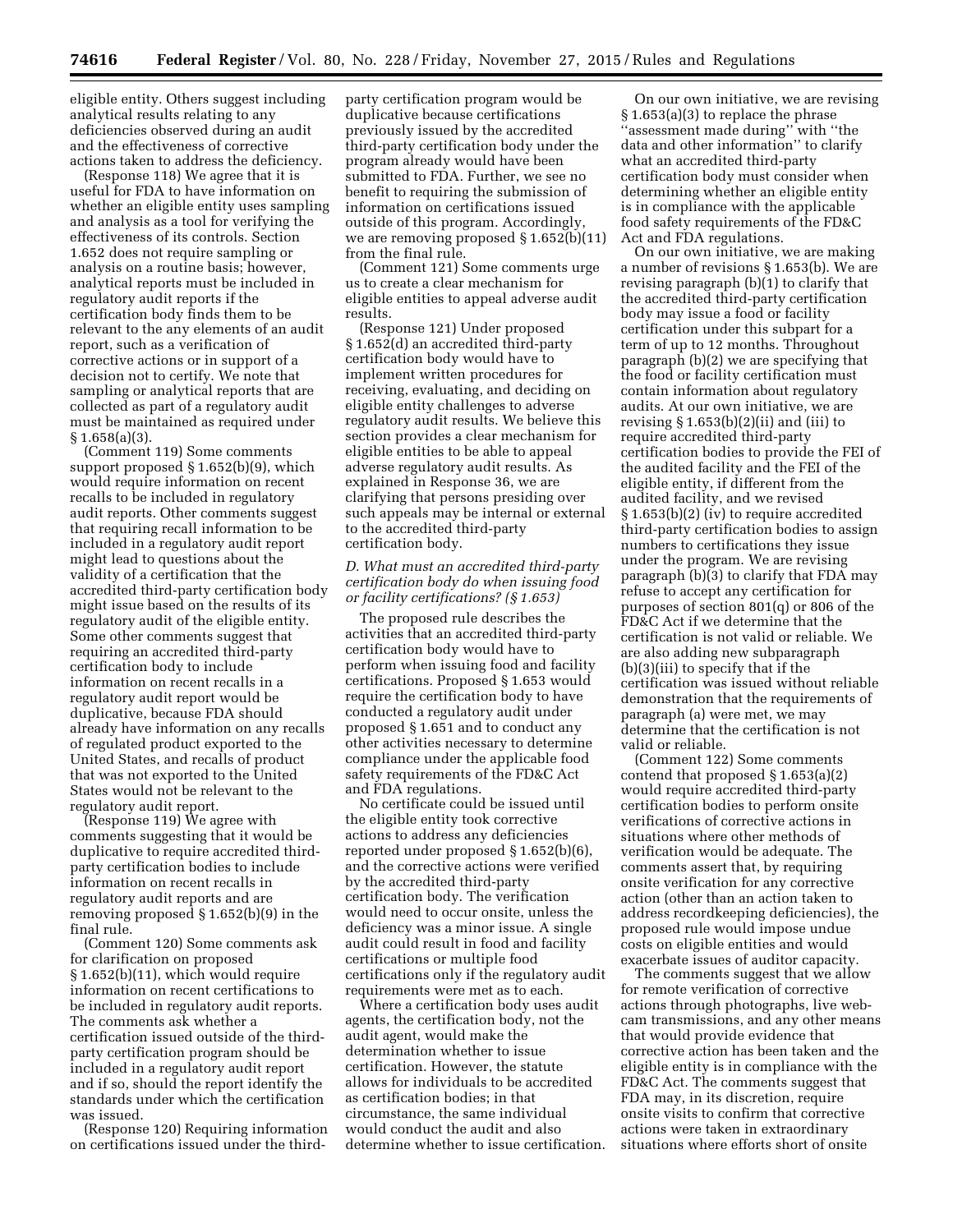observation would be insufficient to protect the public, such as in Class I recall situations. Some comments urge us to follow the requirements of ISO/IEC 17021:2011 (Ref. 6) for verification of corrective actions.

(Response 122) We agree that onsite verification of corrective actions would not be necessary to address every deficiency identified in a regulatory audit report under proposed § 1.652(b)(6). ISO/IEC 17021:2011 (Ref. 6) (clauses 9.1.12–9.1.13) describes a range of activities—from document review to onsite verification to additional full audits—that a third-party certification body may use verifying the effectiveness of corrective actions. Remote verification may be appropriate where it would provide an adequate basis for the accredited third-party certification body to determine that the eligible entity had implemented effective corrective action(s) to address the identified deficiency or deficiencies. Accordingly, we are revising § 1.653(a)(2) to expand the methods of verification an accredited third-party certification body may use to verify corrective actions for deficiencies identified in § 1.652(b)(6), except that corrective actions in a facility that was the subject of a notification under § 1.656(c) must be verified onsite.

(Comment 123) Some comments urge FDA to establish qualifications for the individuals accredited third-party certification bodies would use to make certification decisions. The comments suggest that an accredited third-party certification body should use a panel of experts with appropriate industry or regulatory experience to make certification decisions on behalf of the body. Other comments urge FDA to identify the criteria an accredited thirdparty certification body should use in determining whether to issue certification under section 808 of the FD&C Act.

(Response 123) We agree with the comments suggesting that individuals involved in compliance determinations and certification decisions under section 808 of the FD&C Act must be appropriately qualified for those responsibilities. We agree that decisions on certification should be made by individuals other than audit agents who conducted the regulatory audits that would form the basis for the decisions on certification, except individuals accredited as third-party certification bodies may perform regulatory audits and issue certifications based on the results of regulatory audits they performed. An assessment for accreditation of a third-party certification body under § 1.642 would

focus not only on its competency and capacity for auditing food facilities but also on its capacity to review audit results to determine compliance with applicable food safety requirements for purposes of certification. While an accredited third-party certification body may wish to use a panel of experts for certification decisions, it is not necessary under this rule.

(Comment 124) Some comments suggest that certifications issued under section 808 of the FD&C Act should clearly delineate the scope of products and processes covered by the certification.

(Response 124) Proposed § 1.653(b)(2)(iv) and (vi) would require the certification to include both the scope of the audit and the scope of the food or facility certification. We believe the concern about the scope of products and processes covered by the food or facility certification is adequately addressed by the proposed rule, and we are retaining these provisions in the final rule.

*E. When must an accredited third-party certification body monitor an eligible entity that it has issued a food or facility certification? (§ 1.654)* 

Proposed § 1.654 would require an accredited third-party certification body to conduct monitoring of an eligible entity if the certification body has reason to believe that an eligible entity to which it issued a certification may no longer be in compliance with the FD&C Act.

(Comment 125) Comments endorsing proposed § 1.654 suggest that FDA establish criteria for the ''reason to believe'' standard—that is, the circumstances FDA believes would trigger a requirement for an accredited third-party certification body to monitor an eligible entity. The comment further suggests that FDA should make these criteria available for public comment.

(Response 125) FDA declines to codify specific criteria that would trigger the need for an accredited thirdparty certification body to conduct monitoring of an eligible entity to determine whether the entity is still in compliance with applicable requirements, as such criteria would be fact-specific and FDA cannot contemplate all situations that would require such monitoring. FDA envisions that the circumstances that might trigger monitoring under § 1.654 are ones that may affect the eligible entity's capability to continue to comply with the applicable food safety requirements of the FD&C Act and FDA regulations, such as: (1) Significant changes to the audited facility, such as capital

improvements; (2) major changes to the eligible entity's management system and processes; or (3) changes to the scope of operations, such as changes in manufacturing processes, that may affect the compliance status of an eligible entity.

(Comment 126) Other comments urge FDA to require an accredited third-party certification body to notify an eligible entity immediately upon determining that monitoring of the eligible entity prior to recertification would be necessary.

(Response 126) We decline the suggestion to require notification of an eligible entity prior to monitoring under § 1.654, as we believe it is more appropriate for the accredited thirdparty certification body to decide based on the circumstances whether it should alert an eligible entity it has certified that monitoring is necessary or conduct unannounced monitoring activities. An accredited third-party certification body may choose to notify an eligible entity before conducting monitoring activities that are unrelated to the eligible entity's annual audit for recertification purposes, which must be conducted on an unannounced basis pursuant to  $§ 1.651(c)(1).$ 

## *F. How must an accredited third-party certification body monitor its own performance? (§ 1.655)*

Proposed § 1.655 would require an accredited third-party certification body to conduct self-assessments annually and in the case of revocation of the recognition of its accreditation body and prepare a report of the results of each self-assessment.

On our own initiative, we are revising § 1.655(a)(1) to clarify that as part of the self-assessment, an accredited thirdparty certification body must evaluate the performance of its audit agents in examining facilities, process(es), and food using the applicable food safety requirements of the FD&C Act and FDA regulations, which will conform with other changes being made to the final rule.

(Comment 127) Some comments support the proposal to require accredited third-party certification bodies to conduct self-assessments. Other comments recommend that FDA should be more explicit in the requirements for self-assessments.

(Response 127) We decline the suggestion to be more explicit in the requirements for self-assessments, as the requirements in § 1.655 include sufficient details for conducting selfassessments. Comments did not provide adequate justification for adding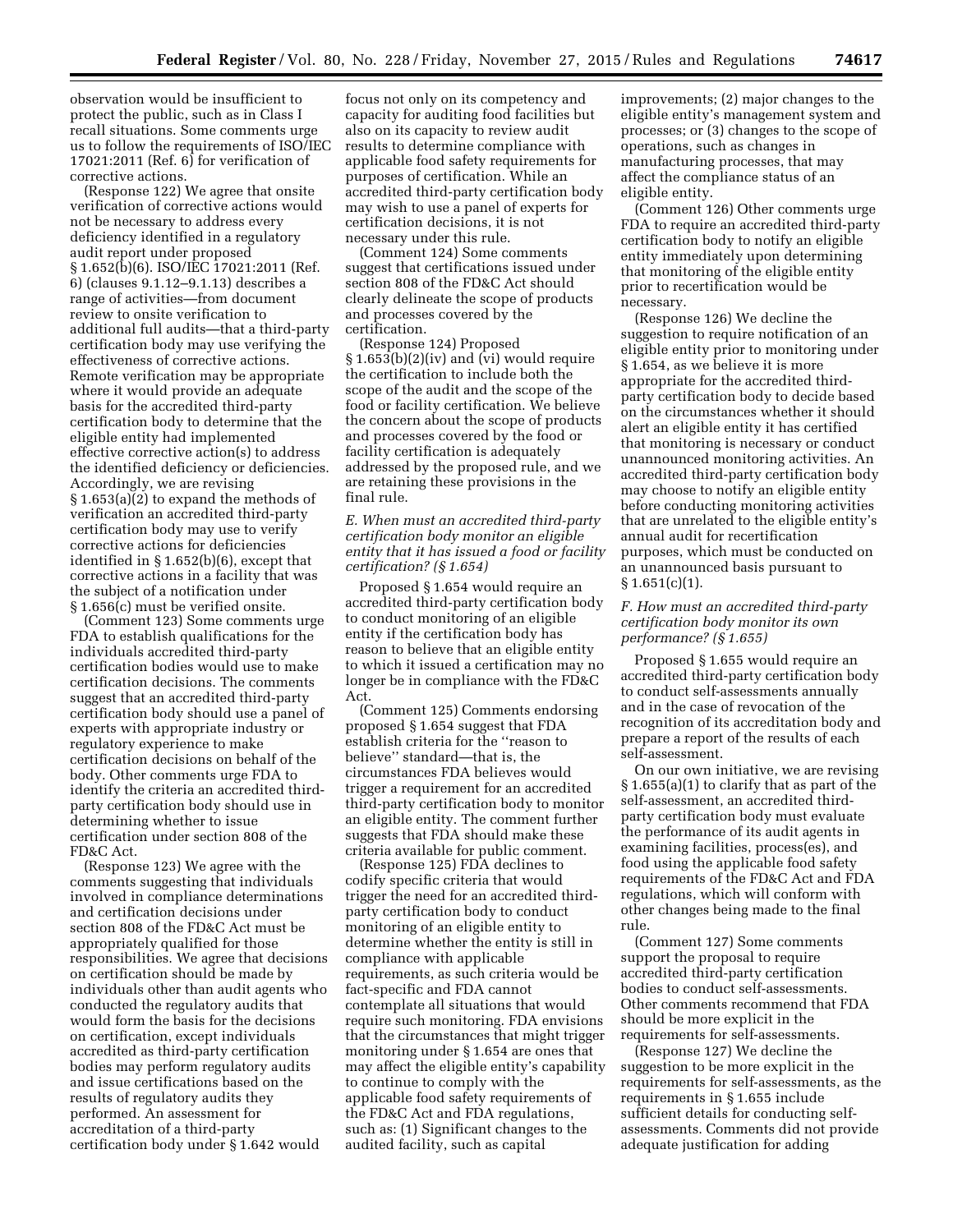additional elements to the selfassessment.

(Comment 128) Some comments request that accredited governmental certification bodies be allowed to conduct self-assessments at a frequency different than other accredited thirdparty certification bodies.

(Response 128) We decline to create different timeframes for self-assessments for governmental versus private certifications bodies. As explained in Response 39, § 1.655 is part of a set of proposed monitoring and selfassessment requirements intended to work together in helping to ensure that the recognized accreditation bodies and accredited third-party certification bodies maintain compliance with the rule's requirements. The certification body self-assessment in § 1.655 is intended to serve, in part, as information for use in the annual accreditation body monitoring in § 1.621, the results of which we intend the accreditation body to use in its annual self-assessment under § 1.622. This system of assessments takes place on an annual basis and is an essential part of the program's safety net. Allowing different timeframes for assessments by different participants would undermine the credibility of the program and create undue administrative complexity. We believe this section will be far less burdensome in practice than some of the commenters may have anticipated. We note that to address general concerns about the burden of these requirements, similar to other sections of the final rule, FDA is adding a new § 1.655(e) to allow an accredited third-party certification body to use documentation of its conformance to ISO/IEC 17021:2011 or ISO/IEC 17065:2012, supplemented as necessary, to meet the requirements of this section.

(Comment 129) Some comments assert that accredited third-party certification bodies should not be required to be prepare self-assessment reports in English under proposed § 1.655(d).

(Response 129) In response to comments and consistent with revisions made elsewhere in the final rule, we are removing the English language requirement in § 1.655(d) for selfassessment reports prepared by thirdparty certification bodies accredited by a recognized accreditation body. However, we are now including a requirement in § 1.656(b) of submission in English for self-assessment reports prepared by third-party certification bodies directly accredited by FDA and self-assessments submitted to FDA as a result of an FDA request for cause or

due to the termination of an accreditation body's recognition due to denial of renewal, revocation, or relinquishment/failure to renew under  $§ 1.631(f)(1)(i), 1.634(d)(1)(i), or$  $1.635(c)(1)(i)$ , respectively.

### *G. What reports and notifications must an accredited third-party certification body submit? (§ 1.656)*

Proposed § 1.656 would establish requirements for various reports and notifications that accredited third-party certification bodies would have to submit to FDA and, as appropriate, recognized accreditation bodies. Proposed § 1.656(a) would establish the requirements for submission of regulatory audit reports, and proposed § 1.656(b) would establish the requirements for submission of reports of accredited third-party certification body self-assessments.

Proposed § 1.656(c) would require an accredited third-party certification body to immediately notify us, in English, of a condition that could cause or contribute to a serious risk to the public health (notifiable condition) that the certification body (or its audit agent) discovered while conducting a regulatory or consultative audit of an eligible entity. In the preamble discussion of proposed § 1.656(c) (78 FR 45782 at 45815), we solicited examples of conditions that might and might not meet the standard in section 808(c)(4)(A) of the FD&C Act for notifying FDA. We asked for input on whether the FDA Class I and Class II recall standards, taken together, might adequately address any condition covered by section  $808(c)(4)(A)$  of the FD&C Act.

Proposed § 1.656(d) would require an accredited third-party certification body to immediately notify us electronically, in English, upon withdrawing or suspending the food or facility certification of an eligible entity. Proposed § 1.656(e)(1) would require an accredited third-party certification body that notified FDA under proposed § 1.656(c) also to notify the eligible entity where the condition was discovered. Proposed § 1.656(e)(2) would require the accredited third-party certification body to notify its accreditation body (or, in the case of direct accreditation, to us) electronically, in English, within 30 days after making any significant change that may affect its compliance with the requirements of §§ 1.640 through 1.658.

On our own initiative we are revising § 1.656(c)(1) and (2) to clarify if a condition that could cause or contribute to a serious public risk to the public health is discovered, that in addition to

the name of the eligible entity and/or facility, an accredited third-party certification body must also provide the physical address, unique facility identifier (if designated by FDA), and the registration number under subpart H of this part (where applicable).

(Comment 130) Some comments support proposed § 1.656(a), which would require submission of regulatory audit reports to FDA, but would not require reports of consultative audits to be submitted. Other comments interpret the proposed rule as requiring submission of consultative audit reports to FDA and the reporting of laboratory analytical results under section 422 of the FD&C Act.

(Response 130) Under section  $808(c)(3)(A)$  of the FD&C Act, an accredited third-party certification body or an audit agent of a third-party certification body, where applicable, ''shall prepare, and, in the case of a regulatory audit, submit, the audit report for each audit conducted . . .'' Based on the statutory language, it is clear that Congress only desired reports of regulatory audits to be submitted to FDA. We also note that section 808(c)(3)(C) of the FD&C Act limits the ability for FDA to access the results of consultative audits to circumstances described in the records access standard of section 414 of the FD&C Act. Some comments incorrectly interpreted the proposed rule to require the submission of the certification bodies' laboratory records and results. We are only requiring maintenance of such records and results under § 1.658.

(Comment 131) Some comments contend that we are interpreting the notification standard in section 808(c)(4)(A) of the FD&C Act too broadly, because the statute only requires accredited third-party certification bodies to notify FDA of notifiable conditions discovered during a regulatory audit. The comments assert that Congress did not intend us to require notification of conditions found during consultative audits, because those audits are for internal purposes; therefore, we should revise proposed § 1.656(c) to remove the reference to a consultative audit. Other comments assert that notifications submitted for conditions found during a consultative audit could overwhelm FDA with data that could make it difficult to identify the most serious risks to public health. Still other comments support our proposal to require notification of conditions found during consultative and regulatory audits.

Some comments describe a range of activities that generally may be referred to as consultative audits and suggest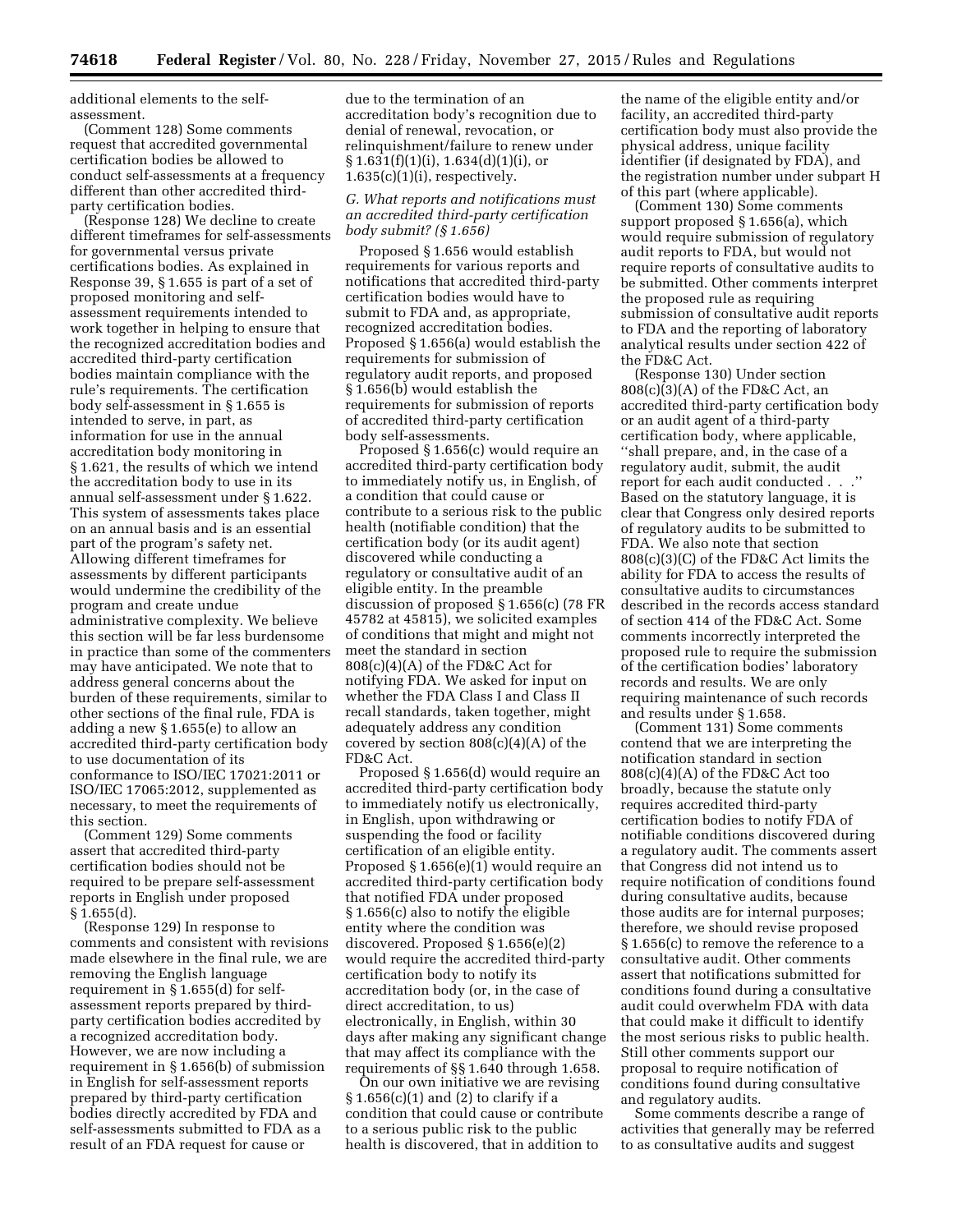that requiring notification to FDA of conditions found during these types of consultative audits may have unintended consequences. The comments note the important role of third-party audits (and consultative audits, in particular) in assisting the food industry identify and fix internal problems and drive continuous improvements. The comments suggest that requiring notification during consultative audits might create disincentives for firms who might otherwise use accredited third-party certification bodies to perform consultative audits and for third-party certification bodies who might otherwise be interested in participating in the program.

(Response 131) We decline the suggestion to limit § 1.656(c) to require notification only of conditions found during a regulatory audit, because section  $808(c)(4)(A)$  and  $(B)$  of the FD&C Act require notification based on conditions found ''at any time during an audit'' and identifies ''audits'' as both consultative and regulatory audits.

Although we decline to limit § 1.656(c) as the comment suggests we believe that many of the concerns about notification during a consultative audit are mitigated by revisions that clarify the scope of the consultative audits that are, and are not, covered by the rule (see Sections III.E and III.J). Under the final rule, an accredited third-party certification body would only be required to notify FDA of a condition that could cause or contribute to a serious risk to the public health if the condition was discovered during an audit that an eligible entity has specifically declared to be a regulatory audit for certification purposes or a consultative audit in preparation for a regulatory audit under this rule.

(Comment 132) Several comments contend that ''serious risk to the public health'' has the same meaning as ''serious adverse health conditions or death to humans or animals'' (SAHCODHA) as that phrase is used throughout the FD&C Act. Specifically, the comments assert that FDA should only require accredited third-party certification bodies to notify FDA of conditions that pose a risk of SAHCODHA, as that standard is interpreted for purposes of the Reportable Food Registry (RFR) under section 417 of the FD&C Act (21 U.S.C. 350f).

The comments reject our tentative conclusion that the range of conditions that require notification under section 808(c)(4)(A) of the FD&C Act is broader than SAHCODHA, because the statute describes notifiable conditions as ones

that ''could'' cause or contribute to a serious risk to public health. In response to our request for input, the comments specifically reject an interpretation of ''serious risk to the public health'' that might include, for example, conditions that pose a risk of temporary or medically reversible adverse health consequences or where the probability of adverse health consequences is remote. Some comments suggest that accredited third-party certification bodies and audit agents would be more readily able to identify conditions that pose a SAHCODHA risk but would find it more difficult to identify other conditions that would need to be notified to FDA under proposed § 1.656(c). Other comments support our tentative conclusion that a ''condition that could cause or contribute to a serious risk to the public health'' is broader than a condition relating to a SAHCODHA risk.

(Response 132) We disagree with comments suggesting that the phrase ''serious risk to public health'' in section  $808(c)(4)(A)$  of the FD&C Act should be interpreted as a risk of SAHCODHA. We note that Congress chose to incorporate SAHCODHA in section  $808(c)(6)(A)$  to describe outbreak situations that would lead to withdrawal of accreditation, but did not use SAHCODHA in describing the conditions that must be notified to FDA under section 808(c)(4)(A) of the FD&C Act. Additionally, Congress chose to incorporate SAHCODHA in other sections of FSMA, such as in provisions on suspension of registration in section 102(b) amending section 415 of the FD&C Act. In light of the foregoing, we believe that Congress intended for a ''serious risk to the public health'' to be distinct from a risk of SAHCODHA and, therefore, reject the suggestion that accredited third-party certification bodies would only need to notify FDA of conditions that pose a risk of SAHCODHA under proposed § 1.656(c). We conclude that notifiable conditions include not only those that present a risk of SAHCODHA, but also other conditions that ''could cause or contribute to a serious risk to the public health.''

Although it is difficult to predict the range of conditions or circumstances that accredited third-party certification bodies and audit agents might encounter, we offer some factors that may be useful in identifying whether a condition would need to be notified under § 1.656(c), such as whether the condition relates to incoming ingredients that will be subject to control within the facility, or an area of the facility where pre-production

materials are held; whether the condition relates to the post-processing environment or where finished product is held prior to distribution; and whether the condition relates to food, process(es), or areas of the facility associated with food that is destined for export to the United States, and not if it relates solely to food, process(es), or areas of the facility associated with food for consumption other than in the United States.

(Comment 133) Some comments urge us to revise proposed § 1.656(c) to incorporate the limitations on reporting that apply to the RFR under section 417(d)(2) of the FD&C Act, such that notification would only be submitted if food adulterated as a result of the notifiable condition had left the control of the eligible entity. The comments assert it would be reasonable for FDA to interpret section 808(c)(4)(A) of the FD&C Act such that an accredited thirdparty certification body would not need to alert FDA immediately upon discovering a notifiable condition if the eligible entity reworked adulterated product or destroyed it before the adulterated food was transferred to another person. Other comments suggest that proposed § 1.656(c) is redundant because such conditions are subject to RFR reporting.

(Response 133) We decline the suggestion to revise § 1.656(c) to incorporate an exception similar to section 417(d) of the FD&C Act as there is no exception to the notification requirement in section 808(c)(4) as there is in section 417(d). Further, we believe the notification requirement in section 808(c)(4) serves not only to inform FDA of potential risks to the public, but also enhances credibility of the program by giving FDA, accredited certification bodies, and recognized accreditation bodies information that may be relevant to our oversight of the food safety and third-party programs. We believe that given the statutory language and goals of the third-party certification program, it is appropriate for the notification requirement in this rule to have different requirements and exceptions than other notification provisions in the FD&C Act.

As such, we also disagree with comments suggesting the obligation of a responsible party to submit a report to FDA through the RFR makes proposed § 1.656(c) redundant. Among other things, RFR requirements only apply to facilities that are required to register with FDA under section 415 of the FD&C Act. An eligible entity that is a farm, for example, would not be subject to RFR requirements. Additionally, as discussed previously, the reporting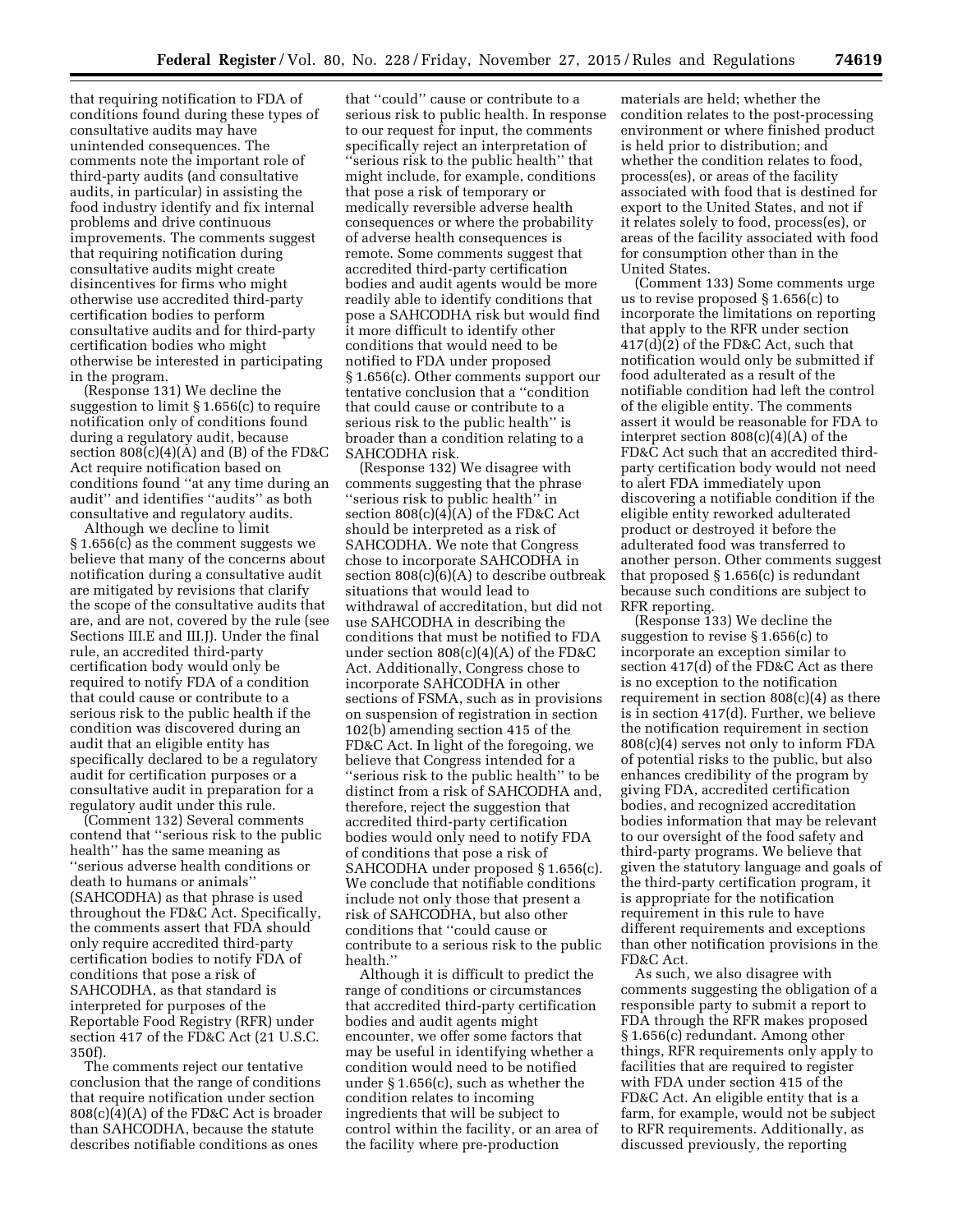requirement under this rule contains no exception for circumstances when the food adulterated as a result of the notifiable condition has not left the control of the eligible entity. In light of the foregoing, we are retaining § 1.656(c) without the revisions suggested by the comments.

(Comment 134) Some comments urge us to revise proposed § 1.656(e)(1) to allow for concurrent notification of FDA and the eligible entity where the notifiable condition was discovered.

(Response 134) We agree and are adding to § 1.656(e)(1) a provision that allows, where feasible and reliable, for the accredited third-party certification body to contemporaneously notify its recognized accreditation body and/or the eligible entity when notifying FDA. We note that this provision does not affect the obligation for the accredited third-party certification body to notify FDA immediately of a notifiable condition under § 1.656(c).

#### *H. How must an accredited third-party certification body protect against conflicts of interest? (§ 1.657)*

Proposed § 1.657 sets out the elements of a conflict of interest program that an accredited third-party certification body would be required to have. Proposed § 1.657(a) would require the accredited third-party certification body to have a written program that covers the certification body itself and any of its officers, employees, or other agents (*e.g.,*  audit agents) conducting audits or certification activities under this program. Proposed § 1.657(b) would address the requirement, in section  $808(c)(5)(C)$  of the FD&C Act, to issue implementing regulations that include a structure to decrease the potential for conflicts of interest, including timing and public disclosure, for fees paid by eligible entities to accredited third-party certification bodies. Proposed § 1.657(c) would impute to an accredited thirdparty certification body's officer, employee, or other agent the financial interests of his or her spouse and minor children, if any. Proposed § 1.657(d) would require an accredited third-party certification body to maintain on its Web site an up-to-date list of eligible entities to which it issued certifications under this subpart, the duration and scope of each such certifications, and the date on which the eligible entity paid any fee or reimbursement under proposed § 1.657(c).

On our own initiative, we are revising the accredited third-party certification body conflict of interest provisions in § 1.657(a)(1) to clarify that the certification body, its officers, employees, and other agents involved in

auditing and certification activities cannot own, operate, have a financial interest in, manage, or otherwise control an eligible entity to be certified. We also are redesignating proposed paragraphs  $(a)(2)$  to  $(4)$  as  $(a)(3)$  to  $(5)$  and adding a new paragraph (a)(2) to conform to section 808(c)(5)(A)(i) of the FD&C Act. Additionally, we are revising redesignated § 1.657(a)(3) to add financial interests, management, or control to the proposed list of prohibited interests for audit agents.

(Comment 135) Some comments support proposed § 1.657, asserting that it strikes the right balance between ensuring rigorous protections against conflicts of interest and protection of trade secrets and confidential commercial information. Other comments oppose the third-party certification program that is the subject of this rulemaking because private auditors are inherently conflicted and food safety inspections should be conducted only by FDA.

Other comments suggest various additional conflict of interest restrictions that should be placed, such as requiring an individual audit agent or an individual accredited as a third-party certification body to divest of all interests in FDA-regulated food firms; prohibiting such individual from conducting a regulatory audit of an eligible entity where the individual previously conducted a consultative audit or where the individual was previously employed; and prohibiting the individual from accepting an offer of employment from an audited eligible entity for 1 year following an audit. Still other comments urge FDA to prohibit meals or beverages from being provided during an audit or to define the de minimis value of meals and beverages that may be provided onsite during an audit.

(Response 135) We believe the accredited third-party certification program that Congress directed us to establish under section 808 of the FD&C Act will provide a valuable complement to FDA inspections and will allow us to leverage rigorous, independent thirdparty audits in helping to ensure the safety of the U.S. food supply. We disagree with comments contending that third-party certification programs are so inherently conflicted that such a program is not worthwhile.

We believe the conflict of interest restrictions for accredited third-party certification bodies and for their audit agents that are established by section 808 of the FD&C Act for public and private third-party certification bodies, as implemented by this rule, provide the safeguards necessary for a credible

third-party certification program. Accordingly, we decline suggestions to revise § 1.657 to place additional conflict of interest limitations that would be impractical and unnecessary, such as requiring: (1) Requiring full divestment by audit agents of interests in any FDA-regulated food firm; (2) prohibiting an individual who conducted a consultative audit of an eligible entity from ever conducting a regulatory audit of the same eligible entity; (3) prohibiting an individual who audited an eligible entity from accepting an offer of employment from the eligible entity for 1 year following the audit; and (4) prohibiting an individual conducting an audit from accepting a beverage or a meal of de minimis value that is provided onsite during audit.

We disagree with comments suggesting that by providing meals of a de minimis value, an eligible entity or facility might influence the outcome of an audit by an accredited third-party certification body, particularly if the only allowable meals are ones of minimal value that are provided during the course of an activity and with the purpose of facilitating timeliness and efficiency. As explained in Response 55, FDA follows a similar approach for investigators conducting foreign inspections—that is, FDA investigators performing foreign inspections are allowed to accept lunches (of little cost) provided by firms during the course of foreign inspections. We also note that the U.S. government allows its employees to accept meals, within per diem limits, when on official business in a foreign country, as an exception to the prohibition on the acceptance of gifts or gratuities from outside sources (5 CFR 2635.204(i)(1)), though we believe the FDA's practices for foreign inspections serve as a better model because foreign inspections are more analogous to foreign audits than are the range of activities that covered by the general requirements applicable to all U.S. government employees on official business in foreign countries. Accordingly, in light of the comments received and analogous FDA guidelines, we have concluded that it is reasonable and appropriate to limit the meal exception in  $\S 1.657(a)(4)(ii)$  to only lunches of de minimis value provided during the course of an audit, on site at the premises where the assessment is being conducted, and only if necessary to facilitate the efficient conduct of the audit. We believe these revisions help to address concerns regarding the threats to impartiality, while accommodating the practical considerations that apply to foreign audits.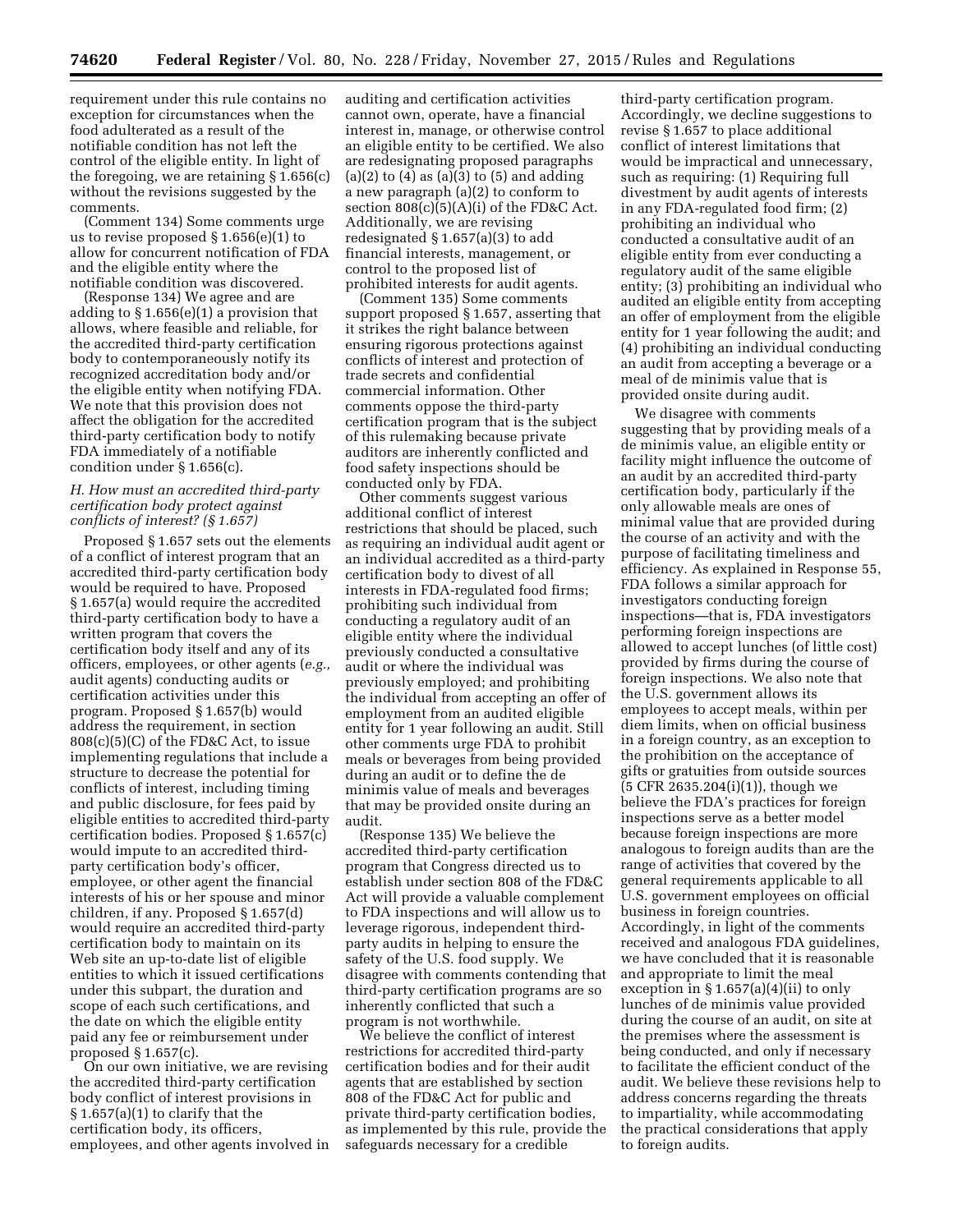Consistent with our guidance to recognized accreditation bodies under Response 55, we offer the following additional input to accredited thirdparty bodies seeking guidance on the application of  $\S 1.657(a)(4)(ii)$ . In considering whether a meal is allowable under this provision, we recommend first considering whether accepting the lunch is necessary to facilitate the efficient conduct of the audit. We recommend considering: (1) Whether the circumstances surrounding the travel would allow a lunch to be packed bring on site; (2) Whether the meal is being provided during the midday or early afternoon. A lunch provided in the midst of an audit is different than a lunch or other meal provided at the completion of the audit; (3) Whether the site of the audit is in close proximity to a retail food establishment, or is at a remote location far from a retail food establishment; (4) What is the estimated value (or cost) of the lunch in light of the costs associated with the area where the audit is being conducted; and (5) other similar considerations.

For accredited third-party certification bodies or audit agents seeking additional guidance on determining what constitutes a ''de minimis'' amount for purposes of complying with  $\S 1.624(a)(3)(ii)$ , we offer the following guidance that is based on the requirements applicable to U.S. government employees who accept certain meals while on official travel in foreign countries. Such employees must deduct from the per diem the value of that meal, calculated using a two-step process.

First, the individual must determine the per diem applicable to the foreign area where the meal was provided, as specified in the U.S. Department of State's Maximum Per Diem Allowances for Foreign Areas, Per Diem Supplement Section 925 to the Standardized Regulations (GC,FA) available from the Superintendent of Documents, U.S. Government Printing Office, Washington, DC 20402, and available on the Department of State Web site at *[https://aoprals.state.gov/Web920/per](https://aoprals.state.gov/Web920/per_diem.asp)*\_ *[diem.asp](https://aoprals.state.gov/Web920/per_diem.asp)*. (Foreign per diem rates are established monthly by the Department of State's Office of Allowances as maximum U.S. dollar rates for reimbursement of U.S. Government civilians traveling on official business in foreign areas.)

Second, the individual must determine the appropriate allocation for the meal within the daily per diem rate which is broken down into Lodging and M&IE that are reported separately in Appendix B of the Federal Travel Regulation and available on the

Department of State's Web site at *[https://aoprals.state.gov/content.asp](https://aoprals.state.gov/content.asp?content_id=114&menu_id=78) ?content*\_*[id=114&menu](https://aoprals.state.gov/content.asp?content_id=114&menu_id=78)*\_*id=78*.

Accordingly, under  $\overline{51.657(a)(4)(ii)}$ , an accredited third-party certification body that is an individual or an audit agent of an accredited third-party certification body who is conducting a food safety audit of an eligible entity may accept lunch provided during an audit and on the premises where the audit is conducted, if necessary to facilitate the efficient conduct of the audit.

(Comment 136) Some comments raise concerns about possible conflicts of interests. Some comments urge us to attach additional controls to the accreditation of foreign cooperatives to prevent them from auditing and certifying their members' facilities and food. Other comments recommend we further consider the difficulties involved with foreign governments demonstrating impartiality of their processes in auditing and certifying facilities owned by the foreign government.

(Response 136) We note that under proposed § 1.657, foreign cooperatives accredited as third-party certification bodies would not be able to audit or certify their members' facilities or foods under the program, because of their shared financial interests.

We decline the suggestion to develop special sets of controls for one or more types of third-party certification bodies eligible to be considered for accreditation under section 808 of the FD&C Act. We note that the conflict of interest requirements in section 808(c)(5) of the FD&C Act apply equally to the foreign governments, agencies of foreign governments, foreign cooperatives, and other third-parties. That is, a foreign government accreditation body that is recognized by FDA under this program may accredit government auditors (*i.e.,* the competent authority for food safety) from the same nation, provided that the conflict of interest requirements in § 1.657 are met. Consistent with the approach taken in the statute, we believe that this comprehensive, rigorous set of conflict of interest requirements make it unnecessary for us to create a different or special controls for certain types of certification bodies.

(Comment 137) Some comments support the proposal to require accredited third-party certification bodies to maintain up-to-date lists of eligible entities to which food or facility certification were issued, together with the duration and scope of each such certification. The comments suggest that having this information readily

available would be helpful to importers seeking to participate in VQIP and those seeking to import food that is subject to import certification under section 801(q) of the FD&C Act.

Other comments suggest that requiring an accredited third-party certification body to maintain a list of certified eligible entities on its Web site, together with the dates each eligible entity paid certification fees, could create an unfair competition. The comments contend that the statute does not require disclosure of the date of payment of fees and seek clarification on the basis for disclosing the timing of fee payments. Other comments suggest that information on payment of fees should remain confidential between the accredited third-party certification body and the eligible entities it audited and suggest the information could be made available to FDA on request. Still other comments contend that FDA should only have access to information on fee payments by eligible entities upon a showing of cause.

(Response 137) We agree with comments suggesting that Web site listings of eligible entities to which food or facility certification were issued will be helpful to importers. We disagree that such information would create unfair competition, and the comment did not provide an explanation as to why this would be the case. To the contrary, publicizing this information will increase transparency and accountability of the program. We are not proposing to require disclosure of the amount of fees paid by eligible entities, because we are concerned that publicizing the amounts of fee payments may lead to certification bodies using this information to gain a competitive advantage by offering audits at discount rates. However, we believe proposed § 1.657(c) meets the requirement of section 808(c)(5)(C)(ii) of the FD&C Act to provide information on the timing of fee payments and will help build confidence in the third-party certification program by providing assurances that payments are not related to the results of regulatory audits. We decline to adopt the alternative approach suggested by comments—*i.e.,*  such information should be disclosed to FDA only when needed to investigate problems if they occur, and publicly released only if disclosure would improve public health—as inadequate to satisfy the requirements of section 808(c)(5)(C)(ii) of the FD&C Act. In light of the foregoing, we are retaining § 1.657(c), redesignated as § 1.657(d), as proposed.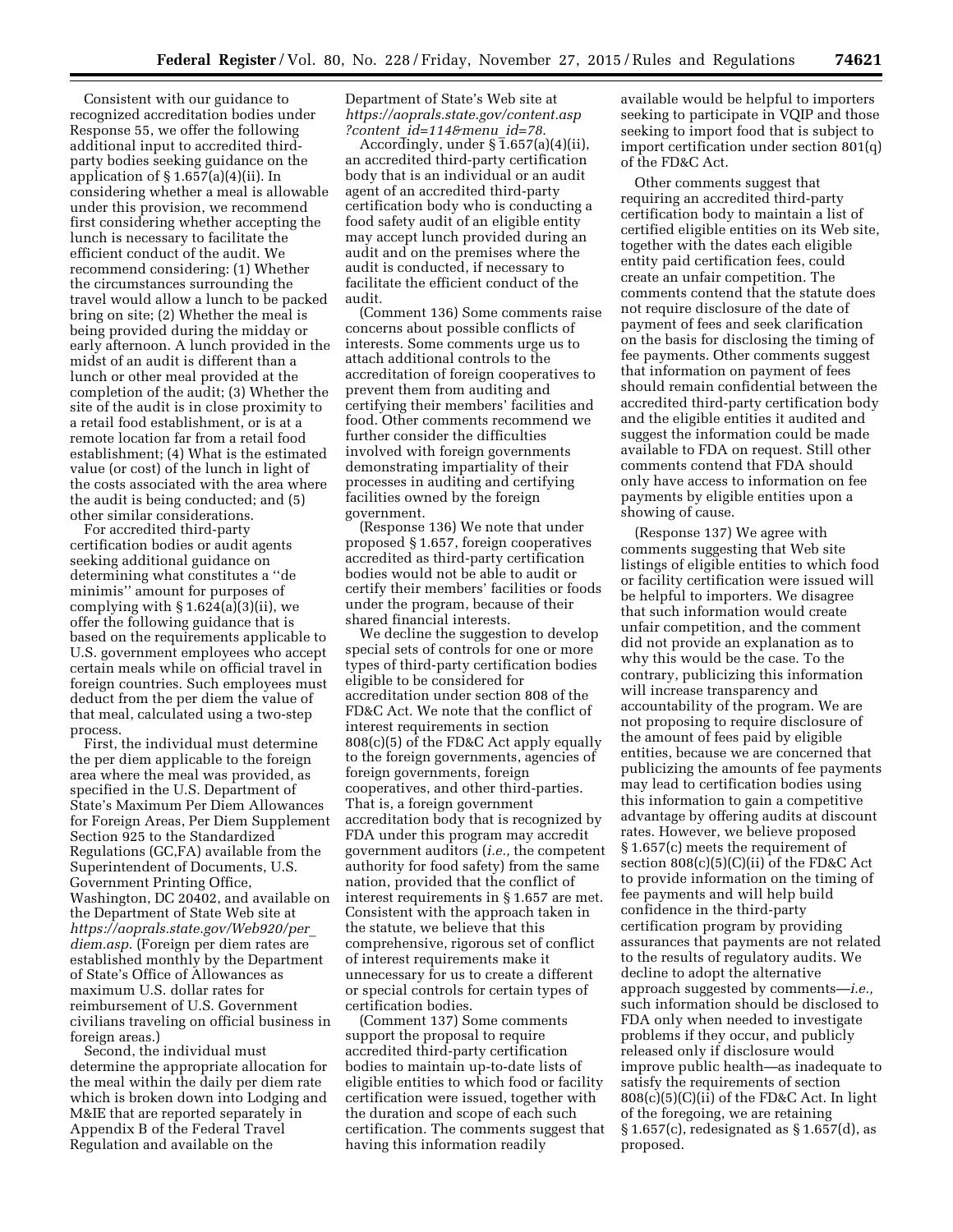### *I. What records requirements must a third-party certification body that has been accredited meet? (§ 1.658)*

Proposed § 1.658 would require accredited third-party certification bodies to maintain the following documents and data electronically, in English, for 4 years, to document compliance with the rule: (1) Requests for regulatory audits; (2) audit reports and other documents resulting from a consultative or regulatory audit; (3) any notification of a condition under proposed § 1.650(a)(5) or by the accredited third-party certification body to FDA under proposed  $\S 1.656(c)$ ; (4) any food or facility certification issued under this program; (5) any challenge to an adverse regulatory audit decision and its disposition; (6) any monitoring it conducted of a certified eligible entity; (7) the auditor's/certification body's self-assessments and corrective actions; and (8) any significant change to the auditing and certification program that might affect compliance with this rule.

On our own initiative, we are requiring under § 1.658(a)(3) the maintenance of any laboratory testing records and results and documentation demonstrating that such laboratory is accredited in accordance with  $§ 1.651(b)(3).$ 

(Comment 138) Some comments recommend that we allow accredited third-party certification bodies to maintain their records in languages other than English, coupled with a requirement to provide an English language translation upon FDA request. Some comments suggest that we should allow for flexibility in the timeline for submission of translated records in the regulations, rather than establishing a specific deadline, because the circumstances of each records request will dictate what would be appropriate—*e.g.,* where there is a recall involving a certified facility, then the timeframe for providing translations should be very stringent, but where records are requested for routine verification purposes, the accredited third-party certification body should have more time to comply. Other comments note that a minimum of 5 business days would be required for English language translations of records.

(Response 138) We agree that records should not be required to be maintained in English, for the same reasons as we explained in Response 64 (regarding the records of recognized accreditation bodies) and are revising § 1.658 accordingly. We further agree with comments suggesting that we should have a flexible, rather than a fixed timeline for providing English language

translations of requested records to FDA and are requiring translations to be provided within a reasonable time after an FDA request.

(Comment 139) Some comments urge us ensure that § 1.658 fully incorporates the limitation on access to reports and documents relating to consultative audits in section 808(c)(3)(C) of the FD&C Act.

(Response 139) Section  $808(c)(3)(C)$  of the FD&C Act states that reports or other documents resulting from a consultative audit are accessible to us only under circumstances that meet the requirements for records access under section 414 of the FD&C Act. Proposed § 1.658(a)(1) utilizes the language of section  $808(c)(3)(C)$  of the FD&C Act in describing the types of records of consultative audits that an accredited third-party certification body must maintain, and proposed § 1.658(b) states that those records must be made available to FDA in accordance with 21 CFR part 1, subpart J, which implements section 414 of the FD&C Act. Therefore, the requirements in § 1.658 do fully incorporate the limitation on access to reports and documents relating to consultative audits as specified in section  $808(c)(3)(C)$  of the FD&C Act.

(Comment 140) Some comments urge us to ensure that trade secrets and confidential commercial information contained in any records submitted to FDA would be adequately protected. The comments note that the proposed rule does not contain language on the protection of trade secrets, such as the language in 21 CFR parts 120 and 123 indicating that HACCP plans are trade secrets exempt from disclosure. Other comments suggest that FDA should consider examining accredited thirdparty certification body records without taking custody of them. The comments further suggest that FDA should establish an administrative process for requesting records from accredited third-party certification bodies participating in the program.

Some comments urge us to clarify that we will not be applying the records access and submission requirements of subpart M to audits that are not conducted under the rule or to records of the audited food facilities.

(Response 140) We acknowledge concerns about protecting proprietary information and are adding § 1.695 to address disclosure issues (see Section XIII.F).

We decline the suggestion to review records of accredited third-party certification bodies without taking custody of the records, because such an approach would be inconsistent with the records provisions in section

808(c)(3)(B) of the FD&C Act and would undermine the credibility of the program. We also decline the suggestion to establish separate administrative processes for handling records requests that might include, for example, procedures for challenges to records requests and appealing adverse decisions on records requests. Establishing and administering a process for FDA records requests would hinder our program oversight and would be overly burdensome. We note that in this rulemaking, FDA has established a number of mechanisms to address challenges to FDA's decisions, including § 1.691 (for requests for reconsideration of the denial of an application of waiver request); § 1.692 (for internal agency review of the denial of an application or waiver request upon reconsideration); and § 1.693 (for regulatory hearings on withdrawal of accreditation).

We recommend third-party certification bodies to fully consider the program requirements before deciding to pursue recognition under the voluntary third-party certification program. Once accredited a certification body may voluntarily relinquish its accreditation under § 1.665.

We note that the records maintenance and access requirements of subpart M apply only to records relating to an accreditation of a third-party certification body under this rule and to the audits and certification activities conducted under this program. Records of audits or certifications issued by an accredited third-party certification body for any other purpose outside of the scope of the program under subpart M are not covered by § 1.658. We also note that the rule does not affect the records maintenance and access requirements that apply to facilities under subpart J of this part.

#### **X. Comments on Procedures for Accreditation of Third-Party Certification Bodies Under This Subpart**

*A. Where do I apply for accreditation or renewal of accreditation by a recognized accreditation body and what happens once the recognized accreditation body decides on my application? (§ 1.660)* 

Proposed § 1.660 states that auditors/ certification bodies must apply directly to a recognized accreditation body for accreditation (except for circumstances meeting the requirements of § 1.670 for direct accreditation).

On our own initiative, we are adding new provisions (b) through (d) to § 1.660 to explain what happens when a thirdparty certification body's renewal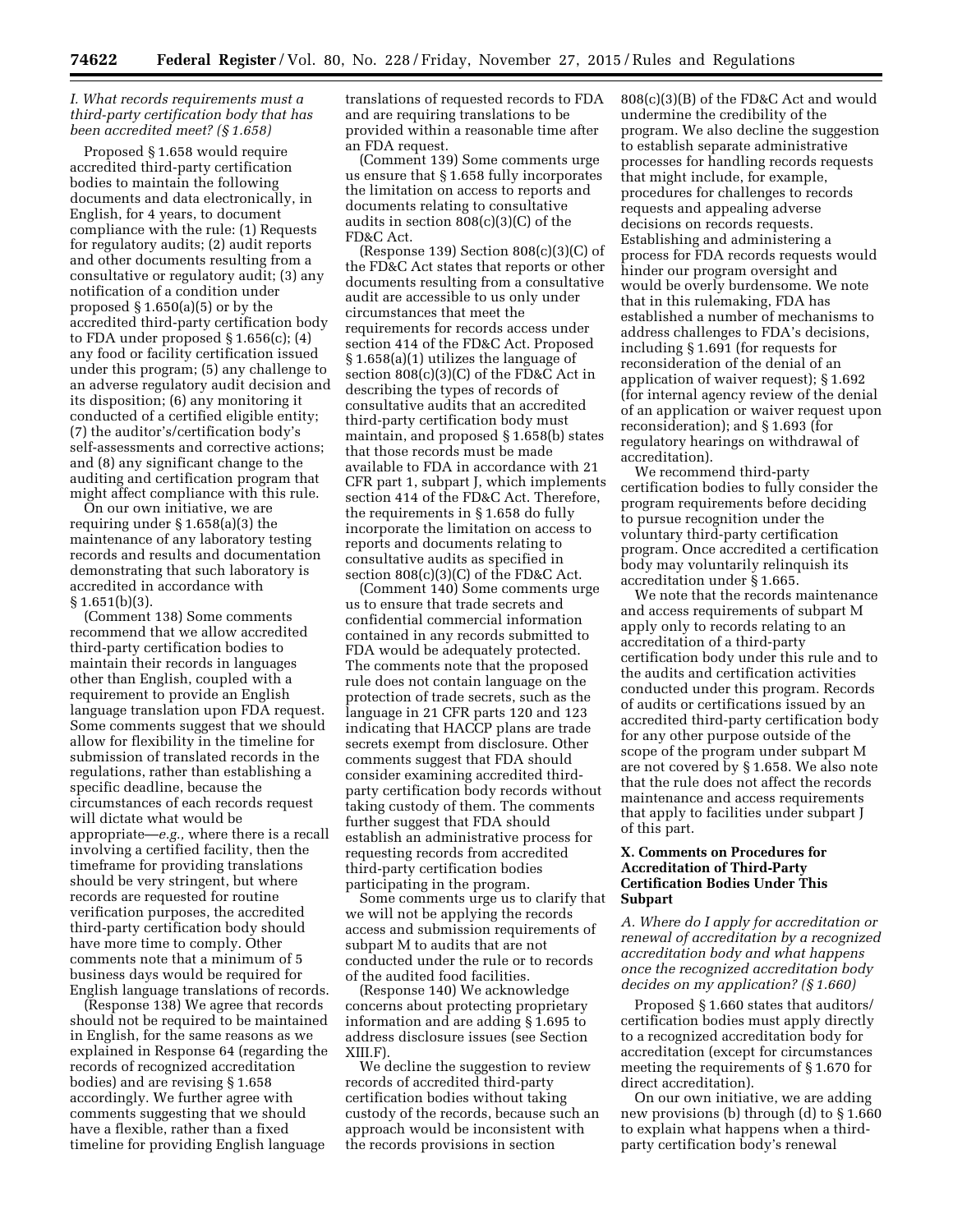application is denied. We are adding provisions to clarify what the applicant must do, the effect of denial of an application for renewal of accreditation on food or facility certifications issued to eligible entities, and how FDA will notify the public.

(Comment 141) Some comments propose that we include a time limit for recognized accreditation bodies to issue an accreditation decision. They argue a time limit would set measurable standards for the process and would also help ensure an adequate supply of accredited auditors/certification bodies. Comments suggest the timeframe be 90 days. Some comments suggest the timeframe could be stipulated in the Model Accreditation Standards.

(Response 141) We acknowledge the interest in having timely accreditation decisions. However, the comments failed to provide an adequate basis to support a decision to impose a 90-day deadline for decisions on accreditation. No other information available to FDA provides an adequate basis for us to establish such a deadline, nor do we think it would be appropriate to do so at this time. We expect that the time required to perform various actions in the program will be longer in the early days of the program than it will when FDA, the accreditation bodies, and the third-party certification bodies gain experience with the program.

We decline to revise these regulations to impose a deadline for accreditation decisions, but may consider addressing the issue of deadlines for accreditation decisions in guidance, if we later determine it would be appropriate. We are mindful that section  $808(c)(1)(C)$  of the FD&C Act requires revocation of recognition for failure to comply with the applicable requirements of the FD&C Act and FDA regulations. We would not want an accreditation body to take shortcuts in accreditation assessments to ensure that it could meet a regulatory deadline for its accreditation decisions out of concern for revocation for failure to comply with the deadline. The final rule reflects our view that the rigor of the accreditation assessment is essential in helping to ensure the credibility and success of the third-party certification program.

(Comment 142) Some comments ask whether the processes for accreditation are the same for governmental and private bodies.

(Response 142) Section  $808(c)(1)(A)$ and (B) of the FD&C Act establishes different requirements for public certification bodies and for private certification bodies by specifying different criteria for the assessment of foreign governments/agencies than it

does for foreign cooperatives and other private third-party certification bodies seeking accreditation. However, the statute makes no distinction between public and private certification bodies in procedural matters for accreditation. Therefore, we are establishing a single set of accreditation procedures in this rule that apply to both public and private third-party certification bodies.

(Comment 143) Some comments ask how a third-party certification body could apply for accreditation under this program.

(Response 143) Third-party certification bodies seeking to apply for accreditation under our program may wish to review § 1.660 of this final rule, which describes the general procedures for applying for accreditation from a recognized accreditation body, as well as the eligibility requirements for certification bodies seeking accreditation in §§ 1.640 through 1.645. We will post on the FDA Web site a list of all recognized accreditation bodies and will include a description of the scope of recognition of each.

As provided in § 1.670(a)(3), FDA will announce on our Web site if we determine that the conditions for direct accreditation by FDA in section  $808(b)(1)(A)(ii)$  of the FD&C Act have been met. We will accept applications for direct accreditation or renewal of direct accreditation only if we determine that we have not identified and recognized an accreditation body to meet the requirements of section 808 of the FD&C Act within 2 years after establishing the program. Unless and until FDA makes such a determination, third-party certification bodies must apply for accreditation from an accreditation body that FDA has recognized.

(Comment 144) Some comments suggest that third-party certification bodies who receive an adverse decision on accreditation from a recognized accreditation body should have access to a competent, independent person outside the recognized accreditation body to whom they could appeal.

Other comments contend that we have the authority to challenge the decisions of an accreditation body.

(Response 144) As explained in Response 36, we are revising § 1.620(d)(2) to require a recognized accreditation body must use competent persons, who may be external to the accreditation body, for investigating and deciding on certification body challenges to an adverse accreditation body decision. Such competent persons must meet the following criteria: (1) Are free from bias or prejudice; (2) did not participate in the accreditation decision

being appealed; and (3) are not subordinate to a person who participated in such accreditation decision. Although we are not requiring the accreditation body to use an external party for certification body appeals, we believe the enhanced requirements of § 1.620(d)(2) will be adequate to ensure any person the accreditation body would select for investigating and deciding on appeals—whether internal or external—would be objective and independent.

With respect to comments suggesting that we should exercise our authority over recognized accreditation bodies to challenge their accreditation decisions, we note that the enhanced requirements in § 1.620(d) align with the impartiality provisions in part 16, which contains the regulations for FDA regulatory hearings that we will generally apply under § 1.693 to an appeal of a revocation or withdrawal. We also note that FDA retains the authority to revoke the recognition of accreditation bodies for good cause under § 1.634(a)(4) for failure to comply with this rule. For these reasons, we decline to establish a process appealing recognized accreditation body decisions to FDA.

### *B. What is the duration of accreditation by a recognized accreditation body? (§ 1.661)*

Proposed § 1.661 states that the accreditation of a third-party certification body may be granted for a period up to 4 years.

(Comment 145) Most comments agree with our proposed maximum 4-year accreditation timeframe. In this regard, some comments state they are comfortable with this length of time as long as accreditation bodies annually review the accreditation. Some comments contend that instead of allowing accreditation to last ''up to 4 years,'' we should establish a definite duration period and it should be 5 years. These comments contend that would align the duration of accreditation with the duration of recognition. They also argue that having a definite duration period would be more viable administratively.

(Response 145) We agree with the comments supporting our proposal to allow accreditation to be issued for a term of up to 4 years. The comments suggesting accreditation should be granted for 5 years offered no information that would provide an adequate basis for extending accreditation such that a third-party certification body could be accredited for as long as a recognized accreditation body. We note that the rigor and credibility of the program rests, in part,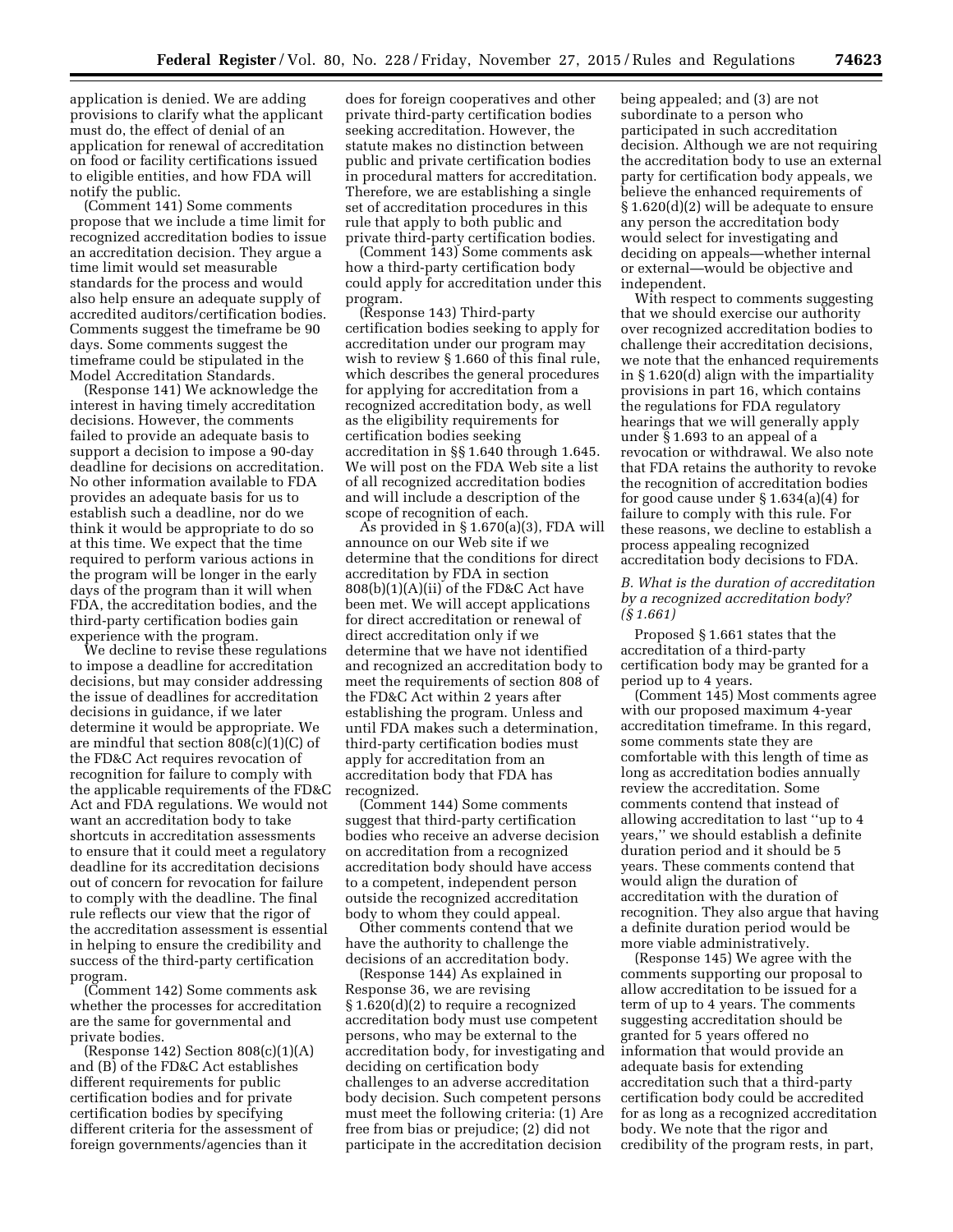on the extent of oversight of accredited third-party certification bodies. Through the renewal process, recognized accreditation bodies (and FDA, for directly accredited third-party certification bodies) look closely at all aspects of a certification body's and performance and have the opportunity to decide anew whether the certification body meets the eligibility requirements.

With respect to comments suggesting that we establish a definite duration of accreditation that would apply to any third-party certification body accredited under the program, we acknowledge the advantages that certainty provides and, where appropriate, we expect that recognized accreditation bodies will issue accreditation for the maximum duration of 4 years. Where, for example, a certification body has little or no experience conducting audits assessing the safety of food, a recognized accreditation body (or FDA under direct accreditation) may decide the initial grant of accreditation should be less than 4 years. A recognized accreditation body (or FDA under direct accreditation) will make its own decision on whether to approve a thirdparty's application for accreditation and has the flexibility to issue accreditation for a duration it believes appropriate, up to a 4-year maximum established by this rule.

### *C. How will FDA monitor accredited third-party certification bodies? (§ 1.662)*

We proposed in § 1.662 to monitor directly accredited certification bodies annually; we proposed to evaluate certification bodies accredited by a recognized accreditation body by not later than 3 years after the date of accreditation for a 4-year accreditation term or by no later than the mid-term point of a less-than-4-year accreditation term. We proposed to review a variety of records and information such as assessments by a recognized accreditation body, information regarding the auditor's/certification body's qualifications, and information obtained during onsite observations. We proposed to conduct our evaluation through onsite observations of performance during a food safety audit of an eligible entity or through document review.

(Comment 146) Some comments advocate for more clarity on the frequency and methods by which we'll be providing oversight of accredited third-party certification bodies. Some comments question whether we have sufficient resources to conduct onsite observation at any specific frequency. They advise that we further explain how we are going to provide oversight and how compliance will be reported.

(Response 146) Monitoring assessments of accredited third-party certification bodies are one of several tools we will use for program oversight. Section 1.662(a) implements section 808(f) of the FD&C Act, which states that FDA must evaluate an accredited third-party certification body periodically, or at least once every 4 years, and take any other measures FDA deems necessary to ensure compliance. We anticipate that information gleaned from other monitoring tools, such as the accreditation body's annual assessment of the certification body, will also aid in program oversight and may perform additional assessments of certification bodies in certain instances.

The objective of an assessment under § 1.662 will be to determine the accredited third-party certification body's compliance with the requirements of this rule. FDA may conduct an assessment through a site visit of the third-party certification body's headquarters, onsite observation of an accredited third-party body's performance during a food safety audit, document review, or a combination of these activities. We will develop plans for assessing accredited third-party certification bodies based on risk and informed by data and other information available to FDA regarding their programs and performance in our program. The starting point for each assessment will be document review, and any additional assessment activities (*e.g.,* site visits or onsite observations) will be conducted where circumstances may warrant or for spot-checks of randomly selected third-party certification bodies. When planning an assessment, we will establish the time period of activities covered by the assessment. We may request records of the certification body under § 1.658. We also may develop plans for any site visits or onsite observations, including locations to be visited. As part of the assessment, we may review records relating to conflicts of interest, and interview officers, employees, and audit agents, and other agents who participate in decisions on issuance of certification under this program. We are revising this section to explicitly state that FDA may visit the certification body's headquarters or other locations where audit agents are managed.

(Comment 147) Some comments propose alternative schedules for FDA monitoring of accredited third-party certification bodies. Some comments propose that if we revise the final rule to establish a fixed, 5-year duration for accreditation, we should monitor

accredited third-party certification bodies not later than 4 years after the date of accreditation. Other comments state that we should conduct our own assessments of certification bodies accredited by recognized accreditation bodies every 3 years. Still other comments ask who will cover the costs of such assessments.

(Response 147) As explained in Response 145, we decline the suggestion to lengthen the maximum duration of accreditation from 4 years to 5 years. We will use annual performance assessments by recognized accreditation bodies and information submitted to FDA as part of our ongoing monitoring of accredited third-party certification bodies. The FDA monitoring assessment under § 1.662 will occur at least once every 4 years and may occur more frequently depending on circumstances, including available resources. We are proposing that costs for FDA monitoring will be included in the user fees that are assessed under section 808(c)(8) of the FD&C Act to recover FDA's costs in administering the program (80 FR 43987).

(Comment 148) Some comments propose that FDA monitoring of accredited third-party certification bodies should periodically focus on compliance with food additive requirements.

(Response 148) Our monitoring will be tailored to the scope of accreditation under which the accredited third-party certification body may conduct food safety audits under this program. We will prioritize our monitoring activities to ensure compliance with the requirements of section 808(f)(2) based on factors such as our risk-based program priorities.

(Comment 149) Some comments suggest that, in addition to conducting onsite observations of accredited certification bodies when conducting a food safety audits, we could also do so when the recognized accreditation body assesses the auditor/certification body.

(Response 149) We agree and will do so as appropriate and as circumstances allow.

(Comment 150) Comments suggest that when FDA selects an accredited certification body for onsite observation, we should notify it 2 months in advance, to allow time to make the arrangements.

(Response 150) At this time, we have no basis for determining that we would be able to provide 2 months' notice prior to each certification body onsite observation; therefore, we decline the suggestion. We note that we may begin working with an accredited third-party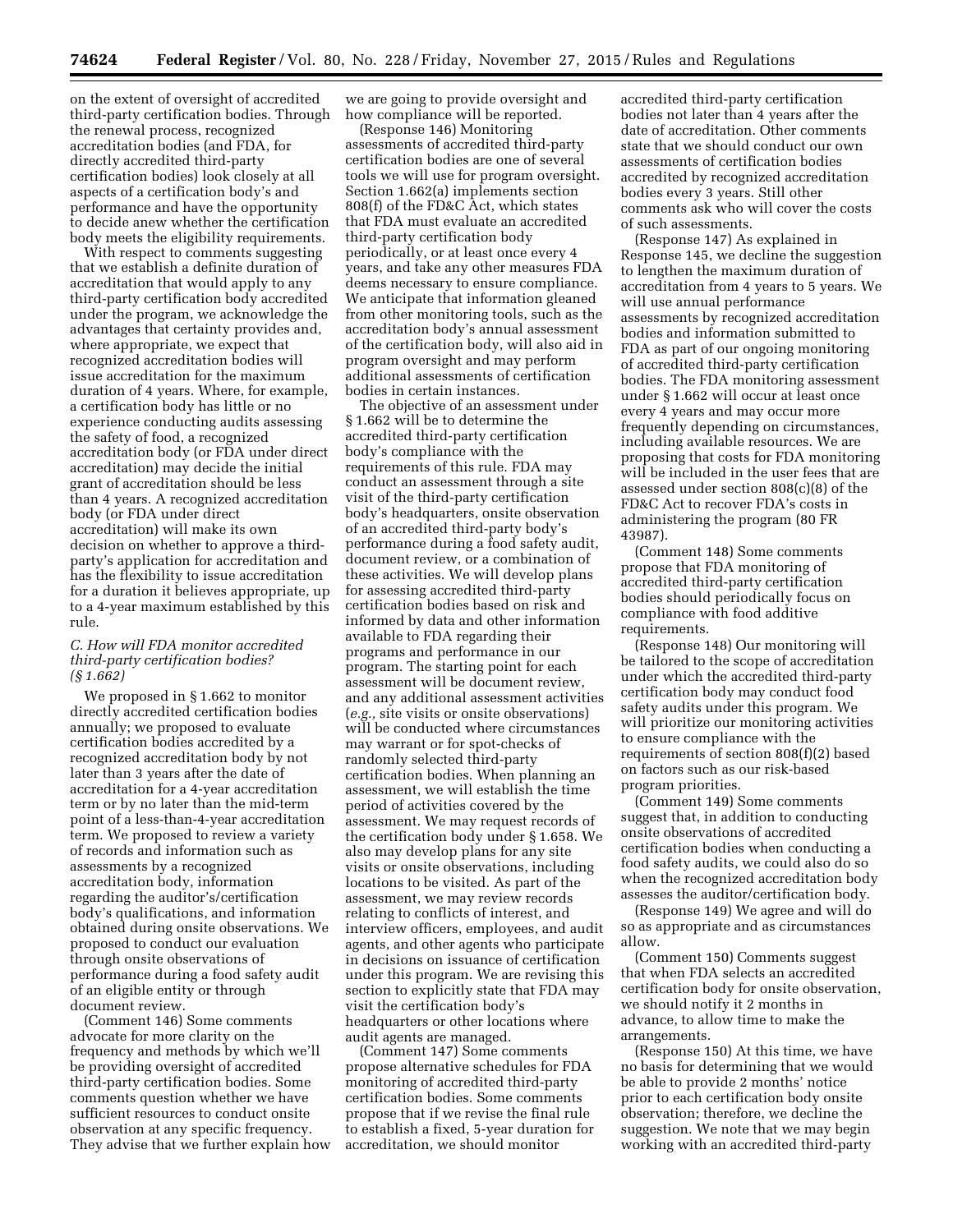certification body well before we perform onsite observations, as feasible.

## *D. How do I request an FDA waiver or waiver extension for the 13-month limit for audit agents conducting regulatory audits? (§ 1.663)*

Proposed § 1.663 would allow accredited third-party certification bodies to seek an FDA waiver of the limit on audit agents conducting regulatory audits of an eligible entity where they conducted a regulatory or consultative audit in the preceding 13 months. Under section  $808(c)(4)(C)(ii)$  of the FD&C Act, we may waive the limit, which appears in § 1.650(c), where there is insufficient access to accredited certification bodies in the country or region where an eligible entity is located.

Of our own initiative, we are clarifying in the final rule that the showing of insufficient access is based on lack of audit agents (or in case where accredited third-party certification bodies are comprised of an individual, that individual), consistent with changes made to § 1.650 (see Section IX.A).

(Comment 151) Some comments note that capacity issues are currently problematic, even in regions with highly developed third-party food safety auditing systems, and are likely to increase once the FSMA rules are implemented. Some comments contend that we should allow the request for the waiver to come from other affected parties in addition to accredited certification bodies. In particular, comments suggest we should allow the requests to come from a foreign supplier and/or the importer. Some comments estimate that, with the increased demand from FSMA for audit services, it will take time for capacity to expand sufficiently to satisfy the increased demand. Accordingly, they urge us to act expeditiously on waiver and waiver extension requests. Other comments express concern that FDA will be overwhelmed with waiver requests and urge FDA to develop a process for expedited issuance of waivers.

(Response 151) We acknowledge the concerns and are aware capacity is an issue the food industry and certification bodies currently face. However, we decline the suggestion to allow importers and foreign suppliers to seek waivers on behalf of an accredited certification body, because we believe the certification body is better positioned to determine its own capacity than an importer or foreign supplier would be. Further, it would ultimately be the certification body's choice regarding whether to take on

additional auditing work. If an accredited third-party certification body concluded it needed a waiver to be able to perform a particular audit, the certification body would be motivated to seek a waiver.

We agree with the comments suggesting it will take time to build adequate food safety auditing capacity around the world and will be prepared to act on waiver requests as expeditiously as possible. It is difficult to estimate the amount of the time required to process waiver requests, because the program has not launched. We anticipate that we will be able to process most waiver requests within 15 business days, as permitted by resources and other program activities. In response to comments suggesting that we should prioritize certain types of waiver requests, we have modified the first-in, first-out rule of § 1.663(d) to allow specific waiver requests to be prioritized based on program needs.

We also note that as we gain experience with the program and with information offered in support of waiver requests, we expect to be able to process waiver requests more quickly and may reevaluate whether FDA has adequate information to support issuance of a waiver for a particular country or region.

#### *E. When would FDA withdraw accreditation? (§ 1.664)*

Proposed § 1.664 would establish the conditions under which we could withdraw accreditation from a thirdparty certification body, regardless of whether it was directly accredited or accredited by a recognized accreditation body. This section would implement section 808(c)(6)(A) of the FD&C Act, which requires us to withdraw accreditation in certain outbreak situations, whenever we find that an accredited third-party certification body is no longer meeting the requirements for accreditation, or following a refusal to allow U.S. officials to conduct audits and investigations to ensure compliance with these requirements. The statute directs us to withdraw accreditation if a food or facility certified by an accredited third-party certification body under our program is linked to an outbreak of foodborne illness that has a reasonable probability of causing serious adverse health consequences or death in human or animals. There is an exception if we conduct an investigation of the material facts of the outbreak, review the steps and actions taken by the third-party certification body, and determine that the accredited thirdparty certification body satisfied the

requirements for issuance of certification under this rule.

Section 808(c)(6)(B) of the FD&C Act allows us to withdraw accreditation from an accredited third-party certification body whose accrediting body had its recognition revoked, if we determine there is good cause for withdrawal. This statutory provision is reflected in proposed § 1.664(c), which also provides two examples of circumstances we believe provide good cause for withdrawal, including bias or lack of objectivity and performance calling into question the validity or reliability of its food safety audits and certifications.

In proposed § 1.664(d) we provide for records access when considering possible withdrawal of accreditation. In proposed § 1.664(e) we provide for notice of withdrawal of accreditation and describe the processes to challenge such withdrawal.

Proposed § 1.664(f) describes the effect of withdrawal on eligible entities. Proposed  $\S 1.664(g)(1)$  explains that FDA will notify the recognized accreditation body that accredited the third-party certification body whose accreditation was withdrawn by FDA. Proposed § 1.664(g)(2) explains that FDA may revoke recognition of an accreditation body whenever FDA determines there is good cause for revocation under proposed § 1.634. Proposed § 1.664(h) provides for public notice of withdrawal of accreditation on FDA's Web site.

At our own initiative, we revised proposed § 1.664(c) on discretionary withdrawal of accreditation to allow for partial withdrawal of accreditation. For example, if FDA reviews a selfassessment submitted by an accredited third-party certification body following revocation of its accreditation body's recognition and determines the thirdparty certification body has failed to perform food safety audits consistent with this rule in some but not all areas for which it is accredited, FDA may partially withdraw the third-party certification body's accreditation as to those areas in which it has failed to comply with this rule.

(Comment 152) Some comments contend that FDA's interpretation of the statutory mandatory withdrawal provisions in section 808(c)(6)(A) of the FD&C Act is overly strict. The comments focus specifically on mandatory withdrawal when an eligible entity that was issued certification by an accredited third-party certification body is linked to a foodborne illness outbreak that meets the SAHCODHA standard. The comments argue that one adverse event does not necessarily mean the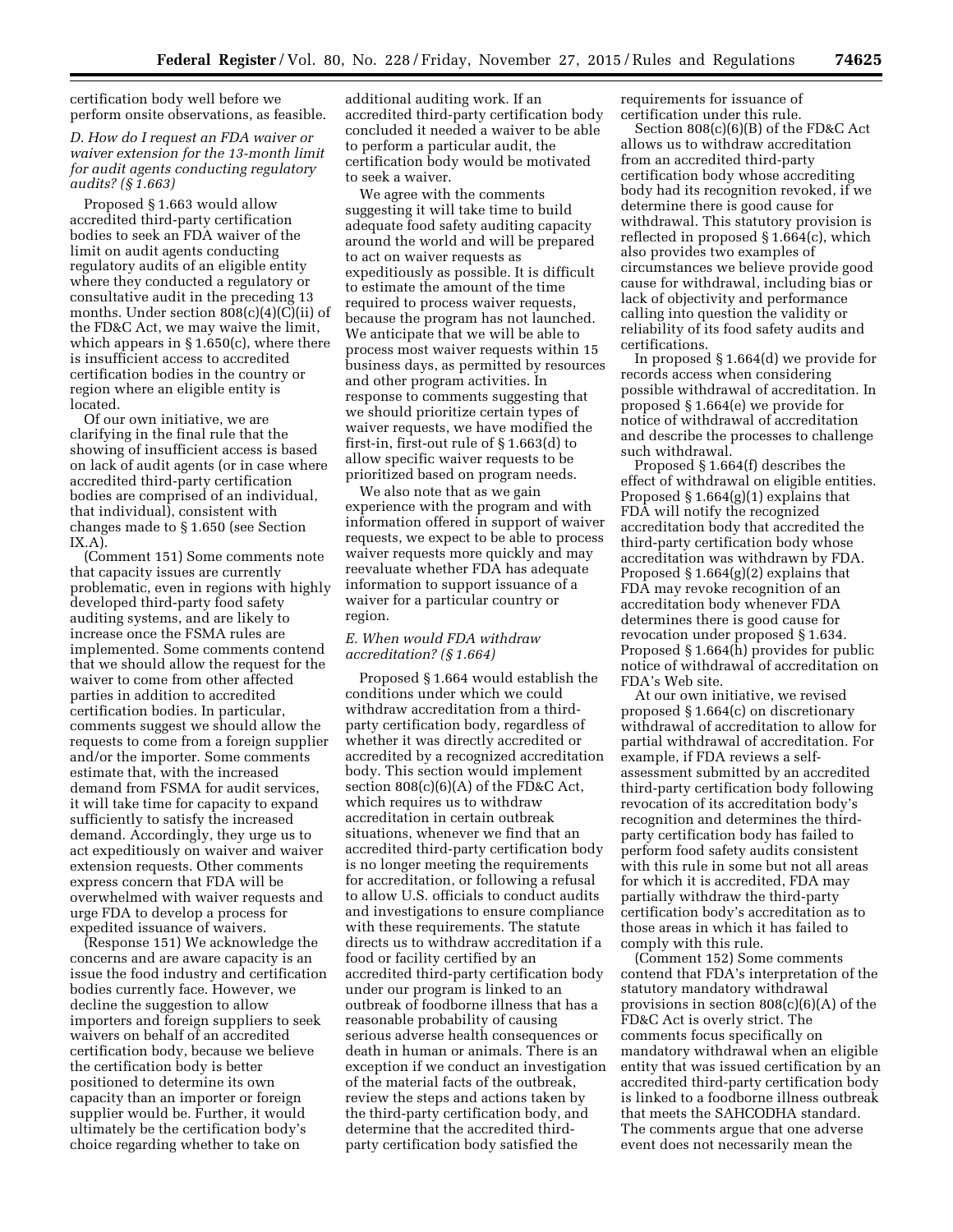third-party certification body should lose its accreditation, emphasizing that a single certification body might conduct hundreds of audits in various regions of the world and in diverse product areas. The comments propose that we limit mandatory withdrawal following an SAHCODHA outbreak to the country, region, type of food product and process involved in the event.

Some comments agree that, as described in proposed § 1.664(f), certifications issued by a third-party certification body prior to withdrawal of its accreditation should remain in effect until they expire. Other comments assert that withdrawal of accreditation might result in unfairly revoking a significant number of certifications at tremendous cost, adversely affect other eligible entities that depend on the certification body and its certifications, and disrupt the marketplace. Still other comments request greater detail on the withdrawal procedures.

(Response 152) We believe the concerns about mandatory withdrawal of accreditation in the outbreak situation described above or similar situations are satisfactorily in addressed in § 1.664(b), codifying section 808(c)(6)(C) of the FD&C Act, which allows FDA to waive mandatory withdrawal if FDA investigates the material facts of the outbreak, reviews the steps and actions taken by the certification body, and determines that the certification body satisfied the criteria for issuance of certification under this subpart.

Regarding the comments expressing concerns about the possible adverse effects of withdrawal of accreditation on certifications issued by the certification body to other eligible entities, we note that § 1.664(f) states that certifications issued by an accredited third-party certification body prior to withdrawal of accreditation by FDA will remain in effect until they expire, except that FDA may refuse to consider a certification under sections 801(q) or 806 of the FD&C Act if FDA has reason to believe such certification is not valid or reliable.

The comments seeking additional detail on our withdrawal procedures did not specify what areas of § 1.664 required further explanation. We believe the procedures described in § 1.664 offer sufficient detail for interested parties to understand the standards for withdrawal of accreditation by FDA and the processes involved.

(Comment 153) Some comments suggest that a recognized accreditation body, not FDA, should withdraw accreditation from a certification body it accredited, except for certification bodies directly accredited by FDA.

Other comments urge us to include a requirement, in § 1.634(a), for FDA to consult with the appropriate accreditation body before withdrawal of an accreditation it had issued. The comments argue that consultation would facilitate coordination with the recognized accreditation body and would complement § 1.664(c), which addresses discretionary withdrawal of accreditation in the event we revoke our recognition of the accrediting accreditation body. Other comments recommend that we meet with the certification body's accrediting body when considering possible withdrawal of accreditation and that we allow for a formal appeal process.

(Response 153) We disagree with the comment asserting that only accreditation bodies may withdraw accreditations of certification bodies they have accredited, as FDA is mandated under section 808(c)(6) of the FD&C Act to withdraw accreditation of a certification body under the conditions set forth in the section, subject to the waiver provision in  $808(c)(6)(C)$ . We note that a third-party certification body whose accreditation was withdrawn by FDA may appeal the action by requesting a regulatory hearing under § 1.693. We further note that a recognized accreditation body has far broader authority to suspend, withdraw, reduce, or otherwise dispose of an accreditation it issued, than FDA does under section 808(c)(6) of the FD&C Act. Even in circumstances that meet the statutory criteria for withdrawal of accreditation, FDA believes it generally would not need to initiate withdrawal unless the recognized accreditation body failed to withdraw the certification body's accreditation in a timely manner.

We agree that in some cases, consultation with a certification body's accrediting body before withdrawal could have advantages to FDA and the accreditation body, if circumstances allow. Decisions on whether to consult with the certification body's accrediting body prior to withdrawal will be made on a case-by-case basis. Consultation might not be appropriate if, for example, the facts that support withdrawal of the third-party certification body's accreditation also support revocation of the accreditation body's recognition.

(Comment 154) Some comments ask how individual holders of food or facility certificates would be made aware of the withdrawal of accreditation of the third-party certification body that issued the certificate. Other comments recommended that FDA post on its Web site not only that fact that a certification body's accreditation has been

withdrawn, but also the reason for the withdrawal.

(Response 154) If we withdraw accreditation of any third-party certification body, whether accredited by a recognized accreditation body or by FDA through direct accreditation, we will post information regarding the withdrawal, including a description of the basis for the action, on the FDA Web site pursuant to § 1.664(h). We do not intend to contact each eligible entity that was issued a certification by the third-party certification body because, as indicated in Response 152, certifications issued to eligible entities prior to withdrawal of accreditation will remain in effect until they expire, except where FDA has reason to believe the certification is not valid or reliable and on that basis may refuse to consider the certification under sections 801(q) or 806 of the FD&C Act.

(Comment 155) Some comments recommend we use ISO\IEC 17011:2004 as the reference document for the requirements of this section.

(Response 155) We decline the suggestion, because the grounds for withdrawal under section 808(c)(6) of the FD&C Act are much broader than those described in ISO/IEC 17011:2004 (Ref. 5). For example, under section  $808(c)(6)(A)(i)$  and  $(C)$  of the FD&C Act FDA may withdraw accreditation of a certification body if a food or facility it certified under our program is linked to an outbreak of foodborne illness that has a reasonable probability of causing SAHCODHA, unless FDA determines the certification body satisfied the requirements for issuance of such certification. In such an outbreak situation, the statute contemplates that withdrawal of accreditation would occur after a single—albeit significant failure by the certification body. By contrast ISO/IEC 17011:2004 allows for withdrawal of accreditation only when a certification body persistently fails to meet the requirements of accreditation or abide by the rules of accreditation.

We note that by declining to revise § 1.664 based on the comments, we are not suggesting that FDA will withdraw accreditation when the Agency identifies a single incident or mistake by a certification body, except where required by the statute. Any decision to withdraw accreditation will be based on the facts and circumstances of the situation and following due consideration by FDA.

(Comment 156) Some comments state that in a case where FDA withdraws an accredited certification body, the accreditation body should make an investigation and analysis and submit the analysis result to FDA within 3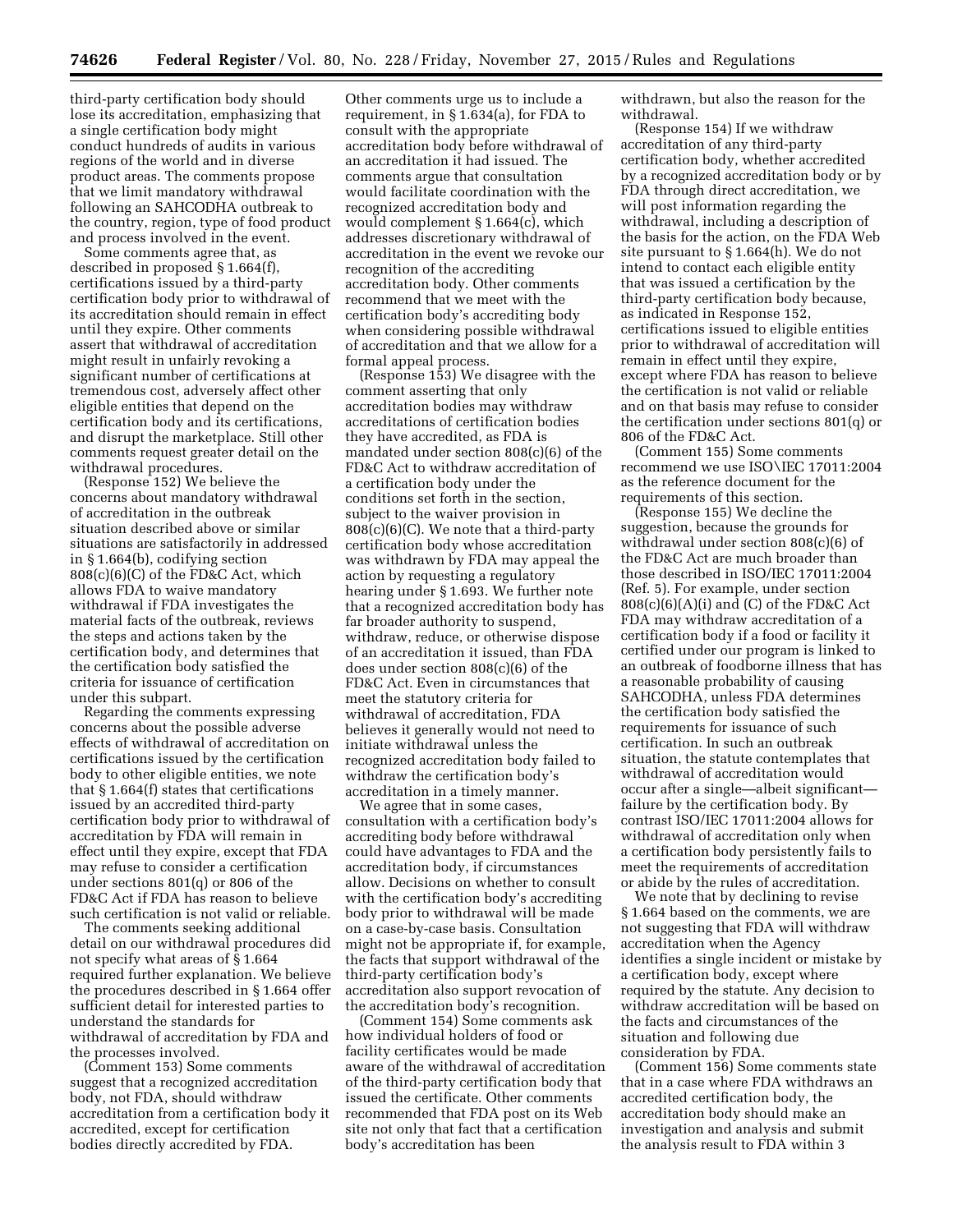months after the analysis report has been established.

(Response 156) We disagree. This rule does not require that the accreditation body make a full investigation and analysis and submit the analysis result to FDA within 3 months. Section 1.664(g) requires the accreditation body to perform a self-assessment and report the results of the self-assessment to FDA within 60 days. FDA may revoke the recognition of an accreditation body whenever FDA determines there is good cause for revocation of recognition under § 1.634. These procedures will help ensure that accreditation bodies remain in compliance with the requirements of the third-party program.

## *F. What if I want to voluntarily relinquish accreditation or do not want to renew accreditation? (§ 1.665)*

Proposed § 1.665 offers a mechanism for an accredited third-party certification body to voluntarily relinquish its accreditation before it terminates by expiration.

Although we received no adverse comments on this section, we received comments on other sections of the rule that led us to identify a gap in procedural requirements when an accredited certification body decides to allow its accreditation to expire without renewing it. At our own initiative, we are revising the voluntary relinquishment provisions in § 1.665 to also address situations where a certification body decides it does not want to renew its accreditation once it expires.

#### *G. How do I request reaccreditation? (Proposed § 1.666)*

Proposed § 1.666 describes the procedures a certification body must follow when seeking to be reaccredited after its accreditation was withdrawn by FDA or after voluntarily relinquishing its accreditation.

FDA received no adverse comments on this section. On our own initiative we are revising paragraph (a)(2)(i) to conform to the changes in § 1.634(d) to clarify that the third-party certification body has to become accredited by another accreditation body or by FDA through direct accreditation no later than 1 year after the withdrawal or accreditation, or the original date of expiration of the accreditation, whichever comes first.

## **XI. Comments on Additional Procedures for Direct Accreditation of Third-Party Certification Bodies Under This Subpart**

## *A. How do I apply to FDA for direct accreditation or renewal of direct accreditation? (§ 1.670)*

Section 808(b)(1)(A)(ii) of the FD&C Act allows us to directly accredit thirdparty auditors/certification bodies if we have not identified and recognized an accreditation body to meet the requirements of section 808 within 2 years after establishing this program. We proposed circumstances and procedures that would apply for direct accreditation and renewal of direct accreditation.

(Comment 157) Some comments assert that the statute anticipates a bifurcated system for direct accreditation of certification bodies, because the standards for review for accreditation of foreign governments are distinct from those of the private auditing entities under section 808(c)(1) of the FD&C Act. The comments ask that we draft additional rules to specifically cover direct accreditation of foreign governments, asserting that we should provide a separate path for direct accreditation of foreign governments that prioritizes their applications based on, among other things, the language in section 808(c)(1) of the FD&C Act. Some comments ask whether the same eligibility requirements and procedures are required of both governmental and private bodies applying for direct accreditation.

(Response 157) We disagree with the suggestion to create a bifurcated system. We acknowledge that section  $808(c)(1)$ of the FD&C Act contains different requirements for foreign governments/ agencies than it does for foreign cooperatives and other private thirdparty certification bodies seeking accreditation. However, we do not interpret this language as suggesting a preference for public certification bodies over private certification bodies.

We believe sections 808(c)(1)(A) and (B) of the FD&C Act are tailored to reflect the objectives and scope of each type of assessment, which would vary because of the differences between public and private certification bodies. While governments typically are both auditors/inspectors and owners of food safety schemes, private certification bodies usually are not scheme owners, because of concerns about possible conflicts of interest associated with serving in dual roles. Therefore, a private certification body would not be assessed for its food safety program or standards; it would be assessed for the training and qualifications of its

auditors and its internal management system. In light of the foregoing, we decline the suggestion to interpret sections  $808(c)(1)(A)$  and  $(B)$  of the FD&C Act as supporting provisions for direct accreditation that would prioritize the applications of foreign governments/agencies over applications from private third-party certification bodies.

(Comment 158) Some comments suggest that FDA should not serve as an accreditation body for third-party certification bodies because it would open the door for other countries with less capability to do the same. The comments contend that FDA and its foreign regulatory partners need to provide the oversight of the industry, but should not be accreditation bodies.

(Response 158) We disagree. Section 808 of the FD&C Act contemplates that FDA can provide proper oversight of the program, while directly accrediting third-party certification bodies. We are unable to comment on what effects, if any, this would have on the actions of other countries. However, we emphasize that FDA will not perform direct accreditation unless the circumstances of section 808(b)(1)(A)(ii) of the FD&C Act are met—that is, if FDA has not identified and recognized an accreditation body to meet the requirements of section 808 of the FD&C Act within 2 years after establishing this program.

(Comment 159) Some comments ask that we wait for more than 2 years after the program is established to accept applications for direct accreditation, to allow enough time for accreditation bodies applying for recognition to satisfy all the necessary requirements. Other comments assert that we should not directly accredit certification bodies in a country if we have already recognized an accreditation body in that country. Some comments ask us to clarify when, under what conditions, and how we would choose to directly accredit a certification body.

(Response 159) Under section  $808(b)(1)(A)(ii)$  of the FD&C Act, 2 years after establishing the program is the earliest date that FDA may begin to directly accredit third-party certification bodies. Further, we may only do so if we determine that we have not identified and recognized an accreditation body to meet the requirements of section 808 of the FD&C Act 2 years after establishing the program. In the proposed rule, we provided examples of how we may make this determination, such identifying a type of expertise or geographic location for which a recognized accreditation body is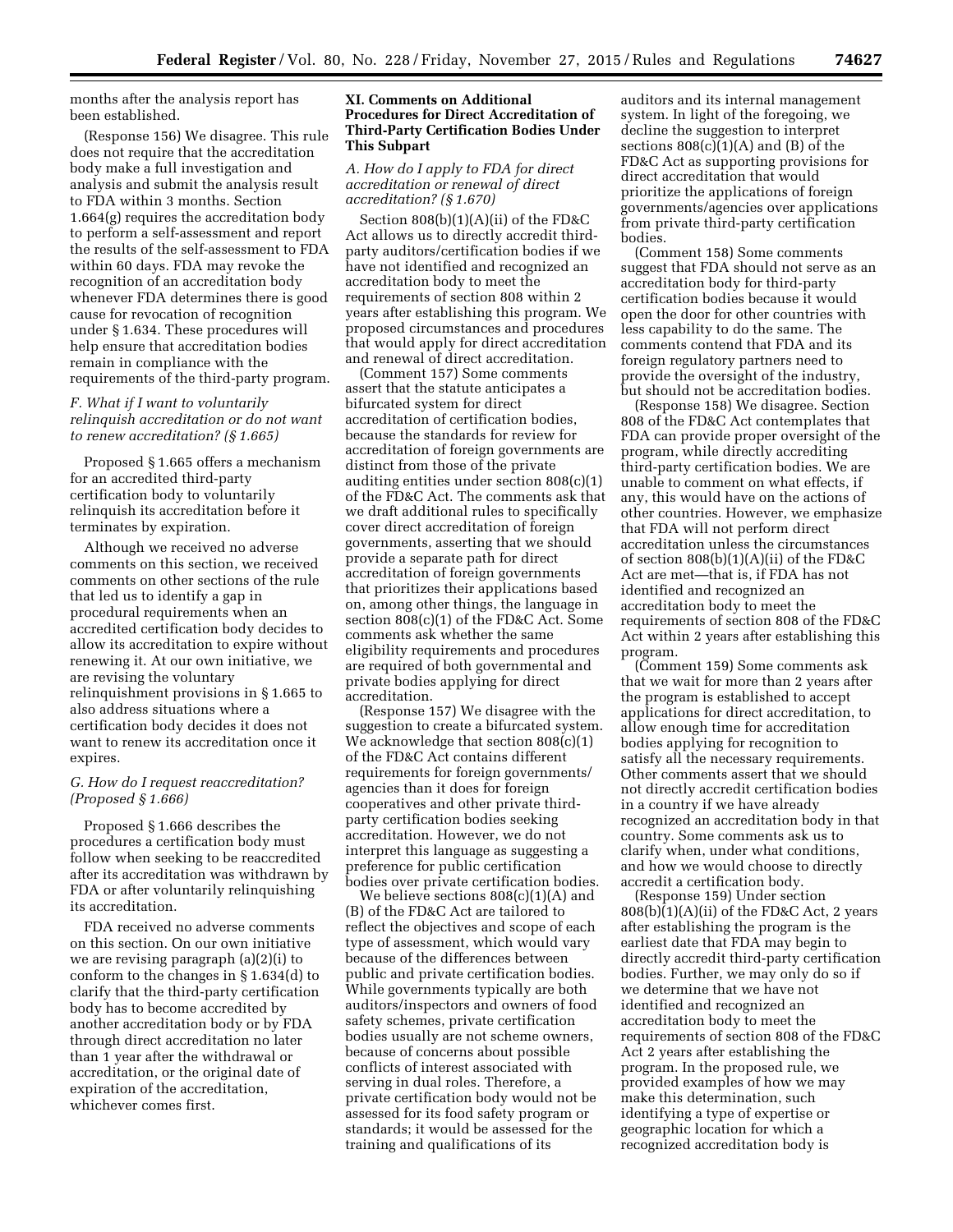lacking, and stated that we will only accept applications for direct accreditation and renewal applications that are within the scope of the determination. FDA declines to limit itself to a time period longer than 2 years before it can consider direct accreditation as any decision to directly accredit will depend on the circumstances the needs of the program, as determined by FDA under § 1.670(a).

(Comment 160) Some comments express concern that we will not have the capacity to undertake the responsibility of directly accrediting certification bodies.

(Response 160) Section 808(c)(8) of the FD&C Act requires FDA to create a user fee program to section 808 of the FD&C Act. FDA is in the process of establishing this program by rulemaking (80 FR 43987). For more information about the costs of this program, please see the regulatory analysis of this final rule.

(Comment 161) Some comments ask if we will have a contract agreement with directly accredited certification bodies. These comments assert that if we do, the contract should specify that we have the capacity to access confidential information without prior written consent of the certification body. The contract should also specify that having access to records relating to accreditation activities under this subpart is necessary to ensure the rigor, credibility, and independence of the program.

(Response 161) Under § 1.671(d), FDA will list any conditions associated with the accreditation in the issuance and may establish an agreement with the certification body at that time. With respect to access to records, a thirdparty certification body that is directly accredited by FDA must comply with the records maintenance and access requirements of § 1.658. Records obtained by FDA will be subject to the disclosure requirements of § 1.695.

*B. How will FDA review my application for direct accreditation or renewal of direct accreditation and what happens once FDA decides on my application? (§ 1.671)* 

Proposed § 1.671 describes a process for reviewing and deciding on applications for direct accreditation and renewal that is consistent with the procedures for reviewing and deciding on applications under other provisions in this rule.

On our own initiative we are revising paragraph (a) to clarify that FDA will review submitted applications for completeness and notify applicants of any deficiencies. We also are adding

new paragraphs (e) through (h) to § 1.671 to explain what happens when a directly accredited certification body's renewal application is denied. We are adding provisions to clarify what the applicant must do, the effect of denial of an application for renewal of direct accreditation on food or facility certifications issued to eligible entities, and how FDA will notify the public.

(Comment 162) Some comments express concern that we are limiting ourselves to a ''first in, first out'' review process that gives us no discretion to accredit foreign governments before we consider other applications from private third-party entities that apply.

Some comments ask that we consider prioritizing approval of applications for direct accreditation on areas and regions where it is most needed to benefit our food safety mandates.

Some comments assert that priority for review of applications for direct accreditation should be for countries without an accreditation body or in circumstances where it is not economically feasible for a national accreditation body to expand its scope to include a certain single certification body.

(Response 162) As indicated Response 25, we intend to treat public and private certification bodies equally under this program, as both public and private certification bodies are capable of meeting the requirements of the program. Additionally, because we will only be accepting applications for direct accreditation in limited circumstances as discussed in Responses 158 and 159, all applications for direct accreditation will need to be able to demonstrate that there is a need for direct accreditation based on a determination made by FDA under § 1.670(a)(1). We note that we have revised § 1.671(a) to allow FDA to prioritize specific direct accreditation applications to meet the needs of the program.

(Comment 163) Some comments assert that our application review process must be comprehensive but also expedient. Some comments ask that our communications with applicants be timely.

Some comments express concern about the length of time it will take us to recognize and notify an applicant of any deficiencies in the application. These comments also assert that requiring applicants with deficiencies to resubmit their applications and sending it to the bottom of the review list would make for significant delays in the direct accreditation and renewal of direct accreditation application process.

(Response 163) We understand the concern expressed by comments with regard to timeliness. Although we decline to set specific deadlines for this review, FDA anticipates that a completeness determination could generally be made within 15 business days, because this is not a decision on the merits of the application. Nonetheless, the time needed to identify deficiencies in any particular individual application will depend on a number of factors, including the quality of the submission, the availability of resources, and other competing priorities at the time the application is submitted. With respect to the concerns about requiring incomplete applications to be resubmitted and added to the bottom of the review list, we note that from our experience gained from the third-party certification pilot for aquacultured shrimp, extensive followup was needed with many of the applicants in order to gain sufficient information for a complete application. With this in mind, we are processing only complete applications so that we are not delaying others that have correctly prepared complete applications. Further, we are establishing an electronic portal for submission of applications, reports, notifications, and other information under this rule and an electronic repository of this information, which will allow us to communicate with applicants as needed.

#### *C. What is the duration of direct accreditation? (§ 1.672)*

We proposed that direct accreditation of a third-party certification body may be granted for a period up to 4 years. We tentatively concluded that 4 years is an appropriate duration for an accreditation because we believe the rigor and credibility of this program rests, in part, on the oversight of accredited certification bodies to conduct audits and to certify eligible foreign entities. We requested comment on this tentative conclusion.

(Comment 164) Some comments ask that we establish a specific fixed duration of 5 years for direct accreditation before renewal is required. These comments also ask that the duration for recognition of accreditation bodies and accreditation of third-party certifications bodies also be fixed at 5 years and assert that having a standardized accreditation term for all parties in the third-party program would be more administratively viable for us.

(Response 164) For the reasons we explained in Response 145 we decline to establish a fixed duration of accreditation and also decline to establish a standard term of 5 years for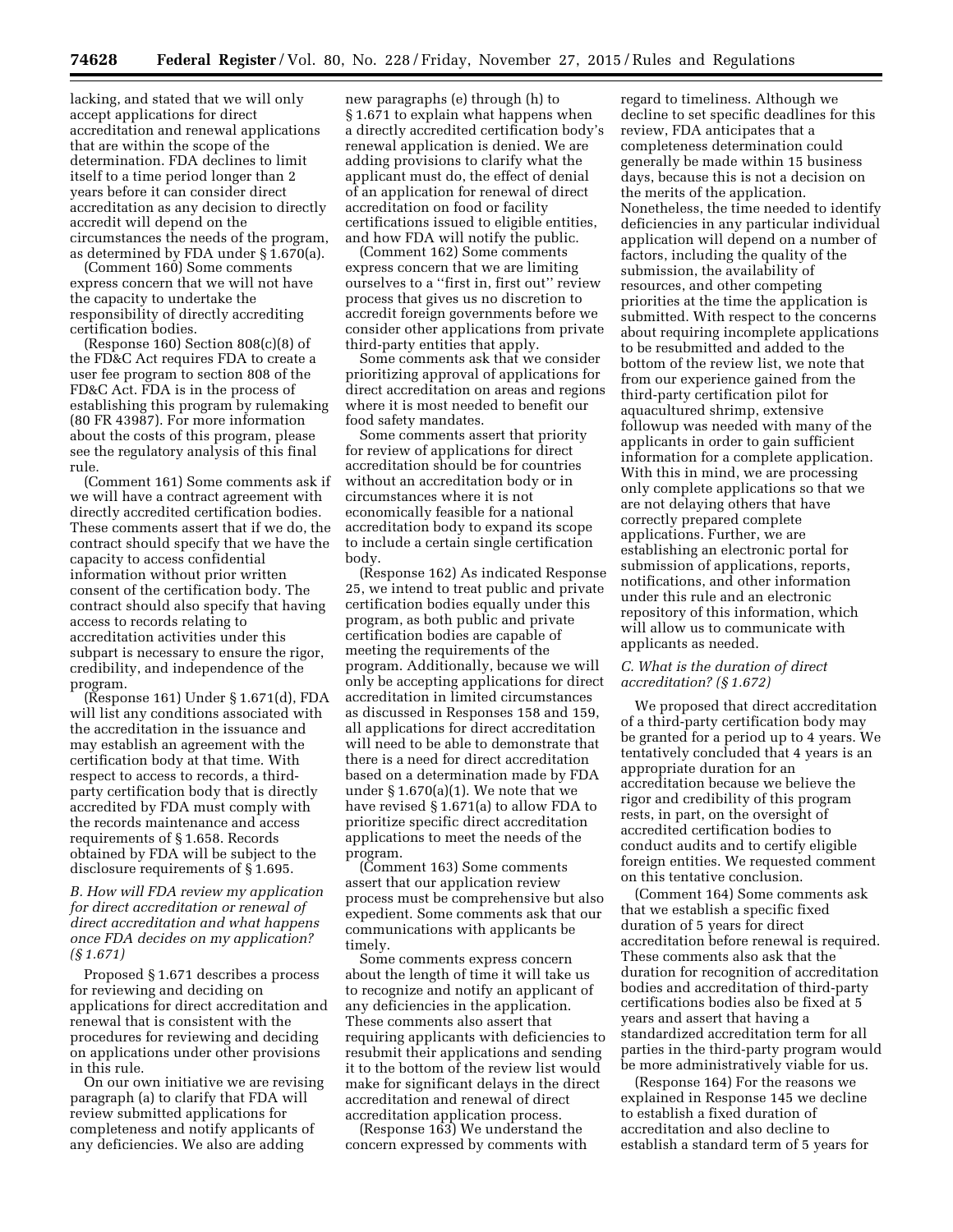accreditation for all parties in the thirdparty program.

#### **XII. Comments on Requirements for Eligible Entities Under This Subpart**

## *A. How and when will FDA monitor eligible entities? (§ 1.680)*

Proposed § 1.680 would allow FDA to conduct onsite audits of eligible entities that have received certification from an accredited certification body at any time, with or without the accredited third-party certification body present. It also proposed that a food safety audit by an accredited certification body is not considered an inspection under section 704 of the FD&C Act. For clarification purposes at our own initiative, we are revising the second sentence of § 1.680(a) to add, "[w]here FDA determines necessary or appropriate,'' before ''the audit may be conducted with or without the accredited certification body or the recognized accreditation body (where applicable) present.''

(Comment 165) Some comments address the timing of FDA's audits of eligible entities. Some comments encourage FDA to conduct audits of eligible entities regularly, particularly in the first years of the program, to ensure compliance with the program and to verify that certification is appropriate. Some comments encourage FDA to conduct random as well as targeted audits of eligible entities. For example, the comments suggest that if FDA withdraws the accreditation of a certification body, the Agency should conduct onsite audits of a sample of the eligible entities to which the withdrawn certification body issued certifications.

(Response 165) We agree that robust government oversight of the third-party program will be vital to its success and periodic audits of eligible entities will be conducted consistent with our riskbased priorities and resources.

(Comment 166) Some comments discuss the substance of FDA's audits of eligible entities. Some of these comments encourage FDA to ensure that eligible entities implement corrective actions when deficiencies are identified. Some comments recommend that company data on tests of both products and the environment be made available to FDA auditors, and argue that without access to such data, FDA auditors would not be able to perform a thorough audit. Comments also maintain that, during an audit, FDA should be able to access results of the eligible entity's testing of both products and the environment.

(Response 166) We currently are developing internal operational procedures for the third-party

certification program and will make these procedures public. As part of this process, we are developing protocols for FDA audits of eligible entities.

(Comment 167) Some comments argue that unannounced audits of eligible entities by FDA that have been certified by an accredited third-party certification body would likely result in incomplete audits and urge the agency to consider contacting the eligible entity to schedule such audits. Comments state that scheduled audits would be more efficient and less burdensome for both eligible entities and FDA because eligible entities would have a better understanding of what is needed during the audit and which employees should be present.

 $($ Response 167) Section 808 $(c)$  $(5)$  $(C)$  of the FD&C Act directs FDA to promulgate regulations requiring that ''audits performed under this section be unannounced.'' Section 808(f)(3) of the FD&C Act allows FDA to, at any time, conduct an onsite audit of any eligible entity certified by an accredited thirdparty certification body to ensure compliance with the requirements of section 808. Given this statutory language, we are clarifying in § 1.680 that an FDA audit conducted under this section will be conducted on an unannounced basis and may be preceded by a request for a 30-day operating schedule. We note that it may not be appropriate at all times to precede audits for a 30-day operating schedule, such as in the case of a forcause audit.

(Comment 168) Some comments state that when FDA has questions about eligible entities, it should notify the accreditation bodies and certification bodies to conduct a joint audit.

(Response 168) It is unclear what the comment means by conducting a joint audit, but § 1.680 would allow for the certification body and accreditation body to be present during the FDA audit when FDA determines it is necessary and appropriate.

(Comment 169) Some comments argue that the monitoring of eligible entities should be conducted by the competent authority of the exporting country, particularly where a systems recognition agreement is in place or where there is a robust national food control system in place.

(Response 169) We intend to coordinate as appropriate with our foreign regulatory counterparts; however, section 808(f)(3) of the FD&C Act specifically directs FDA to conduct onsite audits of eligible entities to ensure compliance with the requirements of section 808 of the FD&C Act. We believe onsite audits of certified

eligible entities are an important component of the robust oversight essential to the success of the thirdparty program. Without the ability to conduct onsite audits of a certified eligible entity, FDA would not be able to directly ascertain whether the certification body and/or its accreditation body are in fact making accurate determinations of compliance with FDA requirements. Such oversight is necessary to maintain confidence in the certifications issued by accredited certification bodies under this program.

(Comment 170) Some comments ask FDA to clarify why an onsite audit of an eligible entity is not considered an inspection under section 704 of the FD&C Act, particularly since the purpose of the audit is to determine if the entity is in compliance with the FD&C Act and since an FDA inspection may be used to meet the verification requirements under the proposed FSVP regulation. Other comments endorse FDA's decision not to consider a food safety audit under this program an inspection under section 704 of the FD&C Act.

(Response 170) Section 808(h)(1) of the FD&C Act explicitly states that audits under the third-party certification program ''shall not'' be considered inspections under section 704. The inspections done under section 704 of the FD&C Act, unlike audits conducted under section 808(f)(3), are not conducted for the purpose of ensuring compliance with section 808 of the FD&C Act. The objective of an audit under § 1.680(a) extends beyond the eligible entity—through its audit of the eligible entity FDA is gathering information to use in its monitoring of the accredited certification body that audited the entity and the recognized accreditation body that accredited certification body that audited the eligible entity. We note that an audit under section 808(f)(3) is not a ''food safety audit'' under this subpart. As noted previously, the audits conducted under section 808(f)(3) are done specifically to ensure compliance with section 808 of the FD&C Act. As discussed in section III.C., we are clarifying that an audit conducted under this subpart is not an inspection under section 704 under the FD&C Act. Accordingly, we are removing § 1.680(b).

#### *B. How frequently must eligible entities be recertified? (§ 1.681)*

Proposed § 1.681 stated that an eligible entity seeking to maintain its facility certification must seek recertification prior to expiration of its certification. It also proposed that under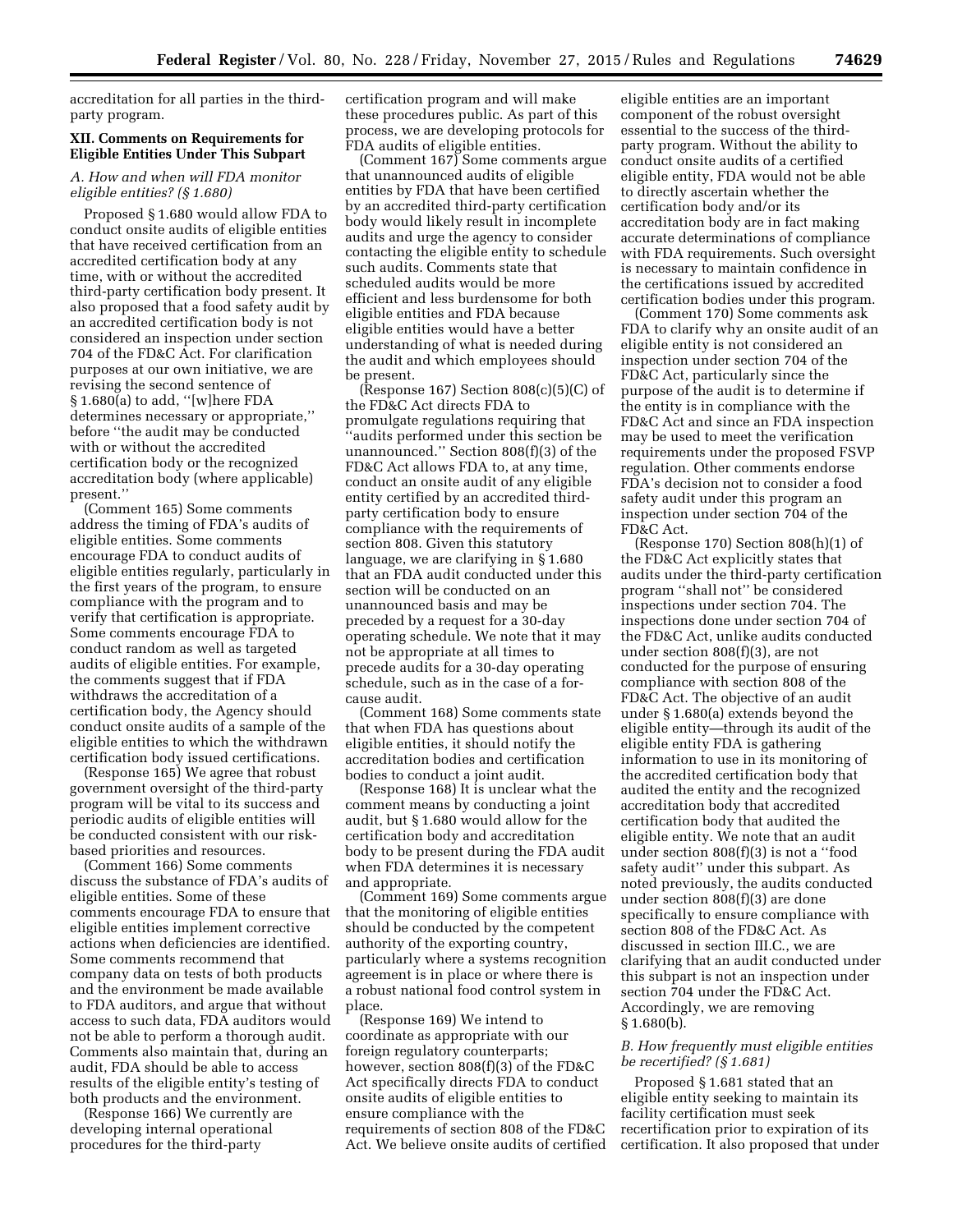section 801(q)(4)(A) of the FD&C Act, FDA could require, at any time we deem appropriate, that an eligible entity renew a food certification.

We received no comments on this proposed section. However, to clarify certain matters, we are amending this section on our own initiative. We are adding to first sentence the words, ''food or'' before ''facility certification'' because the maximum duration of certifications under section 808(d) of the FD&C Act applies to both food and facility certifications. Additionally, we are revising this section to state that FDA can require an eligible entity to apply for recertification of both food and facility certifications at any time that FDA deems appropriate.

#### **XIII. Comments on General Requirements of This Subpart**

*A. How will FDA make information about recognized accreditation bodies and accredited third-party certification bodies available to the public? (§ 1.690)* 

We proposed to post on our Web site a registry of recognized accreditation bodies and of accredited third-party certification bodies, including the name and contact information for each. The registry may provide information on certification bodies accredited by recognized accreditation bodies through links to the Web sites of such accreditation bodies. We requested comment on our proposed public registry.

(Comment 171) Some comments support our proposal to place a registry of recognized accreditation bodies and accredited certification bodies on our Web site and to provide links to the Web sites of recognized accreditation bodies. Some comments assert that such a web-based resource where members of the industry and public could access standards associated with accreditation/ certification and a list of accreditation and certification bodies is a meaningful demonstration of FDA oversight. Some comments ask that this list be updated regularly so that it stays accurate. These comments also ask that we provide appropriate indexing and filtering functions so that the registry is easily searchable and stakeholders can conveniently and reliably find and use this information.

(Response 171) FDA agrees that the online registry will be a valuable tool. We intend for it to be updated regularly. We also intend for it to have indexing and filtering functions which will make searches more efficient and productive.

(Comment 172) Some comments ask that we not include the name(s) of audit agent(s) on our Web site or otherwise

publicly disclose such information could disrupt the marketplace for thirdparty certification services

Some comments assert that access to detailed, specific, and sensitive information is not necessary to gain credibility with consumers. These comments refer us to industry models that provide detailed information on the requirements of their program and posts a list of members in good standing along with a list of companies who have been decertified is an example of credible, balanced information that is actionable by consumers (*i.e.,* California Leafy Green Products Handler Marketing Agreement).

(Response 172) To clarify, we do not intend to disclose the names of audit agents on our Web site. We will be providing the business name and business contact information for each recognized accreditation body. The business name and business contact information for each accredited thirdparty certification body may be listed on our Web site or may be provided by link to Web sites of their accreditation bodies. The Web site will contain program information as well and may be similar to the industry models recommended by some comments.

(Comment 173) Some comments seek maximum transparency, asserting that we must also post on our Web site the audit reports, self-assessments, and notifications prepared by the third-party certification bodies and submitted to FDA. The comments contend that making this information public would increase program transparency and help to ensure that imported products do not receive an unfair competitive advantage over products available domestically.

Other comments suggest that we allow accreditation bodies and thirdparty certification bodies to submit redacted versions of these documents, where confidential information is blacked out, so that these documents can also be made publicly available without compromising confidential information. These comments assert that making public these reports, selfassessments, and notifications would improve self-assessments, reduce the Agency's burden of responding to FOIA requests, and allow independent analysis to complement the Agency's evaluation. Thus, comments ask us to specify in § 1.690 that we will also place on our Web site the reports and notifications submitted pursuant to §§ 1.623 and 1.656 and that we will allow a recognized accreditation body and accredited auditors/certification body to submit a redacted version of the report or notification that is intended to be made publicly available.

(Response 173) Generally, we do not intend to post redacted versions of reports on our Web site. Information submitted to the Agency, including reports and notifications submitted pursuant to §§ 1.623 and 1.656, becomes an Agency record. We have added a new § 1.695 to the final rule to clarify that records under this subpart are subject to part 20; part 20 provides protections for trade secrets and confidential commercial information (CCI) from public disclosure (see, *e.g.,* § 20.61).

(Comment 173) Some comments ask us to take action to ensure that thirdparty certification bodies act with maximum transparency and to ensure adequate protections against conflicts of interest. Some comments ask that we post on our Web site information concerning the scope of the recognized accreditation body recognition and accredited certification body accreditation, duration of accreditation, payments made to those accreditation bodies and certification bodies, and whether accreditation has been withdrawn or suspended. Some comments assert that requiring recognized accreditation bodies and accredited certification bodies to make this information available on their own Web sites does not ensure that all potential conflicts of interest will be identified, and suggest that we require that this information be submitted directly to us as well.

(Response 174) FDA agrees that it would be helpful to include on our Web site information concerning the scope of accreditation services that each recognized accreditation body is recognized for, and the scope of accreditation for each accredited certification body is accredited for. We also agree it would be useful and increase transparency to include the duration of recognition for each accreditation body, and the duration of accreditation for each certification body. Scope and duration information will make the site more practically useful and will increase transparency. Therefore, we intend to include this information on our Web site and we are revising § 1.690 to reflect this. In addition, we are revising this section to state that FDA will post on its Web site a list of accreditation bodies for which it has denied renewal of recognition, for which FDA has revoked recognition, and that have relinquished their recognition or have allowed their recognition to expire. Further, FDA will place on its Web site a list of certification bodies whose renewal of accreditation has been denied, for which FDA has withdrawn accreditation, and that have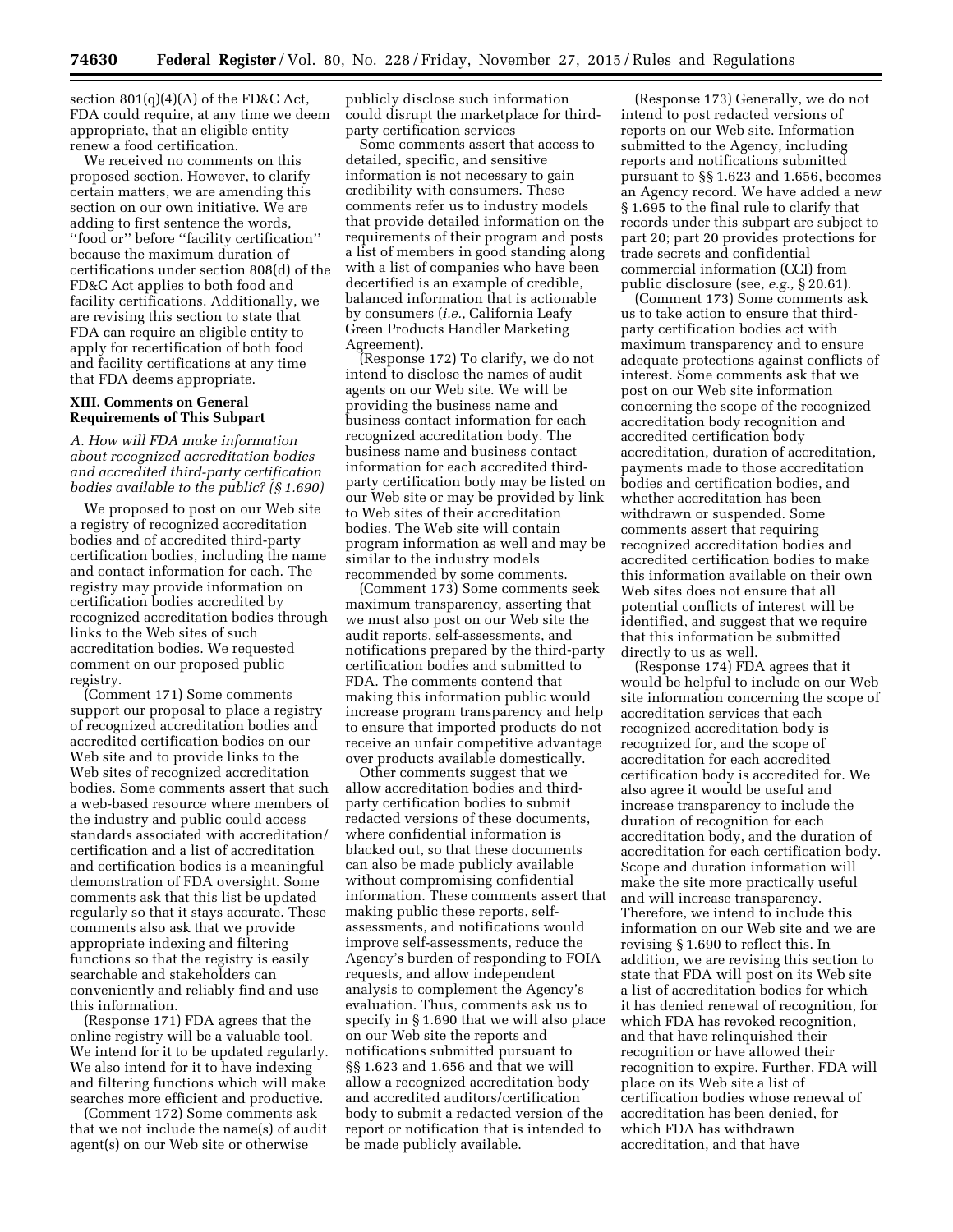relinquished their accreditations or have allowed their accreditations to expire. Finally, FDA will place on its Web site determinations under § 1.670(a)(1) and modifications of such determinations under § 1.670(a)(2). This additional information will help ensure maximum transparency under the program.

With regard to information on dates of payment, we have determined there is little additional value to posting such information on the FDA Web site, and it would create an additional administrative burden; we do not believe the value exceeds the burden. In our view, conflict of interest and transparency concerns are sufficiently satisfied by making information on dates of payment publicly available online via the Web sites of recognized accreditation bodies (see § 1.624(c)) and accredited certification bodies (see  $§ 1.657(d)$ .

(Comment 175) Some comments request clarification concerning whether and what information we collect pursuant to this program will be made available to importers and the public. Some comments question the extent and format of the audit data that will be shared, and what might be held confidential. These comments assert that businesses have a need to protect proprietary information (*e.g.,* sales lists, supplier lists, equipment designs and specific information about product attributes), and any sharing of such information might compromise their ability to carry out business functions or to maintain competitive advantage. Some comments inquire about the extent and formats of audit data we intend to make public, what might be held confidential, and whether we will take steps to protect information provided by certification bodies from FOIA requests.

Some comments express concern about our ability to develop and maintain a dynamic system that will be able to collect, update, and present audit data to consumers, and assert that it is important for industry to gain a better understanding of what type of audit data we will require.

Some comments suggest that we look to USDA's Food Safety and Inspection Service (FSIS) Public Health Information System for insight into how to develop a database system that seeks to define the boundary between increasing public access to data and addressing confidentiality concerns by companies. Some comments note that the FSIS program is the result of several years of effort to establish a mechanism for public access to data that can lead to research and analysis that improves

public health while protecting the proprietary rights of the establishments.

(Response 175) As discussed previously, newly added § 1.695 clarifies that records under this subpart are subject to part 20; part 20 provides protections for trade secrets and confidential commercial information from public disclosure (see, *e.g.,*  § 20.61).

FDA will provide periodic updates on program activities through our Web site, and our disclosures will be consistent with our statutory obligations to protect trade secrets and CCI from disclosure. With regard to the expressed concern about FDA's ability to develop and maintain an adequate data system to collect, update, and present audit data to consumers, we are aware of the size and importance of this undertaking and are diligently pursuing an effective system. We appreciate the suggestion to review the FSIS database system and intend to do so.

(Comment 176) Some comments encourage us to develop communication strategies to help consumers view the data in audit reports within the context of food production; specifically, to set proper program expectations and to provide proper context for consumers to understand what the data means. These comments assert that it is important to provide a frame of reference so that consumers have a basis for understanding what the audit data means and can then proceed to make informed decisions. The comments note that audits and certifications are not declarations or guarantees that products are safe, and that FDA and the industry need to feature this reality in communications strategies aimed to assist consumer groups and consumers in using any audit data that might be available for review.

(Response 176) As noted above, we do intend to share updates on program activities with the public; we will work to properly contextualize the data in our communications about and presentation of the information. As noted in Response 173, FDA does not generally intend to make audit reports public.

(Comment 177) Some comments assert that we must clearly describe how compliance with the program will be reported to the public.

(Response 177) As noted above, we intend to provide periodic updates on program activities through our Web site. Where appropriate, these updates may include aggregated program data. Additional information about program updates will be shared as we implement this program. Further, as noted in response to Comment 86, FDA will post information on its Web site regarding

accreditation bodies that have had their recognition revoked, accreditation bodies for which FDA fails to renew recognition, certification bodies that have had their accreditation withdrawn, and certification bodies whose renewal of accreditation has been denied.

## *B. How do I request reconsideration of a denial by FDA of an application or a waiver request? (§ 1.691)*

We proposed procedures for accreditation bodies and certification bodies to seek reconsideration of a denial of an application or a waiver request. We also proposed that after completing our review and evaluation of the request for reconsideration, we will notify the requestor, in writing, of our decision to grant or deny the application or waiver request upon reconsideration.

On our own initiative, we are revising § 1.691(c) to specify that a request for reconsideration or a waiver request must be submitted electronically. We are making corresponding changes to § 1.692(b).

(Comment 178) Some comments suggest that we provide an opportunity for interested stakeholders, in addition to the accreditation body or third-party certification body seeking reconsideration, to provide information to us that will inform our decisionmaking on any reconsideration request.

(Response 178) We decline to adopt comments' suggestion to allow for others beyond the accreditation body or third-party certification body seeking reconsideration to engage in this process. Our reconsideration of a denial is not a public process nor do we wish to make it one. Applications often contain confidential information not appropriate for public comment. We note that information shared with FDA is subject to the information disclosure regulations in part 20, as stated in § 1.695.

(Comment 179) Some comments ask us to specify that we will notify the requestor of our decision within 20 business days after receiving a request for reconsideration. These comments assert that the open-ended timeframe for our review of reconsideration request may place an undue burden on the party seeking reconsideration.

(Response 179) FDA agrees that a request for reconsideration should be reviewed in a timely fashion. FDA would anticipate that this review will generally be made within 30 business days. However, given the conflicting demands on Agency resources at various times, the Agency declines to add this time restriction to § 1.691.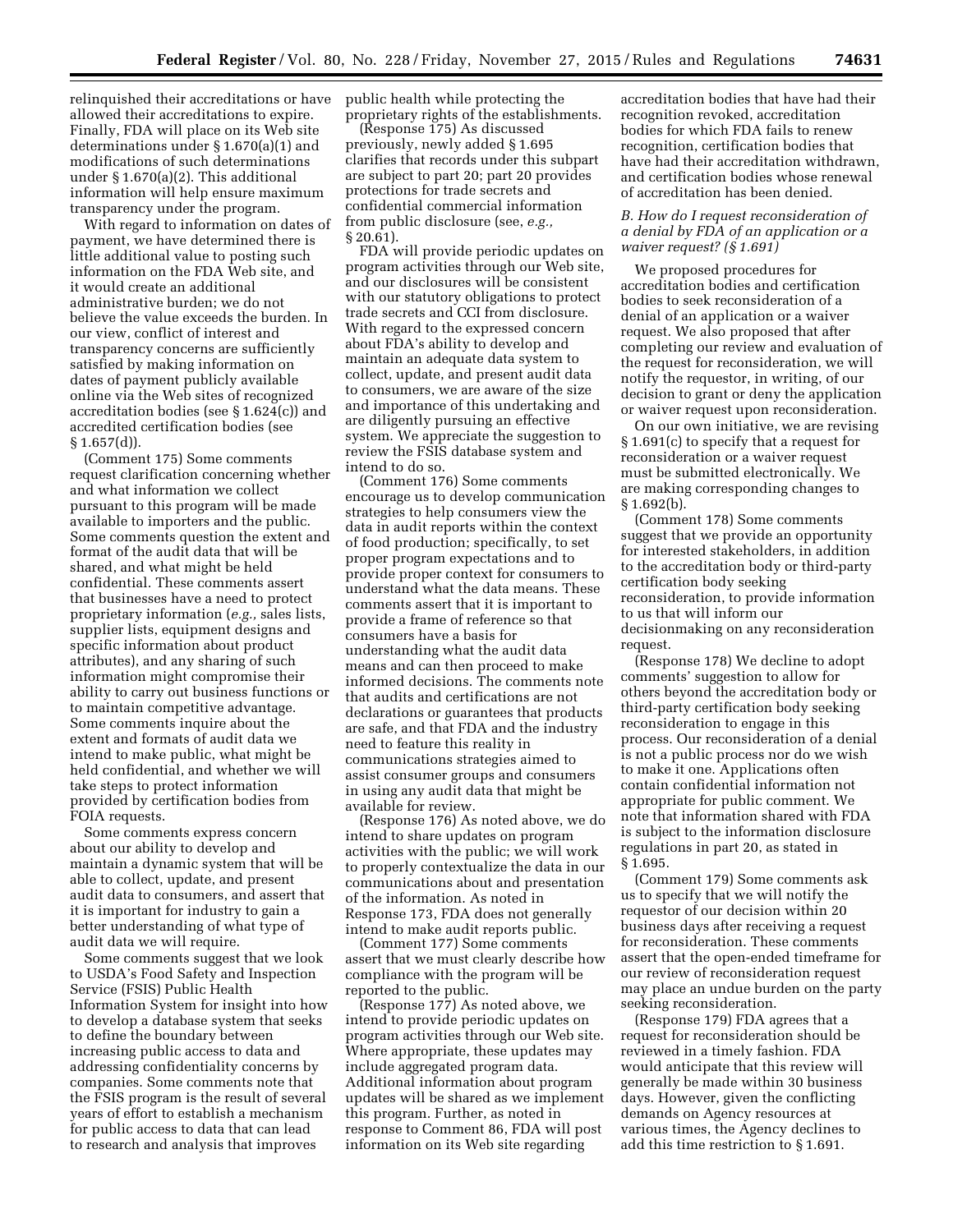*C. How do I request internal agency review of a denial of an application or waiver request upon reconsideration? (§ 1.692)* 

We proposed that the requestor who received a denial upon reconsideration under § 1.691 may seek internal Agency review of such denial under 21 CFR  $10.75(c)(1)$ .

(Comment 180) Some comments suggest that we provide an opportunity for interested stakeholders to provide information to us that will inform our decisionmaking on any such reconsideration request.

(Response 180) As with the parallel suggestion in the context of a request for reconsideration, we decline to adopt comments' suggestion. The Agency's review of a denial is not a public process nor do we wish to make it one. As noted previously, applications often contain confidential information not appropriate for public comment. We note that information shared with FDA is subject to the information disclosure regulations in part 20, as stated in § 1.695.

*D. How do I request a regulatory hearing on a revocation of a recognition or withdrawal of accreditation? (§ 1.693)* 

We proposed procedures that would be used for challenges to revocation of recognition or withdrawal of accreditation.

On our own initiative, we revised § 1.693(f) to include the standard for denial of a request for a regulatory hearing under 21 CFR 16.26(a).

(Comment 181) Some comments suggest that we provide an opportunity for interested stakeholders, in addition to the accreditation body or third-party certification body seeking a regulatory hearing, to provide information to us that will inform our decisionmaking during a regulatory hearing.

(Response 181) Again, we decline to adopt comments' suggestion to allow for others beyond the accreditation body or third-party certification body seeking to challenge an FDA decision to engage in this process. For purposes of this final rule, we are not making the regulatory hearing a public process because issues pertaining to revocation and withdrawal generally contain confidential or sensitive information. We note that information shared with FDA is subject to the information disclosure regulations in part 20, as stated in § 1.695. We are amending proposed  $§ 1.693(g)(3)$ , redesignated as § 1.693(g)(2), to state that § 16.60(a) (public process) is inapplicable to hearings under this rule.

## *E. Are electronic records created under this subpart subject to the electronic records requirements of part 11? (§ 1.694)*

We did not specify requirements for the retention of electronic records in the proposed rule. However, as discussed in relation to § 1.625, we received several comments regarding the potential application of the requirements for electronic records in part 11 to records under this subpart; several comments ask that we not apply the part 11 requirements here.

We agree that it would be unnecessarily burdensome to require that records under the third-party program comply with the requirements in part 11. Therefore, we are adding § 1.694 to the final rule which states that records that are established or maintained to satisfy the requirements of this subpart and that meet the definition of electronic records in § 11.3(b)(6) are exempt from the requirements of part 11. We further specify that records that satisfy the requirements of this subpart, but those that also are required under other applicable statutory provisions or regulations, remain subject to part 11 to the extent that they are not separately exempted. Consistent with these provisions, we are making a conforming change in part 11 to specify in § 11.1(m) that part 11 does not apply to records that meet the definition of electronic records in § 11.3(b)(6) required to be established or maintained under this subpart, and that records that satisfy the requirements of this subpart, but that also are required under other statutory provisions or regulations, remain subject to part 11 to the extent that they are not separately exempted.

## *F. Are the records required by this subpart subject to public disclosure? (§ 1.695)*

In the proposed rule, we did not specify requirements regarding the public disclosure of records created and retained under this subpart. However, as discussed previously in the preamble, several comments express concerns about whether notifications, records, and reports required by this rule would be protected from public disclosure. The comments state that notifications, records, and reports will often contain commercially sensitive information. Some comments ask that the regulations specify that such information under this program have the same level of protection from public disclosure under FOIA as juice and seafood HACCP records.

Information submitted to the Agency, including reports and notifications submitted pursuant to §§ 1.623 and 1.656, becomes an Agency record. We note we have added a new § 1.695 to the final rule to clarify that records under this subpart are subject to part 20; part 20 provides protections for trade secrets and CCI from public disclosure (see, *e.g.,* § 20.61).

#### *G. May importers use reports of regulatory audits by accredited certification bodies for purposes of subpart L of this part? (§ 1.698)*

We proposed that an importer as defined in § 1.500 of this part may use a regulatory audit of an eligible entity, documented in a regulatory audit report, in meeting the requirements for an onsite audit of a foreign supplier under subpart L of this part.

(Comment 182) Some comments agree with FDA's proposal to allow importers to use regulatory audit reports of foreign suppliers, conducted for VQIP or import certification purposes, in meeting the verification requirements under the proposed FSVP program. These comments state that the use of regulatory audits by accredited thirdparty certification bodies should not be required under FSVP. The comments assert that importers should be free to choose how best to meet the verification requirements. Some comments misunderstood proposed § 1.698 to require the use of accredited third-party certification bodies for FSVP purposes.

(Response 182) To clarify that the use of an accredited third-party certification body for FSVP purposes is not required by this rule, we are removing this provision. This rule establishes the framework and procedures for participation in the accredited thirdparty certification program for purposes of sections 808 of the FD&C Act and does not create substantive requirements for the FSVP program. However, regulatory audits may be used to meet supplier verification requirements under FDA's final preventive controls regulations and FSVP regulations if they comport with those requirements.

#### **XIV. Editorial and Conforming Changes**

The revised regulatory text includes several changes that we have made to clarify requirements and to improve readability. The revised regulatory text also includes several conforming changes that we have made when a change to one provision affects other provisions. We summarize the principal editorial and conforming changes in table 5. We also made very minor editorial corrections, such as inserting a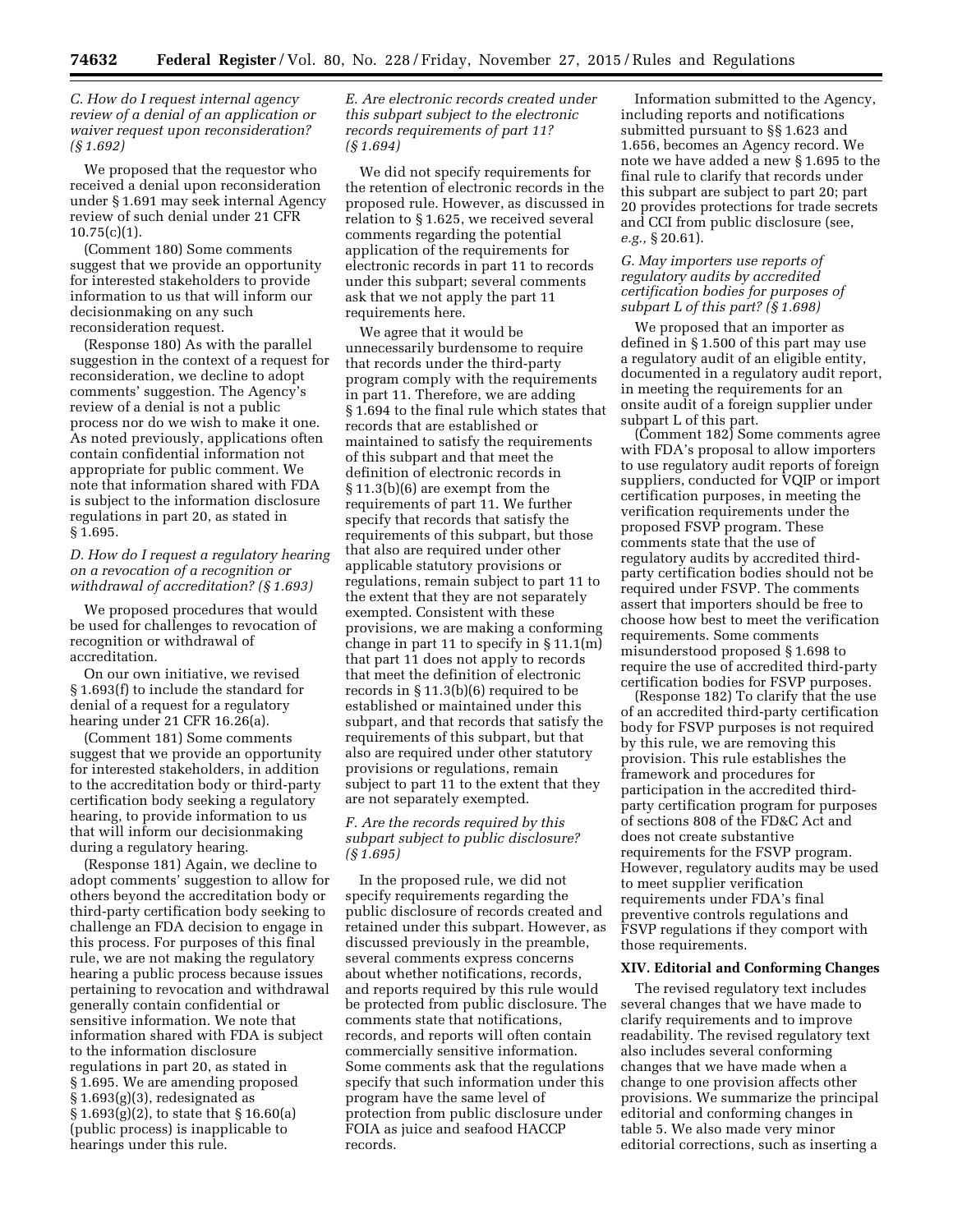$\equiv$ 

missing end parenthesis symbol; those changes are not included in this chart.

| TABLE 5—PRINCIPAL EDITORIAL AND CONFORMING CHANGES |  |
|----------------------------------------------------|--|
|----------------------------------------------------|--|

| Designation in the revised<br>regulatory text<br>(section)   | Revision                                                                                                                                                                                                                                                                                                                                                                                          | Explanation                            |
|--------------------------------------------------------------|---------------------------------------------------------------------------------------------------------------------------------------------------------------------------------------------------------------------------------------------------------------------------------------------------------------------------------------------------------------------------------------------------|----------------------------------------|
| Throughout part 1, subpart M                                 | Where applicable, substituted the term "assessment", or its deriva-<br>tions, for the terms "audit" or "review", or their derivations, when<br>describing an FDA evaluation of an accreditation body and when<br>describing an evaluation of a third-party certification body per-<br>formed by a recognized accreditation body or by FDA.                                                        | Conforming change.                     |
| Throughout part 1, subpart M                                 | Where applicable, substituted "evaluate", or its derivations, for "as-<br>sess" or "determine", or their derivations, when describing the na-<br>ture of activities involved in an "assessment" (as defined in this<br>rule) of an accreditation body or a third-party certification body.                                                                                                        | Conforming change.                     |
| Throughout part 1, subpart M                                 | Where applicable, substituted "examine", or its derivations, for<br>"audit", "assess", "determine", or "evaluate", or their derivations,<br>when describing the nature of activities involved in an "audit," as<br>defined in this rule, of an eligible entity.                                                                                                                                   | Conforming change.                     |
| Throughout part 1, subpart M                                 | Where applicable, revised to refer to "audit agent" rather than<br>"agent" when describing individuals who conduct audits for accred-<br>ited third-party certification bodies. Use "agent(s) used to conduct<br>audits" rather than, "audit agent(s)" when referring to individuals<br>who conduct audits for a third-party certification body prior to its<br>accreditation under this program. | Improve clarity.                       |
| Throughout part 1, subpart M<br>Throughout part 1, subpart M | Revised to refer to "competency" rather than "competence"<br>Where appropriate, revised to refer to "recognized accreditation bod-<br>ies" rather than "accreditation bodies".                                                                                                                                                                                                                    | Improve clarity.<br>Improve clarity.   |
| Throughout part 1, subpart M                                 | Where appropriate, revised to refer to "accredited third-party certifi-<br>cation bodies" rather than "third-party certification bodies".                                                                                                                                                                                                                                                         | Improve clarity.                       |
| Throughout part 1, subpart M                                 | Where appropriate, rephrased "[i]f FDA has reason to believe that a<br>food certification issued for purposes of section 801(q) of the<br>FD&C Act is not valid or reliable, FDA may refuse to consider the<br>certification in determining the admissibility of the article of food for<br>which the certification was offered."                                                                 | Improve clarity.                       |
| Throughout part 1, subpart M                                 | Deleted ", including the model accreditation standards" from the defi-<br>nition of "accreditation".                                                                                                                                                                                                                                                                                              | Improve clarity.<br>Conforming change. |
|                                                              | Revised the definition of "accredited third party certification body" to<br>replace "is authorized" with "is accredited".                                                                                                                                                                                                                                                                         | Improve clarity.                       |
|                                                              | Revised the definition of "eligible entity" to replace "subject to the<br>registration requirements of" with "required to be registered under".                                                                                                                                                                                                                                                   | Improve clarity.                       |
|                                                              | Revised the definition of "facility certification" to replace "establish<br>that a facility meets" with "establish whether a facility complies<br>with".                                                                                                                                                                                                                                          | Improve clarity.                       |
|                                                              | Revised the definition of "food certification" to replace "establish that<br>a food meets" with "establish whether a food of an eligible entity<br>complies with".                                                                                                                                                                                                                                | Improve clarity.                       |
|                                                              | Revised the definition of "relinquishment" to state that relinquishment<br>occurs prior to the expiration of recognition or accreditation for ac-<br>creditation bodies and certification bodies, respectively.                                                                                                                                                                                   | Improve clarity.                       |
|                                                              | Changed "for conducting food safety audits and for issuing food and   Improve clarity.<br>facility certifications to eligible entities" to "to conduct food safety<br>audits and to issue food and facility certifications".                                                                                                                                                                      |                                        |
|                                                              | Changed "Issuing food and facility certifications" to "Issuing certifi-<br>cations".<br>Changed "or in meeting the eligibility requirements" to "or issuing a<br>facility certification for meeting the eligibility requirements".                                                                                                                                                                | Improve clarity.                       |
|                                                              | Replaced "except as provided in paragraph (d) of this section" with<br>"under this subpart".                                                                                                                                                                                                                                                                                                      | Correction.                            |
|                                                              | Redesignated paragraphs $(1)$ , $(1)(i)$ , $(1)(ii)$ , $(2)$ , $(2)(i)$ , and $(2)(ii)$ as<br>paragraphs $(1)(i)$ , $(1)(i)(A)$ , $(1)(i)(B)$ , $(1)(ii)$ , $(1)(ii)(A)$ , and $(1)(ii)(B)$ .                                                                                                                                                                                                     | Editorial change.                      |
|                                                              | Changed "[t]he certification of food under section 801(q)" to "[a]ny<br>certification required under section 801(q)".                                                                                                                                                                                                                                                                             | Conforming change.                     |
|                                                              | Changed "[c]ertification of food under section 801(q)" to "Any certifi-<br>cation required under section $801(q)$ ".                                                                                                                                                                                                                                                                              | Conforming change.                     |
|                                                              | Changed "food other than alcoholic beverages that is from a facility"<br>to "food that is not an alcoholic beverage that is received and dis-<br>tributed by a facility".                                                                                                                                                                                                                         | Improve clarity.                       |
|                                                              | Section heading changed from "[w]ho is eligible for recognition," to<br>"[w]ho is eligible to seek recognition;"<br>Text changed from "eligible for recognition" to "eligible to seek rec-<br>ognition."                                                                                                                                                                                          | Improve clarity.                       |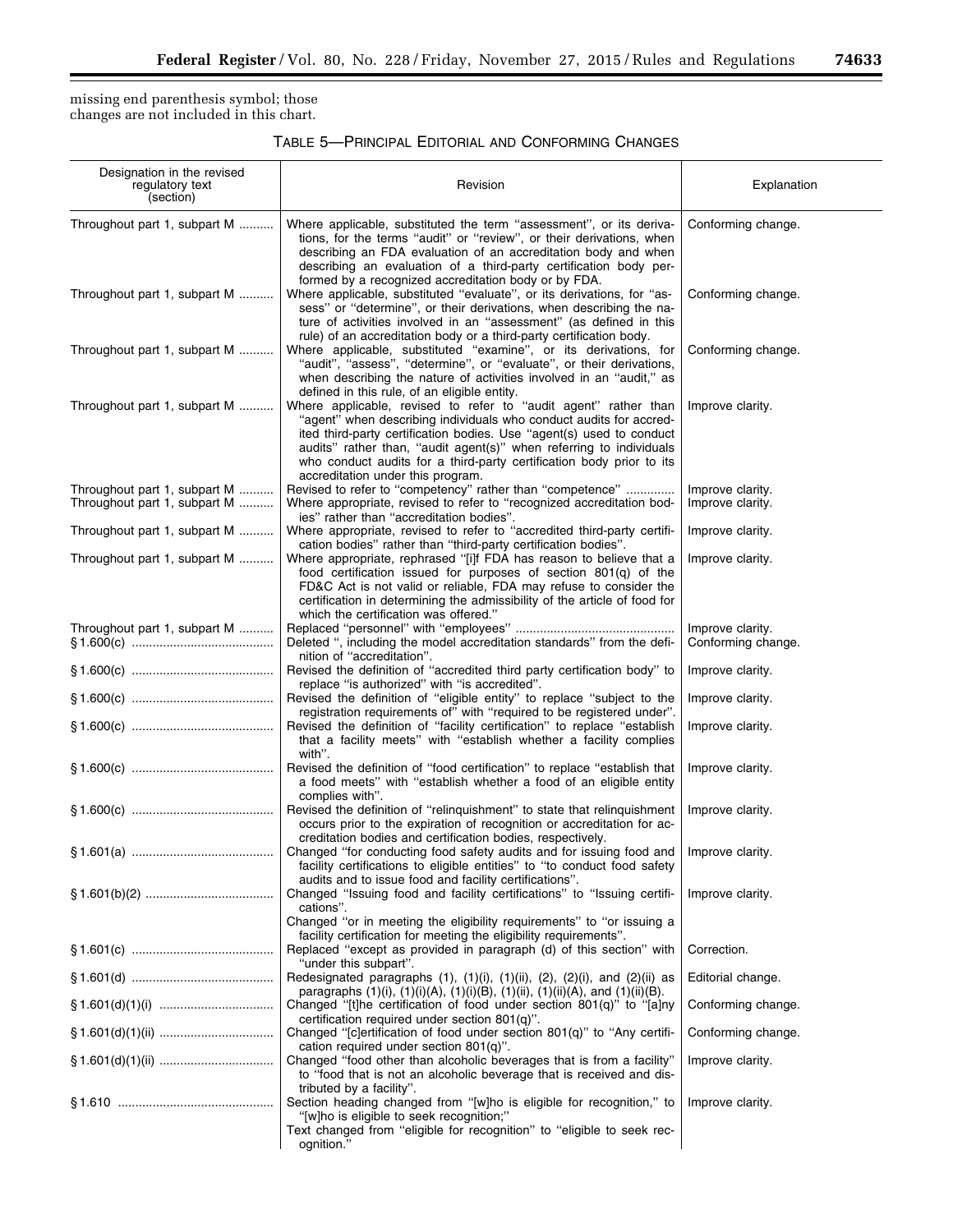-

# TABLE 5—PRINCIPAL EDITORIAL AND CONFORMING CHANGES—Continued

٠

| Designation in the revised<br>regulatory text<br>(section)                                                                                                          | Revision                                                                                                                                                                                                                                                                                                        | Explanation                                                                                                                                                                                                                      |
|---------------------------------------------------------------------------------------------------------------------------------------------------------------------|-----------------------------------------------------------------------------------------------------------------------------------------------------------------------------------------------------------------------------------------------------------------------------------------------------------------|----------------------------------------------------------------------------------------------------------------------------------------------------------------------------------------------------------------------------------|
|                                                                                                                                                                     | Removed "such" from between "perform" and "assessments."                                                                                                                                                                                                                                                        | Improve clarity.                                                                                                                                                                                                                 |
|                                                                                                                                                                     | Changed "its capability to audit" to "its capability to conduct audits."<br>Replaced "personnel and other agents," with "its agents, (or the<br>third-party certification body in the case of a third-party certification                                                                                       | Conforming change.                                                                                                                                                                                                               |
| $\S$ \$ 1.611(b),<br>1.612(b),<br>$1.613(b)$ ,<br>1.614(b), 1.615(b), 1.623(d)(2),<br>$1.630(b)$ ,<br>$1.631(b)$ ,<br>$1.641(b)$ ,<br>$1.642(b)$ , and $1.645(b)$ . | body that is an individual, such individual)".<br>In sentences referencing requirements for recognized accreditation<br>bodies or accredited third-party certification bodies, replaced spe-<br>cific references to other sections of this rule with "the applicable<br>[* * *] requirements of this subpart".  | Improve clarity.                                                                                                                                                                                                                 |
|                                                                                                                                                                     | Changed "capability to meet the* * *" to "capability to meet the ap-<br>plicable".                                                                                                                                                                                                                              | Clarify that only the applicable as-<br>sessment and monitoring re-<br>quirements apply.                                                                                                                                         |
|                                                                                                                                                                     | Added "pertaining to this subpart" between "legal obligations" and<br>"and to provide".                                                                                                                                                                                                                         | Improve clarity.                                                                                                                                                                                                                 |
|                                                                                                                                                                     | Replaced "[i]s capable of meeting," with "The capability to meet"<br>Removed "that aggregates the products of growers or processor<br>[sic]," after "foreign cooperative".                                                                                                                                      | Editorial change.<br>Conforming change.                                                                                                                                                                                          |
|                                                                                                                                                                     | Last word of section heading changed from "accredits" to "accred-<br>ited".                                                                                                                                                                                                                                     | Editorial change.<br>Editorial change.                                                                                                                                                                                           |
|                                                                                                                                                                     | At the end of the previously undesignated paragraph which is now<br>paragraph (a), moved "recognized accreditation body with this<br>subpart".                                                                                                                                                                  | Improve clarity.                                                                                                                                                                                                                 |
|                                                                                                                                                                     | Added "compliance with this subpart, including" at the end of the                                                                                                                                                                                                                                               | Improve clarity.                                                                                                                                                                                                                 |
|                                                                                                                                                                     | opening phrase.<br>Replaced "or other agents in activities under this subpart and the de-<br>gree of consistency among such performances," with "or other<br>agents involved in accreditation activities and the degree of con-<br>sistency in conducting accreditation activities".                            | To clarify that the relevant activi-<br>ties under this subpart are ac-<br>creditation activities.                                                                                                                               |
|                                                                                                                                                                     | Added "involved in accreditation activities," between "other agents,"<br>and "with the conflict of interest requirements".                                                                                                                                                                                      | Conforming change.                                                                                                                                                                                                               |
|                                                                                                                                                                     | Changed "area(s) needing improvement," to "area(s) where defi-<br>ciencies exist".                                                                                                                                                                                                                              | Improve clarity.                                                                                                                                                                                                                 |
|                                                                                                                                                                     | Changed "implement effective correction action(s) to address those<br>area(s)" to "implement corrective action(s) that effectively address                                                                                                                                                                      | Improve clarity.                                                                                                                                                                                                                 |
|                                                                                                                                                                     | those deficiencies".<br>Inserted "any" between "records of," and "such corrective action(s)"<br>Changed "includes:" to "includes the following elements."<br>Added "involved in accreditation activities," between, "other agents,"<br>and "complied with the conflict of interest requirements".               | Improve clarity.<br>Conforming change.<br>Conforming change.                                                                                                                                                                     |
|                                                                                                                                                                     | Created subparagraphs by inserting, "(i)" before "a report of the re-<br>sults of an annual self-assessment" and "(ii)" before "for a recog-<br>nized accreditation body subject to $\S 1.664(g)((1)$ ;"<br>Removed "must submit" from between " $\S 1.664(g)(1)$ ," and "a report<br>of such self-assessment:" | Improve clarity.                                                                                                                                                                                                                 |
|                                                                                                                                                                     | Changed "to FDA within 2 months" to "to FDA within 60 days of the<br>third party certification body's withdrawal."<br>Added "(including expanding the scope of)," between "[g]ranting,"<br>and "accreditation".                                                                                                 | Improve clarity.                                                                                                                                                                                                                 |
|                                                                                                                                                                     | Added "scope and," between "the" and "basis for such denial"<br>Changed from "other agents)" to "other agents involved in accredita-<br>tion activities)".                                                                                                                                                      | Improve clarity.<br>Conforming change.                                                                                                                                                                                           |
| redesignated<br>\$1.624(b)<br>as<br>§ 1.624(c).                                                                                                                     | Rephrased "[t]he financial interests of the spouses and children<br>younger than 18 years of age of officers, personnel, and other<br>agents of a recognized accreditation body will be considered the fi-<br>nancial interests of such officers, personnel, and other agents of<br>the accreditation body".    | Improve clarity.                                                                                                                                                                                                                 |
|                                                                                                                                                                     | Changed "and date(s) on each the accredited" to "and the date(s)                                                                                                                                                                                                                                                | Editorial change.                                                                                                                                                                                                                |
| §1.625 title and paragraphs (a), (b),<br>and $(c)$ .                                                                                                                | on which the accredited".<br>Changed from "A recognized accreditation body," to "An accredita-<br>tion body that has been recognized".                                                                                                                                                                          | To clarify that the duties with re-<br>spect to records as required<br>under this subpart adhere to<br>any accreditation body that has<br>been recognized, including ac-<br>creditation bodies that are no<br>longer recognized. |
|                                                                                                                                                                     | Changed from "needed by FDA to process the application" to<br>"needed by FDA during processing of the application".                                                                                                                                                                                             | Improve clarity.<br>Improve clarity.                                                                                                                                                                                             |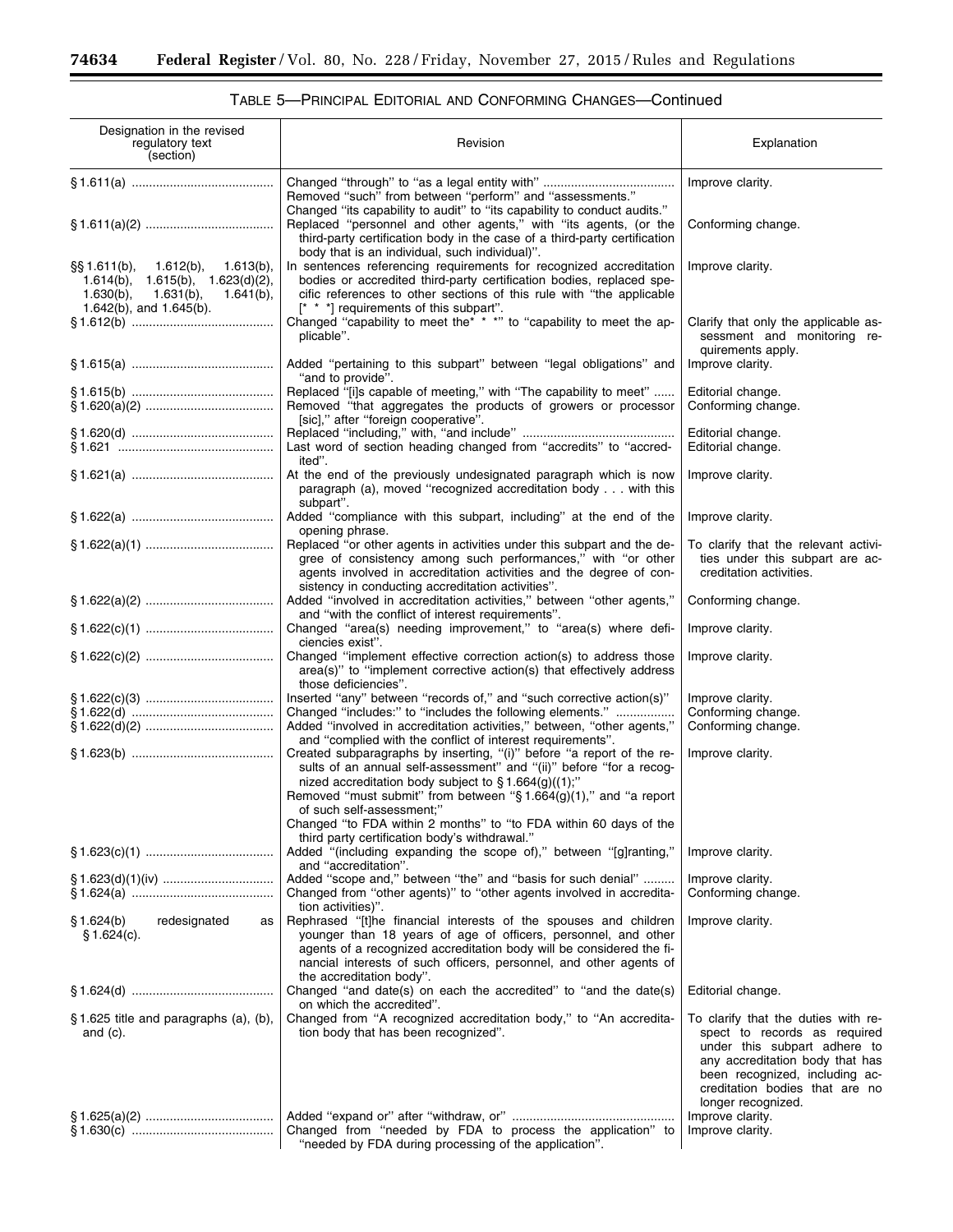۰

| Designation in the revised<br>regulatory text<br>(section) | Revision                                                                                                                                                                                                                                                                                                          | Explanation                           |
|------------------------------------------------------------|-------------------------------------------------------------------------------------------------------------------------------------------------------------------------------------------------------------------------------------------------------------------------------------------------------------------|---------------------------------------|
|                                                            | Changed from "signed by the applicant or by any individual author-<br>ized" to "signed by an individual authorized".                                                                                                                                                                                              | Improve clarity.                      |
|                                                            | Changed heading from "How will FDA review applications for rec-<br>ognition and renewal of recognition?" to "How will FDA review my<br>application for recognition or renewal of recognition and what hap-<br>pens once FDA decides on my application?"                                                           | Improve clarity.                      |
|                                                            | Added "an accreditation body's" after FDA will review, deleted "a"<br>Inserted "regarding" before "whether the application has been ap-<br>proved or denied."                                                                                                                                                     | Improve clarity.<br>Editorial change. |
|                                                            | Changed to state that the FDA will notify an applicant that its rec-<br>ognition or renewal application has been approved through<br>issuance of recognition that will list any limitations associated with<br>the recognition.                                                                                   | Improve clarity.                      |
|                                                            | Changed to state that the FDA will notify an applicant that its rec-<br>ognition or renewal application has been denied through issuance<br>of a denial of recognition that will state the basis for such denial<br>and provide the procedures for requesting reconsideration of the<br>application under §1.691. | Improve clarity.                      |
|                                                            | Added "from the date of recognition" to the end of the sentence                                                                                                                                                                                                                                                   | Improve clarity.                      |
|                                                            |                                                                                                                                                                                                                                                                                                                   | Improve clarity.                      |
|                                                            | Rephrased "date of accreditation for a 5-year term of recognition, or<br>by no later than mid-term point for recognition granted for less than<br>5 years."                                                                                                                                                       | Improve clarity.                      |
|                                                            | Rephrased "These may be conducted at any time, with or without<br>the accreditation body or auditor/certification body present".                                                                                                                                                                                  | Improve clarity.                      |
|                                                            | Inserted "found not to be in compliance with the requirements of this<br>subpart, including" after "of an accreditation body".                                                                                                                                                                                    | Improve clarity.                      |
|                                                            | Changed "problem with the accreditation body" to "deficiency"                                                                                                                                                                                                                                                     | Improve clarity.                      |
|                                                            |                                                                                                                                                                                                                                                                                                                   | Improve clarity.                      |
|                                                            | Changed "Upon revocation, FDA will notify that accreditation body,<br>electronically, in English, stating * * *".                                                                                                                                                                                                 | Improve clarity.                      |
|                                                            |                                                                                                                                                                                                                                                                                                                   | Improve clarity.                      |
|                                                            | Rephrased from "[n]o later than 2 months after the revocation" to<br>"[n]o later than 60 days after the date of issuance of the revoca-<br>tion".                                                                                                                                                                 | Improve clarity.                      |
|                                                            | Added "or the original date of the expiration of the accreditation,<br>whichever comes first" after "revocation".                                                                                                                                                                                                 | Improve clarity.                      |
|                                                            | Changed from "a recognized" to, "another recognized"                                                                                                                                                                                                                                                              |                                       |
|                                                            |                                                                                                                                                                                                                                                                                                                   | Improve clarity.                      |
|                                                            | Changed heading from "How do I voluntarily relinquish recognition?"<br>to "What if I want to voluntarily relinquish recognition or do not<br>want to renew recognition?"                                                                                                                                          | Improve clarity.                      |
|                                                            | Removed "or may be required to submit such application after a de-<br>termination in a regulatory hearing under §1.693".                                                                                                                                                                                          | Improve clarity.                      |
| \$1.640 heading                                            | Changed heading from, "Who is eligible for accreditation?" to, "Who   Improve clarity.<br>is eligible to seek accreditation?"                                                                                                                                                                                     |                                       |
|                                                            | Changed "or through contractual rights" to "or as a legal entity with<br>contractual rights" and added "and conformance with applicable"<br>before "industry standards and practices".                                                                                                                            | Conforming change.                    |
|                                                            | Changed "industry standards and practices and to issue" to "con-<br>formance with applicable industry standards and practices and<br>issuance of".                                                                                                                                                                | Improve clarity.                      |
|                                                            | Changed "of the eligible entity" to "of an eligible entity"<br>Removed "such as witnessing the performance of a statistically sig-<br>nificant number of personnel and other agents conducting audits of<br>food facilities."                                                                                     | Conforming change.                    |
|                                                            | Replaced "certification body (and its officers, personnel, and other<br>agents) and eligible entities (and their owners and operators) seek-<br>ing assessment and certification from,"                                                                                                                           | Improve clarity.                      |
|                                                            | Rephrased "[i]dentify areas in its auditing and certification program or<br>performance that need improvement" to "[i]dentify deficiencies in<br>its auditing and certification program or performance".                                                                                                          | Improve clarity.                      |
|                                                            | Rephrased from "Quickly execute corrective actions when problems<br>are found" to "[q]uickly execute corrective actions that effectively<br>address any identified deficiencies".                                                                                                                                 | Improve clarity.                      |
|                                                            | Changed heading from "How must an accredited auditor/third-party<br>certification body ensure its audit agents are competent and objec-<br>tive", to "How must an accredited third-party certification body en-<br>sure competency and objectivity?"                                                              | Improve clarity.                      |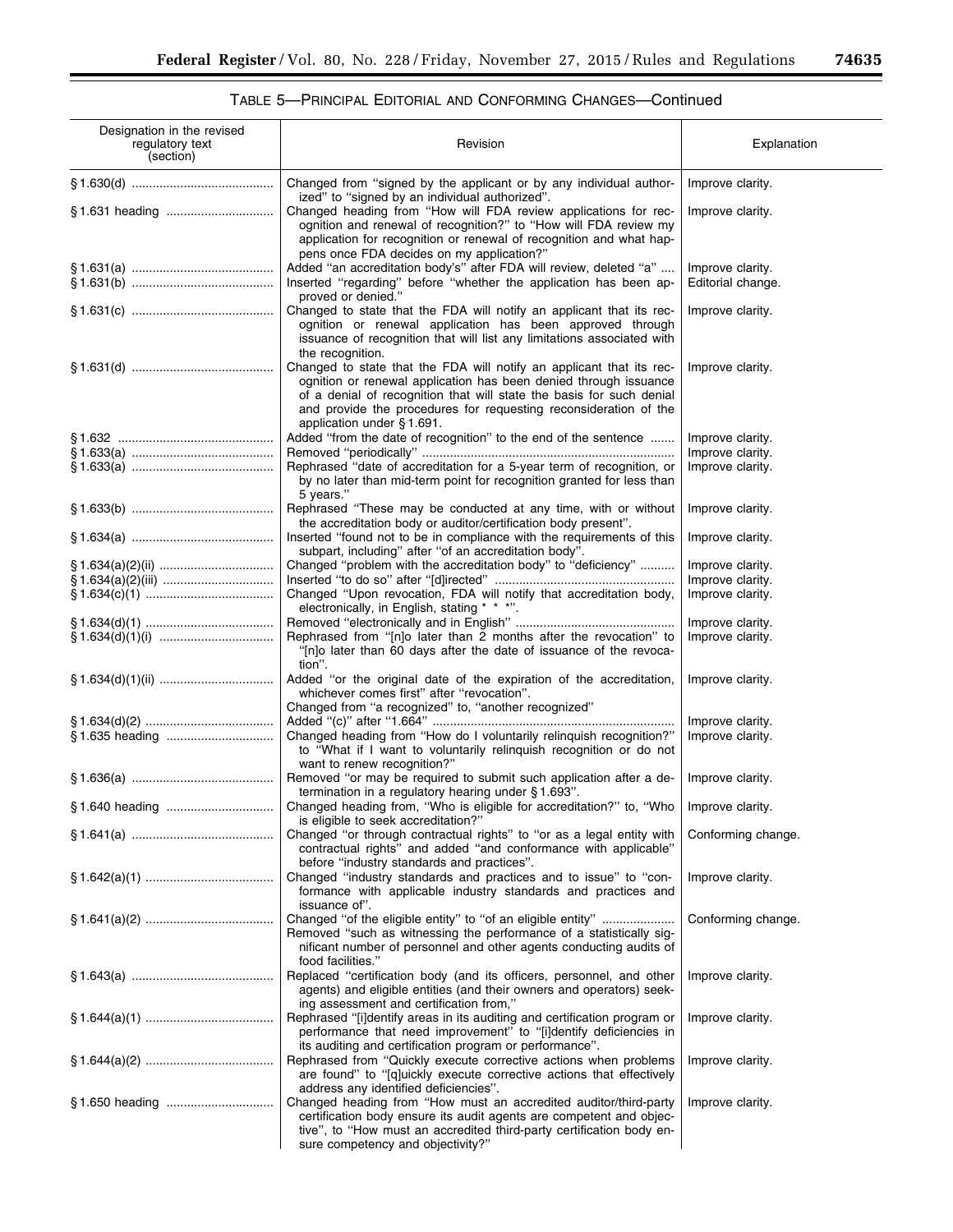$\equiv$ 

| Designation in the revised<br>regulatory text<br>(section)                                                              | Revision                                                                                                                                                                                                                                                         | Explanation                           |
|-------------------------------------------------------------------------------------------------------------------------|------------------------------------------------------------------------------------------------------------------------------------------------------------------------------------------------------------------------------------------------------------------|---------------------------------------|
|                                                                                                                         | Changed from "[p]articipates in annual food safety under the accred-<br>ited auditor's/certification body's training plan," to "[c]ompletes an-<br>nual food safety training that is relevant to activities conducted<br>under this subpart".                    | Improve clarity.                      |
| Throughout §§ 1.651 and 1.652                                                                                           | Where appropriate, added "eligible" before "entity" and "food safety"<br>before "audit".                                                                                                                                                                         | Improve clarity.                      |
|                                                                                                                         | Inserted "subject to the requirements of this subpart" after "be con-<br>ducted as a consultative or regulatory audit".                                                                                                                                          | Improve clarity.                      |
|                                                                                                                         | Changed from "[c]onduct an unannounced audit to verify whether the<br>activities and results" to "[c]onduct an unannounced audit to deter-<br>mine whether the facility, process(es), and food".                                                                 | Conforming change.                    |
|                                                                                                                         | Removed "and, where appropriate, to issue food and facility certifi-<br>cations" from end of phrase.                                                                                                                                                             | Improve clarity.                      |
|                                                                                                                         | Inserted "audits conducted under this subpart as follows" after<br>"[p]repare reports of".                                                                                                                                                                       | Improve clarity.                      |
| (previously<br>§ 1.651(b)(5)(i)<br>§ 1.651(b)(5)).                                                                      | Inserted "maintain such records, subject to FDA access in accord-<br>ance with section 414 of the FD&C Act."                                                                                                                                                     | Improve clarity.                      |
|                                                                                                                         | Created (i) and (ii) to more easily distinguish between the different<br>requirements for consultative and requlatory audits.                                                                                                                                    | Improve clarity.                      |
|                                                                                                                         | Inserted "under this subpart" after "food safety audit"                                                                                                                                                                                                          | Improve clarity.                      |
|                                                                                                                         | Changed "to establish compliance with the FD&C Act" to "to deter-                                                                                                                                                                                                | Improve clarity.                      |
|                                                                                                                         | mine compliance with the applicable food safety requirements of<br>the FD&C Act and FDA regulations, and, for consultative audits,<br>also includes conformance with applicable industry standards and<br>practices".                                            |                                       |
|                                                                                                                         | Rephrased "entity would be likely to remain in compliance with the<br>applicable requirements of the FD&C Act for at least 12 months<br>following the audit, provided that the facility and its process(es) are<br>properly maintained and implemented."         | Improve clarity.                      |
|                                                                                                                         | Removed "assessment" and added "other data and information from<br>the examination, including information on".<br>Removed "of the accredited auditor/certification body."                                                                                        | Improve clarity.                      |
| Throughout §§ 1.652, 1.653                                                                                              | Where appropriate, inserted, "regulatory" before, "audit"<br>Reformatted requirements in $§ 1.652(a)(1)$ through (6) to more close-<br>ly align with formatting of $\S 1.652(b)(1)$ through (6);                                                                 | Improve clarity.<br>Editorial change. |
|                                                                                                                         | Inserted "subject to FDA access in accordance with the requirements<br>of section 414 of the FD&C Act."                                                                                                                                                          | Improve clarity.                      |
|                                                                                                                         | Replaced "audited facility" with "site or location where the regulatory<br>audit was conducted".                                                                                                                                                                 | Improve clarity.                      |
| $\S 1.652(b)(6)(i)$ and (ii)                                                                                            | Inserted "to humans or animals" after "serious adverse health con-<br>sequences or death".                                                                                                                                                                       | Improve clarity.                      |
|                                                                                                                         | Rephrased from "is used in the facility" to "is performed in or used<br>by the facility".                                                                                                                                                                        | Improve clarity.                      |
|                                                                                                                         | Changed heading from "What must accredited auditor/certification   Improve clarity.<br>body do when issuing food or facility certifications?" to "What must<br>an accredited third-party certification body do when issuing food or<br>facility certifications?" |                                       |
|                                                                                                                         | Changed "(or an audit agent" to "(or, where applicable, an audit<br>agent".<br>Changed "to establish compliance" to "to determine compliance."                                                                                                                   | Improve clarity.                      |
|                                                                                                                         |                                                                                                                                                                                                                                                                  | Improve clarity.                      |
|                                                                                                                         | Rephrased language in heading from "eligible entity with a food or<br>facility certification" to "eligible entity that it has issued a food or<br>facility certification".                                                                                       | Improve clarity.                      |
|                                                                                                                         | Added "with such requirements" after "compliance"<br>Changed "if it determines the eligible entity is no longer" to "if it with-<br>draws or suspends a food or facility certification because it deter-<br>mines that the entity is no longer."                 | Improve clarity.                      |
|                                                                                                                         | Changed "must annually, and as required under $\S 1.631(f)(1)(i)$ or<br>upon FDA request made for cause, conduct a self-assessment that<br>includes evaluation of:"                                                                                              | Improve clarity.                      |
| $\S$ \$ 1.655(a)(1),<br>$1.655(a)(2)$ ,<br>$1.655(a)(3)$ , $1.655(d)(2)$ , $1.657(a)$ ,<br>$1.657(a)(1)$ , $1.657(c)$ . | Added "involved in auditing and certification activities," after "other<br>agents".                                                                                                                                                                              | Improve clarity.                      |
| $\S\S 1.655(a)(1), 1.655(a)(2)$                                                                                         |                                                                                                                                                                                                                                                                  | Improve clarity.                      |
|                                                                                                                         | Inserted "of" between "determination" and "whether"                                                                                                                                                                                                              | Editorial change.                     |
|                                                                                                                         | Replaced "area(s) needing improvement" with, "deficiencies in com-<br>plying with the requirements of this subpart".                                                                                                                                             | Improve clarity.                      |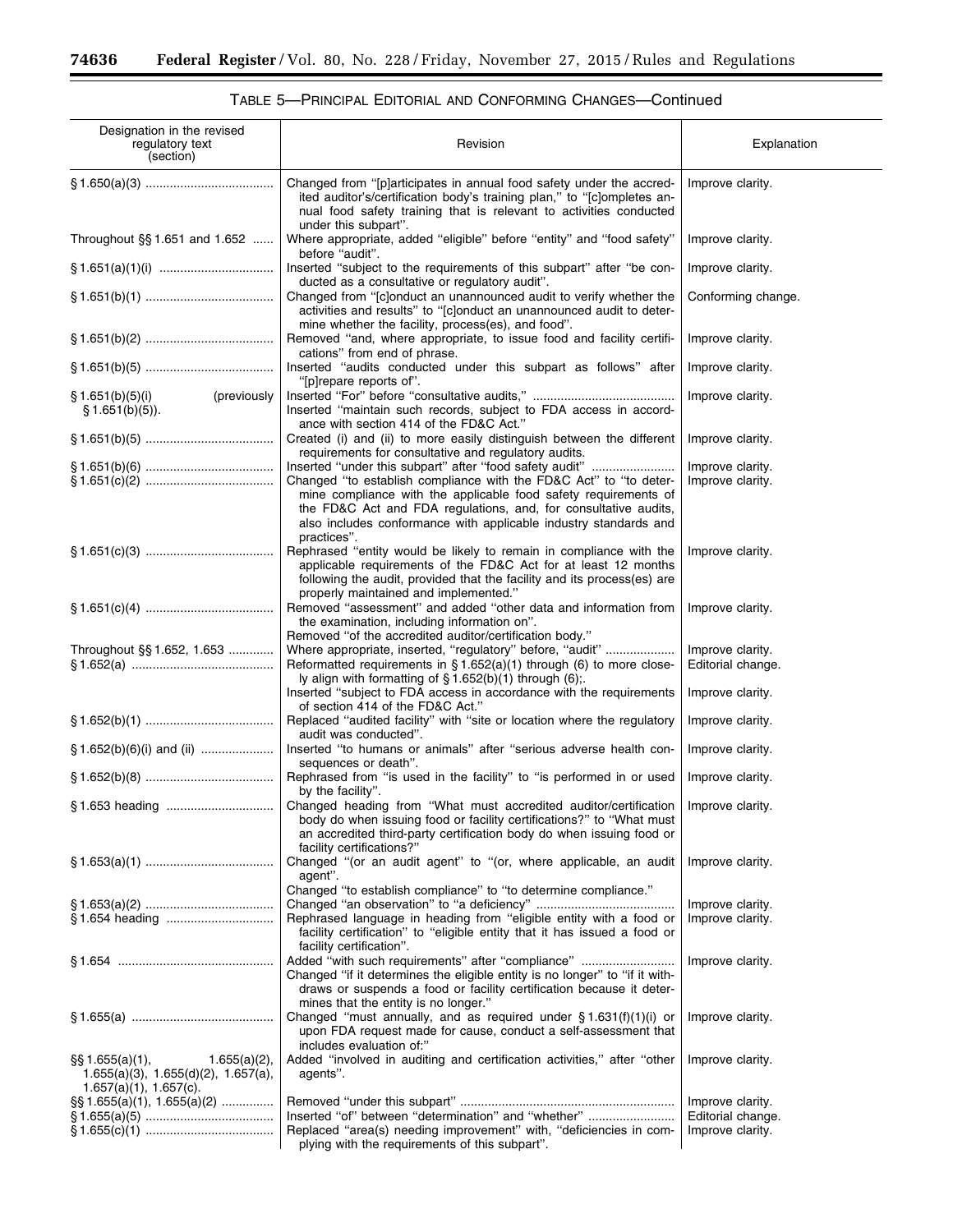▀

| Designation in the revised<br>regulatory text<br>(section)      | Revision                                                                                                                                                                                                                                                                                                                                | Explanation                            |
|-----------------------------------------------------------------|-----------------------------------------------------------------------------------------------------------------------------------------------------------------------------------------------------------------------------------------------------------------------------------------------------------------------------------------|----------------------------------------|
|                                                                 | Rephrased from "effective corrective action(s) to address those<br>area(s)" to "corrective action(s) that effectively address the identi-<br>fied deficiencies".                                                                                                                                                                        | Improve clarity.                       |
|                                                                 | Modified submission timeframe from 2 months to 60 days<br>Rephrased "when any of its audit agents or the accredited auditor/<br>third-party certification body itself, discovers any condition found                                                                                                                                    | Conforming change.<br>Improve clarity. |
| \$1.657(a)(3)<br>redesignated<br>as<br>\$1.657(a)(4).           | during a regulatory or consultative audit of an eligible entity, which".<br>Added "accredited third-party certification body's" after "[p]rohibiting<br>an".<br>Changed "other agent of the accredited auditor/certification body                                                                                                       | Improve clarity.                       |
|                                                                 | from accepting any money, gift, gratuity, or item of value" to "other<br>agent involving in auditing and certification activities from accepting<br>any money, gift, gratuity, or other item of value."                                                                                                                                 |                                        |
| \$1.657(a)(4)<br>redesignated<br>as<br>\$1.657(a)(5).           |                                                                                                                                                                                                                                                                                                                                         | Editorial change.                      |
| \$1.657(a)(4)(i)<br>redesignated<br>as<br>§ 1.657(a)(5)(i).     | Changed from "accreditation" to, "auditing and certification"<br>Added "accredited third-party certification body's" before "officers"                                                                                                                                                                                                  | Correction.<br>Improve clarity.        |
|                                                                 | Changed "other agents of an accredited auditor/certification body" to<br>"other agents involving in auditing and certification activities."                                                                                                                                                                                             |                                        |
|                                                                 | Changed heading to "What records requirements must an accredited<br>auditor/certification body that has been accredited meet?"                                                                                                                                                                                                          | Improve clarity.                       |
|                                                                 | Rephrased from "certification body must maintain electronically for 4<br>years records" to "certification body that has been accredited must<br>maintain electronically for 4 years records created during its period<br>of accreditation".                                                                                             | Improve clarity.                       |
| $\S\S 1.658(a)(1), 1.658(a)(3)$                                 | Removed "laboratory testing records and results (as applicable)<br>Rephrased from "and corrective actions" to "verification of any cor-<br>rective action(s) taken".                                                                                                                                                                    | Conforming change.<br>Improve clarity. |
|                                                                 | Replaced "under $§ 1.650(a)(5)$ or by the accredited auditor/certifi-<br>cation body to FDA under §1.656(e)" with "in accordance with<br>$§ 1.650(a)(5)$ ".                                                                                                                                                                             | Conforming change.                     |
| $§ 1.658(a)(5)–(a)(9)$ redesignated as<br>§ 1.658(a)(5)–(a)(8). |                                                                                                                                                                                                                                                                                                                                         | Conforming change.                     |
| \$1.658(a)(8)<br>redesignated<br>as<br>§ 1.658(a)(7).           | Rephrased from, "taken as a result" to "taken to address any defi-<br>ciencies identified during a self-assessment".                                                                                                                                                                                                                    | Improve clarity.                       |
| redesignated<br>\$1.658(a)(9)<br>as<br>$$1.658(a)(8)$ .         | Changed "the auditing or certification program" to "its auditing or<br>certification program".                                                                                                                                                                                                                                          | Improve clarity.                       |
|                                                                 | Changed from "FDA in accordance with the requirements of subpart<br>J of this chapter" to "FDA in accordance with section 414 of the<br>FD&C Act".                                                                                                                                                                                      | Correction.                            |
|                                                                 | Changed heading to "Where do I apply for accreditation or renewal<br>of accreditation by a recognized accreditation body and what hap-<br>pens once the recognized accreditation body decides on my appli-<br>cation?"                                                                                                                  | Improve clarity.                       |
|                                                                 | Added "by a recognized accreditation body" at end of header<br>Rephrased "comply with the requirements of §§1.640 to 1.658 and<br>whether there are deficiencies in the performance of the accredited<br>auditor/certification body that, if not corrected, would warrant with-<br>drawal of its accreditation under this subpart."     | Improve clarity.<br>Improve clarity.   |
|                                                                 | Rephrased from "regarding the accredited auditor's/certification<br>body's authority, qualifications (including the expertise and training<br>of its audit agents), conflict of interest program, internal quality as-<br>surance program, and monitoring by its accreditation body (or, in<br>the case of direct accreditation, FDA);" | Improve clarity.                       |
|                                                                 | Rephrased from "submission was completed" to "completed submis-<br>sion is received".                                                                                                                                                                                                                                                   | Improve clarity.                       |
|                                                                 | Removed "in writing" and "Such notification may be made electroni-<br>cally."                                                                                                                                                                                                                                                           | Conforming change.                     |
|                                                                 | Replaced "notification" with "issuance of the waiver" and "issuance<br>of a denial of a waiver request" as appropriate.<br>Replaced "conditions" with "limitations."                                                                                                                                                                    | Improve clarity.<br>Improve clarity.   |
|                                                                 | Changed "meets the requirements" to "complies with the applicable                                                                                                                                                                                                                                                                       | Correction.<br>Improve clarity.        |
|                                                                 | requirements".<br>Replaced "to justify the food or facility certification" with "in support                                                                                                                                                                                                                                             | Improve clarity.                       |
|                                                                 | of its decision to certify".                                                                                                                                                                                                                                                                                                            | For flexibility.                       |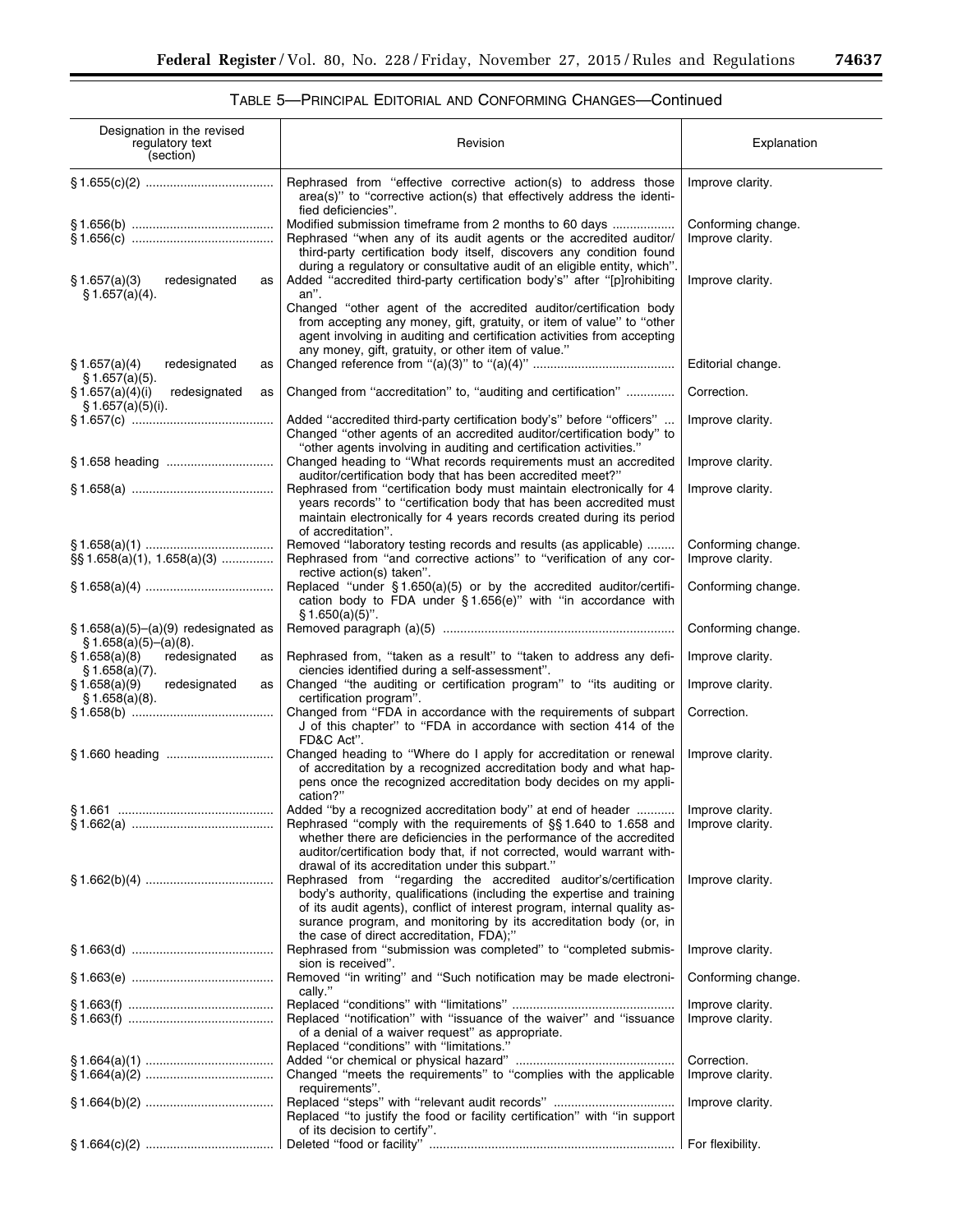$\equiv$ 

| Designation in the revised<br>regulatory text<br>(section) | Revision                                                                                                                                                                                                                                                                                           | Explanation                                        |
|------------------------------------------------------------|----------------------------------------------------------------------------------------------------------------------------------------------------------------------------------------------------------------------------------------------------------------------------------------------------|----------------------------------------------------|
|                                                            | Added "of its accreditation through issuance of a withdrawal that will<br>state".                                                                                                                                                                                                                  | Improve clarity.                                   |
|                                                            | Added "issuance of the" between "date of" and withdrawal"                                                                                                                                                                                                                                          | Conforming change.<br>Improve clarity.             |
|                                                            | Added "by FDA."<br>Changed "2 months" to "60 days."                                                                                                                                                                                                                                                | Improve clarity.                                   |
|                                                            | Removed "electronically and in English."                                                                                                                                                                                                                                                           |                                                    |
|                                                            | Replaced "and the status of recognition and food and facility certifi-                                                                                                                                                                                                                             | Editorial change.<br>Improve clarity.              |
|                                                            | cations" in the heading with "accreditation".<br>Replaced "under this subpart" with "and provide a description of the                                                                                                                                                                              | Improve clarity.                                   |
|                                                            | basis for withdrawal".                                                                                                                                                                                                                                                                             |                                                    |
|                                                            | Changed heading from "How do I voluntarily relinquish accreditation?<br>to "what if I want to voluntarily relinguish accreditation or do not<br>want to renew?"                                                                                                                                    | Improve clarity.                                   |
|                                                            |                                                                                                                                                                                                                                                                                                    | Improve clarity.                                   |
|                                                            | Added "The accreditation body must establish and maintain records<br>of such notification under § 1.625(a)."                                                                                                                                                                                       | Clarification.                                     |
|                                                            | Replaced "requirements for accreditation" with "applicable require-<br>ments of this subpart".                                                                                                                                                                                                     | Improve clarity.                                   |
|                                                            | Added "(a)(1) of this section, as described in paragraph (a)(2)"                                                                                                                                                                                                                                   | Editorial changes.<br>Correction.                  |
|                                                            |                                                                                                                                                                                                                                                                                                    | Improve clarity.                                   |
|                                                            |                                                                                                                                                                                                                                                                                                    | Improve clarity.                                   |
|                                                            |                                                                                                                                                                                                                                                                                                    | Improve clarity.                                   |
|                                                            | Changed title from "How will FDA review applications for direct ac-<br>creditation and for renewal of direct accreditation?" to "How will<br>FDA review my application for direct accreditation or for renewal of<br>direct accreditation and what happens once FDA decides on my<br>application?" | Improve clarity.                                   |
|                                                            |                                                                                                                                                                                                                                                                                                    | Improve clarity.                                   |
| $\S 1.671(c)$ previously (c) and (d)                       | Redesignated as (c) to state that FDA will notify an applicant that its<br>direct accreditation or renewal application has been approved<br>through issuance of direct accreditation that will list any limitations<br>associated with the accreditation.                                          | Improve clarity.                                   |
|                                                            |                                                                                                                                                                                                                                                                                                    | Improve clarity.                                   |
|                                                            | Replaced "denies" with "issues a denial"<br>Added "for direct accreditation or for renewal of direct accreditation."<br>Replaced "notification" with "issuance of the denial of direct accredi-<br>tation."<br>Deleted "address and"                                                               |                                                    |
|                                                            |                                                                                                                                                                                                                                                                                                    | Improve clarity.                                   |
|                                                            | Replaced "seek" with "apply for"                                                                                                                                                                                                                                                                   |                                                    |
|                                                            | Replaced "it describes" with "described in the notice"                                                                                                                                                                                                                                             | Improve clarity.<br>Editorial change.              |
|                                                            |                                                                                                                                                                                                                                                                                                    | Improve clarity.                                   |
|                                                            | Rephrased "of its decision to grant the application or waiver request<br>upon reconsideration, or its decision to deny the application or<br>waiver request upon reconsideration."                                                                                                                 |                                                    |
|                                                            |                                                                                                                                                                                                                                                                                                    | Editorial change.                                  |
|                                                            | Added phrases "through issuance of an application or waiver request<br>upon reconsideration" and "application or waiver request upon re-<br>consideration through issuance of a denial of."                                                                                                        | Improve clarity.                                   |
|                                                            | Replaced "FDA issued" and "written notice" with "issuance of"                                                                                                                                                                                                                                      | Improve clarity.<br>For consistency and to improve |
|                                                            | Rephrased "the accreditation body or an individual authorized to act<br>on its behalf" to "an individual authorized to act on the accredita-<br>tion body's behalf".                                                                                                                               | clarity.<br>Improve clarity.                       |
|                                                            | Rephrased "the auditor/certification body or an individual authorized<br>to act on its behalf" to "an individual authorized to act on the third-<br>party certification body's behalf".                                                                                                            | Improve clarity.                                   |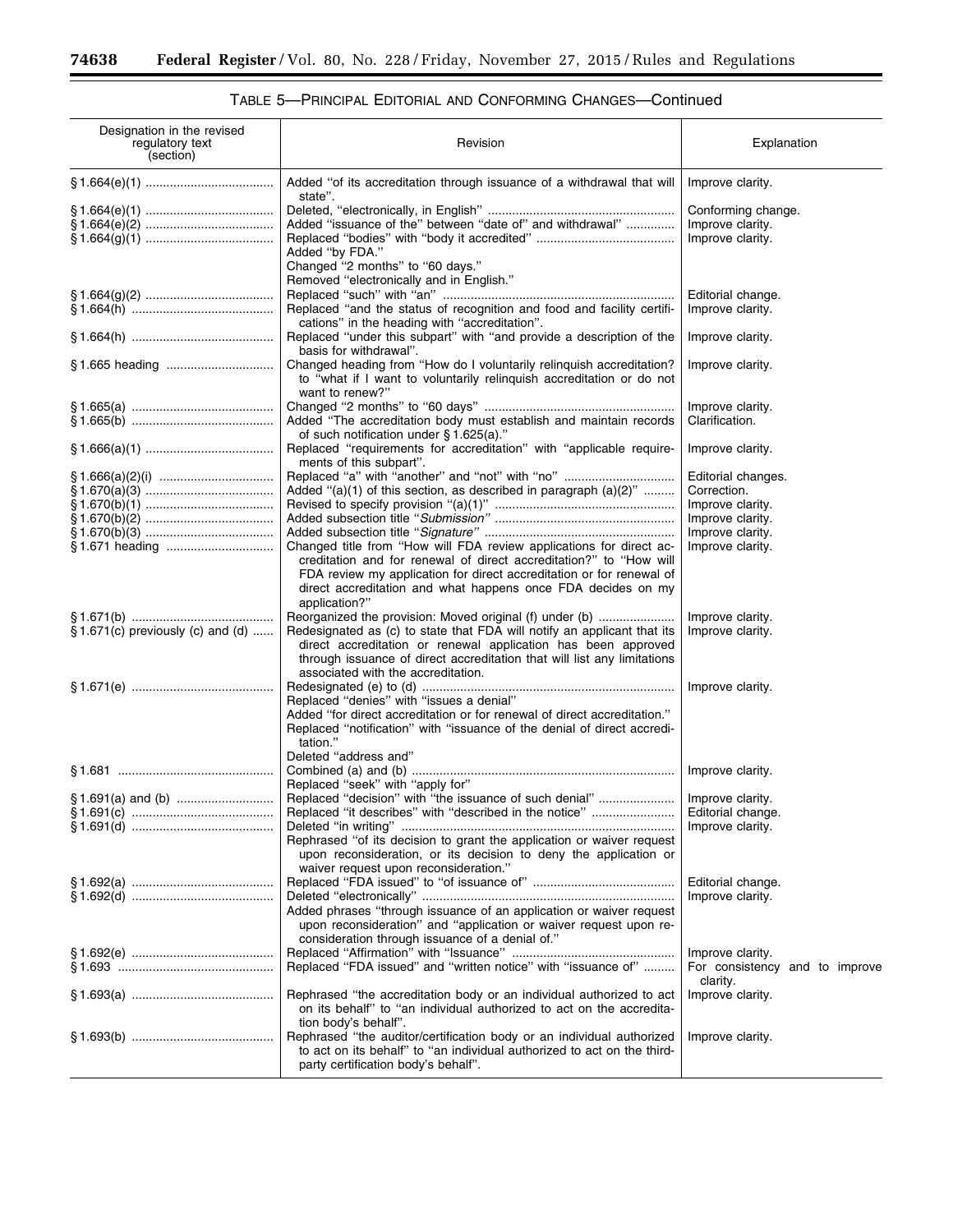#### **XV. Executive Order 13175**

In accordance with Executive Order 13175, FDA has consulted with tribal government officials. A Tribal Summary Impact Statement has been prepared that includes a summary of Tribal officials' concerns and how FDA has addressed them (Ref. 26). Persons with access to the Internet may obtain the Tribal Summary Impact Statement at *<http://www.regulations.gov>*. Copies of the Tribal Summary Impact Statement also may be obtained by contacting the person listed under **FOR FURTHER INFORMATION CONTACT**.

#### **XVI. Analysis of Economic Impact**

FDA has examined the impacts of the final rule under Executive Order 12866, Executive Order 13563, the Regulatory Flexibility Act (5 U.S.C. 601–612), and the Unfunded Mandates Reform Act of 1995 (Pub. L. 104–4). Executive Orders 12866 and 13563 direct Agencies to assess all costs and benefits of available regulatory alternatives and, when regulation is necessary, to select regulatory approaches that maximize net benefits (including potential economic, environmental, public health and safety, and other advantages; distributive impacts; and equity). The Agency believes that this final rule is a significant regulatory action under Executive Order 12866.

The Regulatory Flexibility Act requires Agencies to analyze regulatory options that would minimize any significant impact of a rule on small entities. Because the Third-Party program will be used primarily on voluntary basis where private enterprises determine that the benefits of participating in our program outweighs their associated user fee and compliance costs, the Agency certifies that the final rule will not have a significant economic impact on a substantial number of small entities.

Section 202(a) of the Unfunded Mandates Reform Act of 1995 requires that Agencies prepare a written statement, which includes an assessment of anticipated costs and benefits, before proposing ''any rule that includes any Federal mandate that may result in the expenditure by State, local, and tribal governments, in the aggregate, or by the private sector, of \$100,000,000 or more (adjusted annually for inflation) in any one year.'' The current threshold after adjustment for inflation is \$144 million, using the most current (2014) Implicit Price Deflator for the Gross Domestic Product. FDA does not expect this final rule to result in any 1-year expenditure that would meet or exceed this amount. Annualized cost of the

Third-Party final rule is estimated at approximately \$2.8 to \$11.6 million, depending on the scenario.

## **XVII. Paperwork Reduction Act of 1995**

This final rule contains information collection provisions that are subject to review by OMB under the Paperwork Reduction Act of 1995 (44 U.S.C. 3501– 3520). The title, description, and respondent description of the information collection provisions are shown in the following paragraphs with an estimate of the annual reporting and recordkeeping burdens. Included in the estimate is the time for reviewing instructions, searching existing data sources, gathering and maintaining the data needed, and completing and reviewing each collection of information.

*Title:* Accreditation of Third-Party Certification Bodies to Conduct Food Safety Audits and Issue Certifications (Third-Party final rule)

*Description:* FDA is amending its regulations to provide for accreditation of third-party certification bodies (CBs) to conduct food safety audits of eligible foreign food entities, including foreign food facilities, and to issue food and facility certifications, pursuant to the FDA Food Safety Modernization Act. Use of accredited third-party CBs and food and facility certifications will help us prevent potentially harmful food from reaching U.S. consumers and thereby improve the safety of the U.S. food supply. We also expect that these regulations will increase efficiency by reducing the number of redundant audits to assess compliance with applicable food safety requirements of the FD&C Act and FDA regulations.

*Description of respondents:* The coverage of the Third-Party final rule includes eligible entities seeking audits, certification, and/or recertification by accredited CBs participating in our program, accreditation bodies (ABs) seeking to comply with the recognition requirements of the Third-Party final rule, and CBs seeking to comply with the accreditation requirements of the Third-Party final rule (including those accredited by recognized ABs and those directly-accredited by FDA). An eligible entity is a foreign entity in the import supply chain of food for consumption in the United States that chooses to be subject to a food safety audit conducted by an accredited third-party certification body.

Based on FDA Operational and Administration System for Import Support database information, we estimate that there are 200,692 foreign food and feed exporters that offer their food and feed for import into the United

States. These foreign food and feed exporters include 129,757 food and feed production facilities and 70,935 farms. A proportion of these foreign food and feed exporters may offer food subject to mandatory certification requirements under section 801(q) of the FD&C Act. In that case, the eligible entities must either comply with the Third-Party final rule in order to obtain certification from a CB accredited under the third-party program to continue exporting their food products into the United States, or a foreign government designated by FDA, or lose their access to U.S. markets. In the economic analysis of the Third-Party final rule, we assume that in any given year 75 foreign food and feed exporters will be subject to section 801(q) of the FD&C Act.

In addition to the entities subject to § 801(q), some food exporters will seek certificates to participate in VQIP under section 806 of the FD&C Act. We consider three different scenarios for the participation rate of VQIP importers and their associated foreign suppliers in a 10-year period: (1) Constant number of VQIP importers in every year, (2) increasing participation over time, peaking at 20 percent of all importers of perishable products by the fifth year, with stagnant growth in subsequent years, (3) increasing participation over time, peaking at 40 percent of all importers of perishable products by the 10th year of the program.

The VQIP draft guidance document caps the acceptance of applications by importers for VQIP at 200 for the initial year of the program. Under Scenario 1, we consider 200 importers participating in each of first 10 years of VQIP (see table 6). Average number of foreign suppliers per importers is approximately 5.58; therefore, under Scenario 1, we expect that 200 importers and approximately 1,116 foreign suppliers (200 importers  $\times$  5.58 foreign supplier per importer) will be participating in VQIP every year for a 10-year period (see tables 6 and 7).

According to FDA's Office of Regulatory Affairs Reporting Analysis and Decision Support System database, the number of importers of perishable products is approximately 2,759. These importers would have an incentive to participate in VQIP in order to expedite entry of their perishable food products into the United States. Under Scenario 2, we consider 200 importers participating in the initial year of VQIP and increasing steadily until the fifth year of the program until 552 importers (20 percent  $\times$  2,759 importers of perishable products) are participating in the program. For years 6 through 10, we consider 3 percent increase in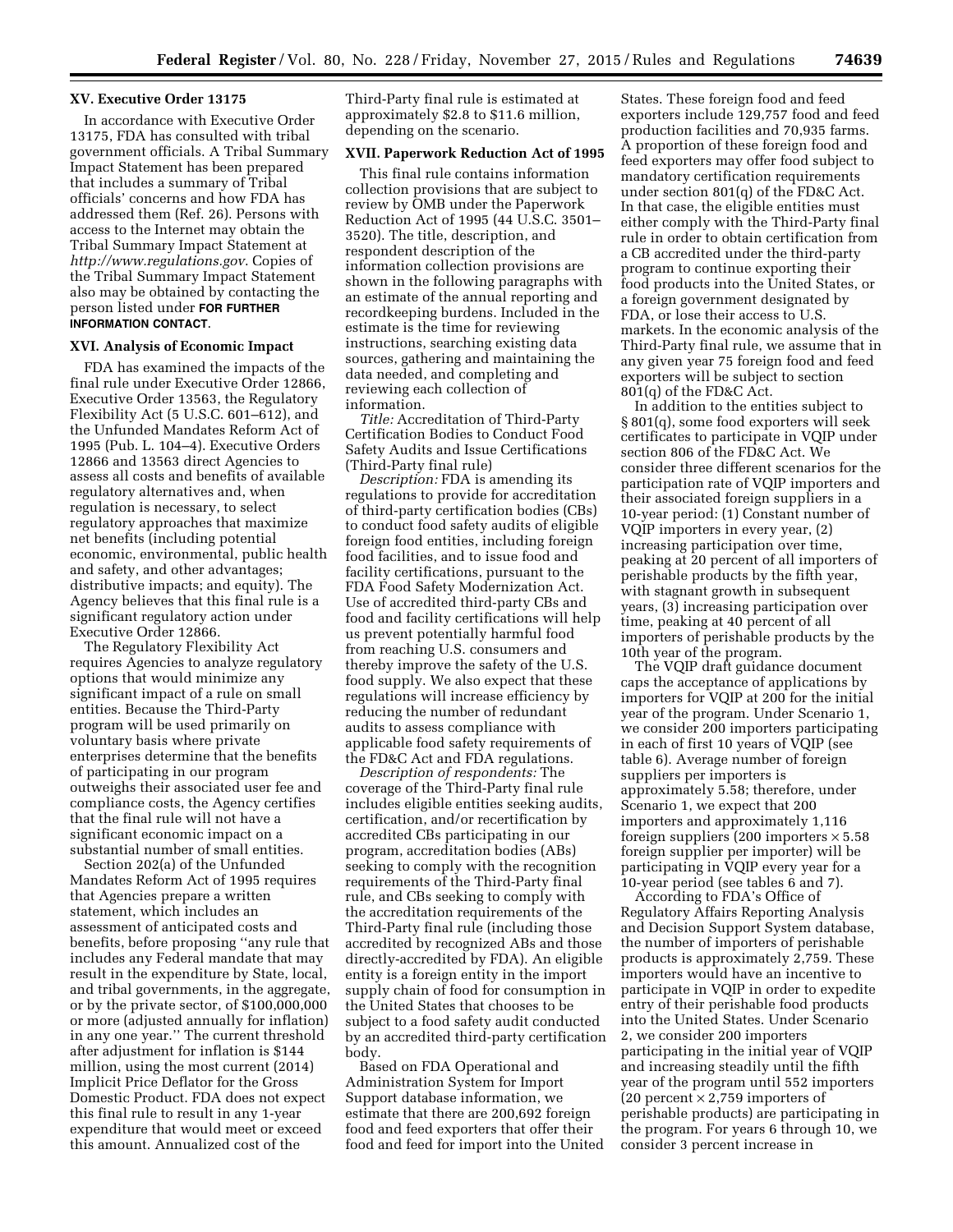participation of new importers in VQIP (see table 6). Multiplying the number of importers by the number of foreign suppliers per importers (5.58), we expect that the number of foreign supplies participating in VQIP, under Scenario 2, would increase from 1,116 to 3,527 in a 10-year period (see table 7).

Under Scenario 3, we consider the number of importers will increase from 200 in the initial year of VQIP to 1,104 importers (40 percent  $\times$  2,759 importers of perishable products) in the 10th year of the program. Tables 6 and 7 include the number of importers and their associated foreign suppliers for scenario 3. Table 9 includes total number of eligible entities in the Third-Party final rule based on the three considered

scenarios in the 10th year of the program.

The economic analysis of the Third-Party final rule estimates compliance costs under the assumption that expected efficiency gains, and foreign food suppliers' incentive to maintain continued importation of their food to the United States would lead all foreign suppliers subject to section 801(q) of the FD&C Act, and foreign suppliers who choose to use third-party food safety audits to satisfy requirements of FDA's VQIP, to become eligible entities and seek food safety audits under the Third-Party final rule.

Considering the demand for food safety audits under the Third-Party program by foreign suppliers subject to section 801(q) of the FD&C Act and those wanting to participate in VQIP, we

expect that some of the ABs and CBs operating globally will also have an incentive to participate and comply with the Third-Party final rule. Under the three different scenarios discussed above, we have estimated that 11 to 25 ABs will accredit CBs that will conduct food safety audits of foreign eligible entities that offer food or feed for import to the United States. We also estimate that approximately 91 to 207 CBs will be accredited by the potential 11 to 25 AB applicants; these CBs will comply with the Third-Party final rule in order to participate in the program. In addition, we expect that one CB will apply and participate in the third-party program via direct accreditation by FDA under the Third-Party final rule (see table 9).

TABLE 6—POTENTIAL NUMBER OF IMPORTERS PARTICIPATING IN VQIP IN ITS INITIAL 10 YEARS

| Scenario         | Year              |                   |                   |                   |                   |                   |                   |                   |                    |                    |
|------------------|-------------------|-------------------|-------------------|-------------------|-------------------|-------------------|-------------------|-------------------|--------------------|--------------------|
|                  |                   |                   |                   |                   |                   |                   |                   |                   |                    |                    |
| c<br>_<br>c<br>ັ | 200<br>200<br>200 | 200<br>288<br>300 | 200<br>376<br>400 | 200<br>464<br>500 | 200<br>552<br>600 | 200<br>562<br>700 | 200<br>579<br>800 | 200<br>596<br>900 | 200<br>614<br>,000 | 200<br>632<br>.104 |

## TABLE 7—POTENTIAL NUMBER OF FOREIGN SUPPLIERS (SECTION 806 OF THE FD&C ACT) PARTICIPATING IN VQIP IN ITS INITIAL 10 YEARS

| Scenario    | Year               |                      |                       |                         |                        |                         |                         |                         |                        |                         |
|-------------|--------------------|----------------------|-----------------------|-------------------------|------------------------|-------------------------|-------------------------|-------------------------|------------------------|-------------------------|
|             |                    |                      |                       |                         |                        | ี                       |                         |                         |                        | 10                      |
| $\sim$<br>o | .116<br>116<br>116 | .116<br>.607<br>.674 | 116<br>2,098<br>2,232 | i.116<br>2,589<br>2,790 | .116<br>3,080<br>3,348 | 116،،<br>3,136<br>3,906 | 1.116<br>3,231<br>4,464 | i.116<br>3,326<br>5.022 | .116<br>3,426<br>5,580 | 1.116<br>3,527<br>6,160 |

## TABLE 8—NUMBER OF RESPONDENTS IN THE THIRD-PARTY FINAL RULE

| Eligible entities | Scenario <sup>-</sup> | Scenario 2 | Scenario 3  |
|-------------------|-----------------------|------------|-------------|
|                   | 75<br>. 116           | 3.527      | 75<br>6.160 |
|                   | .191                  | 3.602      | 6.235       |

## TABLE 9—NUMBER OF RESPONDENTS TO THE THIRD-PARTY FINAL RULE

| Status of ABs/CBs |            | Number of ABs/CBs |            |  |  |  |  |
|-------------------|------------|-------------------|------------|--|--|--|--|
|                   | Scenario 1 | Scenario 2        | Scenario 3 |  |  |  |  |
|                   | 91         | 140               | 25<br>207  |  |  |  |  |
|                   | 92         | 141               | 208        |  |  |  |  |

*Information Collection Burden Estimate:* We estimate the burden for this information collection as follows: Recordkeeping Burden

In summary, under Scenario 1, total one-time recordkeeping burden by 11 recognized ABs and 92 CBs accredited under the third-party program is

estimated at 25,792 hours (see table 10). Total annual recordkeeping burden by 11 recognized ABs and 92 CBs accredited under the third-party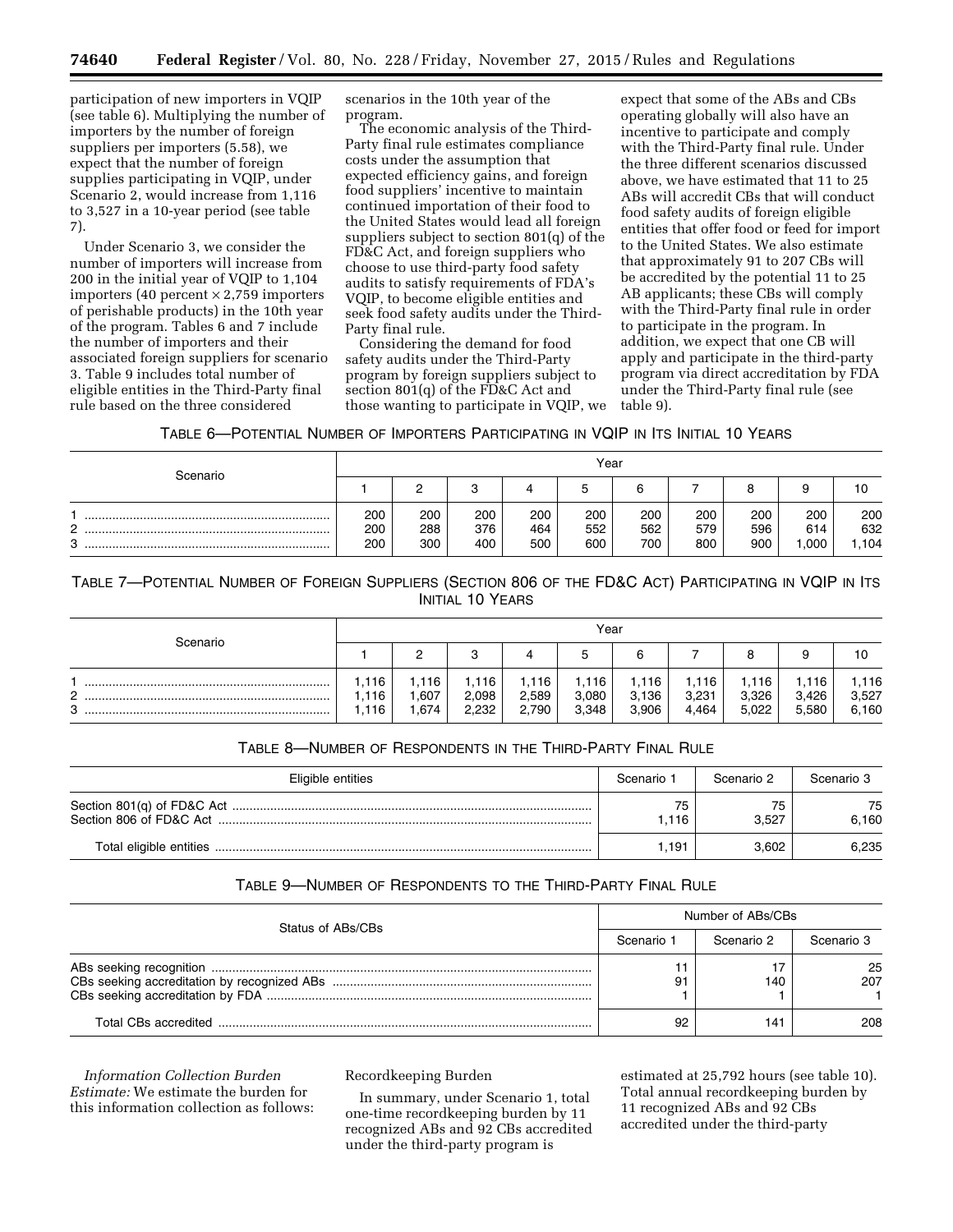program is estimated at 2,673 hours (see table 13).

Under Scenario 2, total one-time recordkeeping burden by 17 recognized ABs and 141 CBs accredited under the third-party program is estimated at 41,640 hours (see table 11). Total annual recordkeeping burden by 17 recognized ABs and 141 CBs accredited under the

third-party program s is estimated at 4,553 hours (see table 14).

Under Scenario 3, total one-time recordkeeping burden by 25 recognized ABs and 208 CBs accredited under the third-party program is estimated at 58,570 hours (see table 12). Total annual recordkeeping burden by 25 recognized ABs and 208 CBs accredited under the

third-party program is estimated at 6,253 hours (see table 15).

For the purpose of this analysis we assume that all ABs that apply for recognition in the program become recognized and all CBs that apply for accreditation are accredited.

|  |  |  |  | Table 10—Scenario 1, Estimated One-Time Recordkeeping Burden |  |
|--|--|--|--|--------------------------------------------------------------|--|
|--|--|--|--|--------------------------------------------------------------|--|

| 21 CFR Part 1, subpart M            | Number of<br>recordkeepers | Number of<br>records per rec-<br>ordkeeper | Total one-time<br>records | Average<br>burden per<br>recordkeeping<br>(in hours) | Total hours |
|-------------------------------------|----------------------------|--------------------------------------------|---------------------------|------------------------------------------------------|-------------|
|                                     |                            |                                            |                           |                                                      | 22          |
|                                     | 92                         |                                            | 92                        |                                                      | 184         |
| § 1.624(d) ……………………………………………………………… |                            |                                            |                           | 160                                                  | 1,760       |
|                                     | 92                         |                                            | 92                        | 160                                                  | 14,720      |
|                                     |                            | 8.27                                       | 91                        |                                                      | 182         |
|                                     | 92                         | 48                                         | 4.416                     |                                                      | 8,832       |
|                                     | 92                         |                                            | 92                        |                                                      |             |
| Total One-Time Recordkeeping Burden |                            |                                            |                           |                                                      | 25.792      |

**Note:** There are no operations and maintenance costs associated with one-time recordkeeping burden.

# TABLE 11—SCENARIO 2, ESTIMATED ONE-TIME RECORDKEEPING BURDEN

| 21 CFR Part 1, subpart M | Number of<br>recordkeepers | Number of<br>records per rec-<br>ordkeeper | Total one-time<br>records | Average<br>burden per<br>recordkeeping<br>(in hours) | Total hours |
|--------------------------|----------------------------|--------------------------------------------|---------------------------|------------------------------------------------------|-------------|
|                          |                            |                                            |                           |                                                      | 34          |
|                          | 141                        |                                            | 141                       |                                                      | 282         |
|                          |                            |                                            |                           | 160                                                  | 2,720       |
|                          | 141                        |                                            | 141                       | 160                                                  | 22.560      |
|                          |                            | 8.23                                       | 140                       |                                                      | 280         |
|                          | 141                        | 55.4                                       | 7.811                     |                                                      | 15,623      |
|                          | 141                        |                                            | 141                       |                                                      | 141         |
|                          |                            |                                            |                           |                                                      | 41,640      |

**Note:** There are no operations and maintenance costs associated with one-time recordkeeping burden.

## TABLE 12—SCENARIO 3, ESTIMATED ONE-TIME RECORDKEEPING BURDEN

| 21 CFR Part 1, subpart M | Number of<br>recordkeepers | Number of<br>records per rec-<br>ordkeeper | Total one-time<br>records | Average<br>burden per<br>recordkeeping<br>(in hours) | Total hours |
|--------------------------|----------------------------|--------------------------------------------|---------------------------|------------------------------------------------------|-------------|
|                          | 25                         |                                            | 25                        |                                                      | 50          |
|                          | 208                        |                                            | 208                       |                                                      | 416         |
|                          | 25                         |                                            | 25                        | 160                                                  | 4,000       |
|                          | 208                        |                                            | 208                       | 160                                                  | 33,280      |
|                          | 25                         | 8.79                                       | 220                       |                                                      | 440         |
|                          | 208                        | 48.5                                       | 10.088                    |                                                      | 20,176      |
|                          | 208                        |                                            | 208                       |                                                      | 208         |
|                          |                            |                                            |                           |                                                      | 58.570      |

**Note:** There are no operations and maintenance costs associated with one-time recordkeeping burden.

# TABLE 13—SCENARIO 1, ESTIMATED ANNUAL RECORDKEEPING BURDEN

| 21 CFR Part 1, subpart M | Number of<br>recordkeepers | Number of<br>records per rec-<br>ordkeeper | Total one-time<br>records | Average<br>burden per<br>recordkeeping<br>(in hours) | Total hours |
|--------------------------|----------------------------|--------------------------------------------|---------------------------|------------------------------------------------------|-------------|
| § 1.625                  |                            | 397                                        | 4,367                     | 0.025<br>(15 minutes)                                | 1.092       |
| \$1.624(c)               | 11                         |                                            |                           |                                                      | 88          |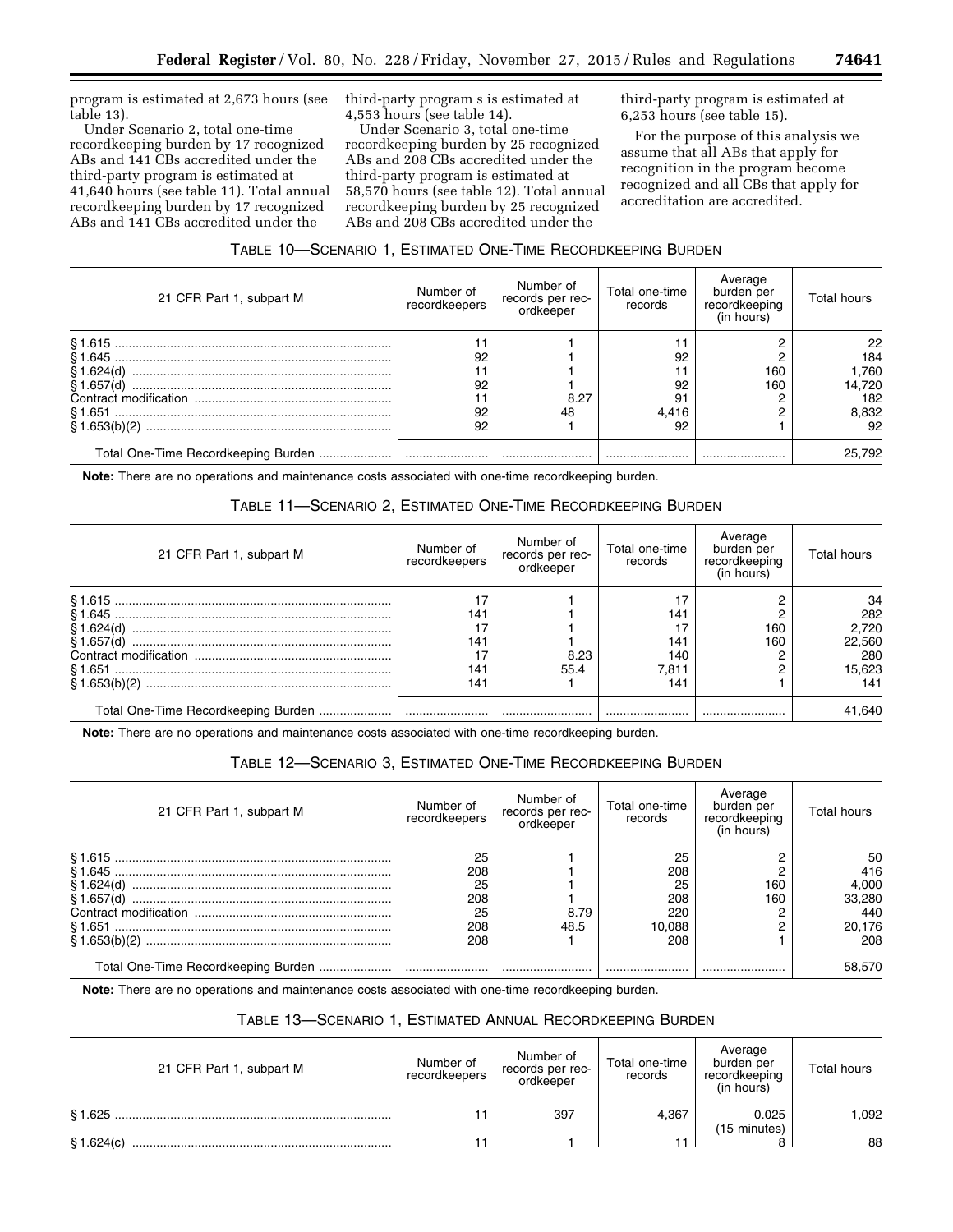| 21 CFR Part 1, subpart M | Number of<br>recordkeepers | Number of<br>records per rec-<br>ordkeeper | Total one-time<br>records | Average<br>burden per<br>recordkeeping<br>(in hours) | <b>Total hours</b> |
|--------------------------|----------------------------|--------------------------------------------|---------------------------|------------------------------------------------------|--------------------|
|                          | 92<br>92                   | 48                                         | 92<br>4,416               | 0.083                                                | 736<br>367         |
|                          | 92                         | 48                                         | 4,416                     | (5 minutes)<br>0.083                                 | 367                |
|                          | 92                         | 0.25                                       | 23                        | (5 minutes)                                          | 23                 |
|                          |                            |                                            |                           |                                                      | 2,673              |

## TABLE 13—SCENARIO 1, ESTIMATED ANNUAL RECORDKEEPING BURDEN—Continued

**Note:** There are no operations and maintenance costs associated with one-time recordkeeping burden.

# TABLE 14—SCENARIO 2, ESTIMATED ANNUAL RECORDKEEPING BURDEN

| 21 CFR Part 1, subpart M          | Number of<br>recordkeepers | Number of<br>records per rec-<br>ordkeeper | Total one-time<br>records | Average<br>burden per<br>recordkeeping<br>(in hours) | <b>Total hours</b> |
|-----------------------------------|----------------------------|--------------------------------------------|---------------------------|------------------------------------------------------|--------------------|
|                                   | 17                         | 456                                        | 7.752                     | 0.25<br>(15 minutes)                                 | 1.938              |
|                                   | 17                         |                                            | 17                        |                                                      | 136                |
|                                   | 141                        |                                            | 141                       |                                                      | 1,128              |
|                                   | 141                        | 55.4                                       | 7,811                     | 0.083                                                | 648                |
|                                   |                            |                                            |                           | (5 minutes)                                          |                    |
|                                   | 141                        | 55.4                                       | 7.811                     | 0.083                                                | 648                |
|                                   |                            |                                            |                           | (5 minutes)                                          |                    |
|                                   | 141                        | 0.25                                       | 35                        |                                                      | 35                 |
| Total Annual Recordkeeping Burden |                            |                                            |                           |                                                      | 4.533              |

**Note:** There are no operations and maintenance costs associated with one-time recordkeeping burden.

| 21 CFR Part 1, subpart M | Number of<br>recordkeepers | Number of<br>records per rec-<br>ordkeeper | Total one-time<br>records | Average<br>burden per<br>recordkeeping<br>(in hours) | <b>Total hours</b> |
|--------------------------|----------------------------|--------------------------------------------|---------------------------|------------------------------------------------------|--------------------|
|                          | 25                         | 426                                        | 10,650                    | 0.25<br>(15 minutes)                                 | 2,663              |
|                          | 25<br>208                  |                                            | 25<br>208                 |                                                      | 200<br>1,664       |
|                          | 208                        | 48.5                                       | 10,088                    | 0.083<br>(5 minutes)                                 | 837                |
|                          | 208                        | 48.5                                       | 10.088                    | 0.083<br>(5 minutes)                                 | 837                |
|                          | 208                        |                                            | 52                        |                                                      | 52                 |
|                          |                            |                                            |                           |                                                      | 6.253              |

## TABLE 15—SCENARIO 3, ESTIMATED ANNUAL RECORDKEEPING BURDEN

**Note:** There are no operations and maintenance costs associated with one-time recordkeeping burden.

Sections 1.615 and 1.645 of the Third-Party final rule require that at the time an AB submits an application for recognition (under § 1.630 of the Third-Party final rule) or a CB submits an application for direct accreditation (under § 1.660, or where applicable under § 1.670), the AB or CB must demonstrate that it has implemented written procedures to adequately establish, control, and maintain records for the period of time necessary to meet its contractual and legal obligations pertaining to the third-party program.

Currently, ABs maintain recordkeeping protocols relating to their operations; however, we expect that ABs will review their recordkeeping protocols and, if necessary, modify them to meet the requirements of § 1.615 of the Third-Party final rule before submitting applications for recognition. We believe that the records requirements for ABs in § 1.615 and CBs in § 1.645 would constitute a new one-time burden for the 11 to 25 ABs in each of the three considered scenario, and 92 to 208 CBs respectively. We expect that it would

take no more than 2 hours for an AB or a CB to modify its recordkeeping protocol to comply with the written recordkeeping requirements described in §§ 1.615 and 1.645 of the Third-Party final rule (see tables 10 to 12). Therefore, under Scenario 1, we estimate that it would take 22 hours (2 hours/ $AB \times 11$  ABs) for ABs to comply with § 1.615 (34 hours under Scenario 2, and 50 hours under Scenario 3) (see tables 10 to 12). We estimate 184 hours  $(2 \text{ hours}/\text{CB} \times 92 \text{ CBs})$  for CBs to comply with § 1.645 of the Third-Party final rule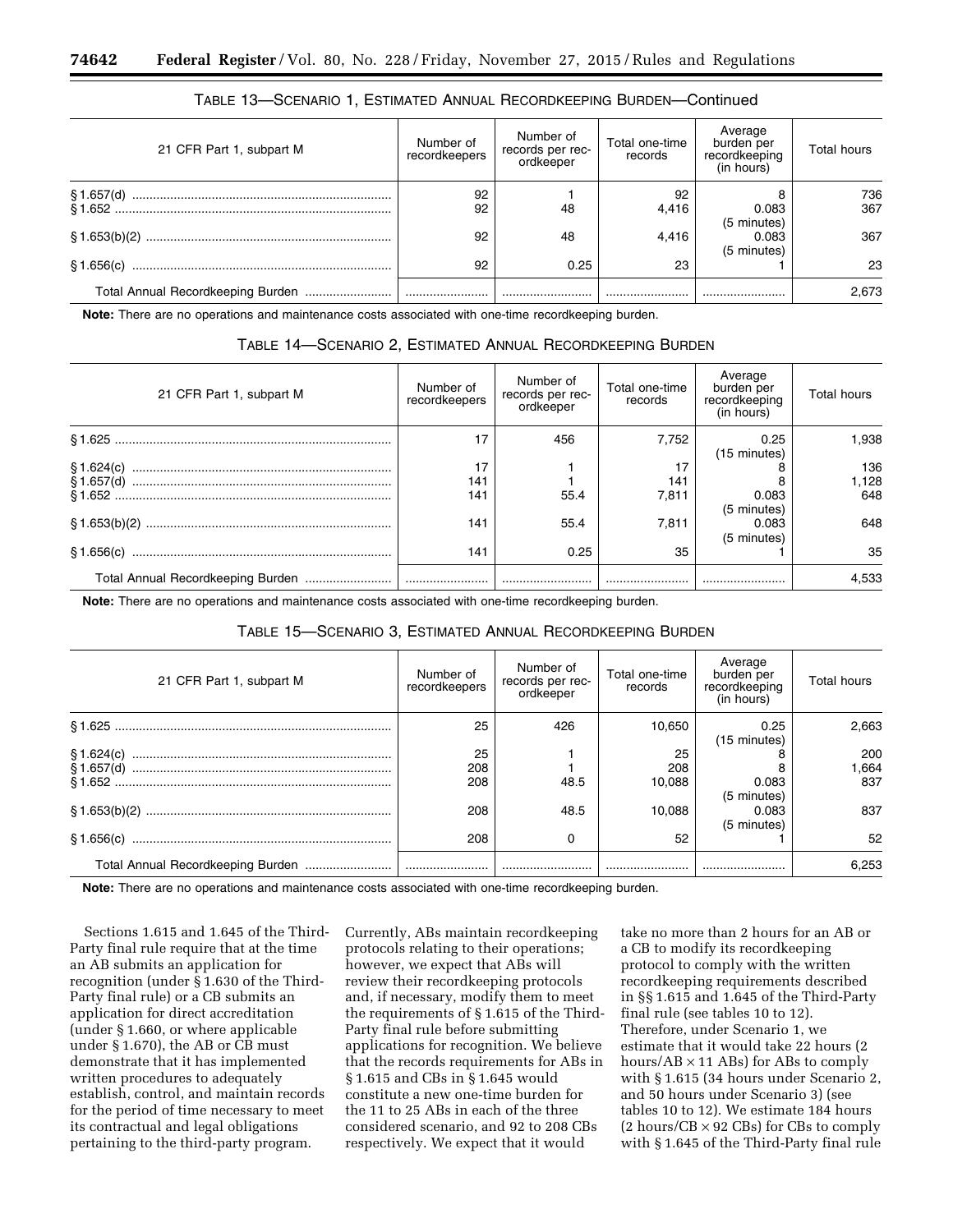(282 hours under Scenario 2, and 416 hours under Scenario 3) (see tables 10 to 12).

Section 1.625 of the Third-Party final rule requires that an AB that has been recognized maintain records documenting requests by CBs for accreditation from the AB (per § 1.660), challenges to adverse accreditation decisions (§ 1.620(c)), monitoring activities of its accredited CBs (§ 1.621), self-assessments and corrective actions (§ 1.622), copies of regulatory audit reports submitted by its accredited CBs (§ 1.656), and copies of records of reports or notifications made to us, as required by § 1.623. A recognized AB's requirements for reporting and notifications per § 1.623 of the Third-Party final rule include submission of results of its annual performance assessment of each of its accredited CBs (§ 1.623(a)) and the results of its selfassessment (§ 1.623(b)) (see tables 20 to 22). A recognized AB also must notify us immediately upon granting, withdrawing, suspending, reducing the scope of accreditation of a CB or upon its determination that a CB it accredited issued a food or facility certification in violation of subpart M, pursuant to § 1.623(c) of the Third-Party final rule. Additionally, a recognized AB must notify us within 30 days after making significant changes to its operations that would affect the manner in which it complies with the Third-Party final rule (§ 1.623(d)).

Under current practice, ABs maintain records documenting requests by CBs for accreditation, monitoring activities of CBs they have accredited, and selfassessments and corrective actions. The records currently maintained by ABs are similar to those that would be required of a recognized AB under § 1.623 of the Third-Party final rule. However, CBs do not currently send copies of audit reports of their clients (food facilities) to their ABs. Therefore, an AB's maintenance of records pertaining to regulatory audit reports submitted by CBs they have accredited is considered as a new recordkeeping burden for recognized ABs. We expect that it would take no more than 15 minutes (0.25 hour) for a recognized AB to file a regulatory audit report submitted by its accredited CBs. Under Scenario 1, we estimate the burden for 11 recognized ABs to maintain regulatory audit reports that were submitted to them by their accredited CBs. We estimate that following the implementation of the Third-Party final rule, under Scenario 1, each recognized AB will accredit approximately 8.27 CBs under the program (average of 10-year period) (8.23 CBs/AB under Scenario 2; 8.79

CBs/AB under Scenario 3). In addition, under Scenario 1, we estimate that each CB accredited under the third-party program, on average, will conduct regulatory audits on approximately 48 eligible entities a year (average of 10 year period) (55.4 foreign suppliers per CB under Scenario 2; 48.5 foreign suppliers per CB under Scenario 3). Under Scenario 1, we expect that each recognized AB will receive, on average, 397 regulatory audit reports (48 regulatory audit reports/ $CB \times 8.27$  CBs/ AB) from its CBs annually resulting in a total of 4,367 records per year (397 audit reports/ $AB \times 11$  ABs). Under Scenario 2, we expect that each recognized AB will receive, on average, 456 regulatory audit reports (55.4 regulatory audit reports/ $CB \times 8.23$  CBs/ AB) from its CBs annually resulting in a total of 7,752 records per year (456 audit reports/ $AB \times 17$  ABs). Under Scenario 3, we expect that each recognized AB will receive, on average, 426 regulatory audit reports (48.5 regulatory audit reports/ $CB \times 8.79$  CBs/ AB) from its CBs annually resulting in a total of 10,650 records per year (426 audit reports/ $AB \times 25$  ABs). Total annual burden of recordkeeping requirement for recognized AB under § 1.625 of the Third-Party final rule is estimated at 1,092 hours (4,367 records × 0.25 hours/record) under Scenario 1 (1,938 hours under Scenario 2; 2,663 hours under Scenario 3) (see tables 13 to 15).

Section 1.624(d) of the Third-Party final rule requires each recognized AB maintain on its Web site an up-to-date list of CBs it has accredited under the Third-Party final rule and for each CB identify the duration and scope of accreditation and date(s) on which the CB paid the AB any fee or reimbursement associated with such accreditation. Recognized ABs must also include information about changes in accreditation status of third-party certification bodies. Our review of AB Web sites found that none of the ABs reviewed publish all the information that is required by § 1.620(d) of the Third-Party final rule on their Web sites. We estimate that each AB, on average, would initially spend approximately 160 hours to update its Web page to conform with this section of the Third-Party final rule. Under Scenario 1, the one-time burden of conforming to § 1.624(d) of the Third-Party final rule by 11 recognized ABs is estimated at approximately 1,760 hours (11 ABs  $\times$ 160 hours/AB) (see table 10). Under Scenario 2, the one-time burden of conforming to § 1.624(d) of the Third-Party final rule by 17 recognized ABs is

estimated at approximately 2,720 hours  $(17 ABs \times 160 hours/AB)$  (see table 11). Under Scenario 3, the one-time burden of conforming to § 1.624(d) of the Third-Party final rule by 25 recognized ABs is estimated at approximately 4,000 hours  $(25 \text{ ABs} \times 160 \text{ hours/AB})$  (see table 12). In addition, we estimate that each recognized AB would spend 8 hours annually, following the initial year, to update information as required by § 1.624(d) of the Third-Party final rule. Under Scenario 1, the annual hourly burden for 11 recognized ABs to update their Web pages to conform to disclosure of information requirement per § 1.624(d) of the Third-Party final rule is estimated at 88 hours (8 hours/ AB × 11 ABs) (136 hours under Scenario 2; 200 hours under Scenario 3) (see tables 13 to 15).

Similarly, § 1.657(d) of the Third-Party final rule requires a CB accredited in compliance with the Third-Party final rule to maintain on its Web site an upto-date list of eligible entities which it has issued certifications under this subpart. For each such eligible entity the Web site also must identify the duration and scope of the certification and date(s) on which the eligible entity paid the CB accredited under the thirdparty program any fee or reimbursement associated with such audit or certification. In the Third-Party final Regulatory Impact Analysis, we estimate that following the implementation of the Third-Party final rule and VQIP draft guidance, there will be approximately 91 CBs accredited by recognized ABs and 1 directly-accredited CB under Scenario 1 (140 CBs and one directlyaccredited CB under Scenario 2; 207 CBs and 1 directly-accredited CB under Scenario 3). Under Scenario 1, the onetime recordkeeping burden of 92 CBs accredited under the third-party program to comply with § 1.657(d) of the Third-Party final rule is estimated at 14,720 hours (160 hours/ $CB \times 92$  CBs) (22,560 hours under Scenario 2; 33,280 hours under Scenario 3) (see tables 10 to 12). In addition, we estimate that each CB would spend 8 hours annually, following the initial year, to update information as required by § 1.657(d) of the Third-Party final rule. Under Scenario 1, annual hourly burden for 92 CBs accredited under the third-party program to update their Web pages to conform to disclosure of information requirement per § 1.657(d) of the Third-Party final rule is estimated at 736 hours (8 hours/ $CB \times 92$  CBs) (1,128 hours under Scenario 2; 1,664 hours under Scenario 3) (see tables 13 to 15).

There are certain provisions within the Third-Party final rule that may require ABs to modify their contracts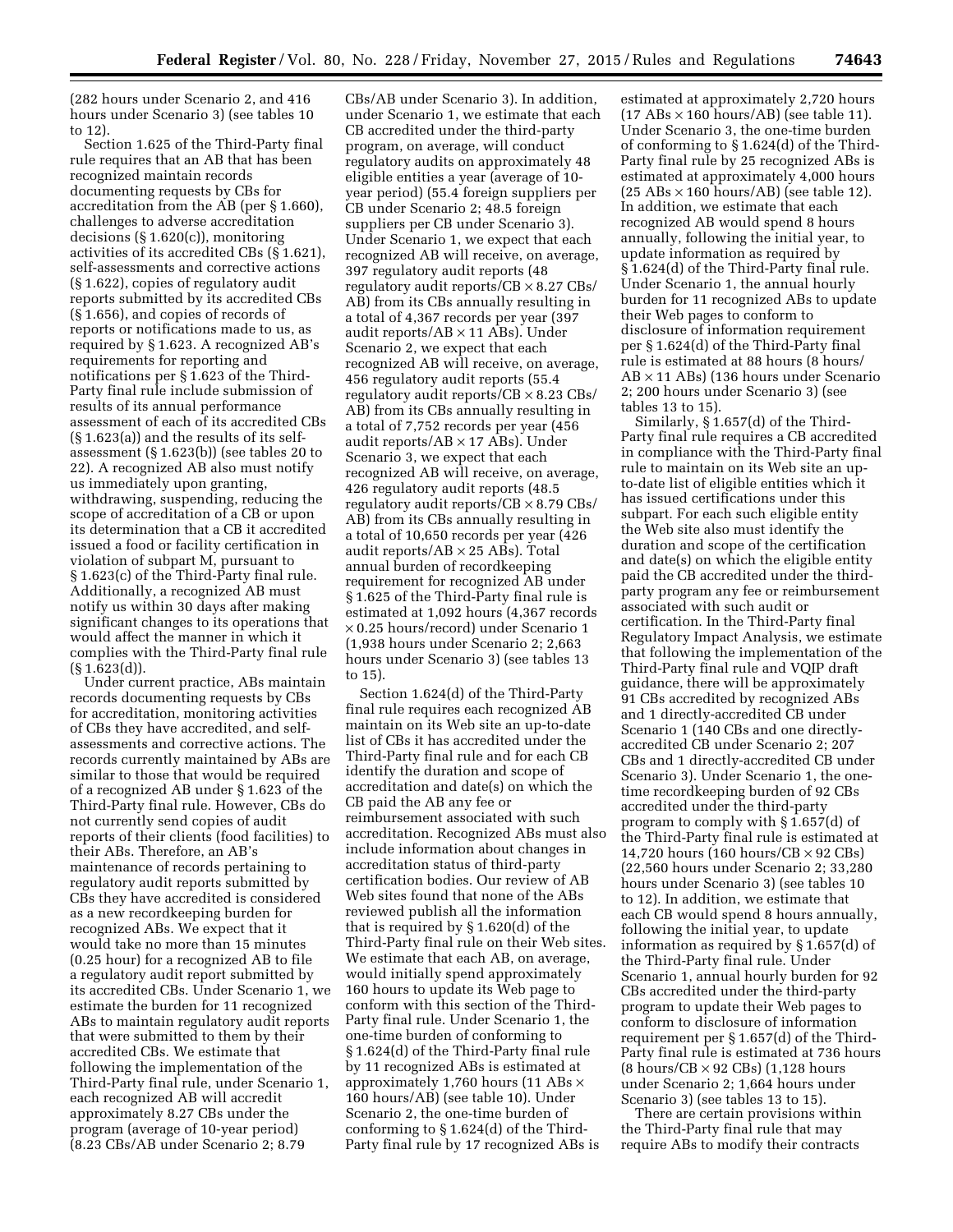with their CBs in order to comply with the Third-Party final rule. Therefore, it is expected that recognized ABs will modify their contracts with their accredited CBs to be able to conduct activities such as conducting unannounced audits of their accredited CBs' facilities. Minor modifications or addenda to contracts with standard language provided by provisions in the Third-Party final rule would consist of no more than 1 hour by an AB executive and 1 hour by a legal counsel representing the AB. As we discussed, following the implementation of the Third-Party final rule, we expect that each recognized AB will accredit approximately 8.27 CBs (8.23 CBs/AB under Scenario 2; 8.79 CBs/AB under Scenario 3). Therefore, under Scenario 1, a total of 91 contracts (8.27 contracts/ AB × 11 ABs) (140 contracts under Scenario 2; 220 contracts under Scenario 3) are expected to be modified to reflect changes in contractual obligations between each recognized AB and its accredited CBs under the Third-Party final rule (see tables 10 to 12). The one-time burden of initial modification of 91 contracts between 11 recognized ABs and their respective accredited CBs is approximately 182 hours (91  $contrast \times 2 hours/contract$  (280 hours under Scenario 2; 440 hours under Scenario 3) (see tables 10 to 12).

Similarly, CBs accredited by recognized ABs would need to modify or create new contracts with their client eligible entities in order to gain access to any records and any area of the facility, its process(es), and food of the eligible entity relevant to the scope and purpose of audit being performed by the CB (§ 1.651). Considering that each of the expected 92 CBs accredited under the third-party program, under Scenario 1, will each have approximately 48 client eligible entities, we expect that approximately 4,416 contracts (48  $controls/CB \times 92$  CBs) between CBs accredited under the third-party program and eligible entities will be modified (7,811 contracts scenario 2; 10,088 contracts under Scenario 3) (see tables 10 to 12). Under Scenario 1, the one-time burden of initial modification of 4,416 contracts between 92 CBs accredited under the third-party program and their respective client eligible entities is approximately 8,832 hours (4,416 contracts  $\times$  2 hours/ contract) (15,623 hours under Scenario 2; 20,176 hours under Scenario 3) (see tables 10 to 12).

Section 1.652 of the Third-Party final rule requires that CBs accredited under the third-party program include certain information in reports of food safety audits. We believe that some

information such as the FDA food facility registration number (where applicable) of the facility subject to the audit are currently not included in food safety audits conducted by CBs accredited under other programs. Although this information may not be required as part of the Third-Party program, we have conservatively included the burden of providing such information in this analysis. We expect that it would take about 5 minutes (0.083 hour), on average, by a CB accredited under the third-party program to include additional information, as required in § 1.652, in reports of food safety audits. Therefore, at a minimum, under Scenario 1, each CB accredited under the third-party program must modify a regulatory audit report for each of its 48 eligible entities (55.4 eligible entities per CB in Scenario 2; 48.5 eligible entities per CB in Scenario 3) every year. Under Scenario 1, total annual records of 92 CBs accredited under the third-party program modifying regulatory audit reports of their client eligible entities is estimated at 4,416 records (92 CBs × 48 eligible entities/ $CB \times 1$  record/eligible entity) (7,811 records under Scenario 2; 10,088 records under Scenario 3). Annual recordkeeping burden of CBs accredited under the third-party program, per § 1.652 of the Third-Party final rule, is estimated at 367 hours  $(4,416$  records  $\times$  0.083 hour/record) for Scenario 1 (648 hours for Scenario 2; 837 hours for Scenario 3) (see tables 13 to 15).

Accredited third-party CBs will incur additional recordkeeping costs associated with modifying existing certification templates to meet the requirements of § 1.653(b)(2). For example, we are requiring accredited CBs to provide a certification number that follows an FDA numeric designation. We have included the burden of providing such information in this analysis because we know that CBs currently do not use an FDA designation in numbering their certificates. To the extent that any of the elements in § 1.653(b)(2) are already included in current certificates issued by some CBs, such as the date(s) and scope of the audit, the recordkeeping burden may be overestimated. We expect that it will take no more than 1 hour, on average, to change the design of certifications issued by CBs accredited under the third-party program. Under Scenario 1, we estimate a one-time recordkeeping burden of modifying the design of the certifications of 92 CBs accredited under the third-party program at 92 hours (92 CBs × 1 hour/CB) (141 hours under

Scenario 2; 208 hours under Scenario 3) (see tables 16 to 18).

We expect that the burden to fill additional information on a certification that is issued is 5 minutes (0.083 hour). Therefore, under Scenario 1, the annual burden of § 1.653(b)(2) is estimated at 367 hours (92  $\text{CBs} \times 1$  certificate/entity  $\times$  48 entities/CB  $\times$  0.083 hour/certificate) (see table 19). Under Scenario 2, the annual burden of § 1.653(b)(2) is estimated at 648 hours (141 CBs × 1 certificate/entity  $\times$  55.4 entities/CB  $\times$ 0.083 hour/certificate) (see table 20). Finally, under Scenario 3, the annual burden of § 1.653(b)(2) is estimated at 837 hours (208  $CBs \times 1$  certificate/entity  $\times$  48.5 entities/CB  $\times$  0.083 hour/ certificate) (see table 21).

Section 1.656(c) of the Third-Party final rule requires that CBs accredited under the third-party program report to us any condition, found during a regulatory or consultative audit of an eligible entity, which could cause or contribute to a serious risk to the public health. We believe that these occurrences are rare and may occur once every 4 years, or 0.25 times per year. Reporting serious hazard conditions would consist of the onsite audit agent of a CB accredited under the third-party program to document the event as a record and to immediately submit the record to us. Therefore, under Scenario 1, the annual number of records prepared by 92 CBs accredited under the third-party program is estimated at 23 (0.25 records/ $CB \times 92$ CBs) (35 records under Scenario 2; 52 records under Scenario 3). It is expected that a CB accredited under the thirdparty program would take no more than 1 hour to prepare such record (notification). Under Scenario 1, annual burden of preparation of records per § 1.656(c) of the Third-Party final rule by 92 CBs accredited under the thirdparty program is estimated at 23 hours  $(23 \text{ records} \times 1 \text{ hour/record}; \text{see table})$ 13) (35 hours for Scenario 2, and 52 hours for Scenario 3; see tables 14 to 15).

We also acknowledge that an accreditation body seeking to challenge a denial of its application for recognition, renewal of recognition, or reinstatement of recognition will incur costs in compiling information to support its request for reconsideration under § 1.691 or its request for internal Agency review under § 1.692. A thirdparty certification body seeking to challenge a denial of its application for direct accreditation, renewal of direct accreditation, or reaccreditation as a directly accredited third-party certification body will incur costs in compiling information to support its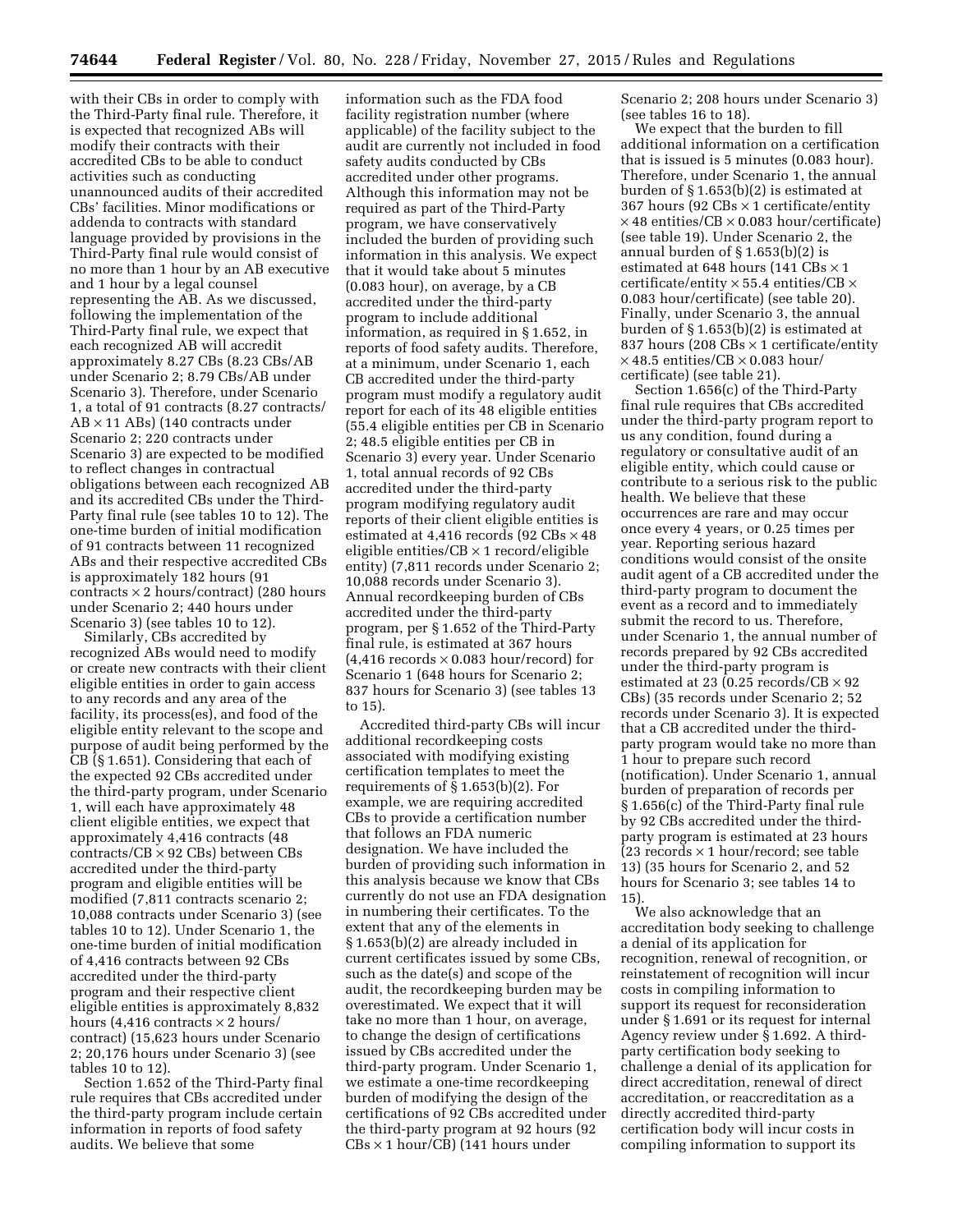request for reconsideration under § 1.691 or its request for internal Agency review under § 1.692, as will any accredited third-party certification body seeking to challenge a denial of its request for a waiver of the conflict of interest requirement of § 1.650(b) or a waiver extension. We anticipate that most accreditation bodies and thirdparty certification bodies who seek to participate in our program will carefully consider the program requirements before applying to, or joining, the program or before submitting a waiver request. We anticipate the submission of challenges under § 1.691 or § 1.692 to be an infrequent event, and one that most program participants will not encounter. Therefore, we are not calculating costs

associated with the compiling of information to support a request for reconsideration under § 1.691 or a request for internal agency review under § 1.692 by an accreditation body seeking to challenge a denial of its application for recognition, renewal of recognition, or reinstatement of recognition; by an third-party certification body seeking to challenge a denial of its application for direct accreditation, renewal of direct accreditation, or reaccreditation as a directly accredited third-party certification body; or by an accredited third-party certification body seeking to challenge a denial of its request for a waiver of the conflict of interest requirement of § 1.650(b) or a waiver extension.

## Reporting Burden

In summary, under Scenario 1, total one-time reporting burden by 11 recognized ABs and 92 CBs accredited under the third-party program is estimated at 960 hours (see table 16). Under Scenario 2, total one-time reporting burden by 17 recognized ABs and 141 CBs accredited under the thirdparty program is estimated at 1,440 hours (see table 17). Under Scenario 3, total one-time reporting burden by 25 recognized ABs and 208 CBs accredited under the third-party program is estimated at 2,080 hours (see table 18). Total annual reporting burden, under Scenarios 1 to 3 is estimated between 3,466 and 7,919 hours (see tables 19 to 21).

|  |  |  | TABLE 16—SCENARIO 1, ESTIMATED ONE-TIME REPORTING BURDEN. |
|--|--|--|-----------------------------------------------------------|
|--|--|--|-----------------------------------------------------------|

| 21 CFR Part 1, subpart M | Number of<br>recordkeepers | Number of<br>records per<br>recordkeeper | Total one-time<br>records | Average<br>burden per<br>recordkeeping<br>(in hours) | <b>Total hours</b> |
|--------------------------|----------------------------|------------------------------------------|---------------------------|------------------------------------------------------|--------------------|
|                          |                            |                                          |                           | 80<br>80                                             | 880<br>80          |
|                          |                            |                                          |                           |                                                      | 960                |

**Note:** There are no operations and maintenance costs associated with one-time reporting burden.

## TABLE 17—SCENARIO 2, ESTIMATED ONE-TIME REPORTING BURDEN

| 21 CFR Part 1, subpart M | Number of<br>recordkeepers | Number of<br>records per<br>recordkeeper | Total one-time<br>records | Average<br>burden per<br>recordkeeping<br>(in hours) | <b>Total hours</b> |
|--------------------------|----------------------------|------------------------------------------|---------------------------|------------------------------------------------------|--------------------|
|                          | 17                         |                                          |                           | 80<br>80                                             | .360<br>80         |
|                          |                            |                                          |                           |                                                      | .440               |

**Note:** There are no operations and maintenance costs associated with one-time reporting burden.

## TABLE 18—SCENARIO 3, ESTIMATED ONE-TIME REPORTING BURDEN

| 21 CFR Part 1, subpart M | Number of<br>recordkeepers | Number of<br>records per<br>recordkeeper | Total one-time<br>records | Average<br>burden per<br>recordkeeping<br>(in hours) | <b>Total hours</b> |
|--------------------------|----------------------------|------------------------------------------|---------------------------|------------------------------------------------------|--------------------|
|                          | 25                         |                                          | 25                        | 80<br>80                                             | 2,000<br>80        |
|                          |                            |                                          |                           |                                                      | 2.080              |

**Note:** There are no operations and maintenance costs associated with one-time reporting burden.

# TABLE 19—SCENARIO 1, ESTIMATED ANNUAL REPORTING BURDEN

| 21 CFR Part 1, subpart M | Number of<br>recordkeepers | Number of<br>records per rec-<br>ordkeeper | Total one-time<br>records | Average<br>burden per<br>recordkeeping<br>(in hours) | <b>Total hours</b> |
|--------------------------|----------------------------|--------------------------------------------|---------------------------|------------------------------------------------------|--------------------|
|                          |                            |                                            |                           |                                                      | 88                 |
|                          |                            |                                            |                           |                                                      | 10                 |
|                          |                            | 8.27                                       | 91                        | 0.25                                                 | 23                 |
|                          |                            |                                            |                           | (15 minutes)                                         |                    |
|                          | 11                         |                                            |                           | 0.25                                                 | 3                  |
|                          |                            |                                            |                           | (15 minutes)                                         |                    |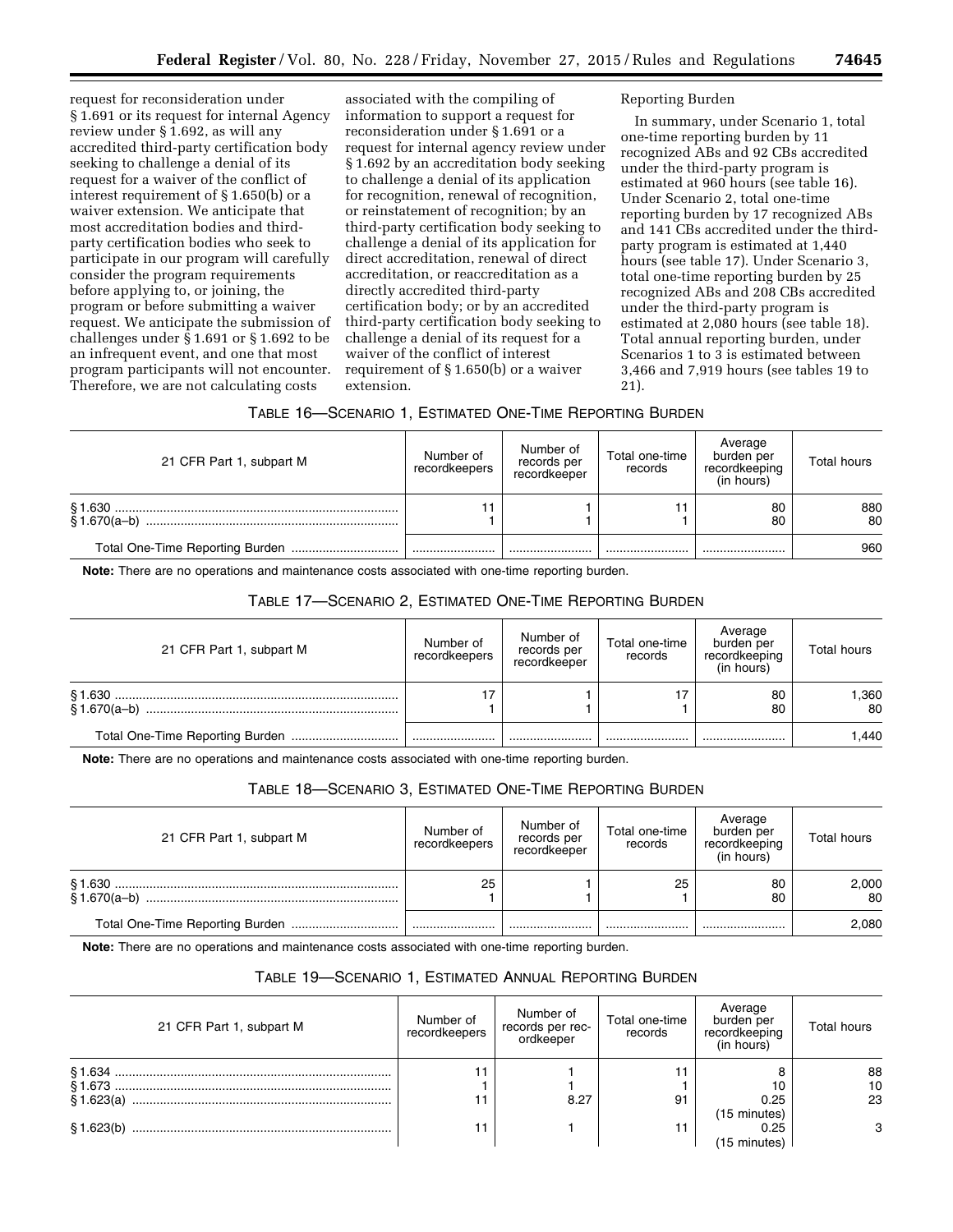| 21 CFR Part 1, subpart M | Number of<br>recordkeepers | Number of<br>records per rec-<br>ordkeeper | Total one-time<br>records | Average<br>burden per<br>recordkeeping<br>(in hours) | <b>Total hours</b> |
|--------------------------|----------------------------|--------------------------------------------|---------------------------|------------------------------------------------------|--------------------|
|                          | 92                         | 48                                         | 4,416                     | 0.25<br>(15 minutes)                                 | 1,104              |
|                          | 91                         | 48                                         | 4,368                     | 0.25<br>(15 minutes)                                 | 1,092              |
|                          | 91                         | 48                                         | 4,368                     | 0.25<br>(15 minutes)                                 | 1,092              |
|                          |                            | 48                                         | 48                        | 0.25<br>(15 minutes)                                 | 12                 |
|                          | 91                         |                                            | 91                        | 0.25<br>(15 minutes)                                 | 23                 |
|                          |                            |                                            |                           | 0.25<br>(15 minutes)                                 | $\mathbf{1}$       |
|                          | 92                         | 0.25                                       | 23                        | 0.25<br>(15 minutes)                                 | 6                  |
|                          | 92                         | 0.25                                       | 23                        | 0.25                                                 | 6                  |
|                          | 91                         | 0.25                                       | 23                        | (15 minutes)<br>0.25<br>(15 minutes)                 | 6                  |
|                          |                            |                                            |                           |                                                      | 3,446              |

# TABLE 19—SCENARIO 1, ESTIMATED ANNUAL REPORTING BURDEN—Continued

Note: There are no operations and maintenance costs associated with annual reporting burden.<br><sup>1</sup> Annual reporting of regulatory audit reports by CBs accredited by recognized ABs to their accrediting ABs.<br><sup>2</sup> Annual reporti

7Annual reporting of serious risk to public health by accredited CBs to their recognized ABs.

## TABLE 20—SCENARIO 2, ESTIMATED ANNUAL REPORTING BURDEN

| 21 CFR Part 1, subpart M | Number of<br>recordkeepers | Number of<br>records per<br>recordkeeper | Total one-time<br>records | Average<br>burden per<br>recordkeeping<br>(in hours) | <b>Total hours</b> |
|--------------------------|----------------------------|------------------------------------------|---------------------------|------------------------------------------------------|--------------------|
|                          | 17                         |                                          | 17                        |                                                      | 136                |
|                          |                            |                                          |                           | 10                                                   | 10                 |
|                          | 17                         | 8.23                                     | 140                       | 0.25                                                 | 35                 |
|                          |                            |                                          |                           | (15 minutes)                                         |                    |
|                          | 17                         |                                          | 17                        | 0.25                                                 | $\overline{4}$     |
|                          |                            |                                          |                           | (15 minutes)                                         |                    |
|                          | 141                        | 55.4                                     | 7,811                     | 0.25                                                 | 1,953              |
|                          |                            |                                          |                           | (15 minutes)                                         |                    |
|                          | 140                        | 55.4                                     | 7.756                     | 0.25                                                 | 1,939              |
|                          |                            |                                          |                           | (15 minutes)                                         |                    |
|                          | 140                        | 55.4                                     | 7,756                     | 0.25                                                 | 1,939              |
|                          |                            |                                          |                           | (15 minutes)                                         |                    |
|                          |                            | 55.4                                     | 55                        | 0.25                                                 | 14                 |
|                          |                            |                                          |                           | $(15 \text{ minutes})$                               |                    |
|                          | 140                        |                                          | 140                       | 0.25                                                 | 35                 |
|                          |                            |                                          |                           | (15 minutes)                                         |                    |
|                          |                            |                                          |                           | 0.25                                                 | $\mathbf{1}$       |
|                          |                            |                                          |                           | (15 minutes)                                         |                    |
|                          | 141                        | 0.25                                     | 35                        | 0.25                                                 | 9                  |
|                          |                            |                                          |                           | (15 minutes)                                         |                    |
|                          | 141                        | 0.25                                     | 35                        | 0.25                                                 | 9                  |
|                          |                            |                                          |                           | (15 minutes)                                         |                    |
|                          | 140                        | 0.25                                     | 35                        | 0.25                                                 | 9                  |
|                          |                            |                                          |                           | (15 minutes)                                         |                    |
|                          |                            |                                          |                           |                                                      | 6,093              |
|                          |                            |                                          |                           |                                                      |                    |

Note: There are no operations and maintenance costs associated with annual reporting burden.<br><sup>1</sup> Annual reporting of regulatory audit reports by CBs accredited by recognized ABs to their accrediting ABs.<br><sup>2</sup> Annual reporti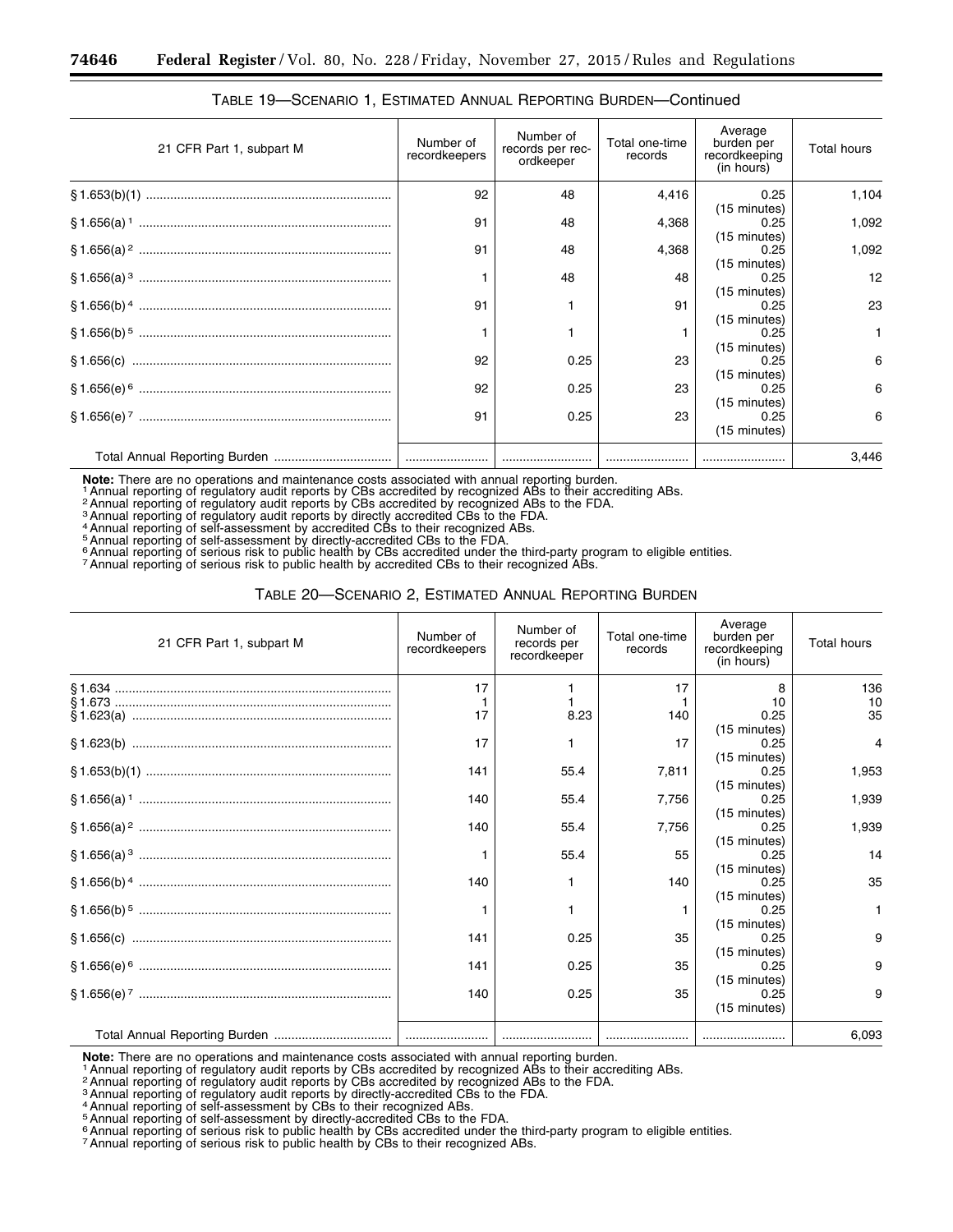| 21 CFR Part 1, subpart M | Number of<br>recordkeepers | Number of<br>records per rec-<br>ordkeeper | Total one-time<br>records | Average bur-<br>den per rec-<br>ordkeeping<br>(in hours) | <b>Total hours</b> |
|--------------------------|----------------------------|--------------------------------------------|---------------------------|----------------------------------------------------------|--------------------|
|                          | 25                         |                                            | 25                        |                                                          | 200                |
|                          |                            |                                            |                           | 10                                                       | 10                 |
|                          | 25                         | 8.79                                       | 220                       | 0.25                                                     | 55                 |
|                          |                            |                                            |                           | (15 minutes)                                             |                    |
|                          | 25                         |                                            | 25                        | 0.25                                                     | 6                  |
|                          |                            |                                            |                           | (15 minutes)                                             |                    |
|                          | 208                        | 48.5                                       | 10,088                    | 0.25                                                     | 2,522              |
|                          |                            |                                            |                           | (15 minutes)                                             |                    |
|                          | 207                        | 48.5                                       | 10.040                    | 0.25                                                     | 2,510              |
|                          |                            |                                            |                           | (15 minutes)                                             |                    |
|                          | 207                        | 48.5                                       | 10,040                    | 0.25                                                     | 2,510              |
|                          |                            |                                            |                           | (15 minutes)                                             |                    |
|                          |                            | 55.4                                       | 55                        | 0.25                                                     | 14                 |
|                          |                            |                                            |                           | (15 minutes)                                             |                    |
|                          | 207                        |                                            | 207                       | 0.25                                                     | 52                 |
|                          |                            |                                            |                           | (15 minutes)                                             |                    |
|                          |                            |                                            |                           | 0.25                                                     | $\mathbf{1}$       |
|                          |                            |                                            |                           | (15 minutes)                                             |                    |
|                          | 208                        | 0.25                                       | 52                        | 0.25                                                     | 13                 |
|                          |                            |                                            |                           | (15 minutes)                                             |                    |
|                          | 208                        | 0.25                                       | 52                        | 0.25                                                     | 13                 |
|                          |                            |                                            |                           | (15 minutes)                                             |                    |
|                          | 207                        | 0.25                                       | 52                        | 0.25                                                     | 13                 |
|                          |                            |                                            |                           | (15 minutes)                                             |                    |
|                          |                            |                                            |                           |                                                          | 7,919              |
|                          |                            |                                            |                           |                                                          |                    |

# TABLE 21—SCENARIO 3, ESTIMATED ANNUAL REPORTING BURDEN

**Note:** There are no operations and maintenance costs associated with annual reporting burden.<br><sup>1</sup> Annual reporting of regulatory audit reports by CBs accredited by recognized ABs to their accrediting ABs.

2Annual reporting of regulatory audit reports by CBs accredited by recognized ABs to the FDA.

3Annual reporting of regulatory audit reports by directly-accredited CBs to the FDA.

4Annual reporting of self-assessment by CBs to their recognized ABs.

5Annual reporting of self-assessment by directly-accredited CBs to the FDA.

6Annual reporting of serious risk to public health by CBs accredited under the third-party program to eligible entities.

<sup>7</sup> Annual reporting of serious risk to public health by CBs to their recognized ABs.

Section 1.630 of the Third-Party final rule allows for any AB to apply for recognition. Under Scenario 1, we estimate that approximately 11 ABs would apply for recognition. We estimate that it will take 80 personhours to compile all the relevant information and complete the application for recognition. The initial application for recognition is a one-time burden for each AB that applies. Under Scenario 1, the one-time initial application burden for 11 ABs is estimated at 880 hours (11 applications  $\times$  80 hours/application) (see table 16). The one-time initial application burden for 17 ABs, under Scenario 2 (25 ABs under Scenario 3), is estimated at 1,360 hours (2,000 hours under Scenario 3) (see tables 17 and 18). The duration of recognition for a recognized AB will not exceed 5 years per § 1.632 of the Third-Party final rule. Therefore, it is expected that each of the recognized ABs would apply to renew its recognition every 5 years per § 1.634 of the Third-Party final rule. We expect that applications for renewal of recognition will take significantly less time to prepare. We use 50 percent of the amount of effort

to prepare and submit an application for renewal of recognition. Therefore, it is expected that, on average, each recognized AB will spend 40 hours every 5 years (after the initial application) to complete and submit an application for renewal of its recognition, or approximately 8 hours per year (40 hours ÷ 5 years) for each AB. Therefore, the annual burden of completing the renewal of recognition application by 11 ABs, under Scenario 1, is 88 hours (11 applications  $\times$  8 hours/application) per year (136 hours per year for 17 ABs under Scenario 2; 200 per hour for each of 25 ABs under Scenario 3) (see tables 19 to 21).

Similarly, § 1.670(a) and (b) of the Third-Party final rule allows for CBs to apply to us for direct accreditation, when the criteria for direct accreditation are met. We estimate that approximately one CB would apply for direct accreditation. It is expected that the application for direct accreditation would require the same amount of effort as does an AB's application for recognition. Hence, we estimate that the initial application for direct accreditation would take 80-person

hours. The one-time initial application burden for 1 CB, for each scenario, is estimated at 80 hours (1 application × 80 hours/application) (see tables 16 to 18). The duration of accreditation for a directly-accredited CB will not exceed 4 years, per § 1.671 of the Third-Party final rule. Therefore, it is expected that each of the expected directly-accredited CBs would apply to renew its accreditation every 4 years, per § 1.673 of the Third-Party final rule. We expect that directly accredited CBs use 50 percent amount of effort, or 40 personhours, for their initial application for direct accreditation, yielding an average of 10 hours per year. Therefore, the annual burden of completing the application for renewal by 1 directlyaccredited CB is 10 hours (1 application × 10 hours/application) per year (see tables 19 to 21).

For the purposes of the Third-Party final economic and PRA analyses, we have estimated costs assuming that, during the application process, affected entities will do their paperwork properly and completely the first time. If we assumed a less consistent outcome, one that would result in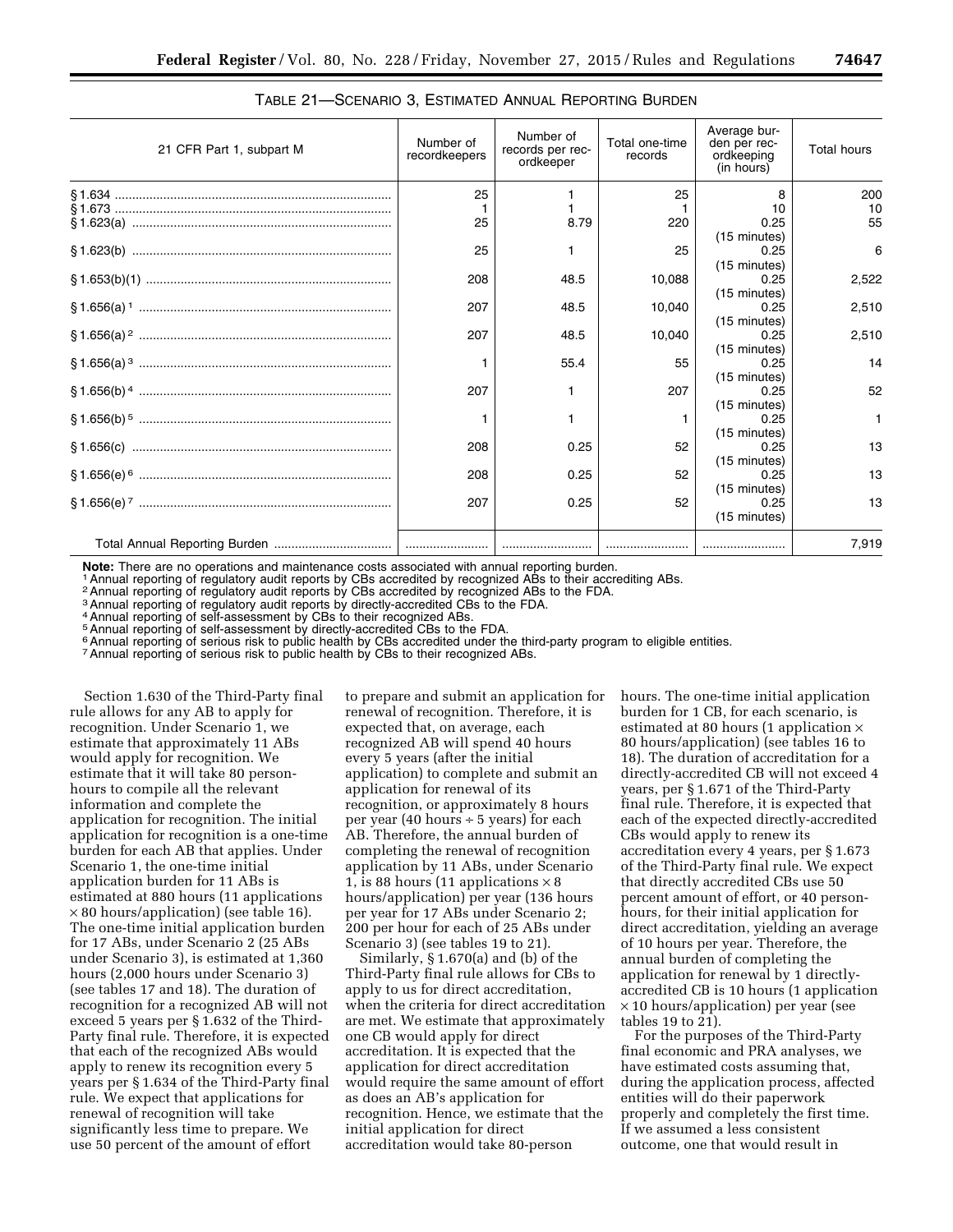recognition denials, the initial burden might increase.

Section 1.623(a) of the Third-Party final rule requires that recognized ABs annually conduct comprehensive assessments of the performance of CBs they have accredited and submit the results of the assessments to us within 45 days of their completion. We expect that it would take no more than 15 minutes (0.25 hour) for a recognized AB to electronically submit the assessment of each its accredited CBs. Following the implementation of the Third-Party final rule and VQIP draft guidance, we expect, on average, each recognized AB would accredit approximately 8.27 CBs (8.23 CBs under Scenario 2; 8.79 under Scenario 3). Therefore, under Scenario 1, each recognized AB would submit, on average, approximately 91 copies of assessments of performance of their accredited CBs (8.27 assessments/AB  $\times$ 11 ABs) (140 assessments under Scenario 2; 220 under Scenario 3). Under Scenario 1, annual reporting of 91 assessments by 11 recognized ABs is estimated at 23 hours (91 submission of assessments  $\times$  0.25 hour/submission) (35 hours under Scenario 2; 55 hours under Scenario 3) (see tables 19 to 21).

Section 1.623(b) of the Third-Party final rule requires that recognized ABs annually conduct a self-assessment and submit the assessments within 45 days of their completion. We expect that it would take no more than 15 minutes for an AB to electronically submit a copy of its self-assessment. Under Scenario 1, annual reporting of 11 self-assessments by 11 recognized ABs is estimated at 3 hours (11 submission of selfassessments  $\times$  0.25 hour/submission) (4 hours under Scenario 2; 6 hours under Scenario 3) (see tables 10 to 21).

Section 1.656(a) of the Third-Party final rule requires that a CB accredited under the third-party program must submit the regulatory audit reports it conducts to us and to the AB that granted its accreditation (where applicable) within 45 days after completing such audit. In the Third-Party final economic analysis, we estimate that following the implementation of the Third-Party final rule, there will be 11 recognized ABs that accredit 91 CBs (17 recognized ABs and 140 accredited CBs under Scenario 2; 25 recognized ABs and 207 accredited CBs under Scenario 3), and we will directly accredit one CB. In addition, we estimated that each CB accredited under the third-party program, on average, conducts food safety audits and certifies 48 eligible entities under Scenario 1 (55.4 eligible entities/CB under Scenario 2; 48.5 eligible entities/CB under Scenario 3). Therefore, under Scenario

1, CBs accredited by recognized ABs will annually submit 4,368 regulatory audit reports (91  $CBs \times 48$  reports/CB) to their accrediting ABs and 4,368 reports to us (see table 19). Similarly, under Scenarios 2 and 3, CBs accredited by recognized ABs will annually submit 7,756 and 10,040 regulatory audit reports to their accrediting ABs and the FDA, respectively (see tables 20 and 21). Under Scenario 1, the directlyaccredited CB will annually submit 48 regulatory audit reports  $(1 \text{ CB} \times 48)$ reports/CB) (see table 19). The number of eligible entities per directlyaccredited CB increases to 55.4 in Scenario 2. We assume that the number of eligible entities per directlyaccredited CBs remains the same for Scenario 3. We expect that it would take no more than 15 minutes (0.25 hour) for a CB accredited under the third-party program to electronically submit a copy of the regulatory report it conducts to us and to its AB (where applicable).

Under Scenario 1, annual reporting burden for CBs accredited by recognized ABs is estimated at 1,092 hours (4,368 reports  $\times$  0.25 hours/report) for submitting copies of regulatory audit reports they have conducted to their accrediting ABs and 1,092 hours for submitting the same records to us (see table 19). Under Scenario 2, annual reporting burden for CBs accredited by recognized ABs is estimated at 1,939 hours (7,756 reports  $\times$  0.25 hours/report) for submitting copies of regulatory audit reports they have conducted to their accrediting ABs and 1,939 hours for submitting the same records to us (see table 20). Similarly, under Scenario 3, annual reporting burden for CBs accredited by recognized ABs is estimated at 2,510 hours (10,040 reports  $\times$  0.25 hours/report) for submitting copies of regulatory audit reports they have conducted to their accrediting ABs and 2,510 hours for submitting the same records to us (see table 21). Under Scenario 1, annual burden for submission of regulatory audit reports by directly-accredited CBs is estimated at 12 hours (48 reports  $\times$  0.25 hours/ report) (14 hours for Scenarios 2 and 3) (see tables 19 to 21).

Section 1.656(b) of the Third-Party final rule requires CBs accredited under the third-party program to submit reports of their annual self-assessments electronically to their ABs, or in the case of direct accreditation to us, within 45 days of the anniversary date of their accreditation under subpart M. We expect that it would take no more than 15 minutes (0.25 hour) for a CB accredited under the third-party program to electronically send a copy of its annual self-assessment to its AB or

us (as applicable). Under Scenario 1, the annual burden for CBs accredited by recognized ABs is estimated at 23 hours  $(91 \text{ self-assessments} \times 0.25 \text{ hour/self}$ assessment; see table 19) (35 hours under Scenario 2 and 52 hours under Scenario 3; see tables 20 and 21). Annual burden for submission of selfassessments by one directly-accredited CB is estimated at 0.25 hour (1 selfassessment  $\times$  0.25 hour/self-assessment; see tables 19 to 21) (rounded to 1 hour).

As we discussed, § 1.656(c) of the Third-Party final rule requires that a CB accredited under the third-party program report to us any condition, found during a regulatory or consultative audit of an eligible entity, which could cause or contribute to a serious risk to the public health. In the Recordkeeping Burden section above, we estimated that such events are expected to occur once every 4 years, or 0.25 per year. We expect that it would take no more than 15 minutes (0.25 hour) for a CB accredited under the third-party program to electronically send a copy of its notification to us. Therefore, under Scenario 1, the total number of notifications sent to us on an annual basis per § 1.656(c) of the Third-Party final rule is estimated at 23 (92  $CBs \times 0.25$  records/CB) (35 notifications under Scenario 2; 52 notifications under Scenario 3). Under Scenario 1, annual burden for submitting a notification under § 1.656(c) of the Third-Party final rule to us by CBs accredited under the third-party program is estimated at 6 hours (23 records  $\times$  0.25 hour/record) (9 hours under Scenario 2; 13 hours under Scenario 3) (see tables 19 to 21).

Following reporting under § 1.656(c), a CB accredited under the third-party program is required under § 1.656(e) of the Third-Party final rule to immediately notify the eligible entity and its accrediting AB of any conditions identified during the audit which triggered the reporting requirement per § 1.656(c) of the Third-Party final rule. Under Scenario 1, total number of notification sent to eligible entities by 141 CBs accredited under the thirdparty program is estimated at 23 (92 CBs  $\times$  0.25 records/CB) (35 notifications under Scenario 2; 52 notifications under Scenario 3) while the number of notifications sent to recognized ABs by their accredited CBs is estimated at 23  $(91 \text{ CBs} \times 0.25 \text{ records} / \text{CB})$  (35 under Scenario 2; 52 under Scenario 3). Under Scenario 1, annual burden of submitting a notification under § 1.656(e) of the Third-Party final rule to affected eligible entities and ABs by accredited CBs is estimated at 6 hours (9 hours under Scenario 2; 13 hours under Scenario 3) (see tables 19 to 21).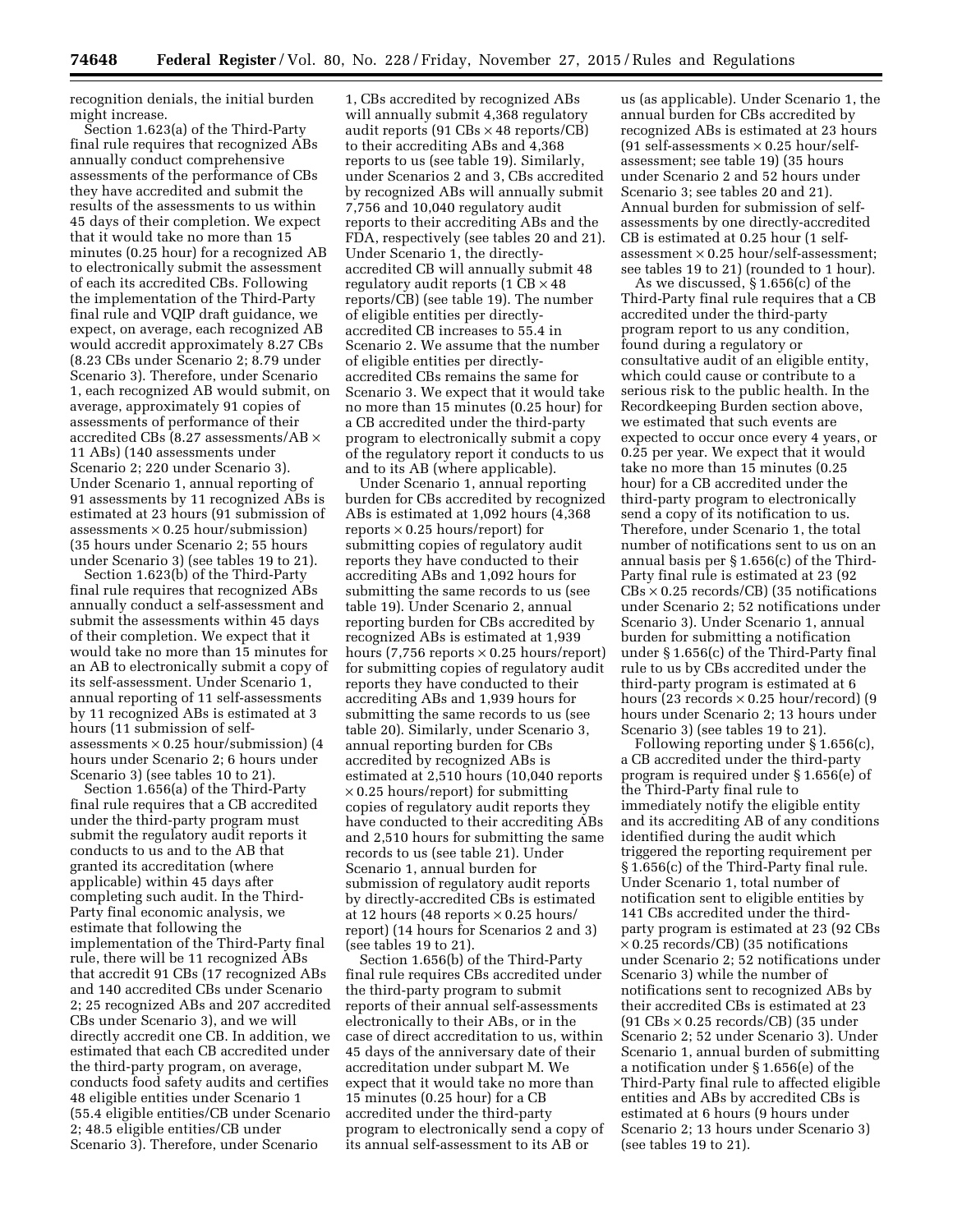## **XVIII. Analysis of Environmental Impact**

We have determined under 21 CFR 25.30(j) that this action is of a type that does not individually or cumulatively have a significant effect on the human environment. Therefore, neither an environmental assessment nor an environmental impact statement is required.

## **XIX. Federalism**

We have analyzed the final rule in accordance with the principles set forth in Executive Order 13132. We have determined that the rule does not contain policies that have substantial direct effects on the States, on the relationship between the National Government and the States, or on the distribution of power and responsibilities among the various levels of government. Accordingly, we conclude that the rule does not contain policies that have federalism implications as defined in the Executive Order and, consequently, a federalism summary impact statement is not required.

## **XX. References**

The following references have been placed on display in the Division of Dockets Management (see **ADDRESSES**) and may be seen by interested persons between 9 a.m. and 4 p.m., Monday through Friday, and are available electronically at *[http://](http://www.regulations.gov)*

*[www.regulations.gov](http://www.regulations.gov)*. We have verified the Web site addresses, but we are not responsible for any subsequent changes to Web sites after this document publishes in the **Federal Register**.

- 1. FDA, ''Transcript: FSMA Proposed Rules on Foreign Supplier Verification Programs and the Accreditation of Third-Party Auditors/Certification Bodies, Public Meeting, Day One, September 19, 2013.'' Available in Docket No. FDA– 2011–N–0143.
- 2. FDA, ''Transcript: FSMA Proposed Rules on Foreign Supplier Verification Programs and the Accreditation of Third-Party Auditors/Certification Bodies, Public Meeting, Day Two, September 20, 2013.'' Available in Docket No. FDA– 2011–N–0143.
- 3. FDA, ''FDA Office of Foods and Veterinary Medicine Memorandum to the Division of Dockets Management on FDA Records of Outreach Sessions,'' November 21, 2013. Available in Docket No. FDA– 2011–N–0920.
- 4. International Organization for Standardization/International Electrotechnical Commission, ''ISO/IEC 17000:2004 Conformity Assessment— Vocabulary and General Principles.'' Copies are available from the International Organization for Standardization, 1, rue de Varembe, Case

postale 56, CH–1211 Geneve 20, Switzerland, or on the Internet at *[http://www.iso.org/iso/catalogue](http://www.iso.org/iso/catalogue_detail.htm?csnumber=29316)*\_*detail. [htm?csnumber=29316](http://www.iso.org/iso/catalogue_detail.htm?csnumber=29316)* or may be examined at the Division of Dockets Management (see **ADDRESSES**) (Ref. Docket No. FDA–2011–N–0146 and/or RIN 0910–AG66).

- 5. International Organization for Standardization/International Electrotechnical Commission, ISO/IEC ''17011:2004 Conformity Assessment— General Requirements for Accreditation Bodies Accrediting Conformity Assessment Bodies.'' Copies are available from the International Organization for Standardization, 1, rue de Varembe, Case postale 56, CH–1211 Geneve 20, Switzerland, or on the Internet at *[http://www.iso.org/iso/home/store/](http://www.iso.org/iso/home/store/catalogue_tc/catalogue_detail.htm?csnumber=29332) catalogue*\_*[tc/catalogue](http://www.iso.org/iso/home/store/catalogue_tc/catalogue_detail.htm?csnumber=29332)*\_*detail.htm [?csnumber=29332](http://www.iso.org/iso/home/store/catalogue_tc/catalogue_detail.htm?csnumber=29332)* or may be examined at the Division of Dockets Management (see **ADDRESSES**) (Ref. Docket No. FDA–2011– N–0146 and/or RIN 0910–AG66).
- 6. International Organization for Standardization/International Electrotechnical Commission, ''ISO/IEC 17021:2011 Conformity Assessment— Requirements for Bodies Providing Audit and Certification of Management Systems.'' Copies are available from the International Organization for Standardization, 1, rue de Varembe, Case postale 56, CH–1211 Geneve 20, Switzerland, or on the Internet at *[http://www.iso.org/iso/home/store/](http://www.iso.org/iso/home/store/publication_item.htm?pid=PUB100353) publication*\_*[item.htm?pid=PUB100353](http://www.iso.org/iso/home/store/publication_item.htm?pid=PUB100353)*  or may be examined at the Division of Dockets Management (see **ADDRESSES**) (Ref. Docket No. FDA–2011–N–0146 and/or RIN 0910–AG66).
- 7. International Organization for Standardization/International Electrotechnical Commission, ''ISO/IEC 17065:2012 Conformity Assessment— Requirements for Bodies Certifying Products, Processes and Services. Copies are available from the International Organization for Standardization, 1, rue de Varembe, Case postale 56, CH–1211 Geneve 20, Switzerland, or on the Internet at *[http://www.iso.org/iso/home/store/](http://www.iso.org/iso/home/store/catalogue_tc/catalogue_detail.htm?csnumber=46568) catalogue*\_*[tc/catalogue](http://www.iso.org/iso/home/store/catalogue_tc/catalogue_detail.htm?csnumber=46568)*\_*detail.htm [?csnumber=46568](http://www.iso.org/iso/home/store/catalogue_tc/catalogue_detail.htm?csnumber=46568)* or may be examined at the Division of Dockets Management (see **ADDRESSES**) (Ref. Docket No. FDA–2011– N–0146 and/or RIN 0910–AG66).
- 8. International Organization for Standardization, ISO 19011:2011 Guidelines for Auditing Management Systems.'' Copies are available from the International Organization for Standardization, 1, rue de Varembe, Case postale 56, CH–1211 Geneve 20, Switzerland, or on the Internet at *[http://www.iso.org/iso/home/store/](http://www.iso.org/iso/home/store/catalogue_tc/catalogue_detail.htm?csnumber=50675) catalogue*\_*[tc/catalogue](http://www.iso.org/iso/home/store/catalogue_tc/catalogue_detail.htm?csnumber=50675)*\_*detail.htm [?csnumber=50675](http://www.iso.org/iso/home/store/catalogue_tc/catalogue_detail.htm?csnumber=50675)* or may be examined at the Division of Dockets Management (see **ADDRESSES**) (Ref. Docket No. FDA–2011– N–0146 and/or RIN 0910–AG66).
- 9. International Organization for Standardization/International

Electrotechnical Commission, ''ISO/IEC Guide 65:1996 General Requirements for Bodies Operating Product Certification Systems." Copies are available from the International Organization for Standardization, 1, rue de Varembe, Case postale 56, CH–1211 Geneve 20, Switzerland, or on the Internet at *[http://www.iso.org/iso/catalogue](http://www.iso.org/iso/catalogue_detail.htm?csnumber=26796)*\_*detail. [htm?csnumber=26796](http://www.iso.org/iso/catalogue_detail.htm?csnumber=26796)* or may be examined at the Division of Dockets Management (see **ADDRESSES**) (Ref. Docket No. FDA–2011–N–0146 and/or RIN 0910–AG66).

- 10. International Organization for Standardization/International Electrotechnical Commission, ''ISO/IEC 17020:2012 Conformity Assessment— Requirements for the Operation of Various Types of Bodies Performing Inspection.'' Copies are available from the International Organization for Standardization, 1, rue de Varembe, Case postale 56, CH–1211 Geneve 20, Switzerland, or on the Internet at *[http://www.iso.org/iso/home/store/](http://www.iso.org/iso/home/store/catalogue_tc/catalogue_detail.htm?csnumber=52994) catalogue*\_*[tc/catalogue](http://www.iso.org/iso/home/store/catalogue_tc/catalogue_detail.htm?csnumber=52994)*\_*detail.htm [?csnumber=52994](http://www.iso.org/iso/home/store/catalogue_tc/catalogue_detail.htm?csnumber=52994)* or may be examined at the Division of Dockets Management (see **ADDRESSES**) (Ref. Docket No. FDA–2011– N–0146 and/or RIN 0910–AG66).
- 11. Global Food Safety Initiative, ''Enhancing Food Safety Through Third-Party Certification,'' March 2011.
- 12. International Organization for Standardization/International Electrotechnical Commission, ''ISO/IEC 17040:2005 Conformity Assessment— General Requirements for Peer Assessment of Conformity Assessment Bodies and Accreditation Bodies.'' Copies are available from the International Organization for Standardization, 1, rue de Varembe, Case postale 56, CH–1211 Geneve 20, Switzerland, or on the Internet at *[http://www.iso.org/iso/home/store/](http://www.iso.org/iso/home/store/catalogue_tc/catalogue_detail.htm?csnumber=31815) catalogue*\_*[tc/catalogue](http://www.iso.org/iso/home/store/catalogue_tc/catalogue_detail.htm?csnumber=31815)*\_*detail.htm [?csnumber=31815](http://www.iso.org/iso/home/store/catalogue_tc/catalogue_detail.htm?csnumber=31815)* or may be examined at the Division of Dockets Management (see **ADDRESSES**) (Ref. Docket No. FDA–2011– N–0146 and/or RIN 0910–AG66).
- 13. International Accreditation Forum, ''IAF Endorsed Normative Documents, Issue 4 (IAF PR 4:2007),'' *[http://www.iaf.nu/upFiles/197878.IAF–](http://www.iaf.nu/upFiles/197878.IAF-PR4-2007_Endorsed_NormDocs_Issue_4_Pub.pdf) PR4–2007*\_*Endorsed*\_*[NormDocs](http://www.iaf.nu/upFiles/197878.IAF-PR4-2007_Endorsed_NormDocs_Issue_4_Pub.pdf)*\_*Issue*\_ *4*\_*[Pub.pdf](http://www.iaf.nu/upFiles/197878.IAF-PR4-2007_Endorsed_NormDocs_Issue_4_Pub.pdf)*. Accessed on October 26,  $2015.$
- 14. Codex Alimentarius Commission, ''Principles for Food Import and Export Inspection and Certification (CAC/GL 20–1995).'' *[http://www.codexalimentarius.org/](http://www.codexalimentarius.org/input/download/standards/37/CXG_020e.pdf)*

*[input/download/standards/37/CXG](http://www.codexalimentarius.org/input/download/standards/37/CXG_020e.pdf)*\_ *[020e.pdf](http://www.codexalimentarius.org/input/download/standards/37/CXG_020e.pdf)*. Accessed on October 26, 2015.

- 15. Armour, S., Lippert, J., and Smith, M., ''Food Sickens Millions as Company-Paid Checks Find It Safe,'' Bloomberg Business, October 11, 2012. *http://www.bloomberg.com/news/ articles/2012–10–11/food-sickens[millions-as-industry-paid-inspectors](http://www.bloomberg.com/news/articles/2012%E2%80%9310%E2%80%9311/food-sickens-millions-as-industry-paid-inspectors-find-it-safe)[find-it-safe](http://www.bloomberg.com/news/articles/2012%E2%80%9310%E2%80%9311/food-sickens-millions-as-industry-paid-inspectors-find-it-safe)*. Accessed on October 26, 2015.
- 16. Zheng, Y., Muth, M.M., Kosa, K., ''Economic Analysis of Third-Party Food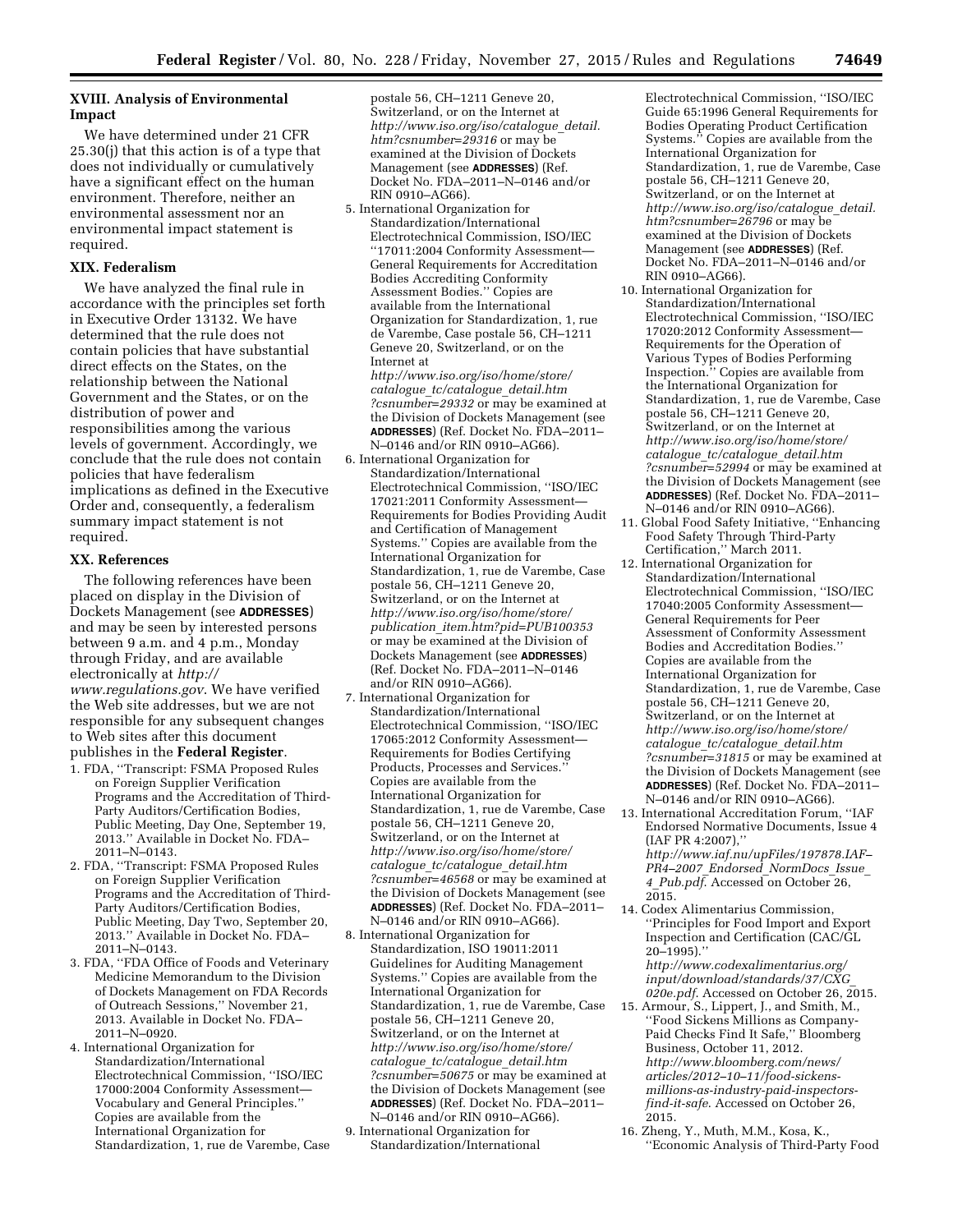Safety Certification of Imported Food,'' RTI International, June 2012.

- 17. American National Standards Institute, ''About ANSI,'' *[http://www.ansi.org/](http://www.ansi.org/about_ansi/overview/overview.aspx?menuid=1) about*\_*[ansi/overview/overview.aspx](http://www.ansi.org/about_ansi/overview/overview.aspx?menuid=1) [?menuid=1](http://www.ansi.org/about_ansi/overview/overview.aspx?menuid=1)*. Accessed on May 6, 2015.
- 18. United Kingdom Accreditation Service, ''About UKAS,'' *[http://www.ukas.com/](http://www.ukas.com/about/) [about/](http://www.ukas.com/about/)*. Accessed on October 26, 2015.
- 19. Danish Accreditation Fund, ''DANAK Home'' *<http://english.danak.dk/>*. Accessed on May 4, 2015.
- 20. International Organization for Standards, ''ISO/TS 22003:2007 Food Safety Management Systems—Requirements for Bodies Providing Audit and Certification of Food Safety Management Systems.'' Copies are available from the International Organization for Standardization, 1, rue de Varembe, Case postale 56, CH–1211 Geneve 20, Switzerland, or on the Internet at *[http://](http://www.iso.org/iso/home/store/catalogue_tc/catalogue_detail.htm?csnumber=39834) [www.iso.org/iso/home/store/catalogue](http://www.iso.org/iso/home/store/catalogue_tc/catalogue_detail.htm?csnumber=39834)*\_ *tc/catalogue*\_*[detail.htm?csnumber=](http://www.iso.org/iso/home/store/catalogue_tc/catalogue_detail.htm?csnumber=39834) [39834](http://www.iso.org/iso/home/store/catalogue_tc/catalogue_detail.htm?csnumber=39834)* or may be examined at the Division of Dockets Management (see **ADDRESSES**) (Ref. Docket No. FDA–2011– N–0146 and/or RIN 0910–AG66).
- 21. International Organization for Standardization/International Electrotechnical Commission, ''ISO 22000:2005 Food Safety Management Systems—Requirements for Any Organization in the Food Chain.'' Copies are available from the International Organization for Standardization, 1, rue de Varembe, Case postale 56, CH–1211 Geneve 20, Switzerland, or on the Internet at *[http://www.iso.org/iso/home/](http://www.iso.org/iso/home/store/catalogue_tc/catalogue_detail.htm?csnumber=35466)  [store/catalogue](http://www.iso.org/iso/home/store/catalogue_tc/catalogue_detail.htm?csnumber=35466)*\_*tc/catalogue*\_*detail.htm [?csnumber=35466](http://www.iso.org/iso/home/store/catalogue_tc/catalogue_detail.htm?csnumber=35466)* or may be examined at the Division of Dockets Management (see **ADDRESSES**) (Ref. Docket No. FDA–2011– N–0146 and/or RIN 0910–AG66).
- 22. British Retail Consortium, ''Global Standard for Food Safety, Issue 6,'' 2012. Copies are available from the British Retail Consortium, Second Floor, 21 Dartmouth Street, London SW1H 9BP, or may be examined at the Division of Dockets Management (see **ADDRESSES**) (Ref. Docket No. FDA–2011–N–0146 and/or RIN 0910–AG66).
- 23. Safe Quality Food Institute, ''SQF Code, Edition 7.2: A HACCP-Based Supplier Assurance Code for the Food Industry,'' July 2014. *[https://www.sqfi.com/wp](https://www.sqfi.com/wp-content/uploads/SQF-Code_Ed-7.2-July.pdf)[content/uploads/SQF-Code](https://www.sqfi.com/wp-content/uploads/SQF-Code_Ed-7.2-July.pdf)*\_*Ed-7.2- [July.pdf](https://www.sqfi.com/wp-content/uploads/SQF-Code_Ed-7.2-July.pdf)*. Accessed on October 27, 2015.
- 24. International Organization for Standardization, ''ISO/TS 22003:2013 Food Safety Management Systems— Requirements for Bodies Providing Audit and Certification of Food Safety Management Systems.'' Copies are available from the International Organization for Standardization, 1, rue de Varembe, Case postale 56, CH–1211 Geneve 20, Switzerland, or on the Internet at *[http://www.iso.org/iso/home/](http://www.iso.org/iso/home/store/catalogue_tc/catalogue_detail.htm?csnumber=60605)  [store/catalogue](http://www.iso.org/iso/home/store/catalogue_tc/catalogue_detail.htm?csnumber=60605)*\_*tc/catalogue*\_*detail.htm [?csnumber=60605](http://www.iso.org/iso/home/store/catalogue_tc/catalogue_detail.htm?csnumber=60605)* or may be examined at the Division of Dockets Management (see **ADDRESSES**) (Ref. Docket No. FDA–2011– N–0146 and/or RIN 0910–AG66).
- 25. FDA, ''Tribal Summary Impact Statement: Final Rule on Accreditation of Third-

Party Certification Bodies to Conduct Food Safety Audits and to Issue,'' Docket No. FDA–2011–N–0146.

## **List of Subjects**

#### *21 CFR Part 1*

Cosmetics, Drugs, Exports, Food labeling, Imports, Labeling, Reporting and recordkeeping requirements.

## *21 CFR Part 11*

Administrative practice and procedure, Computer technology, Reporting and recordkeeping requirements.

## *21 CFR Part 16*

Administrative practice and procedure.

Therefore, under the Federal Food, Drug, and Cosmetic Act and under authority delegated to the Commissioner of Food and Drugs, 21 CFR parts 1, 11, and 16 are amended as follows:

# **PART 1—GENERAL ENFORCEMENT REGULATIONS**

■ 1. The authority citation for 21 CFR part 1 is revised to read as follows:

**Authority:** 15 U.S.C. 1333, 1453, 1454, 1455, 4402; 19 U.S.C. 1490, 1491; 21 U.S.C. 321, 331, 332, 333, 334, 335a, 343, 350c, 350d, 350j, 352, 355, 360b, 360ccc, 360ccc– 1, 360ccc–2, 362, 371, 374, 381, 382, 384a, 384b, 384d, 387, 387a, 387c, 393; 42 U.S.C. 216, 241, 243, 262, 264, 271.

■ 2. Add subpart M, consisting of §§ 1.600 through 1.695, to read as follows:

## **Subpart M—Accreditation of Third-Party Certification Bodies To Conduct Food Safety Audits and To Issue Certifications**  Sec.

- 1.600 What definitions apply to this subpart?
- 1.601 Who is subject to this subpart?

### **Recognition of Accreditation Bodies Under This Subpart**

- 1.610 Who is eligible to seek recognition?
- 1.611 What legal authority must an accreditation body have to qualify for recognition?
- 1.612 What competency and capacity must an accreditation body have to qualify for recognition?
- 1.613 What protections against conflicts of interest must an accreditation body have to qualify for recognition?
- 1.614 What quality assurance procedures must an accreditation body have to qualify for recognition?
- 1.615 What records procedures must an accreditation body have to qualify for recognition?

## **Requirements for Accreditation Bodies That Have Been Recognized Under This Subpart**

1.620 How must a recognized accreditation body evaluate third-party certification bodies seeking accreditation?

- 1.621 How must a recognized accreditation body monitor the performance of thirdparty certification bodies it accredited?
- 1.622 How must a recognized accreditation body monitor its own performance?
- 1.623 What reports and notifications must a recognized accreditation body submit to FDA?
- 1.624 How must a recognized accreditation body protect against conflicts of interest?
- 1.625 What records requirements must an accreditation body that has been recognized meet?

## **Procedures for Recognition of Accreditation Bodies Under This Subpart**

- 1.630 How do I apply to FDA for recognition or renewal of recognition?
- 1.631 How will FDA review my application for recognition or renewal of recognition and what happens once FDA decides on my application?
- 1.632 What is the duration of recognition? 1.633 How will FDA monitor recognized
- accreditation bodies? 1.634 When will FDA revoke recognition?
- 1.635 What if I want to voluntarily relinquish recognition or do not want to renew recognition?
- 1.636 How do I request reinstatement of recognition?

### **Accreditation of Third-Party Certification Bodies Under This Subpart**

- 1.640 Who is eligible to seek accreditation?
- 1.641 What legal authority must a thirdparty certification body have to qualify for accreditation?
- 1.642 What competency and capacity must a third-party certification body have to qualify for accreditation?
- 1.643 What protections against conflicts of interest must a third-party certification body have to qualify for accreditation?
- 1.644 What quality assurance procedures must a third-party certification body have to qualify for accreditation?
- 1.645 What records procedures must a third-party certification body have to qualify for accreditation?

## **Requirements for Third-Party Certification Bodies That Have Been Accredited Under This Subpart**

- 1.650 How must an accredited third-party certification body ensure its audit agents are competent and objective?
- 1.651 How must an accredited third-party certification body conduct a food safety audit of an eligible entity?
- 1.652 What must an accredited third-party certification body include in food safety audit reports?
- 1.653 What must an accredited third-party certification body do when issuing food or facility certifications?
- 1.654 When must an accredited third-party certification body monitor an eligible entity that it has issued a food or facility certification?
- 1.655 How must an accredited third-party certification body monitor its own performance?
- 1.656 What reports and notifications must an accredited third-party certification body submit?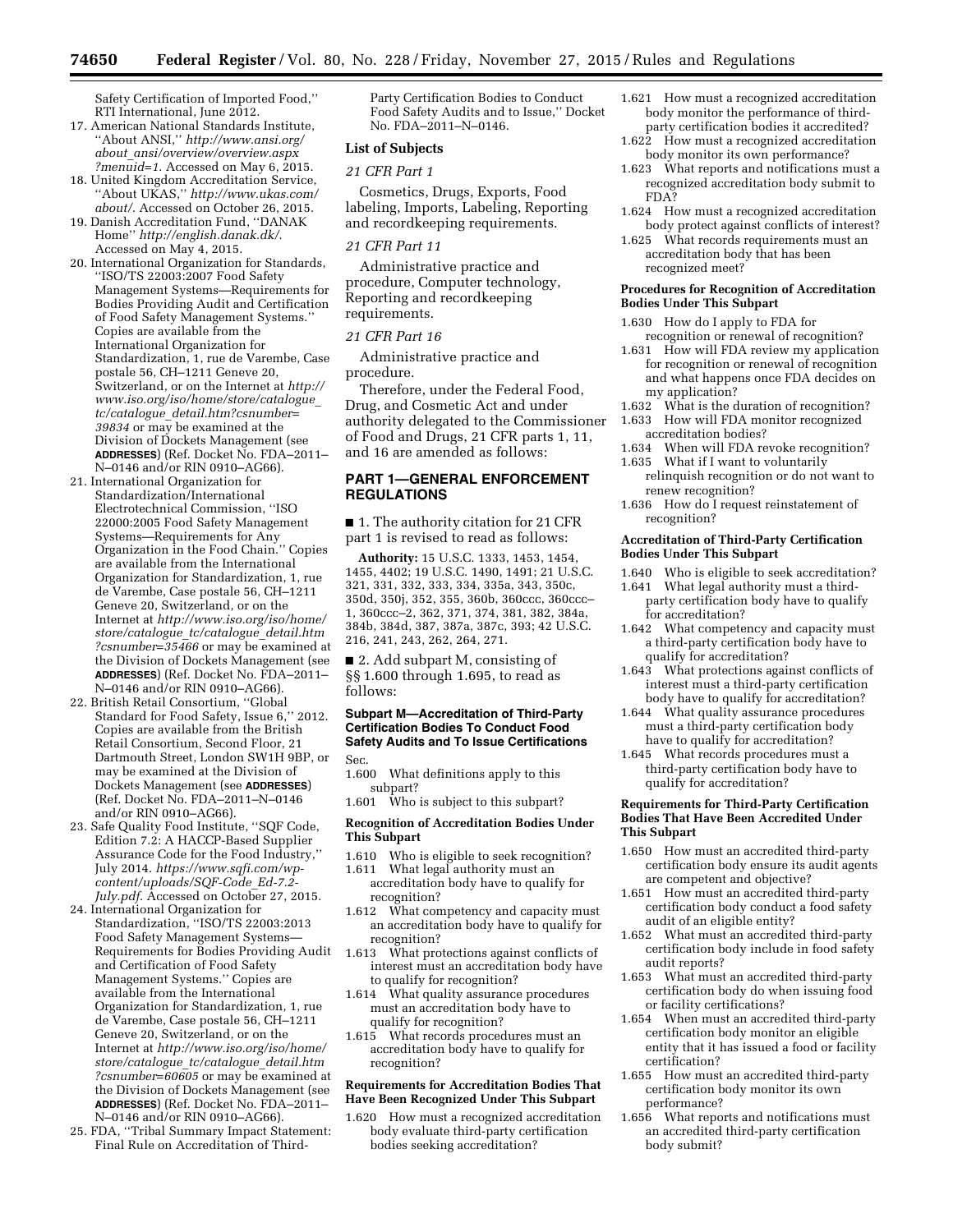- 1.657 How must an accredited third-party certification body protect against conflicts of interest?
- 1.658 What records requirements must a third-party certification body that has been accredited meet?

## **Procedures for Accreditation of Third-Party Certification Bodies Under This Subpart**

- 1.660 Where do I apply for accreditation or renewal of accreditation by a recognized accreditation body and what happens once the recognized accreditation body decides on my application?
- 1.661 What is the duration of accreditation by a recognized accreditation body?
- 1.662 How will FDA monitor accredited third-party certification bodies?
- 1.663 How do I request an FDA waiver or waiver extension for the 13-month limit for audit agents conducting regulatory audits?
- 1.664 When would FDA withdraw accreditation?
- 1.665 What if I want to voluntarily relinquish accreditation or do not want to renew accreditation?
- 1.666 How do I request reaccreditation?

## **Additional Procedures for Direct Accreditation of Third-Party Certification Bodies Under This Subpart**

- 1.670 How do I apply to FDA for direct accreditation or renewal of direct accreditation?
- 1.671 How will FDA review my application for direct accreditation or renewal of direct accreditation and what happens once FDA decides on my application?
- 1.672 What is the duration of direct accreditation?

## **Requirements for Eligible Entities Under This Subpart**

- 1.680 How and when will FDA monitor eligible entities?
- 1.681 How frequently must eligible entities be recertified?

#### **General Requirements of This Subpart**

- 1.690 How will FDA make information about recognized accreditation bodies and accredited third-party certification bodies available to the public?
- 1.691 How do I request reconsideration of a denial by FDA of an application or a waiver request?
- 1.692 How do I request internal agency review of a denial of an application or waiver request upon reconsideration?
- 1.693 How do I request a regulatory hearing on a revocation of recognition or withdrawal of accreditation?
- 1.694 Are electronic records created under this subpart subject to the electronic records requirements of part 11 of this chapter?
- 1.695 Are the records obtained by FDA under this subpart subject to public disclosure?

## **Subpart M—Accreditation of Third-Party Certification Bodies To Conduct Food Safety Audits and To Issue Certifications**

#### **§ 1.600 What definitions apply to this subpart?**

(a) The *FD&C Act* means the Federal Food, Drug, and Cosmetic Act.

(b) Except as otherwise defined in paragraph (c) of this section, the definitions of terms in section 201 of the FD&C Act apply when the terms are used in this subpart.

(c) In addition, for the purposes of this subpart:

*Accreditation* means a determination by a recognized accreditation body (or, in the case of direct accreditation, by FDA) that a third-party certification body meets the applicable requirements of this subpart.

*Accreditation body* means an authority that performs accreditation of third-party certification bodies.

*Accredited third-party certification body* means a third-party certification body that a recognized accreditation body (or, in the case of direct accreditation, FDA) has determined meets the applicable requirements of this subpart and is accredited to conduct food safety audits and to issue food or facility certifications to eligible entities. An accredited third-party certification body has the same meaning as accredited third-party auditor as defined in section 808(a)(4) of the FD&C Act.

*Assessment* means:

(i) With respect to an accreditation body, an evaluation by FDA of the competency and capacity of the accreditation body under the applicable requirements of this subpart for the defined scope of recognition. An assessment of the competency and capacity of the accreditation body involves evaluating the competency and capacity of the operations of the accreditation body that are relevant to decisions on recognition and, if recognized, an evaluation of its performance and the validity of its accreditation decisions under the applicable requirements of this subpart.

(ii) With respect to a third-party certification body, an evaluation by a recognized accreditation body (or, in the case of direct accreditation, FDA) of the competency and capacity of a thirdparty certification body under the applicable requirements of this subpart for the defined scope of accreditation. An assessment of the competency and capacity of the third-party certification body involves evaluating the competency and capacity of the operations of the third-party

certification body that are relevant to decisions on accreditation and, if accredited, an evaluation of its performance and the validity of its audit results and certification decisions under the applicable requirements of this subpart.

*Audit* means the systematic and functionally independent examination of an eligible entity under this subpart by an accredited third-party certification body or by FDA. An audit conducted under this subpart is not considered an inspection under section 704 of the FD&C Act.

*Audit agent* means an individual who is an employee or other agent of an accredited third-party certification body who, although not individually accredited, is qualified to conduct food safety audits on behalf of an accredited third-party certification body. An audit agent includes a contractor of the accredited third-party certification body but excludes subcontractors or other agents under outsourcing arrangements for conducting food safety audits without direct control by the accredited third-party certification body.

*Consultative audit* means an audit of an eligible entity:

(i) To determine whether such entity is in compliance with the applicable food safety requirements of the FD&C Act, FDA regulations, and industry standards and practices;

(ii) The results of which are for internal purposes only; and

(iii) That is conducted in preparation for a regulatory audit; only the results of a regulatory audit may form the basis for issuance of a food or facility certification under this subpart.

*Direct accreditation* means accreditation of a third-party certification body by FDA.

*Eligible entity* means a foreign entity in the import supply chain of food for consumption in the United States that chooses to be subject to a food safety audit under this subpart conducted by an accredited third-party certification body. Eligible entities include foreign facilities required to be registered under subpart H of this part.

*Facility* means any structure, or structures of an eligible entity under one ownership at one general physical location, or, in the case of a mobile facility, traveling to multiple locations, that manufactures/processes, packs, holds, grows, harvests, or raises animals for food for consumption in the United States. Transport vehicles are not facilities if they hold food only in the usual course of business as carriers. A facility may consist of one or more contiguous structures, and a single building may house more than one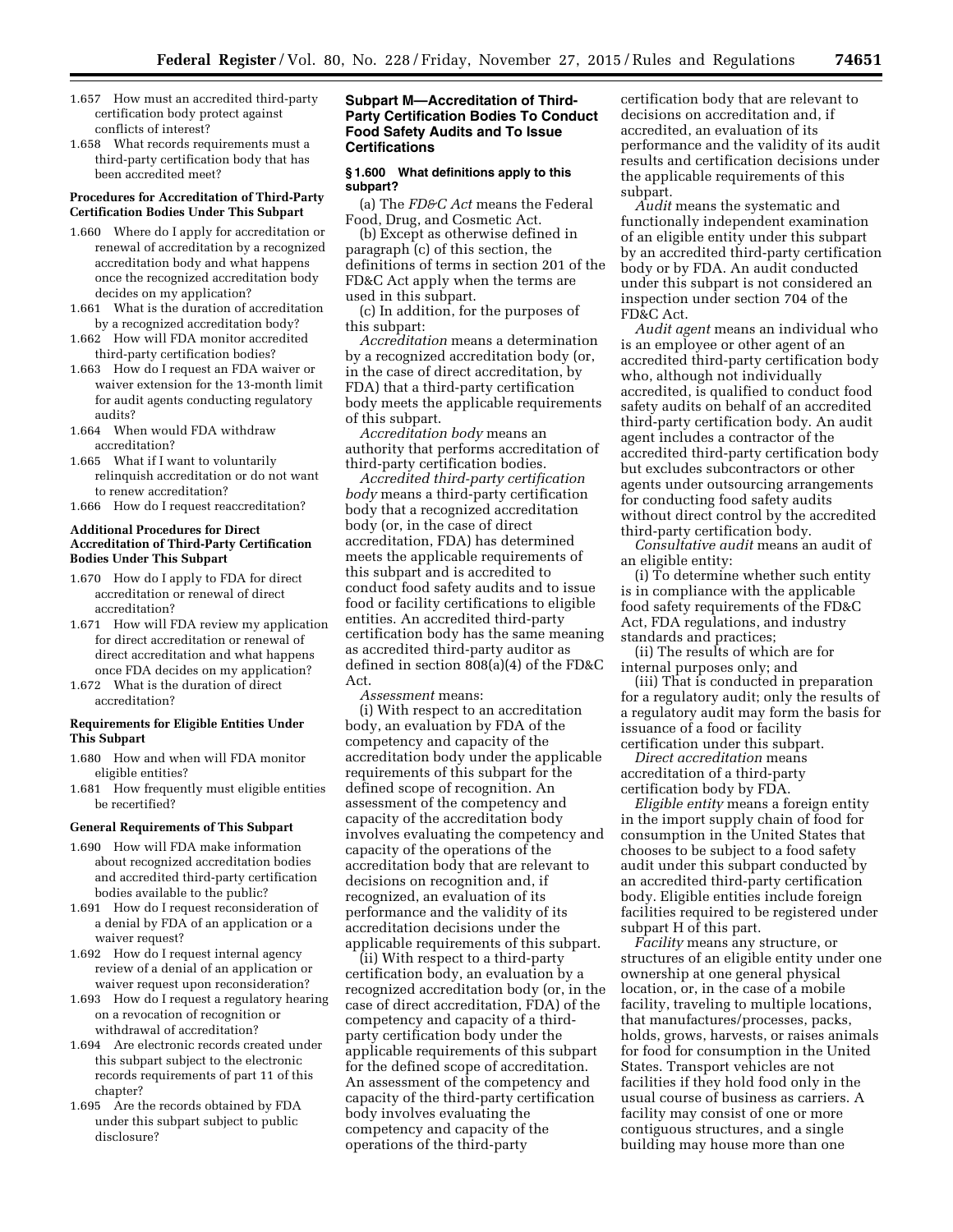distinct facility if the facilities are under separate ownership. The private residence of an individual is not a facility. Non-bottled water drinking water collection and distribution establishments and their structures are not facilities. Facilities for the purposes of this subpart are not limited to facilities required to be registered under subpart H of this part.

*Facility certification* means an attestation, issued for purposes of section 801(q) or 806 of the FD&C Act by an accredited third-party certification body, after conducting a regulatory audit and any other activities necessary to establish whether a facility complies with the applicable food safety requirements of the FD&C Act and FDA regulations.

*Food* has the meaning given in section 201(f) of the FD&C Act, except that food does not include pesticides (as defined in 7 U.S.C. 136(u)).

*Food certification* means an attestation, issued for purposes of section 801(q) of the FD&C Act by an accredited third-party certification body, after conducting a regulatory audit and any other activities necessary to establish whether a food of an eligible entity complies with the applicable food safety requirements of the FD&C Act and FDA regulations.

*Food safety audit* means a regulatory audit or a consultative audit that is conducted to determine compliance with the applicable food safety requirements of the FD&C Act, FDA regulations, and for consultative audits, also includes conformance with industry standards and practices. An eligible entity must declare that an audit is to be conducted as a regulatory audit or consultative audit at the time of audit planning and the audit will be conducted on an unannounced basis under this subpart.

*Foreign cooperative* means an autonomous association of persons, identified as members, who are united through a jointly owned enterprise to aggregate food from member growers or processors that is intended for export to the United States.

*Recognized accreditation body* means an accreditation body that FDA has determined meets the applicable requirements of this subpart and is authorized to accredit third-party certification bodies under this subpart.

*Regulatory audit* means an audit of an eligible entity:

(i) To determine whether such entity is in compliance with the applicable food safety requirements of the FD&C Act and FDA regulations; and

(ii) The results of which are used in determining eligibility for certification under section 801(q) or under section 806 of the FD&C Act.

*Relinquishment* means:

(i) With respect to an accreditation body, a decision to cede voluntarily its authority to accredit third-party certification bodies as a recognized accreditation body prior to expiration of its recognition under this subpart; and

(ii) With respect to a third-party certification body, a decision to cede voluntarily its authority to conduct food safety audits and to issue food and facility certifications to eligible entities as an accredited third-party certification body prior to expiration of its accreditation under this subpart.

*Self-assessment* means an evaluation conducted by a recognized accreditation body or by an accredited third-party certification body of its competency and capacity under the applicable requirements of this subpart for the defined scope of recognition or accreditation. For recognized accreditation bodies this involves evaluating the competency and capacity of the entire operations of the accreditation body and the validity of its accreditation decisions under the applicable requirements of this subpart. For accredited third-party certification bodies this involves evaluating the competency and capacity of the entire operations of the third-party certification body and the validity of its audit results under the applicable requirements of this subpart.

*Third-party certification body* has the same meaning as third-party auditor as that term is defined in section 808(a)(3) of the FD&C Act and means a foreign government, agency of a foreign government, foreign cooperative, or any other third party that is eligible to be considered for accreditation to conduct food safety audits and to certify that eligible entities meet the applicable food safety requirements of the FD&C Act and FDA regulations. A third-party certification body may be a single individual or an organization. Once accredited, a third-party certification body may use audit agents to conduct food safety audits.

### **§ 1.601 Who is subject to this subpart?**

(a) *Accreditation bodies.* Any accreditation body seeking recognition from FDA to accredit third-party certification bodies to conduct food safety audits and to issue food and facility certifications under this subpart.

(b) *Third-party certification bodies.*  Any third-party certification body seeking accreditation from a recognized accreditation body or direct accreditation by FDA for:

(1) Conducting food safety audits; and

(2) Issuing certifications that may be used in satisfying a condition of admissibility of an article of food under section 801(q) of the FD&C Act; or issuing a facility certification for meeting the eligibility requirements for the Voluntary Qualified Importer Program under section 806 of the FD&C Act.

(c) *Eligible entities.* Any eligible entity seeking a food safety audit or a food or facility certification from an accredited third-party certification body under this subpart.

(d) *Limited exemptions from section 801(q) of the FD&C Act*—(1) *Alcoholic beverages.* (i) Any certification required under section 801(q) of the FD&C Act does not apply with respect to alcoholic beverages from an eligible entity that is a facility that meets the following two conditions:

(A) Under the Federal Alcohol Administration Act (27 U.S.C. 201 *et seq.*) or chapter 51 of subtitle E of the Internal Revenue Code of 1986 (26 U.S.C. 5001 *et seq.*), the facility is a foreign facility of a type that, if it were a domestic facility, would require obtaining a permit from, registering with, or obtaining approval of a notice or application from the Secretary of the Treasury as a condition of doing business in the United States; and

(B) Under section 415 of the FD&C Act, the facility is required to register as a facility because it is engaged in manufacturing/processing one or more alcoholic beverages.

(ii) Any certification required under section 801(q) of the FD&C Act does not apply with respect to food that is not an alcoholic beverage that is received and distributed by a facility described in paragraph (d)(1)(i) of this section, provided such food:

(A) Is received and distributed in prepackaged form that prevents any direct human contact with such food; and

(B) Constitutes not more than 5 percent of the overall sales of the facility, as determined by the Secretary of the Treasury.

(iii) Any certification required under section 801(q) of the FD&C Act does not apply with respect to raw materials or other ingredients that are imported for use in alcoholic beverages provided that:

(A) The imported raw materials or other ingredients are used in the manufacturing/processing, packing, or holding of alcoholic beverages;

(B) Such manufacturing/processing, packing, or holding is performed by the importer;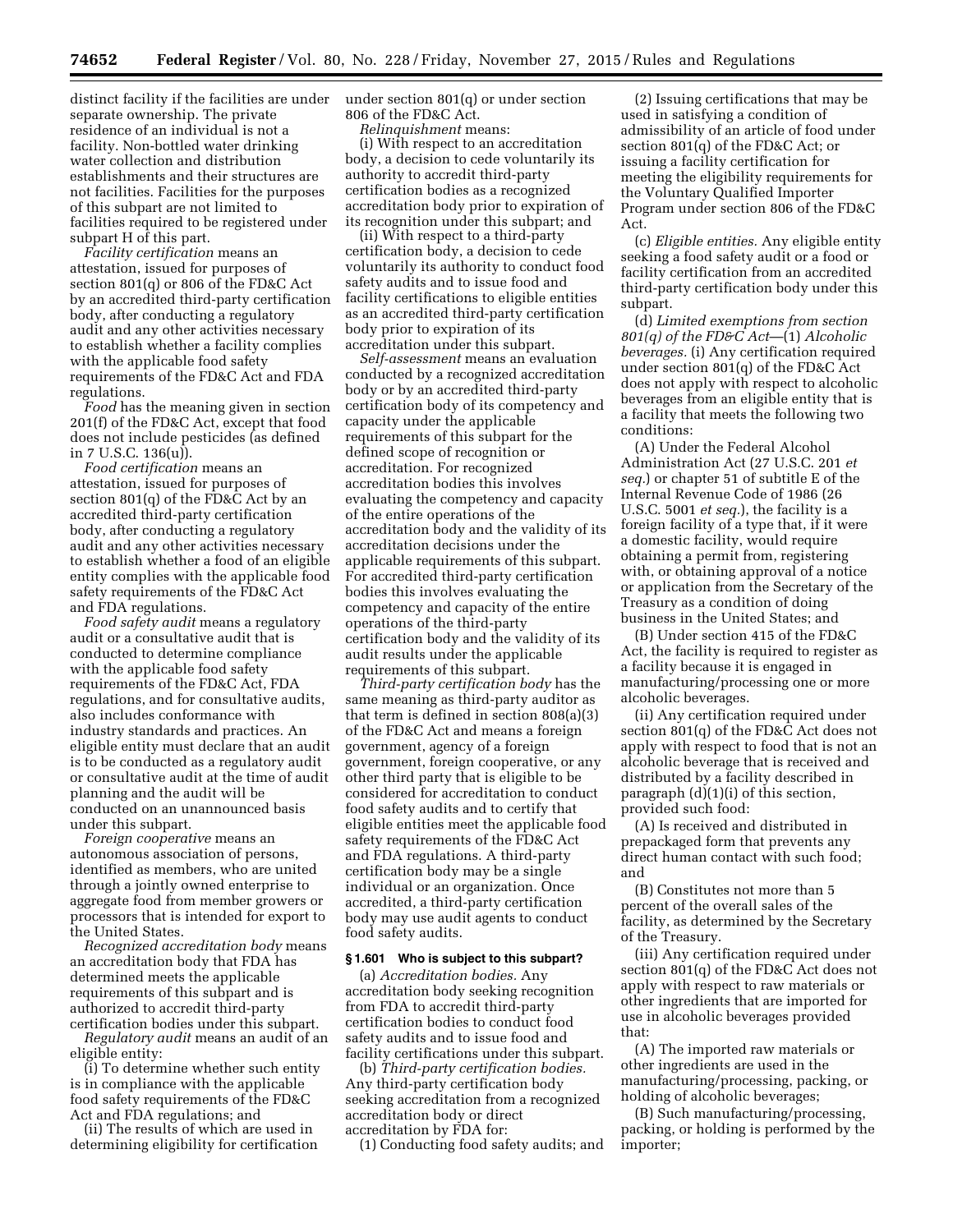(C) The importer is required to register under section 415 of the Federal Food, Drug, and Cosmetic Act; and

(D) The importer is exempt from the regulations in part 117 of this chapter in accordance with § 117.5(i).

(2) *Certain meat, poultry, and egg products.* Any certification required under section 801(q) of the FD&C Act does not apply with respect to:

(i) Meat food products that at the time of importation are subject to the requirements of the United States Department of Agriculture (USDA) under the Federal Meat Inspection Act (21 U.S.C. 601 *et seq.*);

(ii) Poultry products that at the time of importation are subject to the requirements of the USDA under the Poultry Products Inspection Act (21 U.S.C. 451 *et seq.*); and

(iii) Egg products that at the time of importation are subject to the requirements of the USDA under the Egg Products Inspection Act (21 U.S.C. 1031 *et seq.*).

## **Recognition of Accreditation Bodies Under This Subpart**

## **§ 1.610 Who is eligible to seek recognition?**

An accreditation body is eligible to seek recognition by FDA if it can demonstrate that it meets the requirements of §§ 1.611 through 1.615. The accreditation body may use documentation of conformance with International Organization for Standardization/International Electrotechnical Commission (ISO/IEC) 17011:2004, supplemented as necessary, in meeting the applicable requirements of this subpart.

### **§ 1.611 What legal authority must an accreditation body have to qualify for recognition?**

(a) An accreditation body seeking recognition must demonstrate that it has the authority (as a governmental entity or as a legal entity with contractual rights) to perform assessments of a third-party certification body as are necessary to determine its capability to conduct audits and certify food facilities and food, including authority to:

(1) Review any relevant records;

(2) Conduct onsite assessments of the performance of third-party certification bodies, such as by witnessing the performance of a representative sample of its agents (or, in the case of a thirdparty certification body that is an individual, such individual) conducting a representative sample of audits;

(3) Perform any reassessments or surveillance necessary to monitor compliance of accredited third-party certification bodies; and

(4) Suspend, withdraw, or reduce the scope of accreditation for failure to comply with the requirements of accreditation.

(b) An accreditation body seeking recognition must demonstrate that it is capable of exerting the authority (as a governmental entity or as a legal entity with contractual rights) necessary to meet the applicable requirements of this subpart, if recognized.

### **§ 1.612 What competency and capacity must an accreditation body have to qualify for recognition?**

An accreditation body seeking recognition must demonstrate that it has:

(a) The resources required to adequately implement its accreditation program, including:

(1) Adequate numbers of employees and other agents with relevant knowledge, skills, and experience to effectively evaluate the qualifications of third-party certification bodies seeking accreditation and to effectively monitor the performance of accredited thirdparty certification bodies; and

(2) Adequate financial resources for its operations; and

(b) The capability to meet the applicable assessment and monitoring requirements, the reporting and notification requirements, and the procedures of this subpart, if recognized.

### **§ 1.613 What protections against conflicts of interest must an accreditation body have to qualify for recognition?**

An accreditation body must demonstrate that it has:

(a) Implemented written measures to protect against conflicts of interest between the accreditation body (and its officers, employees, and other agents involved in accreditation activities) and any third-party certification body (and its officers, employees, and other agents involved in auditing and certification activities) seeking accreditation from, or accredited by, such accreditation body; and

(b) The capability to meet the applicable conflict of interest requirements of this subpart, if recognized.

## **§ 1.614 What quality assurance procedures must an accreditation body have to qualify for recognition?**

An accreditation body seeking recognition must demonstrate that it has:

(a) Implemented a written program for monitoring and evaluating the performance of its officers, employees, and other agents and its accreditation program, including procedures to:

(1) Identify areas in its accreditation program or performance where deficiencies exist; and

(2) Quickly execute corrective actions that effectively address deficiencies when identified; and

(b) The capability to meet the applicable quality assurance requirements of this subpart, if recognized.

#### **§ 1.615 What records procedures must an accreditation body have to qualify for recognition?**

An accreditation body seeking recognition must demonstrate that it has:

(a) Implemented written procedures to establish, control, and retain records (including documents and data) for the period of time necessary to meet its contractual and legal obligations pertaining to this subpart and to provide an adequate basis for evaluating its program and performance; and

(b) The capability to meet the applicable reporting and notification requirements of this subpart, if recognized.

## **Requirements for Accreditation Bodies That Have Been Recognized Under This Subpart**

#### **§ 1.620 How must a recognized accreditation body evaluate third-party certification bodies seeking accreditation?**

(a) Prior to accrediting a third-party certification body under this subpart, a recognized accreditation body must perform, at a minimum, the following:

(1) In the case of a foreign government or an agency of a foreign government, such reviews and audits of the government's or agency's food safety programs, systems, and standards as are necessary to determine that it meets the eligibility requirements of § 1.640(b).

(2) In the case of a foreign cooperative or any other third-party seeking accreditation as a third-party certification body, such reviews and audits of the training and qualifications of agents conducting audits for such cooperative or other third party (or in the case of a third-party certification body that is an individual, such individual) and such reviews of internal systems and any other investigation of the cooperative or other third party necessary to determine that it meets the eligibility requirements of § 1.640(c).

(3) In conducting a review and audit under paragraph (a)(1) or (2) of this section, an observation of a representative sample of onsite audits examining compliance with the applicable food safety requirements of the FD&C Act and FDA regulations as conducted by the third-party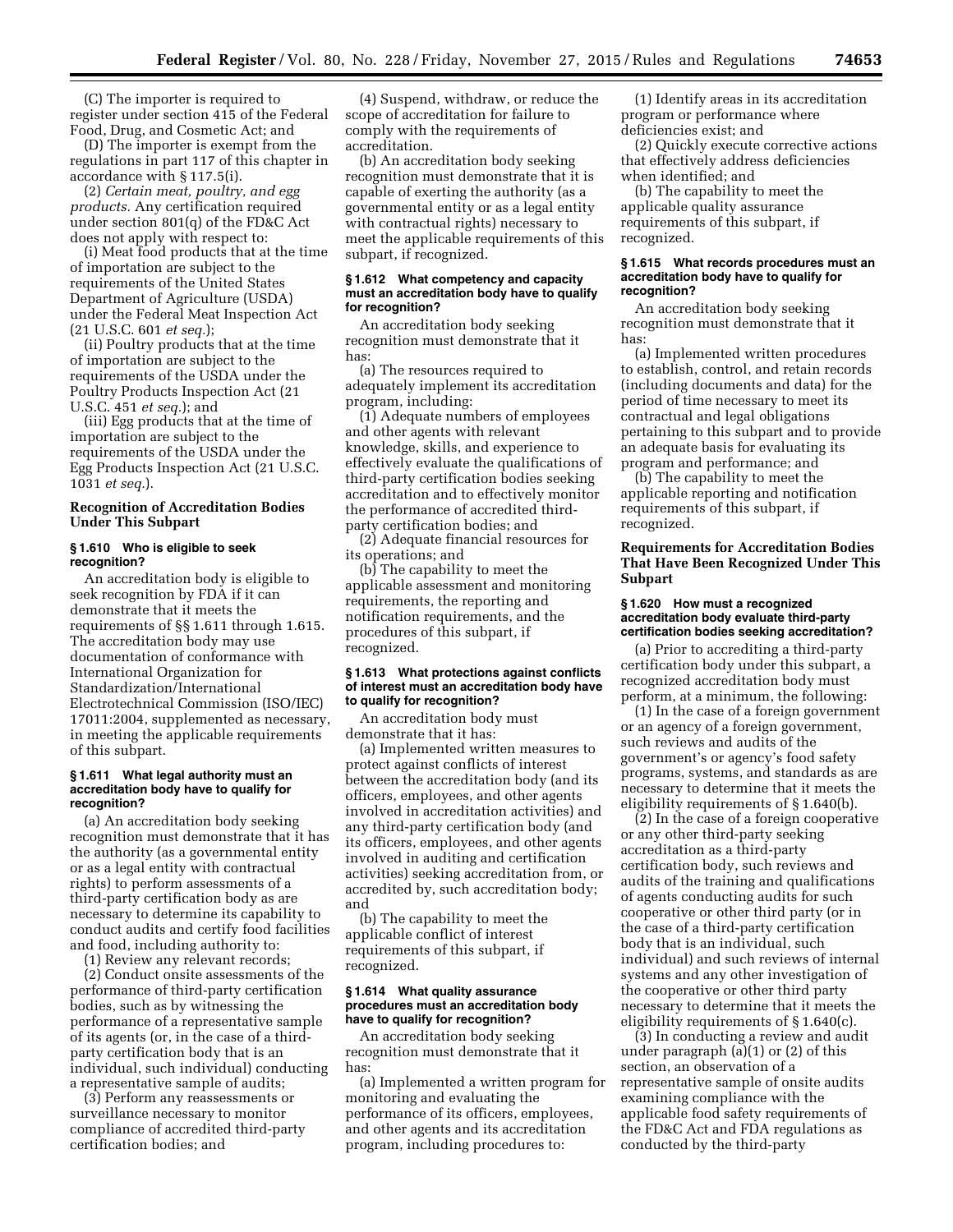certification body or its agents (or, in the case of a third-party certification body that is an individual, such individual).

(b) A recognized accreditation body must require a third-party certification body, as a condition of accreditation under this subpart, to comply with the reports and notification requirements of §§ 1.652 and 1.656 and to agree to submit to FDA, electronically and in English, any food or facility certifications it issues for purposes of sections 801(q) or 806 of the FD&C Act.

(c) A recognized accreditation body must maintain records on any denial of accreditation (in whole or in part) and on any withdrawal, suspension, or reduction in scope of accreditation of a third-party certification body under this subpart. The records must include the name and contact information for the third-party certification body; the date of the action; the scope of accreditation denied, withdrawn, suspended, or reduced; and the basis for such action.

(d) A recognized accreditation body must notify any third-party certification body of an adverse decision associated with its accreditation under this subpart, including denial of accreditation or the withdrawal, suspension, or reduction in the scope of its accreditation. The recognized accreditation body must establish and implement written procedures for receiving and addressing appeals from any third-party certification body challenging such an adverse decision and for investigating and deciding on appeals in a fair and meaningful manner. The appeals procedures must provide similar protections to those offered by FDA under §§ 1.692 and 1.693, and include requirements to:

(1) Make the appeals procedures publicly available;

(2) Use competent persons, who may or may not be external to the recognized accreditation body, who are free from bias or prejudice and have not participated in the accreditation decision or be subordinate to a person who has participated in the accreditation decision to investigate and decide appeals;

(3) Advise third-party certification bodies of the final decisions on their appeals; and

(4) Maintain records under § 1.625 of appeals, final decisions on appeals, and the bases for such decisions.

### **§ 1.621 How must a recognized accreditation body monitor the performance of third-party certification bodies it accredited?**

(a) A recognized accreditation body must annually conduct a comprehensive assessment of the performance of each

third-party certification body it accredited under this subpart by reviewing the accredited third-party certification body's self-assessments (including information on compliance with the conflict of interest requirements of §§ 1.643 and 1.657); its regulatory audit reports and notifications submitted to FDA under § 1.656; and any other information reasonably available to the recognized accreditation body regarding the compliance history of eligible entities the accredited third-party certification body certified under this subpart; or that is otherwise relevant to a determination whether the accredited third-party certification body is in compliance with this subpart.

(b) No later than 1 year after the initial date of accreditation of the third-party certification body and every 2 years thereafter for duration of its accreditation under this subpart, a recognized accreditation body must conduct onsite observations of a representative sample of regulatory audits performed by the third-party certification body (or its audit agents) (or, in the case of a third-party certification body that is an individual, such individual) accredited under this subpart and must visit the accredited third-party certification body's headquarters (or other location that manages audit agents conducting food safety audits under this subpart, if different than its headquarters). The recognized accreditation body will consider the results of such observations and visits in the annual assessment of the accredited third-party certification body required by paragraph (a) of this section.

#### **§ 1.622 How must a recognized accreditation body monitor its own performance?**

(a) A recognized accreditation body must annually, and as required under § 1.664(g), conduct a self-assessment that includes evaluation of compliance with this subpart, including:

(1) The performance of its officers, employees, or other agents involved in accreditation activities and the degree of consistency in conducting accreditation activities;

(2) The compliance of the recognized accreditation body and its officers, employees, and other agents involved in accreditation activities, with the conflict of interest requirements of § 1.624; and

(3) If requested by FDA, any other aspects of its performance relevant to a determination whether the recognized accreditation body is in compliance with this subpart.

(b) As a means to evaluate the recognized accreditation body's performance, the self-assessment must include onsite observation of regulatory audits of a representative sample of third-party certification bodies it accredited under this subpart. In meeting this requirement, the recognized accreditation body may use the results of onsite observations performed under § 1.621(b).

(c) Based on the evaluations conducted under paragraphs (a) and (b) of this section, the recognized accreditation body must:

(1) Identify any area(s) where deficiencies exist;

(2) Quickly implement corrective action(s) that effectively address those deficiencies; and

(3) Establish and maintain records of any such corrective action(s) under § 1.625.

(d) The recognized accreditation body must prepare, and as required by § 1.623(b) submit, a written report of the results of its self-assessment that includes the following elements. Documentation of conformance to ISO/ IEC 17011:2004 may be used, supplemented as necessary, in meeting the requirements of this paragraph.

(1) A description of any corrective actions taken under paragraph (c) of this section;

(2) A statement disclosing the extent to which the recognized accreditation body, and its officers, employees, and other agents involved in accreditation activities, complied with the conflict of interest requirements in § 1.624; and

(3) A statement attesting to the extent to which the recognized accreditation body complied with applicable requirements of this subpart.

## **§ 1.623 What reports and notifications must a recognized accreditation body submit to FDA?**

(a) *Reporting results of assessments of accredited third-party certification body performance.* A recognized accreditation body must submit to FDA electronically, in English, a report of the results of any assessment conducted under § 1.621, no later than 45 days after completing such assessment. The report must include an up-to-date list of any audit agents used by the accredited third-party certification body to conduct food safety audits under this subpart.

(b) *Reporting results of recognized accreditation body self-assessments.* A recognized accreditation body must submit to FDA electronically, in English:

(1) A report of the results of an annual self-assessment required under § 1.622, no later than 45 days after completing such self-assessment; and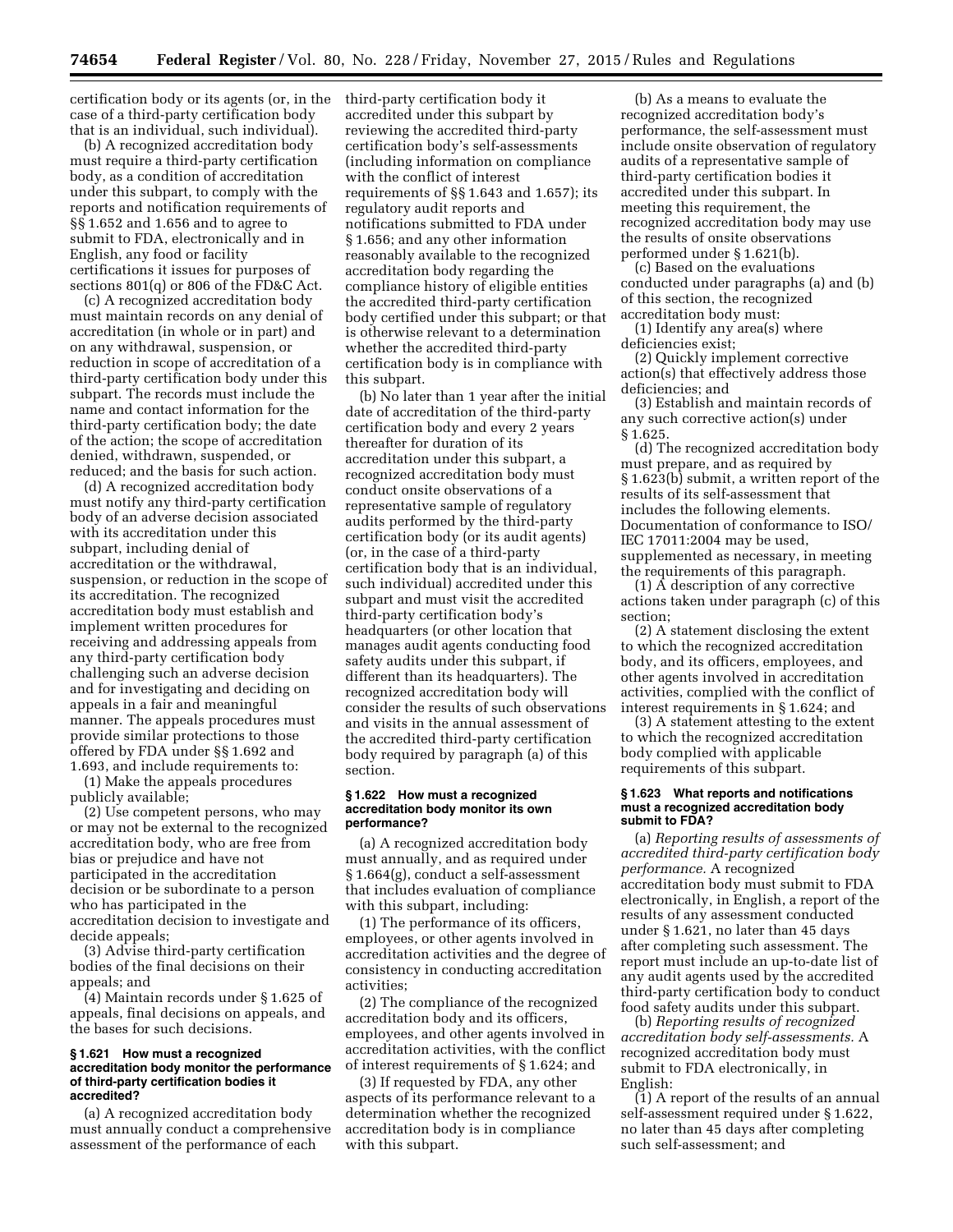(2) For a recognized accreditation body subject to § 1.664(g)(1), a report of such self-assessment to FDA within 60 days of the third-party certification body's withdrawal. A recognized accreditation body may use a report prepared for conformance to ISO/IEC 17011:2004, supplemented as necessary, in meeting the requirements this section.

(c) *Immediate notification to FDA.* A recognized accreditation body must notify FDA electronically, in English, immediately upon:

(1) Granting (including expanding the scope of) accreditation to a third-party certification body under this subpart, and include:

(i) The name, address, telephone number, and email address of the accredited third-party certification body;

(ii) The name of one or more officers of the accredited third-party certification body;

(iii) A list of the accredited third-party certification body's audit agents; and

(iv) The scope of accreditation, the date on which it was granted, and its expiration date.

(2) Withdrawing, suspending, or reducing the scope of an accreditation under this subpart, and include:

(i) The basis for such action; and

(ii) Any additional changes to accreditation information previously submitted to FDA under paragraph (c)(1) of this section.

(3) Determining that a third-party certification body it accredited failed to comply with § 1.653 in issuing a food or facility certification under this subpart, and include:

(i) The basis for such determination; and

(ii) Any changes to accreditation information previously submitted to FDA under paragraph (c)(1) of this section.

(d) *Other notification to FDA.* A recognized accreditation body must notify FDA electronically, in English, within 30 days after:

(1) Denying accreditation (in whole or in part) under this subpart and include:

(i) The name, address, telephone number, and email address of the thirdparty certification body;

(ii) The name of one or more officers of the third-party certification body;

(iii) The scope of accreditation requested; and

(iv) The scope and basis for such denial.

(2) Making any significant change that would affect the manner in which it complies with the applicable requirements of this subpart and include:

(i) A description of the change; and (ii) An explanation for the purpose of the change.

#### **§ 1.624 How must a recognized accreditation body protect against conflicts of interest?**

(a) A recognized accreditation body must implement a written program to protect against conflicts of interest between the recognized accreditation body (and its officers, employees, and other agents involved in accreditation activities) and any third-party certification body (and its officers, employees, and other agents involved in auditing and certification activities) seeking accreditation from, or accredited by, such recognized accreditation body, including the following:

(1) Ensuring that the recognized accreditation body (and its officers, employees, or other agents involved in accreditation activities) does not own or have a financial interest in, manage, or otherwise control the third-party certification body (or any affiliate, parent, or subsidiary); and

(2) Prohibiting officers, employees, or other agents involved in accreditation activities of the recognized accreditation body from accepting any money, gift, gratuity, or item of value from the thirdparty certification body.

(3) The items specified in paragraph (a)(2) of this section do not include:

(i) Money representing payment of fees for accreditation services and reimbursement of direct costs associated with an onsite assessment of the thirdparty certification body; or

(ii) Lunch of de minimis value provided during the course of an assessment and on the premises where the assessment is conducted, if necessary to facilitate the efficient conduct of the assessment.

(b) A recognized accreditation body may accept the payment of fees for accreditation services and the reimbursement of direct costs associated with assessment of a certification body only after the date on which the report of such assessment was completed or the date of which the accreditation was issued, whichever comes later. Such payment is not considered a conflict of interest for purposes of paragraph (a) of this section.

(c) The financial interests of the spouses and children younger than 18 years of age of a recognized accreditation body's officers, employees, and other agents involved in accreditation activities will be considered the financial interests of such officers, employees, and other

agents involved in accreditation activities.

(d) A recognized accreditation body must maintain on its Web site an up-todate list of the third-party certification bodies it accredited under this subpart and must identify the duration and scope of each accreditation and the date(s) on which the accredited thirdparty certification body paid any fee or reimbursement associated with such accreditation. If the accreditation of a certification body is suspended, withdrawn, or reduced in scope, this list must also include the date of suspension, withdrawal, or reduction in scope and maintain that information for the duration of accreditation or until the suspension is lifted, the certification body is reaccredited, or the scope of accreditation is reinstated, whichever comes first.

### **§ 1.625 What records requirements must an accreditation body that has been recognized meet?**

(a) An accreditation body that has been recognized must maintain electronically for 5 years records created while it is recognized (including documents and data) demonstrating its compliance with this subpart, including records relating to:

(1) Applications for accreditation and renewal of accreditation under § 1.660;

(2) Decisions to grant, deny, suspend, withdraw, or expand or reduce the scope of an accreditation;

(3) Challenges to adverse

accreditation decisions under § 1.620(c); (4) Its monitoring of accredited third-

party certification bodies under § 1.621; (5) Self-assessments and corrective

actions under § 1.622; (6) Regulatory audit reports, including

any supporting information, that an accredited third-party certification body may have submitted;

(7) Any reports or notifications to FDA under § 1.623, including any supporting information; and

(8) Records of fee payments and reimbursement of direct costs.

(b) An accreditation body that has been recognized must make records required by paragraph (a) of this section available for inspection and copying promptly upon written request of an authorized FDA officer or employee at the place of business of the accreditation body or at a reasonably accessible location. If the records required by paragraph (a) of this section are requested by FDA electronically, the records must be submitted to FDA electronically not later than 10 business days after the date of the request. Additionally, if the requested records are maintained in a language other than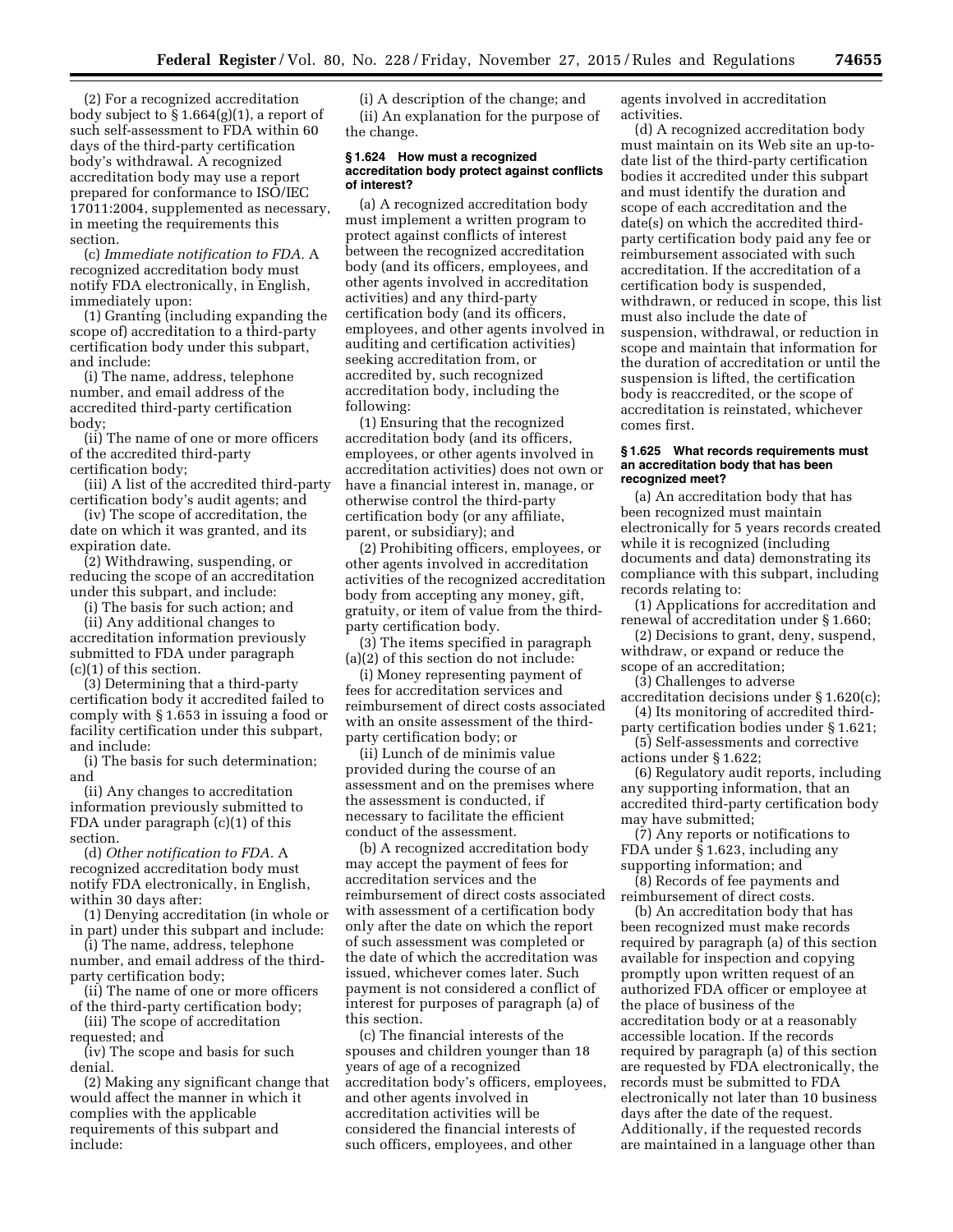English, the accreditation body must electronically submit an English translation within a reasonable time.

(c) An accreditation body that has been recognized must not prevent or interfere with FDA's access to its accredited third-party certification bodies and the accredited third-party certification body records required by § 1.658.

## **Procedures for Recognition of Accreditation Bodies Under This Subpart**

### **§ 1.630 How do I apply to FDA for recognition or renewal of recognition?**

(a) *Applicant for recognition.* An accreditation body seeking recognition must submit an application demonstrating that it meets the eligibility requirements in § 1.610.

(b) *Applicant for renewal of recognition.* An accreditation body seeking renewal of its accreditation must submit a renewal application demonstrating that it continues to meet the requirements of this subpart.

(c) *Submission.* Recognition and renewal applications and any documents provided as part of the application process must be submitted electronically, in English. An applicant must provide any translation and interpretation services needed by FDA during the processing of the application, including during onsite assessments of the applicant by FDA.

(d) *Signature.* Recognition and renewal applications must be signed in the manner designated by FDA, by an individual authorized to act on behalf of the applicant for purposes of seeking recognition or renewal of recognition.

## **§ 1.631 How will FDA review my application for recognition or renewal of recognition and what happens once FDA decides on my application?**

(a) *Review of recognition or renewal application.* FDA will examine an accreditation body's recognition or renewal application for completeness and notify the applicant of any deficiencies. FDA will review an accreditation body's recognition or renewal application on a first in, first out basis according to the date on which the completed application was submitted; however, FDA may prioritize the review of specific applications to meet the needs of the program.

(b) *Evaluation of recognition or renewal.* FDA will evaluate any completed recognition or renewal application to determine whether the applicant meets the applicable requirements of this subpart. Such evaluation may include an onsite assessment of the accreditation body.

FDA will notify the applicant, in writing, regarding whether the application has been approved or denied. FDA may make such notification electronically. If FDA does not reach a final decision on a renewal application before an accreditation body's recognition terminates by expiration, FDA may extend such recognition for a specified period of time or until the Agency reaches a final decision on the renewal application.

(c) *Issuance of recognition.* FDA will notify an applicant that its recognition or renewal application has been approved through issuance of recognition that will list any limitations associated with the recognition.

(d) *Issuance of denial of recognition or renewal application.* FDA will notify an applicant that its recognition or renewal application has been denied through issuance of a denial of recognition or denial of a renewal application that will state the basis for such denial and provide the procedures for requesting reconsideration of the application under § 1.691.

(e) *Notice of records custodian after denial of an application for renewal of recognition.* An applicant whose renewal application was denied must notify FDA electronically, in English, within 10 business days of the date of issuance of a denial of a renewal application, of the name and contact information of the custodian who will maintain the records required by § 1.625(a) and make them available to FDA as required by § 1.625(b). The contact information for the custodian must include, at a minimum, an email address and the physical address where the records required by § 1.625(a) will be located.

(f) *Effect of denial of an application for renewal of recognition of an accreditation body on accredited thirdparty certification bodies.* (1) FDA will issue a notice of the denial of a recognition renewal to any third-party certification bodies accredited by the accreditation body whose renewal application was denied. The third-party certification body's accreditation will remain in effect so long as the thirdparty certification body:

(i) No later than 60 days after FDA's issuance of the notice of the denial of recognition renewal, conducts a selfassessment under § 1.655 and reports the results of the self-assessment to FDA under § 1.656(b); and

(ii) No later than 1 year after issuance of the notice of denial of recognition renewal or the original date of the expiration of the accreditation, whichever comes first, becomes accredited by another recognized

accreditation body or by FDA through direct accreditation.

(2) FDA may withdraw the accreditation of a third-party certification body whenever FDA determines there is good cause for withdrawal of accreditation under  $§ 1.664(c).$ 

(g) *Effect of denial of an application for renewal of recognition of an accreditation body on food or facility certifications issued to eligible entities.*  A food or facility certification issued by a third-party certification body accredited by a recognized accreditation body prior to issuance of a denial of the renewal application will remain in effect until the certification expires. If FDA has reason to believe that a certification issued for purposes of section 801(q) or 806 of the FD&C Act is not valid or reliable, FDA may refuse to consider the certification in determining the admissibility of the article of food for which the certification was offered or in determining the importer's eligibility for participation in the voluntary qualified importer program (VQIP).

(h) *Public notice of denial of an application for renewal of recognition of an accreditation body.* FDA will provide notice on the Web site described in § 1.690 of the date of issuance of a denial of a renewal application and will describe the basis for the denial.

### **§ 1.632 What is the duration of recognition?**

FDA may grant recognition of an accreditation body for a period not to exceed 5 years from the date of recognition.

## **§ 1.633 How will FDA monitor recognized accreditation bodies?**

(a) FDA will evaluate the performance of each recognized accreditation body to determine its compliance with the applicable requirements of this subpart. Such assessment must occur by at least 4 years after the date of recognition for a 5-year recognition period, or by no later than the mid-term point for a recognition period of less than 5 years. FDA may conduct additional assessments of a recognized accreditation body at any time.

(b) An FDA assessment of a recognized accreditation body may include onsite assessments of a representative sample of third-party certification bodies the recognized accreditation body accredited and onsite audits of a representative sample of eligible entities certified by such thirdparty certification bodies under this subpart. These may be conducted at any time and, as FDA determines necessary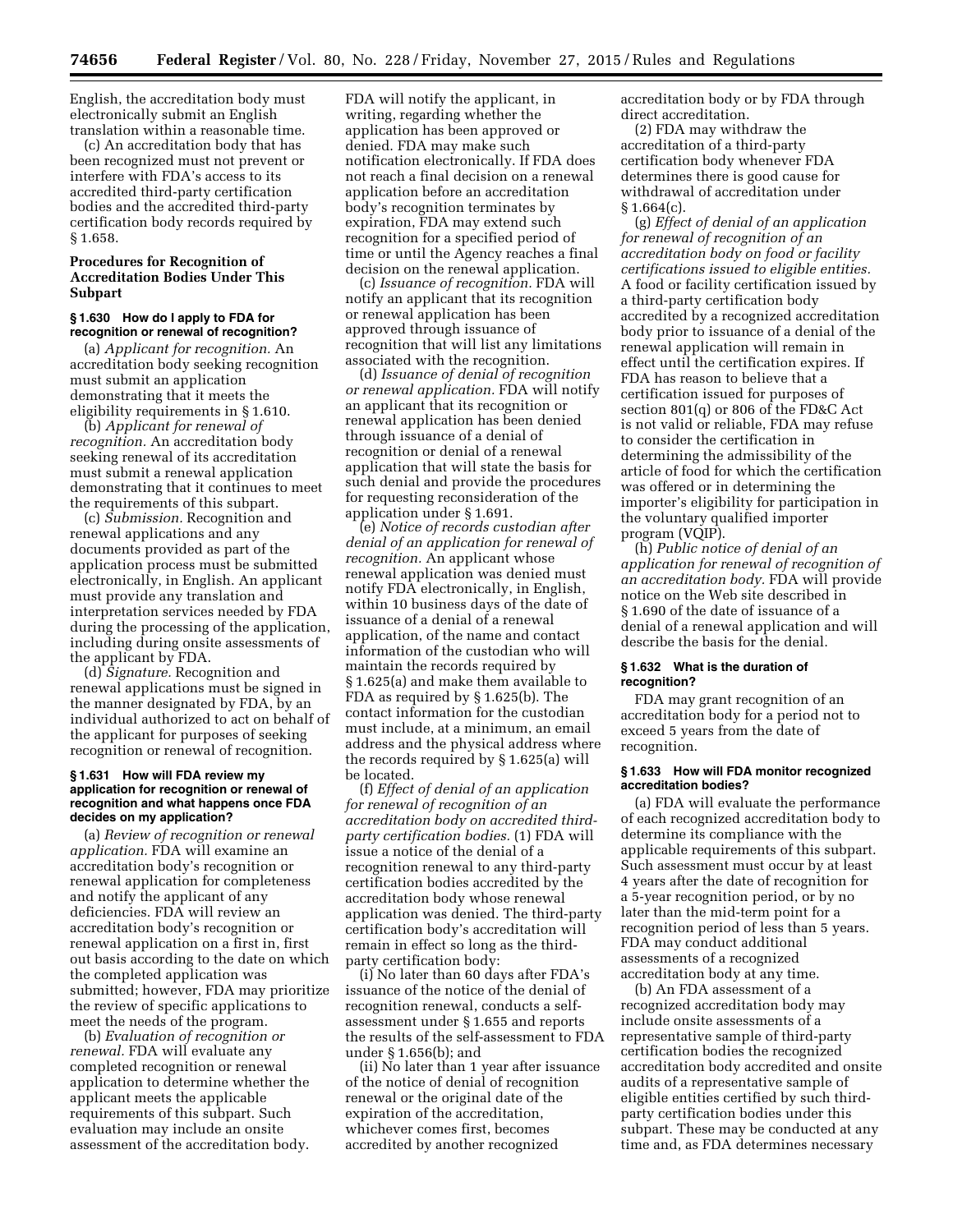or appropriate, may occur without the recognized accreditation body or, in the case of an audit of an eligible entity, the accredited third-party certification body present.

## **§ 1.634 When will FDA revoke recognition?**

(a) *Grounds for revocation of recognition.* FDA will revoke the recognition of an accreditation body found not to be in compliance with the requirements of this subpart, including for any one or more of the following:

(1) Refusal by the accreditation body to allow FDA to access records required by § 1.625, or to conduct an assessment or investigation of the accreditation body or of a third-party certification body it accredited to ensure the accreditation body's continued compliance with the requirements of this subpart.

(2) Failure to take timely and necessary corrective action when:

(i) The accreditation of a third-party certification body it accredited is withdrawn by FDA under § 1.664(a);

(ii) A significant deficiency is identified through self-assessment under § 1.622, monitoring under § 1.621, or self-assessment by one or more of its accredited third-party certification bodies under § 1.655; or

(iii) Directed to do so by FDA to ensure compliance with this subpart.

(3) A determination by FDA that the accreditation body has committed fraud or has submitted material false statements to the Agency.

(4) A determination by FDA that there is otherwise good cause for revocation, including:

(i) Demonstrated bias or lack of objectivity when conducting activities under this subpart; or

(ii) Failure to adequately support one or more decisions to grant accreditation under this subpart.

(b) *Records request associated with revocation.* To assist in determining whether revocation is warranted under paragraph (a) of this section, FDA may request records of the accreditation body required by § 1.625 or the records, required by § 1.658, of one or more of the third-party certification bodies it accredited under this subpart.

(c) *Issuance of revocation of recognition.* (1) FDA will notify an accreditation body that its recognition has been revoked through issuance of a revocation that will state the grounds for revocation, the procedures for requesting a regulatory hearing under § 1.693 on the revocation, and the procedures for requesting reinstatement of recognition under § 1.636.

(2) Within 10 business days of the date of issuance of the revocation, the

accreditation body must notify FDA electronically, in English, of the name of the custodian who will maintain the records and make them available to FDA as required by § 1.625. The contact information for the custodian must provide, at a minimum, an email address and the physical address where the records will be located.

(d) *Effect of revocation of recognition of an accreditation body on accredited third-party certification bodies.* (1) FDA will issue a notice of the revocation of recognition to any accredited third-party certification body accredited by the accreditation body whose recognition was revoked. The third-party certification body's accreditation will remain in effect if the third-party certification body:

(i) No later than 60 days after FDA's issuance of the notice of revocation, conducts a self-assessment under § 1.655 and reports the results of the self-assessment to FDA under § 1.656(b); and

(ii) No later than 1 year after issuance of the notice of the revocation, or the original date of expiration of the accreditation, whichever comes first, becomes accredited by another recognized accreditation body or by FDA through direct accreditation.

(2) FDA may withdraw the accreditation of a third-party certification body whenever FDA determines there is good cause for withdrawal of accreditation under  $§ 1.664(c).$ 

(e) *Effect of revocation of recognition of an accreditation body on food or facility certifications issued to eligible entities.* A food or facility certification issued by a third-party certification body accredited by a recognized accreditation body prior to issuance of the revocation of recognition will remain in effect until the certificate terminates by expiration. If FDA has reason to believe that a certification issued for purposes of section 801(q) or 806 of the FD&C Act is not valid or reliable, FDA may refuse to consider the certification in determining the admissibility of the article of food for which the certification was offered or in determining the importer's eligibility for participation in VQIP.

(f) *Public notice of revocation of recognition.* FDA will provide notice on the Web site described in § 1.690 of the issuance of the revocation of recognition of an accreditation body and will describe the basis for revocation.

## **§ 1.635 What if I want to voluntarily relinquish recognition or do not want to renew recognition?**

(a) *Notice to FDA of intent to relinquish or not to renew recognition.*  A recognized accreditation body must notify FDA electronically, in English, at least 60 days before voluntarily relinquishing recognition or before allowing recognition to expire without seeking renewal. The recognized accreditation body must provide the name and contact information of the custodian who will maintain the records required under § 1.625(a) after the date of relinquishment or the date recognition expires, as applicable, and make them available to FDA as required by § 1.625(b). The contact information for the custodian must include, at a minimum, an email address and the physical address where the records required by § 1.625(a) will be located.

(b) *Notice to accredited third-party certification bodies of intent to relinquish or not to renew recognition.*  No later than 15 business days after notifying FDA under paragraph (a) of this section, the recognized accreditation body must notify any currently accredited third-party certification body that it intends to relinquish recognition or to allow its recognition to expire, specifying the date on which relinquishment or expiration will occur. The recognized accreditation body must establish and maintain records of such notification under § 1.625.

(c)(1) *Effect of voluntary relinquishment or expiration of recognition on third-party certification bodies.* The accreditation of a thirdparty certification body issued prior to the relinquishment or expiration of its accreditation body's recognition will remain in effect, so long as the thirdparty certification body:

(i) No later than 60 days after the date of relinquishment or the date of expiration of the recognition, conducts a self-assessment under § 1.655 and reports the results of the self-assessment to FDA under § 1.656(b); and

(ii) No later than 1 year after the date of relinquishment or the date of expiration of recognition, or the original date of the expiration of the accreditation, whichever comes first, becomes accredited by another recognized accreditation body or by FDA through direct accreditation.

(2) FDA may withdraw the accreditation of a third-party certification body whenever FDA determines there is good cause for withdrawal of accreditation under  $§ 1.664(c).$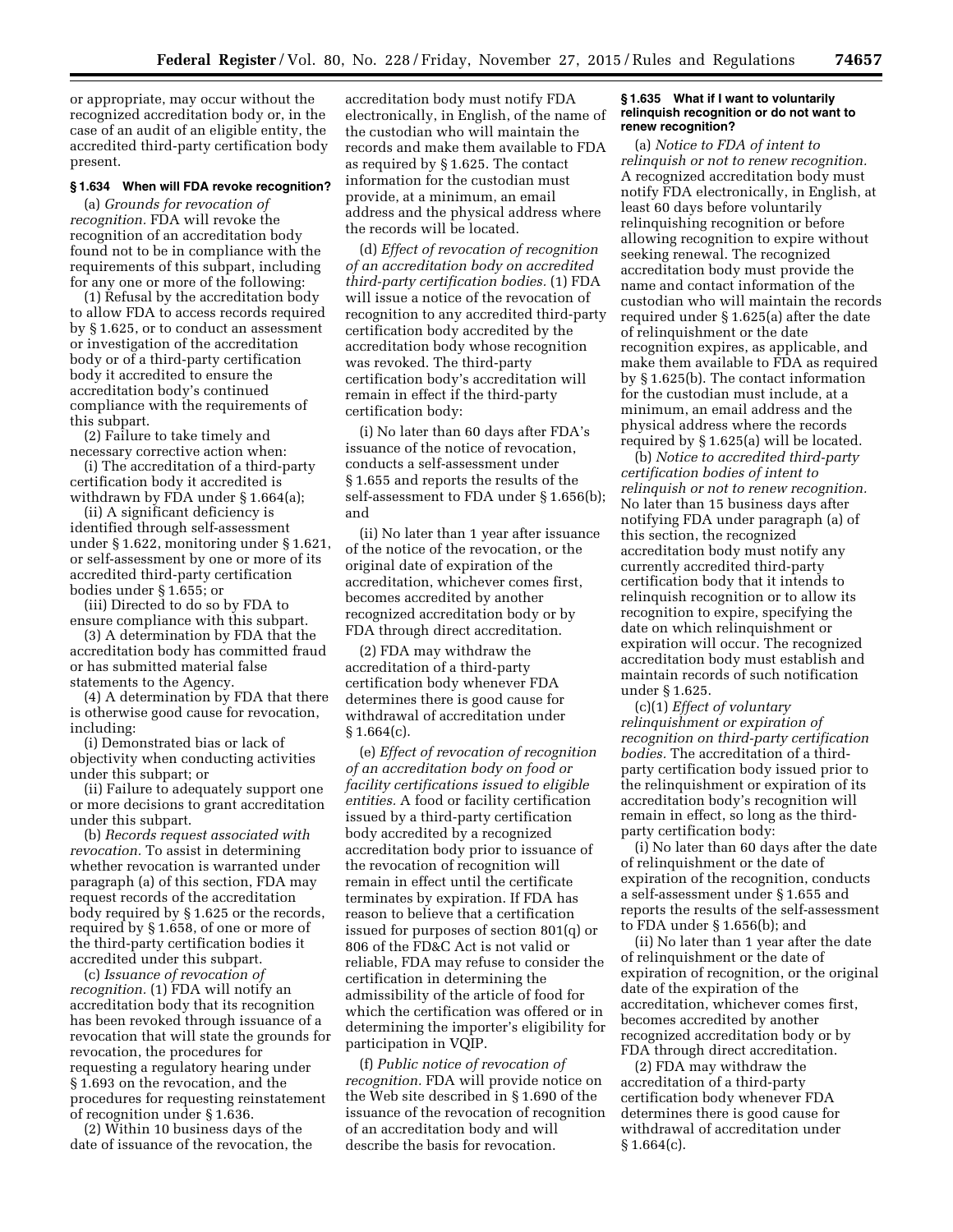(d) *Effect of voluntary relinquishment or expiration of recognition of an accreditation body on food or facility certifications issued to eligible entities.*  A food or facility certification issued by a third-party certification body accredited by a recognized accreditation body prior to relinquishment or expiration of its recognition will remain in effect until the certification expires. If FDA has reason to believe that a certification issued for purposes of section 801(q) or 806 of the FD&C Act is not valid or reliable, FDA may refuse to consider the certification in determining the admissibility of the article of food for which the certification was offered or in determining the importer's eligibility for participation in VQIP.

(e) *Public notice of voluntary relinquishment or expiration of recognition.* FDA will provide notice on the Web site described in § 1.690 of the voluntary relinquishment or expiration of recognition of an accreditation body under this subpart.

## **§ 1.636 How do I request reinstatement of recognition?**

(a) *Application following revocation.*  An accreditation body that has had its recognition revoked may seek reinstatement by submitting a new application for recognition under § 1.630. The accreditation body must submit evidence that the grounds for revocation have been resolved, including evidence addressing the cause or conditions that were the basis for revocation and identifying measures that have been implemented to help ensure that such cause(s) or condition(s) are unlikely to recur.

(b) *Application following relinquishment.* An accreditation body that previously relinquished its recognition under § 1.635 may seek recognition by submitting a new application for recognition under § 1.630.

## **Accreditation of Third-Party Certification Bodies Under This Subpart**

## **§ 1.640 Who is eligible to seek accreditation?**

(a) A foreign government, agency of a foreign government, foreign cooperative, or any other third party may seek accreditation from a recognized accreditation body (or, where direct accreditation is appropriate, FDA) to conduct food safety audits and to issue food and facility certifications to eligible entities under this subpart. An accredited third-party certification body may use documentation of conformance with ISO/IEC 17021: 2011 or ISO/IEC

17065: 2012, supplemented as necessary, in meeting the applicable requirements of this subpart.

(b) A foreign government or an agency of a foreign government is eligible for accreditation if it can demonstrate that its food safety programs, systems, and standards meet the requirements of §§ 1.641 through 1.645.

(c) A foreign cooperative or other third party is eligible for accreditation if it can demonstrate that the training and qualifications of its agents used to conduct audits (or, in the case of a thirdparty certification body that is an individual, such individual) and its internal systems and standards meet the requirements of §§ 1.641 through 1.645.

#### **§ 1.641 What legal authority must a thirdparty certification body have to qualify for accreditation?**

(a) A third-party certification body seeking accreditation from a recognized accreditation body or from FDA must demonstrate that it has the authority (as a governmental entity or as a legal entity with contractual rights) to perform such examinations of facilities, their process(es), and food(s) as are necessary to determine compliance with the applicable food safety requirements of the FD&C Act and FDA regulations, and conformance with applicable industry standards and practices and to issue certifications where appropriate based on a review of the findings of such examinations. This includes authority to:

(1) Review any relevant records; (2) Conduct onsite audits of an

eligible entity; and

(3) Suspend or withdraw certification for failure to comply with applicable requirements.

(b) A third-party certification body seeking accreditation must demonstrate that it is capable of exerting the authority (as a governmental entity or as legal entity with contractual rights) necessary to meet the applicable requirements of accreditation under this subpart if accredited.

### **§ 1.642 What competency and capacity must a third-party certification body have to qualify for accreditation?**

A third-party certification body seeking accreditation must demonstrate that it has:

(a) The resources necessary to fully implement its certification program, including:

(1) Adequate numbers of employees and other agents with relevant knowledge, skills, and experience to effectively examine for compliance with applicable FDA food safety requirements of the FD&C Act and FDA

regulations, conformance with applicable industry standards and practices, and issuance of valid and reliable certifications; and

(2) Adequate financial resources for its operations; and

(b) The competency and capacity to meet the applicable requirements of this subpart, if accredited.

### **§ 1.643 What protections against conflicts of interest must a third-party certification body have to qualify for accreditation?**

A third-party certification body must demonstrate that it has:

(a) Implemented written measures to protect against conflicts of interest between the third-party certification body (and its officers, employees, and other agents involved in auditing and certification activities) and clients seeking examinations or certification from, or audited or certified by, such third-party certification body; and

(b) The capability to meet the conflict of interest requirements in § 1.657, if accredited.

### **§ 1.644 What quality assurance procedures must a third-party certification body have to qualify for accreditation?**

A third-party certification body seeking accreditation must demonstrate that it has:

(a) Implemented a written program for monitoring and evaluating the performance of its officers, employees, and other agents involved in auditing and certification activities, including procedures to:

(1) Identify deficiencies in its auditing and certification program or performance; and

(2) Quickly execute corrective actions that effectively address any identified deficiencies; and

(b) The capability to meet the quality assurance requirements of § 1.655, if accredited.

#### **§ 1.645 What records procedures must a third-party certification body have to qualify for accreditation?**

A third-party certification body seeking accreditation must demonstrate that it:

(a) Implemented written procedures to establish, control, and retain records (including documents and data) for a period of time necessary to meet its contractual and legal obligations and to provide an adequate basis for evaluating its program and performance; and

(b) Is capable of meeting the reporting, notification, and records requirements of this subpart, if accredited.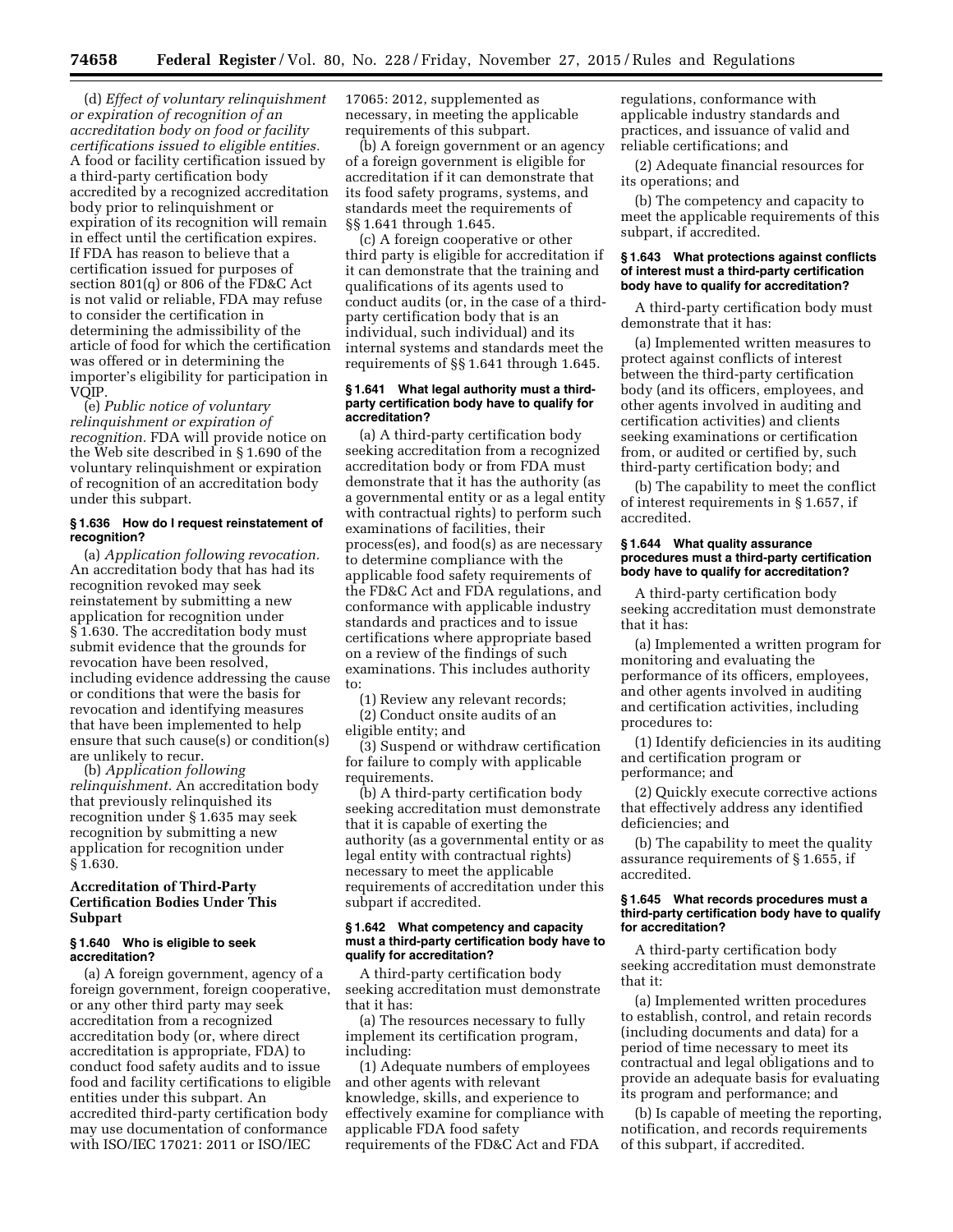**Requirements for Third-Party Certification Bodies That Have Been Accredited Under This Subpart** 

### **§ 1.650 How must an accredited third-party certification body ensure its audit agents are competent and objective?**

(a) An accredited third-party certification body that uses audit agents to conduct food safety audits must ensure that each such audit agent meets the following requirements with respect to the scope of its accreditation under this subpart. If the accredited thirdparty certification body is an individual, that individual is also subject to the following requirements, as applicable:

(1) Has relevant knowledge and experience that provides an adequate basis for the audit agent to evaluate compliance with applicable food safety requirements of the FD&C Act and FDA regulations and, for consultative audits, also includes conformance with applicable industry standards and practices;

(2) Has been determined by the accredited third-party certification body, through observations of a representative sample of audits, to be competent to conduct food safety audits under this subpart relevant to the audits they will be assigned to perform;

(3) Has completed annual food safety training that is relevant to activities conducted under this subpart;

(4) Is in compliance with the conflict of interest requirements of § 1.657 and has no other conflicts of interest with the eligible entity to be audited that might impair the audit agent's objectivity; and

(5) Agrees to notify its accredited third-party certification body immediately upon discovering, during a food safety audit, any condition that could cause or contribute to a serious risk to the public health.

(b) In assigning an audit agent to conduct a food safety audit at a particular eligible entity, an accredited third-party certification body must determine that the audit agent is qualified to conduct such audit under the criteria established in paragraph (a) of this section and based on the scope and purpose of the audit and the type of facility, its process(es), and food.

(c) An accredited third-party certification body cannot use an audit agent to conduct a regulatory audit at an eligible entity if such audit agent conducted a consultative audit or regulatory audit for the same eligible entity in the preceding 13 months, except that such limitation may be waived if the accredited third-party certification body demonstrates to FDA, under § 1.663, there is insufficient

access to audit agents in the country or region where the eligible entity is located. If the accredited third-party certification body is an individual, that individual is also subject to such limitations.

## **§ 1.651 How must an accredited third-party certification body conduct a food safety audit of an eligible entity?**

(a) *Audit planning.* Before beginning to conduct a food safety audit under this subpart, an accredited third-party certification body must:

(1) Require the eligible entity seeking a food safety audit to:

(i) Identify the scope and purpose of the food safety audit, including the facility, process(es), or food to be audited; whether the food safety audit is to be conducted as a consultative or regulatory audit subject to the requirements of this subpart, and if a regulatory audit, the type(s) of certification(s) sought; and

(ii) Provide a 30-day operating schedule for such facility that includes information relevant to the scope and purpose of the audit; and

(2) Determine whether the requested audit is within its scope of accreditation.

(b) *Authority to audit.* In arranging a food safety audit with an eligible entity under this subpart, an accredited thirdparty certification body must ensure it has authority, whether contractual or otherwise, to:

(1) Conduct an unannounced audit to determine whether the facility, process(es), and food of the eligible entity (within the scope of the audit) comply with the applicable food safety requirements of the FD&C Act and FDA regulations and, for consultative audits, also includes conformance with applicable industry standards and practices;

(2) Access any records and any area of the facility, process(es), and food of the eligible entity relevant to the scope and purpose of such audit;

(3) When, for a regulatory audit, sampling and analysis is conducted, the accredited third-party certification body must use a laboratory that is accredited in accordance with:

(i) ISO/IEC 17025:2005; or

(ii) Another laboratory accreditation standard that provides at least a similar level of assurance in the validity and reliability of sampling methodologies, analytical methodologies, and analytical results.

(4) Notify FDA immediately if, at any time during a food safety audit, the accredited third-party certification body (or its audit agent, where applicable) discovers a condition that could cause

or contribute to a serious risk to the public health and provide information required by  $\S 1.656(c)$ ;

(5) Prepare reports of audits conducted under this subpart as follows:

(i) For consultative audits, prepare reports that contain the elements specified in § 1.652(a) and maintain such records, subject to FDA access in accordance with section 414 of the FD&C Act; and

(ii) For regulatory audits, prepare reports that contain the elements specified in § 1.652(b) and submit them to FDA and to its recognized accreditation body (where applicable) under § 1.656(a); and

(6) Allow FDA and the recognized accreditation body that accredited such third-party certification body, if any, to observe any food safety audit conducted under this subpart for purposes of evaluating the accredited third-party certification body's performance under §§ 1.621 and 1.662 or, where appropriate, the recognized accreditation body's performance under §§ 1.622 and 1.633.

(c) *Audit protocols.* An accredited third-party certification body (or its audit agent, where applicable) must conduct a food safety audit in a manner consistent with the identified scope and purpose of the audit and within the scope of its accreditation.

(1) With the exception of records review, which may be scheduled, the audit must be conducted without announcement during the 30-day timeframe identified under paragraph (a)(1)(ii) of this section and must be focused on determining whether the facility, its process(es), and food are in compliance with applicable food safety requirements of the FD&C Act and FDA regulations, and, for consultative audits, also includes conformance with applicable industry standards and practices that are within the scope of the audit.

(2) The audit must include records review prior to the onsite examination; an onsite examination of the facility, its process(es), and the food that results from such process(es); and where appropriate or when required by FDA, environmental or product sampling and analysis. When, for a regulatory audit, sampling and analysis is conducted, the accredited third-party certification body must use a laboratory that is accredited in accordance with paragraph (b)(3) of this section. The audit may include any other activities necessary to determine compliance with applicable food safety requirements of the FD&C Act and FDA regulations, and, for consultative audits, also includes conformance with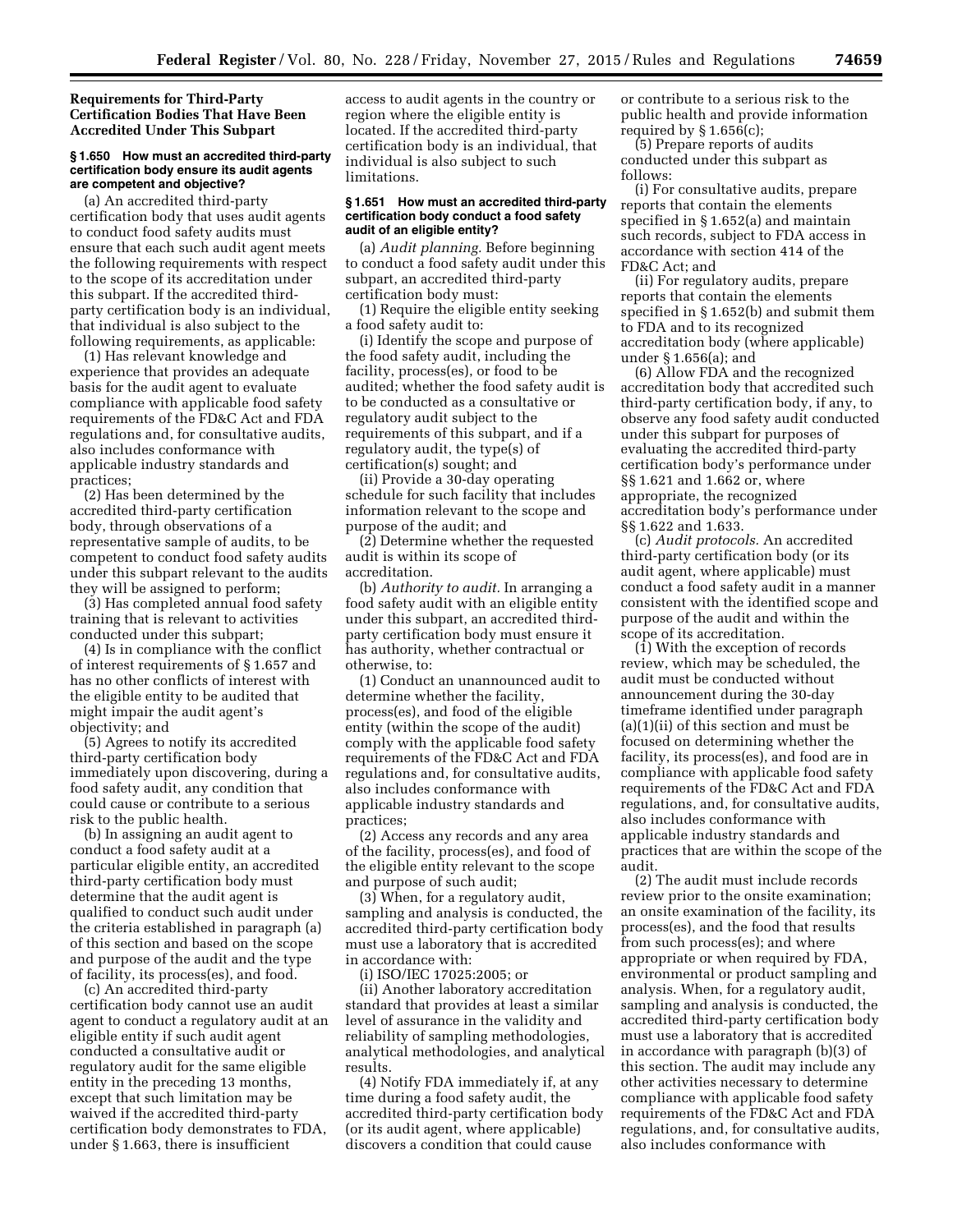applicable industry standards and practices.

(3) The audit must be sufficiently rigorous to allow the accredited thirdparty certification body to determine whether the eligible entity is in compliance with the applicable food safety requirements of the FD&C Act and FDA regulations, and for consultative audits, also includes conformance with applicable industry standards and practices, at the time of the audit; and for a regulatory audit, whether the eligible entity, given its food safety system and practices would be likely to remain in compliance with the applicable food safety requirements of the FD&C Act and FDA regulations for the duration of any certification issued under this subpart. An accredited third-party certification body (or its audit agent, where applicable) that identifies a deficiency requiring corrective action may verify the effectiveness of a corrective action once implemented by the eligible entity but must not recommend or provide input to the eligible entity in identifying, selecting, or implementing the corrective action.

(4) Audit observations and other data and information from the examination, including information on corrective actions, must be documented and must be used to support the findings contained in the audit report required by § 1.652 and maintained as a record under § 1.658.

### **§ 1.652 What must an accredited thirdparty certification body include in food safety audit reports?**

(a) *Consultative audits.* An accredited third-party certification body must prepare a report of a consultative audit not later than 45 days after completing such audit and must provide a copy of such report to the eligible entity and must maintain such report under § 1.658, subject to FDA access in accordance with the requirements of section 414 of the FD&C Act. A consultative audit report must include:

(1) The identity of the site or location where the consultative audit was conducted, including:

(i) The name, address and the FDA Establishment Identifier of the facility subject to the consultative audit and a unique facility identifier, if designated by FDA; and

(ii) Where applicable, the FDA registration number assigned to the facility under subpart H of this part;

(2) The identity of the eligible entity, if different from the facility, including the name, address, the FDA Establishment Identifier and unique facility identifier, if designated by FDA, and, where applicable, registration number under subpart H of this part;

(3) The name(s) and telephone number(s) of the person(s) responsible for compliance with the applicable food safety requirements of the FD&C Act and FDA regulations

(4) The dates and scope of the consultative audit;

(5) The process(es) and food(s) observed during such consultative audit; and

(6) Any deficiencies observed that relate to or may influence a determination of compliance with the applicable food safety requirements of the FD&C Act and FDA regulations that require corrective action, the corrective action plan, and the date on which such corrective actions were completed. Such consultative audit report must be maintained as a record under § 1.658 and must be made available to FDA in accordance with section 414 of the FD&C Act.

(b) *Regulatory audits.* An accredited third-party certification body must, no later than 45 days after completing a regulatory audit, prepare and submit electronically, in English, to FDA and to its recognized accreditation body (or, in the case of direct accreditation, only to FDA) and must provide to the eligible entity a report of such regulatory audit that includes the following information:

(1) The identity of the site or location where the regulatory audit was conducted, including:

(i) The name, address, and FDA Establishment Identifier of the facility subject to the regulatory audit and a unique facility identifier, if designated by FDA; and

(ii) Where applicable, the FDA registration number assigned to the facility under subpart H of this part;

(2) The identity of the eligible entity, if different from the facility, including the name, address, FDA Establishment Identifier, and unique facility identifier, if designated by FDA, and, where applicable, registration number under subpart H of this part;

(3) The dates and scope of the regulatory audit;

(4) The process(es) and food(s) observed during such regulatory audit;

(5) The name(s) and telephone number(s) of the person(s) responsible for the facility's compliance with the applicable food safety requirements of the FD&C Act and FDA regulations;

(6) Any deficiencies observed during the regulatory audit that present a reasonable probability that the use of or exposure to a violative product:

(i) Will cause serious adverse health consequences or death to humans and animals; or

(ii) May cause temporary or medically reversible adverse health consequences or where the probability of serious adverse health consequences or death to humans or animals is remote;

(7) The corrective action plan for addressing each deficiency identified under paragraph (b)(6) of this section, unless corrective action was implemented immediately and verified onsite by the accredited third-party certification body (or its audit agent, where applicable);

(8) Whether any sampling and laboratory analysis (*e.g.,* under a microbiological sampling plan) is performed in or used by the facility; and

(9) Whether the eligible entity has made significant changes to the facility, its process(es), or food products during the 2 years preceding the regulatory audit.

(c) *Submission of regulatory audit report.* An accredited third-party certification body must submit a completed regulatory audit report as required by paragraph (b) of this section, regardless of whether the certification body issued a food or facility certification to the eligible entity.

(d) *Notice and appeals of adverse regulatory audit results.* An accredited third-party certification body must notify an eligible entity of a denial of certification and must establish and implement written procedures for receiving and addressing appeals from eligible entities challenging such adverse regulatory audit results and for investigating and deciding on appeals in a fair and meaningful manner. The appeals procedures must provide similar protections to those offered by FDA under §§ 1.692 and 1.693, including requirements to:

(1) Make the appeals procedures publicly available;

(2) Use competent persons, who may or may not be external to the accredited third-party certification body, who are free from bias or prejudice and have not participated in the certification decision or be subordinate to a person who has participated in the certification decision, to investigate and decide appeals;

(3) Advise the eligible entity of the final decision on its appeal; and

(4) Maintain records under § 1.658 of the appeal, the final decision, and the basis for such decision.

## **§ 1.653 What must an accredited thirdparty certification body do when issuing food or facility certifications?**

(a) *Basis for issuance of a food or facility certification.* (1) Prior to issuing a food or facility certification to an eligible entity, an accredited third-party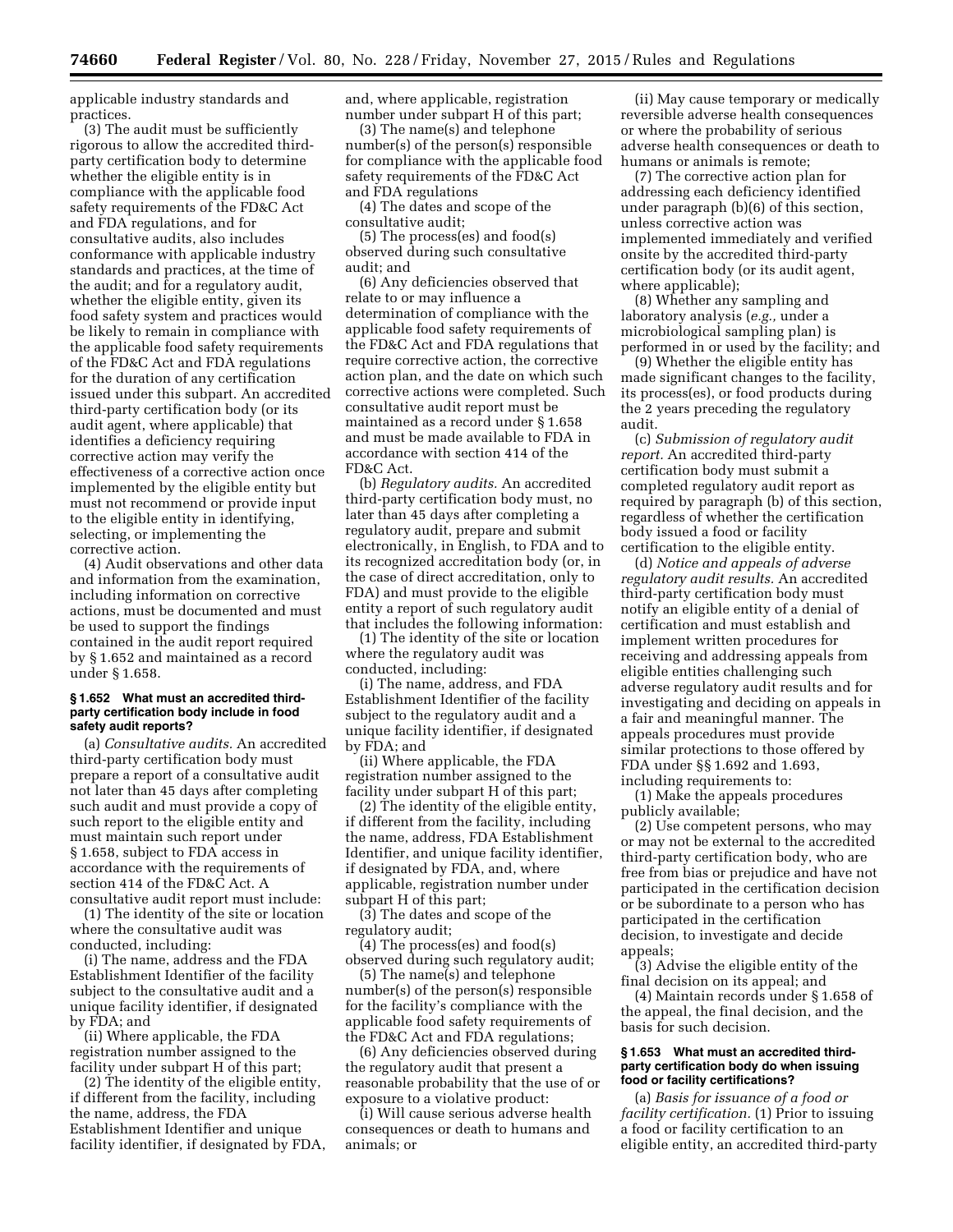certification body (or, where applicable, an audit agent on its behalf) must complete a regulatory audit that meets the requirements of § 1.651 and any other activities that may be necessary to determine compliance with the applicable food safety requirements of the FD&C Act and FDA regulations.

(2) If, as a result of an observation during a regulatory audit, an eligible entity must implement a corrective action plan to address a deficiency, an accredited third-party certification body may not issue a food or facility certification to such entity until after the accredited third-party certification body verifies that eligible entity has implemented the corrective action plan through methods that reliably verify the corrective action was taken and as a result the identified deficiency is unlikely to recur, except onsite verification is required for corrective actions required to address deficiencies that are the subject of a notification under § 1.656(c).

(3) An accredited third-party certification body must consider each observation and the data and other information from a regulatory audit and other activities conducted under § 1.651 to determine whether the entity was in compliance with the applicable food safety requirements of the FD&C Act and FDA regulations at the time of the audit and whether the eligible entity, given its food safety system and practices, would be likely to remain in compliance for the duration of any certification issued under this subpart.

(4) A single regulatory audit may result in issuance of one or more food or facility certifications under this subpart, provided that the requirements of issuance are met as to each such certification.

(5) Where an accredited third-party certification body uses an audit agent to conduct a regulatory audit of an eligible entity under this subpart, the accredited third-party certification body (and not the audit agent) must make the determination whether to issue a food or facility certification based on the results of such regulatory audit.

(b) *Issuance of a food or facility certification and submission to FDA.* (1) Any food or facility certification issued under this subpart must be submitted to FDA electronically and in English. The accredited third-party certification body may issue a food or facility certification under this subpart for a term of up to 12 months.

(2) A food or facility certification must contain, at a minimum, the following elements:

(i) The name and address of the accredited third-party certification body and the scope and date of its accreditation under this subpart;

(ii) The name, address, FDA Establishment Identifier, and unique facility identifier, if designated by FDA, of the eligible entity to which the food or facility certification was issued;

(iii) The name, address, FDA Establishment Identifier, and unique facility identifier, if designated by FDA, of the facility where the regulatory audit was conducted, if different than the eligible entity;

(iv) The scope and date(s) of the regulatory audit and the certification number;

(v) The name of the audit agent(s) (where applicable) conducting the regulatory audit; and

(vi) The scope of the food or facility certification, date of issuance, and date of expiration.

(3) FDA may refuse to accept any certification for purposes of section 801(q) or 806 of the FD&C Act, if FDA determines, that such food or facility certification is not valid or reliable because, for example:

(i) The certification is offered in support of the admissibility of a food that was not within the scope of the certification;

(ii) The certification was issued by an accredited third-party certification body acting outside the scope of its accreditation under this subpart; or

(iii) The certification was issued without reliable demonstration that the requirements of paragraph (a) of this section were met.

## **§ 1.654 When must an accredited thirdparty certification body monitor an eligible entity that it has issued a food or facility certification?**

If an accredited third-party certification body has reason to believe that an eligible entity to which it issued a food or facility certification may no longer be in compliance with the applicable food safety requirements of the FD&C Act and FDA regulations, the accredited third-party certification body must conduct any monitoring (including an onsite audit) of such eligible entity necessary to determine whether the entity is in compliance with such requirements. The accredited thirdparty certification body must immediately notify FDA, under § 1.656(d), if it withdraws or suspends a food or facility certification because it determines that the entity is no longer in compliance with the applicable food safety requirements of the FD&C Act and FDA regulations. The accredited third-party certification body must maintain records of such monitoring under § 1.658.

#### **§ 1.655 How must an accredited third-party certification body monitor its own performance?**

(a) An accredited third-party certification body must annually, upon FDA request made for cause, or as required under  $\S 1.631(f)(1)(i)$ , § 1.634(d)(1)(i), or § 1.635(c)(1)(i), conduct a self-assessment that includes evaluation of compliance with this subpart, including:

(1) The performance of its officers, employees, or other agents involved in auditing and certification activities, including the performance of audit agents in examining facilities, process(es), and food using the applicable food safety requirements of the FD&C Act and FDA regulations;

(2) The degree of consistency among its officers, employees, or other agents involved in auditing and certification activities, including evaluating whether its audit agents interpreted audit protocols in a consistent manner;

(3) The compliance of the accredited third-party certification body and its officers, employees, and other agents involved in auditing and certification activities, with the conflict of interest requirements of § 1.657;

(4) Actions taken in response to the results of any assessments conducted by FDA or, where applicable, the recognized accreditation body under § 1.621; and

(5) As requested by FDA, any other aspects of its performance relevant to a determination of whether the accredited third-party certification body is in compliance with this subpart.

(b) As a means to assess its performance, the accredited third-party certification body may evaluate the compliance of one or more of eligible entities to which a food or facility certification was issued under this subpart.

(c) Based on the assessments and evaluations conducted under paragraphs (a) and (b) of this section, the accredited third-party certification body must:

(1) Identify any deficiencies in complying with the requirements of this subpart;

(2) Quickly implement corrective action(s) that effectively address the identified deficiencies; and

(3) Under § 1.658, establish and maintain records of such corrective action(s).

(d) The accredited third-party certification body must prepare a written report of the results of its selfassessment that includes:

(1) A description of any corrective action(s) taken under paragraph (c) of this section;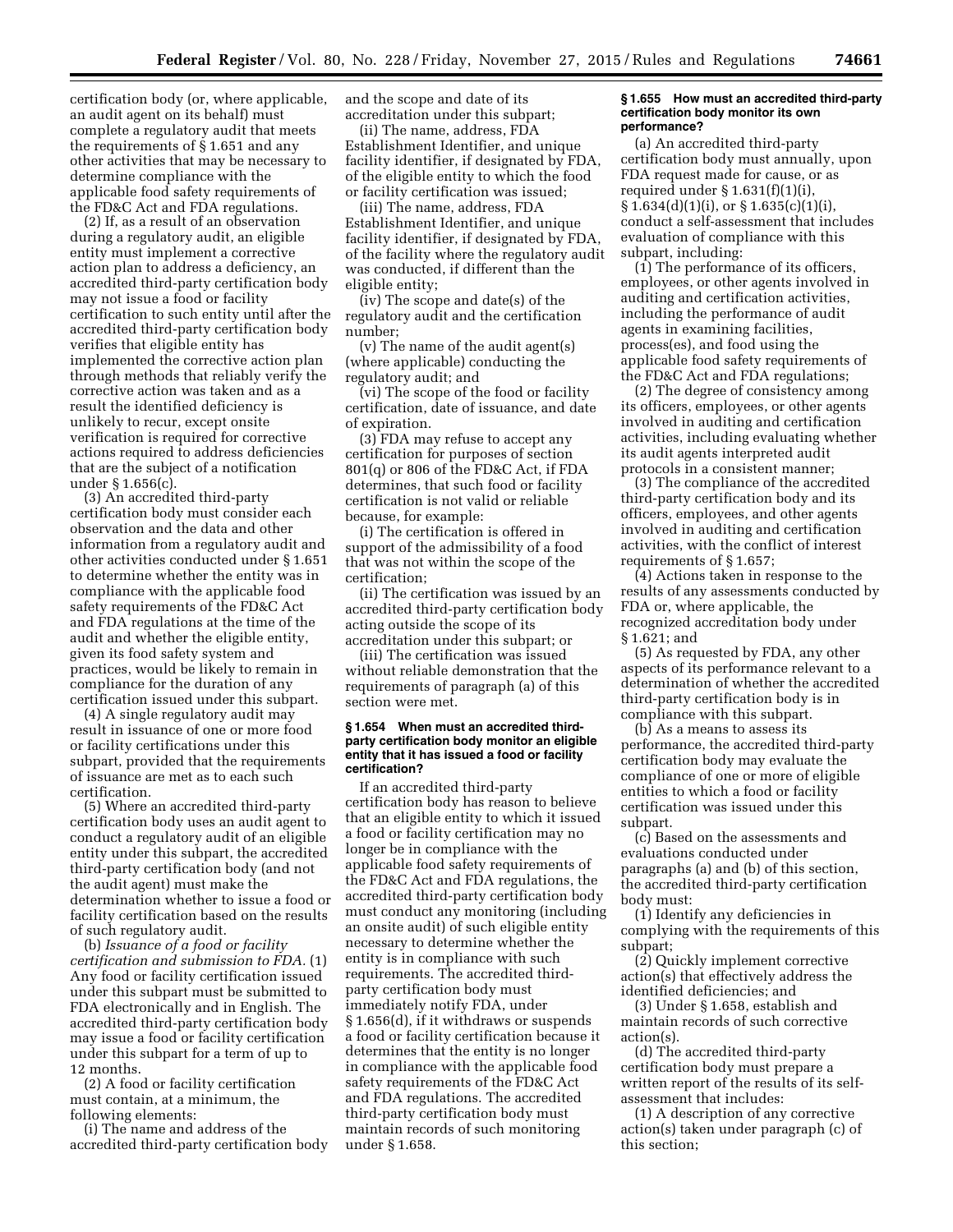(2) A statement disclosing the extent to which the accredited third-party certification body, and its officers, employees, and other agents involved in auditing and certification activities, complied with the conflict of interest requirements in § 1.657; and

(3) A statement attesting to the extent to which the accredited third-party certification body complied with the applicable requirements of this subpart.

(e) An accredited third-party certification body may use a report, supplemented as necessary, on its conformance to ISO/IEC 17021: 2011 or ISO/IEC 17065: 2012 in meeting the requirements of this section.

## **§ 1.656 What reports and notifications must an accredited third-party certification body submit?**

(a) *Reporting results of regulatory audits.* An accredited third-party certification body must submit a regulatory audit report, as described in § 1.652(b), electronically, in English, to FDA and to the recognized accreditation body that granted its accreditation (where applicable), no later than 45 days after completing such audit.

(b) *Reporting results of accredited third-party certification body selfassessments.* An accredited third-party certification body must submit the report of its annual self-assessment required by § 1.655 electronically to its recognized accreditation body (or, in the case of direct accreditation, electronically and in English, to FDA), within 45 days of the anniversary date of its accreditation under this subpart. For an accredited third-party certification body subject to an FDA request for cause, or  $\S 1.631(f)(1)(i)$ , § 1.634(d)(1)(i), or § 1.635(c)(1)(i), the report of its self-assessment must be submitted to FDA electronically, in English, within 60 days of the FDA request, denial of renewal, revocation, or relinquishment of recognition of the accreditation body that granted its accreditation. Such report must include an up-to-date list of any audit agents it uses to conduct audits under this subpart.

(c) *Notification to FDA of a serious risk to public health.* An accredited third-party certification body must immediately notify FDA electronically, in English, if during a regulatory or consultative audit, any of its audit agents or the accredited third-party certification body itself discovers a condition that could cause or contribute to a serious risk to the public health, providing the following information:

(1) The name, physical address, and unique facility identifier, if designated by FDA, of the eligible entity subject to the audit, and, where applicable, the registration number under subpart H of this part;

(2) The name, physical address, and unique facility identifier, if designated by FDA, of the facility where the condition was discovered (if different from that of the eligible entity) and, where applicable, the registration number assigned to the facility under subpart H of this part; and

(3) The condition for which notification is submitted.

(d) *Immediate notification to FDA of withdrawal or suspension of a food or facility certification.* An accredited third-party certification body must notify FDA electronically, in English, immediately upon withdrawing or suspending any food or facility certification of an eligible entity and the basis for such action.

(e) *Notification to its recognized accreditation body or an eligible entity.*  (1) After notifying FDA under paragraph (c) of this section, an accredited thirdparty certification body must immediately notify the eligible entity of such condition and must immediately thereafter notify the recognized accreditation body that granted its accreditation, except for third-party certification bodies directly accredited by FDA. Where feasible and reliable, the accredited third-party certification body may contemporaneously notify its recognized accreditation body and/or the eligible entity when notifying FDA.

(2) An accredited third-party certification body must notify its recognized accreditation body (or, in the case of direct accreditation, FDA) electronically, in English, within 30 days after making any significant change that would affect the manner in which it complies with the requirements of this subpart and must include with such notification the following information:

(i) A description of the change; and (ii) An explanation for the purpose of the change.

#### **§ 1.657 How must an accredited third-party certification body protect against conflicts of interest?**

(a) An accredited third-party certification body must implement a written program to protect against conflicts of interest between the accredited third-party certification body (and its officers, employees, and other agents involved in auditing and certification activities) and an eligible entity seeking a food safety audit or food or facility certification from, or audited or certified by, such accredited thirdparty certification body, including the following:

(1) Ensuring that the accredited thirdparty certification body and its officers, employees, or other agents involved in auditing and certification activities do not own, operate, have a financial interest in, manage, or otherwise control an eligible entity to be certified, or any affiliate, parent, or subsidiary of the entity;

(2) Ensuring that the accredited thirdparty certification body and, its officers, employees, or other agents involved in auditing and certification activities are not owned, managed, or controlled by any person that owns or operates an eligible entity to be certified;

(3) Ensuring that an audit agent of the accredited third-party certification body does not own, operate, have a financial interest in, manage, or otherwise control an eligible entity or any affiliate, parent, or subsidiary of the entity that is subject to a consultative or regulatory audit by the audit agent; and

(4) Prohibiting an accredited thirdparty certification body's officer, employee, or other agent involved in auditing and certification activities from accepting any money, gift, gratuity, or other item of value from the eligible entity to be audited or certified under this subpart.

(5) The items specified in paragraph (a)(4) of this section do not include:

(i) Money representing payment of fees for auditing and certification services and reimbursement of direct costs associated with an onsite audit by the third-party certification body; or

(ii) Lunch of de minimis value provided during the course of an audit and on the premises where the audit is conducted, if necessary to facilitate the efficient conduct of the audit.

(b) An accredited third-party certification body may accept the payment of fees for auditing and certification services and the reimbursement of direct costs associated with an audit of an eligible entity only after the date on which the report of such audit was completed or the date a food or facility certification was issued, whichever is later. Such payment is not considered a conflict of interest for purposes of paragraph (a) of this section.

(c) The financial interests of the spouses and children younger than 18 years of age of accredited third-party certification body's officers, employees, and other agents involved in auditing and certification activities will be considered the financial interests of such officers, employees, and other agents involved in auditing and certification activities.

(d) An accredited third-party certification body must maintain on its Web site an up-to-date list of the eligible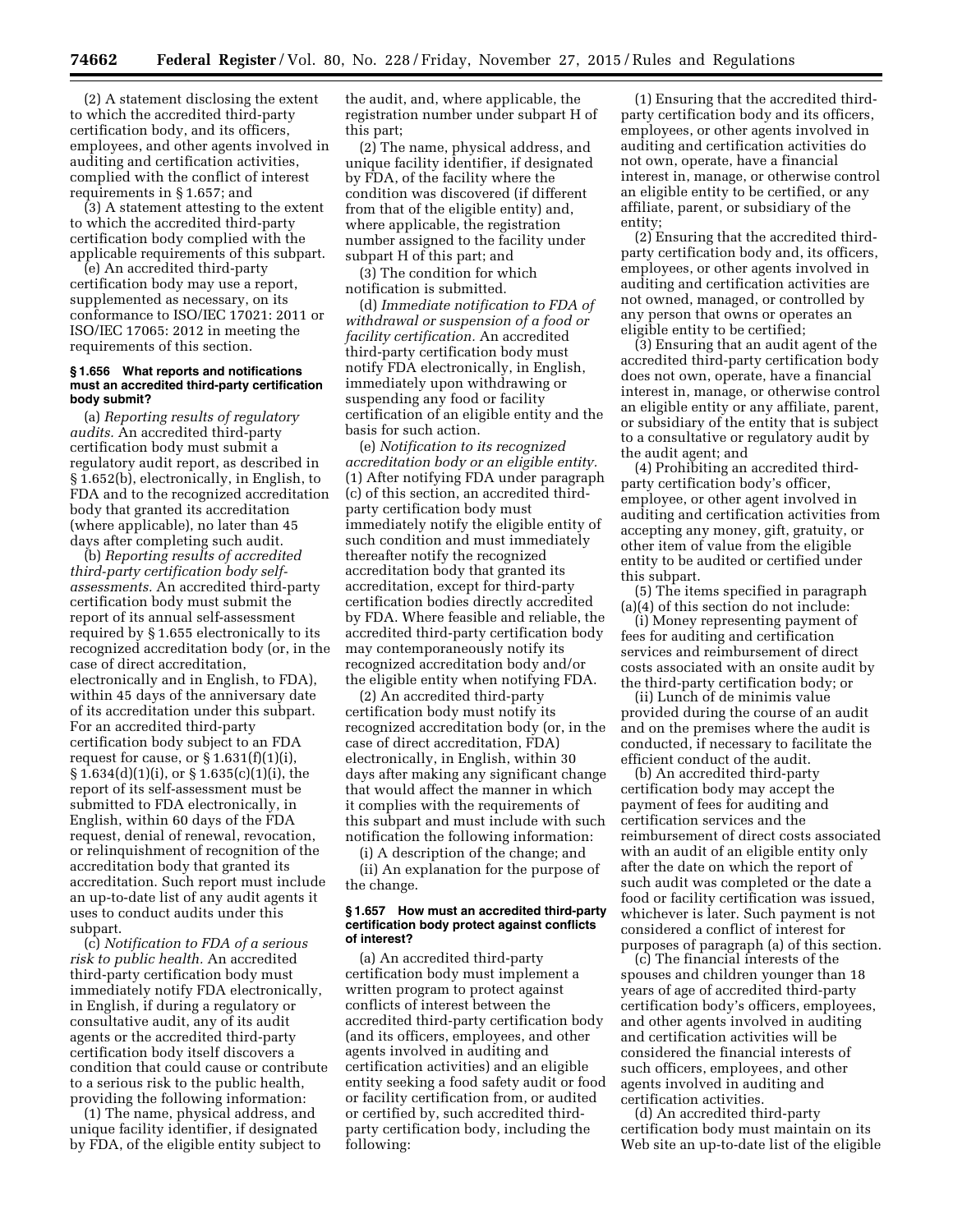entities to which it has issued food or facility certifications under this subpart. For each such eligible entity, the Web site also must identify the duration and scope of the food or facility certification and date(s) on which the eligible entity paid the accredited third-party certification body any fee or reimbursement associated with such audit or certification.

#### **§ 1.658 What records requirements must a third-party certification body that has been accredited meet?**

(a) A third-party certification body that has been accredited must maintain electronically for 4 years records created during its period of accreditation (including documents and data) that document compliance with this subpart, including:

(1) Any audit report and other documents resulting from a consultative audit conducted under this subpart, including the audit agent's observations, correspondence with the eligible entity, verification of any corrective action(s) taken to address deficiencies identified during the audit;

(2) Any request for a regulatory audit from an eligible entity;

(3) Any audit report and other documents resulting from a regulatory audit conducted under this subpart, including the audit agent's observations, correspondence with the eligible entity, verification of any corrective action(s) taken to address deficiencies identified during the audit, and, when sampling and analysis is conducted, laboratory testing records and results from a laboratory that is accredited in accordance with § 1.651(b)(3), and documentation demonstrating such laboratory is accredited in accordance with § 1.651(b)(3);

(4) Any notification submitted by an audit agent to the accredited third-party certification body in accordance with  $§ 1.650(a)(5);$ 

(5) Any challenge to an adverse regulatory audit decision and the disposition of the challenge;

(6) Any monitoring it conducted of an eligible entity to which food or facility certification was issued;

(7) Its self-assessments and corrective actions taken to address any deficiencies identified during a selfassessment; and

(8) Significant changes to its auditing or certification program that might affect compliance with this subpart.

(b) An accredited third-party certification body must make the records of a consultative audit required by paragraph (a)(1) of this section available to FDA in accordance with section 414 of the FD&C Act.

(c) An accredited third-party certification body must make the records required by paragraphs (a)(2) through (8) of this section available for inspection and copying promptly upon written request of an authorized FDA officer or employee at the place of business of the accredited third-party certification body or at a reasonably accessible location. If such records are requested by FDA electronically, the records must be submitted electronically not later than 10 business days after the date of the request. Additionally, if the records are maintained in a language other than English, an accredited third-party certification body must electronically submit an English translation within a reasonable time.

## **Procedures for Accreditation of Third-Party Certification Bodies Under This Subpart**

#### **§ 1.660 Where do I apply for accreditation or renewal of accreditation by a recognized accreditation body and what happens once the recognized accreditation body decides on my application?**

(a) *Submission of accreditation or renewal application to a recognized accreditation body.* A third-party certification body seeking accreditation must submit its request for accreditation or renewal of accreditation by a recognized accreditation body identified on the Web site described in § 1.690.

(b) *Notice of records custodian after denial of application for renewal of accreditation.* An applicant whose renewal application was denied by a recognized accreditation body must notify FDA electronically, in English, within 10 business days of the date of issuance of a denial of accreditation or denial of the renewal application, of the name and contact information of the custodian who will maintain the records required by § 1.658(a) and make them available to FDA as required by § 1.658(b) and (c). The contact information for the custodian must include, at a minimum, an email address and the physical address where the records required by § 1.658(a) will be located.

(c) *Effect of denial of an application for renewal of accreditation on food or facility certifications issued to eligible entities.* A food or facility certification issued by an accredited third-party certification body prior to issuance of the denial of its renewal application l will remain in effect until the certification expires. If FDA has reason to believe that a certification issued for purposes of section 801(q) or 806 of the FD&C Act is not valid or reliable, FDA may refuse to consider the certification

in determining the admissibility of the article of food for which the certification was offered or in determining the importer's eligibility for participation in VQIP.

(d) *Public notice of denial of an application for renewal of accreditation.*  FDA will provide notice on the Web site described in § 1.690 of the date of issuance of a denial of renewal of accreditation of a third-party certification body that had previous been accredited.

#### **§ 1.661 What is the duration of accreditation by a recognized accreditation body?**

A recognized accreditation body may grant accreditation to a third-party certification body under this subpart for a period not to exceed 4 years.

## **§ 1.662 How will FDA monitor accredited third-party certification bodies?**

(a) FDA will periodically evaluate the performance of each accredited thirdparty certification body to determine whether the accredited third-party certification body continues to comply with the applicable requirements of this subpart and whether there are deficiencies in the performance of the accredited third-party certification body that, if not corrected, would warrant withdrawal of its accreditation under § 1.664. FDA will evaluate each directly accredited third-party certification body annually. For a third-party certification body accredited by a recognized accreditation body, FDA will evaluate an accredited third-party certification body not later than 3 years after the date of accreditation for a 4-year term of accreditation, or by no later than the mid-term point for accreditation granted for less than 4 years. FDA may conduct additional performance assessments of an accredited third-party certification body at any time.

(b) In evaluating the performance of an accredited third-party certification body under paragraph (a) of this section, FDA may review any one or more of the following:

(1) Regulatory audit reports and food and facility certifications;

(2) The accredited third-party certification body's self-assessments under § 1.655;

(3) Reports of assessments by a recognized accreditation body under § 1.621;

(4) Documents and other information relevant to a determination of the accredited third-party certification body's compliance with the applicable requirements of this subpart; and

(5) Information obtained by FDA, including during inspections, audits,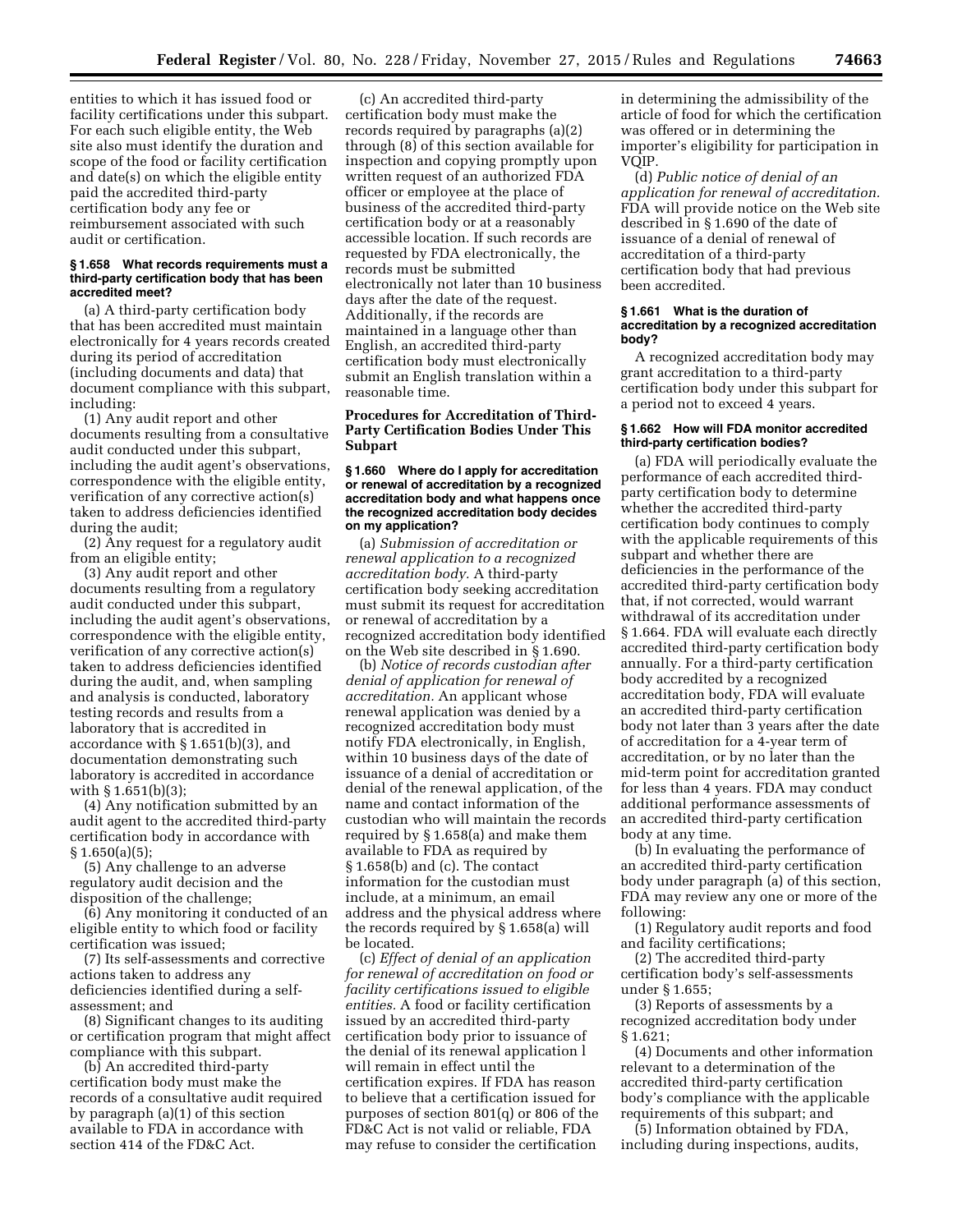onsite observations, or investigations, of one or more eligible entities to which a food or facility certification was issued by such accredited third-party certification body.

(c) FDA may conduct its evaluation of an accredited third-party certification body through a site visit to an accredited third-party certification body's headquarters (or other location that manages audit agents conducting food safety audits under this subpart, if different than its headquarters), through onsite observation of an accredited third party certification body's performance during a food safety audit of an eligible entity, or through document review.

## **§ 1.663 How do I request an FDA waiver or waiver extension for the 13-month limit for audit agents conducting regulatory audits?**

(a) An accredited third-party certification body may submit a request to FDA to waive the requirements of § 1.650(c) preventing an audit agent from conducting a regulatory audit of an eligible entity if the audit agent (or, in the case that the third-party certification body is an individual, the third-party certification body) has conducted a food safety audit of such entity during the previous 13 months. The accredited third-party certification body seeking a waiver or waiver extension must demonstrate there is insufficient access to audit agents and any third-party certification bodies that are comprised of an individual in the country or region where the eligible entity is located.

(b) Requests for a waiver or waiver extension and all documents provided in support of the request must be submitted to FDA electronically, in English. The requestor must provide such translation and interpretation services as are needed by FDA to process the request.

(c) The request must be signed by the requestor or by any individual authorized to act on behalf of the requestor for purposes of seeking such waiver or waiver extension.

(d) FDA will review requests for waivers and waiver extensions on a first in, first out basis according to the date on which the completed submission is received; however, FDA may prioritize the review of specific requests to meet the needs of the program. FDA will evaluate any completed waiver request to determine whether the criteria for waiver have been met.

(e) FDA will notify the requestor whether the request for a waiver or waiver extension is approved or denied.

(f) If FDA approves the request, issuance of the waiver will state the duration of the waiver and list any limitations associated with it. If FDA denies the request, the issuance of a denial of a waiver request will state the basis for denial and will provide the address and procedures for requesting reconsideration of the request under § 1.691.

(g) Unless FDA notifies a requestor that its waiver request has been approved, an accredited third-party certification body must not use the audit agent to conduct a regulatory audit of such eligible entity until the 13-month limit in § 1.650(c) has elapsed.

#### **§ 1.664 When would FDA withdraw accreditation?**

(a) *Mandatory withdrawal.* FDA will withdraw accreditation from a thirdparty certification body:

(1) Except as provided in paragraph (b) of this section, if the food or facility certified under this subpart is linked to an outbreak of foodborne illness or chemical or physical hazard that has a reasonable probability of causing serious adverse health consequences or death in humans or animals;

(2) Following an evaluation and finding by FDA that the third-party certification body no longer complies with the applicable requirements of this subpart; or

(3) Following its refusal to allow FDA to access records under § 1.658 or to conduct an audit, assessment, or investigation necessary to ensure continued compliance with this subpart.

(b) *Exception.* FDA may waive mandatory withdrawal under paragraph (a)(1) of this section, if FDA:

(1) Conducts an investigation of the material facts related to the outbreak of human or animal illness;

(2) Reviews the relevant audit records and the actions taken by the accredited third-party certification body in support of its decision to certify; and

(3) Determines that the accredited third-party certification body satisfied the requirements for issuance of certification under this subpart.

(c) *Discretionary withdrawal.* FDA may withdraw accreditation, in whole or in part, from a third-party certification body when such third-party certification body is accredited by an accreditation body for which recognition is revoked under § 1.634, if FDA determines there is good cause for withdrawal, including:

(1) Demonstrated bias or lack of objectivity when conducting activities under this subpart; or

(2) Performance that calls into question the validity or reliability of its food safety audits or certifications.

(d) *Records access.* FDA may request records of the accredited third-party certification body under § 1.658 and,

where applicable, may request records under § 1.625 of an accreditation body that has been recognized under § 1.625, when considering withdrawal under paragraph  $(a)(1)$ ,  $(a)(2)$ , or  $(c)$  of this section.

(e) *Notice to the third-party certification body of withdrawal of accreditation.* (1) FDA will notify a third-party certification body of the withdrawal of its accreditation through issuance of a withdrawal that will state the grounds for withdrawal, the procedures for requesting a regulatory hearing under § 1.693 on the withdrawal, and the procedures for requesting reaccreditation under § 1.666.

(2) Within 10 business days of the date of issuance of the withdrawal, the third-party certification body must notify FDA electronically, in English, of the name of the custodian who will maintain the records required by § 1.658, and provide contact information for the custodian, which will at least include an email address, and the street address where the records will be located.

(f) *Effect of withdrawal of accreditation on eligible entities.* A food or facility certification issued by a thirdparty certification body prior to withdrawal will remain in effect until the certification terminates by expiration. If FDA has reason to believe that a certification issued for purposes of section 801(q) or 806 of the FD&C Act is not valid or reliable, FDA may refuse to consider the certification in determining the admissibility of the article of food for which the certification was offered or in determining the importer's eligibility for participation in VQIP.

(g) *Effect of withdrawal of accreditation on recognized accreditation bodies.* (1) FDA will notify a recognized accreditation body if the accreditation of a third-party certification body it accredited is withdrawn by FDA. Such accreditation body's recognition will remain in effect if, no later than 60 days after withdrawal, the accreditation body conducts a self-assessment under § 1.622 and reports the results of the self-assessment to FDA as required by  $§ 1.623(b).$ 

(2) FDA may revoke the recognition of an accreditation body whenever FDA determines there is good cause for revocation of recognition under § 1.634.

(h) *Public notice of withdrawal accreditation.* FDA will provide notice on the Web site described in § 1.690 of its withdrawal of accreditation of a third-party certification body and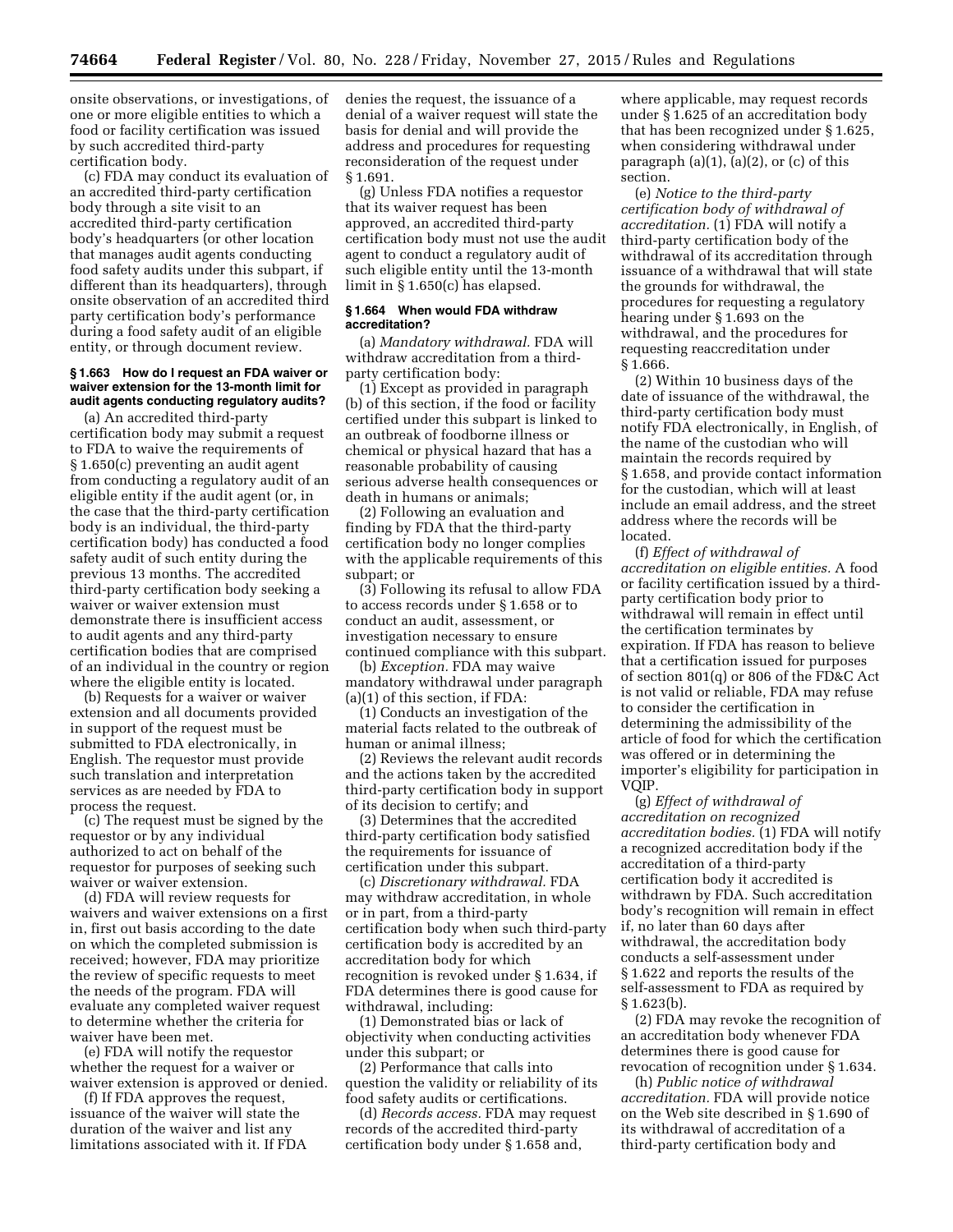provide a description of the basis for withdrawal.

## **§ 1.665 What if I want to voluntarily relinquish accreditation or do not want to renew accreditation?**

(a) *Notice to FDA of intent to relinquish or not to renew accreditation.*  A third-party certification body must notify FDA electronically, in English, at least 60 days before voluntarily relinquishing accreditation or before allowing accreditation to expire without seeking renewal. The certification body must provide the name and contact information of the custodian who will maintain the records required under § 1.658(a) after the date of relinquishment or the date accreditation expires, as applicable, and make them available to FDA as required by § 1.658(b) and (c). The contact information for the custodian must include, at a minimum, an email address and the physical address where the records required by § 1.658(a) will be located.

(b) *Notice to recognized accreditation body and eligible entities of intent to relinquish or not to renew accreditation.*  No later than 15 business days after notifying FDA under paragraph (a) of this section, the certification body must notify its recognized accreditation body and any eligible entity with current certifications that it intends to relinquish accreditation or to allow its accreditation to expire, specifying the date on which relinquishment or expiration will occur. The recognized accreditation body must establish and maintain records of such notification under § 1.625(a).

(c) *Effect of voluntary relinquishment or expiration of accreditation on food or facility certifications issued to eligible entities.* A food or facility certification issued by a third-party certification body prior to relinquishment or expiration of its accreditation will remain in effect until the certification expires. If FDA has reason to believe that a certification issued for purposes of section 801(q) or 806 of the FD&C Act is not valid or reliable, FDA may refuse to consider the certification in determining the admissibility of the article of food for which the certification was offered or in determining the importer's eligibility for participation in VQIP.

(d) *Public notice of voluntary relinquishment or expiration of accreditation.* FDA will provide notice on the Web site described in § 1.690 of the voluntary relinquishment or expiration of accreditation of a certification body under this subpart.

### **§ 1.666 How do I request reaccreditation?**

(a) *Application following withdrawal.*  FDA will reinstate the accreditation of a third-party certification body for which it has withdrawn accreditation:

(1) If, in the case of direct accreditation, FDA determines, based on evidence presented by the third-party certification body, that the third-party certification body satisfies the applicable requirements of this subpart and adequate grounds for withdrawal no longer exist; or

(2) In the case of a third-party certification body accredited by an accreditation body for which recognition has been revoked under § 1.634:

(i) If the third-party certification body becomes accredited by another recognized accreditation body or by FDA through direct accreditation no later than 1 year after withdrawal of accreditation, or the original date of the expiration of accreditation, whichever comes first; or

(ii) Under such conditions as FDA may impose in withdrawing accreditation.

(b) *Application following voluntary relinquishment.* A third-party certification body that previously relinquished its accreditation under § 1.665 may seek accreditation by submitting a new application for accreditation under § 1.660 or, where applicable, § 1.670.

## **Additional Procedures for Direct Accreditation of Third-Party Certification Bodies Under This Subpart**

#### **§ 1.670 How do I apply to FDA for direct accreditation or renewal of direct accreditation?**

(a) *Eligibility.* (1) FDA will accept applications from third-party certification bodies for direct accreditation or renewal of direct accreditation only if FDA determines that it has not identified and recognized an accreditation body to meet the requirements of section 808 of the FD&C Act within 2 years after establishing the accredited third-party audits and certification program. Such FDA determination may apply, as appropriate, to specific types of thirdparty certification bodies, types of expertise, or geographic location; or through identification by FDA of any requirements of section 808 of the FD&C Act not otherwise met by previously recognized accreditation bodies. FDA will only accept applications for direct accreditation and renewal applications that are within the scope of the determination.

(2) FDA may revoke or modify a determination under paragraph (a)(1) of this section if FDA subsequently identifies and recognizes an accreditation body that affects such determination.

(3) FDA will provide notice on the Web site described in § 1.690 of a determination under paragraph (a)(1) of this section and of a revocation or modification of the determination under paragraph (a)(1) of this section, as described in paragraph (a)(2) of this section.

(b) *Application for direct accreditation or renewal of direct accreditation.* (1) A third-party certification body seeking direct accreditation or renewal of direct accreditation must submit an application to FDA, demonstrating that it is within the scope of the determination issued under paragraph (a)(1) of this section, and it meets the eligibility requirements of § 1.640.

(2) Applications and all documents provided as part of the application process must be submitted electronically, in English. An applicant must provide such translation and interpretation services as are needed by FDA to process the application, including during an onsite audit of the applicant.

(3) The application must be signed in the manner designated by FDA by an individual authorized to act on behalf of the applicant for purposes of seeking or renewing direct accreditation.

## **§ 1.671 How will FDA review my application for direct accreditation or renewal of direct accreditation and what happens once FDA decides on my application?**

(a) *Review of a direct accreditation or renewal application.* FDA will examine a third-party certification body's direct accreditation or renewal application for completeness and notify the applicant of any deficiencies. FDA will review applications for direct accreditation and for renewal of direct accreditation on a first in, first out basis according to the date the completed submission is received; however, FDA may prioritize the review of specific applications to meet the needs of the program.

(b) *Evaluation of a direct accreditation or renewal application.*  FDA will evaluate any completed application to determine whether the applicant meets the requirements for direct accreditation under this subpart. If FDA does not reach a final decision on a renewal application before the expiration of the direct accreditation, FDA may extend the duration of such direct accreditation for a specified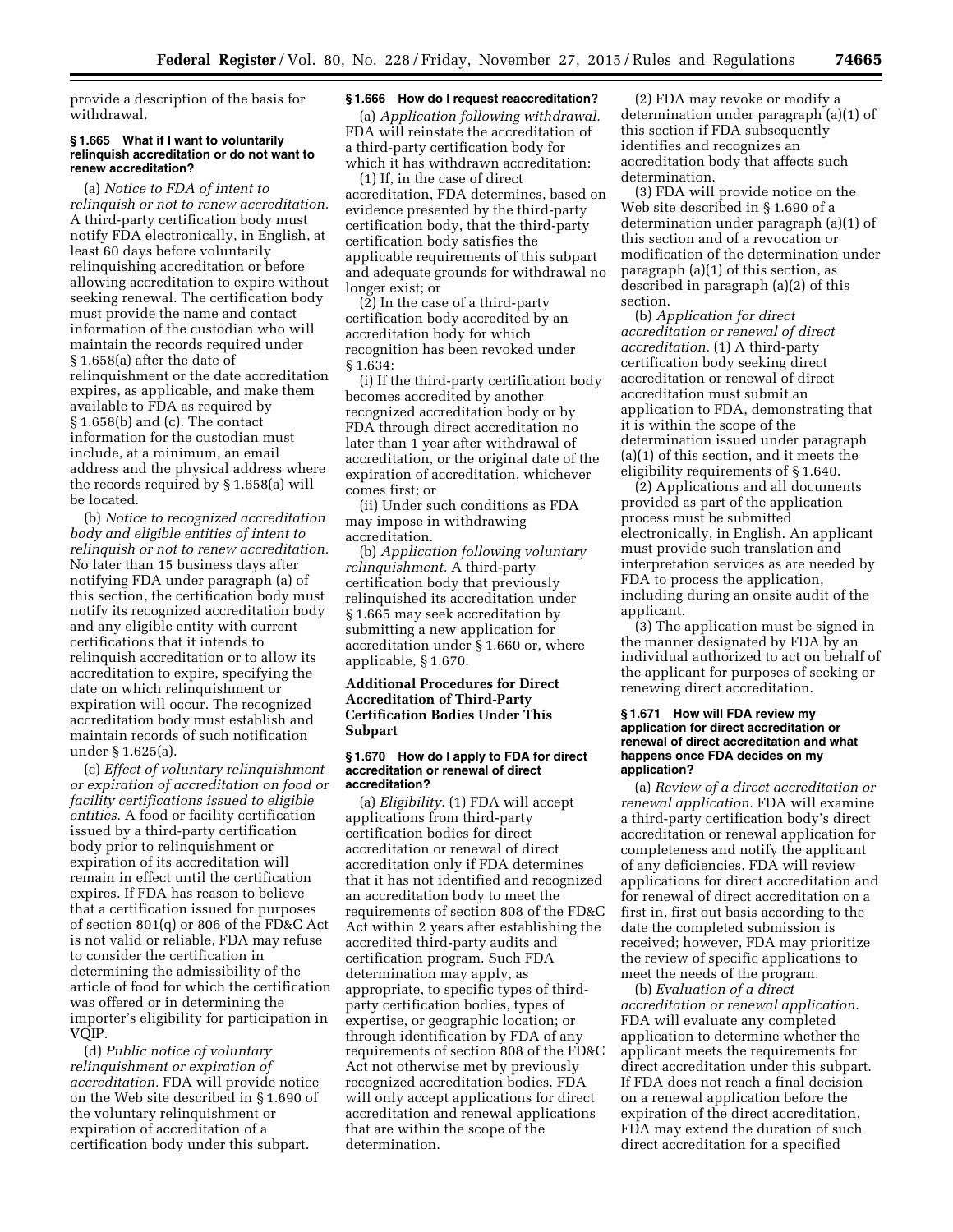period of time or until the Agency reaches a final decision on the renewal application.

(c) *Notice of approval or denial.* FDA will notify the applicant that its direct accreditation or renewal application has been approved through issuance of or denied.

(d) *Issuance of direct accreditation.* If an application has been approved, the issuance of the direct accreditation that will list any limitations associated with the accreditation.

(e) *Issuance of denial of direct accreditation.* If FDA issues a denial of direct accreditation or denial of a renewal application, the issuance of the denial of direct accreditation will state the basis for such denial and provide the procedures for requesting reconsideration of the application under § 1.691.

(f) *Notice of records custodian after denial of application for renewal of direct accreditation.* An applicant whose renewal application was denied must notify FDA electronically, in English, within 10 business days of the date of issuance of a denial of a renewal application, of the name and contact information of the custodian who will maintain the records required by § 1.658(a) and make them available to FDA as required by § 1.658(b) and (c). The contact information for the custodian must include, at a minimum, an email address and the physical address where the records required by § 1.658(b) will be located.

(g) *Effect of denial of renewal of direct accreditation on food or facility certifications issued to eligible entities.*  A food or facility certification issued by an accredited third-party certification body prior to issuance of the denial of its renewal application will remain in effect until the certification expires. If FDA has reason to believe that a certification issued for purposes of section 801(q) or 806 of the FD&C Act is not valid or reliable, FDA may refuse to consider the certification in determining the admissibility of the article of food for which the certification was offered or in determining the importer's eligibility for participation in VQIP.

(h) *Public notice of denial of renewal of direct accreditation.* FDA will provide notice on the Web site described in § 1.690 of the issuance of a denial of renewal application for direct accreditation under this subpart.

## **§ 1.672 What is the duration of direct accreditation?**

FDA will grant direct accreditation of a third-party certification body for a period not to exceed 4 years.

## **Requirements for Eligible Entities Under This Subpart**

### **§ 1.680 How and when will FDA monitor eligible entities?**

FDA may, at any time, conduct an onsite audit of an eligible entity that has received food or facility certification from an accredited third-party certification body under this subpart. Where FDA determines necessary or appropriate, the unannounced audit may be conducted with or without the accredited third-party certification body or the recognized accreditation body (where applicable) present. An FDA audit conducted under this section will be conducted on an unannounced basis and may be preceded by a request for a 30-day operating schedule.

## **§ 1.681 How frequently must eligible entities be recertified?**

An eligible entity seeking recertification of a food or facility certification under this subpart must apply for recertification prior to the expiration of its certification. For certifications used in meeting the requirements of section 801(q) or 806 of the FD&C Act, FDA may require an eligible entity to apply for recertification at any time FDA determines appropriate under such section.

## **General Requirements of This Subpart**

## **§ 1.690 How will FDA make information about recognized accreditation bodies and accredited third-party certification bodies available to the public?**

FDA will place on its Web site a registry of recognized accreditation bodies and accredited third-party certification bodies, including the name, contact information, and scope and duration of recognition or accreditation. The registry may provide information on third-party certification bodies accredited by recognized accreditation bodies through links to the Web sites of such recognized accreditation bodies. FDA will also place on its Web site a list of accreditation bodies for which it has denied renewal of recognition, for which FDA has revoked recognition, and that have relinquished their recognition or have allowed their recognition to expire. FDA will also place in its Web site a list of certification bodies whose renewal of accreditation has been denied, for which FDA has withdrawn accreditation, and that have relinquished their accreditations or have allowed their accreditations to expire. FDA will place on its Web site determinations under § 1.670(a)(1) and modifications of such determinations under § 1.670(a)(2).

#### **§ 1.691 How do I request reconsideration of a denial by FDA of an application or a waiver request?**

(a) An accreditation body may seek reconsideration of the denial of an application for recognition, renewal of recognition, or reinstatement of recognition no later than 10 business days after the date of the issuance of such denial.

(b) A third-party certification body may seek reconsideration of the denial of an application for direct accreditation, renewal of direct accreditation, reaccreditation of directly accredited third-party certification body, a request for a waiver of the conflict of interest requirement in § 1.650(b), or a waiver extension no later than 10 business days after the date of the issuance of such denial.

(c) A request to reconsider an application or waiver request under paragraph (a) or (b) of this section must be signed by the requestor or by an individual authorized to act on its behalf in submitting the request for reconsideration. The request must be submitted electronically in English and must comply with the procedures described in the notice.

(d) After completing its review and evaluation of the request for reconsideration, FDA will notify the requestor through the issuance of the recognition, direct accreditation, or waiver upon reconsideration or through the issuance of a denial of the application or waiver request under paragraph (a) or (b) of this section upon reconsideration.

## **§ 1.692 How do I request internal agency review of a denial of an application or waiver request upon reconsideration?**

(a) No later than 10 business days after the date of issuance of a denial of an application or waiver request upon reconsideration under § 1.691, the requestor may seek internal agency review of such denial under  $§ 10.75(c)(1)$  of this chapter.

(b) The request for internal agency review under paragraph (a) of this section must be signed by the requestor or by an individual authorized to act on its behalf in submitting the request for internal review. The request must be submitted electronically in English to the address specified in the denial upon reconsideration and must comply with procedures it describes.

(c) Under § 10.75(d) of this chapter, internal agency review of such denial must be based on the information in the administrative file, which will include any supporting information submitted under § 1.691(c).